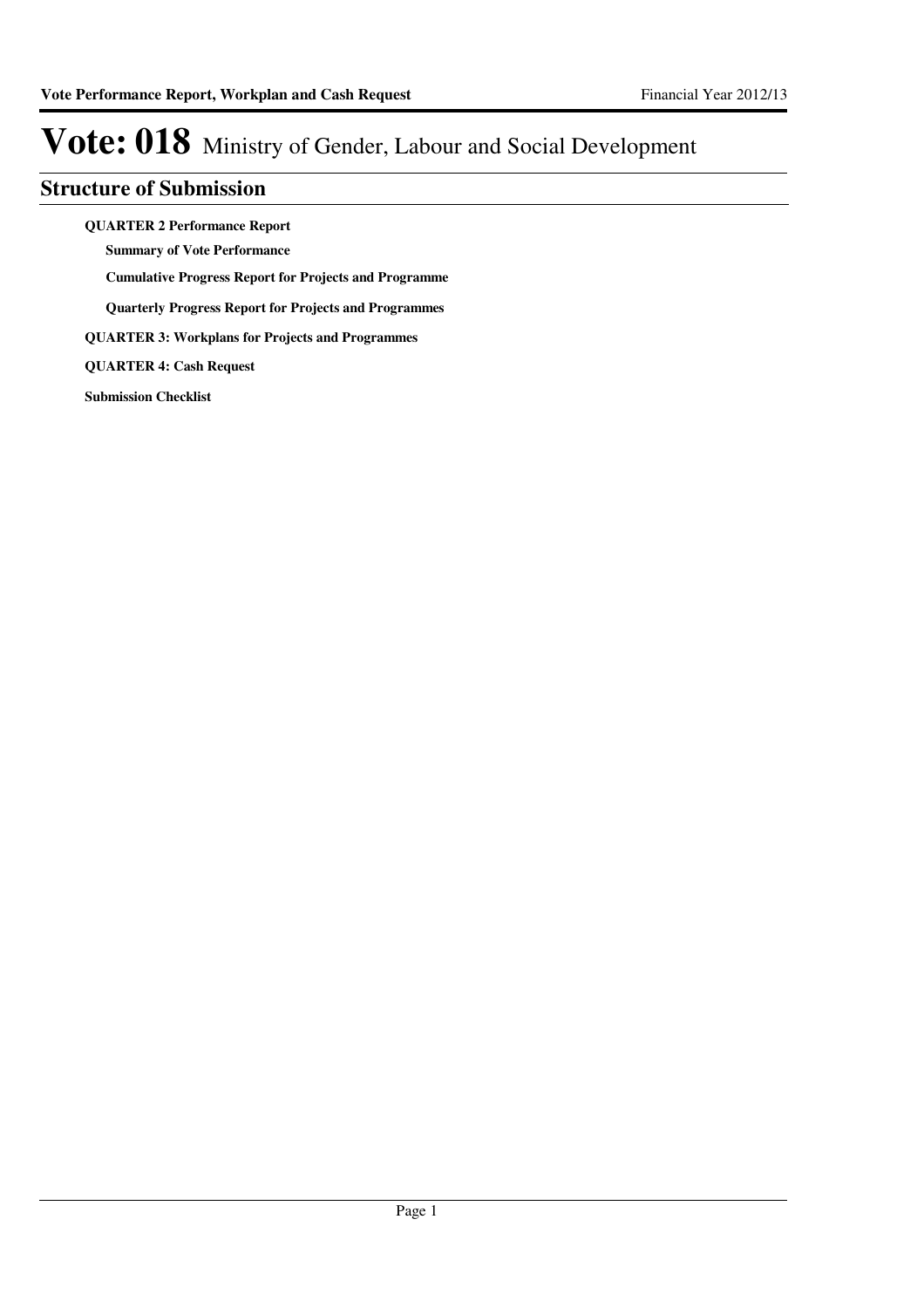### **HALF-YEAR: Highlights of Vote Performance**

### *V1: Summary of Issues in Budget Execution*

*This section provides an overview of Vote expenditure* 

**(i) Snapshot of Vote Releases and Expenditures**

Table V1.1 below summarises cumulative releases and expenditures by the end of the quarter:

### **Table V1.1: Overview of Vote Expenditures (UShs Billion)**

| (i)                   | <i>Excluding Arrears, Taxes</i> | Approved<br><b>Budget</b> | <b>Released</b><br>by End | <b>Spent by</b><br><b>End Dec</b> | % Budget<br><b>Released</b> | <b>Spent</b> | % Budget % Releases<br><b>Spent</b> |
|-----------------------|---------------------------------|---------------------------|---------------------------|-----------------------------------|-----------------------------|--------------|-------------------------------------|
|                       | Wage                            | 2.415                     | 0.883                     | 0.514                             | 36.6%                       | 21.3%        | 58.2%                               |
| Recurrent             | Non Wage                        | 14.907                    | 7.550                     | 4.517                             | 50.6%                       | 30.3%        | 59.8%                               |
| Development           | GoU                             | 2.068                     | 1.065                     | 0.566                             | 51.5%                       | 27.4%        | 53.1%                               |
|                       | Donor $*$                       | 31.389                    | 0.000                     | 0.000                             | $0.0\%$                     | $0.0\%$      | N/A                                 |
|                       | <b>GoU</b> Total                | 19.391                    | 9.498                     | 5.597                             | $49.0\%$                    | $28.9\%$     | 58.9%                               |
|                       | <b>Total GoU+Donor (MTEF)</b>   | 50.780                    | 9.498                     | 5.597                             | $18.7\%$                    | $11.0\%$     | 58.9%                               |
| ( <i>ii</i> ) Arrears | Arrears                         | 0.000                     | 0.000                     | 0.000                             | N/A                         | N/A          | N/A                                 |
| and Taxes             | $Taxes**$                       | 2.200                     | 0.000                     | 0.000                             | $0.0\%$                     | $0.0\%$      | N/A                                 |
|                       | <b>Total Budget</b>             | 52.980                    | 9.498                     | 5.597                             | $17.9\%$                    | $10.6\%$     | 58.9%                               |

The table below shows cumulative releases and expenditures to the Vote by Vote Function :

### **Table V1.2: Releases and Expenditure by Vote Function\***

| Approved<br><b>Billion Uganda Shillings</b>             |       | <b>Released</b> | <b>Spent</b> | % Budget<br>Released | % Budget<br><i>Spent</i> | $\%$<br>Releases<br>Spent |
|---------------------------------------------------------|-------|-----------------|--------------|----------------------|--------------------------|---------------------------|
| VF:1001 Community Mobilisation and Empowerment          | 2.26  | 1.06            | 0.98         | $47.0\%$             | $43.3\%$                 | 92.1%                     |
| VF: 1002 Mainstreaming Gender and Rights                | 2.27  | 1.13            | 1.12         | 49.7%                | $49.4\%$                 | 99.6%                     |
| VF:1003 Promotion of Labour Productivity and Employment | 2.11  | 0.87            | 0.76         | $41.1\%$             | $36.2\%$                 | 88.1%                     |
| VF:1004 Social Protection for Vulnerable Groups         | 37.18 | 2.75            | 1.01         | 7.4%                 | $2.7\%$                  | 36.8%                     |
| VF:1049 Policy, Planning and Support Services           | 6.96  | 3.69            | 1.72         | 53.1%                | 24.7%                    | 46.6%                     |
| <b>Total For Vote</b>                                   | 50.78 | 9.50            | 5.60         | $18.7\%$             | $11.0\%$                 | 58.9%                     |

*\* Excluding Taxes and Arrears*

### **(ii) Matters to note in budget execution**

The performance of the Vote 018: Ministry of Gender, Labour and Social Development was low. By the end of the 2nd Quarter December 2012, FY2012/13, the Ministry had received Shs9.532bn out of 52.98 representing 18.0% performance. The poor performance has been attributed to by the zero release on taxes and the absence of date on the donor development budget which is outside the IFMS. The underperformance has also been caused by the low release on the wage recurrent which performed at 38% performance.

On the GoU resources, the Ministry had received Shs9.532bn out of its total annual Budget of Shs19.391bn representing 49.2% budget performance. The below average performance has been caused by the low release in wage recurrent.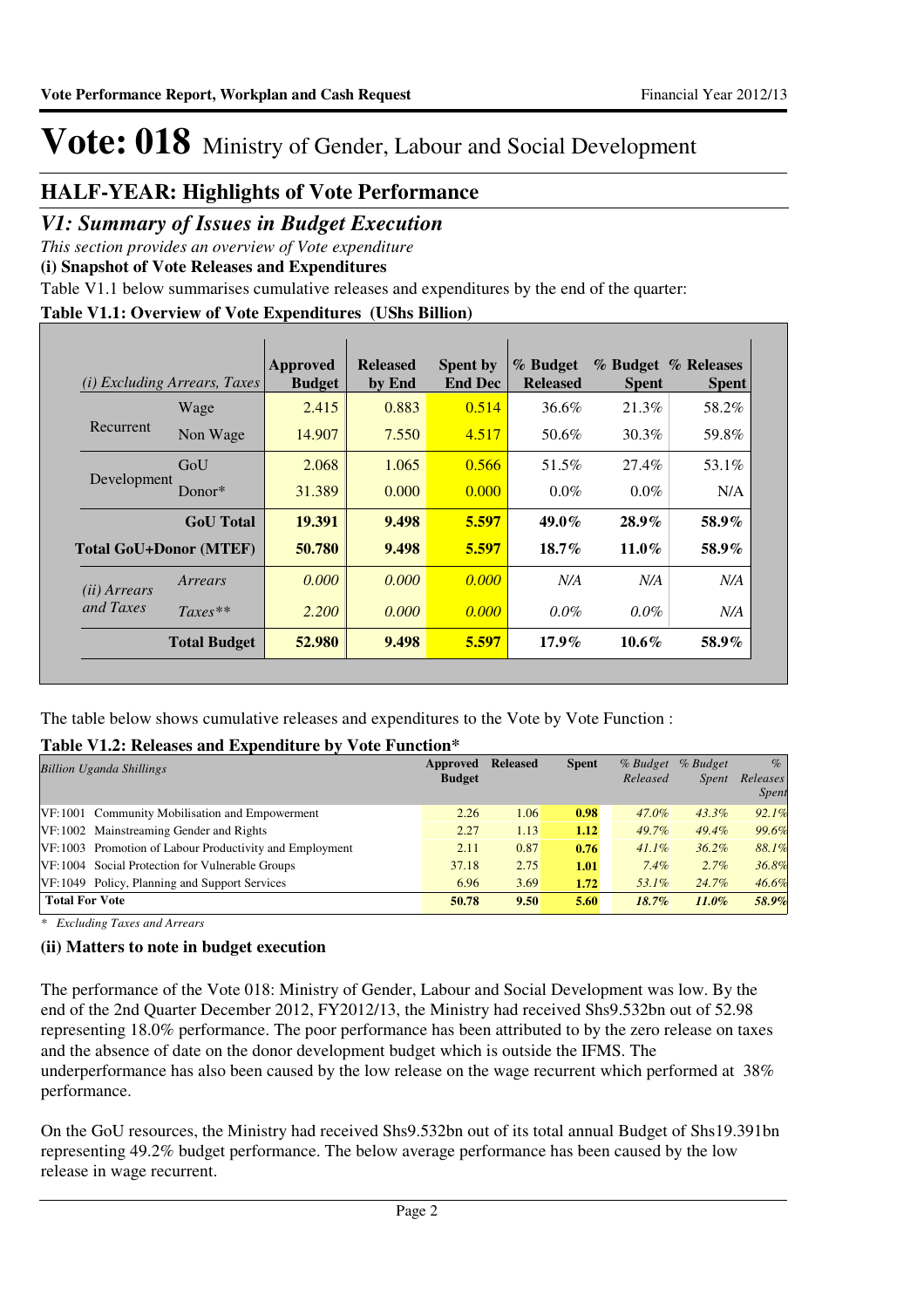### **HALF-YEAR: Highlights of Vote Performance**

The budget performance, amount of funds spent against the release, was generally very low i.e 16.1% on the overall, 16.8% on the Total MTEF including donor and 43.9% on the GoU resources. The Ministry spent less than 100% of the releases received implying that it did not have the capacity to absorb all the funds at its disposal. On the wage recurrent only Shs0.867bn was spent against a total release of Shs0.917bn (94.5%) and on the non wage recurrent Shs6.7bn out of Shs7.559bn (88.7%) while on domestic development Shs0.944bn out of Shs1.065bn (88.6%) was spent.

The total release was shared amongst the five (5) vote functions as follows: Community Mobilisation and Empowerment Vote Function Shs1.07bn; Mainstreaming Gender and Rights Vote Function Shs1.15bn; Promotion of Labour, Productivity and Employment Vote Function Shs0.87bn; Social Protection for the Vulnerable Groups Vote Function Shs2.75bn and Policy planning and Support Services Vote Function Shs2.75bn Shs3.69bn.

The Budget performance for the different vote functions was very low, below 50% the desired performance in the half year, save for Mainstreaming Gender and Rights Vote Function (50.7%) and Policy, Planning and Support Services Vote Function (53.1%). The performance of the others were as follows: Community Mobilisation and Empowerment Vote Function (47.4%); Promotion of Labour, Productivity and Employment Vote Function (41.1%) and Social Protection for the Vulnerable Groups Vote Function (7.4%). The very low performance on the Social Protection for the Vulnerable Groups Vote Function is again explained by the absence of data of donor figures in the IFMS.

The performance on the releases was very high save for Promotion of Labour, Productivity and Employment Vote Function (76.3%); Social Protection for the Vulnerable Groups Vote Function (70.1%) and Policy planning and Support Services Vote Function (96.7%). The performance of the other vote functions on the releases were: Community Mobilisation and Empowerment Vote Function (104.2%) and Mainstreaming Gender and Rights Vote Function (107.2%)

The challenges include:

Insufficient cash limit leading inadequate funds to:

- can cover the protected areas and the MUST EXPENDITURES in the quarter leads leading to creation of arrears;

- to carry on with the departmental operations; and

- to conduct monitoring of social development activities in the LGs.

Implementation of the allocative efficiency as the mandate of the ministry is community mobilisation and empowerment.

There were no major problems encountered during the preparation of the report save for failure to capture off budget innervations.

### **Table V1.3: High Unspent Balances and Over-Expenditure in the Domestic Budget (Ushs Bn)**

*(i) Major unpsent balances*

**Programs and Projects**

**Headquarters, Planning and Policy** *VF: 1049 Policy, Planning and Support Services* Reason: Procurement related activities **3.22Bn Shs** Programme/Project: 01 2.33Bn Shs Programme/Project: 05 Youth and Children Affairs *VF: 1004 Social Protection for Vulnerable Groups* Reason: Procurement related activities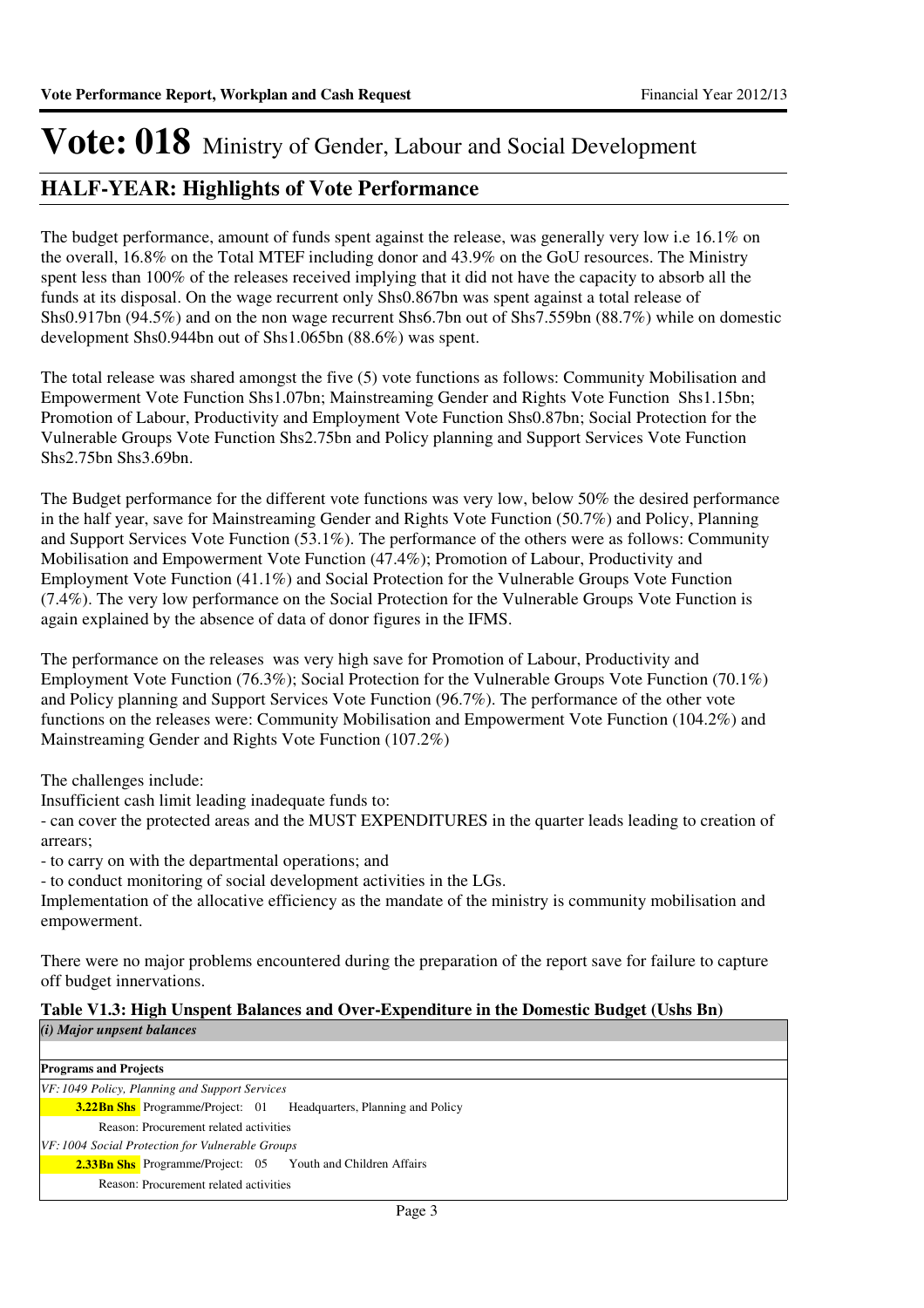### **HALF-YEAR: Highlights of Vote Performance**

### *VF: 1002 Mainstreaming Gender and Rights*

**0.73Bn Shs** Programme/Project: 11 Gender and Women Affairs

Reason: Procurement related activities

*VF: 1001 Community Mobilisation and Empowerment*

**0.55Bn Shs** Programme/Project: 14 Culture and Family Affairs

Reason: Procurement related activities

*(ii) Expenditures in excess of the original approved budget*

*\* Excluding Taxes and Arrears*

### *V2: Performance Highlights*

*This section provides highlights of output performance, focusing on key outputs and actions impelemented to improve section performance.*

### **Table V2.1: Key Vote Output Indicators and Expenditures\***

| <b>Approved Budget and</b><br><b>Planned outputs</b>                                                       |                                                                                                                                                                                                                            |                                                                                                                                                                          | <b>Status and Reasons for</b><br>any Variation from Plans                                                                                                                                                                                                           |                                                                                                                                                                                                       |
|------------------------------------------------------------------------------------------------------------|----------------------------------------------------------------------------------------------------------------------------------------------------------------------------------------------------------------------------|--------------------------------------------------------------------------------------------------------------------------------------------------------------------------|---------------------------------------------------------------------------------------------------------------------------------------------------------------------------------------------------------------------------------------------------------------------|-------------------------------------------------------------------------------------------------------------------------------------------------------------------------------------------------------|
|                                                                                                            |                                                                                                                                                                                                                            |                                                                                                                                                                          |                                                                                                                                                                                                                                                                     |                                                                                                                                                                                                       |
|                                                                                                            |                                                                                                                                                                                                                            |                                                                                                                                                                          |                                                                                                                                                                                                                                                                     |                                                                                                                                                                                                       |
| Development Policy; 1000<br>Policy; 500 copies of the<br><b>Uganda National Culture</b><br>stakeholders.   |                                                                                                                                                                                                                            |                                                                                                                                                                          | Insufficient resources were                                                                                                                                                                                                                                         |                                                                                                                                                                                                       |
|                                                                                                            |                                                                                                                                                                                                                            |                                                                                                                                                                          |                                                                                                                                                                                                                                                                     |                                                                                                                                                                                                       |
| 4                                                                                                          | 1                                                                                                                                                                                                                          |                                                                                                                                                                          |                                                                                                                                                                                                                                                                     |                                                                                                                                                                                                       |
| UShs Bn:                                                                                                   | UShs Bn:                                                                                                                                                                                                                   |                                                                                                                                                                          |                                                                                                                                                                                                                                                                     | 38.9%                                                                                                                                                                                                 |
| <b>Advocacy and Networking</b>                                                                             |                                                                                                                                                                                                                            |                                                                                                                                                                          |                                                                                                                                                                                                                                                                     |                                                                                                                                                                                                       |
| - World Culture Day;<br>May and 8th Sept 2011<br>respectively;<br>- A status report on Culture<br>drafted; |                                                                                                                                                                                                                            |                                                                                                                                                                          | Met the target with support                                                                                                                                                                                                                                         |                                                                                                                                                                                                       |
| UShs Bn:                                                                                                   | UShs Bn:                                                                                                                                                                                                                   |                                                                                                                                                                          | % Budget Spent:                                                                                                                                                                                                                                                     | 32.3%                                                                                                                                                                                                 |
|                                                                                                            |                                                                                                                                                                                                                            |                                                                                                                                                                          |                                                                                                                                                                                                                                                                     |                                                                                                                                                                                                       |
|                                                                                                            | copies of the National Family<br>Policy and 500 copies of Stage<br>Plays and Public Entertainment<br>Act printed and disseminated to<br>0.270<br>International Family / Literacy<br>Days celebrated on 15th, 21st<br>0.304 | and Performance<br>Vote Function: 1001 Community Mobilisation and Empowerment<br><b>Book for Community</b><br><b>Training, Skills Development and Training Materials</b> | <b>Cumulative Expenditure</b><br>Description of Performance: - 3000 copies of the Community Developed, launched and<br>Development Officers and<br>Stakeholders in Community<br>Development work (2013<br>International Literacy Day<br>celebrated on 8th Sept 2011 | Policies, Sector plans Guidelines and Standards on Community Mobilisation and Empowerment<br>disseminated the National Hand released to the Ministry<br>0.105 % Budget Spent:<br>from ICEADA<br>0.098 |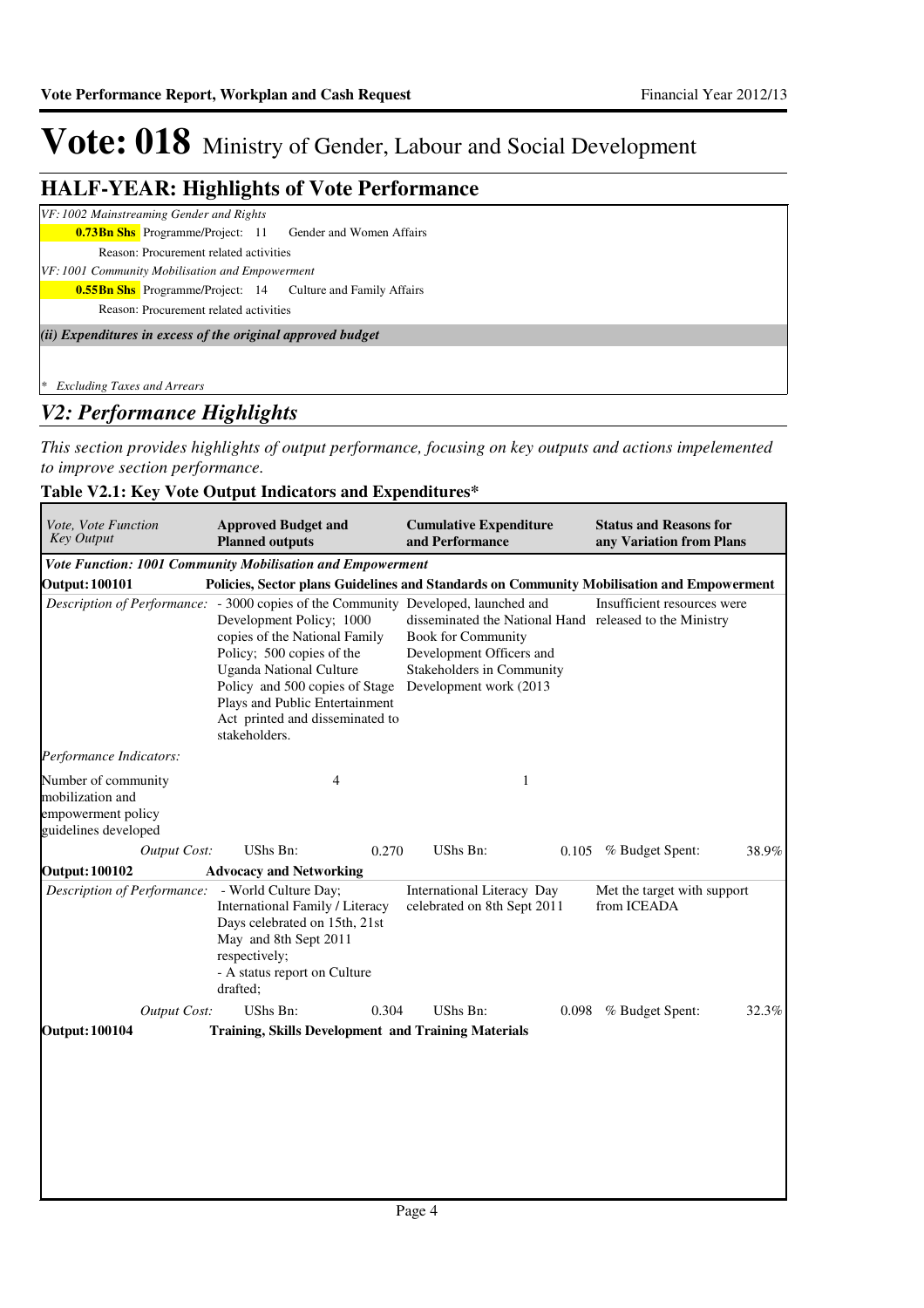| <b>Approved Budget and</b><br><b>Cumulative Expenditure</b><br><b>Key Output</b><br><b>Planned outputs</b><br>and Performance<br>any Variation from Plans<br>Description of Performance: - 25,293 reading materials<br>Insufficient resources released<br>No outputs achieved during the<br>acquired and distributed to<br>to the Ministry<br>quarter.<br>Public and Community libraries;<br>- 6000 copies of the Primers<br>printed in Ateso, Lumasaba and<br>Luo.<br>Performance Indicators:<br>50<br>50<br>Adult Literacy programme<br>$\overline{0}$<br>$\mathbf{0}$<br>200000<br>100000<br>UShs Bn:<br>UShs Bn:<br><b>Output Cost:</b><br>0.083<br>% Budget Spent:<br>0.028<br><b>Output: 100105</b><br><b>Monitoring, Technical Support Supervision and Backstopping</b><br>Description of Performance: - 40 LGs provided with<br>-20 LGs provided with technical Met<br>technical support supervision;<br>support supervision;<br>- Carry out a baseline study for<br>- Carry out a baseline study for<br>$M&E$ :<br>M&E<br>- Information, education<br>- Information, education<br>communication materials<br>communication materials<br>addressing community dialogue<br>addressing community dialogue<br>and female Genital multilation<br>and female Genital multilation<br>reviewed:<br>reviewed;<br>- District officials trained in CD.<br>UShs Bn:<br>UShs Bn:<br><b>Output Cost:</b><br>0.337<br>% Budget Spent:<br>0.119<br><b>Output: 100151</b><br><b>Support to Traditional Leaders provided</b><br>Description of Performance: 11 traditional leaders supported 11 traditional leaders are of<br>Target not met because the<br>Alur Kingdom, Acholi<br>Kyabazinga of Busoga is yet to<br>Kingdom, Bunyoro Kitara<br>recignised<br>Kingdom, Obwa Kamuswaga<br>bwa Kooki, Tooro Kingdom,<br>Langi Chiefdom, Buruli<br>Chiefdom, Teso Chiefdom,<br>Obusinga bwa Rwenzururu;<br>and Inzu Ya Masaba<br><i>Performance Indicators:</i><br>No of traditional / cultural<br>11<br>11<br>leaders supported<br>UShs Bn:<br>0.660<br>UShs Bn:<br><b>Output Cost:</b><br>0.330 % Budget Spent:<br><b>Output: 100152</b><br>Support to National Library of Uganda (Development Project, Wage and Non Wage Subvention)<br>Description of Performance: National Library of Uganda<br>National Library of Uganda<br>The target met because of<br>supported with:<br>supported with:<br>timely release of funds from<br>-Shs0.281bn for wage<br>-Shs0.14051bn for wage<br>subvention and<br>subvention and<br>- Shs0.150bn for N/Wage<br>- Shs0.0750bn for N/Wage<br>Subvention: and<br>Subvention: and<br>- Shs0.100bn for Development<br>- Shs0.070bn for Development<br>activities<br>activities<br>UShs Bn:<br>UShs Bn:<br><b>Output Cost:</b><br>0.431<br>0.216 % Budget Spent:<br>Support to the Promotion of Culture and family provided<br><b>Output: 100153</b> |                     |  |  |                               |       |
|-----------------------------------------------------------------------------------------------------------------------------------------------------------------------------------------------------------------------------------------------------------------------------------------------------------------------------------------------------------------------------------------------------------------------------------------------------------------------------------------------------------------------------------------------------------------------------------------------------------------------------------------------------------------------------------------------------------------------------------------------------------------------------------------------------------------------------------------------------------------------------------------------------------------------------------------------------------------------------------------------------------------------------------------------------------------------------------------------------------------------------------------------------------------------------------------------------------------------------------------------------------------------------------------------------------------------------------------------------------------------------------------------------------------------------------------------------------------------------------------------------------------------------------------------------------------------------------------------------------------------------------------------------------------------------------------------------------------------------------------------------------------------------------------------------------------------------------------------------------------------------------------------------------------------------------------------------------------------------------------------------------------------------------------------------------------------------------------------------------------------------------------------------------------------------------------------------------------------------------------------------------------------------------------------------------------------------------------------------------------------------------------------------------------------------------------------------------------------------------------------------------------------------------------------------------------------------------------------------------------------------------------------------------------------------------------------------------------------------------------------------------------------------------------------------------------------------------------------------------------------------|---------------------|--|--|-------------------------------|-------|
| Proportion of sub counties<br>implementing Functional<br>No. of FAL materials printed<br>No. of enrolled FAL learners                                                                                                                                                                                                                                                                                                                                                                                                                                                                                                                                                                                                                                                                                                                                                                                                                                                                                                                                                                                                                                                                                                                                                                                                                                                                                                                                                                                                                                                                                                                                                                                                                                                                                                                                                                                                                                                                                                                                                                                                                                                                                                                                                                                                                                                                                                                                                                                                                                                                                                                                                                                                                                                                                                                                                       | Vote, Vote Function |  |  | <b>Status and Reasons for</b> |       |
|                                                                                                                                                                                                                                                                                                                                                                                                                                                                                                                                                                                                                                                                                                                                                                                                                                                                                                                                                                                                                                                                                                                                                                                                                                                                                                                                                                                                                                                                                                                                                                                                                                                                                                                                                                                                                                                                                                                                                                                                                                                                                                                                                                                                                                                                                                                                                                                                                                                                                                                                                                                                                                                                                                                                                                                                                                                                             |                     |  |  |                               |       |
|                                                                                                                                                                                                                                                                                                                                                                                                                                                                                                                                                                                                                                                                                                                                                                                                                                                                                                                                                                                                                                                                                                                                                                                                                                                                                                                                                                                                                                                                                                                                                                                                                                                                                                                                                                                                                                                                                                                                                                                                                                                                                                                                                                                                                                                                                                                                                                                                                                                                                                                                                                                                                                                                                                                                                                                                                                                                             |                     |  |  |                               |       |
|                                                                                                                                                                                                                                                                                                                                                                                                                                                                                                                                                                                                                                                                                                                                                                                                                                                                                                                                                                                                                                                                                                                                                                                                                                                                                                                                                                                                                                                                                                                                                                                                                                                                                                                                                                                                                                                                                                                                                                                                                                                                                                                                                                                                                                                                                                                                                                                                                                                                                                                                                                                                                                                                                                                                                                                                                                                                             |                     |  |  |                               |       |
|                                                                                                                                                                                                                                                                                                                                                                                                                                                                                                                                                                                                                                                                                                                                                                                                                                                                                                                                                                                                                                                                                                                                                                                                                                                                                                                                                                                                                                                                                                                                                                                                                                                                                                                                                                                                                                                                                                                                                                                                                                                                                                                                                                                                                                                                                                                                                                                                                                                                                                                                                                                                                                                                                                                                                                                                                                                                             |                     |  |  |                               |       |
|                                                                                                                                                                                                                                                                                                                                                                                                                                                                                                                                                                                                                                                                                                                                                                                                                                                                                                                                                                                                                                                                                                                                                                                                                                                                                                                                                                                                                                                                                                                                                                                                                                                                                                                                                                                                                                                                                                                                                                                                                                                                                                                                                                                                                                                                                                                                                                                                                                                                                                                                                                                                                                                                                                                                                                                                                                                                             |                     |  |  |                               |       |
|                                                                                                                                                                                                                                                                                                                                                                                                                                                                                                                                                                                                                                                                                                                                                                                                                                                                                                                                                                                                                                                                                                                                                                                                                                                                                                                                                                                                                                                                                                                                                                                                                                                                                                                                                                                                                                                                                                                                                                                                                                                                                                                                                                                                                                                                                                                                                                                                                                                                                                                                                                                                                                                                                                                                                                                                                                                                             |                     |  |  |                               | 33.8% |
|                                                                                                                                                                                                                                                                                                                                                                                                                                                                                                                                                                                                                                                                                                                                                                                                                                                                                                                                                                                                                                                                                                                                                                                                                                                                                                                                                                                                                                                                                                                                                                                                                                                                                                                                                                                                                                                                                                                                                                                                                                                                                                                                                                                                                                                                                                                                                                                                                                                                                                                                                                                                                                                                                                                                                                                                                                                                             |                     |  |  |                               |       |
|                                                                                                                                                                                                                                                                                                                                                                                                                                                                                                                                                                                                                                                                                                                                                                                                                                                                                                                                                                                                                                                                                                                                                                                                                                                                                                                                                                                                                                                                                                                                                                                                                                                                                                                                                                                                                                                                                                                                                                                                                                                                                                                                                                                                                                                                                                                                                                                                                                                                                                                                                                                                                                                                                                                                                                                                                                                                             |                     |  |  |                               |       |
|                                                                                                                                                                                                                                                                                                                                                                                                                                                                                                                                                                                                                                                                                                                                                                                                                                                                                                                                                                                                                                                                                                                                                                                                                                                                                                                                                                                                                                                                                                                                                                                                                                                                                                                                                                                                                                                                                                                                                                                                                                                                                                                                                                                                                                                                                                                                                                                                                                                                                                                                                                                                                                                                                                                                                                                                                                                                             |                     |  |  |                               | 35.2% |
|                                                                                                                                                                                                                                                                                                                                                                                                                                                                                                                                                                                                                                                                                                                                                                                                                                                                                                                                                                                                                                                                                                                                                                                                                                                                                                                                                                                                                                                                                                                                                                                                                                                                                                                                                                                                                                                                                                                                                                                                                                                                                                                                                                                                                                                                                                                                                                                                                                                                                                                                                                                                                                                                                                                                                                                                                                                                             |                     |  |  |                               |       |
|                                                                                                                                                                                                                                                                                                                                                                                                                                                                                                                                                                                                                                                                                                                                                                                                                                                                                                                                                                                                                                                                                                                                                                                                                                                                                                                                                                                                                                                                                                                                                                                                                                                                                                                                                                                                                                                                                                                                                                                                                                                                                                                                                                                                                                                                                                                                                                                                                                                                                                                                                                                                                                                                                                                                                                                                                                                                             |                     |  |  |                               |       |
|                                                                                                                                                                                                                                                                                                                                                                                                                                                                                                                                                                                                                                                                                                                                                                                                                                                                                                                                                                                                                                                                                                                                                                                                                                                                                                                                                                                                                                                                                                                                                                                                                                                                                                                                                                                                                                                                                                                                                                                                                                                                                                                                                                                                                                                                                                                                                                                                                                                                                                                                                                                                                                                                                                                                                                                                                                                                             |                     |  |  |                               |       |
|                                                                                                                                                                                                                                                                                                                                                                                                                                                                                                                                                                                                                                                                                                                                                                                                                                                                                                                                                                                                                                                                                                                                                                                                                                                                                                                                                                                                                                                                                                                                                                                                                                                                                                                                                                                                                                                                                                                                                                                                                                                                                                                                                                                                                                                                                                                                                                                                                                                                                                                                                                                                                                                                                                                                                                                                                                                                             |                     |  |  |                               |       |
|                                                                                                                                                                                                                                                                                                                                                                                                                                                                                                                                                                                                                                                                                                                                                                                                                                                                                                                                                                                                                                                                                                                                                                                                                                                                                                                                                                                                                                                                                                                                                                                                                                                                                                                                                                                                                                                                                                                                                                                                                                                                                                                                                                                                                                                                                                                                                                                                                                                                                                                                                                                                                                                                                                                                                                                                                                                                             |                     |  |  |                               | 50.0% |
|                                                                                                                                                                                                                                                                                                                                                                                                                                                                                                                                                                                                                                                                                                                                                                                                                                                                                                                                                                                                                                                                                                                                                                                                                                                                                                                                                                                                                                                                                                                                                                                                                                                                                                                                                                                                                                                                                                                                                                                                                                                                                                                                                                                                                                                                                                                                                                                                                                                                                                                                                                                                                                                                                                                                                                                                                                                                             |                     |  |  |                               |       |
|                                                                                                                                                                                                                                                                                                                                                                                                                                                                                                                                                                                                                                                                                                                                                                                                                                                                                                                                                                                                                                                                                                                                                                                                                                                                                                                                                                                                                                                                                                                                                                                                                                                                                                                                                                                                                                                                                                                                                                                                                                                                                                                                                                                                                                                                                                                                                                                                                                                                                                                                                                                                                                                                                                                                                                                                                                                                             |                     |  |  |                               |       |
|                                                                                                                                                                                                                                                                                                                                                                                                                                                                                                                                                                                                                                                                                                                                                                                                                                                                                                                                                                                                                                                                                                                                                                                                                                                                                                                                                                                                                                                                                                                                                                                                                                                                                                                                                                                                                                                                                                                                                                                                                                                                                                                                                                                                                                                                                                                                                                                                                                                                                                                                                                                                                                                                                                                                                                                                                                                                             |                     |  |  |                               | 50.0% |
|                                                                                                                                                                                                                                                                                                                                                                                                                                                                                                                                                                                                                                                                                                                                                                                                                                                                                                                                                                                                                                                                                                                                                                                                                                                                                                                                                                                                                                                                                                                                                                                                                                                                                                                                                                                                                                                                                                                                                                                                                                                                                                                                                                                                                                                                                                                                                                                                                                                                                                                                                                                                                                                                                                                                                                                                                                                                             |                     |  |  |                               |       |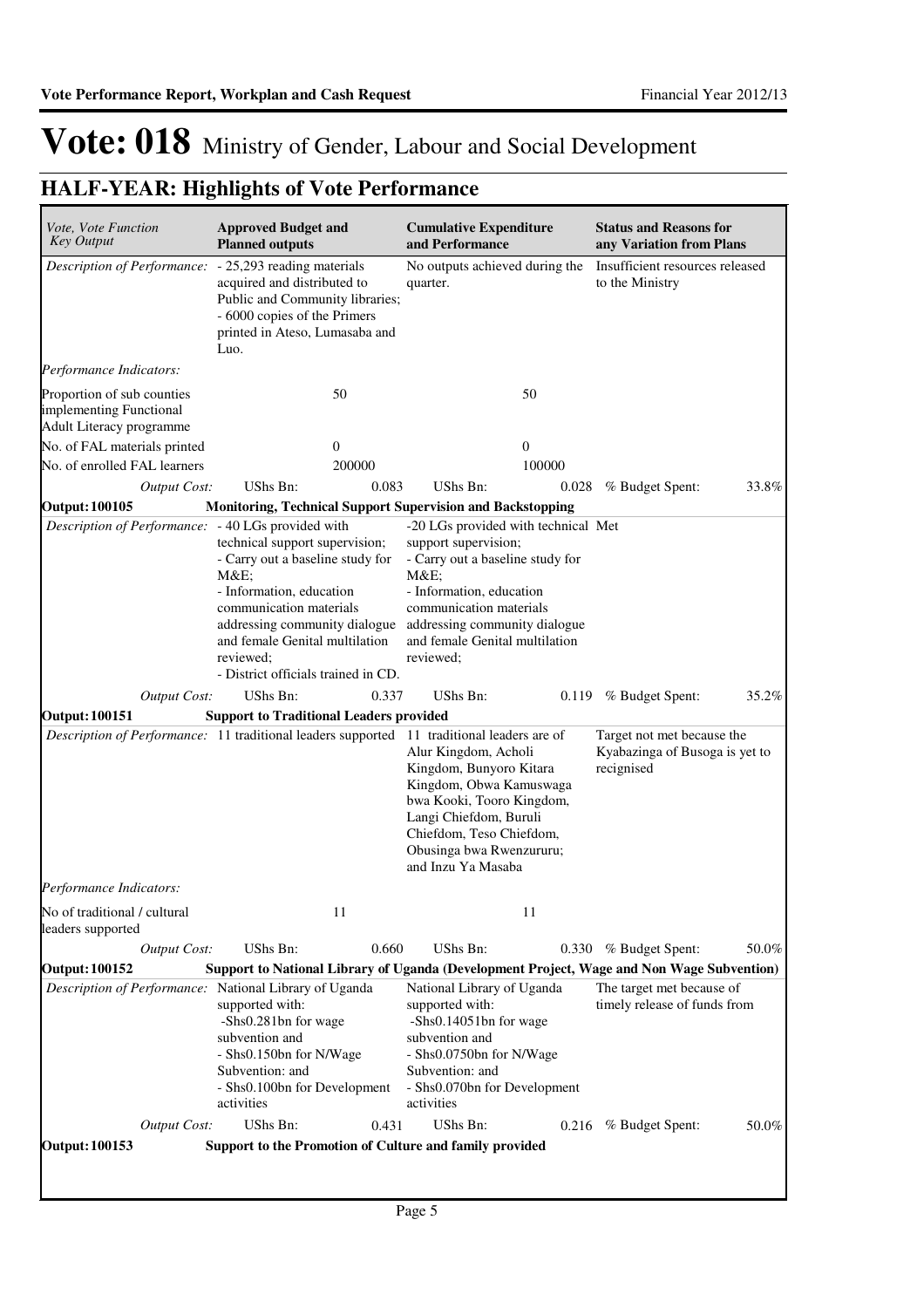| Vote, Vote Function<br><b>Key Output</b>                                                                                     | <b>Approved Budget and</b><br><b>Planned outputs</b>                                                                                                                                                                                                |       | <b>Cumulative Expenditure</b><br>and Performance                                                                                                                                                            |              | <b>Status and Reasons for</b><br>any Variation from Plans       |       |
|------------------------------------------------------------------------------------------------------------------------------|-----------------------------------------------------------------------------------------------------------------------------------------------------------------------------------------------------------------------------------------------------|-------|-------------------------------------------------------------------------------------------------------------------------------------------------------------------------------------------------------------|--------------|-----------------------------------------------------------------|-------|
| Description of Performance:                                                                                                  | National Culture Centre<br>supported with:<br>- Shs0.027bn for wage<br>subvention;                                                                                                                                                                  |       | National Culture Centre<br>supported with:<br>- Shs0.0135bn for wage<br>subvention;                                                                                                                         |              | Insufficient funds released to<br>the Ministry                  |       |
| Performance Indicators:                                                                                                      |                                                                                                                                                                                                                                                     |       |                                                                                                                                                                                                             |              |                                                                 |       |
| Number of institutions<br>supported                                                                                          | 2                                                                                                                                                                                                                                                   |       |                                                                                                                                                                                                             | 2            |                                                                 |       |
| Number of communities<br>sensitised on family values                                                                         | $\mathbf{0}$                                                                                                                                                                                                                                        |       |                                                                                                                                                                                                             | $\mathbf{0}$ |                                                                 |       |
| <b>Output Cost:</b>                                                                                                          | UShs Bn:                                                                                                                                                                                                                                            | 0.171 | UShs Bn:                                                                                                                                                                                                    | 0.069        | % Budget Spent:                                                 | 40.4% |
| <b>Vote Function Cost</b>                                                                                                    | <b>UShs Bn:</b>                                                                                                                                                                                                                                     |       | 2.257 UShs Bn:                                                                                                                                                                                              |              | 0.978 % Budget Spent:                                           | 43.3% |
| Vote Function: 1002 Mainstreaming Gender and Rights                                                                          |                                                                                                                                                                                                                                                     |       |                                                                                                                                                                                                             |              |                                                                 |       |
| <b>Output: 100201</b>                                                                                                        | Policies, Guidelines and Standards for mainstreaming Gender & Other Social Dev't Concerns                                                                                                                                                           |       |                                                                                                                                                                                                             |              |                                                                 |       |
| Description of Performance: - 10 Sectors guided on                                                                           | Mainstreaming Gender into<br>their Policies, Plans and<br>Programmes;<br>- GBV Policy and Action Plan<br>developed;<br>- 80 Stakeholders trained in<br>Human Rights Based Approach;                                                                 |       | - 10 Sectors guided on - GBV<br>Policy and Action Plan<br>developed;<br>- 40 Stakeholders trained in<br>Human Rights Based Approach;                                                                        |              | The target was met with support<br>from off budget intervations |       |
| Performance Indicators:                                                                                                      |                                                                                                                                                                                                                                                     |       |                                                                                                                                                                                                             |              |                                                                 |       |
| No of sectors that have<br>mainstreamed gender and<br>other social development<br>concerns into their Plans,<br>Budgets, etc | 4                                                                                                                                                                                                                                                   |       |                                                                                                                                                                                                             | 4            |                                                                 |       |
| No of policies, guidelines<br>and standards for<br>mainstreaming Gender &<br>other Social Development<br>Concerns            | 5                                                                                                                                                                                                                                                   |       |                                                                                                                                                                                                             | 5            |                                                                 |       |
| <b>Output Cost:</b>                                                                                                          | UShs Bn:                                                                                                                                                                                                                                            | 0.199 | <b>UShs Bn:</b>                                                                                                                                                                                             |              | 0.096 % Budget Spent:                                           | 48.4% |
| <b>Output: 100202</b>                                                                                                        | <b>Advocacy and Networking</b>                                                                                                                                                                                                                      |       |                                                                                                                                                                                                             |              |                                                                 |       |
| Description of Performance: - International Women's Day                                                                      | on 8th March 2013<br>commemorated;<br>-GoU African Union Report on<br>the Selomn declaration on<br>Gender equality produced;<br>- 100 LGs staff and other<br>stakeholders from organisations<br>focusing on the rights of<br>Vulnerables sensitised |       | GoU African Union Report on<br>the Selomn declaration on<br>Gender equality drafted;<br>- 100 LGs staff and other<br>stakeholders from organisations<br>focusing on the rights of<br>Vulnerables sensitised |              | The target was met.                                             |       |
| <b>Output Cost:</b>                                                                                                          | UShs Bn:                                                                                                                                                                                                                                            | 0.189 | UShs Bn:                                                                                                                                                                                                    | 0.094        | % Budget Spent:                                                 | 49.9% |
| <b>Output: 100204</b>                                                                                                        | <b>Capacity building for Gender and Rights Equality and Equity</b>                                                                                                                                                                                  |       |                                                                                                                                                                                                             |              |                                                                 |       |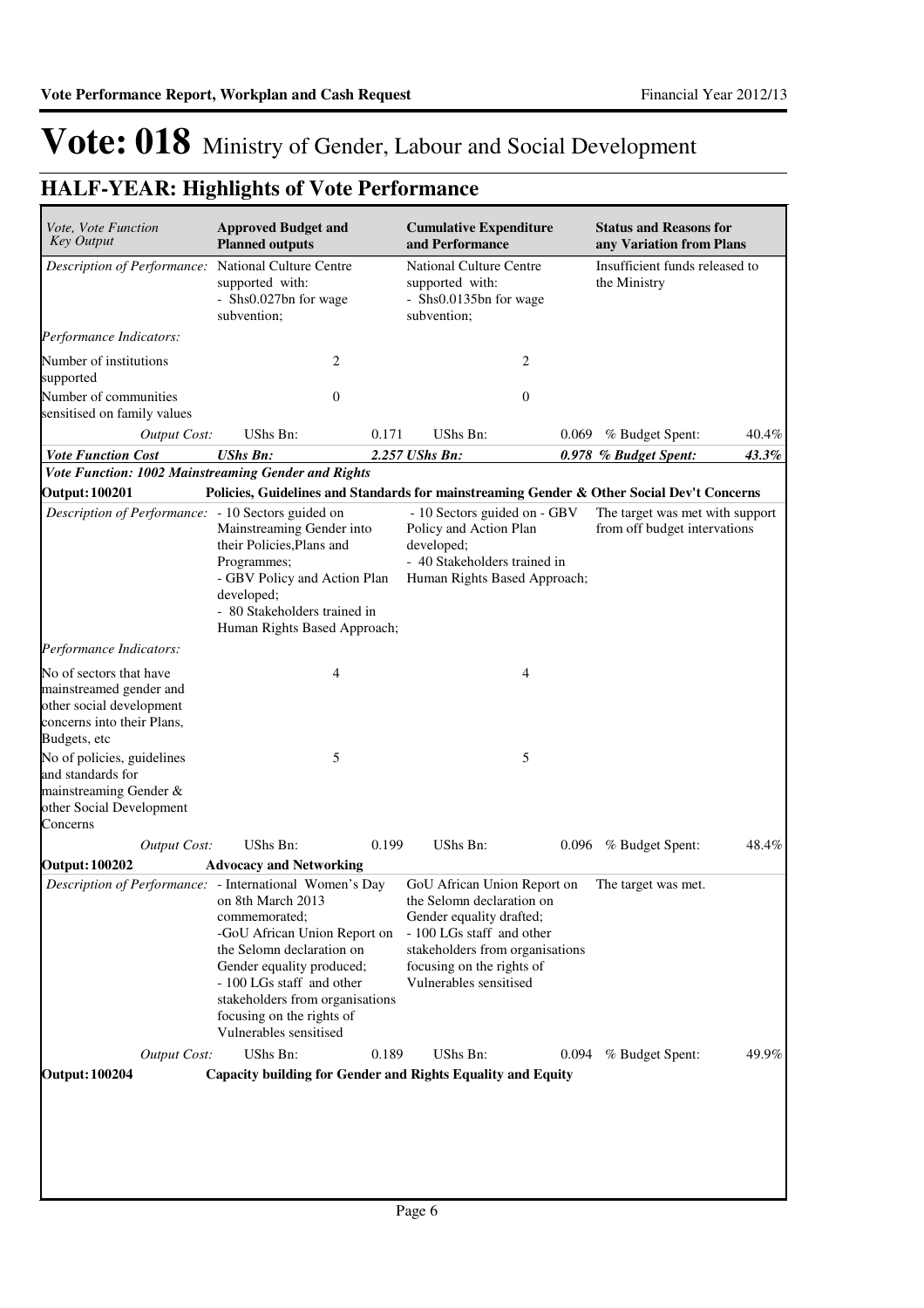| Vote, Vote Function<br><b>Key Output</b>                                                     | <b>Approved Budget and</b><br><b>Planned outputs</b>                                                                                                                                                                                                 |       | <b>Cumulative Expenditure</b><br>and Performance                                                                                                                                                                                                                                                                                                                                                                                                                 |       | <b>Status and Reasons for</b><br>any Variation from Plans |       |
|----------------------------------------------------------------------------------------------|------------------------------------------------------------------------------------------------------------------------------------------------------------------------------------------------------------------------------------------------------|-------|------------------------------------------------------------------------------------------------------------------------------------------------------------------------------------------------------------------------------------------------------------------------------------------------------------------------------------------------------------------------------------------------------------------------------------------------------------------|-------|-----------------------------------------------------------|-------|
| Description of Performance: - 40 LGs provided with                                           | the mainstreaming of Equity<br>and Rights;<br>capacity for Gender-Based<br>Violence prevention and<br>management strengthened.                                                                                                                       |       | - 10 LGs provided with<br>technical support supervision on technical support supervision on<br>the mainstreaming of Equity<br>and Rights;<br>- Public and civil society sectors - 25 LG Staff in the districts of<br>Kapchorwa monitored and<br>supervised and their<br>mainstreaming gender<br>Committee strengthened<br>- 40 LG Staff from the districts<br>of Yumbe and Nebbi monitored<br>and mentored on mainstreaming<br>gender and rights in their plans. |       |                                                           |       |
| <b>Output Cost:</b>                                                                          | UShs Bn:                                                                                                                                                                                                                                             | 0.198 | UShs Bn:                                                                                                                                                                                                                                                                                                                                                                                                                                                         | 0.091 | % Budget Spent:                                           | 45.7% |
| <b>Output: 100251</b>                                                                        | Support to National Women's Council and the Kapchorwa Women Development Group                                                                                                                                                                        |       |                                                                                                                                                                                                                                                                                                                                                                                                                                                                  |       |                                                           |       |
| Description of Performance: - National Women Council                                         | supported with Shs0.085bn for<br>wage subvention and<br>Shs0.870bn for non wage<br>subvention<br>- REACH NGO supported with<br>Shs0.200bn<br>- Equal Opportunities<br>Commission supported with a<br>subvention of Shs0.600bn for<br>its operations. |       | - National Women Council<br>supported with Shs0.0425bn for<br>wage subvention and<br>Shs0.435bn for non wage<br>subvention<br>- REACH NGO supported with<br>Shs0.100bn<br>- Equal Opportunities<br>Commission supported with a<br>subvention of Shs0.300bn for<br>its operations.                                                                                                                                                                                |       | The target was met                                        |       |
|                                                                                              |                                                                                                                                                                                                                                                      |       |                                                                                                                                                                                                                                                                                                                                                                                                                                                                  |       |                                                           |       |
| <b>Output Cost:</b>                                                                          | UShs Bn:                                                                                                                                                                                                                                             | 1.685 | UShs Bn:                                                                                                                                                                                                                                                                                                                                                                                                                                                         | 0.842 | % Budget Spent:                                           | 49.9% |
| <b>Vote Function Cost</b>                                                                    | <b>UShs Bn:</b>                                                                                                                                                                                                                                      |       | 2.271 UShs Bn:                                                                                                                                                                                                                                                                                                                                                                                                                                                   |       | 1.123 % Budget Spent:                                     | 49.4% |
| Vote Function: 1003 Promotion of Labour Productivity and Employment<br><b>Output: 100301</b> | Policies, Laws, Regulations and Guidelines on Employment and Labour Productivity                                                                                                                                                                     |       |                                                                                                                                                                                                                                                                                                                                                                                                                                                                  |       |                                                           |       |
|                                                                                              |                                                                                                                                                                                                                                                      |       |                                                                                                                                                                                                                                                                                                                                                                                                                                                                  |       |                                                           |       |
|                                                                                              |                                                                                                                                                                                                                                                      |       |                                                                                                                                                                                                                                                                                                                                                                                                                                                                  |       |                                                           |       |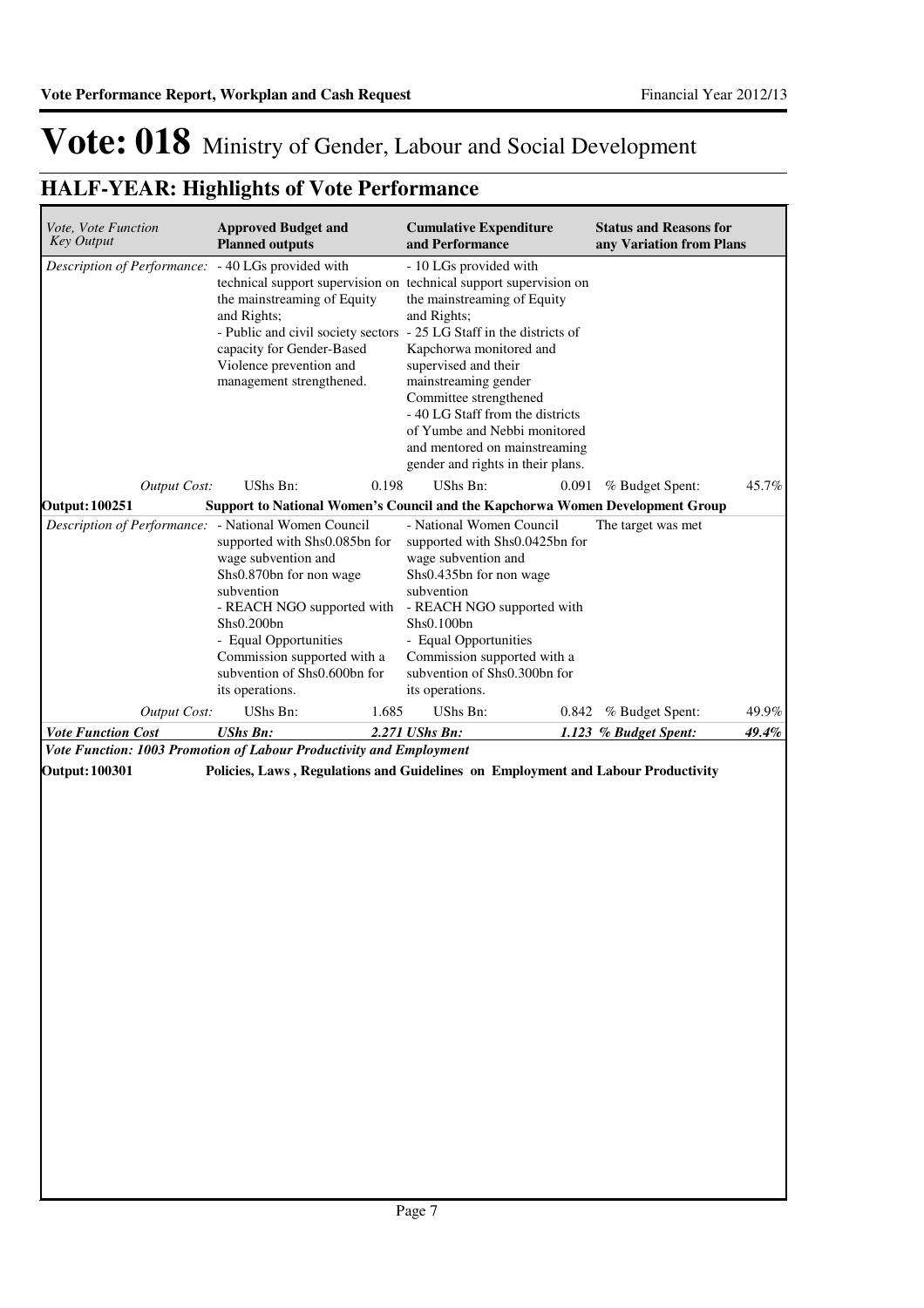| Vote, Vote Function<br><b>Key Output</b>                                                       | <b>Approved Budget and</b><br><b>Planned outputs</b>                                                                                                                                             | <b>Cumulative Expenditure</b><br>and Performance                                                                                                                                                                                                                                                                                                                                                                                                                                                                                                                                                                                                                                                                                                                                                                                                                                                                                                                                                                                                                                                                                                                                  | <b>Status and Reasons for</b><br>any Variation from Plans |
|------------------------------------------------------------------------------------------------|--------------------------------------------------------------------------------------------------------------------------------------------------------------------------------------------------|-----------------------------------------------------------------------------------------------------------------------------------------------------------------------------------------------------------------------------------------------------------------------------------------------------------------------------------------------------------------------------------------------------------------------------------------------------------------------------------------------------------------------------------------------------------------------------------------------------------------------------------------------------------------------------------------------------------------------------------------------------------------------------------------------------------------------------------------------------------------------------------------------------------------------------------------------------------------------------------------------------------------------------------------------------------------------------------------------------------------------------------------------------------------------------------|-----------------------------------------------------------|
| Description of Performance: - 2 Labour Laws                                                    | Revised<br>(Employment Act, 2006 and<br>the Labour Unions Act)<br>- 4 Sets of Regulations on<br>Occupational Safety and Health<br>developed:<br>- Danger occurancy regulations<br>at workplaces; | - 2 Labour Laws (Employment<br>Act, 2006 and the Labour<br>Unions Act)<br>- 2 Sets of Regulations on<br>Occupational Safety and Health<br>developed: I,e<br>Danger Occurancy Regulations<br>at workplaces and Lifting<br><b>Equipment and Lifting</b><br>Operations regulations.<br>-- 6 Regulations on Labour<br>Laws disseminated : The<br>Employment (Employment of<br>Children) Regulations, 2011;<br>The Employment (Sexual<br>Harassment) Regulations, 2011;<br>The Labour Unions (Check<br>-Off), Regulations, 2011; The<br>Labour Disputes (Arbitration<br>and settlement) (Industrial<br>Court Procedure) Rules, 2011<br>and Labour Unions<br>(registration) regulations as well<br>as employment regulations.<br>- 6 Labour laws and<br>regulations 2011 enforced.;<br>- Tools for data collection<br>developed.<br>- Concept paper developed for<br>the establishment of a<br>productivity centre<br>- 400 copies of Guidelines for<br>private employment agencies<br>printed and disseminated to<br>stakeholders<br>- Five regional consultative<br>workshops to disseminate the<br>National Action Plan on the<br>elimination of the worst forms<br>of child labour. | The target was met                                        |
| Performance Indicators:                                                                        |                                                                                                                                                                                                  |                                                                                                                                                                                                                                                                                                                                                                                                                                                                                                                                                                                                                                                                                                                                                                                                                                                                                                                                                                                                                                                                                                                                                                                   |                                                           |
| Number of labour policies,<br>laws and guidelines<br>reviewed, operationalized<br>and enforced | 15                                                                                                                                                                                               | 8                                                                                                                                                                                                                                                                                                                                                                                                                                                                                                                                                                                                                                                                                                                                                                                                                                                                                                                                                                                                                                                                                                                                                                                 |                                                           |
| <b>Output Cost:</b>                                                                            | UShs Bn:<br>0.494                                                                                                                                                                                | UShs Bn:<br>0.166                                                                                                                                                                                                                                                                                                                                                                                                                                                                                                                                                                                                                                                                                                                                                                                                                                                                                                                                                                                                                                                                                                                                                                 | % Budget Spent:<br>33.6%                                  |
| <b>Output: 100302</b>                                                                          | Inspection of Workplaces and Investigation on violation of labour standards                                                                                                                      |                                                                                                                                                                                                                                                                                                                                                                                                                                                                                                                                                                                                                                                                                                                                                                                                                                                                                                                                                                                                                                                                                                                                                                                   |                                                           |
|                                                                                                |                                                                                                                                                                                                  |                                                                                                                                                                                                                                                                                                                                                                                                                                                                                                                                                                                                                                                                                                                                                                                                                                                                                                                                                                                                                                                                                                                                                                                   |                                                           |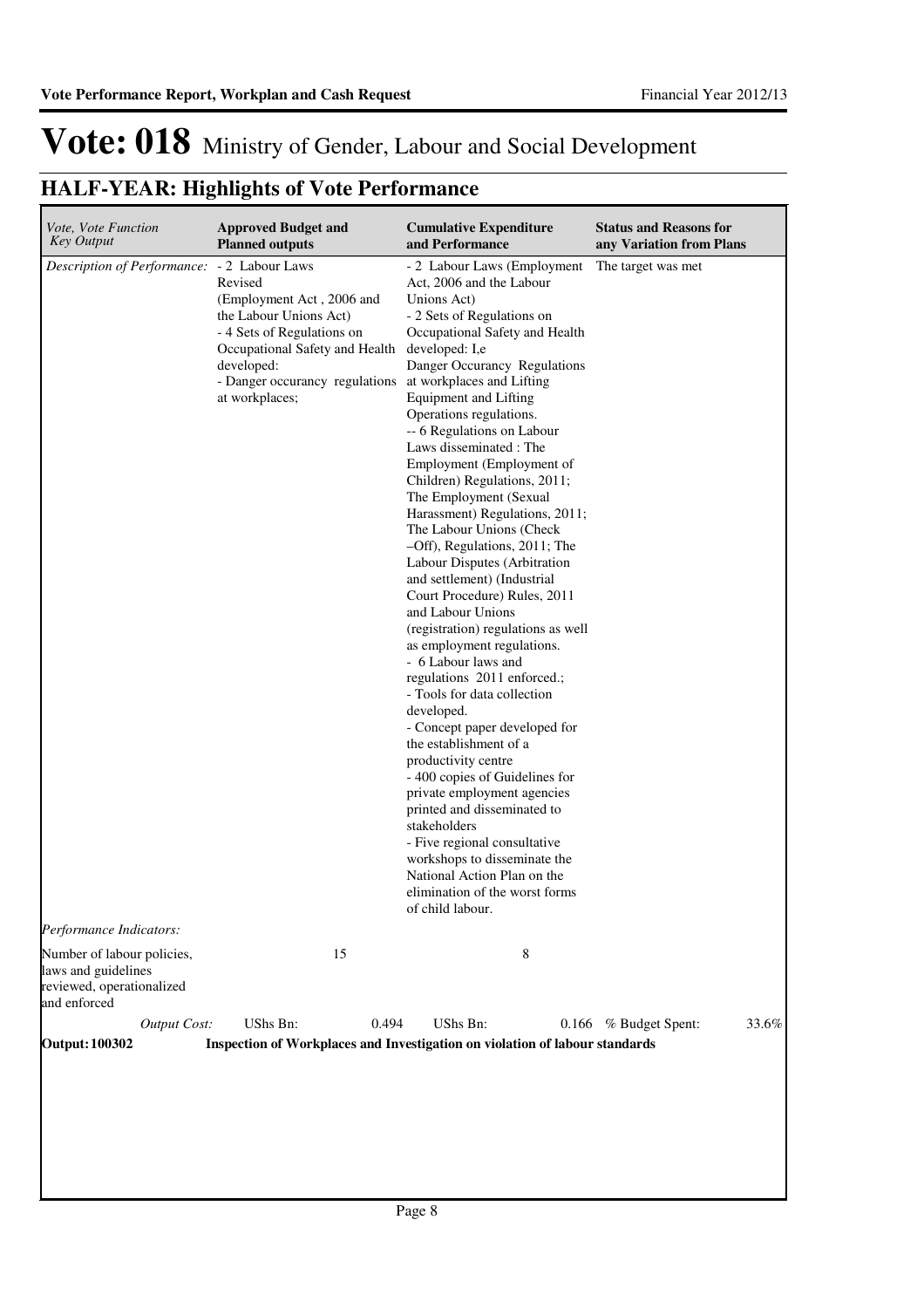| Vote, Vote Function<br><b>Key Output</b>          |                     | <b>Approved Budget and</b><br><b>Planned outputs</b>                                                                                                                                         |       | <b>Cumulative Expenditure</b><br>and Performance                                                                                                                                                                                                                                           |      | <b>Status and Reasons for</b><br>any Variation from Plans                   |       |
|---------------------------------------------------|---------------------|----------------------------------------------------------------------------------------------------------------------------------------------------------------------------------------------|-------|--------------------------------------------------------------------------------------------------------------------------------------------------------------------------------------------------------------------------------------------------------------------------------------------|------|-----------------------------------------------------------------------------|-------|
| Description of Performance:                       |                     | - 400 workplaces assessed for<br>compliance with the safety and<br>health standards;<br>- Inspect 300 workplaces (of<br>which 50 are statutory)<br>- Accidents at workplace<br>investigated; |       | - 200 workplaces around<br>Kampala, Wakiso, Mpigi,<br>Mukono and upcountry<br>assessed for compliance with<br>the safety and health standards;<br>- 79 workplace inspections in<br>connection with conditions and<br>terms conducted, and<br>- Five (5) recruitment<br>campanies inspected |      | The target was met                                                          |       |
| Performance Indicators:                           |                     |                                                                                                                                                                                              |       |                                                                                                                                                                                                                                                                                            |      |                                                                             |       |
| No. of workplace inspections<br>carried out       |                     |                                                                                                                                                                                              | 200   |                                                                                                                                                                                                                                                                                            | 284  |                                                                             |       |
| No of labour disputes<br>investigated and settled |                     |                                                                                                                                                                                              | 15    |                                                                                                                                                                                                                                                                                            | 55   |                                                                             |       |
|                                                   | <b>Output Cost:</b> | UShs Bn:                                                                                                                                                                                     | 0.615 | <b>UShs Bn:</b>                                                                                                                                                                                                                                                                            |      | 0.200 % Budget Spent:                                                       | 32.5% |
| <b>Output: 100304</b>                             |                     |                                                                                                                                                                                              |       | <b>Settlement of Complaints on Non-Observance of Working Conditions</b>                                                                                                                                                                                                                    |      |                                                                             |       |
|                                                   |                     | <i>Description of Performance:</i> - 5 Follow-up visits to monitor<br>migrant workers performed<br>(Afghanistan, Iraq, Saudi<br>Arabia, Southern Sudan and<br>United Arab Emirates);         |       | - 100 workers complaints<br>working conditions of Ugandan registered and referred to the<br>Ministry;                                                                                                                                                                                      |      | The follow up visits were not<br>conducted due to insuficient<br>funds.     |       |
| Performance Indicators:                           |                     |                                                                                                                                                                                              |       |                                                                                                                                                                                                                                                                                            |      |                                                                             |       |
| No of labour complaints<br>registered             |                     |                                                                                                                                                                                              | 4000  |                                                                                                                                                                                                                                                                                            | 1100 |                                                                             |       |
|                                                   | <b>Output Cost:</b> | <b>UShs Bn:</b>                                                                                                                                                                              | 0.152 | UShs Bn:                                                                                                                                                                                                                                                                                   |      | 0.046 % Budget Spent:                                                       | 30.3% |
| <b>Output: 100305</b>                             |                     | Arbitration of Labour Disputes (Industrial Court)                                                                                                                                            |       |                                                                                                                                                                                                                                                                                            |      |                                                                             |       |
|                                                   |                     | Description of Performance: - Operationalise the industrial<br>Court.                                                                                                                        |       | the insitution                                                                                                                                                                                                                                                                             |      | Operational without the head of The Head of the Court not yet<br>recruited. |       |
|                                                   | <b>Output Cost:</b> | UShs Bn:                                                                                                                                                                                     | 0.462 | <b>UShs Bn:</b>                                                                                                                                                                                                                                                                            |      | 0.137 % Budget Spent:                                                       | 29.6% |
| <b>Output: 100306</b>                             |                     | <b>Training and Skills Development</b>                                                                                                                                                       |       |                                                                                                                                                                                                                                                                                            |      |                                                                             |       |
|                                                   |                     |                                                                                                                                                                                              |       |                                                                                                                                                                                                                                                                                            |      |                                                                             |       |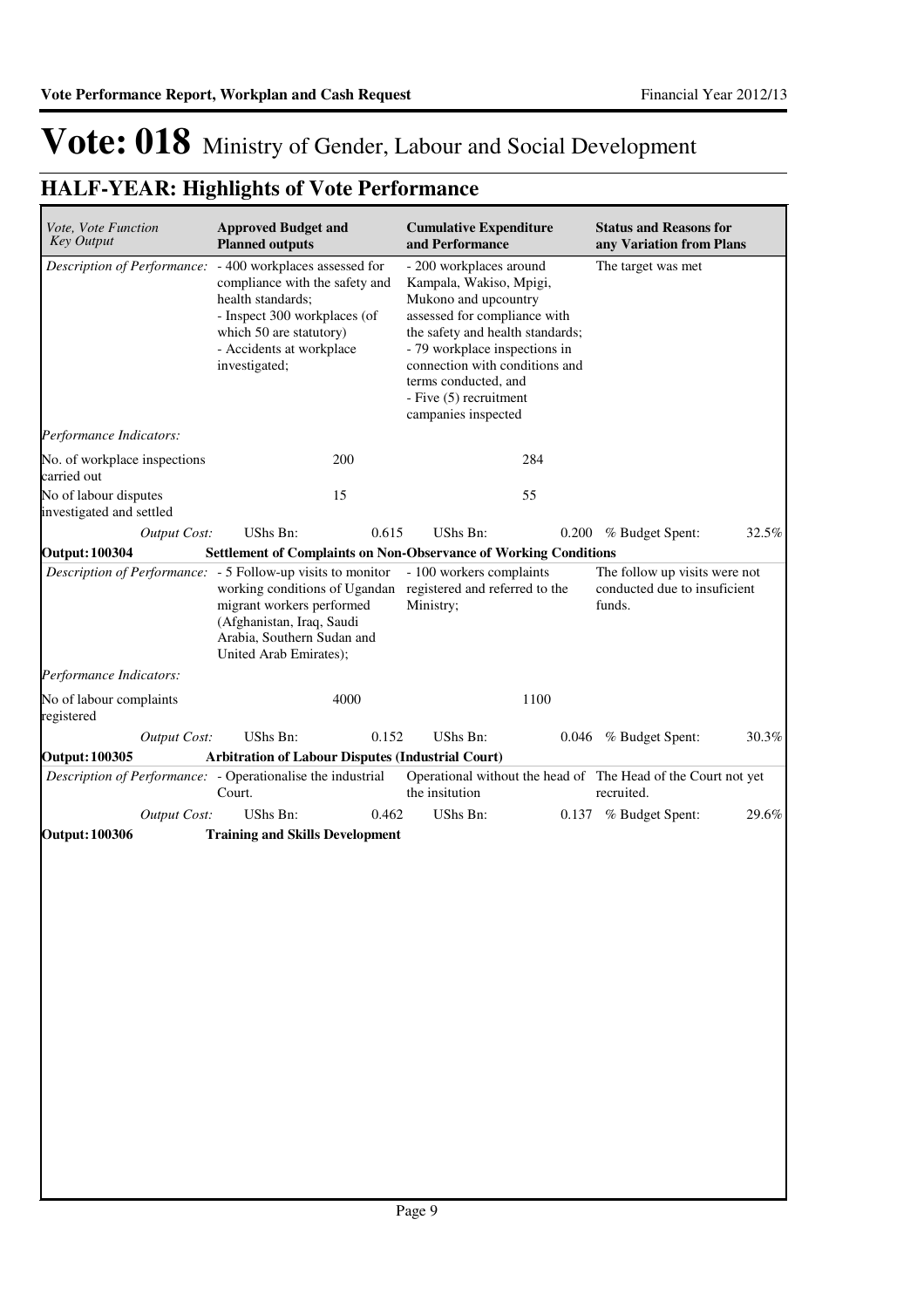| Vote, Vote Function<br><b>Key Output</b>                                                                                          | <b>Approved Budget and</b><br><b>Planned outputs</b>                                                                                                                                                               |       | <b>Cumulative Expenditure</b><br>and Performance                                                                                                                                                                                                                                                                                                                                   |       | <b>Status and Reasons for</b><br>any Variation from Plans |         |
|-----------------------------------------------------------------------------------------------------------------------------------|--------------------------------------------------------------------------------------------------------------------------------------------------------------------------------------------------------------------|-------|------------------------------------------------------------------------------------------------------------------------------------------------------------------------------------------------------------------------------------------------------------------------------------------------------------------------------------------------------------------------------------|-------|-----------------------------------------------------------|---------|
| Description of Performance: 1000 job seekers placed in                                                                            | employment                                                                                                                                                                                                         |       | -500 job seekers were placed in<br>Employment;<br>- One (1) training workshop for<br>60 operators of recruitment<br>campanies held;<br>- Nine (9) District officers<br>trained:<br>- Three (3) Training workshops<br>on HIV and AIDs at the<br>workplace were conducted in<br>Masindi, Kampala and Wakiso.                                                                         |       | The target was met                                        |         |
| <i>Performance Indicators:</i>                                                                                                    |                                                                                                                                                                                                                    |       |                                                                                                                                                                                                                                                                                                                                                                                    |       |                                                           |         |
| Number of job placements<br>carried out by the<br>recruitment agencies                                                            | 1000                                                                                                                                                                                                               |       | 500                                                                                                                                                                                                                                                                                                                                                                                |       |                                                           |         |
| Number of job placements<br>carried out by the labour<br>offices across the country<br>labour offices across the<br>country       | 6000                                                                                                                                                                                                               |       | 3000                                                                                                                                                                                                                                                                                                                                                                               |       |                                                           |         |
| <b>Output Cost:</b>                                                                                                               | UShs Bn:                                                                                                                                                                                                           | 0.121 | UShs Bn:                                                                                                                                                                                                                                                                                                                                                                           | 0.029 | % Budget Spent:                                           | 23.8%   |
| <b>Vote Function Cost</b>                                                                                                         | <b>UShs Bn:</b>                                                                                                                                                                                                    |       | 2.111 UShs Bn:                                                                                                                                                                                                                                                                                                                                                                     |       | 0.764 % Budget Spent:                                     | 36.2%   |
| Vote Function: 1004 Social Protection for Vulnerable Groups                                                                       |                                                                                                                                                                                                                    |       |                                                                                                                                                                                                                                                                                                                                                                                    |       |                                                           |         |
| <b>Output: 100401</b>                                                                                                             |                                                                                                                                                                                                                    |       | Policies, Guidelines, Laws, Regulations and Standards on Vulnerable Groups                                                                                                                                                                                                                                                                                                         |       |                                                           |         |
| <i>Description of Performance:</i> - 500 copies of the National                                                                   | Plan of Action for Older<br>persons printed and<br>disseminated.<br>-500 copies of the social<br>Gerontology training Mannual<br>- Youth Policy and Action Plan<br>disseminated to national level<br>stakeholders. |       | - National Youth Action Plan<br>developed;<br>- Draft National Youth Policy<br>presented to the Senior<br>Management Committee of the<br>Ministry;<br>- Consultation on the Guidelines<br>on the Post Graduate Diploma<br>Course on Gerontology<br>conducted;<br>- Training Mannual for<br>Voccational skills for children<br>and youth at the Ministry<br>institutions developed, |       | Insufficient resources to the<br>Ministry                 |         |
| Performance Indicators:                                                                                                           |                                                                                                                                                                                                                    |       |                                                                                                                                                                                                                                                                                                                                                                                    |       |                                                           |         |
| No of policies, guidelines,<br>standards and action plans<br>for support to the vulnerable<br>groups developed and<br>implemented | 5                                                                                                                                                                                                                  |       | 3                                                                                                                                                                                                                                                                                                                                                                                  |       |                                                           |         |
| <b>Output Cost:</b><br><b>Output: 100403</b>                                                                                      | UShs Bn:                                                                                                                                                                                                           | 1.182 | UShs Bn:<br>Monitoring and Evaluation of Programmes for Vulnerable Groups                                                                                                                                                                                                                                                                                                          | 0.047 | % Budget Spent:                                           | $4.0\%$ |
|                                                                                                                                   |                                                                                                                                                                                                                    |       |                                                                                                                                                                                                                                                                                                                                                                                    |       |                                                           |         |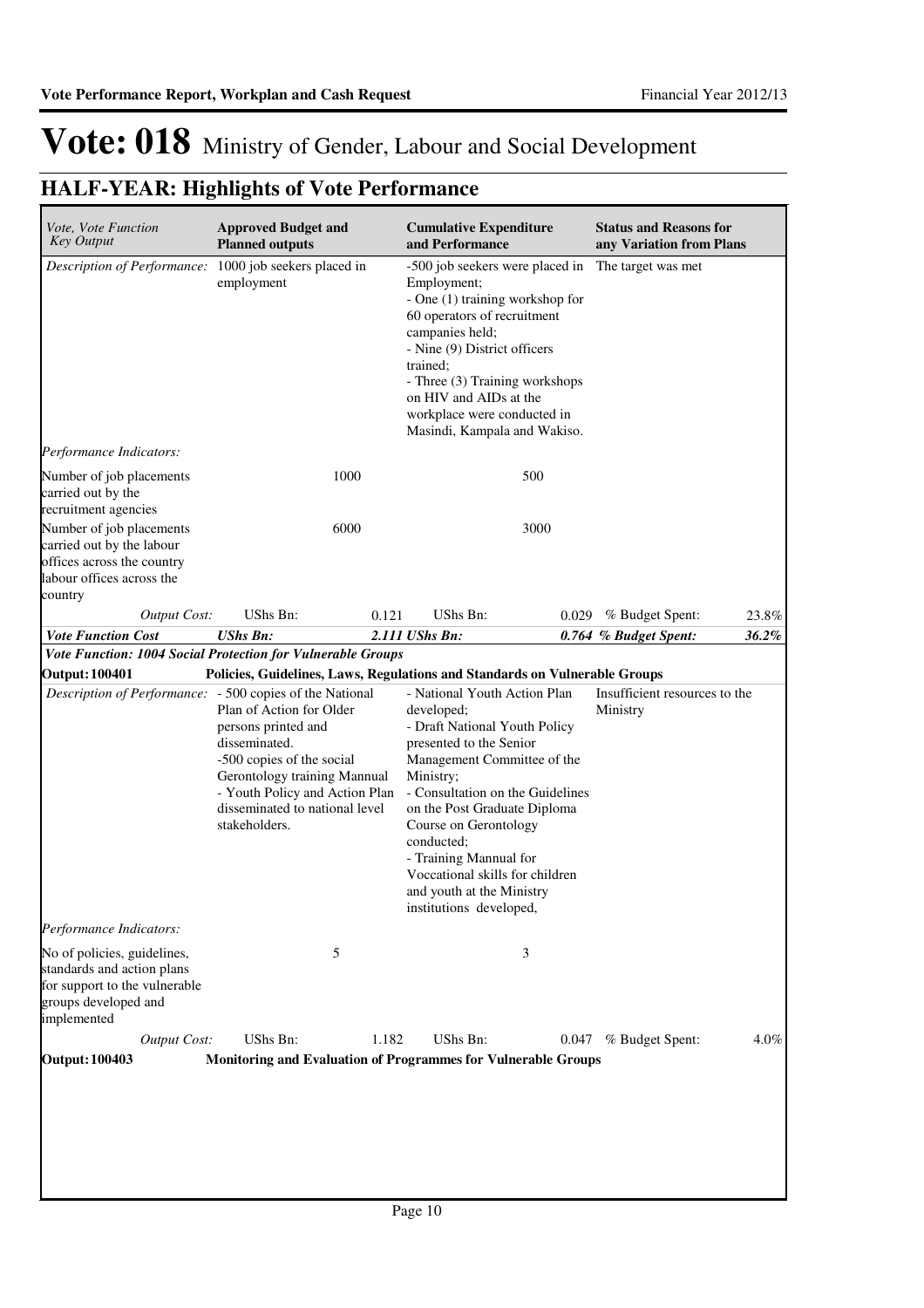| Vote, Vote Function<br><b>Key Output</b>                                               | <b>Approved Budget and</b><br><b>Planned outputs</b>                                                                                                                                                             | <b>Cumulative Expenditure</b><br>and Performance                                                                                                                                                                                                                                                                                                                                                                                        |     | <b>Status and Reasons for</b><br>any Variation from Plans                                                                                            |         |
|----------------------------------------------------------------------------------------|------------------------------------------------------------------------------------------------------------------------------------------------------------------------------------------------------------------|-----------------------------------------------------------------------------------------------------------------------------------------------------------------------------------------------------------------------------------------------------------------------------------------------------------------------------------------------------------------------------------------------------------------------------------------|-----|------------------------------------------------------------------------------------------------------------------------------------------------------|---------|
| Description of Performance:                                                            | -40 LGS 10 from each of the<br>regions monitored, evaluated<br>and provided with support<br>supervision;<br>- 18 Children and babies homes<br>inspected.<br>- National Plan of Action on<br>Disability finalised | -40 LGS 10 from each of the<br>regions monitored, evaluated<br>and provided with support<br>supervision;<br>- 33 Youth groups in the PCY<br>districts monitored and<br>evaluated:<br>- 4 Rehabilitation insitutions<br>Ruti, Mpumudde, Kireka and<br>Lweza provided with support<br>supervision, and<br>- 58 Children and baby homes<br>inspected                                                                                       |     | Met                                                                                                                                                  |         |
| Performance Indicators:                                                                |                                                                                                                                                                                                                  |                                                                                                                                                                                                                                                                                                                                                                                                                                         |     |                                                                                                                                                      |         |
| Number of programmes<br>for vulnerable groups<br>monitored and evaluated               | 4                                                                                                                                                                                                                |                                                                                                                                                                                                                                                                                                                                                                                                                                         | 4   |                                                                                                                                                      |         |
| <b>Output Cost:</b>                                                                    | UShs Bn:                                                                                                                                                                                                         | 1.743<br>UShs Bn:                                                                                                                                                                                                                                                                                                                                                                                                                       |     | 0.027 % Budget Spent:                                                                                                                                | $1.6\%$ |
| <b>Output: 100404</b>                                                                  | <b>Training and Skills Development</b>                                                                                                                                                                           |                                                                                                                                                                                                                                                                                                                                                                                                                                         |     |                                                                                                                                                      |         |
| Description of Performance: -5040 Youth trained in                                     | Entrepreneurship skills;<br>- 15 MGLSD technical staff<br>trained in sign langague,<br>-475 Youth trained in<br>vocational skills.<br>- 480 youth trained in<br>entrepreneurial and business<br>skill            | -144 Youth trained in<br>40, Eastern 30, and 44 western<br>region),<br>- 120 Youth Trained in<br>Entreprenuership skills,<br>- 50 PWDs equiped with<br>employable skills (10 trainees in<br>each of Kireka, Lweza, Ruti and<br>Mpumudde rehabilitation<br>centres),<br>- Training Syllubus for the<br>vocational trainign institutions<br>developed,<br>- 10 Business Organisations<br>inducted to under take training<br>of the youth. |     | The target was not met due the<br>vocational skills (Norther region procurement requirements for<br>the organisations before the<br>training starts. |         |
| Performance Indicators:                                                                |                                                                                                                                                                                                                  |                                                                                                                                                                                                                                                                                                                                                                                                                                         |     |                                                                                                                                                      |         |
| No. Of vulnerable persons<br>trained in vocational,<br>entrepreneurial and life skills | 5995                                                                                                                                                                                                             |                                                                                                                                                                                                                                                                                                                                                                                                                                         | 144 |                                                                                                                                                      |         |
| <b>Output Cost:</b>                                                                    | UShs Bn:                                                                                                                                                                                                         | 3.573<br>UShs Bn:                                                                                                                                                                                                                                                                                                                                                                                                                       |     | 0.304 % Budget Spent:                                                                                                                                | 8.5%    |
| <b>Output: 100405</b>                                                                  | <b>Empowerment, Support, Care and Protection of Vulnerable Groups</b>                                                                                                                                            |                                                                                                                                                                                                                                                                                                                                                                                                                                         |     |                                                                                                                                                      |         |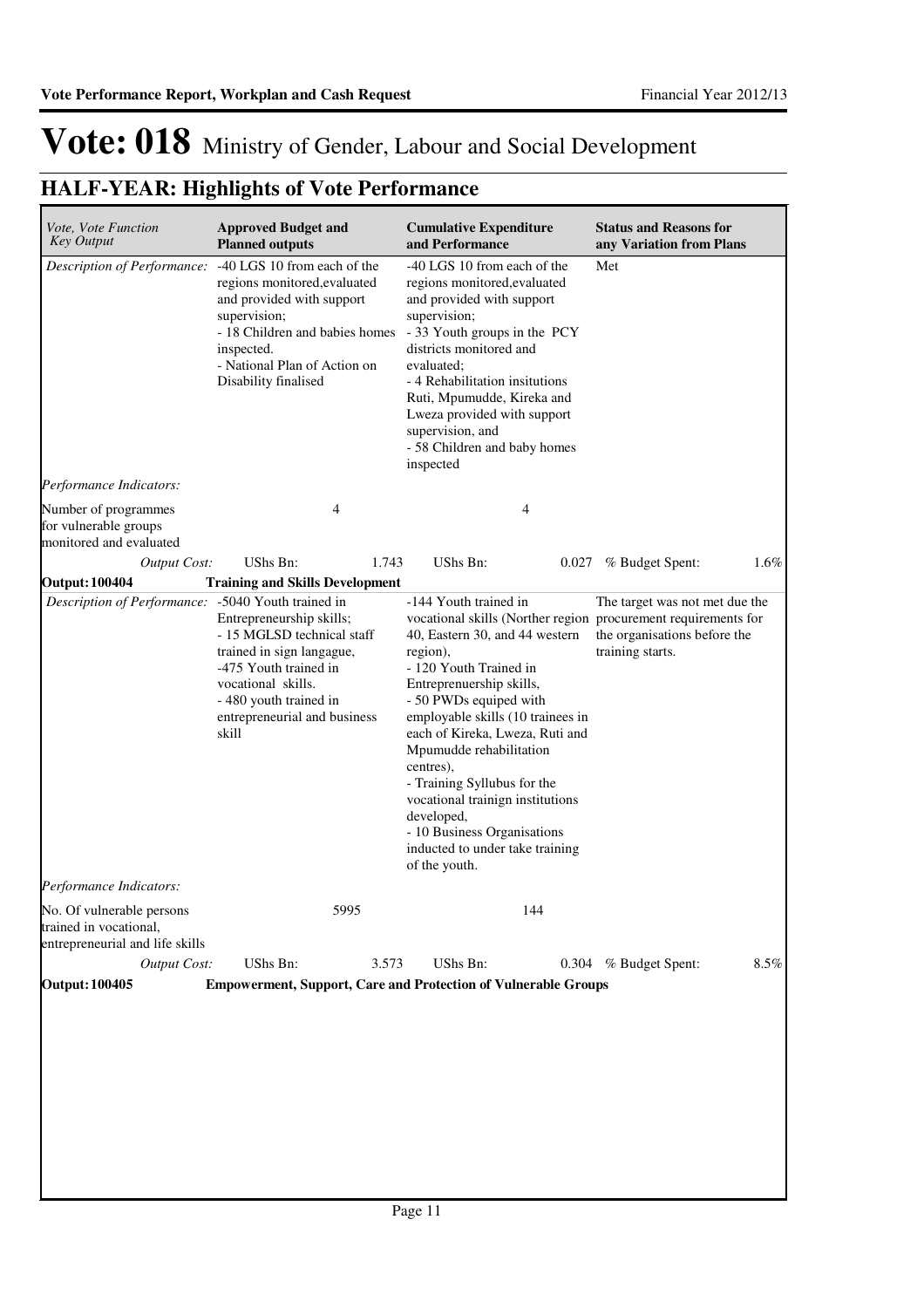| Vote, Vote Function<br><b>Key Output</b>                                                                                | <b>Approved Budget and</b><br><b>Planned outputs</b>                                                                                                                                                                                                                                                                                                                                                   | <b>Cumulative Expenditure</b><br>and Performance                                                                                                                                                                                                                                                                                                                                                                                                                                                                                                                                                                                                                                                                                                                           | <b>Status and Reasons for</b><br>any Variation from Plans |
|-------------------------------------------------------------------------------------------------------------------------|--------------------------------------------------------------------------------------------------------------------------------------------------------------------------------------------------------------------------------------------------------------------------------------------------------------------------------------------------------------------------------------------------------|----------------------------------------------------------------------------------------------------------------------------------------------------------------------------------------------------------------------------------------------------------------------------------------------------------------------------------------------------------------------------------------------------------------------------------------------------------------------------------------------------------------------------------------------------------------------------------------------------------------------------------------------------------------------------------------------------------------------------------------------------------------------------|-----------------------------------------------------------|
| Description of Performance:                                                                                             | -30 PWDs empowered and<br>supported to participate in the<br>development process;<br>- Resettlement kit for 100                                                                                                                                                                                                                                                                                        | - 9 PWDs empowered and<br>supported to participate in the<br>development process;<br>- Resettlement kit for 20<br>children in institutions provided; children in institutions provided;<br>- Training Manual for youth<br>entreprenuership training<br>developed;<br>- 2 smal sace IGAs for Older<br>Persons groups supported (1 in<br>each of the regions of eastern<br>and central )<br>- 10 youth groups empowered<br>with seed/start up capital in 22<br>districts (5 Northern, 5 Eastern,<br>7 Central, 5 Western);<br>-Toolkits provided for 25 youth<br>in 6 districts (5 Project and 6<br>others);<br>- 25 disadvantaged children<br>from Ministry institutions<br>supported for formal education;<br>and<br>- 28 youth groups supported<br>with start up capital. | Met                                                       |
| Performance Indicators:                                                                                                 |                                                                                                                                                                                                                                                                                                                                                                                                        |                                                                                                                                                                                                                                                                                                                                                                                                                                                                                                                                                                                                                                                                                                                                                                            |                                                           |
| Number of vulnerable<br>groups supported and<br>empowered to participate<br>and benefit from the<br>development process | 65                                                                                                                                                                                                                                                                                                                                                                                                     | 40                                                                                                                                                                                                                                                                                                                                                                                                                                                                                                                                                                                                                                                                                                                                                                         |                                                           |
| No. of vulnerable<br>individuals supported                                                                              | 90000                                                                                                                                                                                                                                                                                                                                                                                                  | 90000                                                                                                                                                                                                                                                                                                                                                                                                                                                                                                                                                                                                                                                                                                                                                                      |                                                           |
| No. Of vulnerable and                                                                                                   | 65                                                                                                                                                                                                                                                                                                                                                                                                     | 10                                                                                                                                                                                                                                                                                                                                                                                                                                                                                                                                                                                                                                                                                                                                                                         |                                                           |
| marginalized groups<br>accessed with seed/start-up<br>capital                                                           |                                                                                                                                                                                                                                                                                                                                                                                                        |                                                                                                                                                                                                                                                                                                                                                                                                                                                                                                                                                                                                                                                                                                                                                                            |                                                           |
| <b>Output Cost:</b>                                                                                                     | UShs Bn:<br>28.001                                                                                                                                                                                                                                                                                                                                                                                     | UShs Bn:                                                                                                                                                                                                                                                                                                                                                                                                                                                                                                                                                                                                                                                                                                                                                                   | 0.089 % Budget Spent:<br>0.3%                             |
| <b>Output: 100451</b>                                                                                                   | Support to councils provided                                                                                                                                                                                                                                                                                                                                                                           |                                                                                                                                                                                                                                                                                                                                                                                                                                                                                                                                                                                                                                                                                                                                                                            |                                                           |
|                                                                                                                         | Description of Performance: - NYC supported with Shs0.074 - NYC supported with Shs0.037 Met<br>as wage subvention and<br>Shs1.00bn non wage subvention Shs0.500bn non wage<br>to mobilise, monitored and<br>evaluate programmes for<br>children and youth countrywide; programmes for children and<br>- NCC supported with<br>Shs0.384bn as wage $\&$<br>Shs0.150bn as non wage to<br>monitor children | as wage subvention and<br>subvention to mobilise,<br>monitored and evaluate<br>youth countrywide;<br>- NCC supported with<br>Shs0.192bn as wage &<br>Shs0.075bn as non wage to<br>monitor children                                                                                                                                                                                                                                                                                                                                                                                                                                                                                                                                                                         |                                                           |
| Performance Indicators:                                                                                                 |                                                                                                                                                                                                                                                                                                                                                                                                        |                                                                                                                                                                                                                                                                                                                                                                                                                                                                                                                                                                                                                                                                                                                                                                            |                                                           |
| No.of councils suppored                                                                                                 | 3                                                                                                                                                                                                                                                                                                                                                                                                      | 3                                                                                                                                                                                                                                                                                                                                                                                                                                                                                                                                                                                                                                                                                                                                                                          |                                                           |
| <b>Output Cost:</b><br><b>Output: 100452</b>                                                                            | UShs Bn:<br>1.891<br><b>Support to the Renovation and Maintenance of Centres for Vulnerable Groups</b>                                                                                                                                                                                                                                                                                                 | UShs Bn:<br>0.473                                                                                                                                                                                                                                                                                                                                                                                                                                                                                                                                                                                                                                                                                                                                                          | % Budget Spent:<br>25.0%                                  |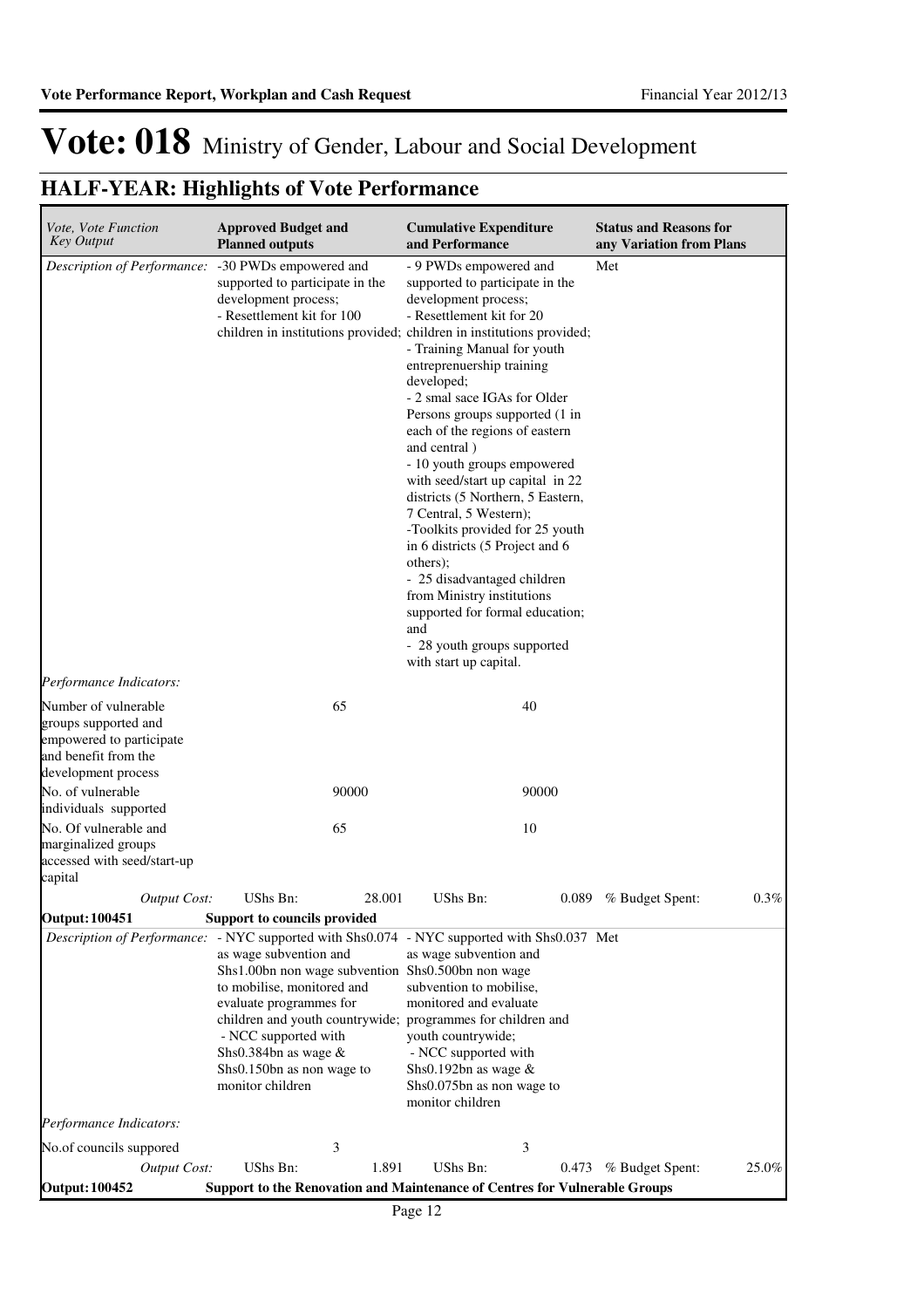### **HALF-YEAR: Highlights of Vote Performance**

| <i>Vote, Vote Function</i><br>Key Output                      | <b>Approved Budget and</b><br><b>Planned outputs</b>                                                                                                                                                                                             |       | <b>Cumulative Expenditure</b><br>and Performance                                                                                                                                                                                                                              |       | <b>Status and Reasons for</b><br>any Variation from Plans |         |
|---------------------------------------------------------------|--------------------------------------------------------------------------------------------------------------------------------------------------------------------------------------------------------------------------------------------------|-------|-------------------------------------------------------------------------------------------------------------------------------------------------------------------------------------------------------------------------------------------------------------------------------|-------|-----------------------------------------------------------|---------|
| Description of Performance: - Welfare services (food,         | medical care, utilities) provided<br>to accumulated 1,780 children<br>in 5 institutions; Naguru, Fort<br>Portal and Mbale Remand<br>Homes, Naguru Reception<br>Centre and Kampirngisa as well<br>as rehabilitation centres for the<br><b>PWD</b> |       | - Welfare services (food,<br>medical care, utilities) provided<br>to accumulated 1,780 children<br>in 5 institutions; Naguru, Fort<br>Portal and Mbale Remand<br>Homes, Naguru Reception<br>Centre and Kampirngisa as well<br>as rehabilitation centres for the<br><b>PWD</b> |       | Met                                                       |         |
| <b>Output Cost:</b>                                           | UShs Bn:                                                                                                                                                                                                                                         | 0.594 | UShs Bn:                                                                                                                                                                                                                                                                      | 0.027 | % Budget Spent:                                           | $4.6\%$ |
| <b>Vote Function Cost</b>                                     | <b>UShs Bn:</b>                                                                                                                                                                                                                                  |       | 37.181 UShs Bn:                                                                                                                                                                                                                                                               |       | 1.011 % Budget Spent:                                     | 2.7%    |
| Vote Function: 1049 Policy, Planning and Support Services     |                                                                                                                                                                                                                                                  |       |                                                                                                                                                                                                                                                                               |       |                                                           |         |
| <b>Output: 104951</b>                                         | Support to the street children activities                                                                                                                                                                                                        |       |                                                                                                                                                                                                                                                                               |       |                                                           |         |
| <i>Description of Performance:</i> - Withdraw and settle 1200 | children and adults from the<br>Streets of Kampala City, and<br>other towns                                                                                                                                                                      |       | - Withdraw and settle 600<br>children and adults from the<br>Streets of Kampala City, and<br>other towns                                                                                                                                                                      |       | Conducted in partnership with<br><b>KCCA</b>              |         |
| <b>Output Cost:</b>                                           | UShs Bn:                                                                                                                                                                                                                                         | 0.867 | UShs Bn:                                                                                                                                                                                                                                                                      | 0.277 | % Budget Spent:                                           | 31.9%   |
| <b>Vote Function Cost</b>                                     | <b>UShs Bn:</b>                                                                                                                                                                                                                                  |       | 6.960 UShs Bn:                                                                                                                                                                                                                                                                |       | 1.722 % Budget Spent:                                     | 24.7%   |
| <b>Cost of Vote Services:</b>                                 | $UShs Bn$ :                                                                                                                                                                                                                                      |       | 50.780 <i>UShs Bn:</i>                                                                                                                                                                                                                                                        |       | <b>5.597</b> % Budget Spent:                              | 11.0%   |

*\* Excluding Taxes and Arrears*

The Ministry experienced a reduction in the cash limit for the current quarter, January .March 2013. The Ministry has a cash limit of Shs3.709bn showing a decline of Shs0.624bn showing 14.40% reduction over the 2nd Quarter. The cash limit for recurrent non wage reduced to Shs2.269bn in the current quarter from Shs2.868bn in the last quarter reflecting Shs0.600bn in nominal terms representing 20.19% reduction while the development cash limit reduced to Shs0.472bn from Shs0.564bn reflecting a decrease of Shs0.049bn representing of 17% reduction.

The emerging performance challenge:

The reduction in the already insufficient cash limit will lead:

- Failure for the Ministry to cover the protected areas and the MUST EXPENDITURES in the quarter leads leading to creation of additional Arrears;

- Failure to commemorate the international women's day scheduled for 8th March 2013

- Failure to feed the increased number of children in the Ministry institutions. The Ministry has received additional children rescued from the streets of Kampala Capital City Authority (KCCA) and other major towns in Uganda. The Ministry has to resettle them into the communities.

- Failure for the departments to operate;

- Failure for the Ministry to chair the EAC meeting, to which the MGLSD is the current Chair of the EAC activities from January-December 2013;

 - Failure for the departments to monitor the social development activities funded through the Local Government Conditional Grant transfers which have already been sent to the local governments.

Implementation of the allocative efficiency as the mandate of the ministry is community mobilisation and empowerment is a problem.

No anticipated problems in compiling the report save for the failure to include the off budget innervations and collaborative activities.

### **Table V2.2: Implementing Actions to Improve Vote Performance**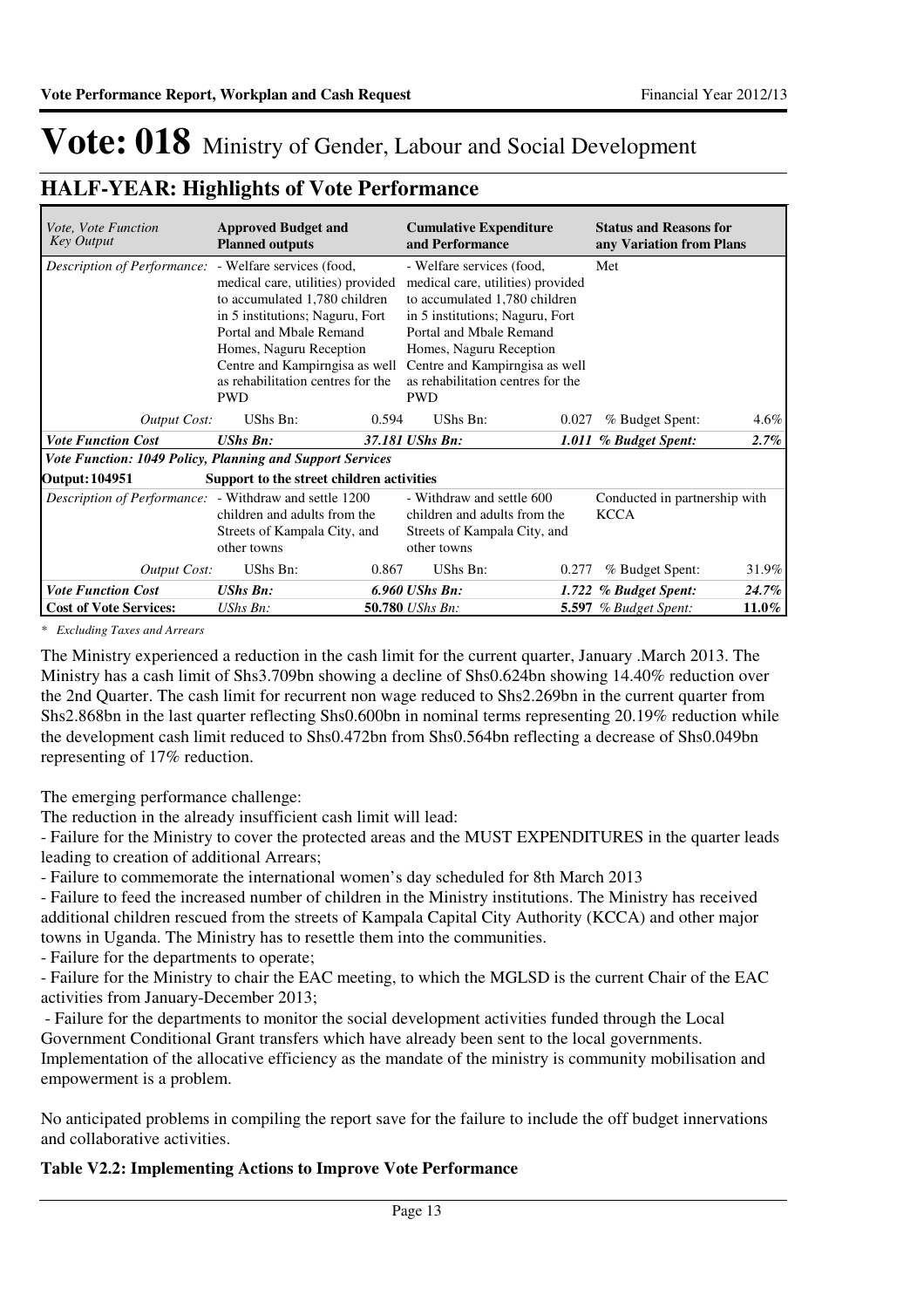| <b>Planned Actions:</b>                                                                                                                                                                                                                                          | <b>Actual Actions:</b>                                                                                                                                                                                                                                                       | <b>Reasons for Variation</b>      |
|------------------------------------------------------------------------------------------------------------------------------------------------------------------------------------------------------------------------------------------------------------------|------------------------------------------------------------------------------------------------------------------------------------------------------------------------------------------------------------------------------------------------------------------------------|-----------------------------------|
| Vote: 018 Ministry of Gender, Labour and Social Development                                                                                                                                                                                                      |                                                                                                                                                                                                                                                                              |                                   |
| Vote Function: 1001 Community Mobilisation and Empowerment                                                                                                                                                                                                       |                                                                                                                                                                                                                                                                              |                                   |
| The Ministry plans to continue with the<br>implemention of the Communication<br>Strategy through which awarenes on<br>community mobilisation and<br>empowerment policies and programmes is<br>sensitised to the public.                                          | The Ministry continued with the<br>implemention of the Communication<br>Strategy through which awarenes on<br>community mobilisation and<br>empowerment policies and programmes<br>were sensitised to the public.                                                            | met                               |
| The Ministry developed a recruitment plan<br>to implement the new structure. The<br>ministry intends to implement the<br>approved recruitment plan.                                                                                                              | The ministry implemenedt the<br>approved recruitment plan. Anumber of<br>officers were recruited                                                                                                                                                                             | Met                               |
| Community mobilisation activities to be<br>mainstremed and included into the<br>workplans for other vote functions.                                                                                                                                              | Community mobilisation activities to be<br>mainstremed and included into the<br>workplans for other vote functions.                                                                                                                                                          | Met                               |
| Vote Function: 1002 Mainstreaming Gender and Rights                                                                                                                                                                                                              |                                                                                                                                                                                                                                                                              |                                   |
| Strengthen the Gender Mainstreaming<br>Committee to over<br>see the implementation of the gender<br>mainstreaming actions in other sectors.<br>The Gender Focal Point Officers in the<br>different sectors will be also strengthened<br>and will meet regularly. | <b>Strengthen the Gender Mainstreaming</b><br><b>Committee to over</b><br>see the implementation of the gender<br>mainstreaming actions in other sectors.<br>The Gender Focal Point Officers in the<br>different sectors have been also<br>strengthened and meets regularly. | met                               |
| The Ministry plans to integrate the<br>activities of the statistics Unit into the<br>workplans submitted to donors for<br>funding besides the funding from UBOS<br>to collect data for the Ministry.                                                             | The Ministry integrated the activities of Met<br>the statistics Unit into the workplans<br>submitted to UN women for funding<br>besides the funding from UBOS to<br>collect data for the Ministry.                                                                           |                                   |
| Vote: 018 Ministry of Gender, Labour and Social Development                                                                                                                                                                                                      |                                                                                                                                                                                                                                                                              |                                   |
| Vote Function: 1002 Mainstreaming Gender and Rights                                                                                                                                                                                                              |                                                                                                                                                                                                                                                                              |                                   |
| Strengthen the Joint Monitoring<br>Committee with more representation from<br>all departments to operationalise the<br>M&E Framework.                                                                                                                            | Not implement.                                                                                                                                                                                                                                                               | There are no funds for monitoring |
| Vote Function: 1003 Promotion of Labour Productivity and Employment                                                                                                                                                                                              |                                                                                                                                                                                                                                                                              |                                   |
| The Ministry plans to strengthen<br>partnership with the private, NGOs and<br>development partners to implement the<br>action plan for the youth employment.                                                                                                     | The Ministry has strengthen<br>partnership with the private, NGOs and<br>development partners to implement the<br>action plan for the youth employment                                                                                                                       | met                               |
| Vote Function: 1004 Social Protection for Vulnerable Groups                                                                                                                                                                                                      |                                                                                                                                                                                                                                                                              |                                   |
| Conduct regular Social protection policies<br>and programmes reviews to adequately<br>include all the<br>vulnerable groups.                                                                                                                                      | <b>Conducted regular Social protection</b><br>policies and programmes reviews to<br>adequately include all the<br>vulnerable groups                                                                                                                                          | Met                               |
| Expand and strengthen the social<br>protection working group forum and the<br>network.                                                                                                                                                                           | <b>Expanded and strengthened the social</b><br>protection working group forum and<br>the network.                                                                                                                                                                            | met                               |
| Promote Public - Private partnership with<br>development partners, CSOs and the<br>private sector in service delivery to the<br>vulnerable groups.                                                                                                               | Promoted Public - Private partnership<br>with development partners, CSOs and<br>the private sector in service delivery to<br>the vulnerable groups.                                                                                                                          | Met                               |
| Vote Function: 1049 Policy, Planning and Support Services                                                                                                                                                                                                        |                                                                                                                                                                                                                                                                              |                                   |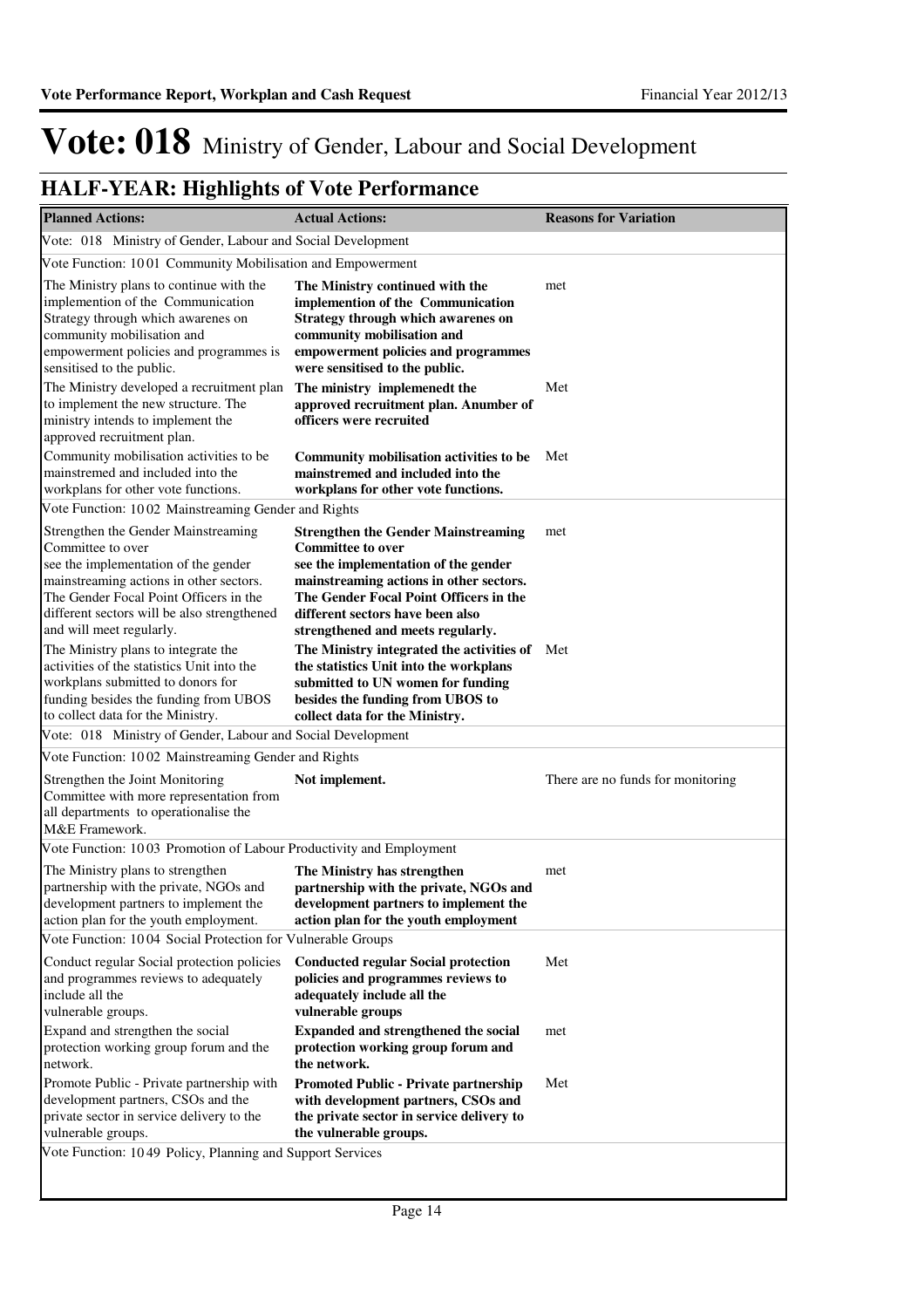### **HALF-YEAR: Highlights of Vote Performance**

| <b>Planned Actions:</b>                                                                                                                       | <b>Actual Actions:</b>                                                                                                                                                                                  | <b>Reasons for Variation</b> |
|-----------------------------------------------------------------------------------------------------------------------------------------------|---------------------------------------------------------------------------------------------------------------------------------------------------------------------------------------------------------|------------------------------|
| Follow up the Ministry of Public Service<br>to ensure that the recruitment plan<br>isimplemented.                                             | <b>Followed up the Ministry of Public</b><br>Service and the recruitment plan was<br>implemented.                                                                                                       | Met                          |
| Implement the Recruitment Plan                                                                                                                | <b>Implemented the Recruitment Plan</b>                                                                                                                                                                 | Met                          |
| Develop workplan proposal to be funded<br>by development partners, CSOs and the<br>private.                                                   | Developed workplan proposal to be<br>funded by development partners, CSOs<br>and the private.                                                                                                           | Met                          |
| Vote: 018 Ministry of Gender, Labour and Social Development                                                                                   |                                                                                                                                                                                                         |                              |
| Vote Function: 1003 Promotion of Labour Productivity and Employment                                                                           |                                                                                                                                                                                                         |                              |
| Strengthen the joint monitoring for the<br>whole department by increasing funding<br>to the directorate for monitoring.                       | Strengthen the joint monitoring for the<br>whole department by imoving as one<br>team                                                                                                                   | Met                          |
| Strengthen the joint monitoring for the<br>whole department by increasing funding<br>to the directorate for monitoring.                       | Strengthen the joint monitoring for the<br>whole department by imoving as one<br>team                                                                                                                   | Met                          |
| Review relevant sections of the labour<br>laws and develop new ones on oil and gas<br>in relation to the current labour market<br>conditions. | Reviews of the I relevant sections of the<br>labour laws has been done on a number<br>of them and MLGSD is developing new<br>one on oil and gas in relation to the<br>current labour market conditions. | Met                          |
| Conducted massive sensitisation of the<br>employers on the benefits of workers<br>unions                                                      | Conducted massive sensitisation of the<br>employers on the benefits of workers<br>unions                                                                                                                | Met                          |

### *V3: Details of Releases and Expenditure*

*This section provides a comprehensive summary of the outputs delivered by the Vote and further details of Vote expenditures by Vote Function and Expenditure Item.*

### **Table V3.1: GoU Releases and Expenditure by Output\***

| <b>Billion Uganda Shillings</b>                                                                     | Approved<br><b>Budget</b> | <b>Released</b> | <b>Spent</b> | $%$ GoU<br><b>Budget</b><br>Released | $%$ GoU<br><b>Budget</b><br><i>Spent</i> | $%$ GoU<br>Releases<br><i>Spen</i> |
|-----------------------------------------------------------------------------------------------------|---------------------------|-----------------|--------------|--------------------------------------|------------------------------------------|------------------------------------|
| VF:1001 Community Mobilisation and Empowerment                                                      | 2.26                      | 1.06            | 0.98         | 47.0%                                | $43.3\%$                                 | 92.1%                              |
| Class: Outputs Provided                                                                             | 0.99                      | 0.43            | 0.36         | 43.2%                                | 36.5%                                    | 84.4%                              |
| 100101 Policies, Sector plans Guidelines and Standards on Community<br>Mobilisation and Empowerment | 0.27                      | 0.12            | 0.12         | 42.7%                                | 43.7%                                    | 102.4%                             |
| 100102 Advocacy and Networking                                                                      | 0.30                      | 0.14            | 0.10         | $46.1\%$                             | 32.3%                                    | 70.2%                              |
| Training, Skills Development and Training Materials<br>100104                                       | 0.08                      | 0.03            | 0.03         | 38.4%                                | 33.8%                                    | 88.0%                              |
| 100105 Monitoring, Technical Support Supervision and Backstopping                                   | 0.34                      | 0.14            | 0.12         | 42.3%                                | $35.2\%$                                 | 83.1%                              |
| Class: Outputs Funded                                                                               | 1.26                      | 0.63            | 0.61         | 50.0%                                | 48.7%                                    | 97.4%                              |
| 100151 Support to Traditional Leaders provided                                                      | 0.66                      | 0.33            | 0.33         | 50.0%                                | 50.0%                                    | 100.0%                             |
| 100152 Support to National Library of Uganda (Development Project,<br>Wage and Non Wage Subvention) | 0.43                      | 0.22            | 0.22         | 50.0%                                | 50.0%                                    | 100.0%                             |
| 100153 Support to the Promotion of Culture and family provided                                      | 0.17                      | 0.09            | 0.07         | 50.0%                                | $40.4\%$                                 | 80.8%                              |
| VF:1002 Mainstreaming Gender and Rights                                                             | 2.27                      | 1.13            | 1.12         | 49.7%                                | $49.4\%$                                 | 99.6%                              |
| Class: Outputs Provided                                                                             | 0.59                      | 0.29            | 0.28         | 48.7%                                | 48.0%                                    | 98.6%                              |
| 100201 Policies, Guidelines and Standards for mainstreaming Gender &<br>Other Social Dev't Concerns | 0.20                      | 0.10            | 0.10         | 52.7%                                | 48.4%                                    | 91.9%                              |
| 100202 Advocacy and Networking                                                                      | 0.19                      | 0.08            | 0.09         | 40.1%                                | 49.9%                                    | 124.3%                             |
| 100204 Capacity building for Gender and Rights Equality and Equity                                  | 0.20                      | 0.10            | 0.09         | 52.7%                                | 45.7%                                    | 86.6%                              |
| Class: Outputs Funded                                                                               | 1.69                      | 0.84            | 0.84         | 50.0%                                | 49.9%                                    | 99.9%                              |
| 100251 Support to National Women's Council and the Kapchorwa<br>Women Development Group             | 1.69                      | 0.84            | 0.84         | 50.0%                                | 49.9%                                    | 99.9%                              |
| VF:1003 Promotion of Labour Productivity and Employment                                             | 2.11                      | 0.87            | 0.76         | 41.1%                                | 36.2%                                    | 88.1%                              |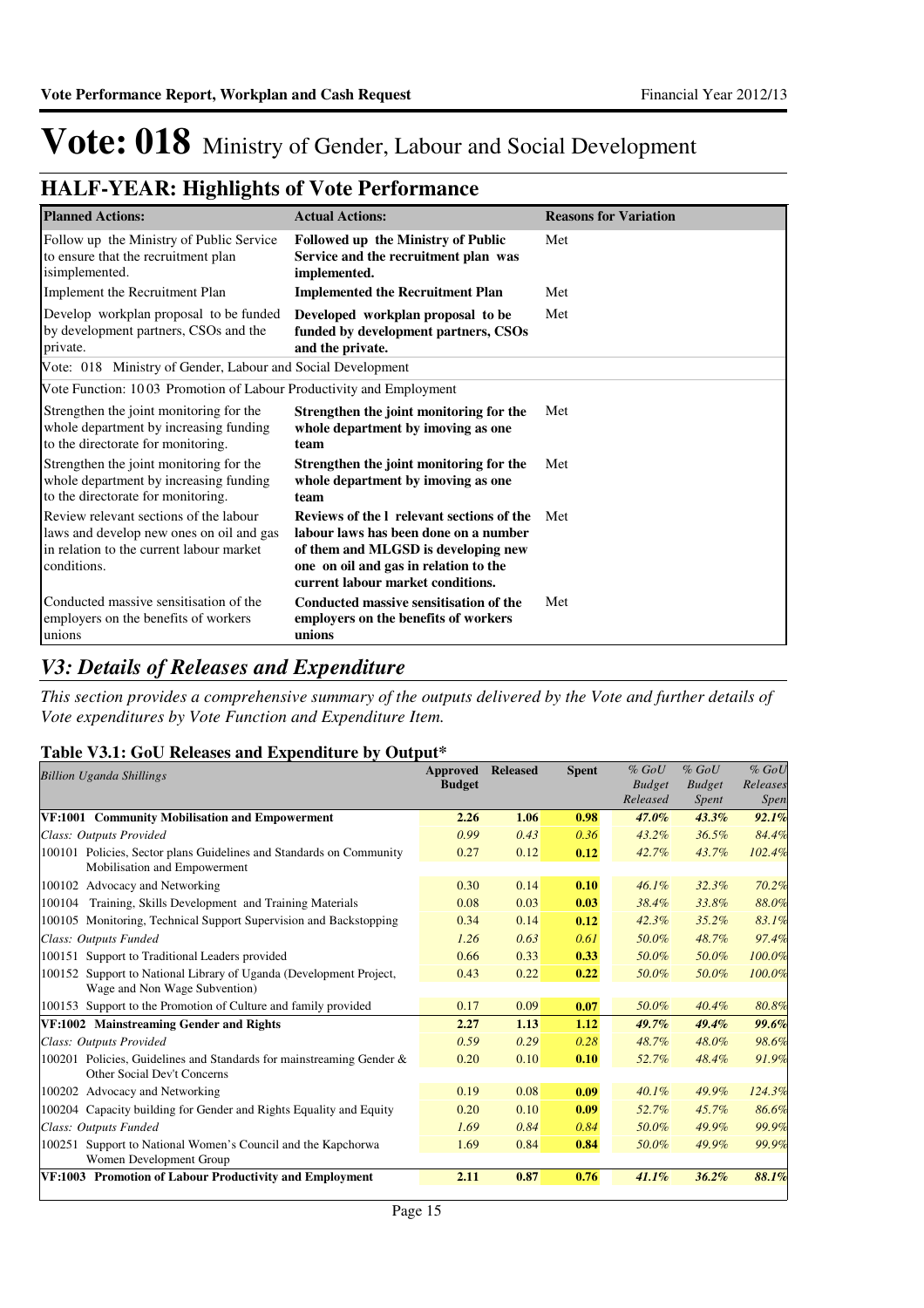### **HALF-YEAR: Highlights of Vote Performance**

| Class: Outputs Provided                                                                        | 2.05  | 0.84 | 0.73 | 40.8% | 35.8%  | 87.7%   |
|------------------------------------------------------------------------------------------------|-------|------|------|-------|--------|---------|
| 100301 Policies, Laws, Regulations and Guidelines on Employment<br>and Labour Productivity     | 0.49  | 0.21 | 0.17 | 43.2% | 33.6%  | 77.8%   |
| 100302 Inspection of Workplaces and Investigation on violation of                              | 0.62  | 0.27 | 0.20 | 43.7% | 32.5%  | 74.3%   |
| labour standards                                                                               | 0.02  | 0.00 | 0.11 | 16.7% | 422.7% | 2536.0% |
| 100303 Compesation of Government Workers                                                       |       |      |      |       |        |         |
| 100304 Settlement of Complaints on Non-Observance of Working<br>Conditions                     | 0.15  | 0.06 | 0.05 | 38.3% | 30.3%  | 79.0%   |
| 100305 Arbitration of Labour Disputes (Industrial Court)                                       | 0.46  | 0.19 | 0.14 | 41.5% | 29.6%  | 71.2%   |
| 100306 Training and Skills Development                                                         | 0.12  | 0.04 | 0.03 | 29.4% | 23.8%  | 81.1%   |
| 100307 Advocacy and Networking                                                                 | 0.18  | 0.06 | 0.05 | 35.6% | 28.0%  | 78.7%   |
| Class: Outputs Funded                                                                          | 0.06  | 0.03 | 0.03 | 50.0% | 50.0%  | 99.9%   |
| 100351 Contribution to Membership of International Organisations                               | 0.06  | 0.03 | 0.03 | 50.0% | 50.0%  | 99.9%   |
| (ILO, ARLAC, EAC, OPCW)                                                                        |       |      |      |       |        |         |
| VF:1004 Social Protection for Vulnerable Groups                                                | 5.79  | 2.75 | 1.01 | 47.5% | 17.5%  | 36.8%   |
| Class: Outputs Provided                                                                        | 3.29  | 1.50 | 0.51 | 45.6% | 15.5%  | 34.1%   |
| 100401 Policies, Guidelines, Laws, Regulations and Standards on<br>Vulnerable Groups           | 0.15  | 0.05 | 0.05 | 33.7% | 31.2%  | 92.6%   |
| 100402 Advocacy and Networking                                                                 | 0.15  | 0.05 | 0.04 | 34.4% | 28.3%  | 82.4%   |
| 100403 Monitoring and Evaluation of Programmes for Vulnerable<br>Groups                        | 0.18  | 0.07 | 0.03 | 38.0% | 15.0%  | 39.4%   |
| 100404 Training and Skills Development                                                         | 2.35  | 1.11 | 0.30 | 47.3% | 12.9%  | 27.3%   |
| 100405 Empowerment, Support, Care and Protection of Vulnerable<br>Groups                       | 0.45  | 0.21 | 0.09 | 47.3% | 19.7%  | 41.7%   |
| Class: Outputs Funded                                                                          | 2.48  | 1.24 | 0.50 | 50.0% | 20.1%  | 40.3%   |
| 100451 Support to councils provided                                                            | 1.89  | 0.95 | 0.47 | 50.0% | 25.0%  | 50.0%   |
| 100452 Support to the Renovation and Maintenance of Centres for                                | 0.59  | 0.30 | 0.03 | 50.0% | 4.6%   | 9.3%    |
| Vulnerable Groups                                                                              |       |      |      |       |        |         |
| Class: Capital Purchases                                                                       | 0.02  | 0.01 | 0.00 | 50.0% | 0.0%   | 0.0%    |
| 100477 Purchase of Specialised Machinery & Equipment                                           | 0.02  | 0.01 | 0.00 | 50.0% | 0.0%   | 0.0%    |
| VF:1049 Policy, Planning and Support Services                                                  | 6.96  | 3.69 | 1.72 | 53.1% | 24.7%  | 46.6%   |
| Class: Outputs Provided                                                                        | 5.41  | 2.76 | 1.29 | 51.1% | 23.8%  | 46.6%   |
| 104901 Policy, Consultation, Planning, Resource Mobilisation and<br><b>Monitoring Services</b> | 0.76  | 0.48 | 0.21 | 63.4% | 27.5%  | 43.4%   |
| 104902 Support Services (Finance and Administration) to the Ministry<br>Provided               | 3.63  | 1.80 | 0.87 | 49.7% | 23.8%  | 48.0%   |
| 104903 Ministerial and Top Management Services Provided                                        | 1.02  | 0.48 | 0.21 | 47.1% | 21.1%  | 44.7%   |
| Class: Outputs Funded                                                                          | 0.87  | 0.55 | 0.28 | 63.8% | 31.9%  | 50.0%   |
| 104951 Support to the street children activities                                               | 0.87  | 0.55 | 0.28 | 63.8% | 31.9%  | 50.0%   |
| Class: Capital Purchases                                                                       | 0.69  | 0.38 | 0.16 | 54.7% | 22.8%  | 41.6%   |
| 104976 Purchase of Office and ICT Equipment, including Software                                | 0.05  | 0.00 | 0.00 | 0.0%  | 0.0%   | N/A     |
| 104978 Purchase of Office and Residential Furniture and Fittings                               | 0.14  | 0.06 | 0.03 | 45.7% | 22.8%  | 50.0%   |
| 104979 Acquisition of Other Capital Assets                                                     | 0.50  | 0.31 | 0.13 | 62.6% | 25.0%  | 39.9%   |
| <b>Total For Vote</b>                                                                          | 19.39 | 9.50 | 5.60 | 49.0% | 28.9%  | 58.9%   |
|                                                                                                |       |      |      |       |        |         |

*\* Excluding Taxes and Arrears*

### **Table V3.2: 2012/13 GoU Expenditure by Item**

| <b>Billion Uganda Shillings</b>                           | Approved<br><b>Budget</b> | <b>Releases</b> | Expend-<br>iture | % Budged<br><b>Released</b> | % Budget<br><b>Spent</b> | %Releases<br>Spent |
|-----------------------------------------------------------|---------------------------|-----------------|------------------|-----------------------------|--------------------------|--------------------|
| <b>Output Class: Outputs Provided</b>                     | 12.31                     | 5.81            | 3.18             | $47.2\%$                    | $25.8\%$                 | 54.7%              |
| 211101 General Staff Salaries                             | 2.36                      | 0.88            | 0.51             | 37.4%                       | 21.8%                    | 58.2%              |
| 211102 Contract Staff Salaries (Incl. Casuals, Temporary) | 0.20                      | 0.10            | 0.04             | 48.4%                       | 19.4%                    | 40.1%              |
| 211103 Allowances                                         | 1.34                      | 0.70            | 0.39             | 52.1%                       | 29.0%                    | 55.6%              |
| 211104 Statutory salaries                                 | 0.05                      | 0.00            | 0.00             | $0.0\%$                     | $0.0\%$                  | N/A                |
| 213001 Medical Expenses (To Employees)                    | 0.04                      | 0.02            | 0.01             | 50.0%                       | 25.0%                    | 50.0%              |
| 213002 Incapacity, death benefits and funeral expenses    | 0.11                      | 0.06            | 0.03             | 50.0%                       | 28.4%                    | 56.7%              |
| 221001 Advertising and Public Relations                   | 0.07                      | 0.03            | 0.03             | 41.9%                       | 39.3%                    | 93.7%              |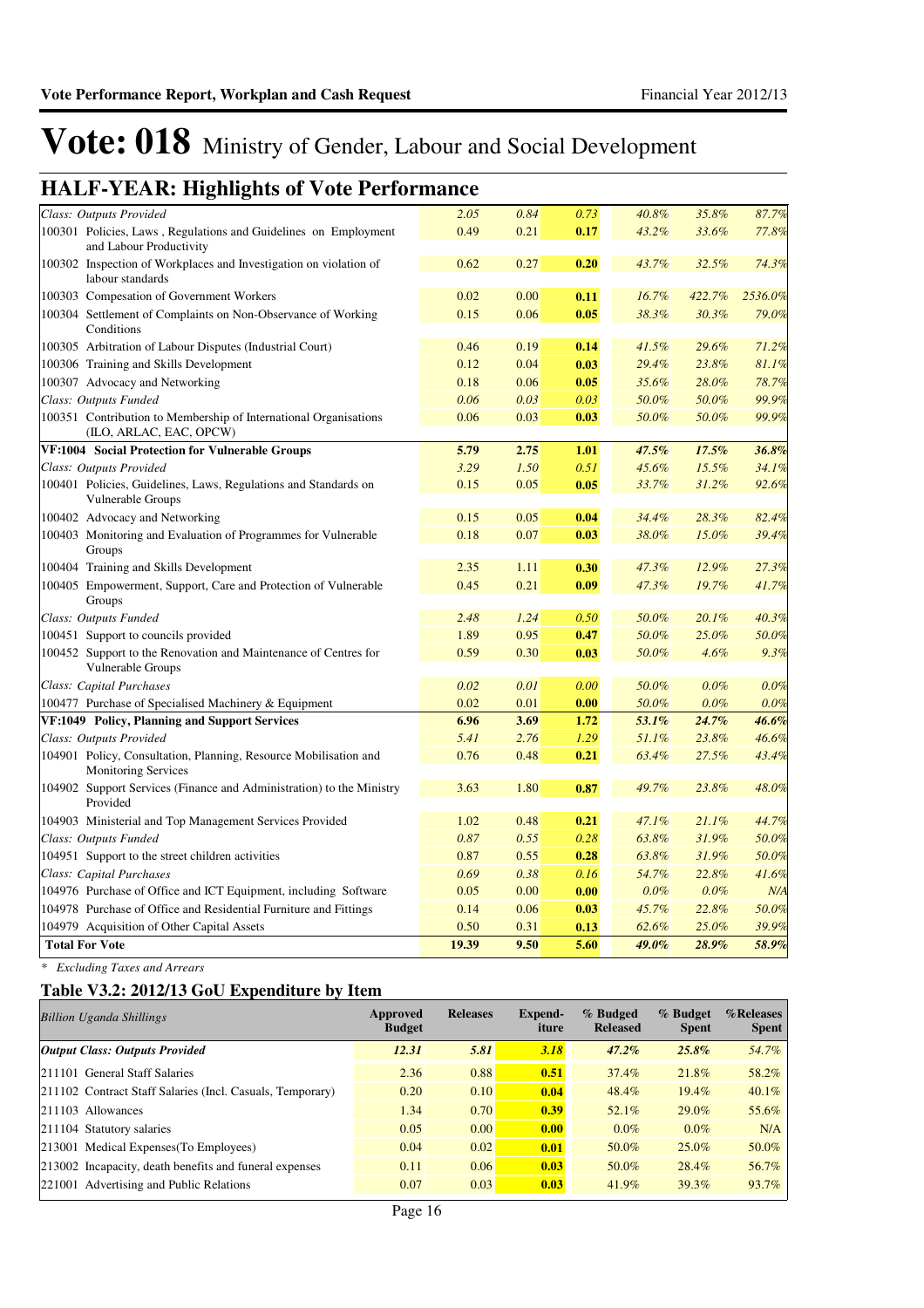### **HALF-YEAR: Highlights of Vote Performance**

| <b>Billion Uganda Shillings</b>                             | <b>Approved</b><br><b>Budget</b> | <b>Releases</b> | <b>Expend-</b><br>iture | % Budged<br><b>Released</b> | % Budget<br><b>Spent</b> | %Releases<br><b>Spent</b> |
|-------------------------------------------------------------|----------------------------------|-----------------|-------------------------|-----------------------------|--------------------------|---------------------------|
| 221002 Workshops and Seminars                               | 0.52                             | 0.26            | 0.26                    | 49.8%                       | 49.7%                    | 99.8%                     |
| 221003 Staff Training                                       | 2.15                             | 1.03            | 0.27                    | 47.9%                       | 12.6%                    | 26.3%                     |
| 221005 Hire of Venue (chairs, projector etc)                | 0.03                             | 0.01            | 0.01                    | 49.1%                       | 24.9%                    | 50.7%                     |
| 221007 Books, Periodicals and Newspapers                    | 0.05                             | 0.02            | 0.01                    | 48.9%                       | 24.9%                    | 50.8%                     |
| 221008 Computer Supplies and IT Services                    | 0.02                             | 0.01            | 0.00                    | 50.0%                       | 24.8%                    | 49.7%                     |
| 221009 Welfare and Entertainment                            | 0.18                             | 0.09            | 0.05                    | 49.8%                       | 30.3%                    | 60.8%                     |
| 221010 Special Meals and Drinks                             | 0.00                             | 0.00            | 0.00                    | 25.0%                       | 25.0%                    | 100.0%                    |
| 221011 Printing, Stationery, Photocopying and Binding       | 0.43                             | 0.21            | 0.10                    | 49.7%                       | 24.0%                    | 48.4%                     |
| 221012 Small Office Equipment                               | 0.05                             | 0.02            | 0.01                    | 47.0%                       | 24.1%                    | 51.4%                     |
| 221016 IFMS Recurrent Costs                                 | 0.06                             | 0.03            | 0.01                    | 50.0%                       | 23.4%                    | 46.9%                     |
| 222001 Telecommunications                                   | 0.14                             | 0.07            | 0.03                    | 50.0%                       | 19.1%                    | 38.2%                     |
| 222002 Postage and Courier                                  | 0.04                             | 0.02            | 0.02                    | 43.7%                       | 41.7%                    | 95.4%                     |
| 223003 Rent - Produced Assets to private entities           | 1.88                             | 0.94            | 0.47                    | 50.0%                       | 25.0%                    | 50.0%                     |
| 223004 Guard and Security services                          | 0.10                             | 0.05            | 0.02                    | 50.0%                       | 25.0%                    | 50.0%                     |
| 223005 Electricity                                          | 0.12                             | 0.04            | 0.02                    | 33.3%                       | 16.7%                    | 50.0%                     |
| 223006 Water                                                | 0.07                             | 0.04            | 0.02                    | 50.0%                       | 25.0%                    | 50.0%                     |
| 224002 General Supply of Goods and Services                 | 0.72                             | 0.36            | 0.27                    | 49.8%                       | 37.4%                    | 75.2%                     |
| 225001 Consultancy Services- Short-term                     | 0.07                             | 0.03            | 0.02                    | 50.0%                       | 27.6%                    | 55.2%                     |
| 227001 Travel Inland                                        | 0.49                             | 0.25            | 0.20                    | 51.3%                       | 39.6%                    | 77.1%                     |
| 227002 Travel Abroad                                        | 0.15                             | 0.07            | 0.07                    | 50.0%                       | 51.0%                    | 102.0%                    |
| 227004 Fuel, Lubricants and Oils                            | 0.65                             | 0.35            | 0.25                    | 53.4%                       | 38.7%                    | 72.4%                     |
| 228002 Maintenance - Vehicles                               | 0.16                             | 0.08            | 0.03                    | 50.0%                       | 18.1%                    | 36.2%                     |
| 273102 Incapacity, death benefits and and funeral expenses  | 0.09                             | 0.04            | 0.02                    | 50.0%                       | 25.0%                    | 49.9%                     |
| <b>Output Class: Outputs Funded</b>                         | 6.37                             | 3.31            | 2.26                    | 51.9%                       | 35.5%                    | 68.5%                     |
| 262201 Contributions to International Organisations (Capit) | 0.06                             | 0.03            | 0.03                    | 50.0%                       | 50.0%                    | 99.9%                     |
| 263106 Other Current grants (current)                       | 0.48                             | 0.24            | 0.00                    | 50.0%                       | $0.0\%$                  | 0.0%                      |
| 263322 Conditional transfers to Contr                       | 0.01                             | 0.01            | 0.00                    | 50.0%                       | 4.6%                     | 9.2%                      |
| 263340 Other grants                                         | 0.11                             | 0.05            | 0.03                    | 50.0%                       | 25.0%                    | 50.0%                     |
| 263352 Construction of Secondary Schools                    | 0.00                             | 0.00            | 0.00                    | 0.0%                        | 0.0%                     | N/A                       |
| 264101 Contributions to Autonomous Inst.                    | 2.89                             | 1.45            | 1.03                    | 50.0%                       | 35.6%                    | 71.2%                     |
| 264102 Contributions to Autonomous Inst. Wage Subventio     | 2.15                             | 1.20            | 0.85                    | 55.6%                       | 39.3%                    | 70.7%                     |
| 264103 Grants to Cultural Institution                       | 0.66                             | 0.33            | 0.33                    | 50.0%                       | 50.0%                    | 100.0%                    |
| <b>Output Class: Capital Purchases</b>                      | 2.91                             | 0.39            | 0.16                    | 13.3%                       | 5.4%                     | 40.7%                     |
| 231001 Non-Residential Buildings                            | 0.50                             | 0.31            | 0.13                    | 62.6%                       | 25.0%                    | 39.9%                     |
| 231005 Machinery and Equipment                              | 0.07                             | 0.01            | 0.00                    | 13.0%                       | 0.0%                     | 0.0%                      |
| 231006 Furniture and Fixtures                               | 0.14                             | 0.06            | 0.03                    | 45.7%                       | 22.8%                    | 50.0%                     |
| 312206 Gross Tax                                            | 2.20                             | 0.00            | 0.00                    | 0.0%                        | $0.0\%$                  | N/A                       |
| <b>Grand Total:</b>                                         | 21.59                            | 9.50            | 5.60                    | 44.0%                       | $25.9\%$                 | 58.9%                     |
| <b>Total Excluding Taxes and Arrears:</b>                   | 19.39                            | 9.50            | 5.60                    | 49.0%                       | 28.9%                    | 58.9%                     |

### **Table V3.3: GoU Releases and Expenditure by Project and Programme\***

|      | <b>Billion Uganda Shillings</b>                | Approved      | <b>Released</b> | <b>Spent</b> | $%$ GoU       | $%$ GoU       | $%$ GoU      |
|------|------------------------------------------------|---------------|-----------------|--------------|---------------|---------------|--------------|
|      |                                                | <b>Budget</b> |                 |              | <b>Budget</b> | <b>Budget</b> | Releases     |
|      |                                                |               |                 |              | Released      | <i>Spent</i>  | <i>Spent</i> |
|      | VF:1001 Community Mobilisation and Empowerment | 2.26          | 1.06            | 0.98         | $47.0\%$      | $43.3\%$      | 92.1%        |
|      | <b>Recurrent Programmes</b>                    |               |                 |              |               |               |              |
| 13   | Community Development and Literacy             | 0.59          | 0.28            | 0.27         | $47.2\%$      | $45.6\%$      | 96.6%        |
| 14   | Culture and Family Affairs                     | 1.14          | 0.52            | 0.51         | $45.6\%$      | 44.3%         | 97.2%        |
|      | Development Projects                           |               |                 |              |               |               |              |
| 0333 | <b>Functional Adult Literacy</b>               | 0.46          | 0.23            | 0.17         | 50.0%         | $37.3\%$      | 74.6%        |
| 0343 | Rehabilitation of Public libraries             | 0.03          | 0.01            | 0.01         | 50.0%         | 50.0%         | 100.0%       |
|      |                                                |               |                 |              |               |               |              |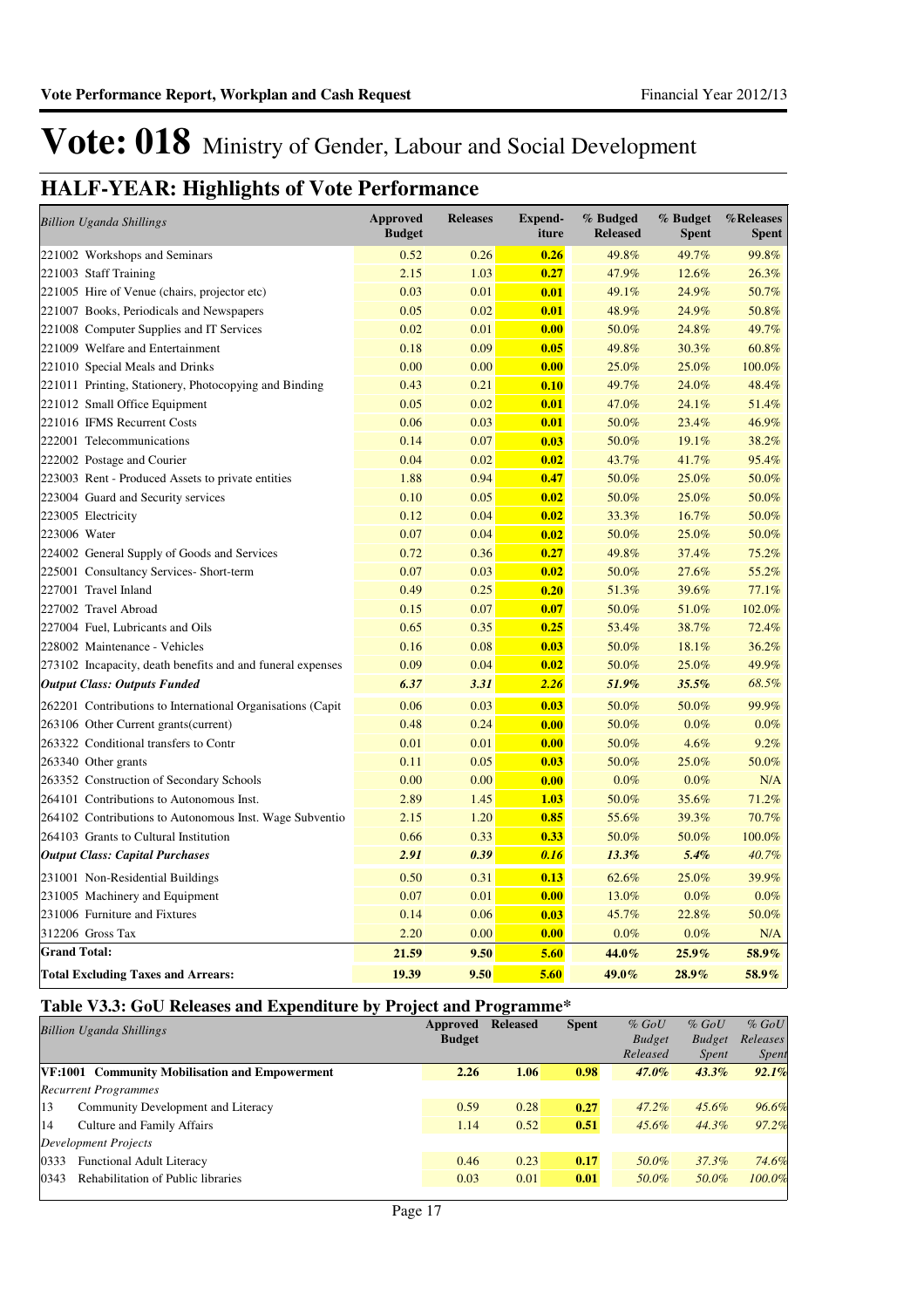### **HALF-YEAR: Highlights of Vote Performance**

| 1001 | GoU-UNICEF Community Dialogue Project                   | 0.03  | 0.02 | 0.01 | 50.0% | 47.1% | 94.2%  |
|------|---------------------------------------------------------|-------|------|------|-------|-------|--------|
|      | VF:1002 Mainstreaming Gender and Rights                 | 2.27  | 1.13 | 1.12 | 49.7% | 49.4% | 99.6%  |
|      | <b>Recurrent Programmes</b>                             |       |      |      |       |       |        |
| 02   | Gender, Culture and Community Development               | 0.00  | 0.00 | 0.00 | N/A   | N/A   | N/A    |
| 04   | Poverty Eradication and Economic Rights                 | 0.00  | 0.00 | 0.00 | N/A   | N/A   | N/A    |
| 11   | Gender and Women Affairs                                | 1.41  | 0.71 | 0.70 | 50.0% | 49.6% | 99.2%  |
| 12   | <b>Equity and Rights</b>                                | 0.83  | 0.41 | 0.42 | 49.1% | 50.1% | 101.9% |
|      | <b>Development Projects</b>                             |       |      |      |       |       |        |
|      | 1000 GOU-UNFPA Gender Project                           | 0.03  | 0.01 | 0.01 | 50.0% | 19.7% | 39.5%  |
|      | VF:1003 Promotion of Labour Productivity and Employment | 2.11  | 0.87 | 0.76 | 41.1% | 36.2% | 88.1%  |
|      | <b>Recurrent Programmes</b>                             |       |      |      |       |       |        |
| 06   | Labour and Industrial Relations                         | 0.48  | 0.18 | 0.15 | 37.5% | 32.4% | 86.3%  |
| 07   | Occupational Safety and Health                          | 0.61  | 0.26 | 0.20 | 41.9% | 32.3% | 77.0%  |
| 08   | <b>Industrial Court</b>                                 | 0.44  | 0.19 | 0.13 | 42.9% | 30.5% | 71.0%  |
| 15   | <b>Employment Services</b>                              | 0.57  | 0.23 | 0.27 | 41.4% | 48.0% | 115.9% |
|      | <b>Development Projects</b>                             |       |      |      |       |       |        |
| 0338 | Elimination of Child Labour                             | 0.02  | 0.01 | 0.01 | 50.0% | 36.8% | 73.5%  |
| 0340 | <b>Population Communication and Support Services</b>    | 0.00  | 0.00 | 0.00 | N/A   | N/A   | N/A    |
|      | VF:1004 Social Protection for Vulnerable Groups         | 5.79  | 2.75 | 1.01 | 47.5% | 17.5% | 36.8%  |
|      | <b>Recurrent Programmes</b>                             |       |      |      |       |       |        |
| 03   | Disability and Elderly                                  | 0.94  | 0.42 | 0.18 | 44.2% | 19.1% | 43.2%  |
| 05   | Youth and Children Affairs                              | 4.13  | 1.97 | 0.65 | 47.8% | 15.8% | 33.0%  |
|      | <b>Development Projects</b>                             |       |      |      |       |       |        |
| 0144 | Community Based Rehabilitation                          | 0.07  | 0.03 | 0.02 | 45.4% | 36.8% | 81.1%  |
| 0341 | <b>PEARL</b>                                            | 0.00  | 0.00 | 0.00 | N/A   | N/A   | N/A    |
| 0342 | Promotion of Children and Youth                         | 0.62  | 0.31 | 0.16 | 50.2% | 25.2% | 50.2%  |
| 1157 | Social Assistance Grant for Empowerment                 | 0.04  | 0.02 | 0.00 | 50.0% | 0.0%  | 0.0%   |
|      | VF:1049 Policy, Planning and Support Services           | 6.96  | 3.69 | 1.72 | 53.1% | 24.7% | 46.6%  |
|      | <b>Recurrent Programmes</b>                             |       |      |      |       |       |        |
| 01   | Headquarters, Planning and Policy                       | 5.90  | 3.15 | 1.45 | 53.4% | 24.5% | 45.8%  |
| 09   | Office of the D/G&CD D/SP and D/L                       | 0.13  | 0.07 | 0.06 | 53.9% | 47.7% | 88.6%  |
| 10   | Dummy                                                   | 0.00  | 0.00 | 0.00 | N/A   | N/A   | N/A    |
| 16   | <b>Internal Audit</b>                                   | 0.15  | 0.05 | 0.04 | 33.0% | 29.1% | 88.2%  |
|      | <b>Development Projects</b>                             |       |      |      |       |       |        |
|      | 0345 Strengthening MSLGD                                | 0.78  | 0.42 | 0.17 | 54.2% | 22.0% | 40.6%  |
|      | <b>Total For Vote</b>                                   | 19.39 | 9.50 | 5.60 | 49.0% | 28.9% | 58.9%  |

*\* Excluding Taxes and Arrears*

### **Table V3.4: Donor Releases and Expenditure by Project and Programme\***

| <b>Billion Uganda Shillings</b>                        | Approved      | <b>Released</b> | <b>Spent</b> | $%$ GoU       | $%$ GoU       | $%$ GoU      |
|--------------------------------------------------------|---------------|-----------------|--------------|---------------|---------------|--------------|
|                                                        | <b>Budget</b> |                 |              | <b>Budget</b> | <b>Budget</b> | Releases     |
|                                                        |               |                 |              | Released      | <i>Spent</i>  | <b>Spent</b> |
| <b>VF:1004</b> Social Protection for Vulnerable Groups | 31.39         | 0.00            | 0.00         | $0.0\%$       | $0.0\%$       | N/A          |
| Development Projects                                   |               |                 |              |               |               |              |
| Social Assistance Grant for Empowerment<br>1157        | 31.39         | 0.00            | 0.00         | $0.0\%$       | $0.0\%$       | N/A          |
| <b>Total For Vote</b>                                  | 31.39         | 0.00            | 0.00         | $0.0\%$       | $0.0\%$       | N/A          |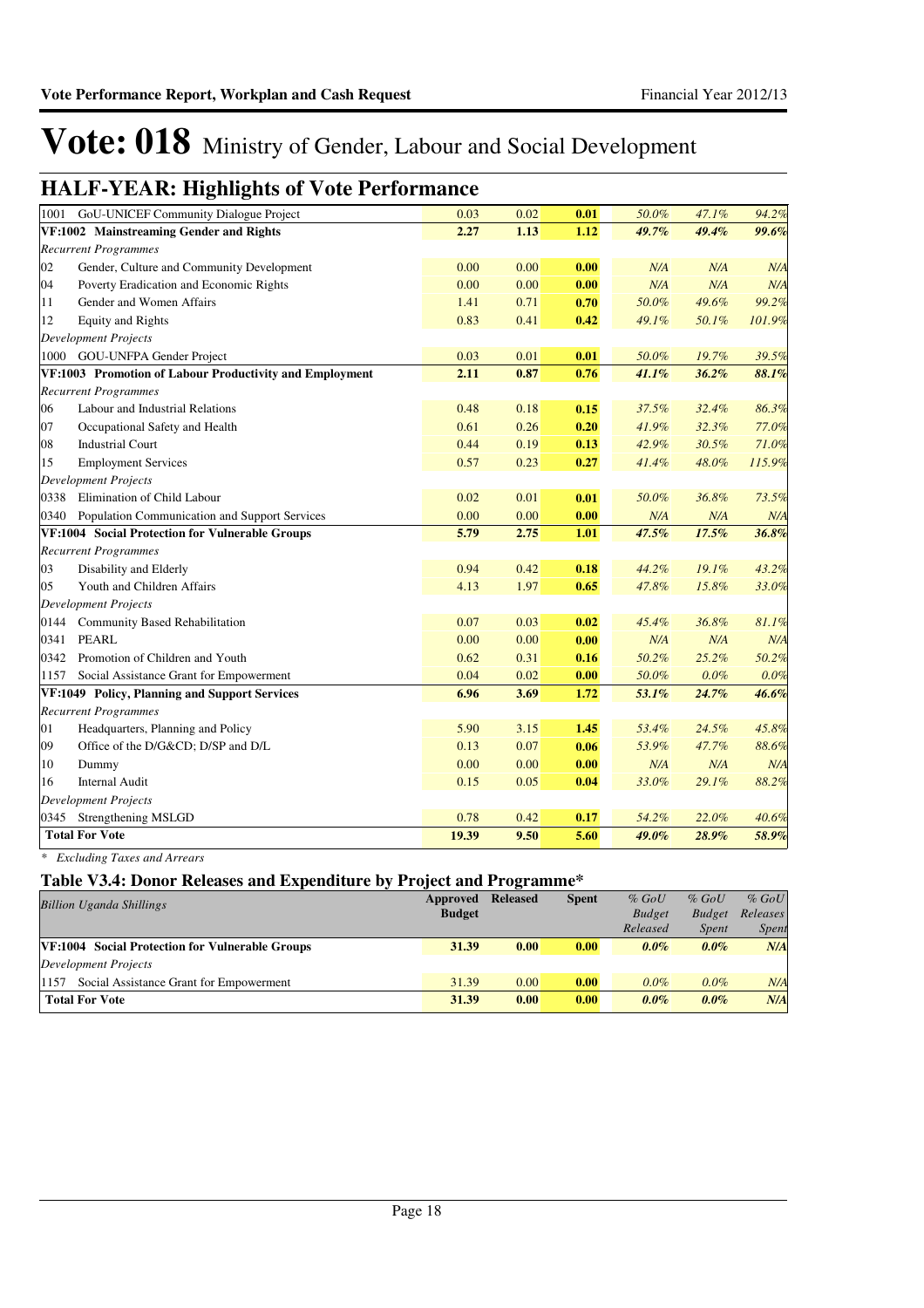#### **QUARTER 2: Cumulative Outputs and Expenditure by End of Quarter Annual Planned Outputs and Cumulative Outputs Achieved by End of Cumulative Expenditures made by the End of the Quarter to**

| Annuar Pianneu Outputs and Cumulative Outputs Achieved by End of<br><b>Quarter</b> (Quantity and Location)                                                                                                                     | Cumulative Expenditures made by the End of the Quarter to<br><b>Deliver Cumulative Outputs</b> | <b>UShs Thousand</b> |
|--------------------------------------------------------------------------------------------------------------------------------------------------------------------------------------------------------------------------------|------------------------------------------------------------------------------------------------|----------------------|
| Vote Function: 1001 Community Mobilisation and Empowerment                                                                                                                                                                     |                                                                                                |                      |
| <b>Recurrent Programmes</b>                                                                                                                                                                                                    |                                                                                                |                      |
| Programme 13 Community Development and Literacy                                                                                                                                                                                |                                                                                                |                      |
| <b>Outputs Funded</b>                                                                                                                                                                                                          |                                                                                                |                      |
| 10 0152 Support to National Library of Uganda (Development Project, Wage and Non Wage Subvention)<br>Output:                                                                                                                   |                                                                                                |                      |
|                                                                                                                                                                                                                                |                                                                                                |                      |
|                                                                                                                                                                                                                                | <b>Item</b>                                                                                    | <b>Spent</b>         |
| <b>Annual Planned Outputs:</b>                                                                                                                                                                                                 | 264101 Contributions to Autonomous Inst.                                                       | 75,020               |
| One Autonomus Insitutions <i>i.e</i> the National Library of Uganda supported<br>with Shs0.281bn and Shs0150bn as Wage and Non Wage Subvention<br>respectively to monitor and evaluate public library activities country wide. | 264102 Contributions to Autonomous Inst. Wage<br>Subventions                                   | 140,645              |
| Cumulatie Outputs Achieved by the end of the Quarter:                                                                                                                                                                          |                                                                                                |                      |
| Shs0.216bn disbursed to National Library of Uganda as Development<br><b>Project funds, Wage and Non Wage Subvention</b>                                                                                                        |                                                                                                |                      |
| Reasons for Variation in performance                                                                                                                                                                                           |                                                                                                |                      |
| Target met                                                                                                                                                                                                                     |                                                                                                |                      |
|                                                                                                                                                                                                                                | <b>Total</b>                                                                                   | 215,665              |
|                                                                                                                                                                                                                                | <b>Wage Recurrent</b>                                                                          | 0                    |
|                                                                                                                                                                                                                                | <b>Non Wage Recurrent</b>                                                                      | 215,665              |
|                                                                                                                                                                                                                                | <b>NTR</b>                                                                                     | 0                    |
|                                                                                                                                                                                                                                | Item                                                                                           | <b>Spent</b>         |
| <b>Annual Planned Outputs:</b><br>1000 copies of the Community Development Policy disseminated to the<br>stakeholders (710 copies to LGs, 50 copies NGOs and FBOs, 200 copies<br>to parliament, 40 copies to the Ministries).  | 211101 General Staff Salaries                                                                  | 12,237               |
| Cumulatie Outputs Achieved by the end of the Quarter:                                                                                                                                                                          |                                                                                                |                      |
| -Developed, launched and disseminated the National Hand Book for<br><b>Community Development Officers and other Stakeholders in</b><br><b>Community Development Work</b>                                                       |                                                                                                |                      |
| <b>Reasons for Variation in performance</b>                                                                                                                                                                                    |                                                                                                |                      |
| The Community Development Policy is not yet finalised due to<br>insufficient funds                                                                                                                                             |                                                                                                |                      |
|                                                                                                                                                                                                                                | Total                                                                                          | 13,903               |
|                                                                                                                                                                                                                                | <b>Wage Recurrent</b>                                                                          | 12,237               |
|                                                                                                                                                                                                                                | <b>Non Wage Recurrent</b>                                                                      | 1,666                |
|                                                                                                                                                                                                                                | <b>NTR</b>                                                                                     | 0                    |
| Output:<br>100105 Monitoring, Technical Support Supervision and Backstopping                                                                                                                                                   |                                                                                                |                      |
|                                                                                                                                                                                                                                | <b>Item</b>                                                                                    | <b>Spent</b>         |
| <b>Annual Planned Outputs:</b>                                                                                                                                                                                                 | 211101 General Staff Salaries                                                                  | 4,607                |
| 40 Local government provided with technical backstoping, evaluation and<br>motoring. (10 Lgs from each of the 4 regions: North, East, West and<br>central).                                                                    | 221011 Printing, Stationery, Photocopying and<br>Binding                                       | 3,027                |
| Cumulatie Outputs Achieved by the end of the Quarter:                                                                                                                                                                          | 224002 General Supply of Goods and Services<br>227004 Fuel, Lubricants and Oils                | 11,099<br>18,916     |
| 20 local governments provided with technical backstopping on<br>Community mobilisation and empowerment;                                                                                                                        | 228002 Maintenance - Vehicles                                                                  | 1,460                |
| <b>Reasons for Variation in performance</b>                                                                                                                                                                                    |                                                                                                |                      |

Target achieved with additional fundr from off budget support (Icedea)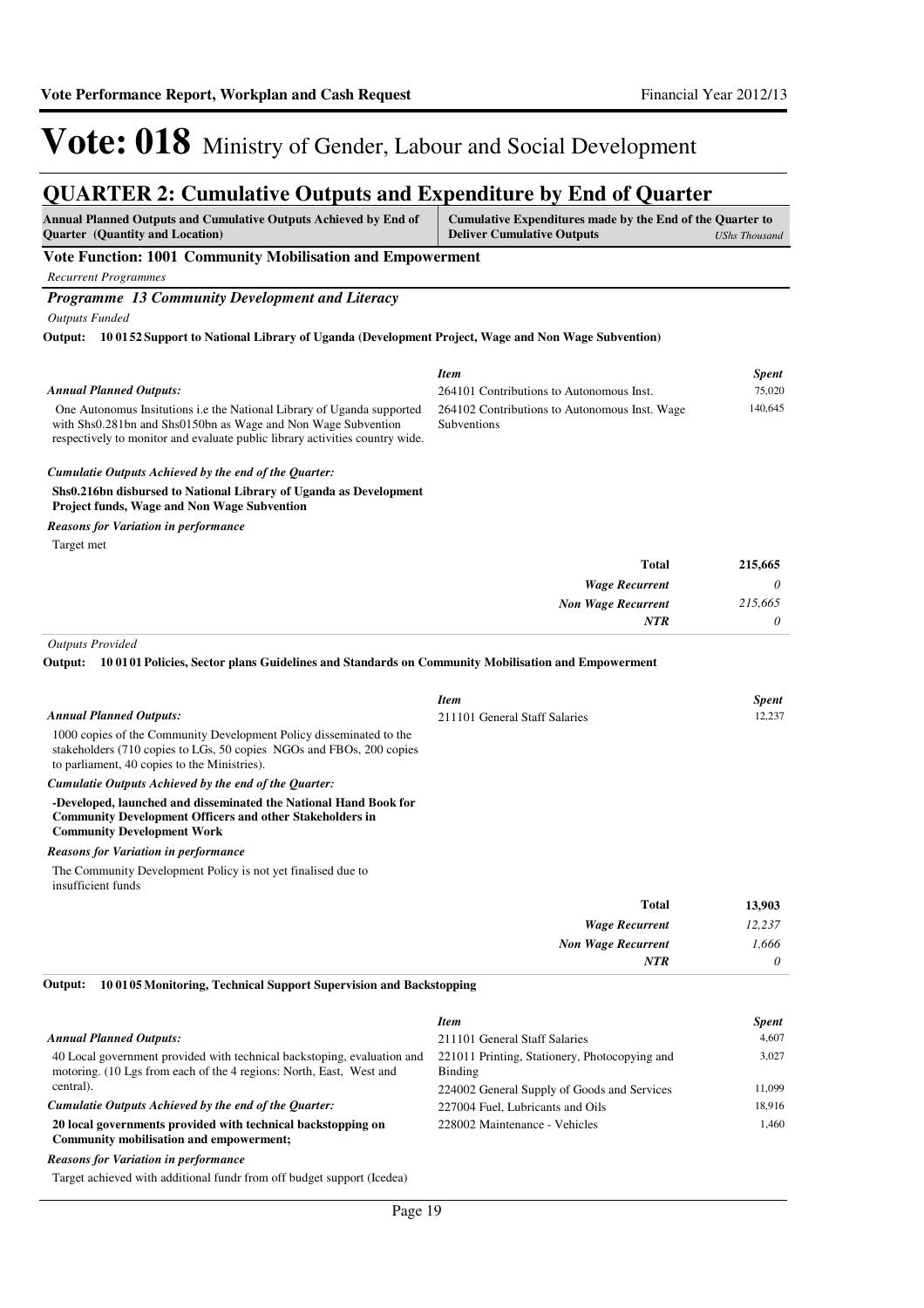### **QUARTER 2: Cumulative Outputs and Expenditure by End of Quarter**

| Annual Planned Outputs and Cumulative Outputs Achieved by End of                                                                                                                   | Cumulative Expenditures made by the End of the Quarter to    |                      |
|------------------------------------------------------------------------------------------------------------------------------------------------------------------------------------|--------------------------------------------------------------|----------------------|
| <b>Quarter</b> (Quantity and Location)<br>Vote Function: 1001 Community Mobilisation and Empowerment                                                                               | <b>Deliver Cumulative Outputs</b>                            | <b>UShs Thousand</b> |
| <b>Recurrent Programmes</b>                                                                                                                                                        |                                                              |                      |
| Programme 13 Community Development and Literacy                                                                                                                                    |                                                              |                      |
|                                                                                                                                                                                    | <b>Total</b>                                                 | 39,244               |
|                                                                                                                                                                                    | <b>Wage Recurrent</b>                                        | 4,607                |
|                                                                                                                                                                                    | <b>Non Wage Recurrent</b>                                    | 34,637               |
|                                                                                                                                                                                    | <b>NTR</b>                                                   | 0                    |
| <b>Programme 14 Culture and Family Affairs</b>                                                                                                                                     |                                                              |                      |
| <b>Outputs Funded</b>                                                                                                                                                              |                                                              |                      |
| Output: 10 01 51 Support to Traditional Leaders provided                                                                                                                           |                                                              |                      |
|                                                                                                                                                                                    | <b>Item</b>                                                  | <b>Spent</b>         |
| <b>Annual Planned Outputs:</b>                                                                                                                                                     | 264103 Grants to Cultural Institution                        | 330,000              |
| 11 traditional leaders supported.                                                                                                                                                  |                                                              |                      |
| Cumulatie Outputs Achieved by the end of the Quarter:                                                                                                                              |                                                              |                      |
| - 11 Traditional Leaders from Alur Kingdom, Acholi Kingdom,<br>Bunyoro Kitara Kingdom, Obwa Kamuswaga bwa Kooki, Tooro<br>Kingdom, Langi Chiefdom, Buruli Chiefdom, Teso Chiefdom, |                                                              |                      |
| Obusinga bwa Rwenzururu; Tieng dhola Chiefdom and Inzu Ya<br>Masaba while 6000 volume of primers printed and 200,000 FAL<br>learners enrolled.                                     |                                                              |                      |
| <b>Reasons for Variation in performance</b>                                                                                                                                        |                                                              |                      |
| The target was met                                                                                                                                                                 |                                                              |                      |
|                                                                                                                                                                                    | Total                                                        | 330,000              |
|                                                                                                                                                                                    | <b>Wage Recurrent</b>                                        | 0                    |
|                                                                                                                                                                                    | <b>Non Wage Recurrent</b>                                    | 330,000              |
|                                                                                                                                                                                    | NTR                                                          | 0                    |
| 100153 Support to the Promotion of Culture and family provided<br>Output:                                                                                                          |                                                              |                      |
|                                                                                                                                                                                    | <b>Item</b>                                                  | <b>Spent</b>         |
| <b>Annual Planned Outputs:</b>                                                                                                                                                     | 264101 Contributions to Autonomous Inst.                     | 55,619               |
| - Uganda National Culture Centre Supported with Shs 0.027bn (wage<br>subvention for the Nommo Gallery Staff)<br>- Uganda Kiswahili Council supported;                              | 264102 Contributions to Autonomous Inst. Wage<br>Subventions | 13,500               |
| Cumulatie Outputs Achieved by the end of the Quarter:                                                                                                                              |                                                              |                      |
| - Shs0.069bn disbursed to Uganda National Culture Centre and the<br>Uganda Kiswahili Council supported as wage and non wage                                                        |                                                              |                      |
| subventions.                                                                                                                                                                       |                                                              |                      |
| <b>Reasons for Variation in performance</b>                                                                                                                                        |                                                              |                      |
| The target was met                                                                                                                                                                 |                                                              |                      |
|                                                                                                                                                                                    | <b>Total</b>                                                 | 69,119               |
|                                                                                                                                                                                    | <b>Wage Recurrent</b><br><b>Non Wage Recurrent</b>           | 0<br>69,119          |
|                                                                                                                                                                                    | NTR                                                          | 0                    |
|                                                                                                                                                                                    |                                                              |                      |

*Outputs Provided*

**Output: 10 0101 Policies, Sector plans Guidelines and Standards on Community Mobilisation and Empowerment**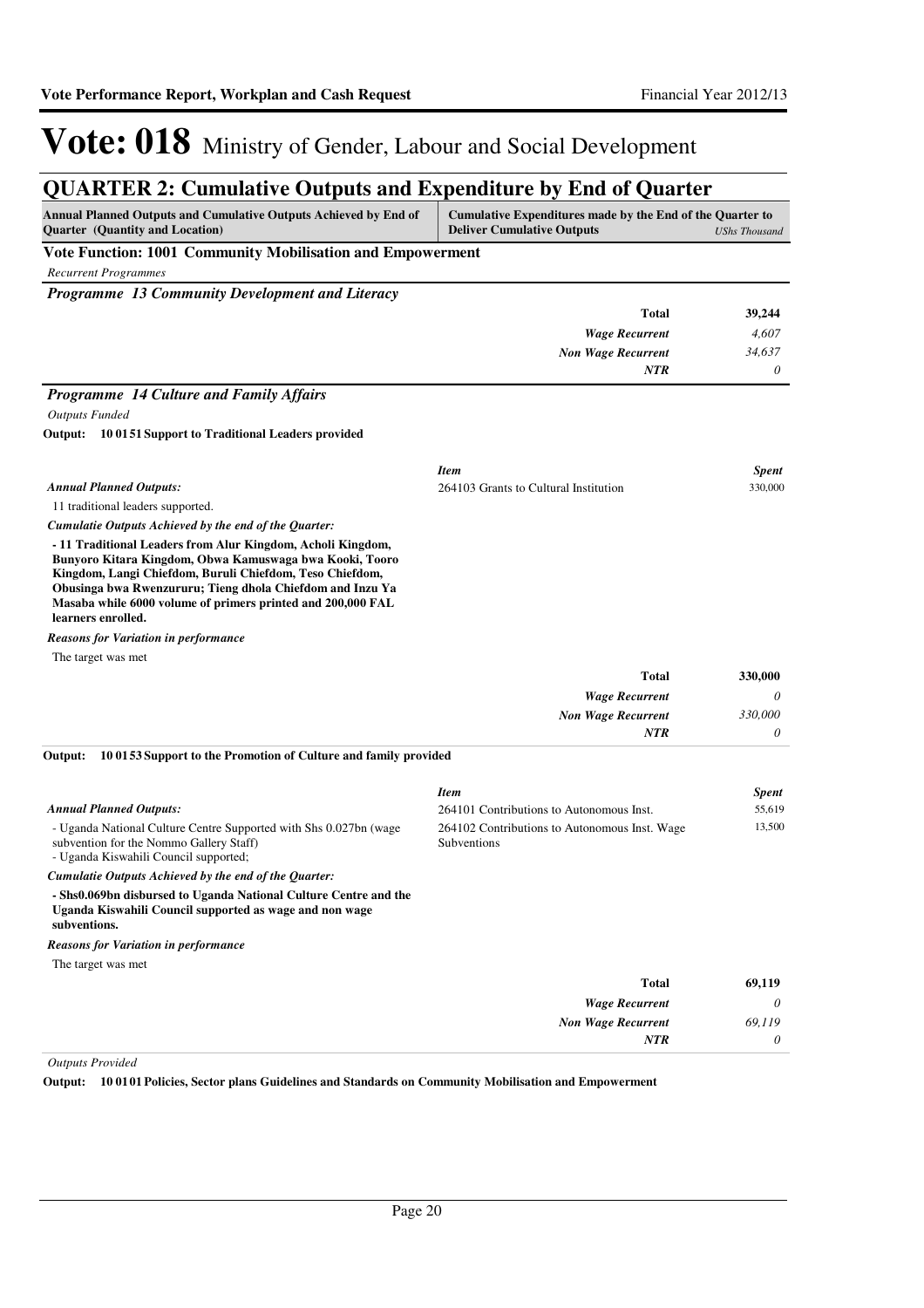10,550

*Item Spent* 211101 General Staff Salaries 16,121 221001 Advertising and Public Relations 660 221002 Workshops and Seminars 7,033

222002 Postage and Courier 2,460 224002 General Supply of Goods and Services 1,200 225001 Consultancy Services- Short-term 2,500 227004 Fuel, Lubricants and Oils 1,576

221011 Printing, Stationery, Photocopying and

# Vote: 018 Ministry of Gender, Labour and Social Development

### **QUARTER 2: Cumulative Outputs and Expenditure by End of Quarter**

| <b>Annual Planned Outputs and Cumulative Outputs Achieved by End of</b> | Cumulative Expenditures made by the End of the Quarter to |               |
|-------------------------------------------------------------------------|-----------------------------------------------------------|---------------|
| <b>Quarter</b> (Quantity and Location)                                  | <b>Deliver Cumulative Outputs</b>                         | UShs Thousand |

Binding

#### **Vote Function: 1001 Community Mobilisation and Empowerment**

*Recurrent Programmes*

*Programme 14 Culture and Family Affairs*

#### *Annual Planned Outputs:*

- 1000 copies of the National Family Policy printed and disseminated (475 copies to Parliament, 339 copies to the district, 20 copies to the Library, 50 copies to Civil Society Organisations, 20 copies to Faith Based Organasations, 50 copies to Semi / Autonomous Bodies, 10 copies to MGLSD resource centre and 36 copies to the technical officers MGLSD)

- 500 copies of the Uganda National Cultural Centre Act printed and disseminated to Artists (250 copies to the Artists. 80 copies to the Sessional Committee on Gender and Legal Affairs, 10 copies to the National Library, 140 copies to LGs and 20 copies to the Ministry staff,) - 500 copies of the Stage Plays and Public Entertainment Act printed and disseminated to Artists (250 copies to the Arts, 80 copies to the Sessional Committee on Gender and Legal Affairs, 10 copies to the National Library, 140 copies to LGs and 20 copies to the Ministry staff,) - National Culture Forum plan printed

*Cumulatie Outputs Achieved by the end of the Quarter:*

#### **The Draft Policy in Place**

#### *Reasons for Variation in performance*

Insufficient resources were released and printing could not be done

| 42,099   | <b>Total</b>              |
|----------|---------------------------|
| 16,121   | <b>Wage Recurrent</b>     |
| 25,978   | <b>Non Wage Recurrent</b> |
| $\theta$ | <b>NTR</b>                |
|          |                           |

### **10 0102 Advocacy and Networking Output:**

|                                                                         | <b>Item</b>                                 | <b>Spent</b> |
|-------------------------------------------------------------------------|---------------------------------------------|--------------|
| <b>Annual Planned Outputs:</b>                                          | 211101 General Staff Salaries               | 4.662        |
| - World Culture Day 21 May 2013 commemorated                            | 221001 Advertising and Public Relations     | 1.360        |
| - International Day of Families 15 May 2013 commomerated                | 221002 Workshops and Seminars               | 9.023        |
| - Convention on the protection of the diversity of cultural expressions | 224002 General Supply of Goods and Services | 1.200        |
| operationalised;<br>- Community Inventorying in four regions            | 225001 Consultancy Services- Short-term     | 2.032        |
| Cumulatie Outputs Achieved by the end of the Ouarter:                   | 227004 Fuel, Lubricants and Oils            | 3.445        |
| 20 communities sensitised on cultural                                   |                                             |              |

### *Reasons for Variation in performance*

There was insufficient resources

| <b>Total</b>              | 24,451   |
|---------------------------|----------|
| <b>Wage Recurrent</b>     | 4,662    |
| <b>Non Wage Recurrent</b> | 19,789   |
| <b>NTR</b>                | $\theta$ |

**10 0104 Training, Skills Development and Training Materials Output:**

|                                                       | <b>Item</b>                                 | <b>Spent</b> |
|-------------------------------------------------------|---------------------------------------------|--------------|
| <b>Annual Planned Outputs:</b>                        | 211101 General Staff Salaries               | 3.376        |
| - 20 Communities sensitised on parenting skills;      | 221002 Workshops and Seminars               | 17.290       |
| - Parenting module developed                          | 224002 General Supply of Goods and Services | 4.883        |
| Cumulatie Outputs Achieved by the end of the Ouarter: | 225001 Consultancy Services- Short-term     | 2.500        |
| - 10 Communities sensitised on parenting skills;      |                                             |              |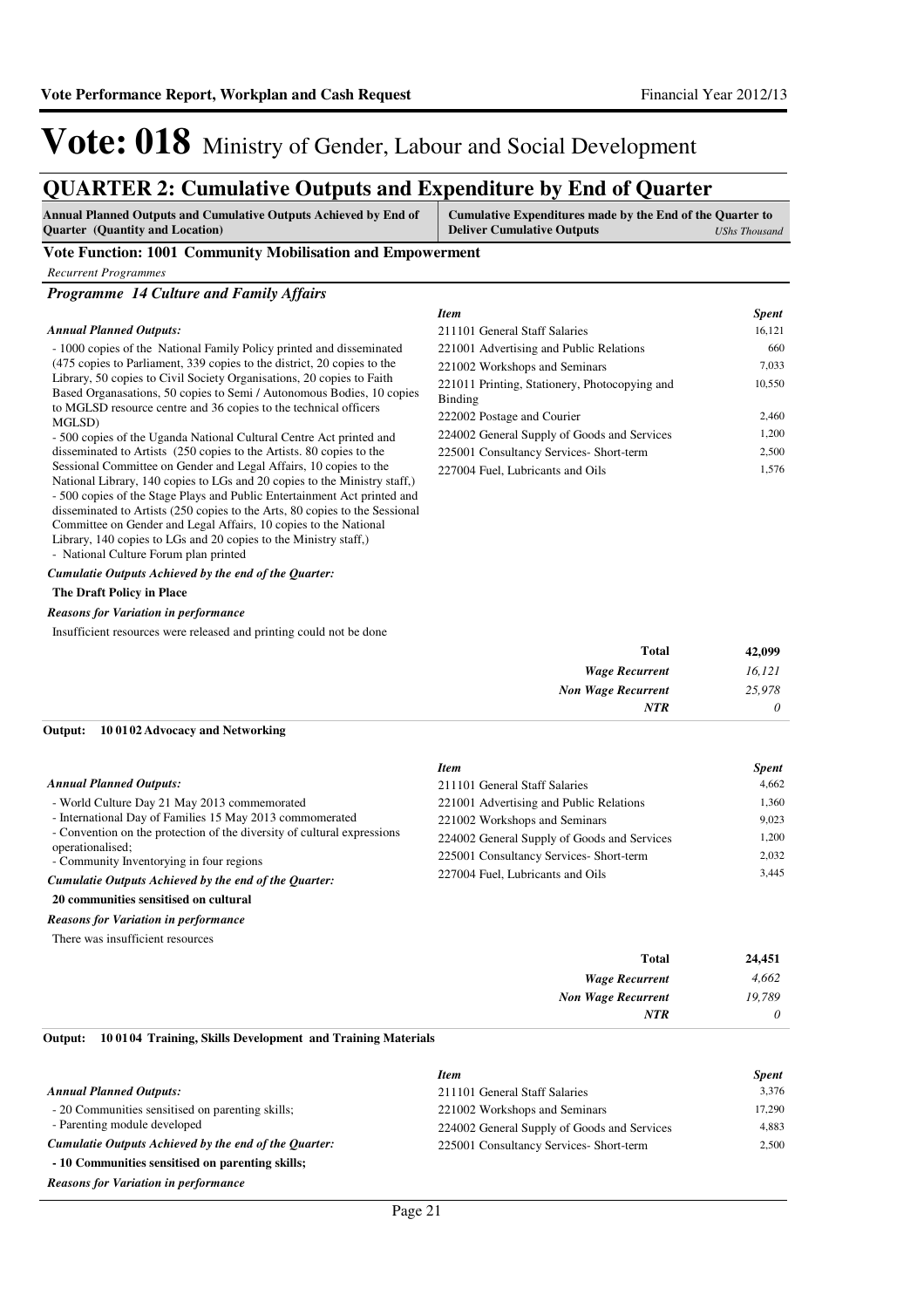### **QUARTER 2: Cumulative Outputs and Expenditure by End of Quarter**

| Annual Planned Outputs and Cumulative Outputs Achieved by End of<br><b>Quarter</b> (Quantity and Location) | Cumulative Expenditures made by the End of the Quarter to<br><b>Deliver Cumulative Outputs</b> | <b>UShs Thousand</b> |
|------------------------------------------------------------------------------------------------------------|------------------------------------------------------------------------------------------------|----------------------|
| Vote Function: 1001 Community Mobilisation and Empowerment                                                 |                                                                                                |                      |
| <b>Recurrent Programmes</b>                                                                                |                                                                                                |                      |
| <b>Programme 14 Culture and Family Affairs</b>                                                             |                                                                                                |                      |
| The target was met                                                                                         |                                                                                                |                      |
|                                                                                                            | <b>Total</b>                                                                                   | 28,049               |
|                                                                                                            | <b>Wage Recurrent</b>                                                                          | 3,376                |
|                                                                                                            | <b>Non Wage Recurrent</b>                                                                      | 24,673               |
|                                                                                                            | NTR                                                                                            | 0                    |
| 100105 Monitoring, Technical Support Supervision and Backstopping<br>Output:                               |                                                                                                |                      |
|                                                                                                            | <b>Item</b>                                                                                    | <b>Spent</b>         |
| <b>Annual Planned Outputs:</b>                                                                             | 211101 General Staff Salaries                                                                  | 6,127                |
| - 16 LGs monitored on the culture and Family function                                                      | 221011 Printing, Stationery, Photocopying and                                                  | 250                  |
| Cumulatie Outputs Achieved by the end of the Quarter:                                                      | Binding                                                                                        |                      |
| 8 LGs monitored                                                                                            | 227001 Travel Inland                                                                           | 4,800                |
| <b>Reasons for Variation in performance</b>                                                                |                                                                                                |                      |
| Target met                                                                                                 |                                                                                                |                      |
|                                                                                                            | <b>Total</b>                                                                                   | 13,527               |
|                                                                                                            | <b>Wage Recurrent</b>                                                                          | 6,127                |
|                                                                                                            | <b>Non Wage Recurrent</b>                                                                      | 7,400                |
|                                                                                                            | <b>NTR</b>                                                                                     | 0                    |
| <b>Development Projects</b>                                                                                |                                                                                                |                      |
| <b>Project 0333 Functional Adult Literacy</b>                                                              |                                                                                                |                      |
| <b>Capital Purchases</b>                                                                                   |                                                                                                |                      |

**10 0175 Purchase of Motor Vehicles and Other Transport Equipment Output:**

#### *Annual Planned Outputs:*

#### **NA** *Cumulatie Outputs Achieved by the end of the Quarter: Reasons for Variation in performance*

NA

| Total<br>$\bf{0}$                    |  |
|--------------------------------------|--|
| <b>GoU</b> Development<br>$\theta$   |  |
| <b>Donor Development</b><br>$\theta$ |  |
| <b>NTR</b><br>0                      |  |

#### *Outputs Provided*

**10 0101 Policies, Sector plans Guidelines and Standards on Community Mobilisation and Empowerment Output:**

|                                                                            | <b>Item</b>                                    | <b>Spent</b> |
|----------------------------------------------------------------------------|------------------------------------------------|--------------|
| <b>Annual Planned Outputs:</b>                                             | 211102 Contract Staff Salaries (Incl. Casuals, | 4.454        |
| -800 copies of the National Adult Literacy Policy printed and              | Temporary)                                     |              |
| disseminated to stakeholders                                               | 221001 Advertising and Public Relations        | 4.880        |
| - Adult literacy guidelines and standards disseminated to all stakeholders | 222002 Postage and Courier                     | 3.010        |
| Cumulatie Outputs Achieved by the end of the Ouarter:                      | 225001 Consultancy Services- Short-term        | 11,170       |
| Adult literacy guidelines and standards disseminated to all                | 227001 Travel Inland                           | 17.500       |
| stakeholders in the centre region                                          | 227004 Fuel, Lubricants and Oils               | 10.017       |
| <b>Reasons for Variation in performance</b>                                |                                                |              |
|                                                                            |                                                |              |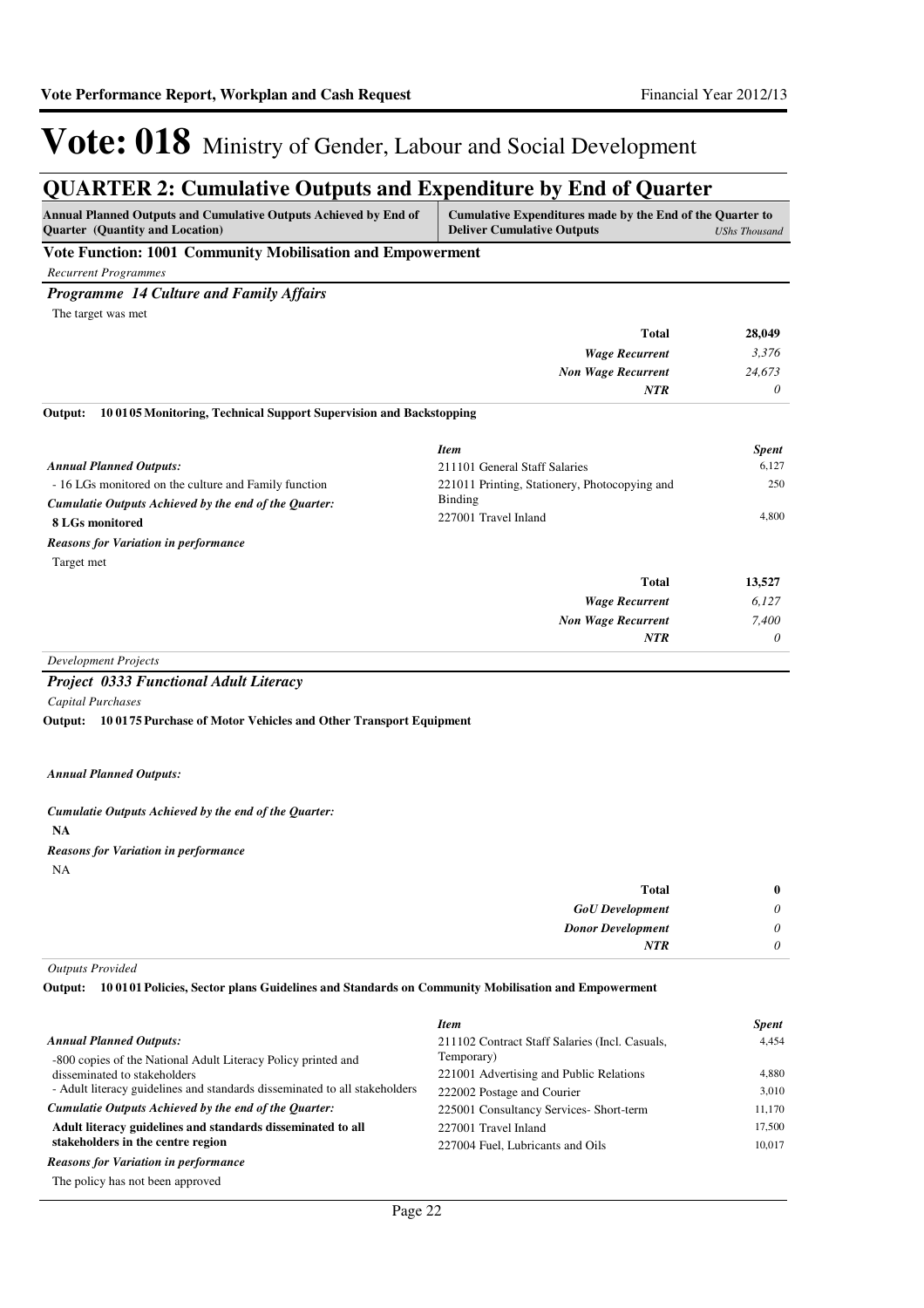### **QUARTER 2: Cumulative Outputs and Expenditure by End of Quarter**

| <b>Annual Planned Outputs and Cumulative Outputs Achieved by End of</b> | Cumulative Expenditures made by the End of the Quarter to |
|-------------------------------------------------------------------------|-----------------------------------------------------------|
| <b>Ouarter</b> (Quantity and Location)                                  | <b>Deliver Cumulative Outputs</b><br>UShs Thousand        |
|                                                                         |                                                           |

#### **Vote Function: 1001 Community Mobilisation and Empowerment**

*Development Projects*

*Project 0333 Functional Adult Literacy*

|                                          | <b>Total</b> | 61,875 |
|------------------------------------------|--------------|--------|
| <b>GoU</b> Development                   |              | 61.875 |
| <b>Donor Development</b>                 |              | 0      |
|                                          | <b>NTR</b>   | 0      |
| Output: 10 01 02 Advocacy and Networking |              |        |

#### - International Literacy Day commemorated on 8th September -Organisational profile of of the adult literacy providers at all levels compiled, documented and disseminated **-Organisational profile of the adult literacy providers at all levels compiled, documented and disseminated; - 2000 participants mobilised to attend the commemoration of the International Literacy Day on 8th September, 2012** *Cumulatie Outputs Achieved by the end of the Quarter: Annual Planned Outputs: Item Spent* 211103 Allowances 764 221001 Advertising and Public Relations 10,160 222001 Telecommunications 250 222002 Postage and Courier 315 227001 Travel Inland 6,653 227002 Travel Abroad 10,250 227004 Fuel, Lubricants and Oils 28,305

*Reasons for Variation in performance*

The target was met with additional support from ICEAD

| 73,855   | <b>Total</b>             |
|----------|--------------------------|
| 73,855   | <b>GoU</b> Development   |
| $\theta$ | <b>Donor Development</b> |
| $\theta$ | <b>NTR</b>               |
|          |                          |

#### **10 0105 Monitoring, Technical Support Supervision and Backstopping Output:**

|                                                                                                                                                                                                                                      | <b>Item</b>                                    | <b>Spent</b> |
|--------------------------------------------------------------------------------------------------------------------------------------------------------------------------------------------------------------------------------------|------------------------------------------------|--------------|
| <b>Annual Planned Outputs:</b>                                                                                                                                                                                                       | 211102 Contract Staff Salaries (Incl. Casuals, | 5,292        |
| - NALMIS software upgraded                                                                                                                                                                                                           | Temporary)                                     |              |
| -Existing data collection tools reviewewd                                                                                                                                                                                            | 221001 Advertising and Public Relations        | 1.000        |
| -A comprehensive monitoring and evaluation system for a dult literacy<br>developed<br>-20 LGS monitored and supervised<br>-Quarterly, bi-annual and annual reports prepared<br>Cumulatie Outputs Achieved by the end of the Ouarter: | 221003 Staff Training                          | 10,252       |
|                                                                                                                                                                                                                                      | 222001 Telecommunications                      | 450          |
|                                                                                                                                                                                                                                      | 222002 Postage and Courier                     | 1.500        |
|                                                                                                                                                                                                                                      | 227002 Travel Abroad                           | 12.500       |
| - NALMIS software upgraded<br>-10 LGS monitored and supervised<br>- A comprehensive monitoring and evaluation system for adult                                                                                                       | 228002 Maintenance - Vehicles                  | 3.310        |

**literacy is being developed.**

*Reasons for Variation in performance*

The target was met

| <b>Total</b>             | 37,273 |
|--------------------------|--------|
| <b>GoU</b> Development   | 37,273 |
| <b>Donor Development</b> | 0      |
| <b>NTR</b>               | 0      |

#### *Project 0343 Rehabilitation of Public libraries*

*Outputs Provided*

**Output: 10 0105 Monitoring, Technical Support Supervision and Backstopping**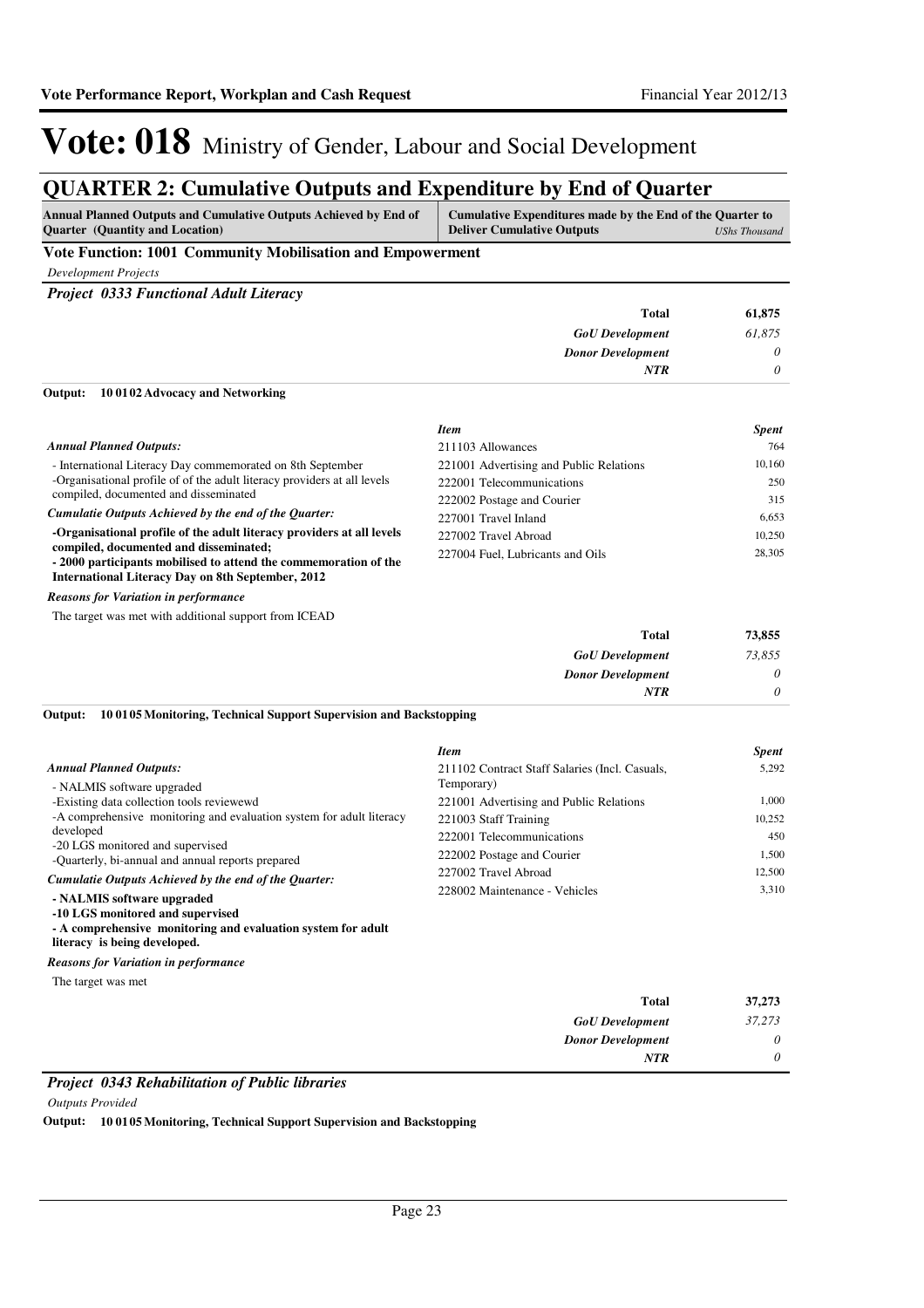### **QUARTER 2: Cumulative Outputs and Expenditure by End of Quarter**

| <b>Annual Planned Outputs and Cumulative Outputs Achieved by End of</b><br><b>Quarter</b> (Quantity and Location)                                                                                                                                                                                                                                                                                                                                                                                                                                                                                                                           | Cumulative Expenditures made by the End of the Quarter to<br><b>Deliver Cumulative Outputs</b> | <b>UShs Thousand</b> |
|---------------------------------------------------------------------------------------------------------------------------------------------------------------------------------------------------------------------------------------------------------------------------------------------------------------------------------------------------------------------------------------------------------------------------------------------------------------------------------------------------------------------------------------------------------------------------------------------------------------------------------------------|------------------------------------------------------------------------------------------------|----------------------|
| Vote Function: 1001 Community Mobilisation and Empowerment                                                                                                                                                                                                                                                                                                                                                                                                                                                                                                                                                                                  |                                                                                                |                      |
| <b>Development Projects</b>                                                                                                                                                                                                                                                                                                                                                                                                                                                                                                                                                                                                                 |                                                                                                |                      |
| <b>Project 0343 Rehabilitation of Public libraries</b>                                                                                                                                                                                                                                                                                                                                                                                                                                                                                                                                                                                      |                                                                                                |                      |
|                                                                                                                                                                                                                                                                                                                                                                                                                                                                                                                                                                                                                                             | <b>Item</b>                                                                                    | <b>Spent</b>         |
| <b>Annual Planned Outputs:</b>                                                                                                                                                                                                                                                                                                                                                                                                                                                                                                                                                                                                              | 227002 Travel Abroad                                                                           | 7,200                |
| 32 Public and 67 Community libraries inspected, monitored and evaluated; 227004 Fuel, Lubricants and Oils                                                                                                                                                                                                                                                                                                                                                                                                                                                                                                                                   |                                                                                                | 7,093                |
| Cumulatie Outputs Achieved by the end of the Ouarter:                                                                                                                                                                                                                                                                                                                                                                                                                                                                                                                                                                                       |                                                                                                |                      |
| - 6 Public libraries (Kampala, Kabale, Hoima, Paidha, Soroti and<br>Jinja) inspected, monitored and evaluated;<br>- Held a focus centre at Nambi Sseppuva Community Resource<br>Centre in Igombe, Jinja District;<br>- Supported Kampala Public Library in holding children's reading<br>Tent;<br>- Held Book week Festival celebration exhibition in 30 up country<br>centres with the main exhibition at Garden City;<br>- Workshop on changing Libraries for children (in partnership with<br>Book Aid International) held; and<br>- Received and distributed 10,000 books to public and community<br>Libraries as well as institutions. |                                                                                                |                      |
| <b>Reasons for Variation in performance</b>                                                                                                                                                                                                                                                                                                                                                                                                                                                                                                                                                                                                 |                                                                                                |                      |
| The target was met                                                                                                                                                                                                                                                                                                                                                                                                                                                                                                                                                                                                                          |                                                                                                |                      |
|                                                                                                                                                                                                                                                                                                                                                                                                                                                                                                                                                                                                                                             | <b>Total</b>                                                                                   | 14,293               |
|                                                                                                                                                                                                                                                                                                                                                                                                                                                                                                                                                                                                                                             | <b>GoU</b> Development                                                                         | 14,293               |
|                                                                                                                                                                                                                                                                                                                                                                                                                                                                                                                                                                                                                                             | <b>Donor Development</b>                                                                       | 0                    |
|                                                                                                                                                                                                                                                                                                                                                                                                                                                                                                                                                                                                                                             | <b>NTR</b>                                                                                     | 0                    |

#### *Project 1001 GoU-UNICEF Community Dialogue Project*

*Capital Purchases*

**10 0179 Acquisition of Other Capital Assets Output:**

*Annual Planned Outputs:*

**NA** *Cumulatie Outputs Achieved by the end of the Quarter:* NA *Reasons for Variation in performance*

| $\bf{0}$ | <b>Total</b>             |
|----------|--------------------------|
| 0        | <b>GoU</b> Development   |
| $\theta$ | <b>Donor Development</b> |
| 0        | <b>NTR</b>               |
|          |                          |

*Outputs Provided*

**10 0105 Monitoring, Technical Support Supervision and Backstopping Output:**

|                                                                                                                                                                 | <b>Item</b>                                    | <b>Spent</b> |
|-----------------------------------------------------------------------------------------------------------------------------------------------------------------|------------------------------------------------|--------------|
| <b>Annual Planned Outputs:</b>                                                                                                                                  | 211102 Contract Staff Salaries (Incl. Casuals, | 7.122        |
| - Six (6) Local Governments monitored, evaluated and provided with                                                                                              | Temporary)                                     |              |
| support supervision on GFM ambandonment.                                                                                                                        | 227001 Travel Inland                           | 5.350        |
| Cumulatie Outputs Achieved by the end of the Quarter:                                                                                                           | 227004 Fuel. Lubricants and Oils               | 1.353        |
| - Four (4) Local Governments, Nakapiripiriti, Kapchorwa, Amudat<br>and Kween monitored, evaluated and provided with support<br>supervision on GFM ambandonment. |                                                |              |
| Let $f_1, f_2, \ldots, f_n$ and $f_2, \ldots, f_n$ and $f_1, f_2, \ldots, f_n$ and $f_2, f_3, f_4, \ldots, f_n$ and $f_1, f_2, \ldots, f_n$                     |                                                |              |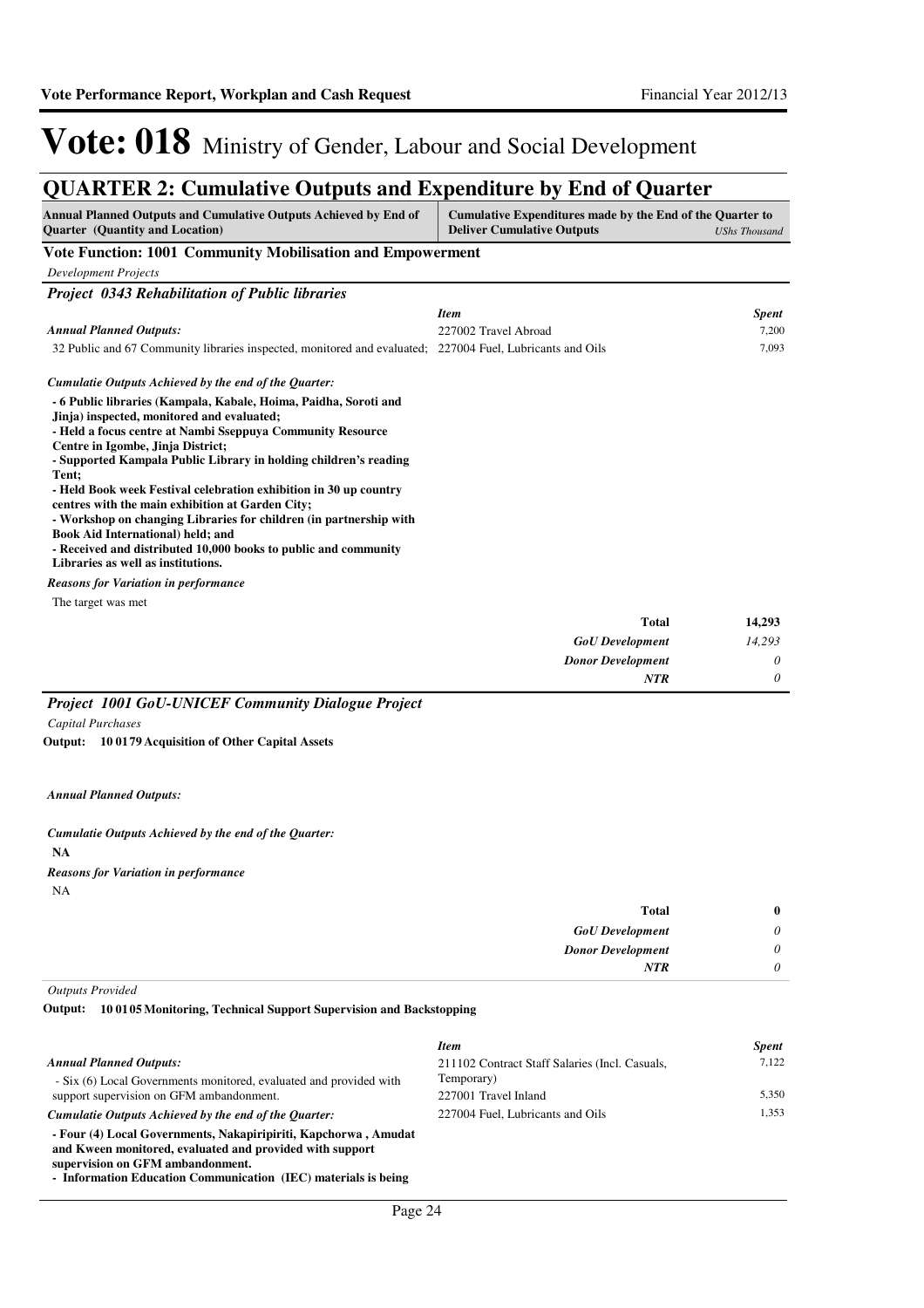### **QUARTER 2: Cumulative Outputs and Expenditure by End of Quarter**

| Annual Planned Outputs and Cumulative Outputs Achieved by End of<br>Quarter (Quantity and Location)                                                                                                                                                         | Cumulative Expenditures made by the End of the Quarter to<br><b>Deliver Cumulative Outputs</b> | <b>UShs Thousand</b> |
|-------------------------------------------------------------------------------------------------------------------------------------------------------------------------------------------------------------------------------------------------------------|------------------------------------------------------------------------------------------------|----------------------|
| Vote Function: 1001 Community Mobilisation and Empowerment                                                                                                                                                                                                  |                                                                                                |                      |
| <b>Development Projects</b>                                                                                                                                                                                                                                 |                                                                                                |                      |
| Project 1001 GoU-UNICEF Community Dialogue Project                                                                                                                                                                                                          |                                                                                                |                      |
| reviewed to address Female Genital Mutilation (FGM)                                                                                                                                                                                                         |                                                                                                |                      |
| <b>Reasons for Variation in performance</b>                                                                                                                                                                                                                 |                                                                                                |                      |
| The target was met with additional support from off Budget intervations<br>under UNICEF                                                                                                                                                                     |                                                                                                |                      |
|                                                                                                                                                                                                                                                             | Total                                                                                          | 14,326               |
|                                                                                                                                                                                                                                                             | <b>GoU</b> Development                                                                         | 14,326               |
|                                                                                                                                                                                                                                                             | <b>Donor Development</b>                                                                       | 0                    |
|                                                                                                                                                                                                                                                             | <b>NTR</b>                                                                                     | 0                    |
| Vote Function: 1002 Mainstreaming Gender and Rights                                                                                                                                                                                                         |                                                                                                |                      |
| <b>Recurrent Programmes</b>                                                                                                                                                                                                                                 |                                                                                                |                      |
| Programme 11 Gender and Women Affairs                                                                                                                                                                                                                       |                                                                                                |                      |
| <b>Outputs Funded</b>                                                                                                                                                                                                                                       |                                                                                                |                      |
| 10 0251 Support to National Women's Council and the Kapchorwa Women Development Group<br>Output:                                                                                                                                                            |                                                                                                |                      |
|                                                                                                                                                                                                                                                             | <b>Item</b>                                                                                    | <b>Spent</b>         |
| <b>Annual Planned Outputs:</b>                                                                                                                                                                                                                              | 264101 Contributions to Autonomous Inst.                                                       | 499,072              |
| - Support to National Women's Council with a wage and a non-wage<br>subvention of Shs0.085bn and Shs0.870bn respectively to monitor women<br>activities; and                                                                                                | 264102 Contributions to Autonomous Inst. Wage<br>Subventions                                   | 42,500               |
| -Support the REACH and other NGOs to implement Female Genital<br>Mutilation activities;                                                                                                                                                                     |                                                                                                |                      |
| Cumulatie Outputs Achieved by the end of the Quarter:                                                                                                                                                                                                       |                                                                                                |                      |
| Two Autonomous institutions supported with Shs0.542bn i.e:<br>- National Women's Council to monitor women activities in the<br>country; and<br>- REACH and other NGOs to implement abandonment of Female<br><b>Genital Mutilation / Cutting activities;</b> |                                                                                                |                      |
| <b>Reasons for Variation in performance</b>                                                                                                                                                                                                                 |                                                                                                |                      |
| The target was met                                                                                                                                                                                                                                          |                                                                                                |                      |
|                                                                                                                                                                                                                                                             | <b>Total</b>                                                                                   | 541,572              |
|                                                                                                                                                                                                                                                             | <b>Wage Recurrent</b>                                                                          | 0                    |
|                                                                                                                                                                                                                                                             | <b>Non Wage Recurrent</b>                                                                      | 541,572              |
|                                                                                                                                                                                                                                                             | NTR                                                                                            | 0                    |
| <b>Outputs Provided</b><br>Output: 10 0201 Policies, Guidelines and Standards for mainstreaming Gender & Other Social Dev't Concerns                                                                                                                        |                                                                                                |                      |
|                                                                                                                                                                                                                                                             | <b>Item</b>                                                                                    | <b>Spent</b>         |
| <b>Annual Planned Outputs:</b>                                                                                                                                                                                                                              | 211101 General Staff Salaries                                                                  | 31,574               |

MAAIF, MOH, OPM, MLGs, JLOS, MAKERERE, PARLIAMENT ,EOC) - Policies, guidelines and standards for mainstreaming Gender & Rights reviewed.

- 10 sectors or MDAs guided on mainstreaming Gender and Rights into their policies, plans and programmes. (MFPED&NPA, MOES, MOPS,

- GBV Policy & action plan developed. Guidelines and standards for GBV safety shelters developed.

- 1 workshop held to disseminate the policy guidelines & standards

- 1000 policy guidelines developed & printed.

*Cumulatie Outputs Achieved by the end of the Quarter:*

**- A programme for women's economic empowerment developed;**

221002 Workshops and Seminars 20,000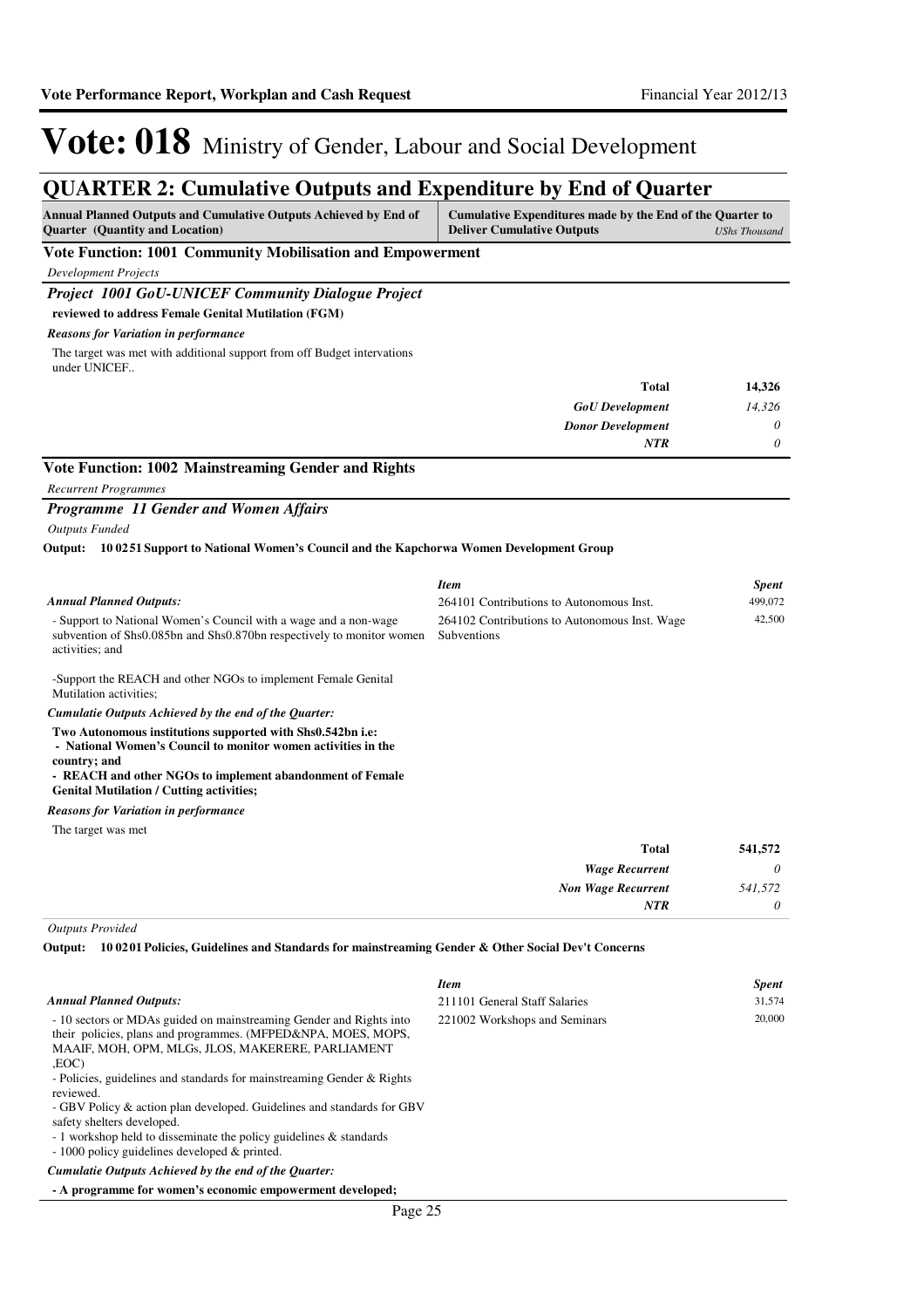### **QUARTER 2: Cumulative Outputs and Expenditure by End of Quarter**

| <b>Annual Planned Outputs and Cumulative Outputs Achieved by End of</b> | Cumulative Expenditures made by the End of the Quarter to |               |
|-------------------------------------------------------------------------|-----------------------------------------------------------|---------------|
| <b>Ouarter</b> (Quantity and Location)                                  | <b>Deliver Cumulative Outputs</b>                         | UShs Thousand |

**Vote Function: 1002 Mainstreaming Gender and Rights**

*Recurrent Programmes*

#### *Programme 11 Gender and Women Affairs*

**- 3 sectors guided on mainstreaming Gender and Rights into their** 

**policies, plans and programmes. (MPS, NPA and MoE); and**

**- 1 national validation work shop on Draft GBV Policy conducted** 

**with 40 participants;**

```
Reasons for Variation in performance
```
The target was met

| Total                     | 56,574   |
|---------------------------|----------|
| <b>Wage Recurrent</b>     | 31,574   |
| <b>Non Wage Recurrent</b> | 25,000   |
| <b>NTR</b>                | $\theta$ |

#### **10 0202 Advocacy and Networking Output:**

|                                                                                                       | <b>Item</b>                                  | <b>Spent</b> |
|-------------------------------------------------------------------------------------------------------|----------------------------------------------|--------------|
| <b>Annual Planned Outputs:</b>                                                                        | 211101 General Staff Salaries                | 31.574       |
| - International Women's Day on 8th March 2013 commemorated.                                           | 221001 Advertising and Public Relations      | 1.680        |
| Cumulatie Outputs Achieved by the end of the Ouarter:                                                 | 221002 Workshops and Seminars                | 15,000       |
| - Coordinated the commemoration of the 16 days of activism<br>campaign against Gender Based Violence; | 221005 Hire of Venue (chairs, projector etc) | 3.275        |

**- 1 Research to inform CEDAW mid term review report conducted.**

*Reasons for Variation in performance*

The target was met

| <b>Total</b>              | 59,429   |
|---------------------------|----------|
| <b>Wage Recurrent</b>     | 31,574   |
| <b>Non Wage Recurrent</b> | 27,855   |
| <b>NTR</b>                | $\theta$ |

#### **10 0204 Capacity building for Gender and Rights Equality and Equity Output:**

|                                                                                                                                                                                                       | Item                             | <b>Spent</b> |
|-------------------------------------------------------------------------------------------------------------------------------------------------------------------------------------------------------|----------------------------------|--------------|
| <b>Annual Planned Outputs:</b>                                                                                                                                                                        | 211101 General Staff Salaries    | 31,574       |
| 100 Local Government Staff monitored, mentored and supervised on                                                                                                                                      | 227001 Travel Inland             | 6,600        |
| Mainstreaming Gender and Rights in 20 districts. (5 districts in each of<br>the four regions: North, East, West and Central.<br>- Gender mainstreaming skills of local government staff enhanced.     | 227004 Fuel, Lubricants and Oils | 2,240        |
| Cumulatie Outputs Achieved by the end of the Quarter:                                                                                                                                                 |                                  |              |
| -40 Local Government staff from 2 districts in the North and West<br>Nile regions (Yumbe & Nebbi,) monitored, mentored and supervised<br>on mainstreaming gender and rights in the development plans. |                                  |              |
| <b>Reasons for Variation in performance</b>                                                                                                                                                           |                                  |              |
| Target met with support from UNFPA off budget intervation                                                                                                                                             |                                  |              |
|                                                                                                                                                                                                       | <b>Total</b>                     | 43,056       |
|                                                                                                                                                                                                       | <b>Wage Recurrent</b>            | 31,574       |
|                                                                                                                                                                                                       | <b>Non Wage Recurrent</b>        | 11,482       |
|                                                                                                                                                                                                       | <b>NTR</b>                       | 0            |

#### *Programme 12 Equity and Rights*

*Outputs Funded*

**Output: 10 0251 Support to National Women's Council and the Kapchorwa Women Development Group**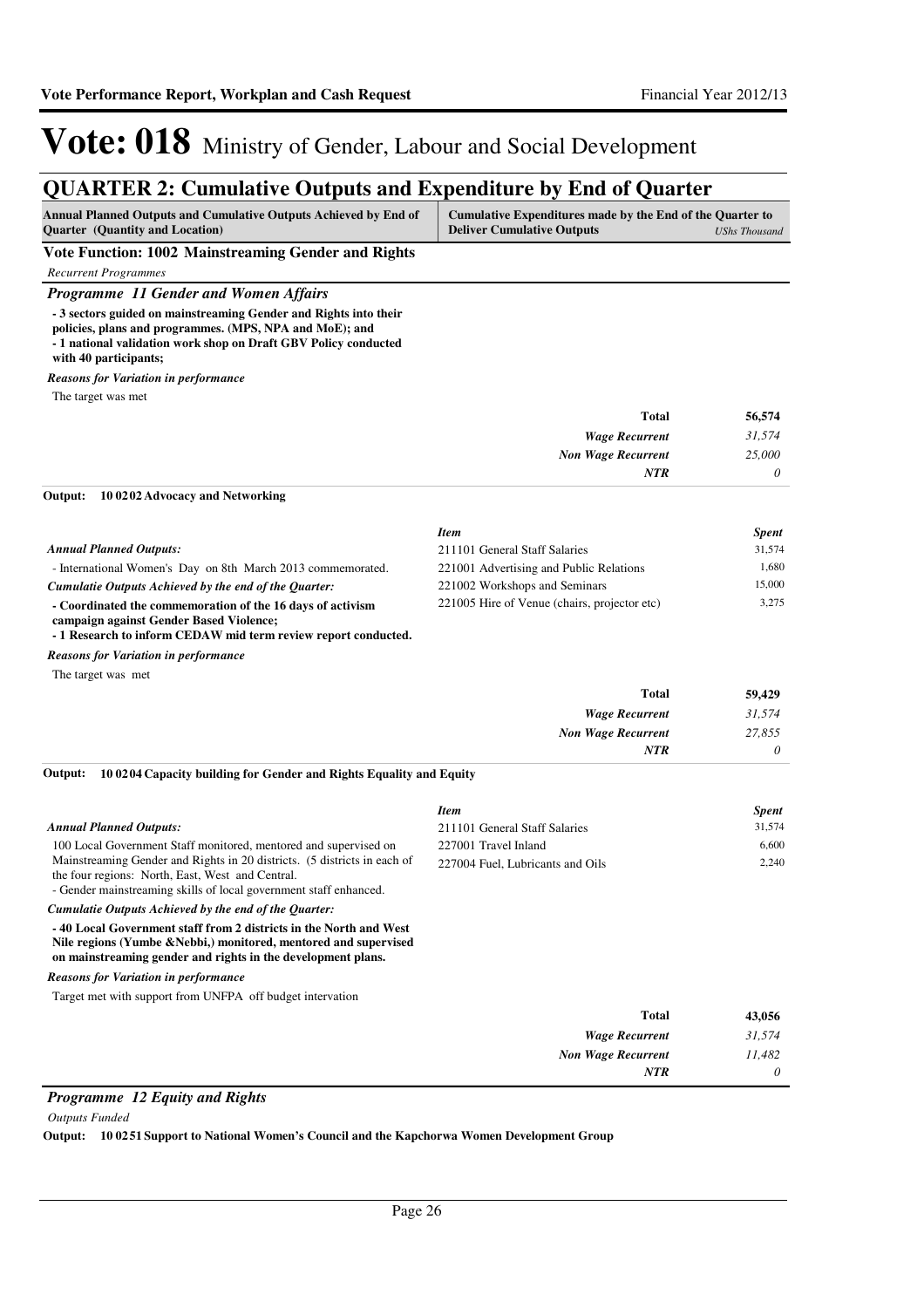### **QUARTER 2: Cumulative Outputs and Expenditure by End of Quarter**

| $\frac{1}{2}$<br>PWW WILL LIS                                                                                                                             | $\beta$ charcar $\sigma$ <sub>y</sub> End of                                                                           |                        |
|-----------------------------------------------------------------------------------------------------------------------------------------------------------|------------------------------------------------------------------------------------------------------------------------|------------------------|
| Annual Planned Outputs and Cumulative Outputs Achieved by End of<br>Quarter (Quantity and Location)                                                       | Cumulative Expenditures made by the End of the Quarter to<br><b>Deliver Cumulative Outputs</b><br><b>UShs Thousand</b> |                        |
| Vote Function: 1002 Mainstreaming Gender and Rights                                                                                                       |                                                                                                                        |                        |
| <b>Recurrent Programmes</b>                                                                                                                               |                                                                                                                        |                        |
| Programme 12 Equity and Rights                                                                                                                            |                                                                                                                        |                        |
|                                                                                                                                                           | <b>Item</b>                                                                                                            | <b>Spent</b>           |
| <b>Annual Planned Outputs:</b>                                                                                                                            | 264102 Contributions to Autonomous Inst. Wage<br>Subventions                                                           | 300,000                |
| Support to one Autonomus institution (Equal Opportunities Commission)<br>with wage and non wage subventions                                               |                                                                                                                        |                        |
| Cumulatie Outputs Achieved by the end of the Quarter:                                                                                                     |                                                                                                                        |                        |
| Shs0.300bn was disbursed to the (Equal Opportunities Commission)                                                                                          |                                                                                                                        |                        |
| as wage and non wage subventions                                                                                                                          |                                                                                                                        |                        |
| <b>Reasons for Variation in performance</b>                                                                                                               |                                                                                                                        |                        |
| The target was met                                                                                                                                        |                                                                                                                        |                        |
|                                                                                                                                                           | <b>Total</b>                                                                                                           | 300,000                |
|                                                                                                                                                           | <b>Wage Recurrent</b>                                                                                                  | 0                      |
|                                                                                                                                                           | <b>Non Wage Recurrent</b>                                                                                              | 300,000                |
|                                                                                                                                                           | <b>NTR</b>                                                                                                             | 0                      |
| <b>Outputs Provided</b>                                                                                                                                   |                                                                                                                        |                        |
| Output:<br>10 0201 Policies, Guidelines and Standards for mainstreaming Gender & Other Social Dev't Concerns                                              |                                                                                                                        |                        |
|                                                                                                                                                           | <b>Item</b>                                                                                                            | <b>Spent</b>           |
| <b>Annual Planned Outputs:</b>                                                                                                                            | 211101 General Staff Salaries                                                                                          | 23,340                 |
| 80 stakeholders trained in Human Rights Based Approach in development                                                                                     | 221002 Workshops and Seminars                                                                                          | 16,252                 |
| programming (60 participants from Local governments and 20 from<br>CBOs and NGOs                                                                          |                                                                                                                        |                        |
| Cumulatie Outputs Achieved by the end of the Quarter:                                                                                                     |                                                                                                                        |                        |
| 40 stakeholders trained in Human Rights Based Approach in<br>development programming (30 participants from Local governments<br>and 10 from CBOs and NGOs |                                                                                                                        |                        |
| <b>Reasons for Variation in performance</b>                                                                                                               |                                                                                                                        |                        |
| Target met                                                                                                                                                |                                                                                                                        |                        |
|                                                                                                                                                           | <b>Total</b>                                                                                                           | 39,592                 |
|                                                                                                                                                           | <b>Wage Recurrent</b>                                                                                                  | 23,340                 |
|                                                                                                                                                           | <b>Non Wage Recurrent</b>                                                                                              | 16,252                 |
|                                                                                                                                                           | NTR                                                                                                                    | 0                      |
| 100202 Advocacy and Networking<br>Output:                                                                                                                 |                                                                                                                        |                        |
|                                                                                                                                                           |                                                                                                                        |                        |
| <b>Annual Planned Outputs:</b>                                                                                                                            | <b>Item</b><br>211101 General Staff Salaries                                                                           | <b>Spent</b><br>23,340 |
| 100 Local Government Staff and other stakeholders, from organisations                                                                                     | 221002 Workshops and Seminars                                                                                          | 11,365                 |
| focussing on the rights of vulnerable groups in Northern and Eastern                                                                                      |                                                                                                                        |                        |
| regions sensitised on the rights of the vulnerable groups (80 participants                                                                                |                                                                                                                        |                        |
| from Local Governments and 20 participants from the different<br>organizations)                                                                           |                                                                                                                        |                        |
| Cumulatie Outputs Achieved by the end of the Ouarter:                                                                                                     |                                                                                                                        |                        |
| - 100 Local Government Staff and other stakeholders, from                                                                                                 |                                                                                                                        |                        |
| organisations focussing on the rights of vulnerable groups in<br>Northern and Eastern regions sensitised on the rights of the<br>vulnerable groups;       |                                                                                                                        |                        |
| <b>Reasons for Variation in performance</b>                                                                                                               |                                                                                                                        |                        |
| met                                                                                                                                                       |                                                                                                                        |                        |
|                                                                                                                                                           | <b>Total</b>                                                                                                           | 34,705                 |
|                                                                                                                                                           | <b>Wage Recurrent</b>                                                                                                  | 23,340                 |
|                                                                                                                                                           | <b>Non Wage Recurrent</b>                                                                                              | 11,365                 |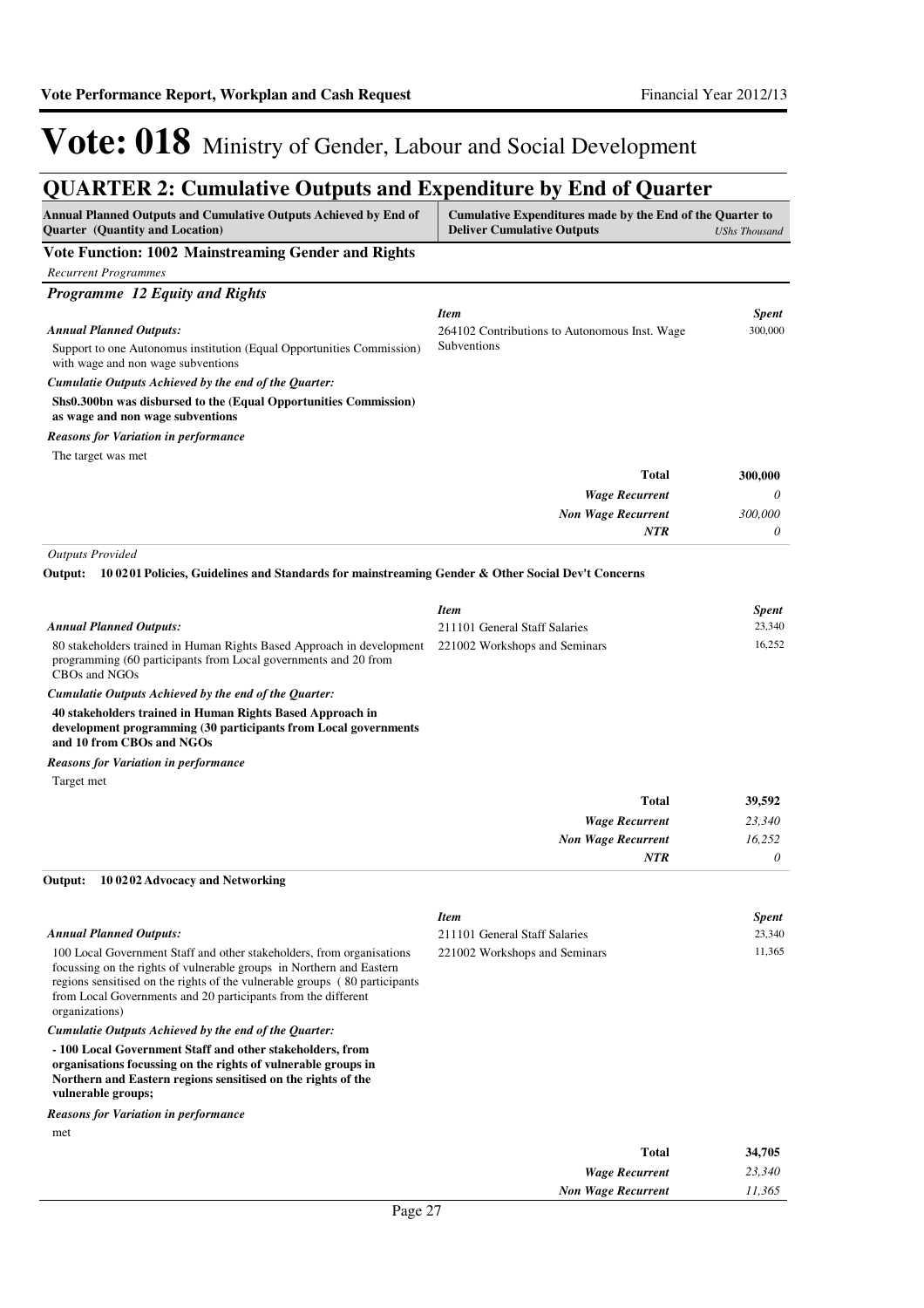### **QUARTER 2: Cumulative Outputs and Expenditure by End of Quarter**

| Annual Planned Outputs and Cumulative Outputs Achieved by End of<br><b>Quarter</b> (Quantity and Location)                                             | Cumulative Expenditures made by the End of the Quarter to<br><b>Deliver Cumulative Outputs</b> | <b>UShs Thousand</b> |
|--------------------------------------------------------------------------------------------------------------------------------------------------------|------------------------------------------------------------------------------------------------|----------------------|
| Vote Function: 1002 Mainstreaming Gender and Rights                                                                                                    |                                                                                                |                      |
| <b>Recurrent Programmes</b>                                                                                                                            |                                                                                                |                      |
| <b>Programme 12 Equity and Rights</b>                                                                                                                  |                                                                                                |                      |
|                                                                                                                                                        | <b>NTR</b>                                                                                     | 0                    |
| 100204 Capacity building for Gender and Rights Equality and Equity<br>Output:                                                                          |                                                                                                |                      |
|                                                                                                                                                        | <b>Item</b>                                                                                    | <b>Spent</b>         |
| <b>Annual Planned Outputs:</b>                                                                                                                         | 211101 General Staff Salaries                                                                  | 23,340               |
| 40 LGs provided with technical support supervision on the mainstreaming<br>of Equity and Rights                                                        | 224002 General Supply of Goods and Services<br>227004 Fuel, Lubricants and Oils                | 15,257<br>3,500      |
| Cumulatie Outputs Achieved by the end of the Quarter:                                                                                                  |                                                                                                |                      |
| - 10 LGs (5 from each of the Eastern and central regions) provided<br>with technical support supervision on the mainstreaming of Equity<br>and Rights. |                                                                                                |                      |
| <b>Reasons for Variation in performance</b>                                                                                                            |                                                                                                |                      |
| The performance was below the average because the funds were<br>insufficient                                                                           |                                                                                                |                      |
|                                                                                                                                                        | <b>Total</b>                                                                                   | 42,572               |
|                                                                                                                                                        | <b>Wage Recurrent</b>                                                                          | 23,340               |
|                                                                                                                                                        | <b>Non Wage Recurrent</b>                                                                      | 19,232               |
|                                                                                                                                                        | <b>NTR</b>                                                                                     | $\theta$             |
| <b>Development Projects</b>                                                                                                                            |                                                                                                |                      |
| Project 1000 GOU-UNFPA Gender Project                                                                                                                  |                                                                                                |                      |
| <b>Outputs Provided</b>                                                                                                                                |                                                                                                |                      |
| Output: 10 0204 Capacity building for Gender and Rights Equality and Equity                                                                            |                                                                                                |                      |
|                                                                                                                                                        | <b>Item</b>                                                                                    | <b>Spent</b>         |
| <b>Annual Planned Outputs:</b>                                                                                                                         | 224002 General Supply of Goods and Services                                                    | 5,000                |
| Eight Districts monitored on GBV (Mubende, Kanungu, Katakwi,<br>Moroto, Kaabong, Kotido, Oyamu and Yumbe.)                                             |                                                                                                |                      |
| Cumulatie Outputs Achieved by the end of the Quarter:                                                                                                  |                                                                                                |                      |
| - Four districts monitored on GBV (Katakwi, Mubende, Kanungu<br>and Moroto)                                                                            |                                                                                                |                      |
| <b>Reasons for Variation in performance</b>                                                                                                            |                                                                                                |                      |
| Met the target                                                                                                                                         |                                                                                                |                      |
|                                                                                                                                                        | <b>Total</b>                                                                                   | 5,000                |
|                                                                                                                                                        | <b>GoU</b> Development                                                                         | 5,000                |
|                                                                                                                                                        | <b>Donor Development</b>                                                                       | 0                    |
|                                                                                                                                                        | <b>NTR</b>                                                                                     | 0                    |

*Recurrent Programmes*

*Programme 06 Labour and Industrial Relations*

*Outputs Provided*

**Output: 10 0301 Policies, Laws , Regulations and Guidelines on Employment and Labour Productivity**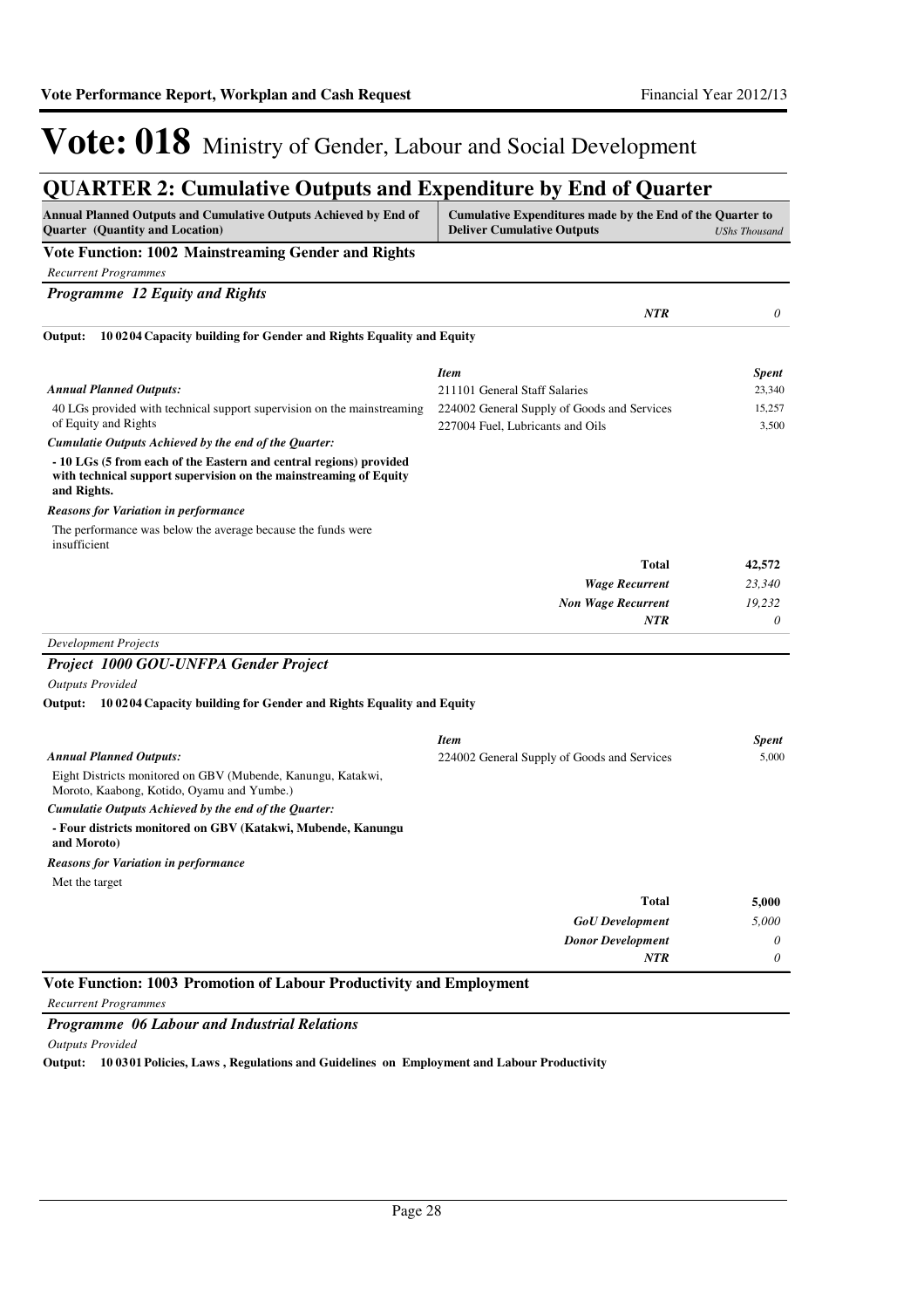### **QUARTER 2: Cumulative Outputs and Expenditure by End of Quarter**

| <b>Annual Planned Outputs and Cumulative Outputs Achieved by End of</b><br><b>Ouarter</b> (Quantity and Location) | Cumulative Expenditures made by the End of the Quarter to<br><b>Deliver Cumulative Outputs</b> | UShs Thousand |
|-------------------------------------------------------------------------------------------------------------------|------------------------------------------------------------------------------------------------|---------------|
| Vote Function: 1003 Promotion of Labour Productivity and Employment                                               |                                                                                                |               |
| Recurrent Programmes                                                                                              |                                                                                                |               |

*Programme 06 Labour and Industrial Relations*

|                                                                                                                                           |                                                                           | <b>Item</b>                      | <b>Spent</b> |
|-------------------------------------------------------------------------------------------------------------------------------------------|---------------------------------------------------------------------------|----------------------------------|--------------|
| <b>Annual Planned Outputs:</b>                                                                                                            |                                                                           | 211101 General Staff Salaries    | 3.465        |
| - 2 Labour Laws Revised                                                                                                                   | (Employment Act, 2006 and the                                             | 211103 Allowances                | 9,140        |
| Labour Unions Act)                                                                                                                        |                                                                           | 221002 Workshops and Seminars    | 21,073       |
| - 3 sets of regulations on Labour laws printed<br>- 2 Regulations on Labour Laws Disseminated<br>- 6 Labour laws and regulations enforced | 221009 Welfare and Entertainment                                          | 1.775                            |              |
|                                                                                                                                           | 227001 Travel Inland                                                      | 4.960                            |              |
| - Data on labour productivity collected                                                                                                   |                                                                           | 227004 Fuel, Lubricants and Oils | 9,611        |
| and implemeneted                                                                                                                          | - 2 Policies, procedures and regulations on labour productivity developed |                                  |              |
| Cumulatie Outputs Achieved by the end of the Quarter:                                                                                     |                                                                           |                                  |              |
|                                                                                                                                           | 6 Deculations on Labour Laws disseminated: The Employment                 |                                  |              |

 **- 6 Regulations on Labour Laws disseminated: The Employment (Employment of Children) Regulations, 2011; The Employment (Sexual Harassment) Regulations, 2011; The Labour Unions (Check –Off), Regulations, 2011; The Labour Disputes (Arbitration and settlement) (Industrial Court Procedure) Rules, 2011 and Labour Unions (registration) regulations as well as employment regulations;**

**- 6 Labour laws and regulations 2011 enforced;**

**- Tools for data collection developed; AND**

**- Concept paper developed for the establishment of a productivity centre.**

#### *Reasons for Variation in performance*

The target was not met due to insufficient funds released

| 51,666   | <b>Total</b>              |
|----------|---------------------------|
| 3,465    | <b>Wage Recurrent</b>     |
| 48,201   | <b>Non Wage Recurrent</b> |
| $\theta$ | <b>NTR</b>                |
|          |                           |

**10 0302 Inspection of Workplaces and Investigation on violation of labour standards Output:**

|                                                                                                                                            | <b>Item</b>                                              | <b>Spent</b> |
|--------------------------------------------------------------------------------------------------------------------------------------------|----------------------------------------------------------|--------------|
| <b>Annual Planned Outputs:</b>                                                                                                             | 211101 General Staff Salaries                            | 3,465        |
| - 200 Workplaces inspected country wide and reports produced; and<br>- 200 Reported cases of violation of labour standards settled in work | 221011 Printing, Stationery, Photocopying and<br>Binding | 8,722        |
| places                                                                                                                                     | 227001 Travel Inland                                     | 11,652       |
| Cumulatie Outputs Achieved by the end of the Ouarter:                                                                                      | 227004 Fuel, Lubricants and Oils                         | 4.060        |
| - 79 work places country wide inspected and Investigation on<br>violation of labour standards working conditions;                          |                                                          |              |
| <b>Reasons for Variation in performance</b>                                                                                                |                                                          |              |
| Target not met due to insufficient funds                                                                                                   |                                                          |              |
|                                                                                                                                            | <b>Total</b>                                             | 30.149       |
|                                                                                                                                            | $\mathbf{W}$ $\cdots$ $\mathbf{D}$ $\cdots$ $\cdots$     | 2.165        |

| - - - - - - | .                     |
|-------------|-----------------------|
| 3,465       | <b>Wage Recurrent</b> |
| 26,684      | Non Wage Recurrent    |
|             | NTR                   |
|             |                       |

**Output: 10 0303 Compesation of Government Workers**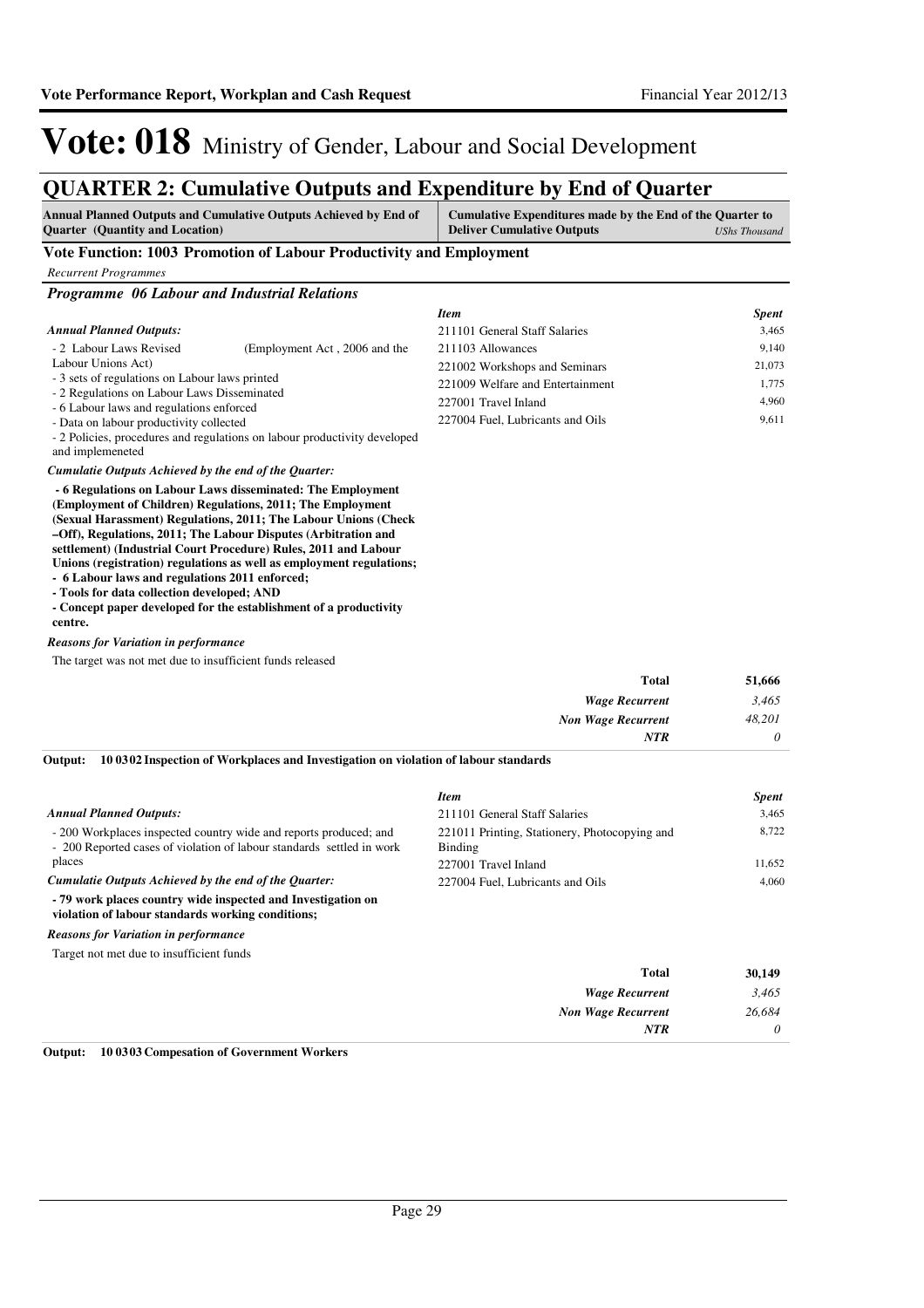### **QUARTER 2: Cumulative Outputs and Expenditure by End of Quarter**

| Annual Planned Outputs and Cumulative Outputs Achieved by End of<br><b>Quarter</b> (Quantity and Location)                                     | Cumulative Expenditures made by the End of the Quarter to<br><b>Deliver Cumulative Outputs</b><br><b>UShs Thousand</b> |              |
|------------------------------------------------------------------------------------------------------------------------------------------------|------------------------------------------------------------------------------------------------------------------------|--------------|
| Vote Function: 1003 Promotion of Labour Productivity and Employment                                                                            |                                                                                                                        |              |
| <b>Recurrent Programmes</b>                                                                                                                    |                                                                                                                        |              |
| <b>Programme 06 Labour and Industrial Relations</b>                                                                                            |                                                                                                                        |              |
|                                                                                                                                                | <b>Item</b>                                                                                                            | <b>Spent</b> |
| <b>Annual Planned Outputs:</b>                                                                                                                 | 211101 General Staff Salaries                                                                                          | 3,465        |
| - 200 Government Workers' compensated countrywide                                                                                              | 227001 Travel Inland                                                                                                   | 2,260        |
| Cumulatie Outputs Achieved by the end of the Quarter:                                                                                          | 227004 Fuel, Lubricants and Oils                                                                                       | 3,324        |
| <b>NA</b>                                                                                                                                      |                                                                                                                        |              |
| <b>Reasons for Variation in performance</b>                                                                                                    |                                                                                                                        |              |
| This is salary for the officers in that section.                                                                                               |                                                                                                                        |              |
|                                                                                                                                                | <b>Total</b>                                                                                                           | 9,049        |
|                                                                                                                                                | <b>Wage Recurrent</b>                                                                                                  | 3,465        |
|                                                                                                                                                | <b>Non Wage Recurrent</b>                                                                                              | 5,584        |
|                                                                                                                                                | <b>NTR</b>                                                                                                             | 0            |
| 10 03 04 Settlement of Complaints on Non-Observance of Working Conditions<br>Output:                                                           |                                                                                                                        |              |
|                                                                                                                                                |                                                                                                                        |              |
|                                                                                                                                                | <b>Item</b>                                                                                                            | <b>Spent</b> |
| <b>Annual Planned Outputs:</b>                                                                                                                 | 211101 General Staff Salaries                                                                                          | 3,465        |
| - 200 workers' complaints registered and disputes referred to the Ministry<br>- 200 reported complaints and disputes countrywide investigated; | 221009 Welfare and Entertainment                                                                                       | 1,589        |
| - 2 tripartite consultation meetings on labour issues held in Kampala.                                                                         | 227001 Travel Inland                                                                                                   | 12,594       |
| - Labour productivity standards assessed in 8 MDAs and 24 LGs                                                                                  | 227004 Fuel, Lubricants and Oils                                                                                       | 5,857        |
| Cumulatie Outputs Achieved by the end of the Quarter:                                                                                          |                                                                                                                        |              |
|                                                                                                                                                |                                                                                                                        |              |
| - 100 workers' complaints registered and disputes referred to the<br>Ministry; and                                                             |                                                                                                                        |              |
| - 55 reported complaints and disputes countrywide investigated;                                                                                |                                                                                                                        |              |
| <b>Reasons for Variation in performance</b>                                                                                                    |                                                                                                                        |              |
| The labour productity tool has not been administered due to lack of funds.                                                                     |                                                                                                                        |              |
|                                                                                                                                                |                                                                                                                        |              |
|                                                                                                                                                | <b>Total</b>                                                                                                           | 28,704       |
|                                                                                                                                                | <b>Wage Recurrent</b>                                                                                                  | 3,465        |
|                                                                                                                                                | <b>Non Wage Recurrent</b>                                                                                              | 25,240       |
|                                                                                                                                                | NTR                                                                                                                    | 0            |
| 10 0305 Arbitration of Labour Disputes (Industrial Court)<br>Output:                                                                           |                                                                                                                        |              |
|                                                                                                                                                | <b>Item</b>                                                                                                            | <b>Spent</b> |
| <b>Annual Planned Outputs:</b>                                                                                                                 | 211101 General Staff Salaries                                                                                          | 3,465        |
| - 50 referal cases to the Industrial Court registered,                                                                                         |                                                                                                                        |              |
| - 50 referred cases Arbitrated and awards given                                                                                                |                                                                                                                        |              |
| - 3 panalists of the IC inducted into court proceedures in Kampala<br>- 2 ICT Judges and the Registrar in Kampala and elsewhere in EA trained, |                                                                                                                        |              |
| - A Registrar and 5 other staff in ICT for the court in Kampala trained,                                                                       |                                                                                                                        |              |
| - A court library set up in Kampala                                                                                                            |                                                                                                                        |              |
| Cumulatie Outputs Achieved by the end of the Quarter:                                                                                          |                                                                                                                        |              |
| No output related to this activity was achieved                                                                                                |                                                                                                                        |              |
| <b>Reasons for Variation in performance</b>                                                                                                    |                                                                                                                        |              |
| There was no funds for this activity, but salaries for the officers were paid                                                                  |                                                                                                                        |              |
|                                                                                                                                                |                                                                                                                        |              |
|                                                                                                                                                | <b>Total</b>                                                                                                           | 3,465        |
|                                                                                                                                                | <b>Wage Recurrent</b>                                                                                                  | 3,465        |

*Non Wage Recurrent*

*0*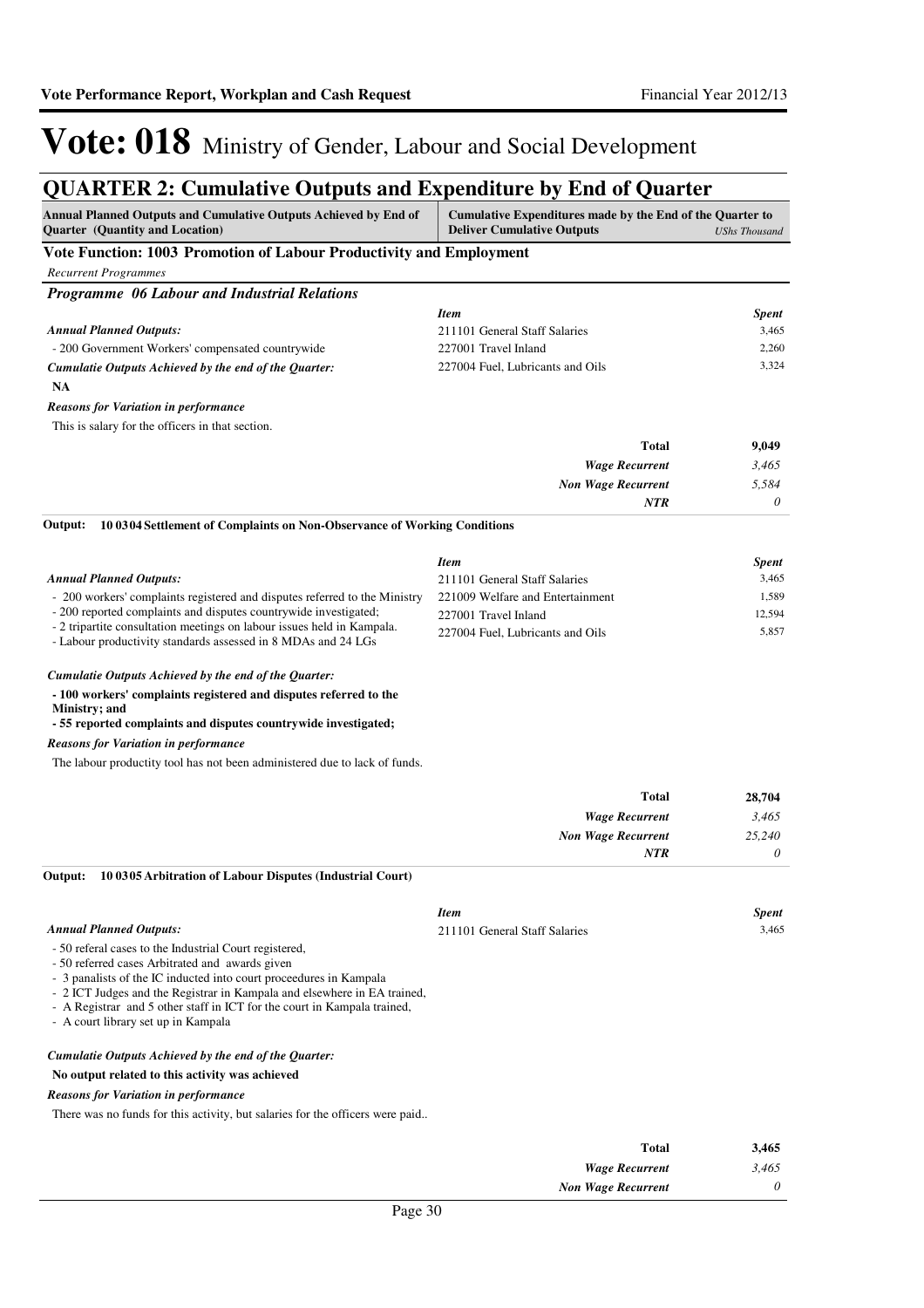### **QUARTER 2: Cumulative Outputs and Expenditure by End of Quarter**

| <b>Annual Planned Outputs and Cumulative Outputs Achieved by End of</b><br><b>Quarter</b> (Quantity and Location)                                                                                                                                                                                                                                                    | Cumulative Expenditures made by the End of the Quarter to<br><b>Deliver Cumulative Outputs</b> | <b>UShs Thousand</b> |
|----------------------------------------------------------------------------------------------------------------------------------------------------------------------------------------------------------------------------------------------------------------------------------------------------------------------------------------------------------------------|------------------------------------------------------------------------------------------------|----------------------|
| Vote Function: 1003 Promotion of Labour Productivity and Employment                                                                                                                                                                                                                                                                                                  |                                                                                                |                      |
| <b>Recurrent Programmes</b>                                                                                                                                                                                                                                                                                                                                          |                                                                                                |                      |
| Programme 06 Labour and Industrial Relations                                                                                                                                                                                                                                                                                                                         |                                                                                                |                      |
|                                                                                                                                                                                                                                                                                                                                                                      | <b>NTR</b>                                                                                     | 0                    |
| Output:<br>100306 Training and Skills Development                                                                                                                                                                                                                                                                                                                    |                                                                                                |                      |
|                                                                                                                                                                                                                                                                                                                                                                      | Item                                                                                           | <b>Spent</b>         |
| <b>Annual Planned Outputs:</b>                                                                                                                                                                                                                                                                                                                                       | 211101 General Staff Salaries                                                                  | 2,310                |
| - All labour officers trained in labour administration<br>- 2000 copies of Training Materials on labour productivity developed and<br>printed<br>- 500 stakeholders trained on Labour productivity<br>- 80 newly recuited labour officers inducted<br>- 112 Labour officers oriented in the new labour laws and regulations in<br>Kampala, Gulu, Fortportal and Arua |                                                                                                |                      |
| Cumulatie Outputs Achieved by the end of the Quarter:                                                                                                                                                                                                                                                                                                                |                                                                                                |                      |
| - Three training workshop on HIV and AIDs at the workplace were<br>conducted in Masindi, Kampala and Masaka.                                                                                                                                                                                                                                                         |                                                                                                |                      |
| <b>Reasons for Variation in performance</b>                                                                                                                                                                                                                                                                                                                          |                                                                                                |                      |
| The target was met                                                                                                                                                                                                                                                                                                                                                   |                                                                                                |                      |
|                                                                                                                                                                                                                                                                                                                                                                      | <b>Total</b>                                                                                   | 2,310                |
|                                                                                                                                                                                                                                                                                                                                                                      | <b>Wage Recurrent</b>                                                                          | 2,310                |
|                                                                                                                                                                                                                                                                                                                                                                      | <b>Non Wage Recurrent</b>                                                                      | $\theta$             |
|                                                                                                                                                                                                                                                                                                                                                                      | <b>NTR</b>                                                                                     | 0                    |
| 10 0307 Advocacy and Networking<br>Output:                                                                                                                                                                                                                                                                                                                           |                                                                                                |                      |
|                                                                                                                                                                                                                                                                                                                                                                      | <b>Item</b>                                                                                    | <b>Spent</b>         |
| <b>Annual Planned Outputs:</b>                                                                                                                                                                                                                                                                                                                                       | 211101 General Staff Salaries                                                                  | 2,310                |
| - International Labour day 1st May commemorated                                                                                                                                                                                                                                                                                                                      | 221009 Welfare and Entertainment                                                               | 11,136               |
| Cumulatie Outputs Achieved by the end of the Quarter:                                                                                                                                                                                                                                                                                                                | 227001 Travel Inland                                                                           | 6,419                |
| The activity was not carried out.                                                                                                                                                                                                                                                                                                                                    | 227004 Fuel, Lubricants and Oils                                                               | 8,175                |
|                                                                                                                                                                                                                                                                                                                                                                      |                                                                                                |                      |
| <b>Reasons for Variation in performance</b>                                                                                                                                                                                                                                                                                                                          |                                                                                                |                      |
| The activity was planned for 3rd quarter (1st May).                                                                                                                                                                                                                                                                                                                  |                                                                                                |                      |
|                                                                                                                                                                                                                                                                                                                                                                      | <b>Total</b>                                                                                   | 29,190               |
|                                                                                                                                                                                                                                                                                                                                                                      | <b>Wage Recurrent</b>                                                                          | 2,310<br>26,880      |
|                                                                                                                                                                                                                                                                                                                                                                      | <b>Non Wage Recurrent</b><br>NTR                                                               | $\theta$             |

#### *Programme 07 Occupational Safety and Health*

*Outputs Funded*

#### **10 0351 Contribution to Membership of International Organisations (ILO, ARLAC, EAC, OPCW) Output:**

|                                                                                   | <b>Item</b>                                         | <b>Spent</b> |
|-----------------------------------------------------------------------------------|-----------------------------------------------------|--------------|
| <b>Annual Planned Outputs:</b>                                                    | 262201 Contributions to International Organisations | 29,677       |
| Contribution to Membership of International Organisations (OPCW)                  | (Capital)                                           |              |
| Cumulatie Outputs Achieved by the end of the Ouarter:                             |                                                     |              |
| - Annual contribution of Membership to International Organisations<br>(OPCW) made |                                                     |              |
| <b>Reasons for Variation in performance</b>                                       |                                                     |              |
| The target was not met. Less fund compared to the arrears.                        |                                                     |              |
|                                                                                   | <b>Total</b>                                        | 29,677       |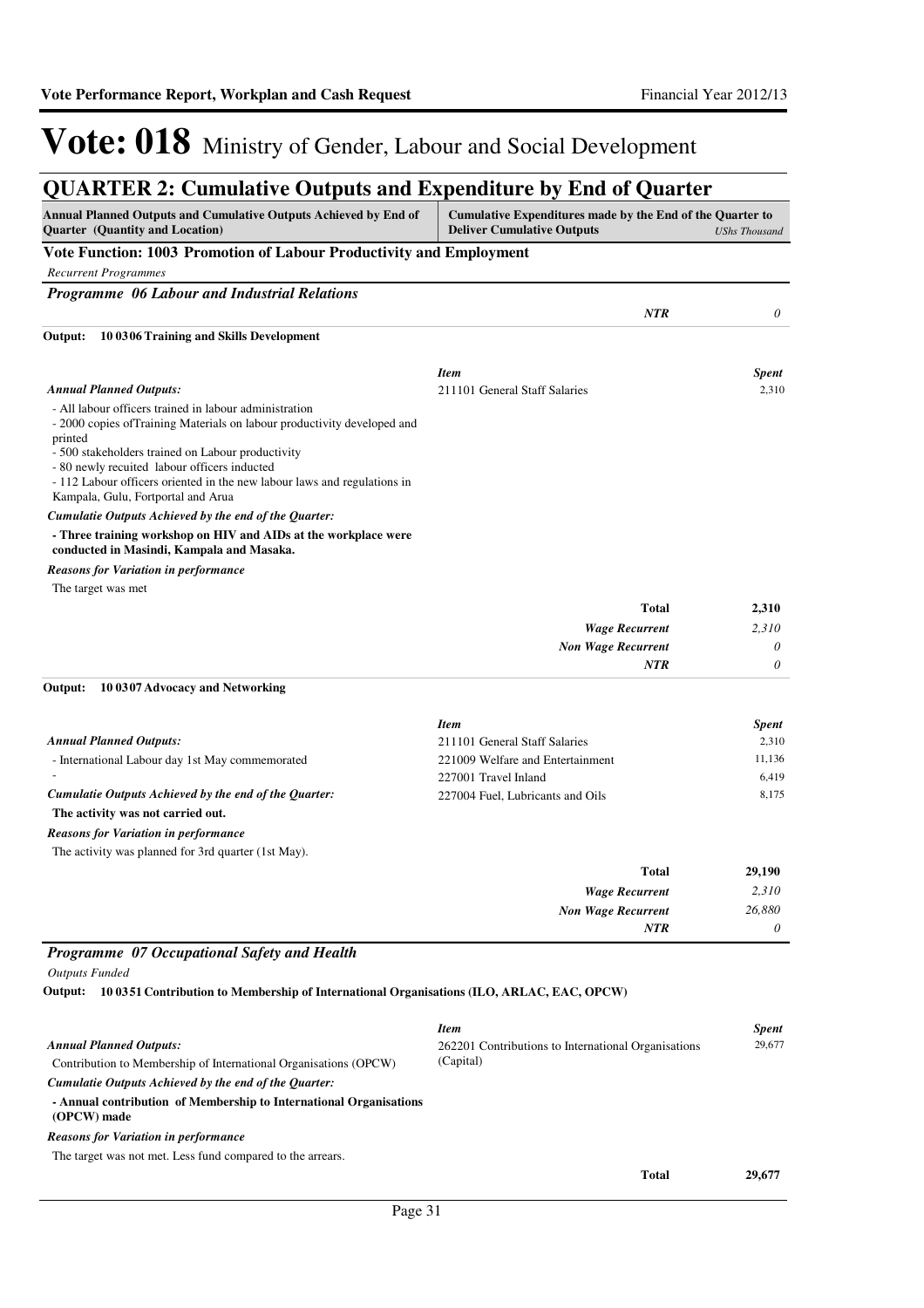### **QUARTER 2: Cumulative Outputs and Expenditure by End of Quarter**

| <b>Annual Planned Outputs and Cumulative Outputs Achieved by End of</b><br><b>Ouarter</b> (Quantity and Location) | Cumulative Expenditures made by the End of the Quarter to<br><b>Deliver Cumulative Outputs</b><br>UShs Thousand |  |  |
|-------------------------------------------------------------------------------------------------------------------|-----------------------------------------------------------------------------------------------------------------|--|--|
| Vote Function: 1003 Promotion of Labour Productivity and Employment                                               |                                                                                                                 |  |  |

*Recurrent Programmes*

*Programme 07 Occupational Safety and Health*

|        | <b>Wage Recurrent</b>     |
|--------|---------------------------|
| 29,677 | <b>Non Wage Recurrent</b> |
|        | NTR                       |
|        |                           |

*Outputs Provided*

#### **10 0301 Policies, Laws , Regulations and Guidelines on Employment and Labour Productivity Output:**

|                                                                    | <b>Item</b>                      | <b>Spent</b> |
|--------------------------------------------------------------------|----------------------------------|--------------|
| <b>Annual Planned Outputs:</b>                                     | 211101 General Staff Salaries    | 24.457       |
| 4 Sets of Regulations on Occupational Safety and Health developed: | 221002 Workshops and Seminars    | 6.674        |
| - Danger occurancy regulations at workplaces;                      | 227001 Travel Inland             | 6,115        |
| - Lifting equipment and Lifting operations regulations;            |                                  | 3.368        |
| - Pressure System Safety regulations;                              |                                  |              |
| $\alpha$ $\alpha$ $\alpha$ $\alpha$ $\beta$ $\beta$                | 227004 Fuel, Lubricants and Oils |              |

- Chemical Safety regulation.

*Cumulatie Outputs Achieved by the end of the Quarter:*

**Two Regulations on Occupational Safety and Health developed: ie**

**- Dangerous occurrences regulations at workplaces; and** 

**- Lifting Equipment and Lifting Operations Regulations;**

*Reasons for Variation in performance*

The target was met

| <b>Total</b>              | 44,322   |
|---------------------------|----------|
| <b>Wage Recurrent</b>     | 24,457   |
| <b>Non Wage Recurrent</b> | 19,865   |
| <b>NTR</b>                | $\theta$ |

**10 0302 Inspection of Workplaces and Investigation on violation of labour standards Output:**

|                                                                                             | <b>Item</b>                                               | <b>Spent</b> |
|---------------------------------------------------------------------------------------------|-----------------------------------------------------------|--------------|
| <b>Annual Planned Outputs:</b>                                                              | 211101 General Staff Salaries                             | 10,457       |
| 400 workplaces assessed for compliance with the safety and health<br>standards              | 213002 Incapacity, death benefits and funeral<br>expenses | 8.440        |
| -workplace accidents investigated                                                           | 221001 Advertising and Public Relations                   | 2.910        |
| - OSH Inspectors' Training and Professional skills development carried out                  | 221011 Printing, Stationery, Photocopying and             | 4,820        |
|                                                                                             | Binding                                                   |              |
| Cumulatie Outputs Achieved by the end of the Quarter:                                       | 224002 General Supply of Goods and Services               | 8.563        |
| - 200 workplaces around Kampala, Wakiso, Mpigi, Mukono and                                  | 227001 Travel Inland                                      | 25,882       |
| upcountry local governments assessed for compliance with the safety<br>and health standards | 227004 Fuel, Lubricants and Oils                          | 7.008        |
| <b>Reasons for Variation in performance</b>                                                 |                                                           |              |

the target was met

| 68,079   |
|----------|
| 10,457   |
| 57,622   |
| $\theta$ |
|          |

**Output: 10 0304 Settlement of Complaints on Non-Observance of Working Conditions**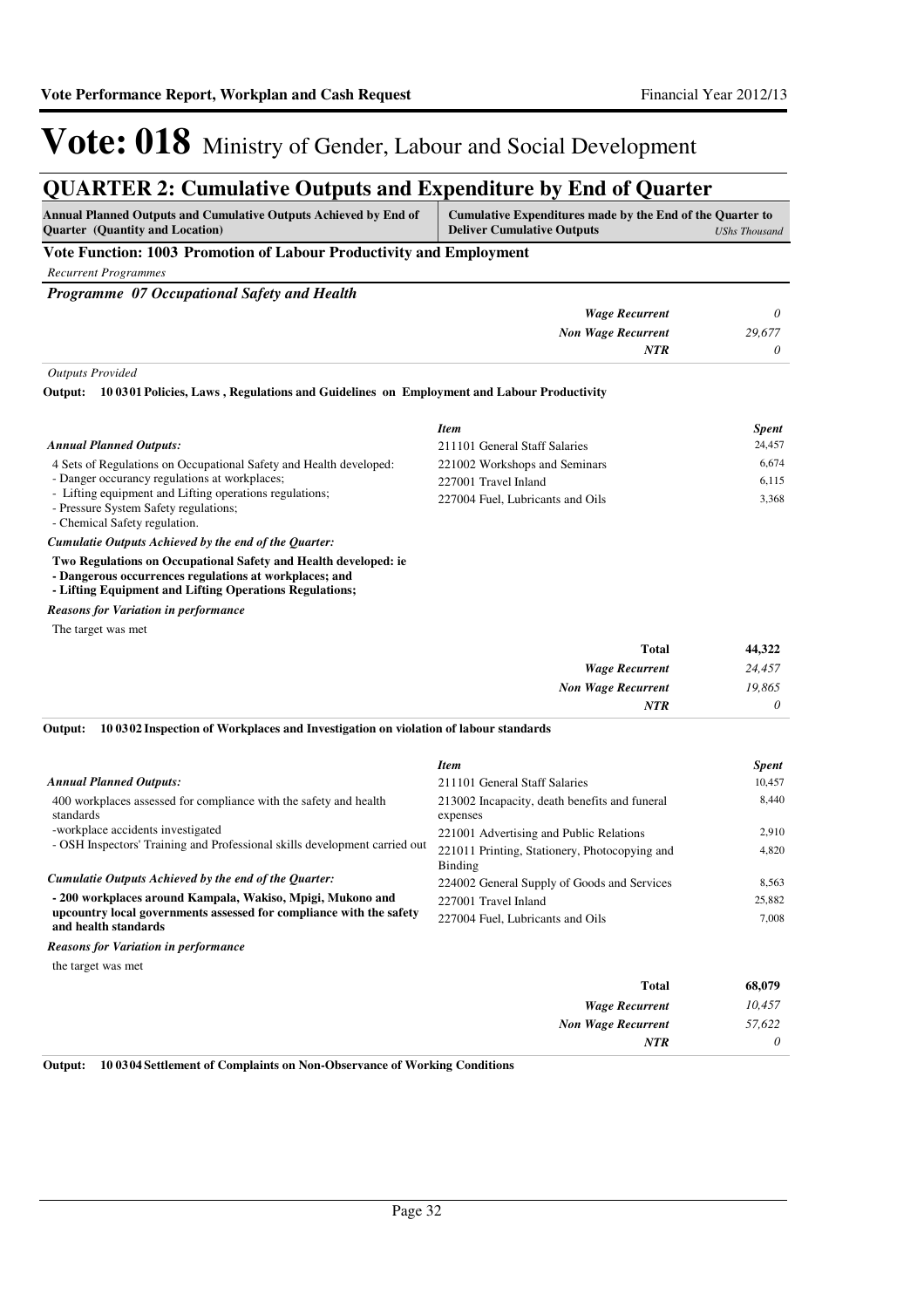### **QUARTER 2: Cumulative Outputs and Expenditure by End of Quarter**

| Annual Planned Outputs and Cumulative Outputs Achieved by End of<br>Quarter (Quantity and Location)                                                            | Cumulative Expenditures made by the End of the Quarter to<br><b>Deliver Cumulative Outputs</b> | <b>UShs Thousand</b>  |
|----------------------------------------------------------------------------------------------------------------------------------------------------------------|------------------------------------------------------------------------------------------------|-----------------------|
| Vote Function: 1003 Promotion of Labour Productivity and Employment                                                                                            |                                                                                                |                       |
| <b>Recurrent Programmes</b>                                                                                                                                    |                                                                                                |                       |
| Programme 07 Occupational Safety and Health                                                                                                                    |                                                                                                |                       |
|                                                                                                                                                                | <b>Item</b>                                                                                    | <b>Spent</b>          |
| <b>Annual Planned Outputs:</b>                                                                                                                                 | 211101 General Staff Salaries                                                                  | 3,952                 |
| - Inspect 100 workplaces (of which 50 are statutory)<br>- Accidents at workplaces investigated;                                                                | 227001 Travel Inland                                                                           | 11,988                |
| Cumulatie Outputs Achieved by the end of the Quarter:                                                                                                          |                                                                                                |                       |
| - 75 statutory inspections conducted around Kampala, Wakiso,<br>Mpigi, Mukono and up country local governments.<br>- One (1) workplace accidents investigated; |                                                                                                |                       |
| <b>Reasons for Variation in performance</b>                                                                                                                    |                                                                                                |                       |
| The target was met. This was due to demand as per the statutory period of<br>inspection.                                                                       |                                                                                                |                       |
|                                                                                                                                                                | <b>Total</b>                                                                                   | 17,440                |
|                                                                                                                                                                | <b>Wage Recurrent</b>                                                                          | 3,952                 |
|                                                                                                                                                                | <b>Non Wage Recurrent</b>                                                                      | 13,488                |
|                                                                                                                                                                | <b>NTR</b>                                                                                     | 0                     |
| 10 03 06 Training and Skills Development<br>Output:                                                                                                            |                                                                                                |                       |
|                                                                                                                                                                | <b>Item</b>                                                                                    |                       |
| <b>Annual Planned Outputs:</b>                                                                                                                                 | 211101 General Staff Salaries                                                                  | <b>Spent</b><br>3,033 |
| 2 OSH Inspectors trained                                                                                                                                       | 221003 Staff Training                                                                          | 3,595                 |
| Cumulatie Outputs Achieved by the end of the Quarter:                                                                                                          |                                                                                                |                       |
| - Two (2) inspectors trained in OSH skills.                                                                                                                    |                                                                                                |                       |
| <b>Reasons for Variation in performance</b>                                                                                                                    |                                                                                                |                       |
| The target met                                                                                                                                                 |                                                                                                |                       |
|                                                                                                                                                                | <b>Total</b>                                                                                   | 6,628                 |
|                                                                                                                                                                | <b>Wage Recurrent</b>                                                                          | 3,033                 |
|                                                                                                                                                                | <b>Non Wage Recurrent</b>                                                                      | 3,595                 |
|                                                                                                                                                                | <b>NTR</b>                                                                                     | 0                     |
| Output:<br>10 0307 Advocacy and Networking                                                                                                                     |                                                                                                |                       |
|                                                                                                                                                                | <b>Item</b>                                                                                    | Spent                 |
| <b>Annual Planned Outputs:</b>                                                                                                                                 | 211101 General Staff Salaries                                                                  | 3,033                 |
| - World Day for Safety and Health celebrated<br>-Awareness raising on Safety and Health carried out                                                            | 227004 Fuel, Lubricants and Oils                                                               | 3,875                 |
| Cumulatie Outputs Achieved by the end of the Quarter:                                                                                                          |                                                                                                |                       |
| - 30 companies sensitised on safety and health management systems at<br>workplaces.                                                                            |                                                                                                |                       |
| <b>Reasons for Variation in performance</b>                                                                                                                    |                                                                                                |                       |
| The target was met                                                                                                                                             |                                                                                                |                       |
|                                                                                                                                                                | <b>Total</b>                                                                                   | 9,969                 |
|                                                                                                                                                                | <b>Wage Recurrent</b>                                                                          | 3,033                 |
|                                                                                                                                                                | <b>Non Wage Recurrent</b>                                                                      | 6,936                 |
|                                                                                                                                                                | NTR                                                                                            | 0                     |

*Programme 08 Industrial Court*

*Outputs Provided*

**Output: 10 0305 Arbitration of Labour Disputes (Industrial Court)**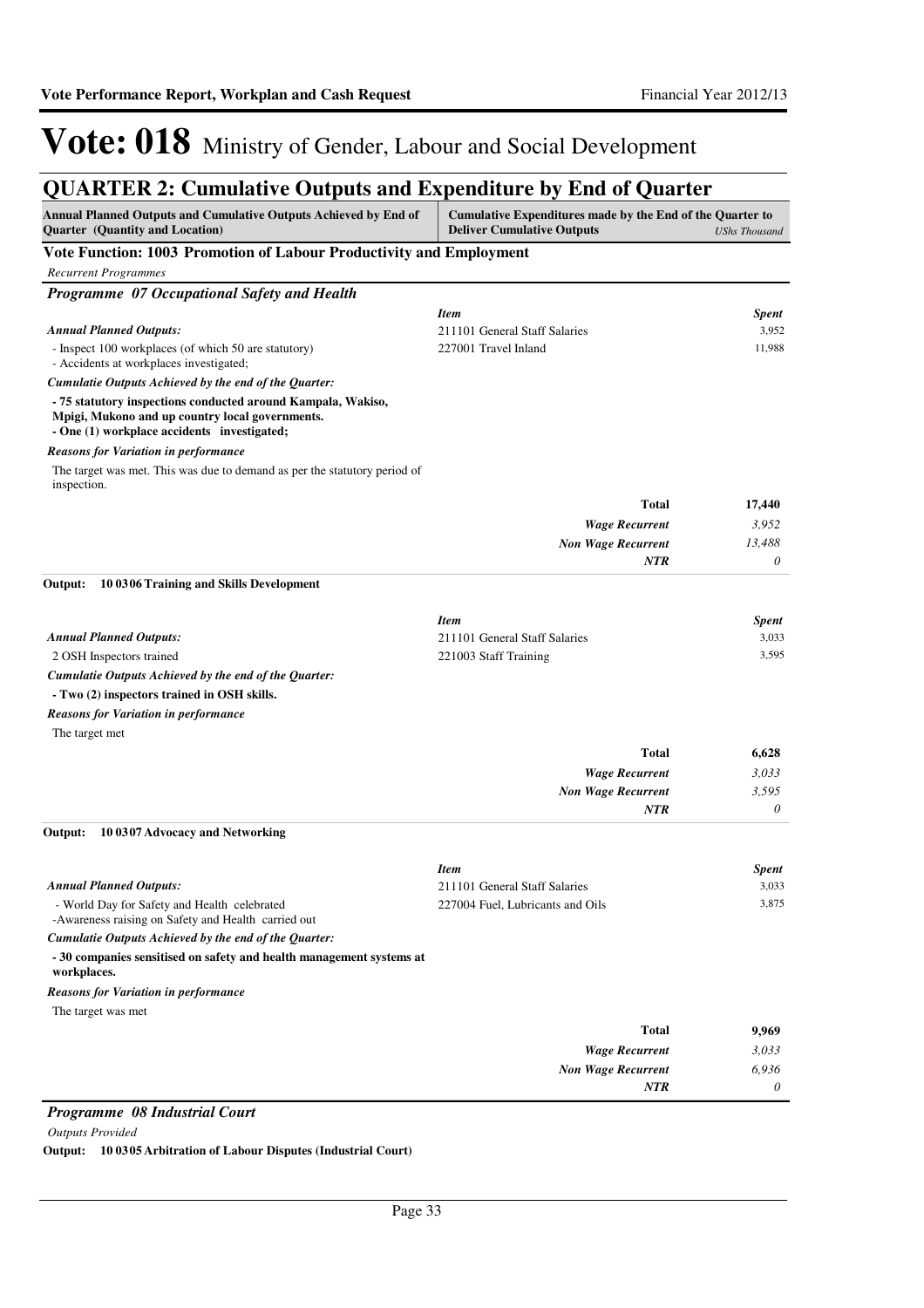## **QUARTER 2: Cumulative Outputs and Expenditure by End of Quarter**

| <b>Annual Planned Outputs and Cumulative Outputs Achieved by End of</b><br><b>Quarter</b> (Quantity and Location) | Cumulative Expenditures made by the End of the Quarter to<br><b>Deliver Cumulative Outputs</b> | <b>UShs Thousand</b> |
|-------------------------------------------------------------------------------------------------------------------|------------------------------------------------------------------------------------------------|----------------------|
| Vote Function: 1003 Promotion of Labour Productivity and Employment                                               |                                                                                                |                      |
| <b>Recurrent Programmes</b>                                                                                       |                                                                                                |                      |
| Programme 08 Industrial Court                                                                                     |                                                                                                |                      |
|                                                                                                                   | <b>Item</b>                                                                                    | <b>Spent</b>         |
| <b>Annual Planned Outputs:</b>                                                                                    | 211101 General Staff Salaries                                                                  | 38,241               |
| - Indstrial Court operationalised                                                                                 | 211103 Allowances                                                                              | 55,852               |
| -At least 25% of the Labour disputes backlog arbitraited                                                          | 221002 Workshops and Seminars                                                                  | 18,476               |
| - Judges and Court Registrar trained                                                                              | 222002 Postage and Courier                                                                     | 5,825                |
| - Registrar and Court Clerk trained in IT system                                                                  | 227004 Fuel, Lubricants and Oils                                                               | 6,136                |
| Cumulatie Outputs Achieved by the end of the Quarter:                                                             |                                                                                                |                      |
| - No out was achieved.                                                                                            |                                                                                                |                      |
| <b>Reasons for Variation in performance</b>                                                                       |                                                                                                |                      |
| The industrial court is not yet operational                                                                       |                                                                                                |                      |
|                                                                                                                   | <b>Total</b>                                                                                   | 133,042              |
|                                                                                                                   | <b>Wage Recurrent</b>                                                                          | 38,241               |
|                                                                                                                   | <b>Non Wage Recurrent</b>                                                                      | 94,801               |
| $\mathbf{r} = \mathbf{r}$<br>$\sim$ $\sim$<br>$\mathbf{r}$                                                        | <b>NTR</b>                                                                                     | 0                    |

#### *Programme 15 Employment Services*

*Outputs Provided*

**10 0301 Policies, Laws , Regulations and Guidelines on Employment and Labour Productivity Output:**

|                                                                                                                                                                                                                                                                                                                                                                                                                                                                                                                                                                                                                                                                                        | <b>Item</b>                                              | <b>Spent</b> |
|----------------------------------------------------------------------------------------------------------------------------------------------------------------------------------------------------------------------------------------------------------------------------------------------------------------------------------------------------------------------------------------------------------------------------------------------------------------------------------------------------------------------------------------------------------------------------------------------------------------------------------------------------------------------------------------|----------------------------------------------------------|--------------|
| <b>Annual Planned Outputs:</b>                                                                                                                                                                                                                                                                                                                                                                                                                                                                                                                                                                                                                                                         | 211101 General Staff Salaries                            | 5,047        |
| - 100 copies of the Guidelines on Externalisation of Labour printed and                                                                                                                                                                                                                                                                                                                                                                                                                                                                                                                                                                                                                | 221002 Workshops and Seminars                            | 22,560       |
| disseminated to stakeholders (60 copies to the recruitment companies, 5<br>copies to each of ESO, ISO, CMI, CID, Workers Organisation and FUE;                                                                                                                                                                                                                                                                                                                                                                                                                                                                                                                                         | 221011 Printing, Stationery, Photocopying and<br>Binding | 6,052        |
| - 280 copies of the Statutory Instrument No. 62 of 2005 developed,                                                                                                                                                                                                                                                                                                                                                                                                                                                                                                                                                                                                                     | 224002 General Supply of Goods and Services              | 14,938       |
| printed and disseminated to Recruitment Companies, NOTU, FUE,<br>COFTU, ISO, ESO, CMI, MFA, MIA, IOM, ;<br>- 120 copies of the Informal Sector Strategy printed and disseminated to<br>Members of the Employment Council, Informal Sector Associations,<br>NOTU, COFTU, FUE, Line Ministries and Local Governments.<br>- 500 copies of the Programme of Action on Employment printed and<br>disseminated to: FUE, COFTU, NOTU, ILO, UNDP, NPA, MDAs, Local<br>Governments, Line ministries, Private organisations<br>- Inventory of Private Employment Agencies developed and updated,<br>- Data on the Labour market collected: 100 training institutions and 10<br>biggest employers | 227001 Travel Inland                                     | 13,825       |
| Cumulatie Outputs Achieved by the end of the Quarter:                                                                                                                                                                                                                                                                                                                                                                                                                                                                                                                                                                                                                                  |                                                          |              |
| -400 copies of Guidelines for the private employment agencies<br>printed and disseminated; AND<br>- 2 Regional Consultative workshop on Informal Sector Strategy in<br><b>Central and Western held;</b>                                                                                                                                                                                                                                                                                                                                                                                                                                                                                |                                                          |              |
| <b>Reasons for Variation in performance</b>                                                                                                                                                                                                                                                                                                                                                                                                                                                                                                                                                                                                                                            |                                                          |              |
| The target was met                                                                                                                                                                                                                                                                                                                                                                                                                                                                                                                                                                                                                                                                     |                                                          |              |
|                                                                                                                                                                                                                                                                                                                                                                                                                                                                                                                                                                                                                                                                                        | <b>Total</b>                                             | 62,422       |
|                                                                                                                                                                                                                                                                                                                                                                                                                                                                                                                                                                                                                                                                                        | <b>Wage Recurrent</b>                                    | 5,047        |
|                                                                                                                                                                                                                                                                                                                                                                                                                                                                                                                                                                                                                                                                                        | <b>Non Wage Recurrent</b>                                | 57,375       |
|                                                                                                                                                                                                                                                                                                                                                                                                                                                                                                                                                                                                                                                                                        | <b>NTR</b>                                               | 0            |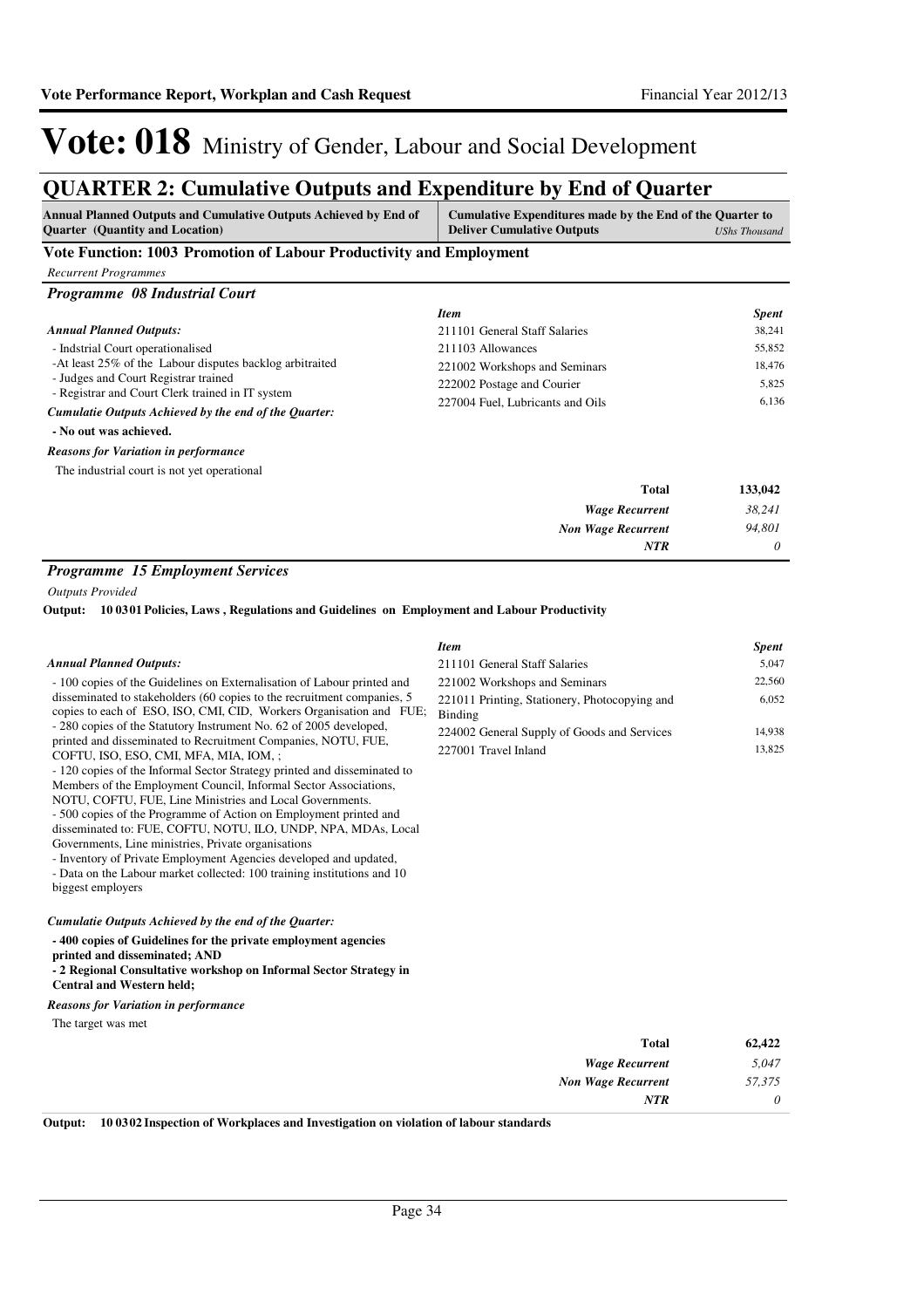## **QUARTER 2: Cumulative Outputs and Expenditure by End of Quarter**

| Annual Planned Outputs and Cumulative Outputs Achieved by End of<br>Quarter (Quantity and Location)                                                                                                                           | Cumulative Expenditures made by the End of the Quarter to<br><b>Deliver Cumulative Outputs</b> | <b>UShs Thousand</b>  |
|-------------------------------------------------------------------------------------------------------------------------------------------------------------------------------------------------------------------------------|------------------------------------------------------------------------------------------------|-----------------------|
| Vote Function: 1003 Promotion of Labour Productivity and Employment                                                                                                                                                           |                                                                                                |                       |
| <b>Recurrent Programmes</b>                                                                                                                                                                                                   |                                                                                                |                       |
| <b>Programme 15 Employment Services</b>                                                                                                                                                                                       |                                                                                                |                       |
|                                                                                                                                                                                                                               | <b>Item</b>                                                                                    | Spent                 |
| <b>Annual Planned Outputs:</b>                                                                                                                                                                                                | 211101 General Staff Salaries                                                                  | 5,047                 |
| - 5 Follow-up visits to monitor working conditions of Ugandan migrant<br>workers performed (Afghanistan, Iraq, Saudi Arabia, Southern Sudan and<br>United Arab Emirates);<br>- 20 Recruitment Companies activities monitored, | 224002 General Supply of Goods and Services<br>227002 Travel Abroad                            | 63,935<br>32,810      |
| Cumulatie Outputs Achieved by the end of the Quarter:                                                                                                                                                                         |                                                                                                |                       |
| - 5 Recruitment Companies activities monitored                                                                                                                                                                                |                                                                                                |                       |
| <b>Reasons for Variation in performance</b>                                                                                                                                                                                   |                                                                                                |                       |
| There was insufficient funds                                                                                                                                                                                                  |                                                                                                |                       |
|                                                                                                                                                                                                                               | <b>Total</b>                                                                                   | 101,792               |
|                                                                                                                                                                                                                               | <b>Wage Recurrent</b>                                                                          | 5,047                 |
|                                                                                                                                                                                                                               | <b>Non Wage Recurrent</b>                                                                      | 96,745                |
|                                                                                                                                                                                                                               | NTR                                                                                            | 0                     |
| 10 0306 Training and Skills Development<br>Output:                                                                                                                                                                            |                                                                                                |                       |
|                                                                                                                                                                                                                               |                                                                                                |                       |
|                                                                                                                                                                                                                               | <b>Item</b>                                                                                    | <b>Spent</b>          |
| <b>Annual Planned Outputs:</b><br>- 60 operators of recruitment companies trained;                                                                                                                                            | 211101 General Staff Salaries<br>221002 Workshops and Seminars                                 | 5,047<br>14,792       |
| 35 District Labour Officers trained                                                                                                                                                                                           |                                                                                                |                       |
| Cumulatie Outputs Achieved by the end of the Quarter:                                                                                                                                                                         |                                                                                                |                       |
| - One (1) training workshop for 60 operators of recruitment<br>companies held; and<br>- 9 District Labour Officers trained.                                                                                                   |                                                                                                |                       |
| <b>Reasons for Variation in performance</b>                                                                                                                                                                                   |                                                                                                |                       |
| Met                                                                                                                                                                                                                           |                                                                                                |                       |
|                                                                                                                                                                                                                               | <b>Total</b>                                                                                   | 19,839                |
|                                                                                                                                                                                                                               | <b>Wage Recurrent</b>                                                                          | 5,047                 |
|                                                                                                                                                                                                                               | <b>Non Wage Recurrent</b>                                                                      | 14,792                |
|                                                                                                                                                                                                                               | <b>NTR</b>                                                                                     | 0                     |
| 10 0307 Advocacy and Networking<br>Output:                                                                                                                                                                                    |                                                                                                |                       |
|                                                                                                                                                                                                                               | <b>Item</b>                                                                                    |                       |
| <b>Annual Planned Outputs:</b>                                                                                                                                                                                                | 211101 General Staff Salaries                                                                  | <b>Spent</b><br>5,047 |
| - 4 consultative meetings with recruitment companies held;<br>- 11 advocacy meetings on reactivation of employment services in the<br>regions held                                                                            | 227001 Travel Inland                                                                           | 6.750                 |
| Cumulatie Outputs Achieved by the end of the Quarter:                                                                                                                                                                         |                                                                                                |                       |
| - 2 advocacy meeting on the reactivation of employment services in<br>the districts held.                                                                                                                                     |                                                                                                |                       |
| <b>Reasons for Variation in performance</b>                                                                                                                                                                                   |                                                                                                |                       |
| met                                                                                                                                                                                                                           |                                                                                                |                       |
|                                                                                                                                                                                                                               | <b>Total</b>                                                                                   | 11,797                |
|                                                                                                                                                                                                                               | <b>Wage Recurrent</b>                                                                          | 5,047                 |
|                                                                                                                                                                                                                               | <b>Non Wage Recurrent</b>                                                                      | 6,750                 |
|                                                                                                                                                                                                                               | NTR                                                                                            | 0                     |

*Development Projects*

*Project 0338 Elimination of Child Labour*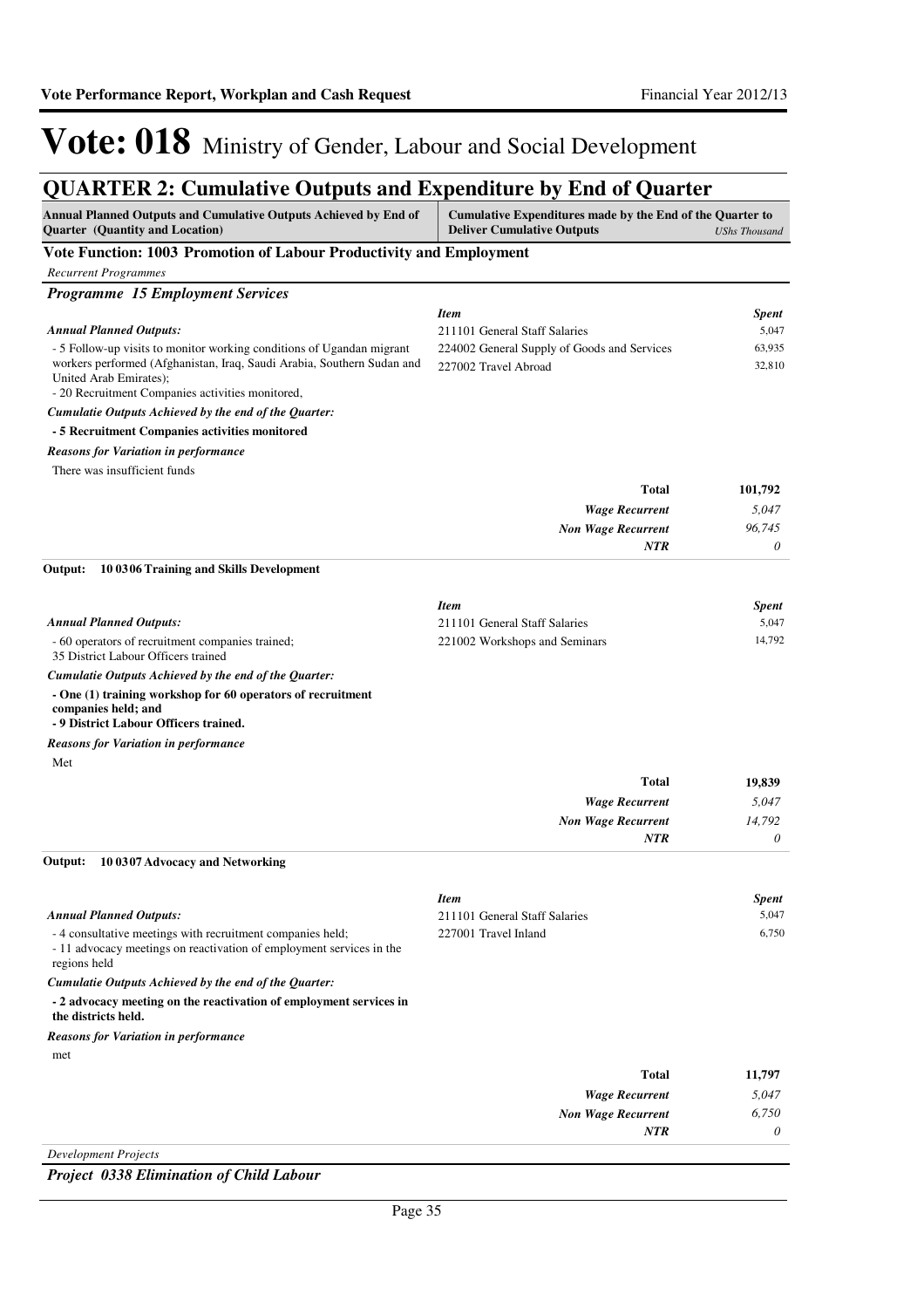### **QUARTER 2: Cumulative Outputs and Expenditure by End of Quarter**

| <b>Annual Planned Outputs and Cumulative Outputs Achieved by End of</b><br><b>Quarter</b> (Quantity and Location)                  | Cumulative Expenditures made by the End of the Quarter to<br><b>Deliver Cumulative Outputs</b> | <b>UShs Thousand</b> |
|------------------------------------------------------------------------------------------------------------------------------------|------------------------------------------------------------------------------------------------|----------------------|
| Vote Function: 1003 Promotion of Labour Productivity and Employment                                                                |                                                                                                |                      |
| <b>Development Projects</b>                                                                                                        |                                                                                                |                      |
| <b>Project 0338 Elimination of Child Labour</b>                                                                                    |                                                                                                |                      |
| <b>Outputs Provided</b>                                                                                                            |                                                                                                |                      |
| Output: 10 0301 Policies, Laws, Regulations and Guidelines on Employment and Labour Productivity                                   |                                                                                                |                      |
|                                                                                                                                    |                                                                                                |                      |
|                                                                                                                                    | <b>Item</b>                                                                                    | <b>Spent</b>         |
| <b>Annual Planned Outputs:</b>                                                                                                     | 221009 Welfare and Entertainment<br>227004 Fuel, Lubricants and Oils                           | 4,088<br>3,326       |
| - Commemorate the World Day Against Child Labour-12th<br>June.                                                                     |                                                                                                |                      |
| - The National Action Plan and the regulations of children disseminated                                                            |                                                                                                |                      |
| Cumulatie Outputs Achieved by the end of the Quarter:                                                                              |                                                                                                |                      |
| - Five (5) regional workshops to disseminate the National Action Plan<br>on the elimination of the worst forms of the child labour |                                                                                                |                      |
| <b>Reasons for Variation in performance</b>                                                                                        |                                                                                                |                      |
| The target was achieved.                                                                                                           |                                                                                                |                      |
|                                                                                                                                    | <b>Total</b>                                                                                   | 7,817                |
|                                                                                                                                    | <b>GoU</b> Development                                                                         | 7,817                |
|                                                                                                                                    | <b>Donor Development</b>                                                                       | 0                    |
|                                                                                                                                    | <b>NTR</b>                                                                                     | 0                    |
| Vote Function: 1004 Social Protection for Vulnerable Groups                                                                        |                                                                                                |                      |
| <b>Recurrent Programmes</b>                                                                                                        |                                                                                                |                      |
| Programme 03 Disability and Elderly                                                                                                |                                                                                                |                      |
| <b>Outputs Funded</b>                                                                                                              |                                                                                                |                      |
| Output: 10 0451 Support to councils provided                                                                                       |                                                                                                |                      |
| <b>Annual Planned Outputs:</b>                                                                                                     |                                                                                                |                      |
| -Autonomous Institution (National Council for Disability) supported.                                                               |                                                                                                |                      |
| Cumulatie Outputs Achieved by the end of the Quarter:                                                                              |                                                                                                |                      |
| -Shs0.250bn disbursed to National Council for Disability to mobilise,<br>monitor and evaluate the PWD activities.                  |                                                                                                |                      |
| <b>Reasons for Variation in performance</b>                                                                                        |                                                                                                |                      |
| The target was met                                                                                                                 |                                                                                                |                      |
|                                                                                                                                    | <b>Total</b>                                                                                   | 134,000              |
|                                                                                                                                    | <b>Wage Recurrent</b>                                                                          | 0                    |
|                                                                                                                                    | <b>Non Wage Recurrent</b>                                                                      | 134,000              |
|                                                                                                                                    | <b>NTR</b>                                                                                     | $\theta$             |

*Annual Planned Outputs:*

- 200 PWDS trainees in institution supported, cared for and protected.

*Cumulatie Outputs Achieved by the end of the Quarter:*

**- 200 PWDS trainees in institution supported, cared for and protected.**

#### *Reasons for Variation in performance*

The target was met

| Total                 |  |
|-----------------------|--|
| <b>Wage Recurrent</b> |  |

*Wage Recurrent*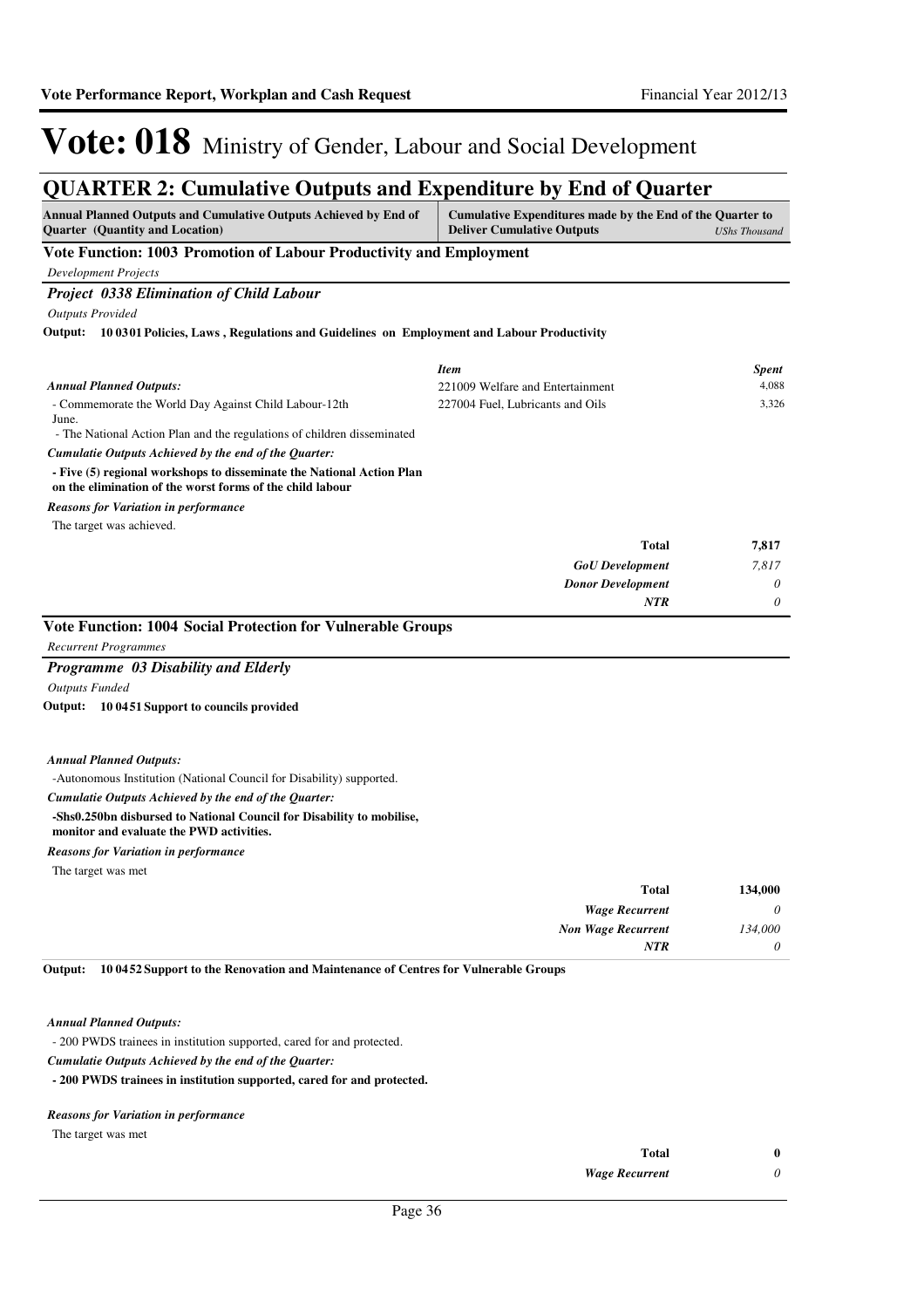### **QUARTER 2: Cumulative Outputs and Expenditure by End of Quarter**

| Annual Planned Outputs and Cumulative Outputs Achieved by End of<br><b>Quarter</b> (Quantity and Location)                                                                                                                                                                                                                                                                                        | Cumulative Expenditures made by the End of the Quarter to<br><b>Deliver Cumulative Outputs</b> | <b>UShs Thousand</b> |
|---------------------------------------------------------------------------------------------------------------------------------------------------------------------------------------------------------------------------------------------------------------------------------------------------------------------------------------------------------------------------------------------------|------------------------------------------------------------------------------------------------|----------------------|
| <b>Vote Function: 1004 Social Protection for Vulnerable Groups</b>                                                                                                                                                                                                                                                                                                                                |                                                                                                |                      |
| <b>Recurrent Programmes</b>                                                                                                                                                                                                                                                                                                                                                                       |                                                                                                |                      |
| Programme 03 Disability and Elderly                                                                                                                                                                                                                                                                                                                                                               |                                                                                                |                      |
|                                                                                                                                                                                                                                                                                                                                                                                                   | <b>Non Wage Recurrent</b>                                                                      | 0                    |
|                                                                                                                                                                                                                                                                                                                                                                                                   | <b>NTR</b>                                                                                     | $\theta$             |
| <b>Outputs Provided</b>                                                                                                                                                                                                                                                                                                                                                                           |                                                                                                |                      |
| Output:<br>10 0401 Policies, Guidelines, Laws, Regulations and Standards on Vulnerable Groups                                                                                                                                                                                                                                                                                                     |                                                                                                |                      |
|                                                                                                                                                                                                                                                                                                                                                                                                   | <b>Item</b>                                                                                    | <b>Spent</b>         |
| <b>Annual Planned Outputs:</b>                                                                                                                                                                                                                                                                                                                                                                    | 211101 General Staff Salaries                                                                  | 5,044                |
| - 500 copies of the National Plan of Action for Older Persons printed and                                                                                                                                                                                                                                                                                                                         | 221002 Workshops and Seminars                                                                  | 2,003                |
| disseminated (50 copies to Older person associations, 400 copies to the<br>LGs and 50 copies to the Ministries)<br>- 500 copies of the Social Gerontology Training Mannual printed and<br>disseminatd (450 copies to the local governments, 30 copies at the<br>headquarter and 30 copies to the training insitutions);<br>- Post Graduate Diploma Course Outline on Social Gerontology developed | 221011 Printing, Stationery, Photocopying and<br><b>Binding</b>                                | 6,151                |
| Cumulatie Outputs Achieved by the end of the Quarter:                                                                                                                                                                                                                                                                                                                                             |                                                                                                |                      |
| - Consultation on the Post Graduate Diploma Course Outline on<br><b>Social Gerontology conducted</b>                                                                                                                                                                                                                                                                                              |                                                                                                |                      |
| <b>Reasons for Variation in performance</b>                                                                                                                                                                                                                                                                                                                                                       |                                                                                                |                      |
| There was no sufficient funds.                                                                                                                                                                                                                                                                                                                                                                    |                                                                                                |                      |
|                                                                                                                                                                                                                                                                                                                                                                                                   | <b>Total</b>                                                                                   | 13,198               |
|                                                                                                                                                                                                                                                                                                                                                                                                   | <b>Wage Recurrent</b>                                                                          | 5,044                |
|                                                                                                                                                                                                                                                                                                                                                                                                   | <b>Non Wage Recurrent</b>                                                                      | 8,154                |
|                                                                                                                                                                                                                                                                                                                                                                                                   | NTR                                                                                            | 0                    |
| Output:<br>10 04 02 Advocacy and Networking                                                                                                                                                                                                                                                                                                                                                       |                                                                                                |                      |
|                                                                                                                                                                                                                                                                                                                                                                                                   | <b>Item</b>                                                                                    | <b>Spent</b>         |
| <b>Annual Planned Outputs:</b>                                                                                                                                                                                                                                                                                                                                                                    | 211101 General Staff Salaries                                                                  | 4,987                |
| -Two National Days (1st October and 3rd Dcember 2012 for Older<br>Persons and Persons With Disability respectively celebrated.                                                                                                                                                                                                                                                                    | 227004 Fuel, Lubricants and Oils                                                               | 6,080                |
| Cumulatie Outputs Achieved by the end of the Quarter:                                                                                                                                                                                                                                                                                                                                             |                                                                                                |                      |
| -1000 stakeholders mobilised to celebrate the two National Days (1st)<br>October and 3rd December 2012 for Older Persons and Persons With<br>Disability respectively.                                                                                                                                                                                                                             |                                                                                                |                      |
| <b>Reasons for Variation in performance</b>                                                                                                                                                                                                                                                                                                                                                       |                                                                                                |                      |
| Met                                                                                                                                                                                                                                                                                                                                                                                               |                                                                                                |                      |
|                                                                                                                                                                                                                                                                                                                                                                                                   | <b>Total</b>                                                                                   | 12,842               |
|                                                                                                                                                                                                                                                                                                                                                                                                   | <b>Wage Recurrent</b>                                                                          | 4,987                |
|                                                                                                                                                                                                                                                                                                                                                                                                   | <b>Non Wage Recurrent</b>                                                                      | 7,855                |
|                                                                                                                                                                                                                                                                                                                                                                                                   | NTR                                                                                            | 0                    |

**10 0403 Monitoring and Evaluation of Programmes for Vulnerable Groups Output:**

#### *Annual Planned Outputs:*

- 8 Institutions namely, Kireka, Lweza, Mpumudde, Ruti, Ocoko, Jinja, Mbale, Buyaga resettlement centre provided with support supervision and monitoring.

- 5 groups of older persons and 4 SAGEdistricts monitored and evaluated.

*Cumulatie Outputs Achieved by the end of the Quarter:*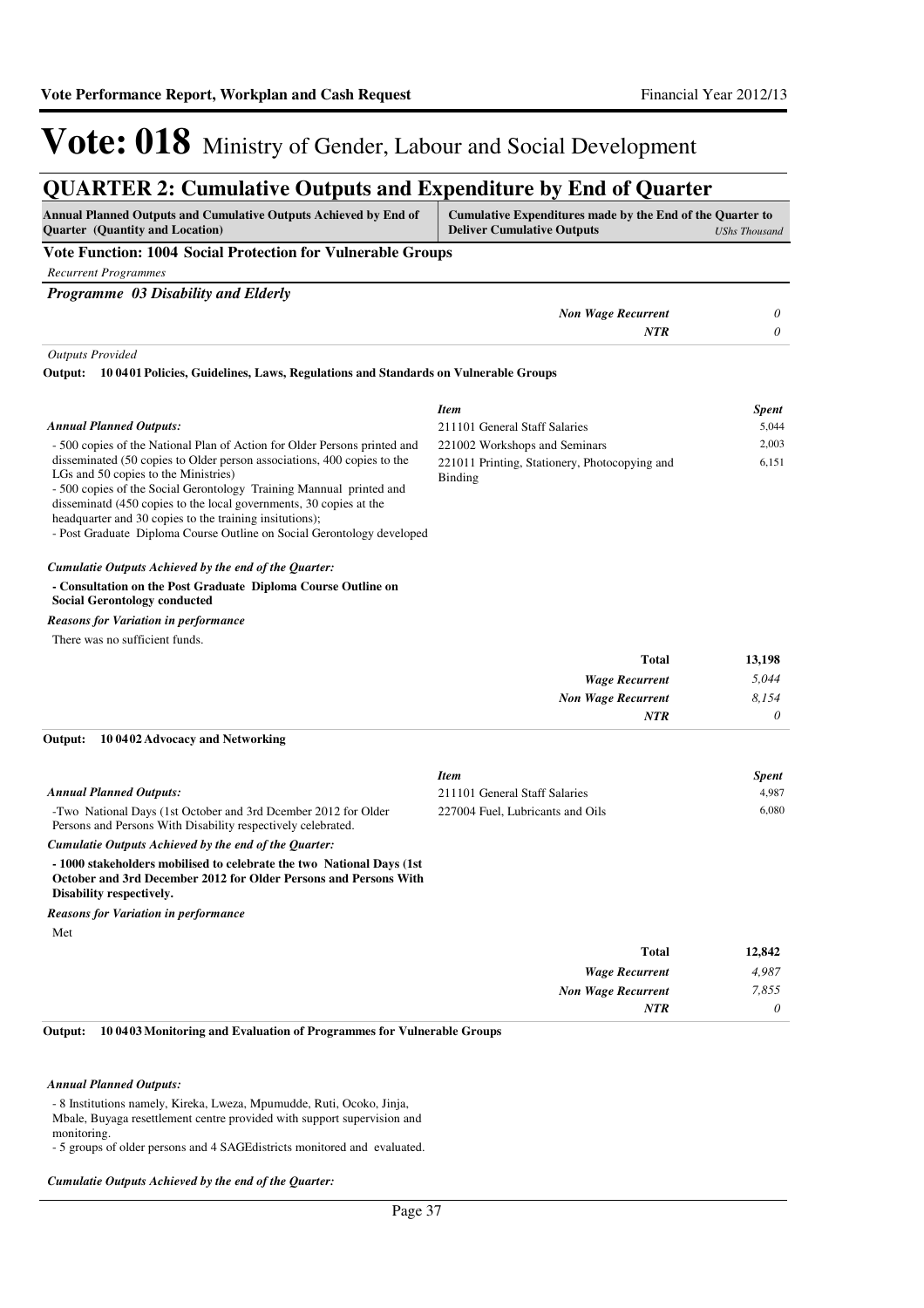### **QUARTER 2: Cumulative Outputs and Expenditure by End of Quarter**

| <b>Annual Planned Outputs and Cumulative Outputs Achieved by End of</b><br><b>Ouarter</b> (Quantity and Location)                                  | Cumulative Expenditures made by the End of the Quarter to<br><b>Deliver Cumulative Outputs</b> | <b>UShs Thousand</b> |
|----------------------------------------------------------------------------------------------------------------------------------------------------|------------------------------------------------------------------------------------------------|----------------------|
| Vote Function: 1004 Social Protection for Vulnerable Groups                                                                                        |                                                                                                |                      |
| <b>Recurrent Programmes</b>                                                                                                                        |                                                                                                |                      |
| <b>Programme</b> 03 Disability and Elderly                                                                                                         |                                                                                                |                      |
| -4 Institutions namely, Kireka, Ruti, Mpumudde and Lweza,<br>provided with support supervision and monitoring. Services.                           |                                                                                                |                      |
| <b>Reasons for Variation in performance</b>                                                                                                        |                                                                                                |                      |
| The target was met                                                                                                                                 |                                                                                                |                      |
|                                                                                                                                                    | <b>Total</b>                                                                                   | 10,923               |
|                                                                                                                                                    | <b>Wage Recurrent</b>                                                                          | 1,995                |
|                                                                                                                                                    | <b>Non Wage Recurrent</b>                                                                      | 8,928                |
|                                                                                                                                                    | <b>NTR</b>                                                                                     | 0                    |
| 100404 Training and Skills Development<br>Output:                                                                                                  |                                                                                                |                      |
|                                                                                                                                                    |                                                                                                |                      |
| <b>Annual Planned Outputs:</b>                                                                                                                     |                                                                                                |                      |
| - Training Syllabus for vocational rehabilitation institutions developed.<br>- 200 PWDs equiped with employable skills (50 trainees in each of the |                                                                                                |                      |

- Kireka, Lweza, Ruti and Mpumudde centres).
- -

#### *Cumulatie Outputs Achieved by the end of the Quarter:*

**- Training Syllabus for vocational rehabilitation institutions** 

**developed. - 50 PWDs equipped with employable skills (10 trainees in each of the Kireka, Lweza, Ruti and Mpumudde centres**

#### *Reasons for Variation in performance*

The target was met

| 5,479 | Total                     |
|-------|---------------------------|
| 1,596 | <b>Wage Recurrent</b>     |
| 3,883 | <b>Non Wage Recurrent</b> |
| 0     | <b>NTR</b>                |
|       |                           |

**10 0405 Empowerment, Support, Care and Protection of Vulnerable Groups Output:**

#### *Annual Planned Outputs:*

- 5 small scale IGAs for Olders persons groups supported (one group per region);

*Cumulatie Outputs Achieved by the end of the Quarter:*

#### **- 2 small scale IGAs for Older Persons Groups supported one group**

**from eastern and central regions;**

*Reasons for Variation in performance*

The target was met

| 3,385 | <b>Total</b>              |
|-------|---------------------------|
| 1,197 | <b>Wage Recurrent</b>     |
| 2,188 | <b>Non Wage Recurrent</b> |
| 0     | <b>NTR</b>                |
|       |                           |

### *Programme 05 Youth and Children Affairs*

*Outputs Funded*

**Output: 10 0451 Support to councils provided**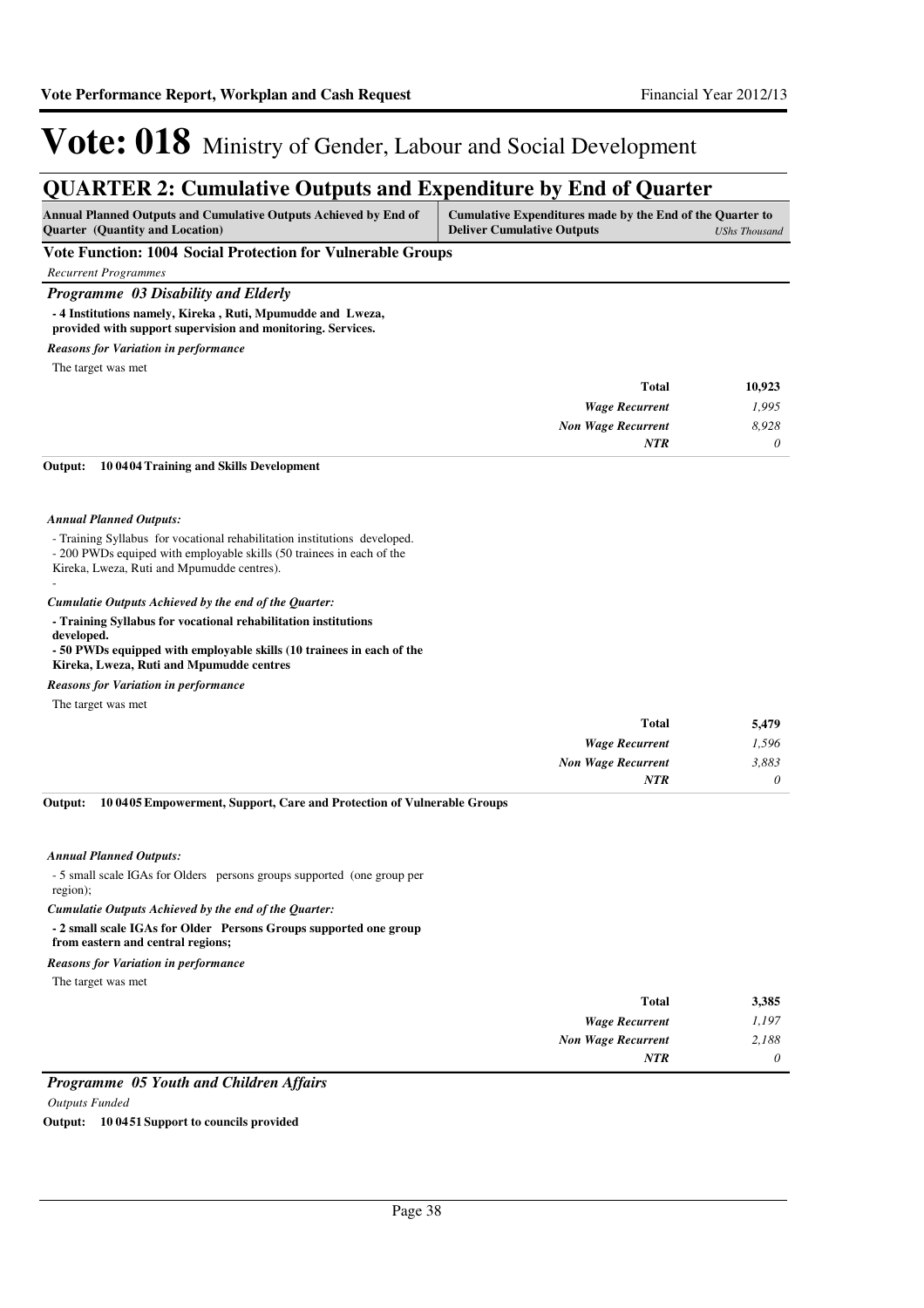### **QUARTER 2: Cumulative Outputs and Expenditure by End of Quarter**

| <b>Annual Planned Outputs and Cumulative Outputs Achieved by End of</b> | Cumulative Expenditures made by the End of the Quarter to |               |
|-------------------------------------------------------------------------|-----------------------------------------------------------|---------------|
| <b>Ouarter</b> (Quantity and Location)                                  | <b>Deliver Cumulative Outputs</b>                         | UShs Thousand |

#### **Vote Function: 1004 Social Protection for Vulnerable Groups**

*Recurrent Programmes*

*Programme 05 Youth and Children Affairs*

#### *Annual Planned Outputs:*

- 2 Autonomous institutions (National Youth Council and the National
- Council for Children supported with Shs1.375bn for:
- Wage subvention (0.298bn);

- Non wage subvention (1.057bn)

*Cumulatie Outputs Achieved by the end of the Quarter:*

**2 Autonomous institutions (National Youth Council and the National Council for Children supported with Shs0.678bn for Wage subvention and non wage subvention to monitor and evaluate children activities as well as mobilise youth country wide.**

*Reasons for Variation in performance*

The target met

| <b>Total</b>              | 338,802  |
|---------------------------|----------|
| <b>Wage Recurrent</b>     | $\theta$ |
| <b>Non Wage Recurrent</b> | 338,802  |
| <b>NTR</b>                | $\theta$ |

**10 0452 Support to the Renovation and Maintenance of Centres for Vulnerable Groups Output:**

#### *Annual Planned Outputs:*

- Food and medicine provided for 1,580 children in 5 institutions; 630 children in Naguru Remand Home, 100 children in Fort Portal Remand Home, 120 children in Mbale Remand Home, 300 children in Naguru Reception Centre and 350 children in Kampirngisa National Rehabilitation Centre

- 4 small scale projects in children institutions supported

#### *Cumulatie Outputs Achieved by the end of the Quarter:*

**- 1,580 children in 5 institutions; 630 children in Naguru Remand Home, 100 children in Fort Portal Remand Home, 120 children in Mbale Remand Home, 300 children in Naguru Reception Centre and 350 children in Kampirngisa National Rehabilitation Centre provided with food and non food items**

*Reasons for Variation in performance*

The target was met

| 0        | <b>Total</b>              |
|----------|---------------------------|
| $\theta$ | <b>Wage Recurrent</b>     |
| 0        | <b>Non Wage Recurrent</b> |
|          | <b>NTR</b>                |
|          |                           |

*Outputs Provided*

**10 0401 Policies, Guidelines, Laws, Regulations and Standards on Vulnerable Groups Output:**

|                                                                                                                                                          | <b>Item</b>                   | <b>Spent</b> |
|----------------------------------------------------------------------------------------------------------------------------------------------------------|-------------------------------|--------------|
| <b>Annual Planned Outputs:</b>                                                                                                                           | 211101 General Staff Salaries | 3.897        |
| National Youth Policy Action Plan developed                                                                                                              | 221002 Workshops and Seminars | 11.192       |
| Cumulatie Outputs Achieved by the end of the Ouarter:                                                                                                    |                               |              |
| - National Youth Policy Action Plan developed; and<br>- Draft National Youth Policy ready and presented to the Senior<br><b>Management Meeting (SMM)</b> |                               |              |

*Reasons for Variation in performance*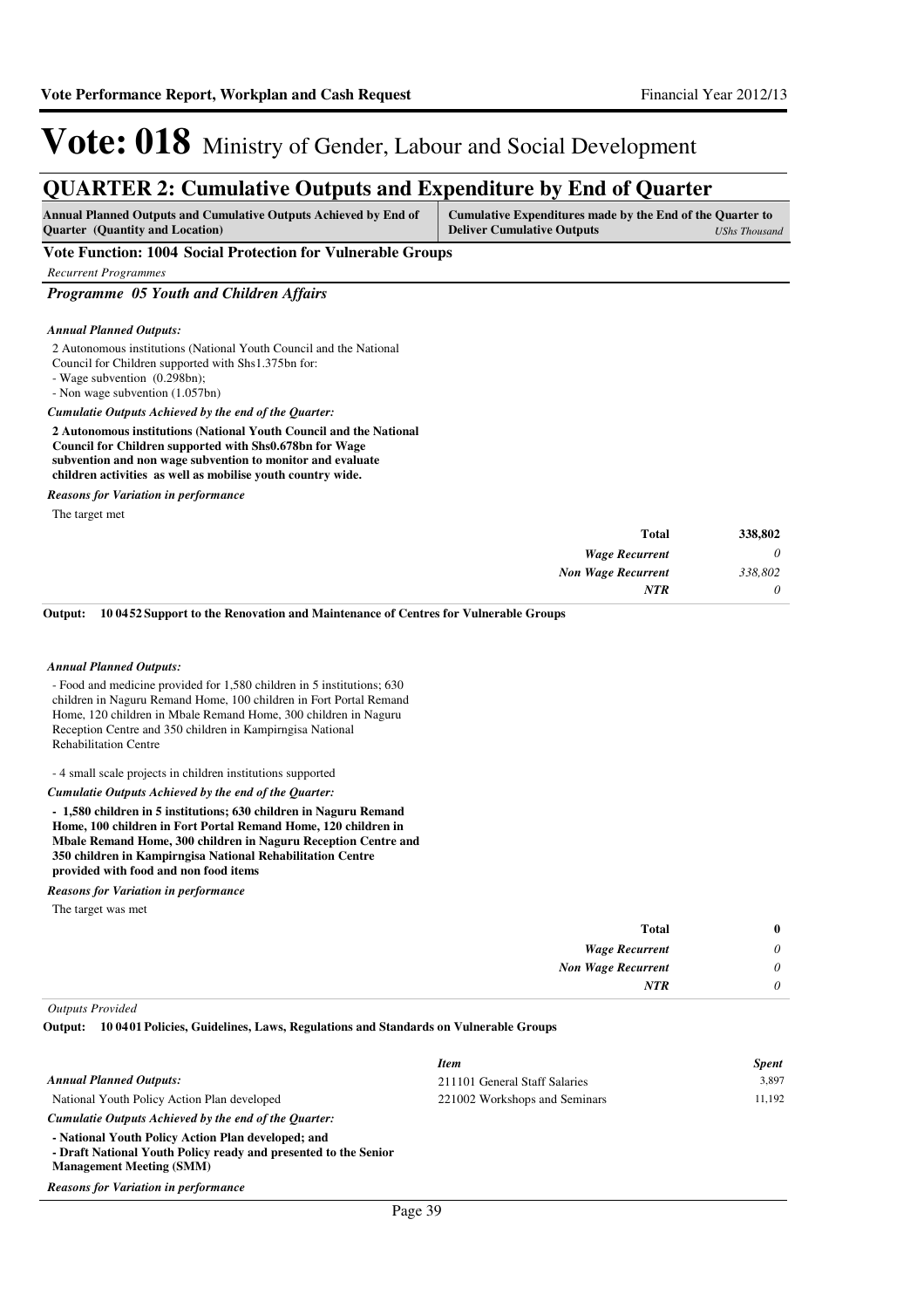## Vote: 018 Ministry of Gender, Labour and Social Development

### **QUARTER 2: Cumulative Outputs and Expenditure by End of Quarter**

| <b>Annual Planned Outputs and Cumulative Outputs Achieved by End of</b><br><b>Ouarter</b> (Quantity and Location) | Cumulative Expenditures made by the End of the Quarter to<br><b>Deliver Cumulative Outputs</b> | UShs Thousand |
|-------------------------------------------------------------------------------------------------------------------|------------------------------------------------------------------------------------------------|---------------|
| Vote Function: 1004 Social Protection for Vulnerable Groups                                                       |                                                                                                |               |

*Recurrent Programmes*

#### *Programme 05 Youth and Children Affairs*

The national Youth Policy not yet finalised due to insufficient funds released to the Ministry.

| <b>Total</b>              | 15,089   |
|---------------------------|----------|
| <b>Wage Recurrent</b>     | 3,897    |
| <b>Non Wage Recurrent</b> | 11,192   |
| <b>NTR</b>                | $\theta$ |

#### **10 0402 Advocacy and Networking Output:**

#### *Annual Planned Outputs:*

- Day of the African Child (DAC) commemorated on 16th June 2013;

*Cumulatie Outputs Achieved by the end of the Quarter:*

**- 2000 Youth mobilise in the various parts of the country to celebrate the International Youth Day in Kabale on 12th August 2012; and - 400 Youth mobilise in the various parts of the country using the youth truck**

#### *Reasons for Variation in performance*

The Tardget was met

| <b>Total</b>              | 3,591    |
|---------------------------|----------|
| <b>Wage Recurrent</b>     | 1,559    |
| <b>Non Wage Recurrent</b> | 2,032    |
| NTR                       | $\theta$ |

**10 0403 Monitoring and Evaluation of Programmes for Vulnerable Groups Output:**

#### *Annual Planned Outputs:*

- 20 LGs monitored :

- 120 children and babies homes inspected

- 4 Qaurterly meetings and visits by Kampiringisa Board of Visitors' held

#### *Cumulatie Outputs Achieved by the end of the Quarter:*

**- 18 LGs monitored in Western region;** 

**- 46 children and babies homes inspected; and**

**- 2 Quarterly meetings and visits by Kampiringisa Board of Visitors'** 

### **held.**

*Reasons for Variation in performance*

The target was met

| 6,418    | <b>Total</b>              |
|----------|---------------------------|
| 1,559    | <b>Wage Recurrent</b>     |
| 4,860    | <b>Non Wage Recurrent</b> |
| $\theta$ | <b>NTR</b>                |
|          |                           |

**Output: 10 0404 Training and Skills Development**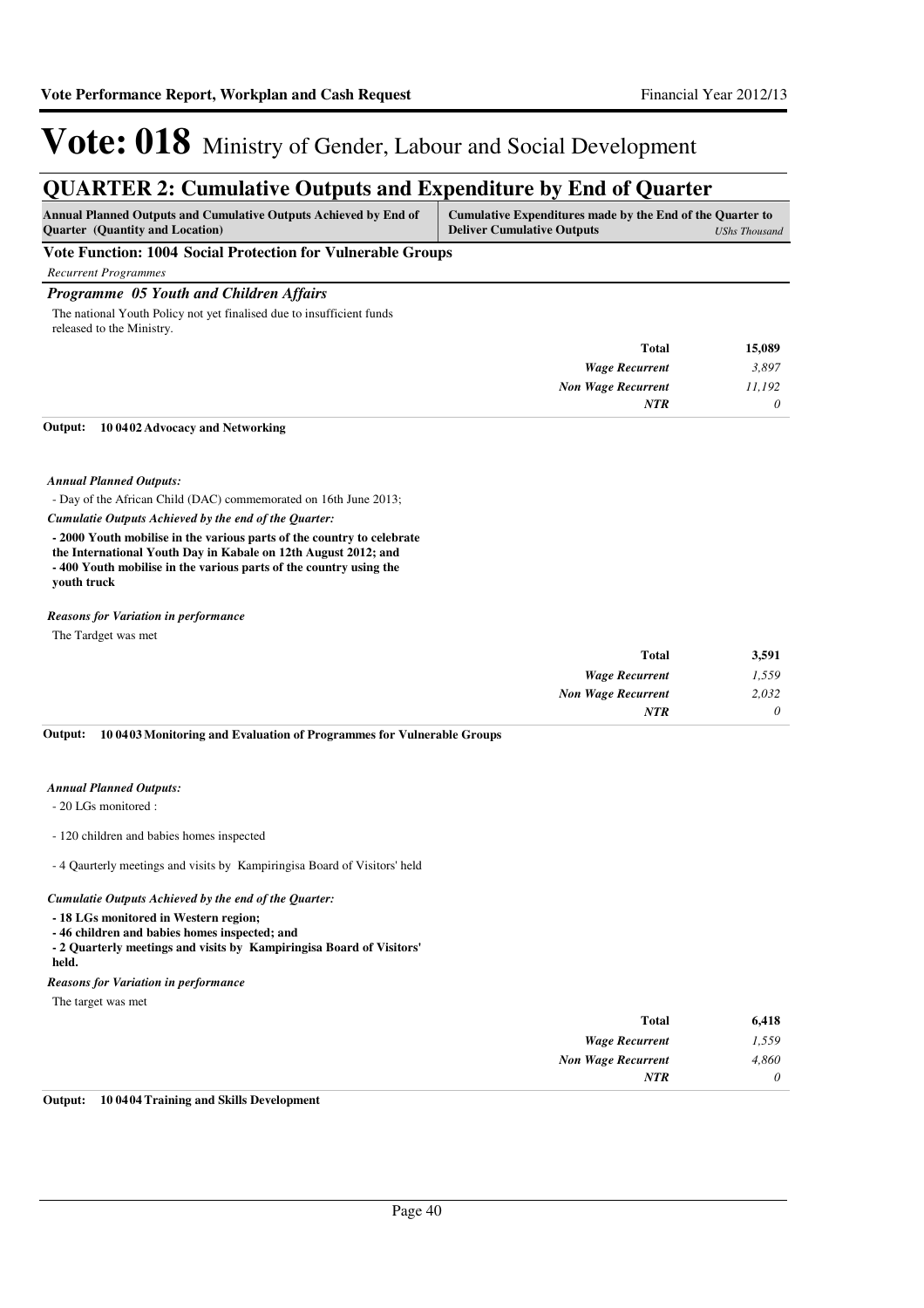### **QUARTER 2: Cumulative Outputs and Expenditure by End of Quarter**

| VOITATER 41 Camarative Outputs and Expenditure by End of Quarter                                                  |                                                                                                                 |  |  |
|-------------------------------------------------------------------------------------------------------------------|-----------------------------------------------------------------------------------------------------------------|--|--|
| <b>Annual Planned Outputs and Cumulative Outputs Achieved by End of</b><br><b>Ouarter</b> (Quantity and Location) | Cumulative Expenditures made by the End of the Quarter to<br><b>Deliver Cumulative Outputs</b><br>UShs Thousand |  |  |
| Vote Function: 1004 Social Protection for Vulnerable Groups                                                       |                                                                                                                 |  |  |
| <b>Recurrent Programmes</b>                                                                                       |                                                                                                                 |  |  |
| <b>Programme</b> 05 Youth and Children Affairs                                                                    |                                                                                                                 |  |  |
|                                                                                                                   |                                                                                                                 |  |  |
| <b>Annual Planned Outputs:</b>                                                                                    |                                                                                                                 |  |  |
| 5,300 Youth trained in Entreprenuership Skills                                                                    |                                                                                                                 |  |  |
| Cumulatie Outputs Achieved by the end of the Ouarter:                                                             |                                                                                                                 |  |  |
| - 10 business organisations inducted to undertake training of youth.                                              |                                                                                                                 |  |  |
| <b>Reasons for Variation in performance</b>                                                                       |                                                                                                                 |  |  |
|                                                                                                                   |                                                                                                                 |  |  |

The target has not been achieved because the procurement requirements which has led to the delay in the start of the training.

| <b>Total</b>              | 273,413  |
|---------------------------|----------|
| <b>Wage Recurrent</b>     | 1,559    |
| <b>Non Wage Recurrent</b> | 271,854  |
| NTR                       | $\theta$ |

**10 0405 Empowerment, Support, Care and Protection of Vulnerable Groups Output:**

#### *Annual Planned Outputs:*

- Resettlement kits for 100 children in institutions provided

- 24 schools sensitised on drug and substance abuse

*Cumulatie Outputs Achieved by the end of the Quarter:*

#### **- Training material for youth entrepreneurship training developed**

#### *Reasons for Variation in performance*

The Target met

| 13,985   | Total                     |
|----------|---------------------------|
| 6,833    | <b>Wage Recurrent</b>     |
| 7,152    | <b>Non Wage Recurrent</b> |
| $\theta$ | <b>NTR</b>                |
|          |                           |

*Development Projects*

#### *Project 0144 Community Based Rehabilitation*

*Capital Purchases*

**10 0477 Purchase of Specialised Machinery & Equipment Output:**

*Annual Planned Outputs:*

- One Embosser machine for Braille translation procured

*Cumulatie Outputs Achieved by the end of the Quarter:*

- **NA**
- *Reasons for Variation in performance*

| w |  |
|---|--|
|   |  |

|   | <b>Total</b>             |
|---|--------------------------|
| 0 | <b>GoU</b> Development   |
| 0 | <b>Donor Development</b> |
|   | <b>NTR</b>               |
|   |                          |

*Outputs Provided*

**Output: 10 0401 Policies, Guidelines, Laws, Regulations and Standards on Vulnerable Groups**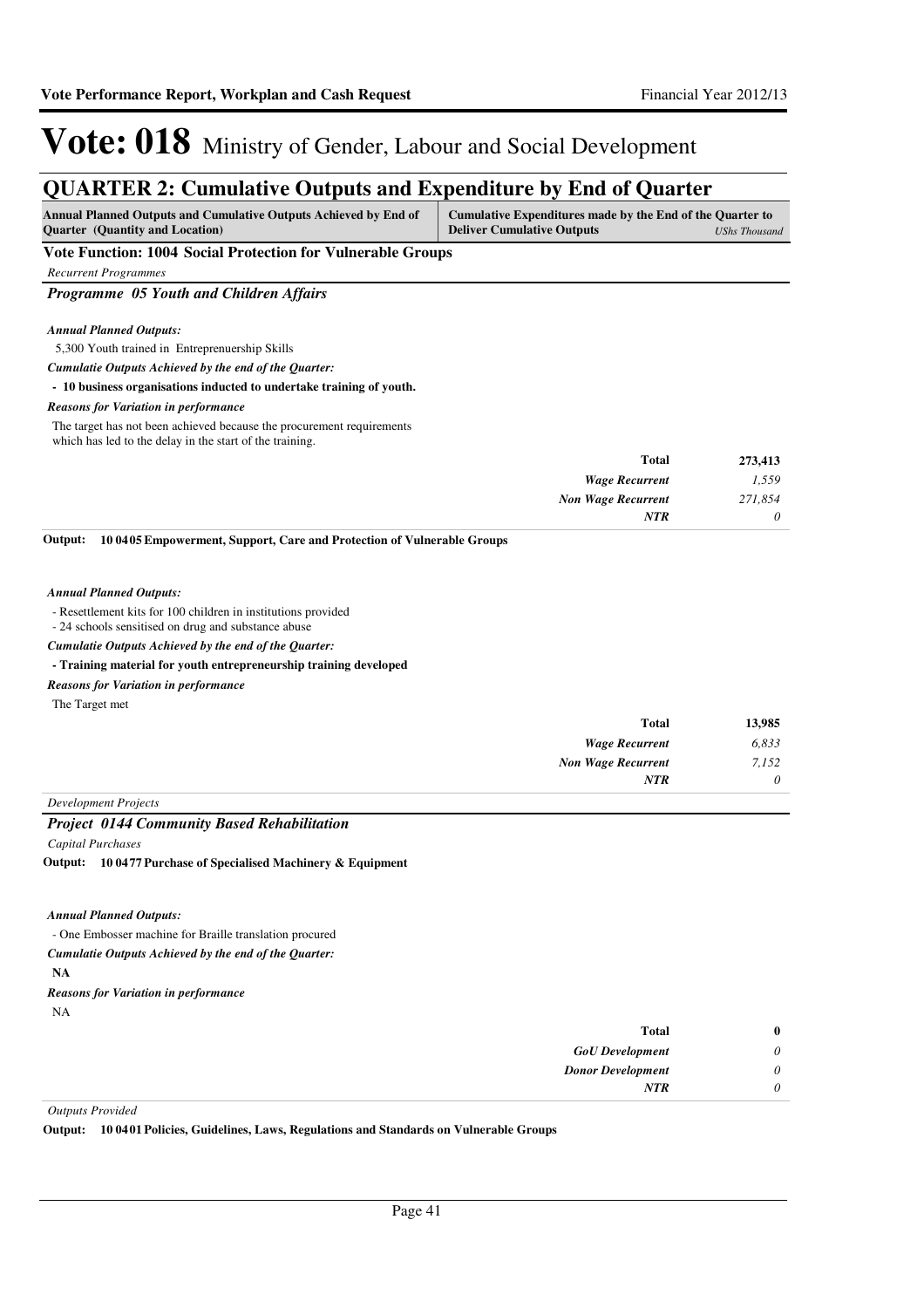### **QUARTER 2: Cumulative Outputs and Expenditure by End of Quarter**

| <b>Annual Planned Outputs and Cumulative Outputs Achieved by End of</b><br>Cumulative Expenditures made by the End of the Quarter to<br><b>Quarter</b> (Quantity and Location)<br><b>Deliver Cumulative Outputs</b> |                                                                                 | <b>UShs Thousand</b> |
|---------------------------------------------------------------------------------------------------------------------------------------------------------------------------------------------------------------------|---------------------------------------------------------------------------------|----------------------|
| <b>Vote Function: 1004 Social Protection for Vulnerable Groups</b>                                                                                                                                                  |                                                                                 |                      |
| <b>Development Projects</b>                                                                                                                                                                                         |                                                                                 |                      |
| <b>Project 0144 Community Based Rehabilitation</b>                                                                                                                                                                  |                                                                                 |                      |
|                                                                                                                                                                                                                     | <b>Item</b>                                                                     | <b>Spent</b>         |
| <b>Annual Planned Outputs:</b>                                                                                                                                                                                      | 211102 Contract Staff Salaries (Incl. Casuals,                                  | 899                  |
| - PWD Amendment Act finalised and disseminated;                                                                                                                                                                     | Temporary)                                                                      |                      |
| - The National Plan of Action for Older persons desseminated to 30 older<br>persons with disabilities;                                                                                                              | 221002 Workshops and Seminars<br>228002 Maintenance - Vehicles                  | 4,141<br>3,921       |
| Cumulatie Outputs Achieved by the end of the Quarter:                                                                                                                                                               |                                                                                 |                      |
| - PWD Amendment Act finalised and disseminated;<br>- The National Plan of Action for Older persons disseminated to 30<br>older persons with disabilities;                                                           |                                                                                 |                      |
| <b>Reasons for Variation in performance</b>                                                                                                                                                                         |                                                                                 |                      |
| The target wa met                                                                                                                                                                                                   |                                                                                 |                      |
|                                                                                                                                                                                                                     | <b>Total</b>                                                                    | 8,961                |
|                                                                                                                                                                                                                     | <b>GoU</b> Development                                                          | 8,961                |
|                                                                                                                                                                                                                     | <b>Donor Development</b>                                                        | 0                    |
|                                                                                                                                                                                                                     | <b>NTR</b>                                                                      | 0                    |
| 10 04 02 Advocacy and Networking<br>Output:                                                                                                                                                                         |                                                                                 |                      |
|                                                                                                                                                                                                                     |                                                                                 |                      |
|                                                                                                                                                                                                                     | <b>Item</b>                                                                     | <b>Spent</b>         |
| <b>Annual Planned Outputs:</b><br>- International day for persons with Disabilities commemorated                                                                                                                    | 224002 General Supply of Goods and Services<br>227004 Fuel, Lubricants and Oils | 4,433<br>6,500       |
| Cumulatie Outputs Achieved by the end of the Quarter:                                                                                                                                                               |                                                                                 |                      |
| - 1000 mobilised to participate in the commemoration of the<br>international day for persons with disability.                                                                                                       |                                                                                 |                      |
| <b>Reasons for Variation in performance</b>                                                                                                                                                                         |                                                                                 |                      |
| The target was met                                                                                                                                                                                                  |                                                                                 |                      |
|                                                                                                                                                                                                                     | <b>Total</b>                                                                    | 11,403               |
|                                                                                                                                                                                                                     | <b>GoU</b> Development                                                          | 11,403               |
|                                                                                                                                                                                                                     | <b>Donor Development</b>                                                        | 0                    |
|                                                                                                                                                                                                                     | NTR                                                                             | 0                    |
| Output:<br>10 0403 Monitoring and Evaluation of Programmes for Vulnerable Groups                                                                                                                                    |                                                                                 |                      |
| <b>Annual Planned Outputs:</b>                                                                                                                                                                                      |                                                                                 |                      |
| - 18 CBR Districts monitored.                                                                                                                                                                                       |                                                                                 |                      |
| Cumulatie Outputs Achieved by the end of the Quarter:                                                                                                                                                               |                                                                                 |                      |
| 12 CBR districts monitored and evaluated.                                                                                                                                                                           |                                                                                 |                      |
| <b>Reasons for Variation in performance</b>                                                                                                                                                                         |                                                                                 |                      |
| The target was met                                                                                                                                                                                                  |                                                                                 |                      |
|                                                                                                                                                                                                                     | Total                                                                           | 3,625                |
|                                                                                                                                                                                                                     | <b>GoU</b> Development                                                          | 3,625                |

#### *Project 0342 Promotion of Children and Youth*

*Capital Purchases*

**Output: 10 0477 Purchase of Specialised Machinery & Equipment**

*Donor Development*

*NTR*

*0 0*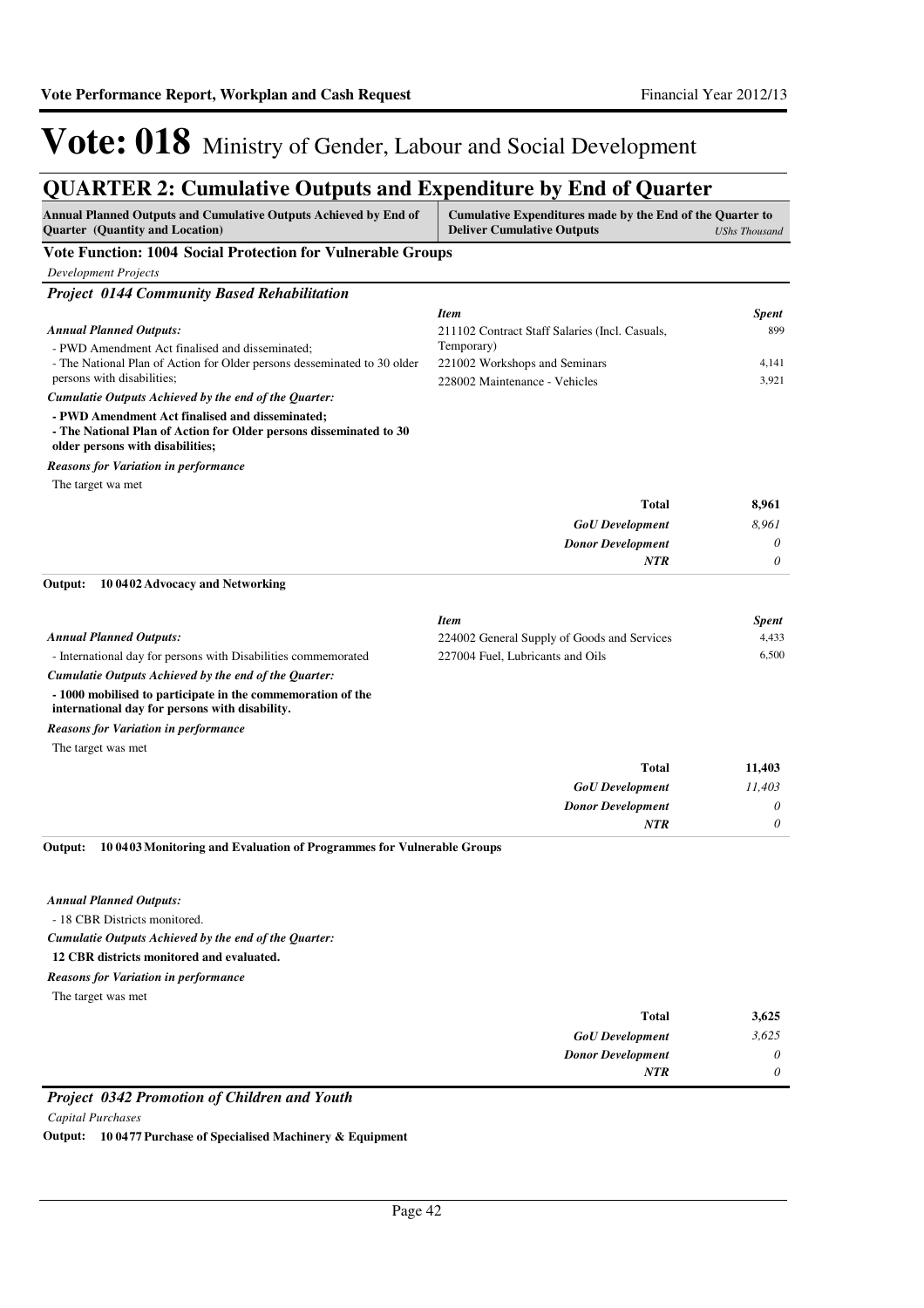### **QUARTER 2: Cumulative Outputs and Expenditure by End of Quarter**

| <b>Annual Planned Outputs and Cumulative Outputs Achieved by End of</b> | Cumulative Expenditures made by the End of the Quarter to |               |
|-------------------------------------------------------------------------|-----------------------------------------------------------|---------------|
| <b>Ouarter</b> (Quantity and Location)                                  | <b>Deliver Cumulative Outputs</b>                         | UShs Thousand |

**Vote Function: 1004 Social Protection for Vulnerable Groups**

*Development Projects*

*Project 0342 Promotion of Children and Youth*

*Annual Planned Outputs:*

*Cumulatie Outputs Achieved by the end of the Quarter:*

#### **Not purchased**

Insufficient funds released *Reasons for Variation in performance*

| <b>Total</b>             | 0        |
|--------------------------|----------|
| <b>GoU</b> Development   | $\theta$ |
| <b>Donor Development</b> | $\theta$ |
| <b>NTR</b>               | $\theta$ |

*Outputs Funded*

**10 0452 Support to the Renovation and Maintenance of Centres for Vulnerable Groups Output:**

#### *Annual Planned Outputs:*

- Renovation of buildings at Kampiringisa completed

*Cumulatie Outputs Achieved by the end of the Quarter:*

**- Partial renovation of buildings at Kampiringisa completed**

*Reasons for Variation in performance*

Insufficient funds to pat the contractor to complete the work

| 27,492   | <b>Total</b>             |
|----------|--------------------------|
| 27,492   | <b>GoU</b> Development   |
| $\theta$ | <b>Donor Development</b> |
| 0        | NTR                      |
|          |                          |

*Outputs Provided*

**10 0401 Policies, Guidelines, Laws, Regulations and Standards on Vulnerable Groups Output:**

|                                                                                                                                                                                                                                                       | <b>Item</b>                                                       | <b>Spent</b>   |
|-------------------------------------------------------------------------------------------------------------------------------------------------------------------------------------------------------------------------------------------------------|-------------------------------------------------------------------|----------------|
| <b>Annual Planned Outputs:</b><br>One dissemination workshop on the National Youth Policy held                                                                                                                                                        | 211102 Contract Staff Salaries (Incl. Casuals,<br>Temporary)      | 1.067          |
| Cumulatie Outputs Achieved by the end of the Ouarter:<br>- A draft of training manual for vocational skills for children and<br>vouth at Ministry institutions is being developed;<br>- One dissemination workshop on the National Youth Policy held. | 221002 Workshops and Seminars<br>227004 Fuel, Lubricants and Oils | 6.380<br>2.367 |
| <b>Reasons for Variation in performance</b>                                                                                                                                                                                                           |                                                                   |                |

The target met

| <b>Total</b>             | 9,814 |
|--------------------------|-------|
| <b>GoU</b> Development   | 9,814 |
| <b>Donor Development</b> | 0     |
| <b>NTR</b>               | 0     |

#### **Output: 10 0402 Advocacy and Networking**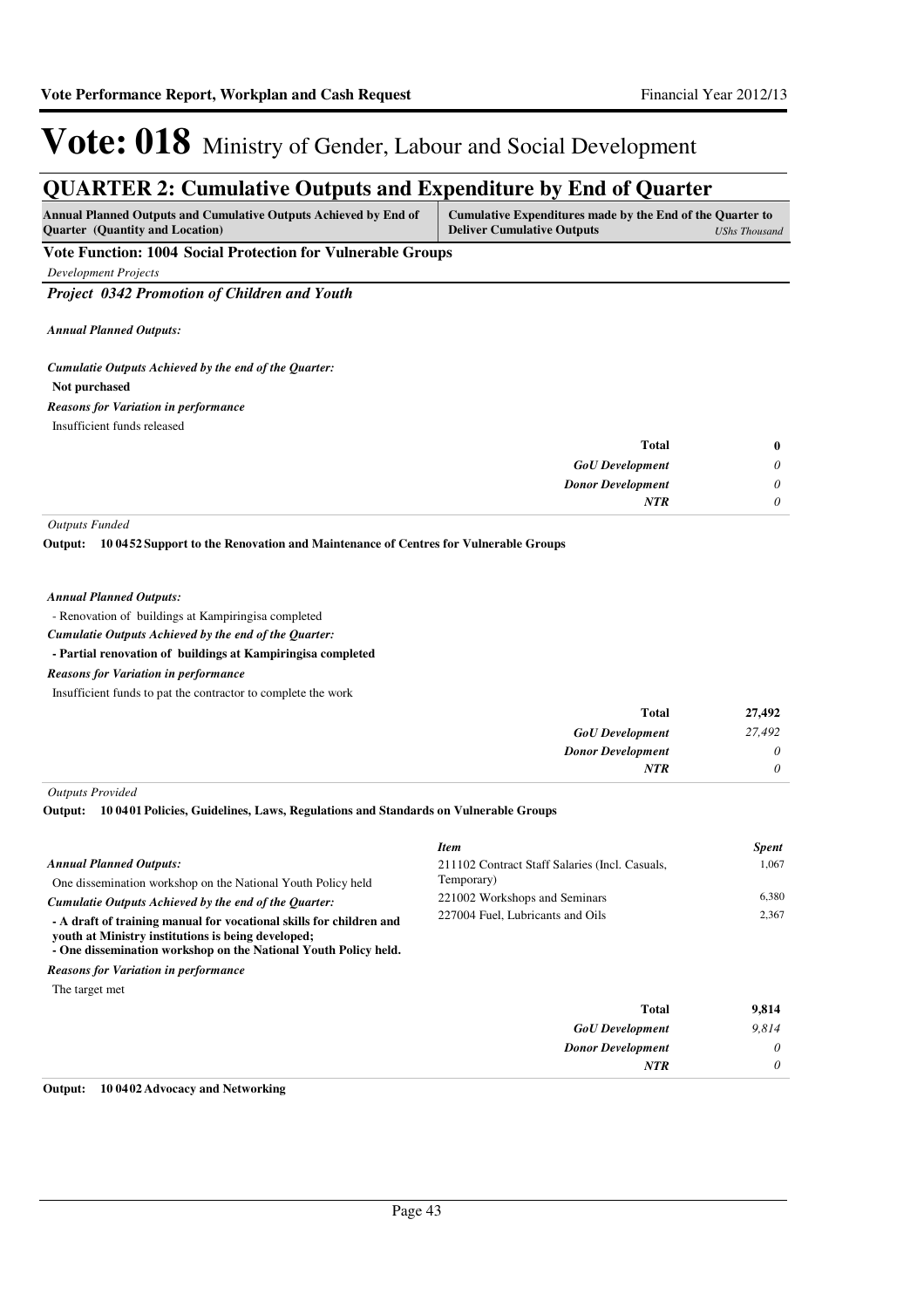### **QUARTER 2: Cumulative Outputs and Expenditure by End of Quarter**

| Annual Planned Outputs and Cumulative Outputs Achieved by End of<br><b>Quarter</b> (Quantity and Location)                                                                                                                                                                                                                   | Cumulative Expenditures made by the End of the Quarter to<br><b>Deliver Cumulative Outputs</b> | <b>UShs Thousand</b> |
|------------------------------------------------------------------------------------------------------------------------------------------------------------------------------------------------------------------------------------------------------------------------------------------------------------------------------|------------------------------------------------------------------------------------------------|----------------------|
| Vote Function: 1004 Social Protection for Vulnerable Groups                                                                                                                                                                                                                                                                  |                                                                                                |                      |
| <b>Development Projects</b>                                                                                                                                                                                                                                                                                                  |                                                                                                |                      |
| Project 0342 Promotion of Children and Youth                                                                                                                                                                                                                                                                                 |                                                                                                |                      |
| <b>Annual Planned Outputs:</b>                                                                                                                                                                                                                                                                                               | <b>Item</b><br>211102 Contract Staff Salaries (Incl. Casuals,                                  | Spent<br>1,367       |
| - International Youth Day (IYD) celebrated on 12th August 2012;                                                                                                                                                                                                                                                              | Temporary)<br>224002 General Supply of Goods and Services                                      | 14,407               |
|                                                                                                                                                                                                                                                                                                                              |                                                                                                |                      |
| Cumulatie Outputs Achieved by the end of the Quarter:<br>- 3000 participants were mobilised to attend the National celebrations<br>for the International Youth Day (IYD) held in Kabale district on 12th<br><b>August 2012;</b><br>- 1,000 copies of IEC materials for drug and substance abuse printed<br>and disseminated. |                                                                                                |                      |
| <b>Reasons for Variation in performance</b>                                                                                                                                                                                                                                                                                  |                                                                                                |                      |
| The target was made.                                                                                                                                                                                                                                                                                                         |                                                                                                |                      |
|                                                                                                                                                                                                                                                                                                                              | Total                                                                                          | 15,774               |
|                                                                                                                                                                                                                                                                                                                              | <b>GoU</b> Development                                                                         | 15,774               |
|                                                                                                                                                                                                                                                                                                                              | <b>Donor Development</b>                                                                       | 0                    |
|                                                                                                                                                                                                                                                                                                                              | <b>NTR</b>                                                                                     | 0                    |
| <b>Annual Planned Outputs:</b><br>- 100 youth projects from 19 project districts and 5 others monitored<br>Cumulatie Outputs Achieved by the end of the Quarter:<br>- 33 Programme district and 5 others monitored and evaluated<br><b>Reasons for Variation in performance</b>                                              |                                                                                                |                      |
| The target was met                                                                                                                                                                                                                                                                                                           |                                                                                                |                      |
|                                                                                                                                                                                                                                                                                                                              | <b>Total</b>                                                                                   | 6,515                |
|                                                                                                                                                                                                                                                                                                                              | <b>GoU</b> Development                                                                         | 6,515                |
|                                                                                                                                                                                                                                                                                                                              | <b>Donor Development</b><br><b>NTR</b>                                                         | 0<br>0               |
| Output:<br>100404 Training and Skills Development                                                                                                                                                                                                                                                                            |                                                                                                |                      |
| <b>Annual Planned Outputs:</b>                                                                                                                                                                                                                                                                                               |                                                                                                |                      |
| - 145 youth trained in vocational skills; 42 Northern, 45 Eastern, 46<br>Central and 14 Western regions;<br>- 135 youth trained in Entrepreneurial and business skills                                                                                                                                                       |                                                                                                |                      |
| Cumulatie Outputs Achieved by the end of the Quarter:                                                                                                                                                                                                                                                                        |                                                                                                |                      |
| - 144 youth trained in vocational skills; 40 Northern, 30 Eastern, 30<br><b>Central and 44 Western regions;</b><br>- 200 Youth trained in entrepreneurship skills                                                                                                                                                            |                                                                                                |                      |
| <b>Reasons for Variation in performance</b>                                                                                                                                                                                                                                                                                  |                                                                                                |                      |
| The target was met                                                                                                                                                                                                                                                                                                           |                                                                                                |                      |

| 25,000 | <b>Total</b>               |
|--------|----------------------------|
| 25,000 | <b>GoU</b> Development     |
| 0      | <b>Donor Development</b>   |
| 0      | NTR                        |
|        | $\cdots$ $\cdots$ $\cdots$ |

**Output: 10 0405 Empowerment, Support, Care and Protection of Vulnerable Groups**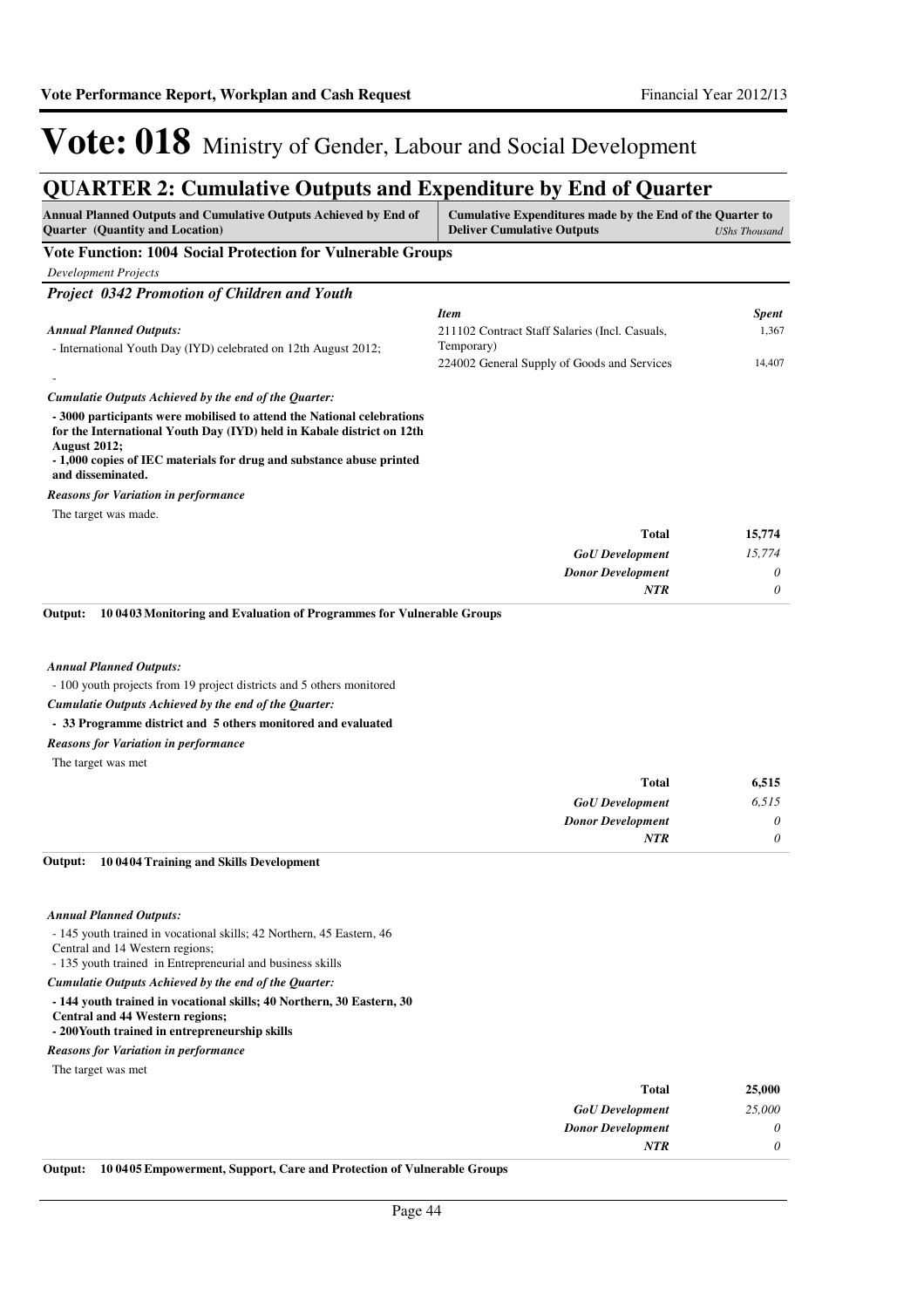### **QUARTER 2: Cumulative Outputs and Expenditure by End of Quarter**

| <b>Annual Planned Outputs and Cumulative Outputs Achieved by End of</b> | Cumulative Expenditures made by the End of the Quarter to |               |
|-------------------------------------------------------------------------|-----------------------------------------------------------|---------------|
| <b>Ouarter</b> (Quantity and Location)                                  | <b>Deliver Cumulative Outputs</b>                         | UShs Thousand |

#### **Vote Function: 1004 Social Protection for Vulnerable Groups**

*Development Projects*

*Project 0342 Promotion of Children and Youth*

#### *Annual Planned Outputs:*

- 65 youth groups empowered with seed/start up capital in 22 districts (20 Northern, 20 Eastern, 15 Central, 10 Western)

-Toolkits provided for 145 youth in 25 districts (19 Project and 6 others); *Cumulatie Outputs Achieved by the end of the Quarter:*

#### **- 10 youth groups empowered with seed/start up capital in 22 districts (5 Northern, 5 Eastern, 7 Central, 5 Western);**

- **-Toolkits provided for 25 youth in 6 districts (5 Project and 6 others);**
- **25 disadvantaged children from Ministry institutions supported for**

**formal education; and**

**- 28 youth groups supported with start up capital.**

#### *Reasons for Variation in performance*

The target was met

| 71,662   | <b>Total</b>             |
|----------|--------------------------|
| 71,662   | <b>GoU</b> Development   |
| $\theta$ | <b>Donor Development</b> |
| $\theta$ | <b>NTR</b>               |

#### *Project 1157 Social Assistance Grant for Empowerment*

*Capital Purchases*

**10 0475 Purchase of Motor Vehicles and Other Transport Equipment Output:**

#### *Annual Planned Outputs:*

#### *Cumulatie Outputs Achieved by the end of the Quarter:*

**NA**

#### NA *Reasons for Variation in performance*

| <b>Total</b>             | $\bf{0}$ |
|--------------------------|----------|
| <b>GoU</b> Development   | 0        |
| <b>Donor Development</b> | 0        |
| <b>NTR</b>               | 0        |

*Outputs Provided*

**10 0401 Policies, Guidelines, Laws, Regulations and Standards on Vulnerable Groups Output:**

#### *Annual Planned Outputs:*

Social protection policy framework developed

Fiscal framewrok for SP developed in line with policy framework

National SP Sub Committee commences measures to improve coordinattion and efficiency in 2 priority areas identified in the SP Policy Framework

#### *Cumulatie Outputs Achieved by the end of the Quarter:*

#### **No output was achieved**

*Reasons for Variation in performance*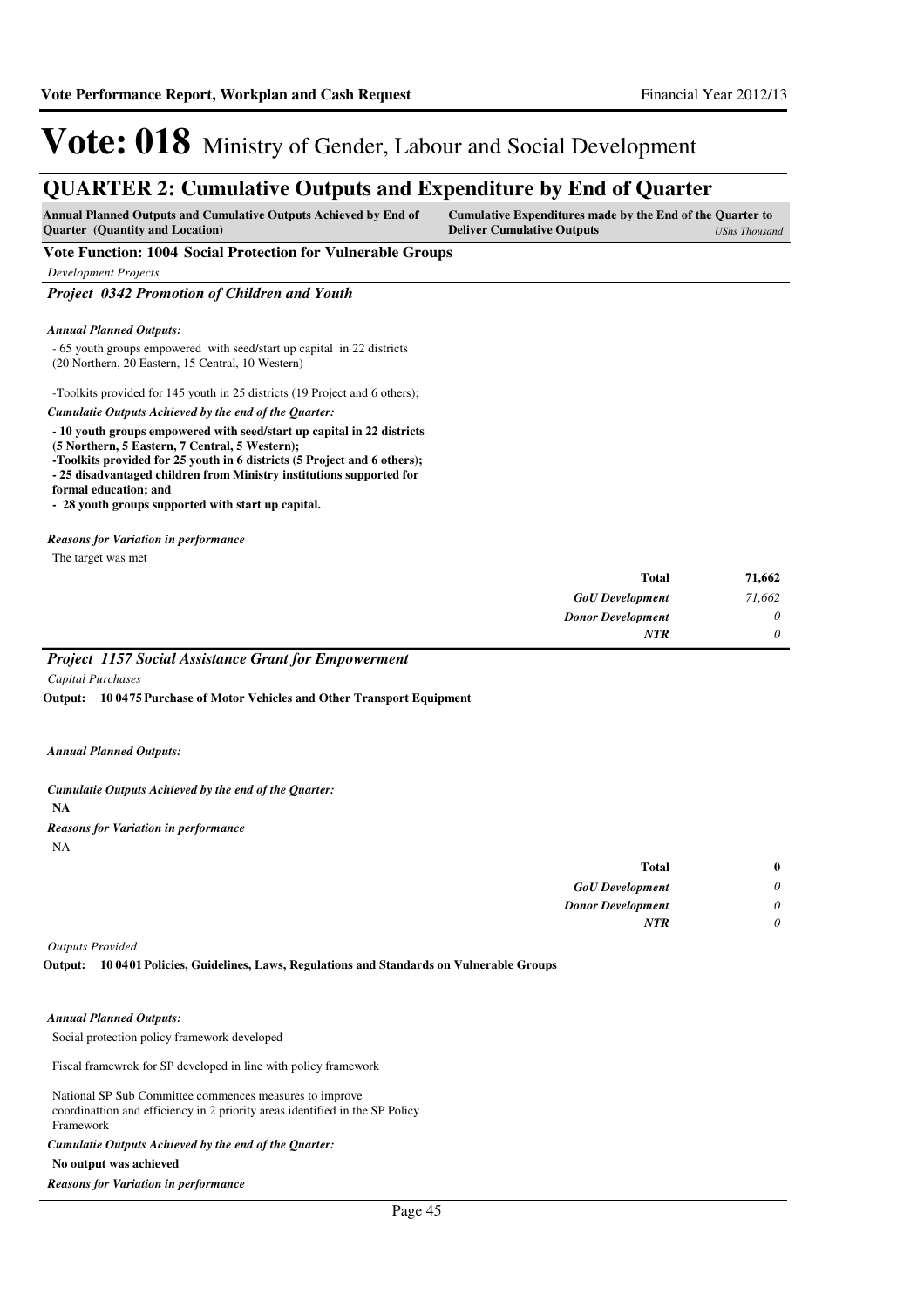### **QUARTER 2: Cumulative Outputs and Expenditure by End of Quarter**

| <b>Annual Planned Outputs and Cumulative Outputs Achieved by End of</b> | Cumulative Expenditures made by the End of the Quarter to |               |
|-------------------------------------------------------------------------|-----------------------------------------------------------|---------------|
| <b>Ouarter</b> (Quantity and Location)                                  | <b>Deliver Cumulative Outputs</b>                         | UShs Thousand |
| the property of the property of                                         |                                                           |               |

#### **Vote Function: 1004 Social Protection for Vulnerable Groups**

*Development Projects*

*Project 1157 Social Assistance Grant for Empowerment* NA

| <b>Total</b>             | $\bf{0}$                    |
|--------------------------|-----------------------------|
| <b>GoU</b> Development   | $\boldsymbol{\mathsf{U}}$   |
| <b>Donor Development</b> | $\theta$                    |
| <b>NTR</b>               | $\boldsymbol{\mathsf{\nu}}$ |

#### **10 0402 Advocacy and Networking Output:**

*Annual Planned Outputs:*

Policy makers and the public sensitised on Social Protection *Cumulatie Outputs Achieved by the end of the Quarter:*

**NA**

NA *Reasons for Variation in performance*

| <b>Total</b>             | $\bf{0}$ |
|--------------------------|----------|
| <b>GoU</b> Development   | $\theta$ |
| <b>Donor Development</b> | $\theta$ |
| <b>NTR</b>               | $\theta$ |

#### **10 0403 Monitoring and Evaluation of Programmes for Vulnerable Groups Output:**

#### *Annual Planned Outputs:*

Field monitoring of the delivery of SAGE grants in all 14 active SAGE districts,

Births Deaths Registration systems implemented leading to the establishment of the baseline from which impact of SAGE can be measured

#### **NA** *Cumulatie Outputs Achieved by the end of the Quarter:*

#### *Reasons for Variation in performance*

NA

| $\bf{0}$ | <b>Total</b>             |
|----------|--------------------------|
| 0        | <b>GoU</b> Development   |
| 0        | <b>Donor Development</b> |
| 0        | <b>NTR</b>               |
|          |                          |

#### **10 0404 Training and Skills Development Output:**

#### *Annual Planned Outputs:*

Training for national and sub national government officers involved in implementing SAGE in all 14 active SAGE districts

30 MPs provided with training to raise awareness of ESPP

International study tour delivered for selected key Ministers and MPs **NA** *Cumulatie Outputs Achieved by the end of the Quarter:*

*Reasons for Variation in performance*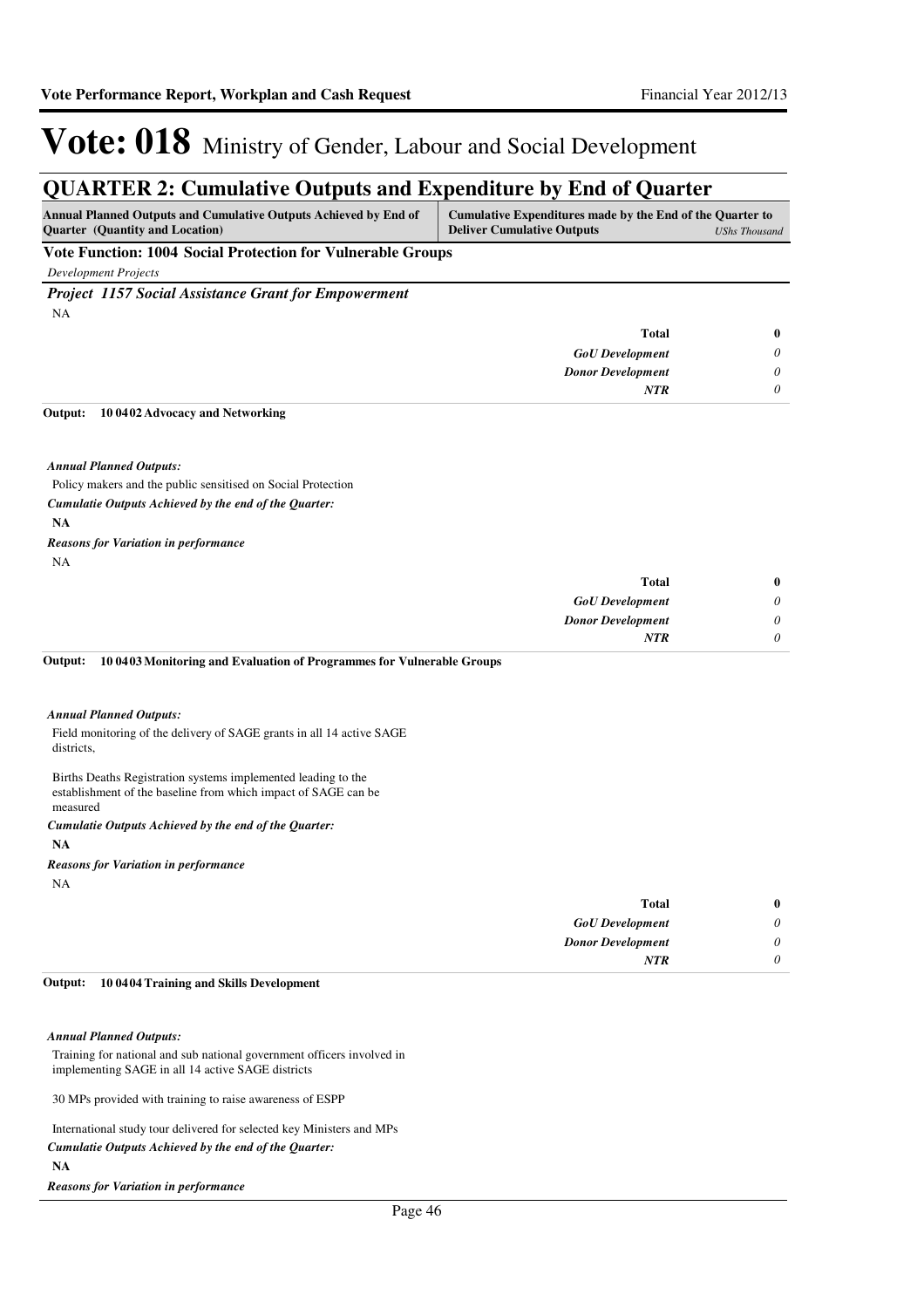### **QUARTER 2: Cumulative Outputs and Expenditure by End of Quarter**

| <b>Annual Planned Outputs and Cumulative Outputs Achieved by End of</b> | Cumulative Expenditures made by the End of the Quarter to |
|-------------------------------------------------------------------------|-----------------------------------------------------------|
| <b>Ouarter</b> (Quantity and Location)                                  | <b>Deliver Cumulative Outputs</b><br>UShs Thousand        |
| ___                                                                     |                                                           |

**Vote Function: 1004 Social Protection for Vulnerable Groups**

*Development Projects*

*Project 1157 Social Assistance Grant for Empowerment* NA

| Total                    | $\bf{0}$ |
|--------------------------|----------|
| <b>GoU</b> Development   | $\theta$ |
| <b>Donor Development</b> | 0        |
| <b>NTR</b>               | $\theta$ |

**10 0405 Empowerment, Support, Care and Protection of Vulnerable Groups Output:**

#### *Annual Planned Outputs:*

 Social Assistance Grant for Empowerment received by 90,000 households in 14 districts (Kyenjojo, Kiboga, Kaberamaido, Moroto, Nakapiripirit, Nebbi, Apac, Katawki, Kole, Kegegwa, Napak, Zombo, Kyenkwanzi, Aumdat) paid through DFID's managing agent *Cumulatie Outputs Achieved by the end of the Quarter:*

### **Supervised the distribution of SAGE in the benefiting districts**

#### *Reasons for Variation in performance*

The target was achieved

| <b>Total</b>             | $\bf{0}$ |
|--------------------------|----------|
| <b>GoU</b> Development   | 0        |
| <b>Donor Development</b> | 0        |
| <b>NTR</b>               | 0        |

#### **Vote Function: 1049 Policy, Planning and Support Services**

*Recurrent Programmes*

#### *Programme 01 Headquarters, Planning and Policy*

*Outputs Funded*

#### **10 4951 Support to the street children activities Output:**

#### *Annual Planned Outputs:*

- 1200 children and adults from the Streets of Kampala City, and other
- towns Withdrown and re-settled;
- Multi- sectoral strategy on street children implentented
- *Cumulatie Outputs Achieved by the end of the Quarter:*
- **640 children and adults from the Streets of Kampala City, and**
- **other towns Withdrown and re-settled;**

#### **- Multi- sectoral strategy on street children implentented**

Target met *Reasons for Variation in performance*

| 276,765 | Total                     |
|---------|---------------------------|
| 0       | <b>Wage Recurrent</b>     |
| 276,765 | <b>Non Wage Recurrent</b> |
| 0       | <b>NTR</b>                |

#### *Outputs Provided*

**Output: 10 4901 Policy, Consultation, Planning, Resource Mobilisation and Monitoring Services**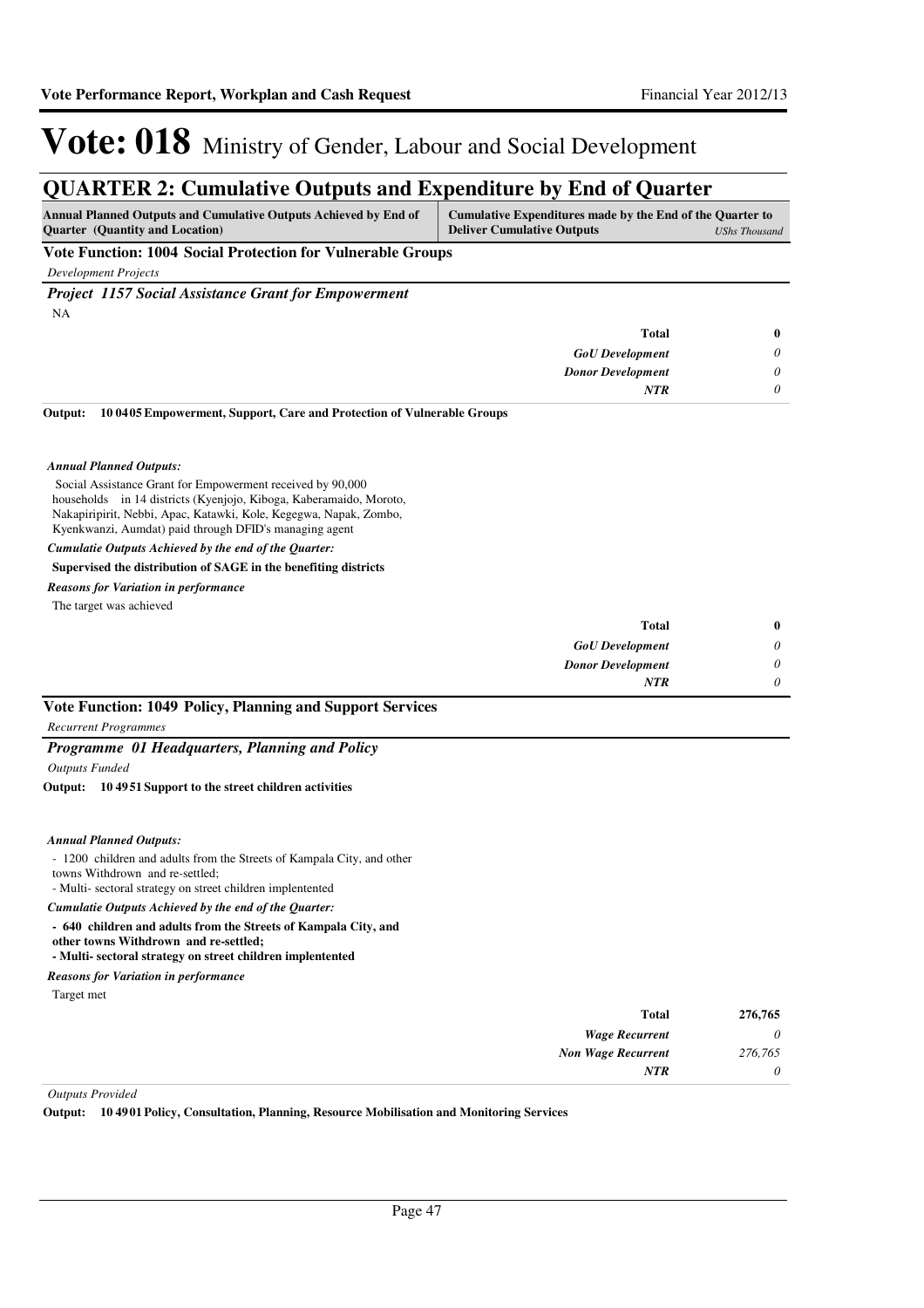### **QUARTER 2: Cumulative Outputs and Expenditure by End of Quarter**

| Annual Planned Outputs and Cumulative Outputs Achieved by End of | Cumulative Expenditures made by the End of the Quarter to |  |
|------------------------------------------------------------------|-----------------------------------------------------------|--|
| <b>Ouarter</b> (Quantity and Location)                           | <b>Deliver Cumulative Outputs</b><br>UShs Thousand        |  |
|                                                                  |                                                           |  |

**Vote Function: 1049 Policy, Planning and Support Services**

*Recurrent Programmes*

*Programme 01 Headquarters, Planning and Policy*

#### *Annual Planned Outputs:*

- Budget Framework Paper including Estimates of Revenue and Expenditure for Recurrent and Development for 2011/12 prepared and submitted to the Ministry of Finance Planning and Economic Development (MFPED) as well as Parliament timely; - Ministerial Policy Statement for 2011/12 prepared and submitted to the Ministry of Finance Planning and Economic Development (MFPED) as well as Parliament timely; - Ministry Annual Performance / implementation (Contract Performance Plan) for FY 2012/13 finalised; - Timely procurement and Disposal of goods and services; and - Monitoring and Evaluation. **- Budget Framework Paper including Estimates of Revenue and Expenditure for Recurrent and Development for 2012/13 prepared and submitted to the Ministry of Finance Planning and Economic**  *Cumulatie Outputs Achieved by the end of the Quarter:*

**Development (MFPED) as well as Parliament timely;**

**- Ministry Annual Performance / implementation (Contract** 

**Performance Plan) for FY 2012/13 finalised;** 

**- Timely procurement and Disposal of goods and services; and**

**- Monitoring and Evaluation.**

*Reasons for Variation in performance*

The target was met

| 142,879  | Total                 |
|----------|-----------------------|
| 56,262   | <b>Wage Recurrent</b> |
| 86,618   | Non Wage Recurrent    |
| $\theta$ | <b>NTR</b>            |
|          |                       |

**10 4902 Support Services (Finance and Administration) to the Ministry Provided Output:**

#### *Annual Planned Outputs:*

- Finance and Administration services provided;
- Staff Welfare;
- Utilities (Water, Electricity and Telephone);
- Office Accommodation (Rent)
- Allowances (transport, lunch etc) paid;
- Vehicles for the entitled officers and those in the pool serviced and

maintained; - IFMS and Internet services maintained and functional;

- Logistics for entitled officers processed timely;
- Building maintained;
- Support to HIV / AIDS interventions in the sector;
- Cash withdraw and release warantee prepared;
- Stores management;
- Audit reports produced;
- Human resource management;
- Financial and Capital management;
- Equipment maintained (hardwares like Vehicles, Office Machinery etc);
- and

- Goods and Services supplied in general;

*Cumulatie Outputs Achieved by the end of the Quarter:*

- **Finance and Administration services provided;**
- **Staff Welfare;**
- **Utilities (Water, Electricity and Telephone);**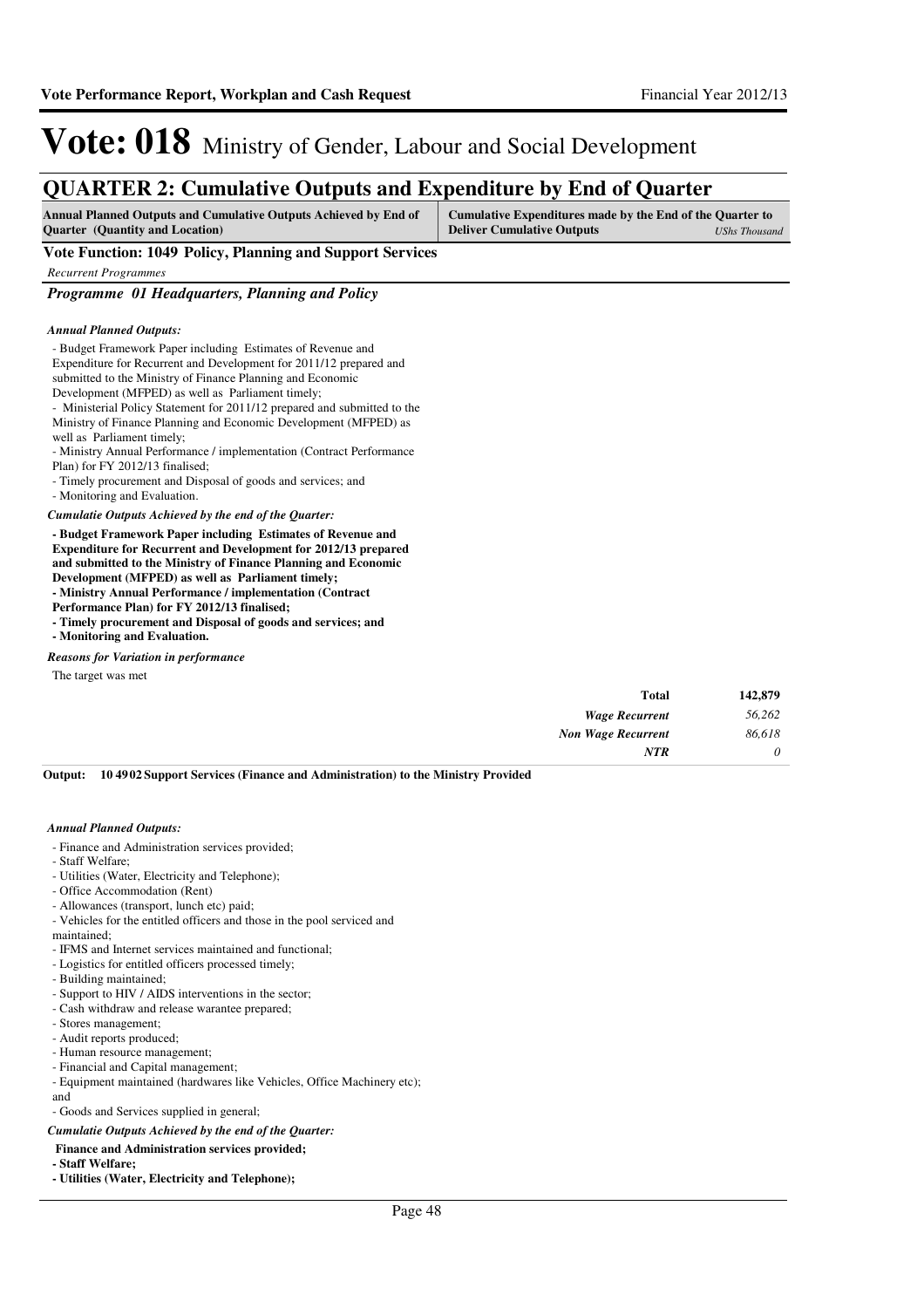### **QUARTER 2: Cumulative Outputs and Expenditure by End of Quarter**

| Annual Planned Outputs and Cumulative Outputs Achieved by End of<br><b>Ouarter</b> (Quantity and Location)                                                                                                                                                                                                                                                                                                                                                                                                                                                                                                                                                                            | Cumulative Expenditures made by the End of the Quarter to<br><b>Deliver Cumulative Outputs</b> | <b>UShs Thousand</b> |
|---------------------------------------------------------------------------------------------------------------------------------------------------------------------------------------------------------------------------------------------------------------------------------------------------------------------------------------------------------------------------------------------------------------------------------------------------------------------------------------------------------------------------------------------------------------------------------------------------------------------------------------------------------------------------------------|------------------------------------------------------------------------------------------------|----------------------|
| Vote Function: 1049 Policy, Planning and Support Services                                                                                                                                                                                                                                                                                                                                                                                                                                                                                                                                                                                                                             |                                                                                                |                      |
| <b>Recurrent Programmes</b>                                                                                                                                                                                                                                                                                                                                                                                                                                                                                                                                                                                                                                                           |                                                                                                |                      |
| Programme 01 Headquarters, Planning and Policy                                                                                                                                                                                                                                                                                                                                                                                                                                                                                                                                                                                                                                        |                                                                                                |                      |
| - Office Accommodation (Rent)<br>- Allowances (transport, lunch etc) paid;<br>- Vehicles for the entitled officers and those in the pool serviced and<br>maintained;<br>- IFMS and Internet services maintained and functional;<br>- Logistics for entitled officers processed timely;<br>- Building maintained;<br>- Support to HIV / AIDS interventions in the sector;<br>- Cash withdraw and release warantee prepared;<br>- Stores management:<br>- Audit reports produced;<br>- Human resource management;<br>- Financial and Capital management;<br>- Equipment maintained (hardwares like Vehicles, Office Machinery<br>etc); and<br>- Goods and Services supplied in general; |                                                                                                |                      |
| <b>Reasons for Variation in performance</b>                                                                                                                                                                                                                                                                                                                                                                                                                                                                                                                                                                                                                                           |                                                                                                |                      |
| The target was met                                                                                                                                                                                                                                                                                                                                                                                                                                                                                                                                                                                                                                                                    |                                                                                                |                      |
|                                                                                                                                                                                                                                                                                                                                                                                                                                                                                                                                                                                                                                                                                       | <b>Total</b>                                                                                   | 811,619              |
|                                                                                                                                                                                                                                                                                                                                                                                                                                                                                                                                                                                                                                                                                       | <b>Wage Recurrent</b>                                                                          | 29,233               |
|                                                                                                                                                                                                                                                                                                                                                                                                                                                                                                                                                                                                                                                                                       | <b>Non Wage Recurrent</b>                                                                      | 782,386              |
|                                                                                                                                                                                                                                                                                                                                                                                                                                                                                                                                                                                                                                                                                       | <b>NTR</b>                                                                                     | 0                    |

#### **10 4903 Ministerial and Top Management Services Provided Output:**

#### *Annual Planned Outputs:*

Logistics for entitled officers processed timely.

#### *Cumulatie Outputs Achieved by the end of the Quarter:*

#### **Logistics for entitled officers processed timely.**

*Reasons for Variation in performance*

Met the target

| Total                     | 213,842 |
|---------------------------|---------|
| <b>Wage Recurrent</b>     | 11,262  |
| <b>Non Wage Recurrent</b> | 202,580 |
| <b>NTR</b>                | 0       |

#### *Programme 09 Office of the D/G&CD; D/SP and D/L*

**community mobilisation for empowerment; labour, productivity and** 

*Outputs Provided*

**10 4901 Policy, Consultation, Planning, Resource Mobilisation and Monitoring Services Output:**

|                                                                                                                                                                                                                                                                                                                                                                                                     | <b>Item</b>                      | <b>Spent</b> |
|-----------------------------------------------------------------------------------------------------------------------------------------------------------------------------------------------------------------------------------------------------------------------------------------------------------------------------------------------------------------------------------------------------|----------------------------------|--------------|
| <b>Annual Planned Outputs:</b>                                                                                                                                                                                                                                                                                                                                                                      | 211101 General Staff Salaries    | 35,342       |
| - Government policies, laws, programmes and plans for social protection<br>framework for all specified vulnerable groups; community mobilisation<br>for empowerment; labour, productivity and employment formulated,<br>reviewed, co-ordinated and implemented.<br>- Research, documentation and dissemination coordination monitored,<br>evaluated and provided with technical support supervision | 211103 Allowances                | 7,305        |
|                                                                                                                                                                                                                                                                                                                                                                                                     | 221009 Welfare and Entertainment | 1,173        |
|                                                                                                                                                                                                                                                                                                                                                                                                     | 227001 Travel Inland             | 9,444        |
|                                                                                                                                                                                                                                                                                                                                                                                                     | 227004 Fuel, Lubricants and Oils | 7.945        |
|                                                                                                                                                                                                                                                                                                                                                                                                     | 228002 Maintenance - Vehicles    | 302          |
| Cumulatie Outputs Achieved by the end of the Ouarter:                                                                                                                                                                                                                                                                                                                                               |                                  |              |
| Supervisory role in the formulation, review, co-ordination and<br>implemention of Government policies, laws, programmes and plans<br>for social protection framework for all specified vulnerable groups;                                                                                                                                                                                           |                                  |              |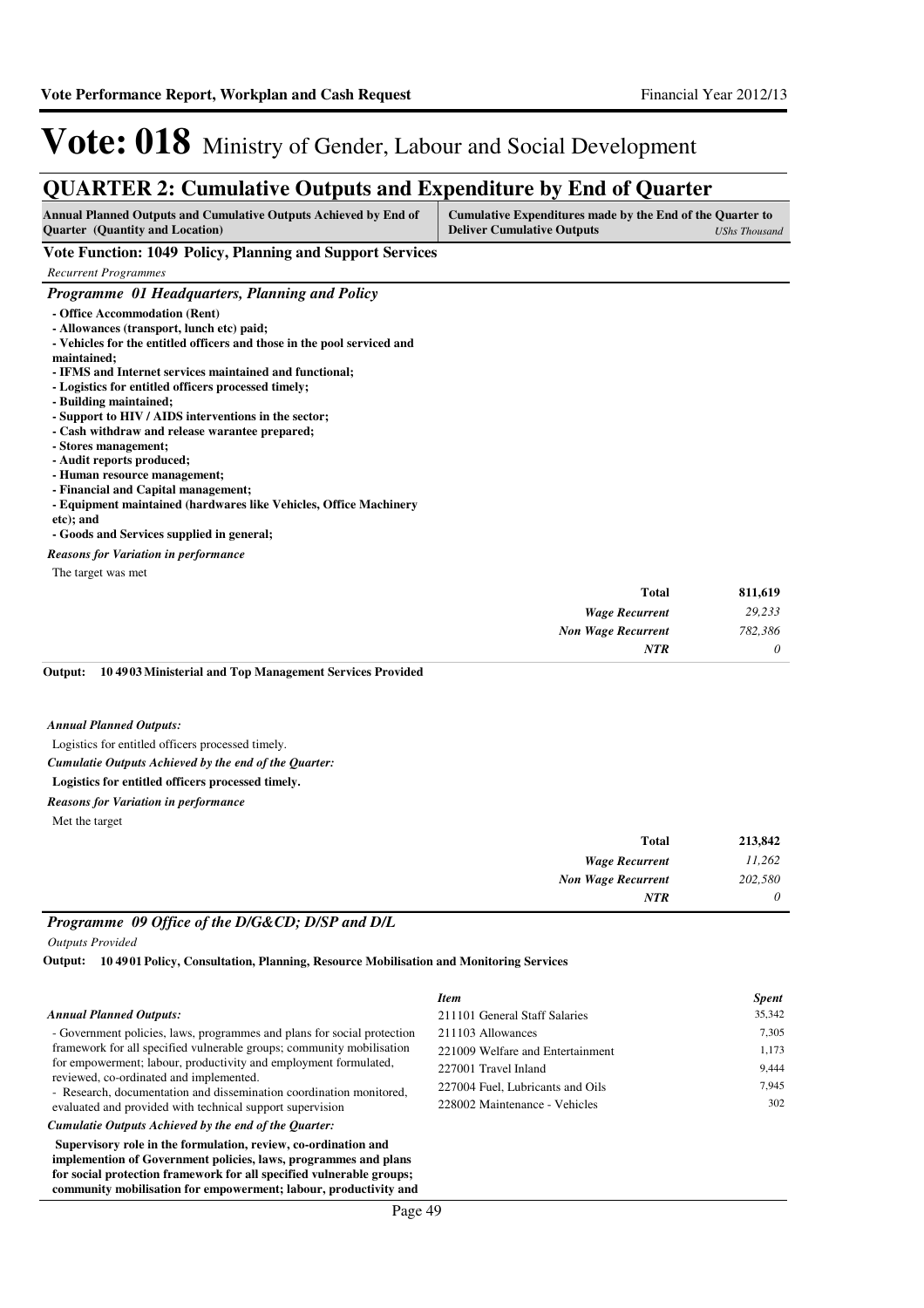### **QUARTER 2: Cumulative Outputs and Expenditure by End of Quarter**

| <b>Annual Planned Outputs and Cumulative Outputs Achieved by End of</b> | Cumulative Expenditures made by the End of the Quarter to |  |
|-------------------------------------------------------------------------|-----------------------------------------------------------|--|
| <b>Ouarter</b> (Quantity and Location)                                  | <b>Deliver Cumulative Outputs</b><br>UShs Thousand        |  |
| ___<br>. <del>.</del>                                                   |                                                           |  |

**Vote Function: 1049 Policy, Planning and Support Services**

*Recurrent Programmes*

*Programme 09 Office of the D/G&CD; D/SP and D/L*

**employment provied - overseer services on Research, documentation and dissemination** 

**coordination monitoring, evaluateion and technical support** 

**supervision provided.**

Met *Reasons for Variation in performance*

| <b>Total</b>              | 61,510   |
|---------------------------|----------|
| <b>Wage Recurrent</b>     | 35,342   |
| <b>Non Wage Recurrent</b> | 26,168   |
| <b>NTR</b>                | $\theta$ |

#### *Programme 16 Internal Audit*

*Outputs Provided*

**10 4902 Support Services (Finance and Administration) to the Ministry Provided Output:**

|                                                       | <b>Item</b>                      | <b>Spent</b> |
|-------------------------------------------------------|----------------------------------|--------------|
| <b>Annual Planned Outputs:</b>                        | 211101 General Staff Salaries    | 9.722        |
| - Four (4) Ouarterly internal audit reports produced, | 211103 Allowances                | 8.470        |
| - 6 Management and Inspection reports,                | 221009 Welfare and Entertainment | 3.504        |
| - One (1) Annual Audit Workplan, and                  | 227004 Fuel, Lubricants and Oils | 12.010       |
| - One (1) Annual Audit Committee Report.              | 228002 Maintenance - Vehicles    | 5.914        |
| Cumulatie Outputs Achieved by the end of the Ouarter: |                                  |              |

**- One (1) Annual Audit Workplan, and**

**- One (1) Annual Audit Committee Report. Produced**

**- Quarter two internal audit reports for FY 2012/13 produced**

*Reasons for Variation in performance*

Target met

| 43,682   | Total                     |
|----------|---------------------------|
| 9,722    | <b>Wage Recurrent</b>     |
| 33,960   | <b>Non Wage Recurrent</b> |
| $\theta$ | <b>NTR</b>                |
|          |                           |

#### *Development Projects*

#### *Project 0345 Strengthening MSLGD*

*Capital Purchases*

**10 4976 Purchase of Office and ICT Equipment, including Software Output:**

#### *Annual Planned Outputs:*

Intranet system for the Ministry purchased

*Cumulatie Outputs Achieved by the end of the Quarter:*

**NA**

```
Reasons for Variation in performance
```

```
NA
```

| Total                                                             | $\bf{0}$ |
|-------------------------------------------------------------------|----------|
| <b>GoU</b> Development                                            | 0        |
| <b>Donor Development</b>                                          |          |
| <b>NTR</b>                                                        |          |
| 10.4079 Dunchase of Office and Decidential Funniture and Fittings |          |

**Output: 10 4978 Purchase of Office and Residential Furniture and Fittings**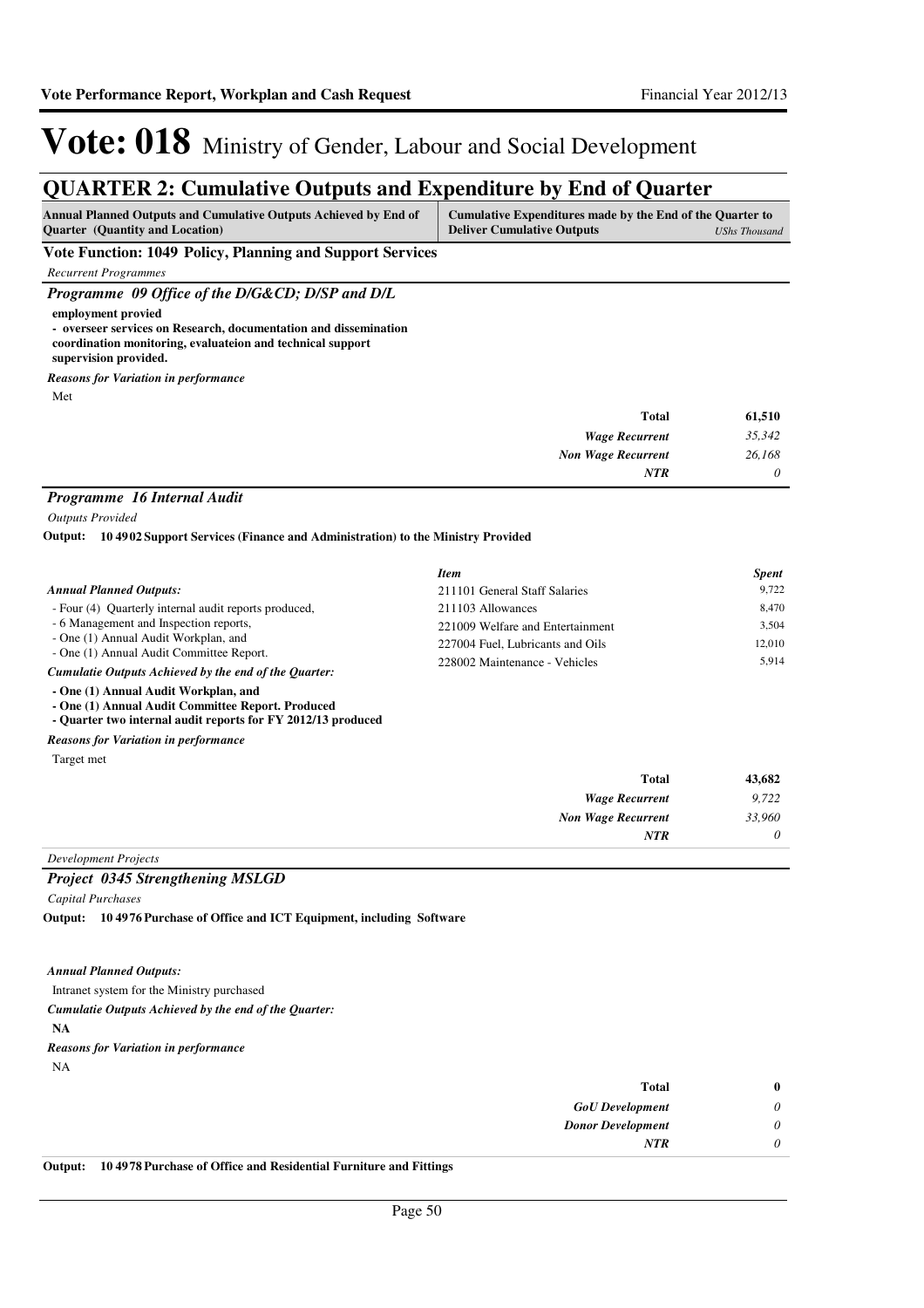| <b>QUARTER 2: Cumulative Outputs and Expenditure by End of Quarter</b>                                                |                                                                                                |                      |
|-----------------------------------------------------------------------------------------------------------------------|------------------------------------------------------------------------------------------------|----------------------|
| Annual Planned Outputs and Cumulative Outputs Achieved by End of<br>Quarter (Quantity and Location)                   | Cumulative Expenditures made by the End of the Quarter to<br><b>Deliver Cumulative Outputs</b> | <b>UShs Thousand</b> |
| Vote Function: 1049 Policy, Planning and Support Services                                                             |                                                                                                |                      |
| <b>Development Projects</b>                                                                                           |                                                                                                |                      |
| Project 0345 Strengthening MSLGD                                                                                      |                                                                                                |                      |
| <b>Annual Planned Outputs:</b>                                                                                        |                                                                                                |                      |
| Purchase of Furniture for the Ministry (70 Chairs, 70 Tables and 70<br>cabins) for the senior officer in the Ministry |                                                                                                |                      |
| Cumulatie Outputs Achieved by the end of the Quarter:                                                                 |                                                                                                |                      |
| The activity was not done                                                                                             |                                                                                                |                      |
| <b>Reasons for Variation in performance</b>                                                                           |                                                                                                |                      |
| The target was not met due to insufficient resources released to the<br>Ministry.                                     |                                                                                                |                      |
|                                                                                                                       | <b>Total</b>                                                                                   | 31,752               |
|                                                                                                                       | <b>GoU</b> Development                                                                         | 31,752               |
|                                                                                                                       | <b>Donor Development</b>                                                                       | 0                    |
|                                                                                                                       | <b>NTR</b>                                                                                     | 0                    |
| 104979 Acquisition of Other Capital Assets<br>Output:                                                                 |                                                                                                |                      |
| <b>Annual Planned Outputs:</b>                                                                                        |                                                                                                |                      |
| Office accommodation purchased                                                                                        |                                                                                                |                      |
| Cumulatie Outputs Achieved by the end of the Quarter:                                                                 |                                                                                                |                      |
| Office accomodation for NYC, NWC,, NCC, and Industrial Court<br>purchased.                                            |                                                                                                |                      |
| <b>Reasons for Variation in performance</b>                                                                           |                                                                                                |                      |

met

| <b>Total</b>             | 125,028  |
|--------------------------|----------|
| <b>GoU</b> Development   | 125,028  |
| <b>Donor Development</b> | $\theta$ |
| NTR                      | $\theta$ |

*Outputs Provided*

**10 4901 Policy, Consultation, Planning, Resource Mobilisation and Monitoring Services Output:**

#### *Annual Planned Outputs:*

- Ministerial Policy Statement for FY2012/13 developed and

disseminated to all the stakeholders;

- 7th Annual Sector Review conducted and a report produced and
- disseminated to all the stakeholders; - Annual and Quarterly sector performance reports finalised and
- disseminated

*Cumulatie Outputs Achieved by the end of the Quarter:*

**- Quarterly sector performance reports finalised and disseminated - Annual and Quarterly sector performance reports finalised and disseminated**

#### *Reasons for Variation in performance*

The target was not met due to insufficient resources.

|    |                                                                                 | <b>Total</b>             | 3,899    |
|----|---------------------------------------------------------------------------------|--------------------------|----------|
|    |                                                                                 | <b>GoU</b> Development   | 3,899    |
|    |                                                                                 | <b>Donor Development</b> | $\theta$ |
|    |                                                                                 | NTR                      |          |
| n. | 10.40.02 Support Sourises (Finance and Administration) to the Minister Drovided |                          |          |

#### **Output: 10 4902 Support Services (Finance and Administration) to the Ministry Provided**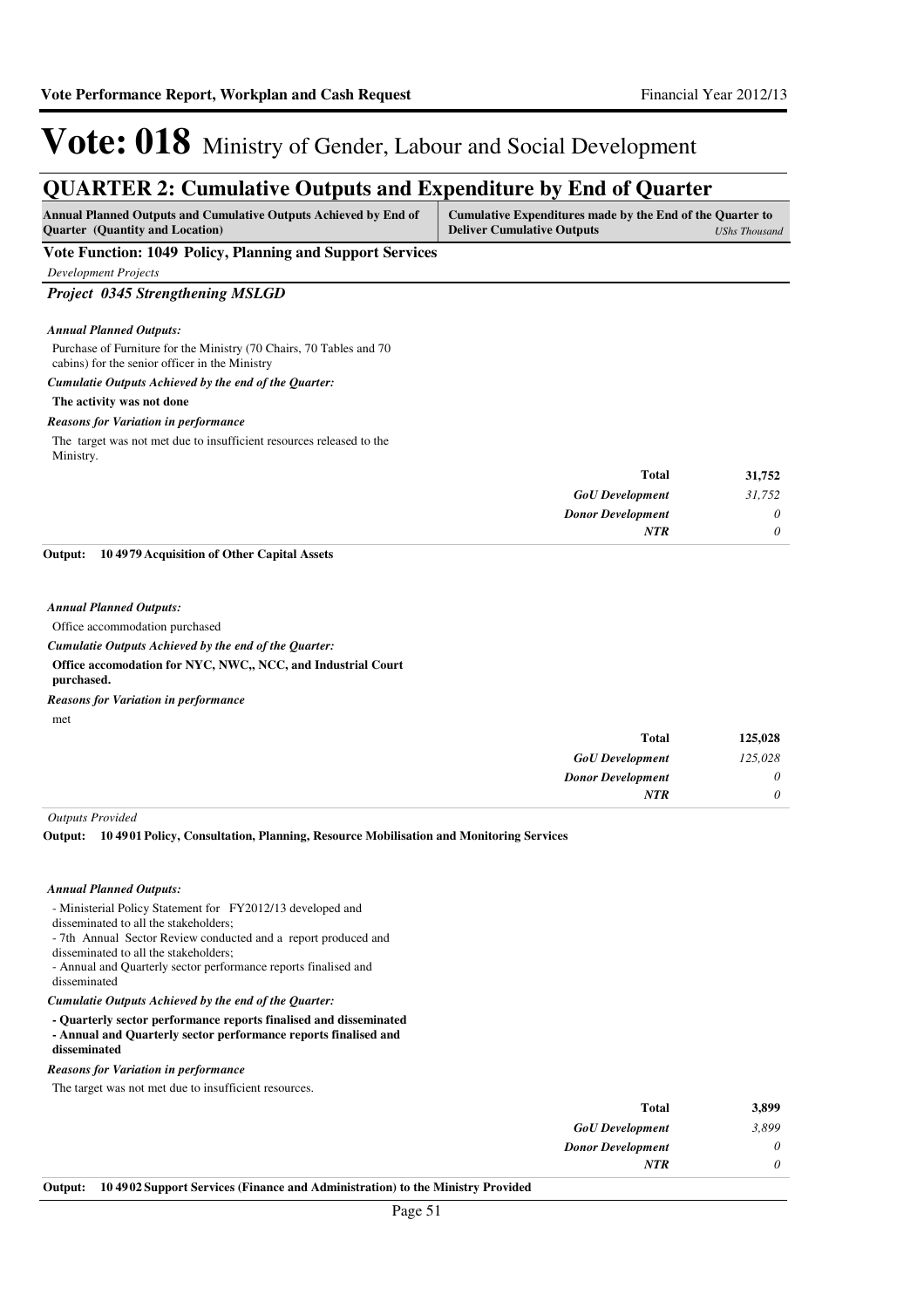### **QUARTER 2: Cumulative Outputs and Expenditure by End of Quarter**

| Annual Planned Outputs and Cumulative Outputs Achieved by End of | Cumulative Expenditures made by the End of the Quarter to |               |
|------------------------------------------------------------------|-----------------------------------------------------------|---------------|
| <b>Ouarter</b> (Quantity and Location)                           | <b>Deliver Cumulative Outputs</b>                         | UShs Thousand |

#### **Vote Function: 1049 Policy, Planning and Support Services**

*Development Projects*

#### *Project 0345 Strengthening MSLGD*

#### *Annual Planned Outputs:*

- Finance and administration services provided;
- Logistics for the entitled officers provided;
- Entitlements for the entitled officers paid); and
- 40 Ministry staff trained;

#### *Cumulatie Outputs Achieved by the end of the Quarter:*

- **Finance and administration services provided;**
- **Logistics for the entitled officers provided;**
- **Entitlements for the entitled officers paid)**

#### *Reasons for Variation in performance*

Met

| 10,716   | Total                    |
|----------|--------------------------|
| 10,716   | <b>GoU</b> Development   |
| 0        | <b>Donor Development</b> |
| $\theta$ | <b>NTR</b>               |
|          |                          |

#### **10 4903 Ministerial and Top Management Services Provided Output:**

#### *Annual Planned Outputs:*

Logistics for the entitled officers Services Provided (entitlements for the entitled officers paid)

*Cumulatie Outputs Achieved by the end of the Quarter:*

#### **Logistics for the 7 entitled officers provided**

#### *Reasons for Variation in performance*

Target met

| <b>GoU</b> Development<br><b>Donor Development</b><br>NTR<br><b>GRAND TOTAL</b><br><b>Wage Recurrent</b><br><b>Non Wage Recurrent</b><br><b>GoU</b> Development<br><b>Donor Development</b><br>NTR | $\bf{0}$ | <b>Total</b> |  |
|----------------------------------------------------------------------------------------------------------------------------------------------------------------------------------------------------|----------|--------------|--|
|                                                                                                                                                                                                    | $\theta$ |              |  |
|                                                                                                                                                                                                    | $\theta$ |              |  |
|                                                                                                                                                                                                    | $\theta$ |              |  |
|                                                                                                                                                                                                    |          | 5,500,600    |  |
|                                                                                                                                                                                                    |          | 509,225      |  |
|                                                                                                                                                                                                    |          | 4,425,297    |  |
|                                                                                                                                                                                                    |          | 566,079      |  |
|                                                                                                                                                                                                    | $\theta$ |              |  |
|                                                                                                                                                                                                    | 0        |              |  |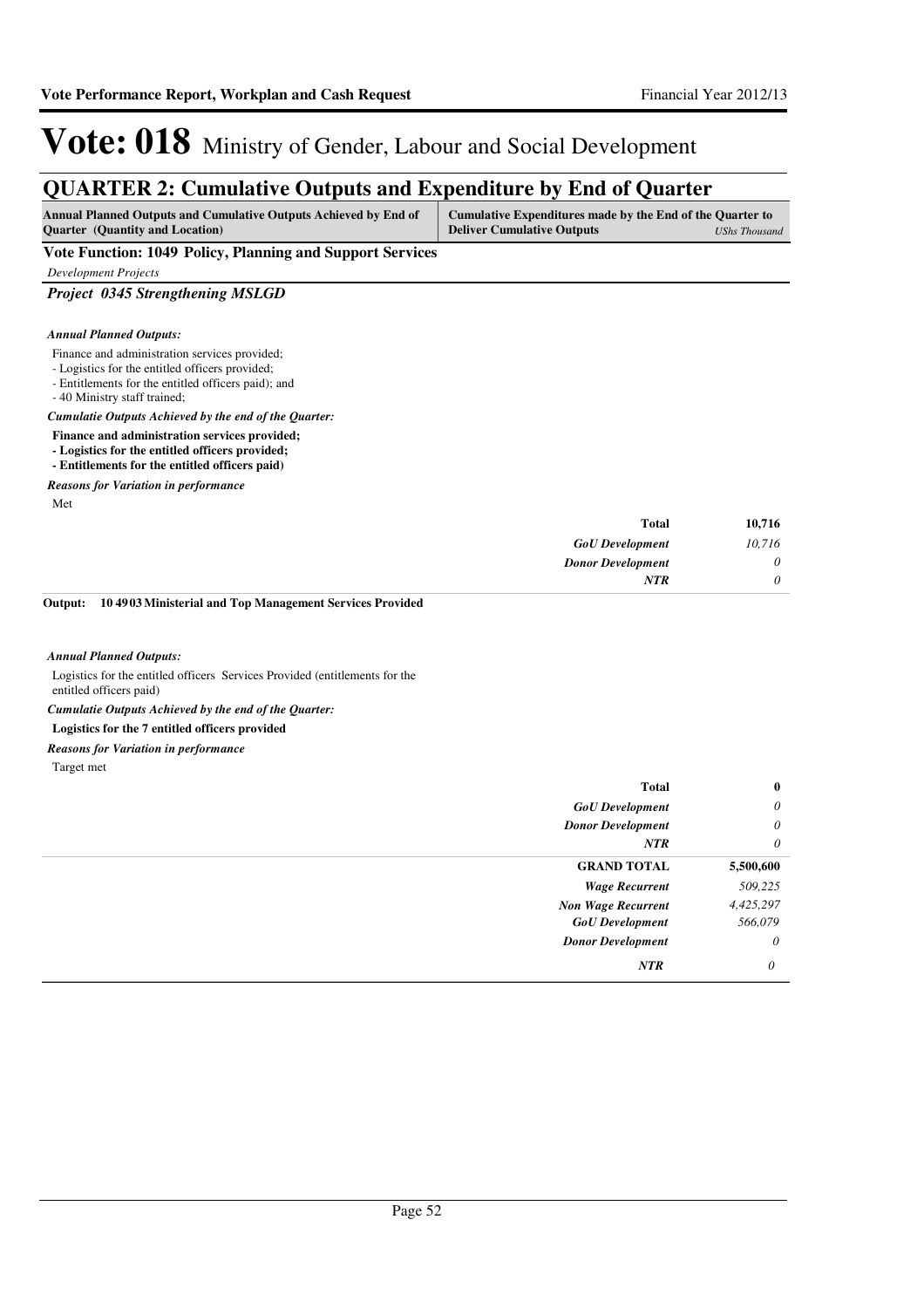*0*

*NTR*

### Vote: 018 Ministry of Gender, Labour and Social Development

#### **QUARTER 2: Outputs and Expenditure in Quarter Planned and Actual Outputs in Quarter (Quantity and Location) Expenditures incurred in the Quarter to deliver outputs**  *UShs Thousand* **Vote Function: 1001 Community Mobilisation and Empowerment** *Recurrent Programmes Programme 13 Community Development and Literacy Outputs Funded* Shs0.11bn disbursed to National Library of Uganda as Development Project funds, Wage and Non Wage Subvention **Shs0.108bn disbursed to National Library of Uganda as Development Project funds, Wage and Non Wage Subvention 10 0152 Support to National Library of Uganda (Development Project, Wage and Non Wage Subvention) Output:** *Wage Recurrent Non Wage Recurrent* **Total** *0 107,832 0* **107,832** *Actual Outputs Achieved in Quarter: Outputs Planned in Quarter: NTR* Target met *Reasons for Variation in performance Item Spent* 264101 Contributions to Autonomous Inst. 37,510 264102 Contributions to Autonomous Inst. Wage **Subventions** 70,322 *Outputs Provided* - **-Developed, launched and disseminated the National Hand Book for Community Development Officers and other Stakeholders in Community Development Work 10 0101 Policies, Sector plans Guidelines and Standards on Community Mobilisation and Empowerment Output:** *Wage Recurrent Non Wage Recurrent* **Total** *900 0 0* **900** *Actual Outputs Achieved in Quarter: Outputs Planned in Quarter: NTR* The Community Development Policy is not yet finalised due to insufficient funds *Reasons for Variation in performance Item Spent* 211101 General Staff Salaries 900 10 Local government provided with technical backstoping, evaluation and motoring in the East **10 local governments provided with technical backstopping on Community mobilisation and empowerment; 10 0105 Monitoring, Technical Support Supervision and Backstopping** *Wage Recurrent Non Wage Recurrent* **Total** *2,764 18,897* **21,661** *Actual Outputs Achieved in Quarter: Outputs Planned in Quarter:* **Output:** Target achieved with additional fundr from off budget support (Icedea) *Reasons for Variation in performance Item Spent* 211101 General Staff Salaries 2,764 221011 Printing, Stationery, Photocopying and Binding 1,477 224002 General Supply of Goods and Services 7,959 227004 Fuel, Lubricants and Oils 9,074 228002 Maintenance - Vehicles 387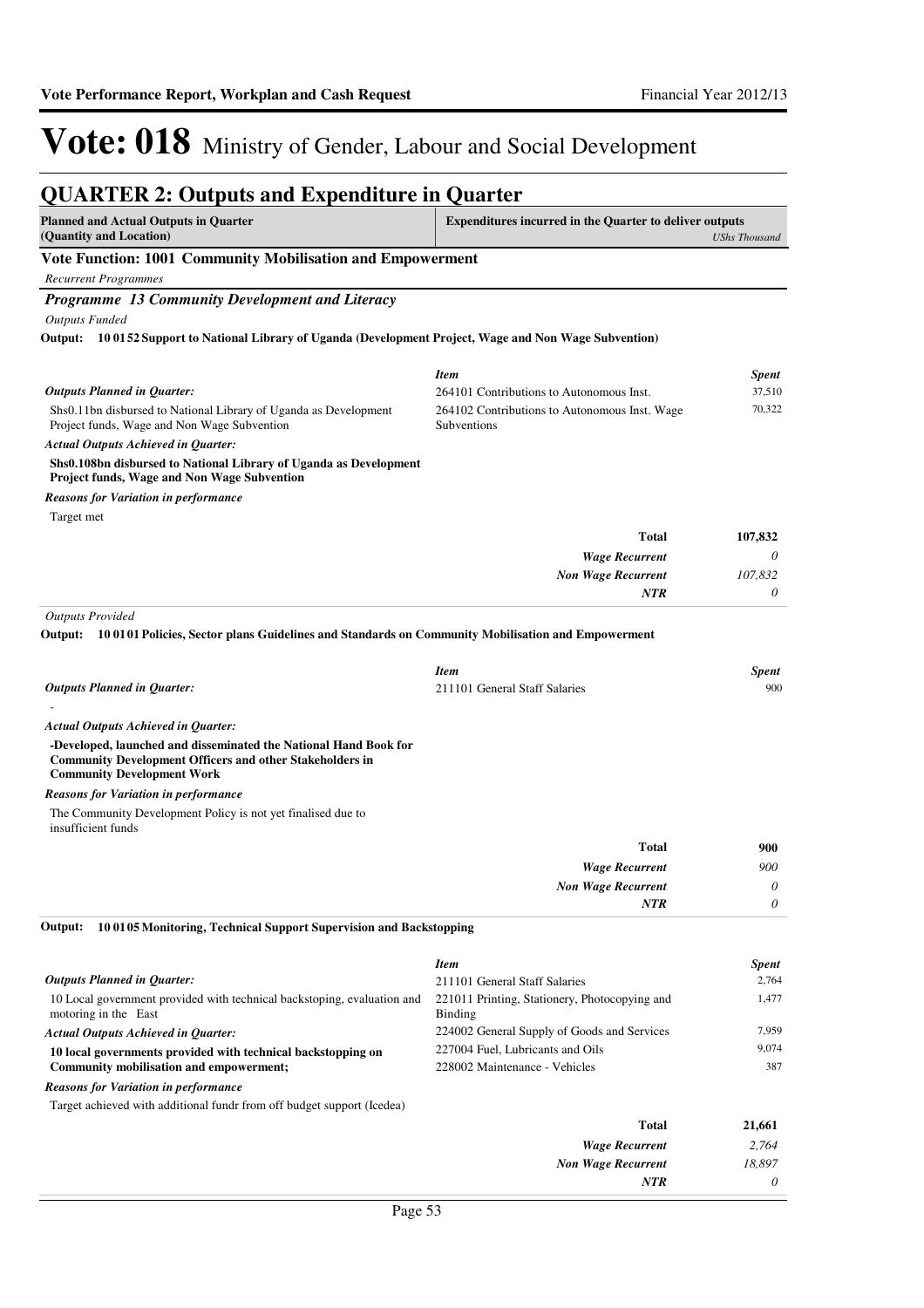| <b>QUARTER 2: Outputs and Expenditure in Quarter</b>                                                                                                                                                                                                                                                                                 |                                                                          |                      |
|--------------------------------------------------------------------------------------------------------------------------------------------------------------------------------------------------------------------------------------------------------------------------------------------------------------------------------------|--------------------------------------------------------------------------|----------------------|
| <b>Planned and Actual Outputs in Quarter</b><br>(Quantity and Location)                                                                                                                                                                                                                                                              | <b>Expenditures incurred in the Quarter to deliver outputs</b>           | <b>UShs Thousand</b> |
| Vote Function: 1001 Community Mobilisation and Empowerment                                                                                                                                                                                                                                                                           |                                                                          |                      |
| <b>Recurrent Programmes</b>                                                                                                                                                                                                                                                                                                          |                                                                          |                      |
| <b>Programme 14 Culture and Family Affairs</b>                                                                                                                                                                                                                                                                                       |                                                                          |                      |
| <b>Outputs Funded</b>                                                                                                                                                                                                                                                                                                                |                                                                          |                      |
| 10 0151 Support to Traditional Leaders provided<br>Output:                                                                                                                                                                                                                                                                           |                                                                          |                      |
|                                                                                                                                                                                                                                                                                                                                      | <b>Item</b>                                                              | <b>Spent</b>         |
| <b>Outputs Planned in Quarter:</b>                                                                                                                                                                                                                                                                                                   | 264103 Grants to Cultural Institution                                    | 165,000              |
| 11 Traditional leaders supported.                                                                                                                                                                                                                                                                                                    |                                                                          |                      |
| <b>Actual Outputs Achieved in Quarter:</b>                                                                                                                                                                                                                                                                                           |                                                                          |                      |
| - 11 Traditional Leaders from Alur Kingdom, Acholi Kingdom,<br>Bunyoro Kitara Kingdom, Obwa Kamuswaga bwa Kooki, Tooro<br>Kingdom, Langi Chiefdom, Buruli Chiefdom, Teso Chiefdom,<br>Obusinga bwa Rwenzururu; Tieng dhola Chiefdom and Inzu Ya<br>Masaba while 6000 volume of primers printed and 200,000 FAL<br>learners enrolled. |                                                                          |                      |
| <b>Reasons for Variation in performance</b>                                                                                                                                                                                                                                                                                          |                                                                          |                      |
| The target was met                                                                                                                                                                                                                                                                                                                   | <b>Total</b>                                                             |                      |
|                                                                                                                                                                                                                                                                                                                                      |                                                                          | 165,000              |
|                                                                                                                                                                                                                                                                                                                                      | <b>Wage Recurrent</b>                                                    | 0<br>165,000         |
|                                                                                                                                                                                                                                                                                                                                      | <b>Non Wage Recurrent</b><br><b>NTR</b>                                  | 0                    |
|                                                                                                                                                                                                                                                                                                                                      |                                                                          |                      |
| Output:<br>10 0153 Support to the Promotion of Culture and family provided                                                                                                                                                                                                                                                           |                                                                          |                      |
|                                                                                                                                                                                                                                                                                                                                      | <b>Item</b>                                                              | <b>Spent</b>         |
| <b>Outputs Planned in Quarter:</b>                                                                                                                                                                                                                                                                                                   | 264101 Contributions to Autonomous Inst.                                 | 19,620               |
| - Uganda National Culture Centre Supported with Shs 0.007bn (wage<br>subvention for the Nommo Gallery Staff)<br>- Uganda Kiswahili Council supported with Shs0.0362bn;                                                                                                                                                               | 264102 Contributions to Autonomous Inst. Wage<br>Subventions             | 6,750                |
| <b>Actual Outputs Achieved in Quarter:</b>                                                                                                                                                                                                                                                                                           |                                                                          |                      |
| - Uganda National Culture Centre Supported with Shs 0.007bn (wage<br>subvention for the Nommo Gallery Staff)<br>- Uganda Kiswahili Council supported with Shs0.069bn;                                                                                                                                                                |                                                                          |                      |
| <b>Reasons for Variation in performance</b>                                                                                                                                                                                                                                                                                          |                                                                          |                      |
| The target was met                                                                                                                                                                                                                                                                                                                   |                                                                          |                      |
|                                                                                                                                                                                                                                                                                                                                      | <b>Total</b>                                                             | 26,370               |
|                                                                                                                                                                                                                                                                                                                                      | <b>Wage Recurrent</b>                                                    | 0                    |
|                                                                                                                                                                                                                                                                                                                                      | <b>Non Wage Recurrent</b>                                                | 26,370               |
|                                                                                                                                                                                                                                                                                                                                      | NTR                                                                      | 0                    |
| <b>Outputs Provided</b>                                                                                                                                                                                                                                                                                                              |                                                                          |                      |
| Output:<br>10 0101 Policies, Sector plans Guidelines and Standards on Community Mobilisation and Empowerment                                                                                                                                                                                                                         |                                                                          |                      |
|                                                                                                                                                                                                                                                                                                                                      |                                                                          |                      |
|                                                                                                                                                                                                                                                                                                                                      | <b>Item</b>                                                              | <b>Spent</b>         |
| <b>Outputs Planned in Quarter:</b>                                                                                                                                                                                                                                                                                                   | 211101 General Staff Salaries                                            | 9,670                |
| -1000 copies of the National Family Policy printed and disseminated<br>- 500 copies of the Uganda National Cultural Centre Act printed and                                                                                                                                                                                           | 221001 Advertising and Public Relations<br>221002 Workshops and Seminars | 660<br>7,033         |
| disseminated to Artists                                                                                                                                                                                                                                                                                                              | 221011 Printing, Stationery, Photocopying and                            | 9,329                |
| - 500 copies of the Stage Plays and Public Entertainment Act printed and                                                                                                                                                                                                                                                             | <b>Binding</b>                                                           |                      |
| disseminated to Artists                                                                                                                                                                                                                                                                                                              | 222002 Postage and Courier                                               | 1,210                |
| <b>Actual Outputs Achieved in Quarter:</b>                                                                                                                                                                                                                                                                                           | 224002 General Supply of Goods and Services                              | 1,200                |
| The Draft Policy in Place                                                                                                                                                                                                                                                                                                            | 225001 Consultancy Services- Short-term                                  | 2,500                |
| <b>Reasons for Variation in performance</b>                                                                                                                                                                                                                                                                                          | 227004 Fuel, Lubricants and Oils                                         | 1,576                |

Insufficient resources were released and printing could not be done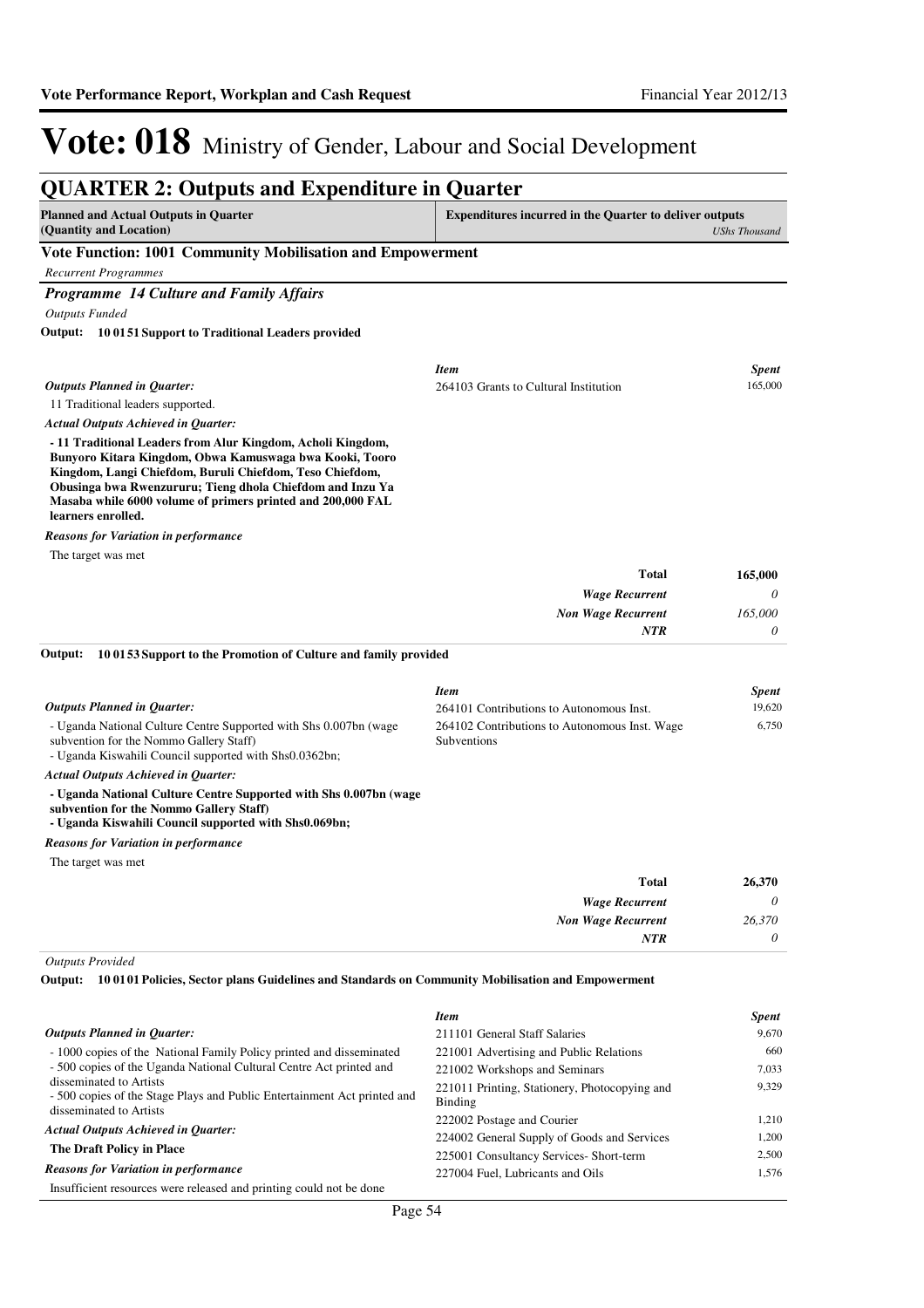*0*

*NTR*

# Vote: 018 Ministry of Gender, Labour and Social Development

### **QUARTER 2: Outputs and Expenditure in Quarter**

| Planned and Actual Outputs in Quarter                                                  | <b>Expenditures incurred in the Quarter to deliver outputs</b> |  |
|----------------------------------------------------------------------------------------|----------------------------------------------------------------|--|
| (Quantity and Location)                                                                | <b>UShs Thousand</b>                                           |  |
| <b>TT . TT</b><br>$\begin{array}{c} \n \text{1.001} \\ \n \text{1.001} \n \end{array}$ |                                                                |  |

#### **Vote Function: 1001 Community Mobilisation and Empowerment**

*Recurrent Programmes*

*Programme 14 Culture and Family Affairs*

|                                         | <b>Total</b>              | 33,177   |
|-----------------------------------------|---------------------------|----------|
|                                         | <b>Wage Recurrent</b>     | 9,670    |
|                                         | <b>Non Wage Recurrent</b> | 23,507   |
|                                         | <b>NTR</b>                | $\theta$ |
| Output: 10 0102 Advocacy and Networking |                           |          |

#### - Convention on the protection of the diversity of cultural expressions operationalised; - Community Inventorying in four regions conducted **10 communities sensitised on cultural Total 15,201** *Actual Outputs Achieved in Quarter: Outputs Planned in Quarter:* There was insufficient resources *Reasons for Variation in performance Item Spent* 211101 General Staff Salaries 2,701 221001 Advertising and Public Relations 660 221002 Workshops and Seminars 7,033 224002 General Supply of Goods and Services 1,200 225001 Consultancy Services- Short-term 2,032 227004 Fuel, Lubricants and Oils 1,576

| 15,201   | <b>Total</b>              |
|----------|---------------------------|
| 2,701    | <b>Wage Recurrent</b>     |
| 12,500   | <b>Non Wage Recurrent</b> |
| $\theta$ | <b>NTR</b>                |

#### **10 0104 Training, Skills Development and Training Materials Output:**

|                                                 | <b>Item</b>                                 | <b>Spent</b> |
|-------------------------------------------------|---------------------------------------------|--------------|
| <b>Outputs Planned in Ouarter:</b>              | 211101 General Staff Salaries               | 1.906        |
| - 5 Communities sensitised on parenting skills; | 221002 Workshops and Seminars               | 8.400        |
| - Parenting module developed                    | 224002 General Supply of Goods and Services | 2.823        |
| <b>Actual Outputs Achieved in Ouarter:</b>      | 225001 Consultancy Services- Short-term     | 2.500        |
| 5 communities sensitised on parenting skills.   |                                             |              |
| <b>Reasons for Variation in performance</b>     |                                             |              |

The target was met

| 15,629   | <b>Total</b>              |
|----------|---------------------------|
| 1,906    | <b>Wage Recurrent</b>     |
| 13,723   | <b>Non Wage Recurrent</b> |
| $\theta$ | <b>NTR</b>                |
|          |                           |

#### **10 0105 Monitoring, Technical Support Supervision and Backstopping Output:**

|                                                     | <b>Item</b>                                                                      | <b>Spent</b> |
|-----------------------------------------------------|----------------------------------------------------------------------------------|--------------|
| <b>Outputs Planned in Quarter:</b>                  | 211101 General Staff Salaries                                                    | 3.676        |
| -4 LGs monitored on the Culture and Family function | 221011 Printing, Stationery, Photocopying and<br>Binding<br>227001 Travel Inland | 250<br>2.400 |
| <b>Actual Outputs Achieved in Ouarter:</b>          |                                                                                  |              |
| 4 LGs monitored                                     |                                                                                  |              |
| <b>Reasons for Variation in performance</b>         |                                                                                  |              |
| Target met                                          |                                                                                  |              |
|                                                     | Total                                                                            | 6,326        |
|                                                     | <b>Wage Recurrent</b>                                                            | 3.676        |
|                                                     | <b>Non Wage Recurrent</b>                                                        | 2.650        |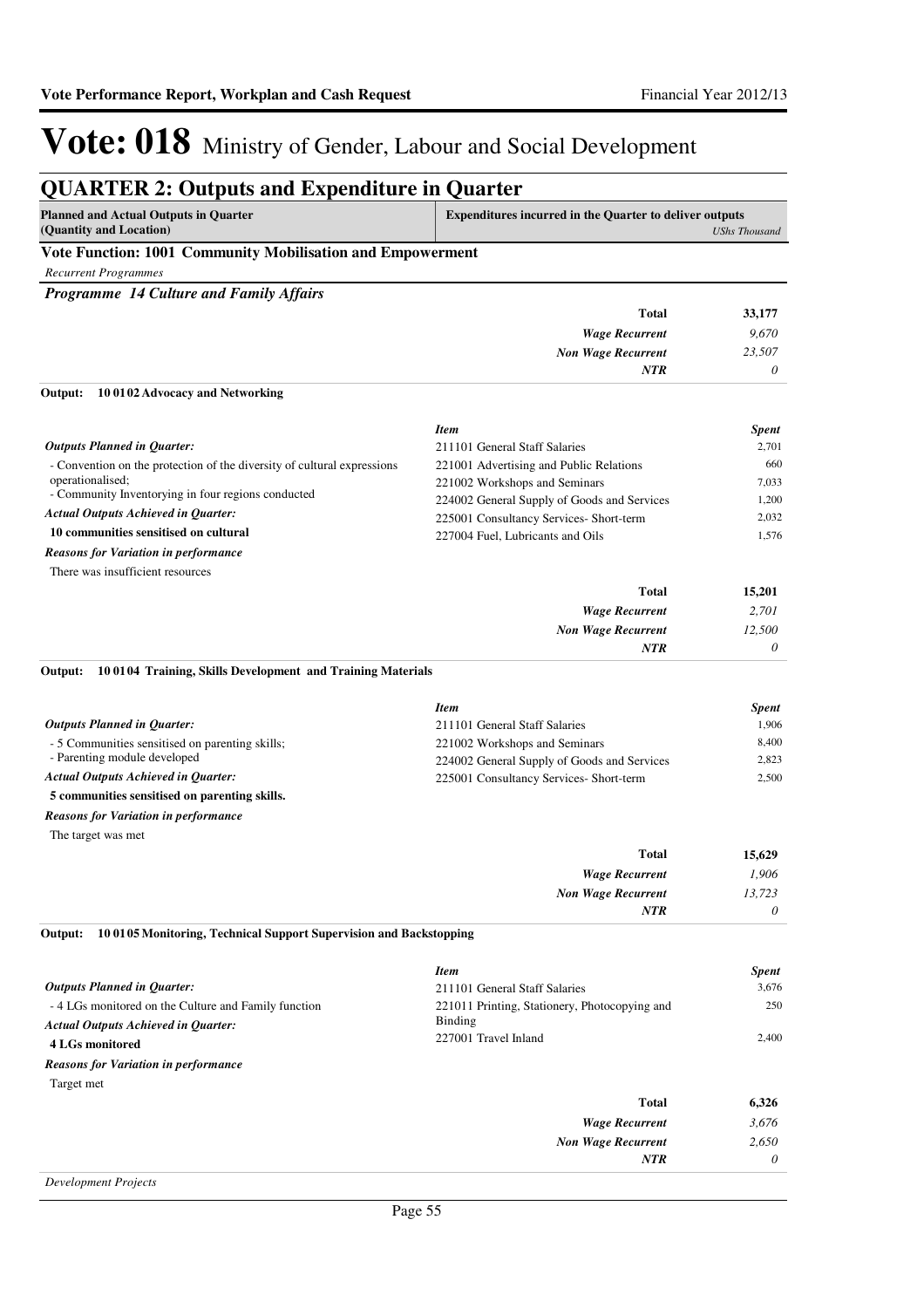#### **QUARTER 2: Outputs and Expenditure in Quarter Planned and Actual Outputs in Quarter (Quantity and Location) Expenditures incurred in the Quarter to deliver outputs**  *UShs Thousand* **Vote Function: 1001 Community Mobilisation and Empowerment** *Development Projects Project 0333 Functional Adult Literacy Capital Purchases* No output planned for 2nd quarter **NA 10 0175 Purchase of Motor Vehicles and Other Transport Equipment Output:** *GoU Development Donor Development* **Total** *0 0 0* **0** *Actual Outputs Achieved in Quarter: Outputs Planned in Quarter: NTR* NA *Reasons for Variation in performance*

*Outputs Provided*

**10 0101 Policies, Sector plans Guidelines and Standards on Community Mobilisation and Empowerment Output:**

|                                                                                                                                                                                                               | <b>Item</b>                                    | <b>Spent</b> |
|---------------------------------------------------------------------------------------------------------------------------------------------------------------------------------------------------------------|------------------------------------------------|--------------|
| <b>Outputs Planned in Quarter:</b>                                                                                                                                                                            | 211102 Contract Staff Salaries (Incl. Casuals, | 2.496        |
| - Adult literacy guidelines and standards disseminated to all stakeholders                                                                                                                                    | Temporary)                                     |              |
| <b>Actual Outputs Achieved in Ouarter:</b>                                                                                                                                                                    | 221001 Advertising and Public Relations        | 2.380        |
| - Adult literacy guidelines and standards disseminated to all<br>stakeholders in the centre region<br>227001 Travel Inland<br><b>Reasons for Variation in performance</b><br>The policy has not been approved | 222002 Postage and Courier                     | 1.260        |
|                                                                                                                                                                                                               | 225001 Consultancy Services- Short-term        | 3.670        |
|                                                                                                                                                                                                               |                                                | 8.750        |
|                                                                                                                                                                                                               | 227004 Fuel. Lubricants and Oils               | 5.000        |
|                                                                                                                                                                                                               | Total                                          | 23,556       |
|                                                                                                                                                                                                               | <b>GoU</b> Development                         | 23.556       |
|                                                                                                                                                                                                               | <b>Donor Development</b>                       | $\theta$     |
|                                                                                                                                                                                                               | <b>NTR</b>                                     | 0            |

#### **10 0102 Advocacy and Networking Output:**

|                                                                          | <b>Item</b>                             | <b>Spent</b> |
|--------------------------------------------------------------------------|-----------------------------------------|--------------|
| <b>Outputs Planned in Ouarter:</b>                                       | 211103 Allowances                       | 368          |
| -Organisational profile of of the adult literacy providers at all levels | 221001 Advertising and Public Relations | 5,000        |
| compiled, documented and disseminated                                    | 222001 Telecommunications               | 125          |
| <b>Actual Outputs Achieved in Ouarter:</b>                               | 222002 Postage and Courier              | 158          |
| -Organisational profile of of the adult literacy providers at all levels | 227001 Travel Inland                    | 1,790        |
| compiled, documented and disseminated                                    | 227002 Travel Abroad                    | 5,000        |
| <b>Reasons for Variation in performance</b>                              | 227004 Fuel, Lubricants and Oils        | 14,152       |
| The target was met with additional support from ICEAD                    | Total                                   | 26,592       |
|                                                                          | <b>GoU</b> Development                  | 26,592       |
|                                                                          | <b>Donor Development</b>                | $\theta$     |
|                                                                          | <b>NTR</b>                              | $\theta$     |

**Output: 10 0105 Monitoring, Technical Support Supervision and Backstopping**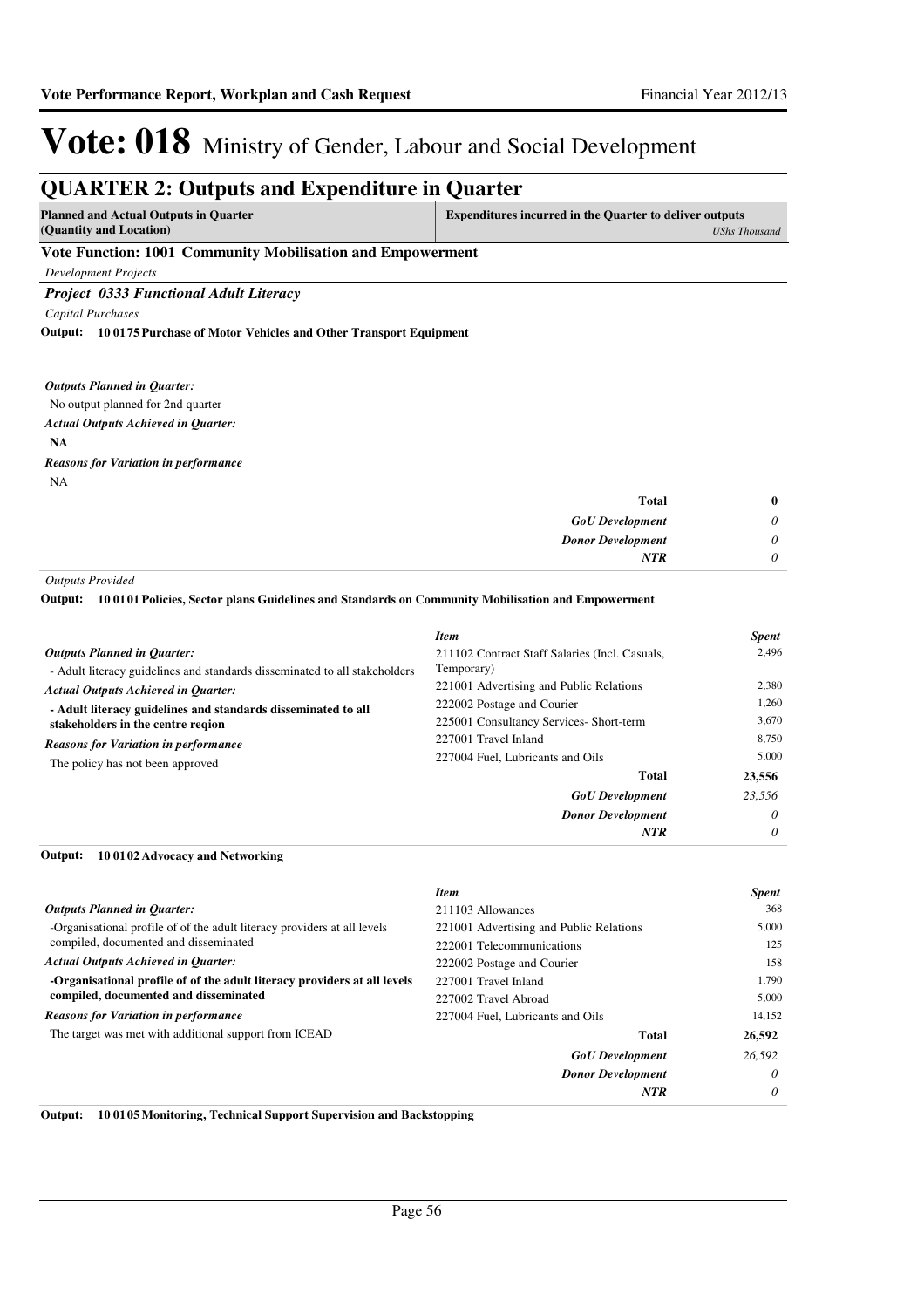### **QUARTER 2: Outputs and Expenditure in Quarter**

| Planned and Actual Outputs in Quarter | <b>Expenditures incurred in the Quarter to deliver outputs</b> |
|---------------------------------------|----------------------------------------------------------------|
| (Quantity and Location)               | <b>UShs Thousand</b>                                           |
|                                       |                                                                |

#### **Vote Function: 1001 Community Mobilisation and Empowerment**

| <b>Development Projects</b> |  |
|-----------------------------|--|
|-----------------------------|--|

*Project 0333 Functional Adult Literacy*

|                                             | <b>Item</b>                                    | <b>Spent</b> |
|---------------------------------------------|------------------------------------------------|--------------|
| Outputs Planned in Ouarter:                 | 211102 Contract Staff Salaries (Incl. Casuals, | 3,353        |
| - NALMIS software upgraded                  | Temporary)                                     |              |
| -5 LGS monitored and supervised             | 221001 Advertising and Public Relations        | 500          |
| <b>Actual Outputs Achieved in Ouarter:</b>  | 221003 Staff Training                          | 5,120        |
| - NALMIS software upgraded                  | 222001 Telecommunications                      | 200          |
| -5 LGS monitored and supervised             | 222002 Postage and Courier                     | 750          |
| <b>Reasons for Variation in performance</b> | 227002 Travel Abroad                           | 6,250        |
| The target was met                          | 228002 Maintenance - Vehicles                  | 3,310        |
|                                             | Total                                          | 19,483       |
|                                             | <b>GoU</b> Development                         | 19,483       |
|                                             | <b>Donor Development</b>                       | $\theta$     |
|                                             | <b>NTR</b>                                     | $\theta$     |

#### *Project 0343 Rehabilitation of Public libraries*

*Outputs Provided*

**10 0105 Monitoring, Technical Support Supervision and Backstopping Output:**

|                                                                                                                                                                                                                                                                                                                                                                                                                                                                                                                                  | <b>Item</b>                      |              | <b>Spent</b> |
|----------------------------------------------------------------------------------------------------------------------------------------------------------------------------------------------------------------------------------------------------------------------------------------------------------------------------------------------------------------------------------------------------------------------------------------------------------------------------------------------------------------------------------|----------------------------------|--------------|--------------|
| <b>Outputs Planned in Quarter:</b>                                                                                                                                                                                                                                                                                                                                                                                                                                                                                               | 227002 Travel Abroad             |              | 3,600        |
| 8 Public and 17 Community libraries inspected, monitored and evaluated;                                                                                                                                                                                                                                                                                                                                                                                                                                                          | 227004 Fuel, Lubricants and Oils |              | 3,546        |
| <b>Actual Outputs Achieved in Quarter:</b>                                                                                                                                                                                                                                                                                                                                                                                                                                                                                       |                                  |              |              |
| - Held a focus centre at Nambi Sseppuya Community Resource<br>Centre in Igombe, Jinja District;<br>- Supported Kampala Public Library in holding children's reading<br>Tent;<br>- Held Book week Festival celebration exhibition in 30 up country<br>centres with the main exhibition at Garden City;<br>- Workshop on changing Libraries for children (in partnership with<br><b>Book Aid International) held; and</b><br>- Received and distributed 10,000 books to public and community<br>Libraries as well as institutions. |                                  |              |              |
| <b>Reasons for Variation in performance</b>                                                                                                                                                                                                                                                                                                                                                                                                                                                                                      |                                  |              |              |
| The target was met                                                                                                                                                                                                                                                                                                                                                                                                                                                                                                               |                                  |              |              |
|                                                                                                                                                                                                                                                                                                                                                                                                                                                                                                                                  |                                  | <b>Total</b> | 7.146        |

| 1,170 | 1 vuu                    |
|-------|--------------------------|
| 7,146 | <b>GoU</b> Development   |
|       | <b>Donor Development</b> |
|       | <b>NTR</b>               |
|       |                          |

#### *Project 1001 GoU-UNICEF Community Dialogue Project Capital Purchases*

**10 0179 Acquisition of Other Capital Assets Output:**

NA **NA** *Actual Outputs Achieved in Quarter: Outputs Planned in Quarter:* NA *Reasons for Variation in performance*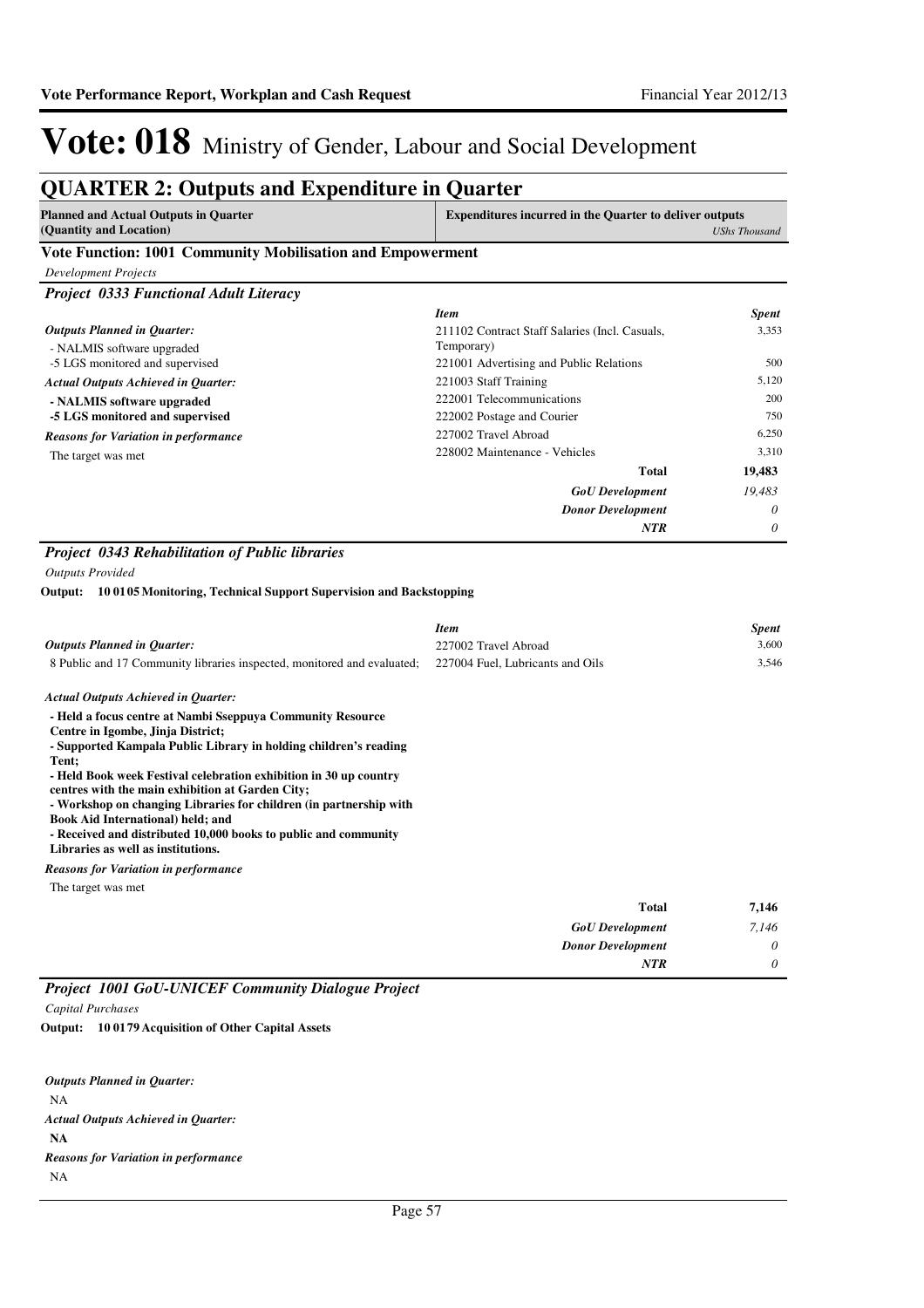## Vote: 018 Ministry of Gender, Labour and Social Development

#### **QUARTER 2: Outputs and Expenditure in Quarter Planned and Actual Outputs in Quarter (Quantity and Location) Expenditures incurred in the Quarter to deliver outputs**  *UShs Thousand* **Vote Function: 1001 Community Mobilisation and Empowerment** *Development Projects Project 1001 GoU-UNICEF Community Dialogue Project GoU Development Donor Development* **Total** *0 0 0* **0** *NTR Outputs Provided* - Two (2) Local Governments monitored, evaluated and provided with support supervision on GFM ambandonment. - Information Education Communication materials reviewed to address Female Genital Mutilation (FG **- Two (2) Local Governments (Amudat and Kween) monitored, evaluated and provided with support supervision on GFM ambandonment. 10 0105 Monitoring, Technical Support Supervision and Backstopping Output:** *Actual Outputs Achieved in Quarter: Outputs Planned in Quarter:* The target was met with additional support from off Budget intervations under UNICEF.. *Reasons for Variation in performance Item Spent* 211102 Contract Staff Salaries (Incl. Casuals, Temporary) 3,648 227001 Travel Inland 2,675 227004 Fuel, Lubricants and Oils 677

| 7,000    | Total                    |
|----------|--------------------------|
| 7,000    | <b>GoU</b> Development   |
| $\theta$ | <b>Donor Development</b> |
| 0        | <b>NTR</b>               |

### **Vote Function: 1002 Mainstreaming Gender and Rights**

*Recurrent Programmes*

#### *Programme 11 Gender and Women Affairs*

*Outputs Funded*

#### **10 0251 Support to National Women's Council and the Kapchorwa Women Development Group Output:**

|                                                                                                                                                                                                                                                                                                                                              | <b>Item</b>                                                         | <b>Spent</b> |
|----------------------------------------------------------------------------------------------------------------------------------------------------------------------------------------------------------------------------------------------------------------------------------------------------------------------------------------------|---------------------------------------------------------------------|--------------|
| <b>Outputs Planned in Quarter:</b>                                                                                                                                                                                                                                                                                                           | 264101 Contributions to Autonomous Inst.                            | 249,072      |
| Two Autonomous institutions supported <i>i.e:</i><br>- Support to National Women's Council with subventions (wage and non-<br>wage of Shs0.02125bn and Shs0.2175bn respectively) to monitor women<br>activities in the country; and<br>- REACH and other NGOs supported with Shs0.05bn to implement<br>Female Genital Mutilation activities; | 264102 Contributions to Autonomous Inst. Wage<br><b>Subventions</b> | 21,250       |
| <b>Actual Outputs Achieved in Quarter:</b>                                                                                                                                                                                                                                                                                                   |                                                                     |              |
| Two Autonomous institutions supported with Shs0.270bn i.e:<br>- National Women's Council to monitor women activities in the<br>country; and<br>- REACH and other NGOs to implement abandonment of Female<br><b>Genital Mutilation / Cutting activities;</b>                                                                                  |                                                                     |              |
| <b>Reasons for Variation in performance</b>                                                                                                                                                                                                                                                                                                  |                                                                     |              |
| The target was met                                                                                                                                                                                                                                                                                                                           |                                                                     |              |
|                                                                                                                                                                                                                                                                                                                                              | <b>Total</b>                                                        | 270,322      |
|                                                                                                                                                                                                                                                                                                                                              | <b>Wage Recurrent</b>                                               | 0            |
|                                                                                                                                                                                                                                                                                                                                              | <b>Non Wage Recurrent</b>                                           | 270,322      |
|                                                                                                                                                                                                                                                                                                                                              | <b>NTR</b>                                                          | 0            |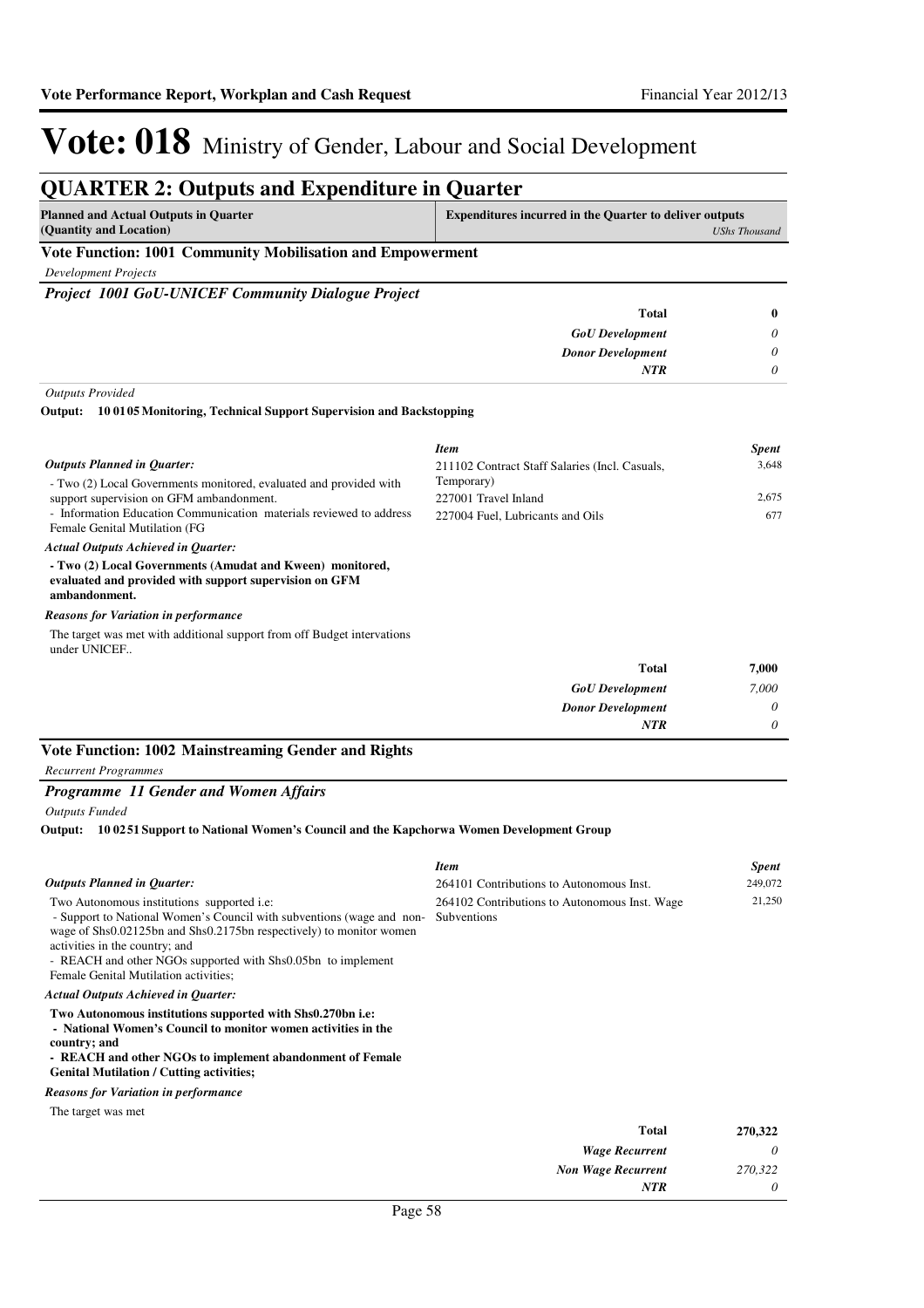*0*

## Vote: 018 Ministry of Gender, Labour and Social Development

#### **QUARTER 2: Outputs and Expenditure in Quarter Planned and Actual Outputs in Quarter (Quantity and Location) Expenditures incurred in the Quarter to deliver outputs**  *UShs Thousand* **Vote Function: 1002 Mainstreaming Gender and Rights** *Recurrent Programmes Programme 11 Gender and Women Affairs Outputs Provided* - 3 sectors guided on mainstreaming Gender and Rights into their policies, plans and programmes. (MAAIF,MWE,MOH) - Ppolicies, guidelines and standards for mainstreaming Gender & Rights reviewed. - GBV policy & action plan developed. Guidelines and standards for GBV safety shelters developed. **- 3 sectors guided on mainstreaming Gender and Rights into their policies, plans and programmes. (MPS, NPA and MoE); - 1 national validation workshop on Draft GBV Policy conducted with 40 participants 10 0201 Policies, Guidelines and Standards for mainstreaming Gender & Other Social Dev't Concerns Output:** *Wage Recurrent Non Wage Recurrent* **Total** *15,000 10,000* **25,000** *Actual Outputs Achieved in Quarter: Outputs Planned in Quarter: NTR* The target was met *Reasons for Variation in performance Item Spent* 211101 General Staff Salaries 15,000 221002 Workshops and Seminars 10,000

#### **10 0202 Advocacy and Networking Output:**

|                                                                                                       | <b>Item</b>                                  | <b>Spent</b> |
|-------------------------------------------------------------------------------------------------------|----------------------------------------------|--------------|
| <b>Outputs Planned in Ouarter:</b>                                                                    | 211101 General Staff Salaries                | 15,000       |
| NA.                                                                                                   | 221001 Advertising and Public Relations      | 430          |
| <b>Actual Outputs Achieved in Ouarter:</b>                                                            | 221002 Workshops and Seminars                | 10,000       |
| - Coordinated the commemoration of the 16 days of activism<br>campaign against Gender Based Violence; | 221005 Hire of Venue (chairs, projector etc) | 3.275        |
| - 1 Research to inform CEDAW mid term review report conducted.                                        |                                              |              |

*Reasons for Variation in performance*

The target was met

| 28,705 | <b>Total</b>              |
|--------|---------------------------|
| 15,000 | <b>Wage Recurrent</b>     |
| 13,705 | <b>Non Wage Recurrent</b> |
| 0      | <b>NTR</b>                |

#### **10 0204 Capacity building for Gender and Rights Equality and Equity Output:**

|                                                                                                                     | <b>Item</b>                      | <b>Spent</b> |
|---------------------------------------------------------------------------------------------------------------------|----------------------------------|--------------|
| <b>Outputs Planned in Ouarter:</b>                                                                                  | 211101 General Staff Salaries    | 15,000       |
| 40 Lcal Government staff monitored, mentored and supervised on                                                      | 227001 Travel Inland             | 3.300        |
| mainstreaming gender and rights in 20 districts. 2 districts in the North<br>and West Nile region (Yumbe & Koboko,) | 227004 Fuel, Lubricants and Oils | 1.120        |
| Gender mainstreaming committee strengthened,                                                                        |                                  |              |

*Actual Outputs Achieved in Quarter:*

**25 Local Government staff in the districts of Busoga monitored and supervised in GBV activities**

*Reasons for Variation in performance*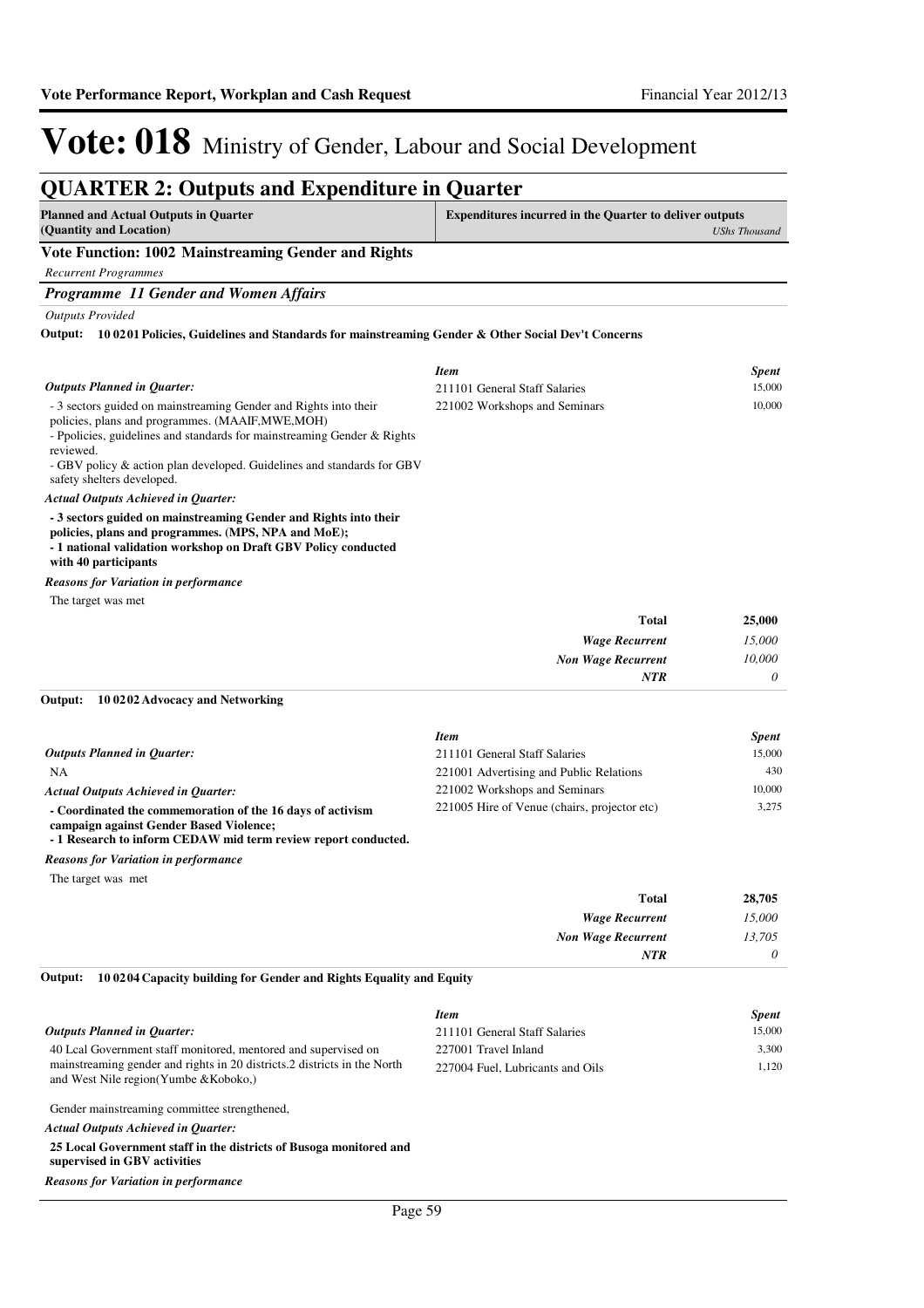| <b>Planned and Actual Outputs in Quarter</b><br>(Quantity and Location)                                                      | <b>Expenditures incurred in the Quarter to deliver outputs</b> | <b>UShs Thousand</b> |
|------------------------------------------------------------------------------------------------------------------------------|----------------------------------------------------------------|----------------------|
| Vote Function: 1002 Mainstreaming Gender and Rights                                                                          |                                                                |                      |
| <b>Recurrent Programmes</b>                                                                                                  |                                                                |                      |
| Programme 11 Gender and Women Affairs                                                                                        |                                                                |                      |
| Target met with support from UNFPA off budget intervation                                                                    |                                                                |                      |
|                                                                                                                              | <b>Total</b>                                                   | 19,420               |
|                                                                                                                              | <b>Wage Recurrent</b>                                          | 15,000               |
|                                                                                                                              | <b>Non Wage Recurrent</b>                                      | 4,420                |
|                                                                                                                              | NTR                                                            | 0                    |
| <b>Programme 12 Equity and Rights</b>                                                                                        |                                                                |                      |
| <b>Outputs Funded</b>                                                                                                        |                                                                |                      |
| Output: 100251 Support to National Women's Council and the Kapchorwa Women Development Group                                 |                                                                |                      |
|                                                                                                                              | <b>Item</b>                                                    | <b>Spent</b>         |
| <b>Outputs Planned in Quarter:</b>                                                                                           | 264102 Contributions to Autonomous Inst. Wage                  | 150,000              |
| Support to one Autonomus institution (Equal Opportunities Commission)<br>with wage and non wage subventions                  | Subventions                                                    |                      |
| Actual Outputs Achieved in Quarter:                                                                                          |                                                                |                      |
| Shs0.150bn was disbursed to the (Equal Opportunities Commission)<br>as wage and non wage subventions                         |                                                                |                      |
| Reasons for Variation in performance                                                                                         |                                                                |                      |
| The target was met                                                                                                           |                                                                |                      |
|                                                                                                                              | <b>Total</b>                                                   | 150,000              |
|                                                                                                                              | <b>Wage Recurrent</b>                                          | 0                    |
|                                                                                                                              | <b>Non Wage Recurrent</b><br>NTR                               | 150,000<br>0         |
| <b>Outputs Provided</b>                                                                                                      |                                                                |                      |
| 10 0201 Policies, Guidelines and Standards for mainstreaming Gender & Other Social Dev't Concerns<br>Output:                 |                                                                |                      |
|                                                                                                                              | <b>Item</b>                                                    | <b>Spent</b>         |
| <b>Outputs Planned in Quarter:</b>                                                                                           | 211101 General Staff Salaries                                  | 9,000                |
| 40 stakeholders trained in Human Rights Based Approach in development                                                        |                                                                |                      |
| programming (30 participants from Local governments and 10 from<br>CBOs and NGOs                                             | 221002 Workshops and Seminars                                  | 7,840                |
| <b>Actual Outputs Achieved in Ouarter:</b>                                                                                   |                                                                |                      |
| 40 stakeholders trained in Human Rights Based Approach in<br>development programming (30 participants from Local governments |                                                                |                      |
| and 10 from CBOs and NGOs                                                                                                    |                                                                |                      |
| <b>Reasons for Variation in performance</b><br>Target met                                                                    |                                                                |                      |
|                                                                                                                              | <b>Total</b>                                                   | 16,840               |
|                                                                                                                              | <b>Wage Recurrent</b>                                          | 9,000                |
|                                                                                                                              | <b>Non Wage Recurrent</b><br>NTR                               | 7,840<br>0           |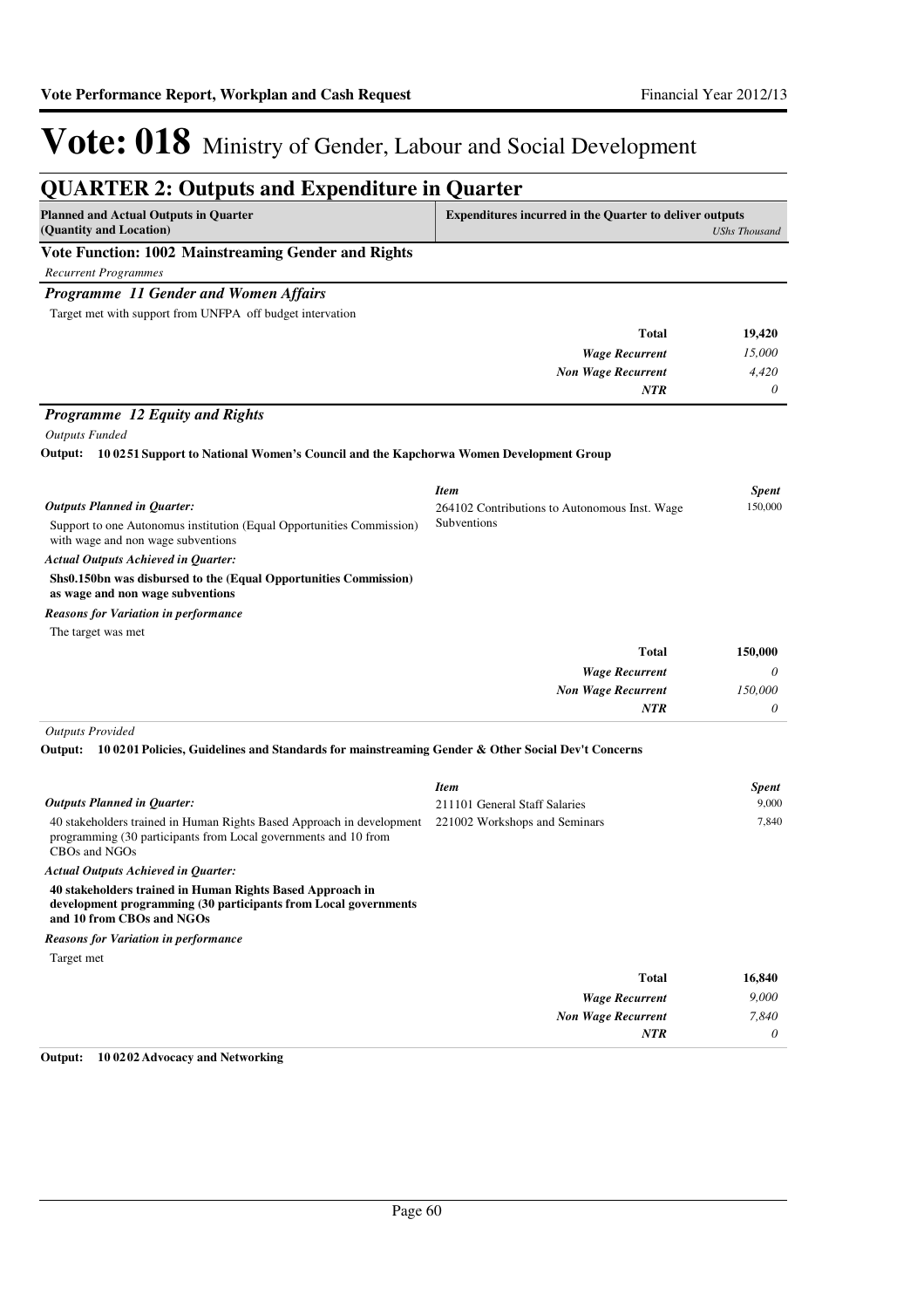| <b>QUARTER 2: Outputs and Expenditure in Quarter</b>                                                                                                                                                            |                                                                |                      |
|-----------------------------------------------------------------------------------------------------------------------------------------------------------------------------------------------------------------|----------------------------------------------------------------|----------------------|
| <b>Planned and Actual Outputs in Quarter</b><br>(Quantity and Location)                                                                                                                                         | <b>Expenditures incurred in the Quarter to deliver outputs</b> | <b>UShs Thousand</b> |
| Vote Function: 1002 Mainstreaming Gender and Rights                                                                                                                                                             |                                                                |                      |
| <b>Recurrent Programmes</b>                                                                                                                                                                                     |                                                                |                      |
| Programme 12 Equity and Rights                                                                                                                                                                                  |                                                                |                      |
|                                                                                                                                                                                                                 | <b>Item</b>                                                    | <b>Spent</b>         |
| <b>Outputs Planned in Quarter:</b>                                                                                                                                                                              | 211101 General Staff Salaries                                  | 9,000                |
| 100 Local Government Staff and other stakeholders, from organisations<br>focussing on the rights of vulnerable groups in Northern and Eastern<br>regions sensitised on the rights of the vulnerable groups      | 221002 Workshops and Seminars                                  | 7,840                |
| <b>Actual Outputs Achieved in Quarter:</b>                                                                                                                                                                      |                                                                |                      |
| -100 Local Government Staff and other stakeholders, from<br>organisations focussing on the rights of vulnerable groups in<br>Northern and Eastern regions sensitised on the rights of the<br>vulnerable groups; |                                                                |                      |
| <b>Reasons for Variation in performance</b>                                                                                                                                                                     |                                                                |                      |
| met                                                                                                                                                                                                             |                                                                |                      |
|                                                                                                                                                                                                                 | <b>Total</b>                                                   | 16,840               |
|                                                                                                                                                                                                                 | <b>Wage Recurrent</b>                                          | 9,000                |
|                                                                                                                                                                                                                 | <b>Non Wage Recurrent</b>                                      | 7,840                |
|                                                                                                                                                                                                                 | <b>NTR</b>                                                     | 0                    |
| Output:<br>100204 Capacity building for Gender and Rights Equality and Equity                                                                                                                                   |                                                                |                      |
|                                                                                                                                                                                                                 | <b>Item</b>                                                    | <b>Spent</b>         |
| <b>Outputs Planned in Quarter:</b>                                                                                                                                                                              | 211101 General Staff Salaries                                  | 9,000                |
| 10 LGs provided with technical support supervision on the mainstreaming                                                                                                                                         | 224002 General Supply of Goods and Services                    | 7,482                |
| of Equity and Rights                                                                                                                                                                                            | 227004 Fuel, Lubricants and Oils                               | 1,750                |
| <b>Actual Outputs Achieved in Quarter:</b>                                                                                                                                                                      |                                                                |                      |
| - 5 LGs in the central region provided with technical support<br>supervision on the mainstreaming of Equity and Rights.                                                                                         |                                                                |                      |
| <b>Reasons for Variation in performance</b>                                                                                                                                                                     |                                                                |                      |
| The performance was below the average because the funds were<br>insufficient                                                                                                                                    |                                                                |                      |
|                                                                                                                                                                                                                 | <b>Total</b>                                                   | 18,232               |
|                                                                                                                                                                                                                 | <b>Wage Recurrent</b>                                          | 9,000                |
|                                                                                                                                                                                                                 | <b>Non Wage Recurrent</b>                                      | 9,232                |
|                                                                                                                                                                                                                 | <b>NTR</b>                                                     | $\theta$             |
| <b>Development Projects</b>                                                                                                                                                                                     |                                                                |                      |
| Project 1000 GOU-UNFPA Gender Project                                                                                                                                                                           |                                                                |                      |
| <b>Outputs Provided</b>                                                                                                                                                                                         |                                                                |                      |
| Output: 10 0204 Capacity building for Gender and Rights Equality and Equity                                                                                                                                     |                                                                |                      |
|                                                                                                                                                                                                                 | <b>Item</b>                                                    | <b>Spent</b>         |
| <b>Outputs Planned in Quarter:</b>                                                                                                                                                                              | 224002 General Supply of Goods and Services                    | 2,500                |
| Two districts monitored on GBV (Katakwi and Moroto)                                                                                                                                                             |                                                                |                      |
| <b>Actual Outputs Achieved in Quarter:</b>                                                                                                                                                                      |                                                                |                      |
| - Two districts monitored on GBV (Katakwi and Moroto)                                                                                                                                                           |                                                                |                      |
| <b>Reasons for Variation in performance</b>                                                                                                                                                                     |                                                                |                      |
| Met the target                                                                                                                                                                                                  |                                                                |                      |
|                                                                                                                                                                                                                 | <b>Total</b>                                                   | 2,500                |
|                                                                                                                                                                                                                 | <b>GoU</b> Development<br><b>Donor Development</b>             | 2,500<br>0           |
|                                                                                                                                                                                                                 | <b>NTR</b>                                                     | 0                    |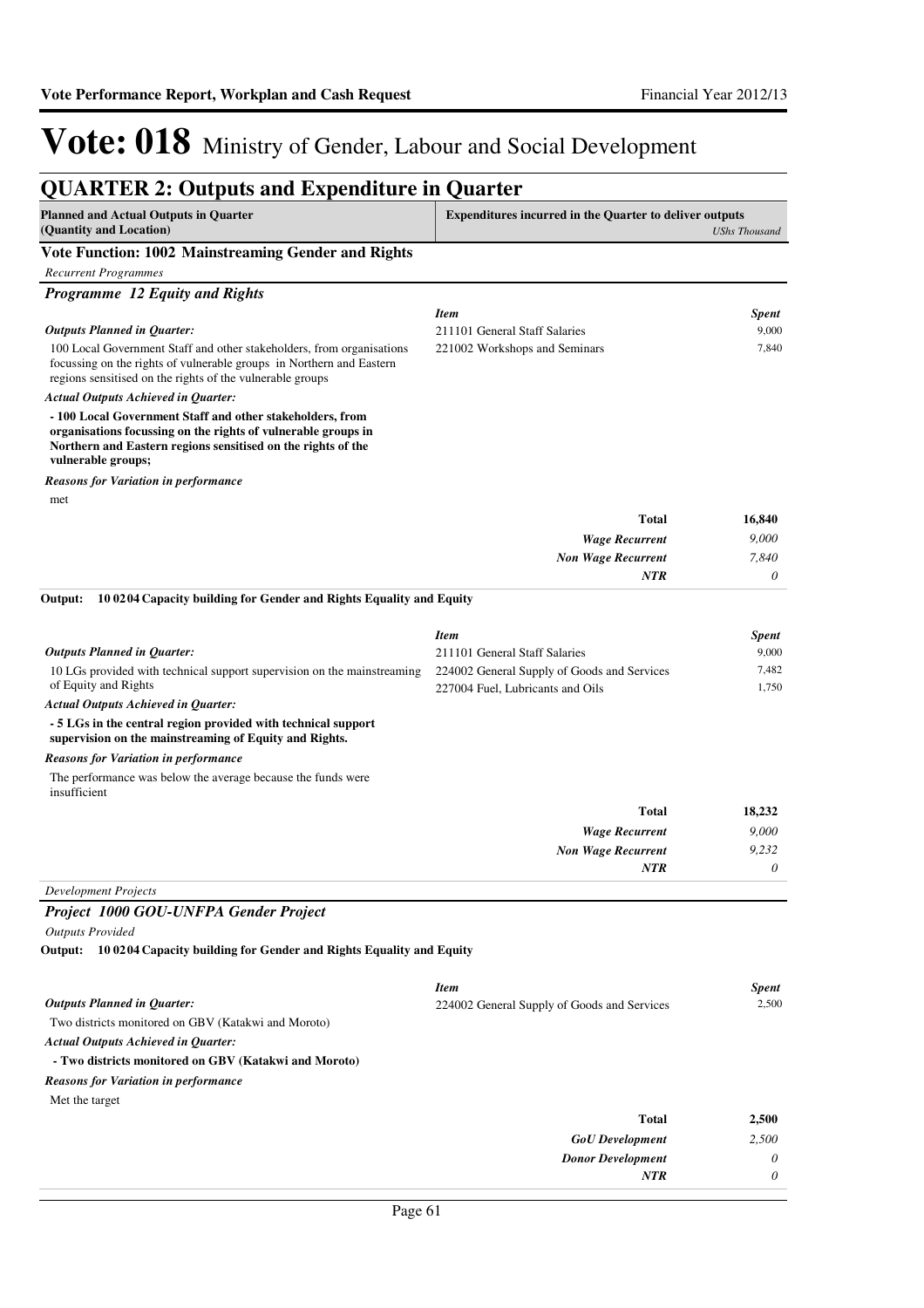#### **QUARTER 2: Outputs and Expenditure in Quarter Planned and Actual Outputs in Quarter (Quantity and Location) Expenditures incurred in the Quarter to deliver outputs**  *UShs Thousand* **Vote Function: 1003 Promotion of Labour Productivity and Employment** *Recurrent Programmes Programme 06 Labour and Industrial Relations Outputs Provided* - Labour Laws revised (employment Act , 2006 and the Labour Unions Act) - Regulations on Labour laws printed -Regulations on Labour Laws Disseminated - Labour laws and regulations enforced -Data on labour productivity collected, analyzed and distributed to stakeholders **- 6 Regulations on Labour Laws disseminated: The Employment (Employment of Children) Regulations, 2011; The Employment (Sexual Harassment) Regulations, 2011; The Labour Unions (Check –Off), Regulations, 2011; The Labour Disputes (Arbitration and settlement) (Industrial Court Procedure) Rules, 2011 and Labour Unions (registration) regulations as well as employment regulations. - 6 Labour laws and regulations 2011 enforced; 10 0301 Policies, Laws , Regulations and Guidelines on Employment and Labour Productivity Output:** *Actual Outputs Achieved in Quarter: Outputs Planned in Quarter: Item Spent* 211101 General Staff Salaries 2,079 211103 Allowances 2,242 221002 Workshops and Seminars 9,531 221009 Welfare and Entertainment 475 227001 Travel Inland 2,260 227004 Fuel, Lubricants and Oils 6,548

**- Tools for data collection developed;**

**- Concept paper developed for the establishment of a productivity centre**

#### *Reasons for Variation in performance*

The target was not met due to insufficient funds released

| <b>Total</b>              | 23,135   |
|---------------------------|----------|
| <b>Wage Recurrent</b>     | 2,079    |
| <b>Non Wage Recurrent</b> | 21,056   |
| <b>NTR</b>                | $\theta$ |

**10 0302 Inspection of Workplaces and Investigation on violation of labour standards Output:**

|                                                                                                                       | <b>Item</b>                                              | <b>Spent</b> |
|-----------------------------------------------------------------------------------------------------------------------|----------------------------------------------------------|--------------|
| <b>Outputs Planned in Ouarter:</b>                                                                                    | 211101 General Staff Salaries                            | 2.079        |
| -Workplaces inspected and reports produced<br>-Reported cases of violation of labour standards settled in work places | 221011 Printing, Stationery, Photocopying and<br>Binding | 2.972        |
| <b>Actual Outputs Achieved in Ouarter:</b>                                                                            | 227001 Travel Inland                                     | 5,153        |
| - 29 work places country wide inspected and Investigation on<br>violation of labour standards working conditions;     | 227004 Fuel, Lubricants and Oils                         | 3.324        |
| <b>Reasons for Variation in performance</b>                                                                           |                                                          |              |
| Target not met due to insufficient funds                                                                              |                                                          |              |
|                                                                                                                       | Total                                                    | 13,528       |
|                                                                                                                       | <b>Wage Recurrent</b>                                    | 2.079        |

*Non Wage Recurrent*

*NTR*

*11,449 0*

| $0$ utnut: $10.0202$ $C$ improved in $\mathcal{L}$ $C$ improvement $W$ colour |  |
|-------------------------------------------------------------------------------|--|
|                                                                               |  |
|                                                                               |  |

**Output: 10 0303 Compesation of Government Workers**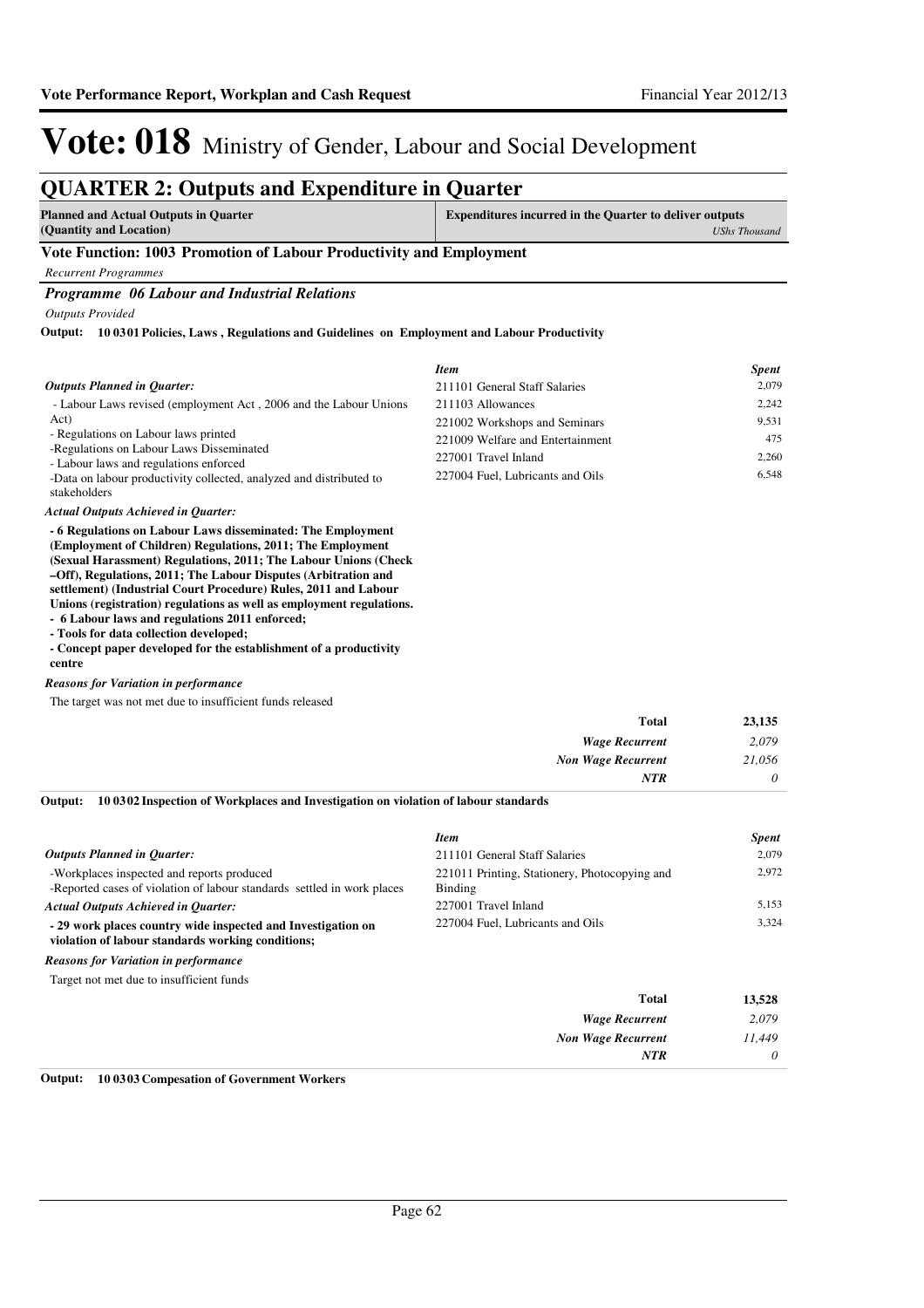| <b>QUARTER 2: Outputs and Expenditure in Quarter</b>                                                                                                   |                                                                |                      |
|--------------------------------------------------------------------------------------------------------------------------------------------------------|----------------------------------------------------------------|----------------------|
| <b>Planned and Actual Outputs in Quarter</b><br>(Quantity and Location)                                                                                | <b>Expenditures incurred in the Quarter to deliver outputs</b> | <b>UShs Thousand</b> |
| Vote Function: 1003 Promotion of Labour Productivity and Employment                                                                                    |                                                                |                      |
| <b>Recurrent Programmes</b>                                                                                                                            |                                                                |                      |
| Programme 06 Labour and Industrial Relations                                                                                                           |                                                                |                      |
|                                                                                                                                                        | <b>Item</b>                                                    | <b>Spent</b>         |
| <b>Outputs Planned in Quarter:</b>                                                                                                                     | 211101 General Staff Salaries                                  | 2,079                |
| NA                                                                                                                                                     | 227001 Travel Inland                                           | 2,260                |
| <b>Actual Outputs Achieved in Quarter:</b>                                                                                                             | 227004 Fuel, Lubricants and Oils                               | 3,324                |
| This activity was not carried out                                                                                                                      |                                                                |                      |
| <b>Reasons for Variation in performance</b>                                                                                                            |                                                                |                      |
| This is salary for the officers in that section.                                                                                                       |                                                                |                      |
|                                                                                                                                                        | Total                                                          | 7,663                |
|                                                                                                                                                        | <b>Wage Recurrent</b>                                          | 2,079                |
|                                                                                                                                                        | <b>Non Wage Recurrent</b>                                      | 5.584                |
|                                                                                                                                                        | <b>NTR</b>                                                     | 0                    |
| 10 0304 Settlement of Complaints on Non-Observance of Working Conditions<br>Output:                                                                    |                                                                |                      |
|                                                                                                                                                        | <b>Item</b>                                                    | <b>Spent</b>         |
| <b>Outputs Planned in Quarter:</b>                                                                                                                     | 211101 General Staff Salaries                                  | 2,079                |
| - 50 workers' complaints registered and disputes referred to the Ministry                                                                              | 221009 Welfare and Entertainment                               | 185                  |
| - 50 reported complaints and disputes countrywide investigated;                                                                                        | 227001 Travel Inland                                           | 5,781                |
| - Labour productivity standards assessed in 2 MDAs and 6 LGs                                                                                           | 227004 Fuel, Lubricants and Oils                               | 3,234                |
| <b>Actual Outputs Achieved in Quarter:</b>                                                                                                             |                                                                |                      |
| - 50 workers' complaints registered and disputes referred to the<br><b>Ministry</b><br>- 35 reported complaints and disputes countrywide investigated; |                                                                |                      |
|                                                                                                                                                        |                                                                |                      |
| <b>Reasons for Variation in performance</b><br>The labour productity tool has not been administered due to lack of funds.                              |                                                                |                      |
|                                                                                                                                                        |                                                                |                      |
|                                                                                                                                                        | <b>Total</b>                                                   | 11,279               |
|                                                                                                                                                        | <b>Wage Recurrent</b>                                          | 2,079                |
|                                                                                                                                                        | <b>Non Wage Recurrent</b>                                      | 9,200                |
|                                                                                                                                                        | <b>NTR</b>                                                     | 0                    |
| 10 0305 Arbitration of Labour Disputes (Industrial Court)<br>Output:                                                                                   |                                                                |                      |
|                                                                                                                                                        | <b>Item</b>                                                    | <b>Spent</b>         |
| <b>Outputs Planned in Quarter:</b>                                                                                                                     | 211101 General Staff Salaries                                  | 2,079                |
| NA                                                                                                                                                     |                                                                |                      |
| <b>Actual Outputs Achieved in Quarter:</b>                                                                                                             |                                                                |                      |
| No output related to this activity was achieved                                                                                                        |                                                                |                      |
| <b>Reasons for Variation in performance</b>                                                                                                            |                                                                |                      |
| There was no funds for this activity, but salaries for the officers were paid                                                                          |                                                                |                      |
|                                                                                                                                                        |                                                                |                      |
|                                                                                                                                                        | <b>Total</b>                                                   | 2,079                |
|                                                                                                                                                        | <b>Wage Recurrent</b>                                          | 2,079                |
|                                                                                                                                                        | <b>Non Wage Recurrent</b>                                      | 0                    |
|                                                                                                                                                        | <b>NTR</b>                                                     | 0                    |
|                                                                                                                                                        |                                                                |                      |

**Output: 10 0306 Training and Skills Development**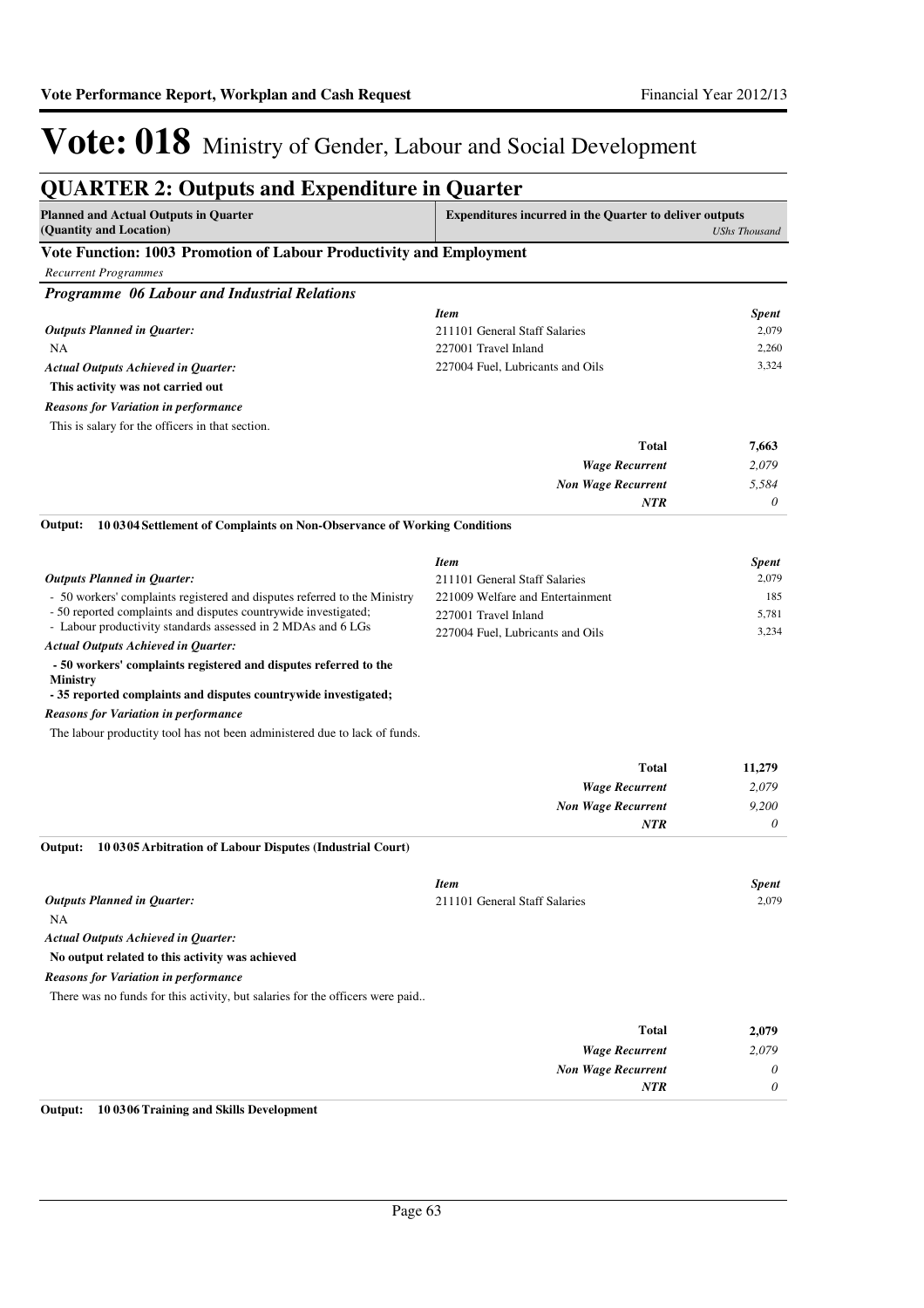| <b>QUARTER 2: Outputs and Expenditure in Quarter</b>                                                         |                                                                |                      |
|--------------------------------------------------------------------------------------------------------------|----------------------------------------------------------------|----------------------|
| <b>Planned and Actual Outputs in Quarter</b><br>(Quantity and Location)                                      | <b>Expenditures incurred in the Quarter to deliver outputs</b> | <b>UShs Thousand</b> |
| Vote Function: 1003 Promotion of Labour Productivity and Employment                                          |                                                                |                      |
| <b>Recurrent Programmes</b>                                                                                  |                                                                |                      |
| Programme 06 Labour and Industrial Relations                                                                 |                                                                |                      |
|                                                                                                              | <b>Item</b>                                                    | <b>Spent</b>         |
| <b>Outputs Planned in Quarter:</b>                                                                           | 211101 General Staff Salaries                                  | 1,386                |
| NA                                                                                                           |                                                                |                      |
| <b>Actual Outputs Achieved in Quarter:</b>                                                                   |                                                                |                      |
| - Three training workshop on HIV and AIDs at the workplace were<br>conducted in Masindi, Kampala and Masaka. |                                                                |                      |
| <b>Reasons for Variation in performance</b>                                                                  |                                                                |                      |
| The target was met                                                                                           |                                                                |                      |
|                                                                                                              | <b>Total</b>                                                   | 1,386                |
|                                                                                                              | <b>Wage Recurrent</b>                                          | 1,386                |
|                                                                                                              | <b>Non Wage Recurrent</b>                                      | 0                    |
|                                                                                                              | NTR                                                            | 0                    |
| 10 0307 Advocacy and Networking<br>Output:                                                                   |                                                                |                      |
|                                                                                                              | <b>Item</b>                                                    | <b>Spent</b>         |
| <b>Outputs Planned in Quarter:</b>                                                                           | 211101 General Staff Salaries                                  | 1,386                |
| NA                                                                                                           | 221009 Welfare and Entertainment                               | 4,980                |
| <b>Actual Outputs Achieved in Quarter:</b>                                                                   | 227001 Travel Inland                                           | 3,108                |
| The activity was not carried out                                                                             | 227004 Fuel, Lubricants and Oils                               | 3,800                |
| <b>Reasons for Variation in performance</b>                                                                  |                                                                |                      |
| The activity was planned for 3rd quarter (1st May).                                                          |                                                                |                      |
|                                                                                                              | Total                                                          | 13,274               |
|                                                                                                              |                                                                |                      |
|                                                                                                              | <b>Wage Recurrent</b>                                          | 1,386                |
|                                                                                                              | <b>Non Wage Recurrent</b><br>NTR                               | 11,888<br>0          |
|                                                                                                              |                                                                |                      |
| Programme 07 Occupational Safety and Health                                                                  |                                                                |                      |
| <b>Outputs Funded</b>                                                                                        |                                                                |                      |
| 10 0351 Contribution to Membership of International Organisations (ILO, ARLAC, EAC, OPCW)<br>Output:         |                                                                |                      |
|                                                                                                              | <b>Item</b>                                                    | <b>Spent</b>         |
| <b>Outputs Planned in Quarter:</b>                                                                           | 262201 Contributions to International Organisations            | 15,168               |
| Contribution to Membership of International Organisations (OPCW)                                             | (Capital)                                                      |                      |
| <b>Actual Outputs Achieved in Quarter:</b>                                                                   |                                                                |                      |
| - Annual contribution of Membership to International Organisations                                           |                                                                |                      |
| (OPCW) made                                                                                                  |                                                                |                      |
| <b>Reasons for Variation in performance</b>                                                                  |                                                                |                      |
| The target was not met. Less fund compared to the arrears.                                                   |                                                                |                      |
|                                                                                                              | <b>Total</b>                                                   | 15,168               |
|                                                                                                              | <b>Wage Recurrent</b>                                          | 0                    |
|                                                                                                              | <b>Non Wage Recurrent</b>                                      | 15,168               |
|                                                                                                              | NTR                                                            | 0                    |

*Outputs Provided*

**Output: 10 0301 Policies, Laws , Regulations and Guidelines on Employment and Labour Productivity**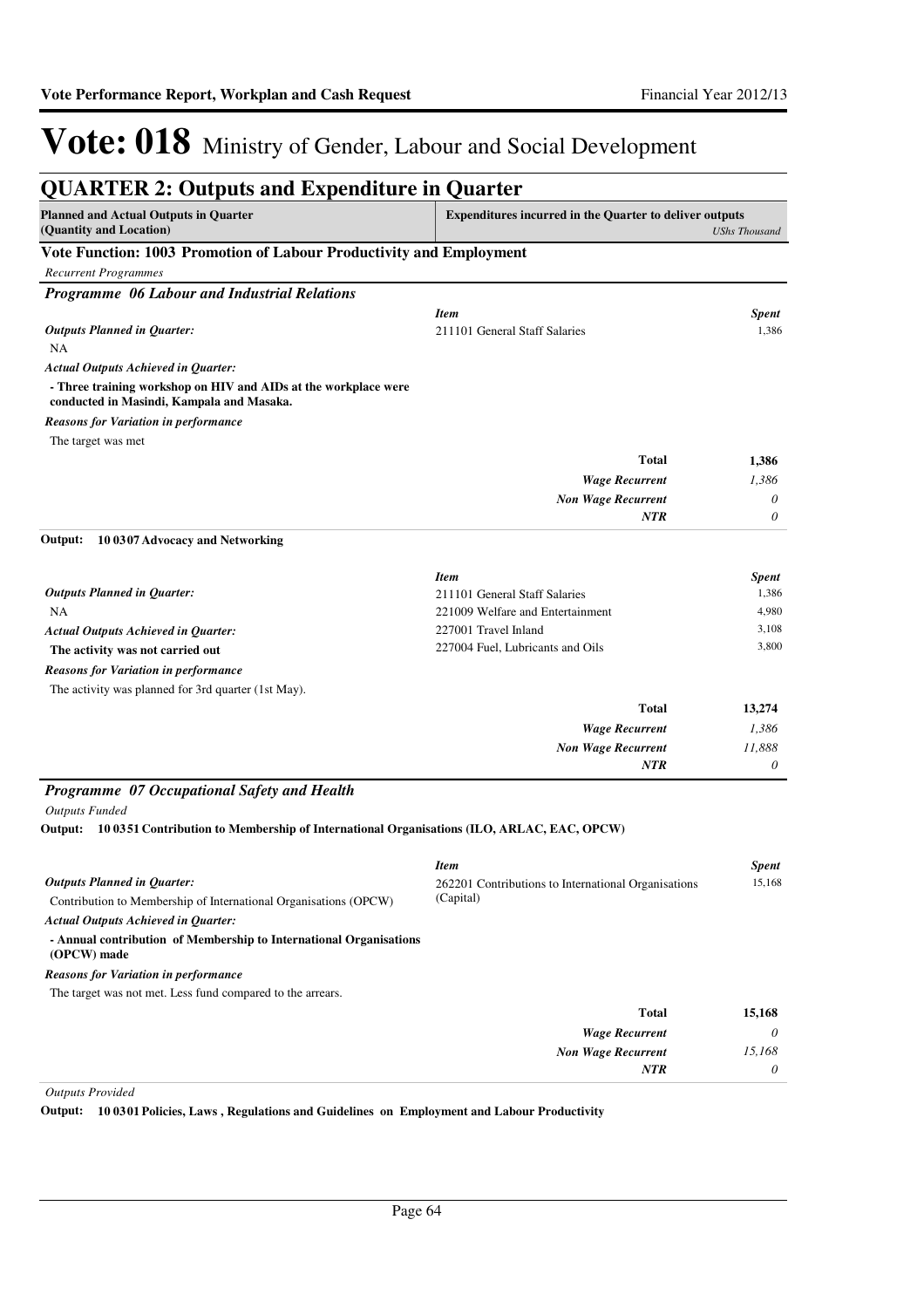### **QUARTER 2: Outputs and Expenditure in Quarter**

| Planned and Actual Outputs in Quarter                               | <b>Expenditures incurred in the Quarter to deliver outputs</b> |
|---------------------------------------------------------------------|----------------------------------------------------------------|
| (Quantity and Location)                                             | UShs Thousand                                                  |
| Vote Function: 1003 Promotion of Labour Productivity and Employment |                                                                |

#### **Vote Function: 1003 Promotion of Labour Productivity and Employment**

*Recurrent Programmes*

| <b>Programme</b> 07 Occupational Safety and Health                     |                                  |              |
|------------------------------------------------------------------------|----------------------------------|--------------|
|                                                                        | <b>Item</b>                      | <b>Spent</b> |
| <b>Outputs Planned in Ouarter:</b>                                     | 211101 General Staff Salaries    | 12,000       |
| One Regulations on Occupational Safety and Health developed:           | 221002 Workshops and Seminars    | 2.925        |
| - Lifting equipment and Lifting operations regulations;                | 227001 Travel Inland             | 3.075        |
|                                                                        | 227004 Fuel, Lubricants and Oils | 1.438        |
| <b>Actual Outputs Achieved in Ouarter:</b>                             |                                  |              |
| $\alpha$ in the $\alpha$ in the set of $\alpha$ is the set of $\alpha$ |                                  |              |

**One Regulation on Occupational Safety and Health developed: ie the Lifting Equipment and Lifting Operations Regulations developed.**

#### *Reasons for Variation in performance*

The target was met

| <b>Total</b>              | 19,438   |
|---------------------------|----------|
| <b>Wage Recurrent</b>     | 12,000   |
| <b>Non Wage Recurrent</b> | 7,438    |
| <b>NTR</b>                | $\theta$ |

#### **10 0302 Inspection of Workplaces and Investigation on violation of labour standards Output:**

|                                                                                              | <b>Item</b>                                               | <b>Spent</b>     |
|----------------------------------------------------------------------------------------------|-----------------------------------------------------------|------------------|
| <b>Outputs Planned in Ouarter:</b>                                                           | 211101 General Staff Salaries                             | 1.500            |
| 100 workplaces assessed for compliance with the safety and healh<br>standards                | 213002 Incapacity, death benefits and funeral<br>expenses | 2.836            |
| -workplace accidents investigated                                                            | 221001 Advertising and Public Relations                   | L <sub>490</sub> |
| - OSH Inspectors Training and Professional skills development carried out                    | 221011 Printing, Stationery, Photocopying and<br>Binding  | 3.319            |
| <b>Actual Outputs Achieved in Ouarter:</b>                                                   | 224002 General Supply of Goods and Services               | 4.100            |
| - 100 workplaces around Kampala, Wakiso, Mpigi, Mukono and                                   | 227001 Travel Inland                                      | 16.465           |
| upcountry local governments assessed for compliance with the safety<br>and health standards. | 227004 Fuel, Lubricants and Oils                          | 3.504            |

*Reasons for Variation in performance*

the target was met

| 33,214   | <b>Total</b>              |
|----------|---------------------------|
| 1,500    | <b>Wage Recurrent</b>     |
| 31,714   | <b>Non Wage Recurrent</b> |
| $\theta$ | <b>NTR</b>                |
|          |                           |

**10 0304 Settlement of Complaints on Non-Observance of Working Conditions Output:**

|                                                                                               | <b>Item</b>                   | <b>Spent</b> |
|-----------------------------------------------------------------------------------------------|-------------------------------|--------------|
| <b>Outputs Planned in Ouarter:</b>                                                            | 211101 General Staff Salaries | 2.371        |
| - Inspect 25 workplaces (of which 20 are statutory)<br>- accidents at workplace investigated; | 227001 Travel Inland          | 5.988        |
| <b>Actual Outputs Achieved in Ouarter:</b>                                                    |                               |              |
| - 50 statutory inspections conducted around Kampala, Wakiso,                                  |                               |              |

**Mpigi, Mukono and up country local governments.**

#### *Reasons for Variation in performance*

The target was met. This was due to demand as per the statutory period of inspection.

| 8,359    | <b>Total</b>              |
|----------|---------------------------|
| 2,371    | <b>Wage Recurrent</b>     |
| 5,988    | <b>Non Wage Recurrent</b> |
| $\theta$ | <b>NTR</b>                |
|          |                           |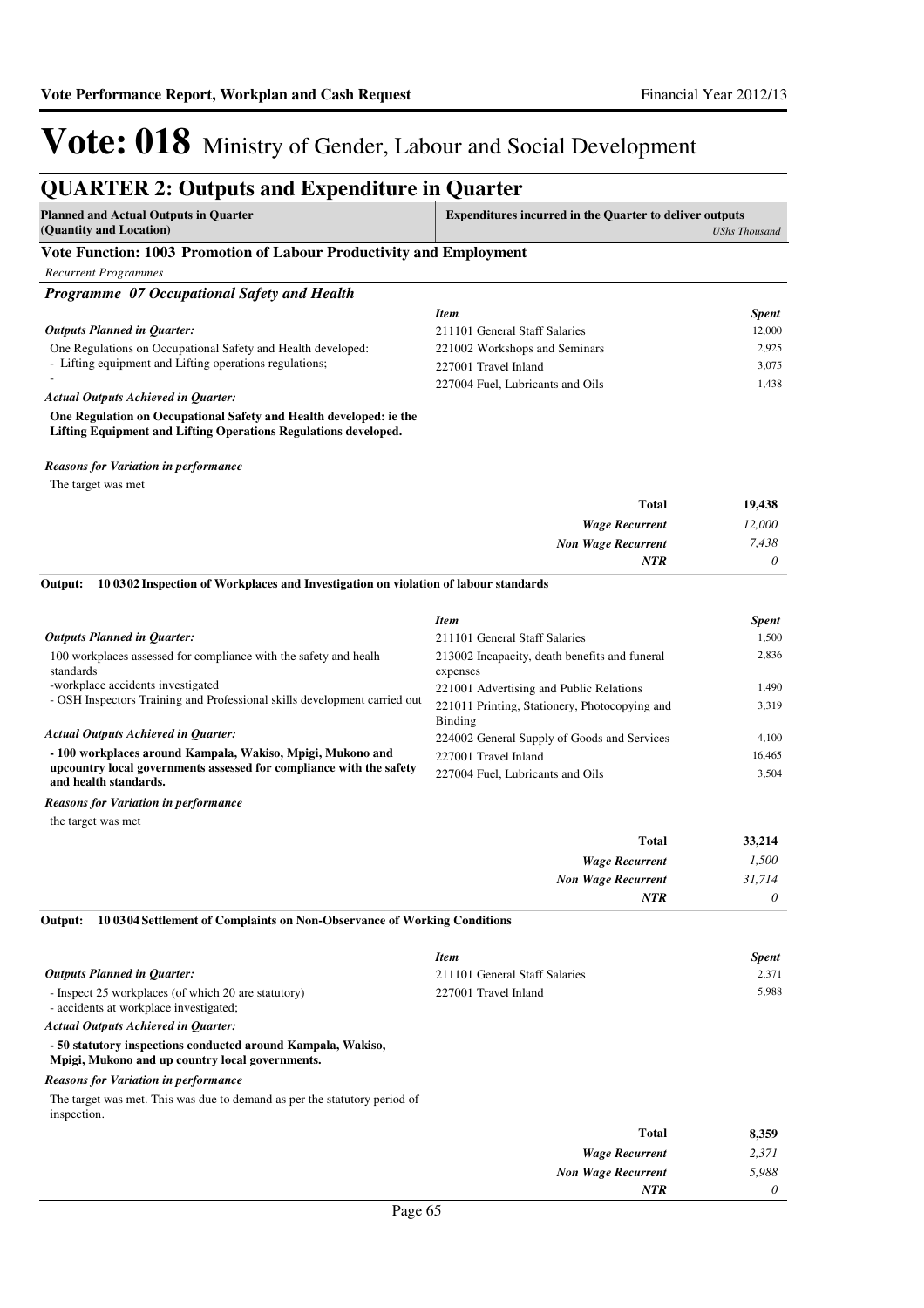| <b>QUARTER 2: Outputs and Expenditure in Quarter</b>                                          |                                                                |                      |
|-----------------------------------------------------------------------------------------------|----------------------------------------------------------------|----------------------|
| <b>Planned and Actual Outputs in Quarter</b><br>(Quantity and Location)                       | <b>Expenditures incurred in the Quarter to deliver outputs</b> | <b>UShs Thousand</b> |
| Vote Function: 1003 Promotion of Labour Productivity and Employment                           |                                                                |                      |
| <b>Recurrent Programmes</b>                                                                   |                                                                |                      |
| Programme 07 Occupational Safety and Health                                                   |                                                                |                      |
| 10 0306 Training and Skills Development<br>Output:                                            |                                                                |                      |
|                                                                                               | <b>Item</b>                                                    | <b>Spent</b>         |
| <b>Outputs Planned in Quarter:</b>                                                            | 211101 General Staff Salaries                                  | 1,820                |
| NA                                                                                            | 221003 Staff Training                                          | 2,475                |
| <b>Actual Outputs Achieved in Quarter:</b>                                                    |                                                                |                      |
| - Two (2) inspectors trained in OSH skills.                                                   |                                                                |                      |
| <b>Reasons for Variation in performance</b>                                                   |                                                                |                      |
| The target met                                                                                |                                                                |                      |
|                                                                                               | <b>Total</b>                                                   | 4,295                |
|                                                                                               | <b>Wage Recurrent</b>                                          | 1,820                |
|                                                                                               | Non Wage Recurrent                                             | 2,475                |
|                                                                                               | <b>NTR</b>                                                     | 0                    |
| 10 0307 Advocacy and Networking<br>Output:                                                    |                                                                |                      |
|                                                                                               | <b>Item</b>                                                    | <b>Spent</b>         |
| <b>Outputs Planned in Quarter:</b>                                                            | 211101 General Staff Salaries                                  | 1,820                |
| - Awareness raising of safety and health carried out                                          | 227004 Fuel, Lubricants and Oils                               | 1,938                |
| <b>Actual Outputs Achieved in Quarter:</b>                                                    |                                                                |                      |
| - 30 companies sensitised on safety and health management systems at<br>workplaces.           |                                                                |                      |
| <b>Reasons for Variation in performance</b>                                                   |                                                                |                      |
| The target was met                                                                            |                                                                |                      |
|                                                                                               | Total                                                          | 3,758                |
|                                                                                               | <b>Wage Recurrent</b>                                          | 1,820                |
|                                                                                               | <b>Non Wage Recurrent</b><br><b>NTR</b>                        | 1,938<br>0           |
|                                                                                               |                                                                |                      |
| Programme 08 Industrial Court                                                                 |                                                                |                      |
| <b>Outputs Provided</b>                                                                       |                                                                |                      |
| Output: 10 0305 Arbitration of Labour Disputes (Industrial Court)                             |                                                                |                      |
|                                                                                               | <b>Item</b>                                                    | <b>Spent</b>         |
| <b>Outputs Planned in Quarter:</b>                                                            | 211101 General Staff Salaries                                  | 22,945               |
| Indstrial Court operationalised<br>-At least 6.25% of the Labour disputes backlog arbitraited | 211103 Allowances                                              | 27,589               |
| - Registrar and Court Clerk trained in IT system                                              | 221002 Workshops and Seminars<br>222002 Postage and Courier    | 6,888<br>2,825       |
| <b>Actual Outputs Achieved in Quarter:</b>                                                    | 227004 Fuel, Lubricants and Oils                               | 4,579                |
| - No out was achieved.                                                                        |                                                                |                      |
| <b>Reasons for Variation in performance</b>                                                   |                                                                |                      |
| The industrial court is not yet operational                                                   |                                                                |                      |
|                                                                                               | <b>Total</b>                                                   | 64,826               |
|                                                                                               | <b>Wage Recurrent</b>                                          | 22,945               |

#### *Programme 15 Employment Services*

*Outputs Provided*

**Output: 10 0301 Policies, Laws , Regulations and Guidelines on Employment and Labour Productivity**

*Non Wage Recurrent*

*NTR*

*41,882 0*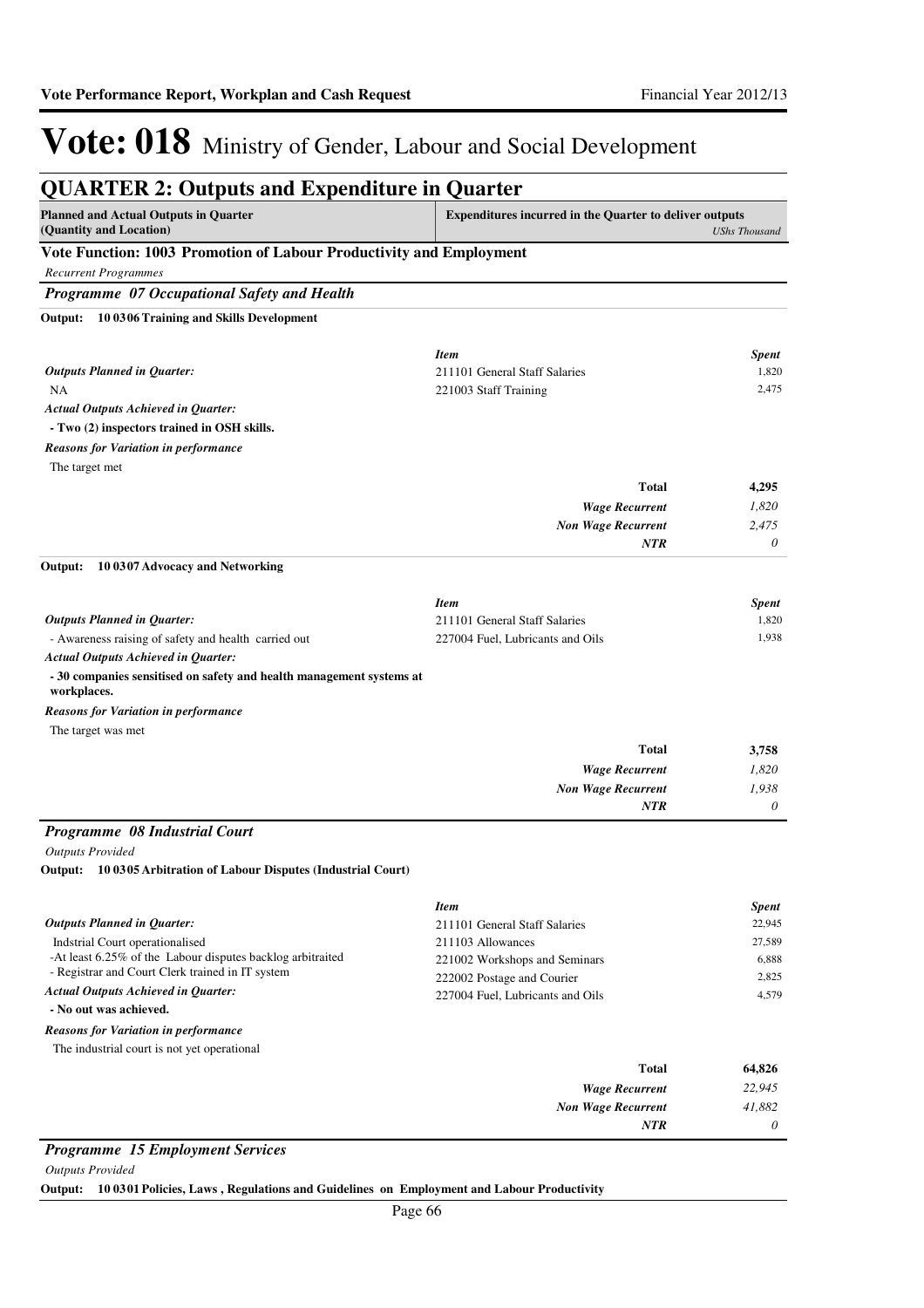| <b>QUARTER 2: Outputs and Expenditure in Quarter</b>                                                                        |                                                                |                       |
|-----------------------------------------------------------------------------------------------------------------------------|----------------------------------------------------------------|-----------------------|
| <b>Planned and Actual Outputs in Quarter</b><br>(Quantity and Location)                                                     | <b>Expenditures incurred in the Quarter to deliver outputs</b> | <b>UShs Thousand</b>  |
| Vote Function: 1003 Promotion of Labour Productivity and Employment                                                         |                                                                |                       |
| <b>Recurrent Programmes</b>                                                                                                 |                                                                |                       |
| <b>Programme 15 Employment Services</b>                                                                                     |                                                                |                       |
|                                                                                                                             | <b>Item</b>                                                    | <b>Spent</b>          |
| <b>Outputs Planned in Quarter:</b>                                                                                          | 211101 General Staff Salaries                                  | 3,028                 |
| - 2 Regional Consultative workshop on Informal Sector Strategy in                                                           | 221002 Workshops and Seminars                                  | 22,560                |
| Central and Western;                                                                                                        | 221011 Printing, Stationery, Photocopying and                  | 6,052                 |
| <b>Actual Outputs Achieved in Quarter:</b>                                                                                  | Binding<br>224002 General Supply of Goods and Services         | 7,438                 |
| - 2 Regional Consultative workshop on Informal Sector Strategy in<br><b>Central and Western held;</b>                       | 227001 Travel Inland                                           | 6,325                 |
| <b>Reasons for Variation in performance</b>                                                                                 |                                                                |                       |
| The target was met                                                                                                          |                                                                |                       |
|                                                                                                                             | <b>Total</b>                                                   | 45,403                |
|                                                                                                                             | <b>Wage Recurrent</b>                                          | 3,028                 |
|                                                                                                                             | <b>Non Wage Recurrent</b>                                      | 42,375                |
|                                                                                                                             | <b>NTR</b>                                                     | 0                     |
| 10 0302 Inspection of Workplaces and Investigation on violation of labour standards<br>Output:                              |                                                                |                       |
|                                                                                                                             | <b>Item</b>                                                    | <b>Spent</b>          |
| <b>Outputs Planned in Quarter:</b>                                                                                          | 211101 General Staff Salaries                                  | 3,028                 |
| - Follow-up visits to UAE and Saudi Arabia undertaken;                                                                      | 224002 General Supply of Goods and Services                    | 26,235                |
| - 5 Recruitment Companies activities monitored                                                                              | 227002 Travel Abroad                                           | 11,510                |
| <b>Actual Outputs Achieved in Quarter:</b>                                                                                  |                                                                |                       |
| There was no output achieved                                                                                                |                                                                |                       |
| Reasons for Variation in performance<br>There was insufficient funds                                                        |                                                                |                       |
|                                                                                                                             | <b>Total</b>                                                   | 40,773                |
|                                                                                                                             | <b>Wage Recurrent</b>                                          | 3,028                 |
|                                                                                                                             | <b>Non Wage Recurrent</b>                                      | 37,745                |
|                                                                                                                             | NTR                                                            | 0                     |
| 10 0306 Training and Skills Development<br>Output:                                                                          |                                                                |                       |
|                                                                                                                             | <b>Item</b>                                                    |                       |
| Outputs Planned in Quarter:                                                                                                 | 211101 General Staff Salaries                                  | <b>Spent</b><br>3,028 |
| - 60 operators of recruitment companies trained;<br>9 District Labour Officers trained                                      | 221002 Workshops and Seminars                                  | 5,792                 |
| <b>Actual Outputs Achieved in Quarter:</b>                                                                                  |                                                                |                       |
| - One (1) training workshop for 60 operators of recruitment<br>companies held; and<br>- 9 District Labour Officers trained. |                                                                |                       |
| <b>Reasons for Variation in performance</b>                                                                                 |                                                                |                       |
| Met                                                                                                                         |                                                                |                       |
|                                                                                                                             | <b>Total</b>                                                   | 8,821                 |
|                                                                                                                             | <b>Wage Recurrent</b>                                          | 3,028                 |
|                                                                                                                             | <b>Non Wage Recurrent</b>                                      | 5,792                 |
|                                                                                                                             | <b>NTR</b>                                                     | 0                     |

#### **Output: 10 0307 Advocacy and Networking**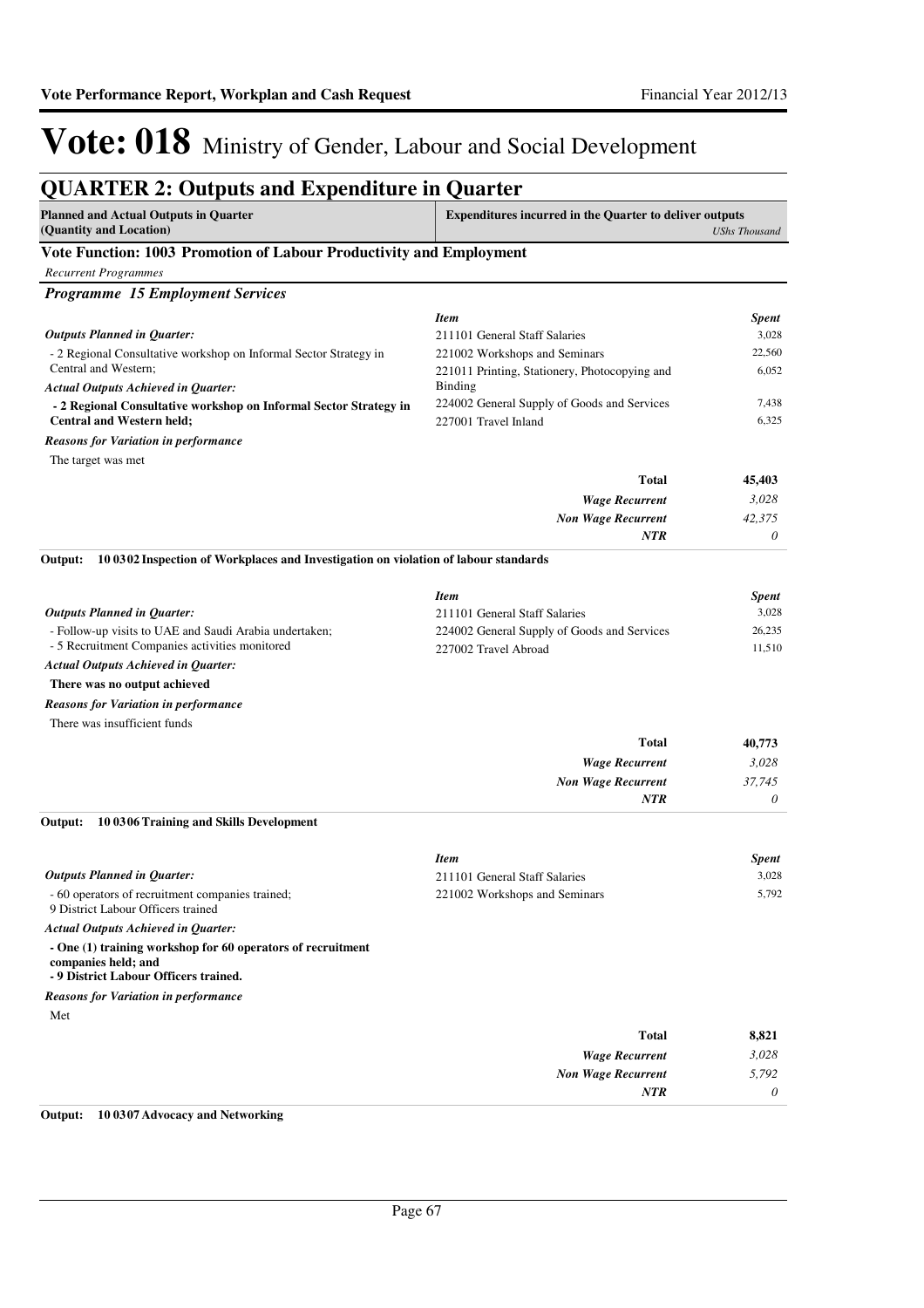| <b>QUARTER 2: Outputs and Expenditure in Quarter</b>                                                                               |                                                                |                      |
|------------------------------------------------------------------------------------------------------------------------------------|----------------------------------------------------------------|----------------------|
| <b>Planned and Actual Outputs in Quarter</b><br>(Quantity and Location)                                                            | <b>Expenditures incurred in the Quarter to deliver outputs</b> | <b>UShs Thousand</b> |
| Vote Function: 1003 Promotion of Labour Productivity and Employment                                                                |                                                                |                      |
| <b>Recurrent Programmes</b>                                                                                                        |                                                                |                      |
| <b>Programme 15 Employment Services</b>                                                                                            |                                                                |                      |
|                                                                                                                                    | <b>Item</b>                                                    | <b>Spent</b>         |
| <b>Outputs Planned in Quarter:</b>                                                                                                 | 211101 General Staff Salaries                                  | 3,028                |
|                                                                                                                                    | 227001 Travel Inland                                           | 1,154                |
| <b>Actual Outputs Achieved in Quarter:</b>                                                                                         |                                                                |                      |
| - 2 advocacy meeting on the reactivation of employment services in<br>the districts held.                                          |                                                                |                      |
| <b>Reasons for Variation in performance</b>                                                                                        |                                                                |                      |
| met                                                                                                                                |                                                                |                      |
|                                                                                                                                    | <b>Total</b>                                                   | 4,182                |
|                                                                                                                                    | <b>Wage Recurrent</b>                                          | 3,028                |
|                                                                                                                                    | <b>Non Wage Recurrent</b>                                      | 1,154                |
|                                                                                                                                    | <b>NTR</b>                                                     | 0                    |
| <b>Development Projects</b>                                                                                                        |                                                                |                      |
| <b>Project 0338 Elimination of Child Labour</b>                                                                                    |                                                                |                      |
| <b>Outputs Provided</b>                                                                                                            |                                                                |                      |
| Output: 10 0301 Policies, Laws, Regulations and Guidelines on Employment and Labour Productivity                                   |                                                                |                      |
|                                                                                                                                    | <b>Item</b>                                                    | <b>Spent</b>         |
| <b>Outputs Planned in Quarter:</b>                                                                                                 | 221009 Welfare and Entertainment                               | 1,590                |
| - The National Action Plan and the regulations of children disseminated                                                            | 227004 Fuel, Lubricants and Oils                               | 2,490                |
| <b>Actual Outputs Achieved in Quarter:</b>                                                                                         |                                                                |                      |
| - Five (5) regional workshops to disseminate the National Action Plan<br>on the elimination of the worst forms of the child labour |                                                                |                      |
| <b>Reasons for Variation in performance</b>                                                                                        |                                                                |                      |
| The target was achieved.                                                                                                           |                                                                |                      |
|                                                                                                                                    | <b>Total</b>                                                   | 4,080                |
|                                                                                                                                    | <b>GoU</b> Development                                         | 4,080                |
|                                                                                                                                    | <b>Donor Development</b>                                       | 0                    |
|                                                                                                                                    | <b>NTR</b>                                                     | 0                    |
| <b>Vote Function: 1004 Social Protection for Vulnerable Groups</b>                                                                 |                                                                |                      |
| <b>Recurrent Programmes</b>                                                                                                        |                                                                |                      |
| Programme 03 Disability and Elderly                                                                                                |                                                                |                      |
| <b>Outputs Funded</b>                                                                                                              |                                                                |                      |
| Output: 10 0451 Support to councils provided                                                                                       |                                                                |                      |
| <b>Outputs Planned in Quarter:</b>                                                                                                 |                                                                |                      |
| -Support to Autonomous Institution (National Council for Disability)                                                               |                                                                |                      |
| <b>Actual Outputs Achieved in Quarter:</b>                                                                                         |                                                                |                      |
| - Shs0.116064bn disbursed to support one Autonomous Institution                                                                    |                                                                |                      |
| (National Council for Disability) with wage and non wage subvention.                                                               |                                                                |                      |
| <b>Reasons for Variation in performance</b>                                                                                        |                                                                |                      |
| The target was met                                                                                                                 |                                                                |                      |
|                                                                                                                                    | <b>Total</b>                                                   | $\bf{0}$             |
|                                                                                                                                    | <b>Wage Recurrent</b>                                          | 0                    |

*Non Wage Recurrent*

*NTR*

*0 0*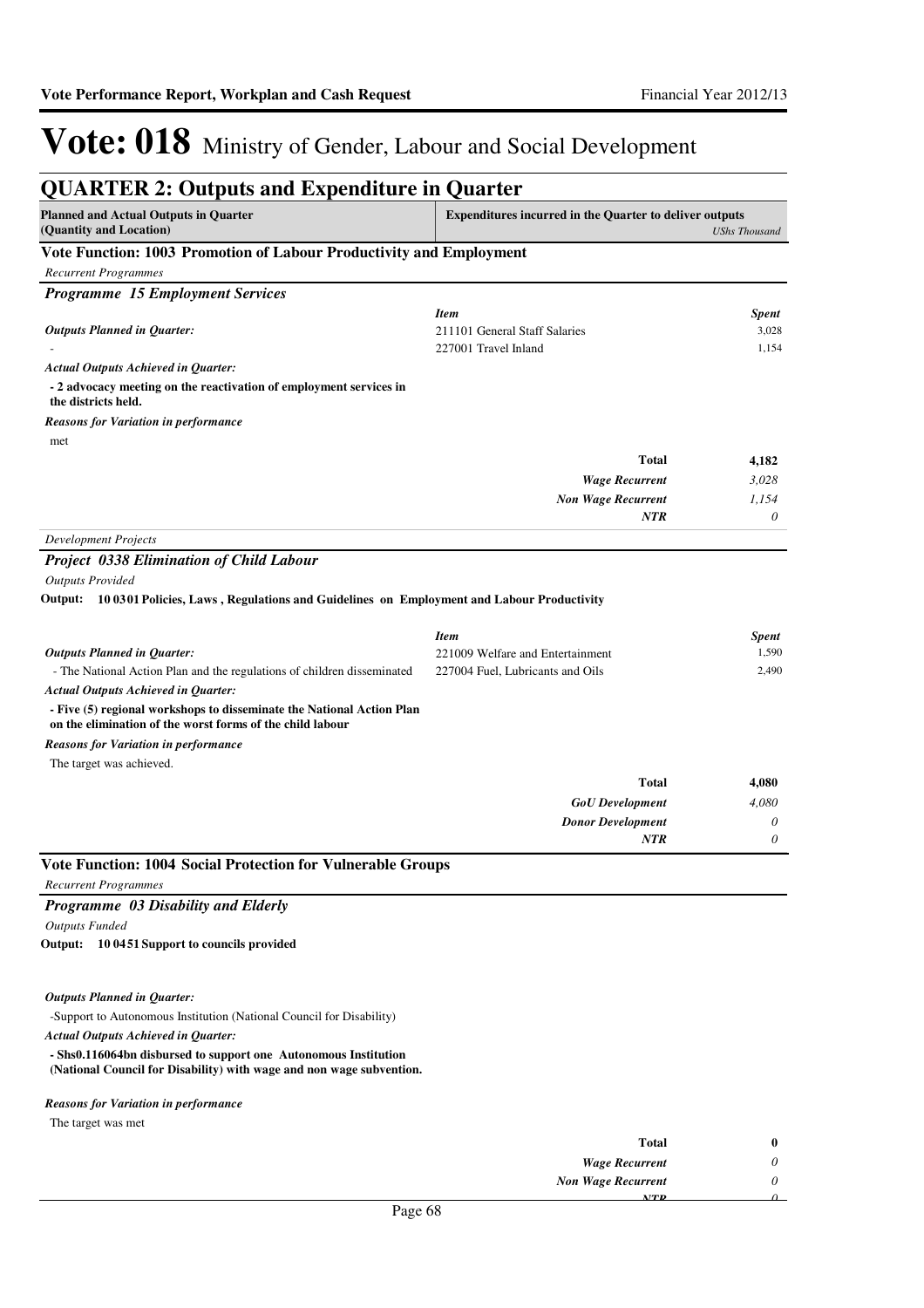### **QUARTER 2: Outputs and Expenditure in Quarter**

| <b>Planned and Actual Outputs in Quarter</b>                | <b>Expenditures incurred in the Quarter to deliver outputs</b> |  |
|-------------------------------------------------------------|----------------------------------------------------------------|--|
| (Quantity and Location)                                     | UShs Thousand                                                  |  |
| Vote Function: 1004 Social Protection for Vulnerable Groups |                                                                |  |

### *Recurrent Programmes*

*Programme 03 Disability and Elderly*

**10 0452 Support to the Renovation and Maintenance of Centres for Vulnerable Groups Output:**

#### *Outputs Planned in Quarter:*

- 200 PWDS trainees in institution supported, cared for and protected.

*Actual Outputs Achieved in Quarter:*

**- 200 PWDS trainees in institution supported, cared for and protected.**

#### *Reasons for Variation in performance*

The target was met

| $\bf{0}$ | Total                     |
|----------|---------------------------|
| 0        | <b>Wage Recurrent</b>     |
| 0        | <b>Non Wage Recurrent</b> |
| 0        | <b>NTR</b>                |
|          |                           |

*Outputs Provided*

#### **10 0401 Policies, Guidelines, Laws, Regulations and Standards on Vulnerable Groups Output:**

|                                                                                                                                                                                                                                                                                                                                                                                                   | <b>Item</b>                                              | <b>Spent</b> |
|---------------------------------------------------------------------------------------------------------------------------------------------------------------------------------------------------------------------------------------------------------------------------------------------------------------------------------------------------------------------------------------------------|----------------------------------------------------------|--------------|
| <b>Outputs Planned in Ouarter:</b>                                                                                                                                                                                                                                                                                                                                                                | 211101 General Staff Salaries                            | 3.026        |
| - 500 copies of the National Plan of Action for Older Persons printed and                                                                                                                                                                                                                                                                                                                         | 221002 Workshops and Seminars                            | 803          |
| disseminated (50 copies to Older person associations, 400 copies to the<br>LGs and 50 copies to the Ministries)<br>- 500 copies of the Social Gerontology Training Mannual printed and<br>disseminate (450 copies to the local governments, 30 copies at the<br>headquarter and 30 copies to the training insitutions);<br>- Post Graduate Diploma Course Outline on Social Gerontology developed | 221011 Printing, Stationery, Photocopying and<br>Binding | 3,819        |
| <b>Actual Outputs Achieved in Quarter:</b>                                                                                                                                                                                                                                                                                                                                                        |                                                          |              |
| - There were no activities carried out                                                                                                                                                                                                                                                                                                                                                            |                                                          |              |
| <b>Reasons for Variation in performance</b>                                                                                                                                                                                                                                                                                                                                                       |                                                          |              |
| There was no sufficient funds.                                                                                                                                                                                                                                                                                                                                                                    |                                                          |              |
|                                                                                                                                                                                                                                                                                                                                                                                                   | <b>Total</b>                                             | 7,648        |
|                                                                                                                                                                                                                                                                                                                                                                                                   | <b>Wage Recurrent</b>                                    | 3,026        |
|                                                                                                                                                                                                                                                                                                                                                                                                   | <b>Non Wage Recurrent</b>                                | 4,622        |
|                                                                                                                                                                                                                                                                                                                                                                                                   | <b>NTR</b>                                               | 0            |
| 10 0402 Advocacy and Networking<br>Output:                                                                                                                                                                                                                                                                                                                                                        |                                                          |              |
|                                                                                                                                                                                                                                                                                                                                                                                                   | <b>Item</b>                                              | <b>Spent</b> |
| <b>Outputs Planned in Quarter:</b>                                                                                                                                                                                                                                                                                                                                                                | 211101 General Staff Salaries                            | 2,992        |
| - International day for older persons celebrated on 1st October 2012.                                                                                                                                                                                                                                                                                                                             | 227004 Fuel, Lubricants and Oils                         | 2,880        |
| <b>Actual Outputs Achieved in Quarter:</b>                                                                                                                                                                                                                                                                                                                                                        |                                                          |              |

**- 1000 stakeholders mobilised to celebrate the two National Days (1st October and 3rd December 2012 for Older Persons and Persons With Disability respectively.**

Met *Reasons for Variation in performance*

| <b>Total</b>              | 5,872 |
|---------------------------|-------|
| <b>Wage Recurrent</b>     | 2,992 |
| <b>Non Wage Recurrent</b> | 2,880 |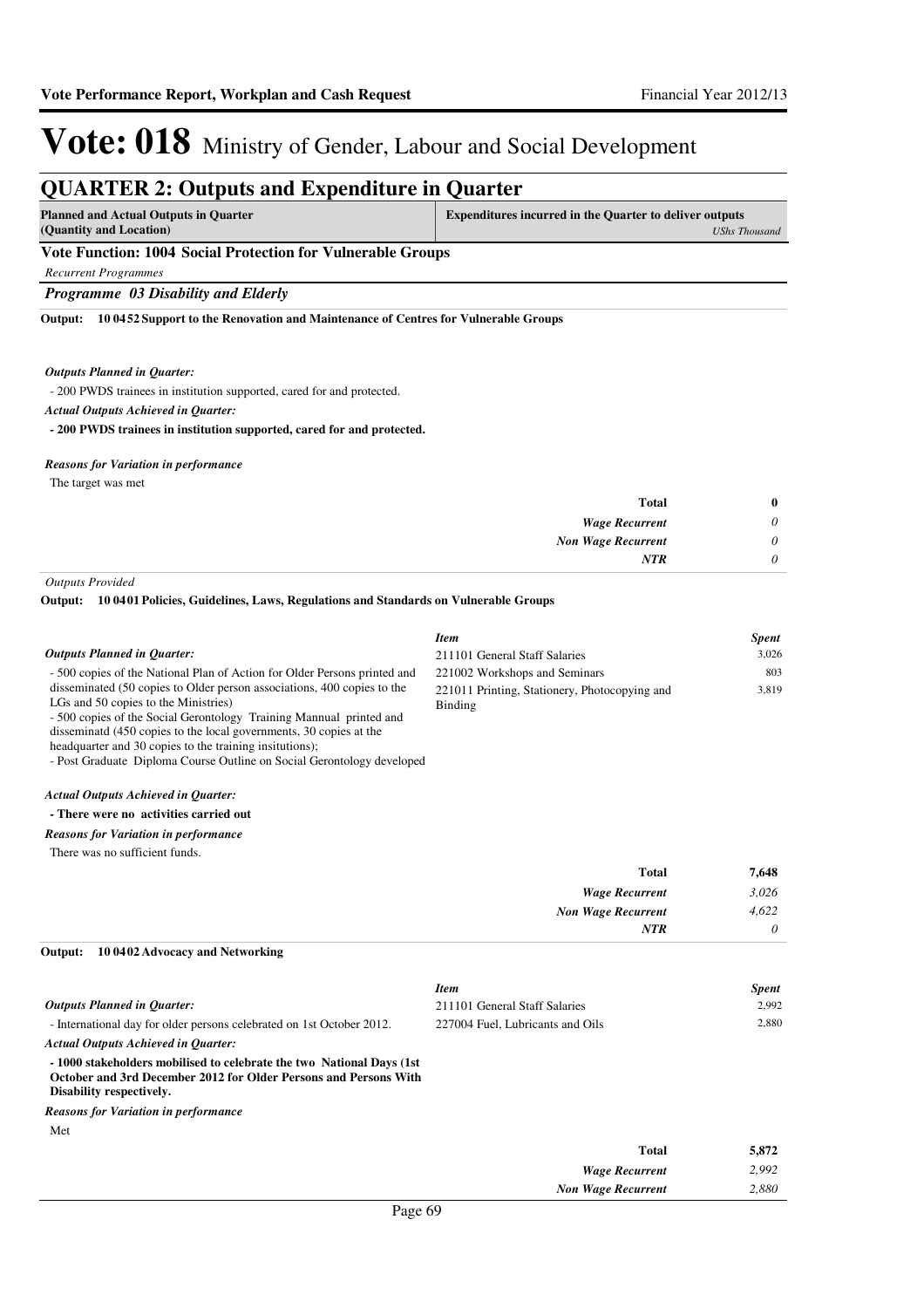*0*

*NTR*

### Vote: 018 Ministry of Gender, Labour and Social Development

| <b>QUARTER 2: Outputs and Expenditure in Quarter</b>                                                                                                                                           |                                                                                        |                       |
|------------------------------------------------------------------------------------------------------------------------------------------------------------------------------------------------|----------------------------------------------------------------------------------------|-----------------------|
| <b>Planned and Actual Outputs in Quarter</b><br>(Quantity and Location)                                                                                                                        | <b>Expenditures incurred in the Quarter to deliver outputs</b><br><b>UShs Thousand</b> |                       |
| <b>Vote Function: 1004 Social Protection for Vulnerable Groups</b>                                                                                                                             |                                                                                        |                       |
| <b>Recurrent Programmes</b>                                                                                                                                                                    |                                                                                        |                       |
| Programme 03 Disability and Elderly                                                                                                                                                            |                                                                                        |                       |
| Output:<br>10 0403 Monitoring and Evaluation of Programmes for Vulnerable Groups                                                                                                               | <b>NTR</b>                                                                             | 0                     |
| <b>Outputs Planned in Quarter:</b>                                                                                                                                                             |                                                                                        |                       |
| - 3 Institutions namely, Mpumudde and Ruti centre provided with support<br>supervision and monitoring.<br>- 1 groups of older persons monitored and evaluated<br>- 1 SAGE districts monitored. |                                                                                        |                       |
| <b>Actual Outputs Achieved in Quarter:</b><br>- 2 Institutions namely, Mpumudde and Ruti centre provided with<br>support supervision and monitoring.<br>- 1 SAGEdistricts monitored            |                                                                                        |                       |
| <b>Reasons for Variation in performance</b>                                                                                                                                                    |                                                                                        |                       |
| The target was met                                                                                                                                                                             |                                                                                        |                       |
|                                                                                                                                                                                                | Total                                                                                  | $\bf{0}$              |
|                                                                                                                                                                                                | <b>Wage Recurrent</b>                                                                  | 0                     |
|                                                                                                                                                                                                | <b>Non Wage Recurrent</b>                                                              | $\boldsymbol{\theta}$ |
|                                                                                                                                                                                                | <b>NTR</b>                                                                             | 0                     |
| Output:<br>100404 Training and Skills Development                                                                                                                                              |                                                                                        |                       |
| <b>Outputs Planned in Quarter:</b>                                                                                                                                                             |                                                                                        |                       |
| Training Syllabus for vocational rehabilitation institutions developed.<br>- 50 PWDs equiped with employable skills (10 trainees in each of the<br>Kireka, Lweza, Ruti and Mpumudde centres).  |                                                                                        |                       |
| <b>Actual Outputs Achieved in Quarter:</b>                                                                                                                                                     |                                                                                        |                       |
| - 50 PWDs equipped with employable skills (10 trainees in each of the<br>Kireka, Lweza, Ruti and Mpumudde centres).                                                                            |                                                                                        |                       |
| <b>Reasons for Variation in performance</b>                                                                                                                                                    |                                                                                        |                       |
| The target was met                                                                                                                                                                             |                                                                                        |                       |
|                                                                                                                                                                                                | <b>Total</b>                                                                           | $\bf{0}$              |
|                                                                                                                                                                                                | <b>Wage Recurrent</b>                                                                  | 0                     |
|                                                                                                                                                                                                | <b>Non Wage Recurrent</b>                                                              | $\theta$              |

**10 0405 Empowerment, Support, Care and Protection of Vulnerable Groups Output:**

#### *Outputs Planned in Quarter:*

- 1 small scale IGAs for Olders persons groups supported (one group per region);

*Actual Outputs Achieved in Quarter:*

#### **- 1 small scale IGAs for Older Persons Groups supported**

#### *Reasons for Variation in performance*

The target was met

| <b>Total</b>              |
|---------------------------|
| <b>Wage Recurrent</b>     |
| <b>Non Wage Recurrent</b> |
| <b>NTR</b>                |
| $-1$<br>$\sim$            |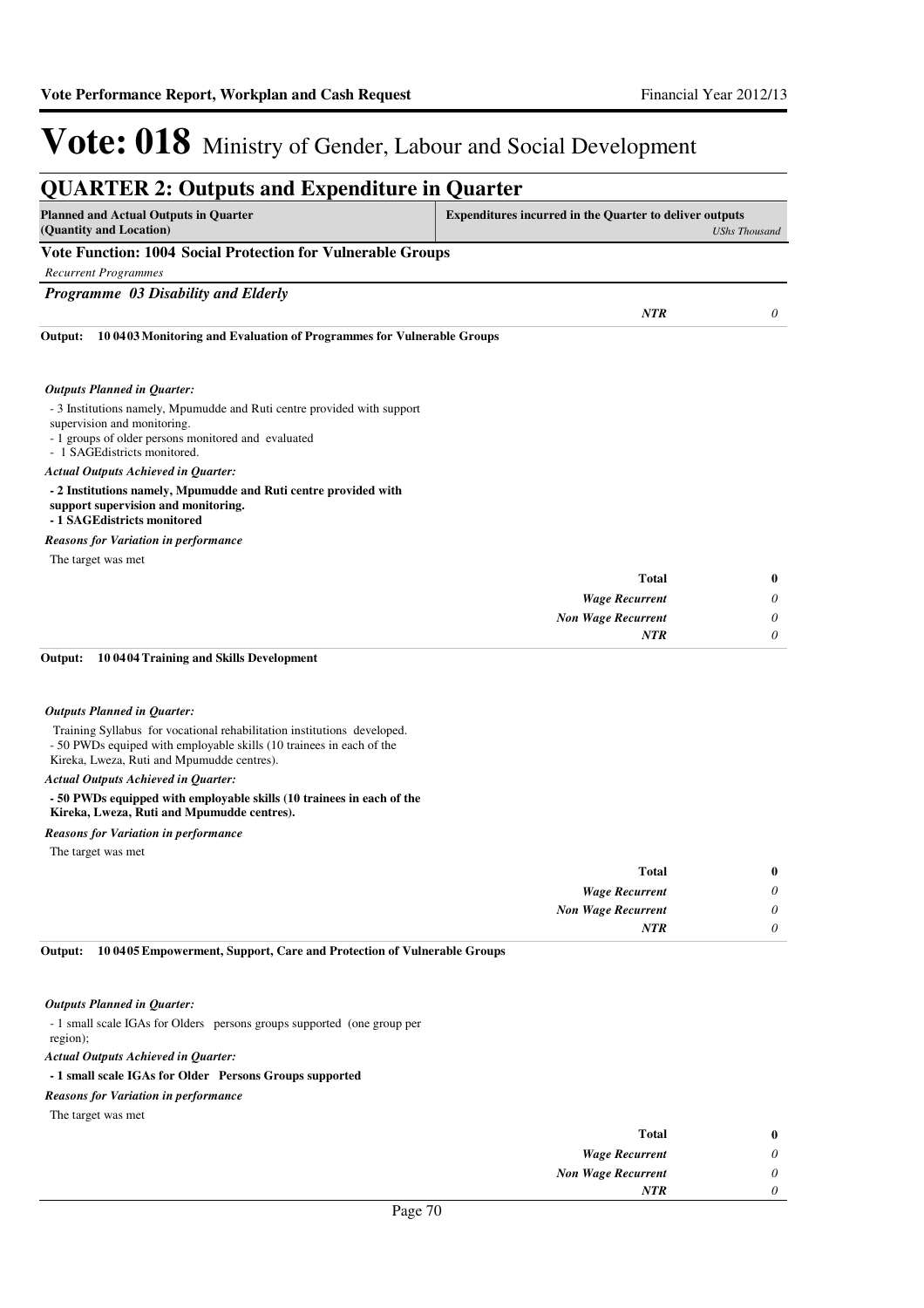| <b>QUARTER 2: Outputs and Expenditure in Quarter</b>                                                                                                                                                |                                                                |                      |
|-----------------------------------------------------------------------------------------------------------------------------------------------------------------------------------------------------|----------------------------------------------------------------|----------------------|
| <b>Planned and Actual Outputs in Quarter</b><br>(Quantity and Location)                                                                                                                             | <b>Expenditures incurred in the Quarter to deliver outputs</b> | <b>UShs Thousand</b> |
| Vote Function: 1004 Social Protection for Vulnerable Groups                                                                                                                                         |                                                                |                      |
| <b>Recurrent Programmes</b>                                                                                                                                                                         |                                                                |                      |
| Programme 03 Disability and Elderly                                                                                                                                                                 |                                                                |                      |
| Programme 05 Youth and Children Affairs                                                                                                                                                             |                                                                |                      |
| <b>Outputs Funded</b>                                                                                                                                                                               |                                                                |                      |
| Output: 10 0451 Support to councils provided                                                                                                                                                        |                                                                |                      |
| <b>Outputs Planned in Quarter:</b>                                                                                                                                                                  |                                                                |                      |
| 2 Autonomous institutions (National Youth Council and the National<br>Council for Children supported with Shs 0.3425 bn for:<br>- Wage subvention (0.0746 bn);<br>- Non wage subvention (0.2643 bn) |                                                                |                      |
| <b>Actual Outputs Achieved in Quarter:</b>                                                                                                                                                          |                                                                |                      |
| 2 Autonomous institutions (National Youth Council and the National<br>Council for Children supported with Shs 0.339bn for:<br>- Wage subvention and<br>- Non wage subvention                        |                                                                |                      |
| <b>Reasons for Variation in performance</b>                                                                                                                                                         |                                                                |                      |
| The target met                                                                                                                                                                                      |                                                                |                      |
|                                                                                                                                                                                                     | <b>Total</b>                                                   | 0                    |
|                                                                                                                                                                                                     | <b>Wage Recurrent</b>                                          | 0                    |
|                                                                                                                                                                                                     | <b>Non Wage Recurrent</b>                                      | 0                    |
|                                                                                                                                                                                                     | NTR                                                            | $\theta$             |

**10 0452 Support to the Renovation and Maintenance of Centres for Vulnerable Groups Output:**

#### *Outputs Planned in Quarter:*

- Food and medicine provided for 1,580 children in 5 institutions; 630 children in Naguru Remand Home, 100 children in Fort Portal Remand Home, 120 children in Mbale Remand Home, 300 children in Naguru Reception Centre and 350 children in Kampirngisa National Rehabilitation Centre

- 4 small scale projects in children institutions supported

*Actual Outputs Achieved in Quarter:*

**- 1,580 children in 5 institutions; 630 children in Naguru Remand Home, 100 children in Fort Portal Remand Home, 120 children in Mbale Remand Home, 300 children in Naguru Reception Centre and 350 children in Kampirngisa National Rehabilitation Centre provided with food and non food items**

*Reasons for Variation in performance*

The target was met

| $\bf{0}$ | <b>Total</b>              |
|----------|---------------------------|
| $\theta$ | <b>Wage Recurrent</b>     |
| $\theta$ | <b>Non Wage Recurrent</b> |
| $\theta$ | <b>NTR</b>                |
|          |                           |

*Outputs Provided*

**Output: 10 0401 Policies, Guidelines, Laws, Regulations and Standards on Vulnerable Groups**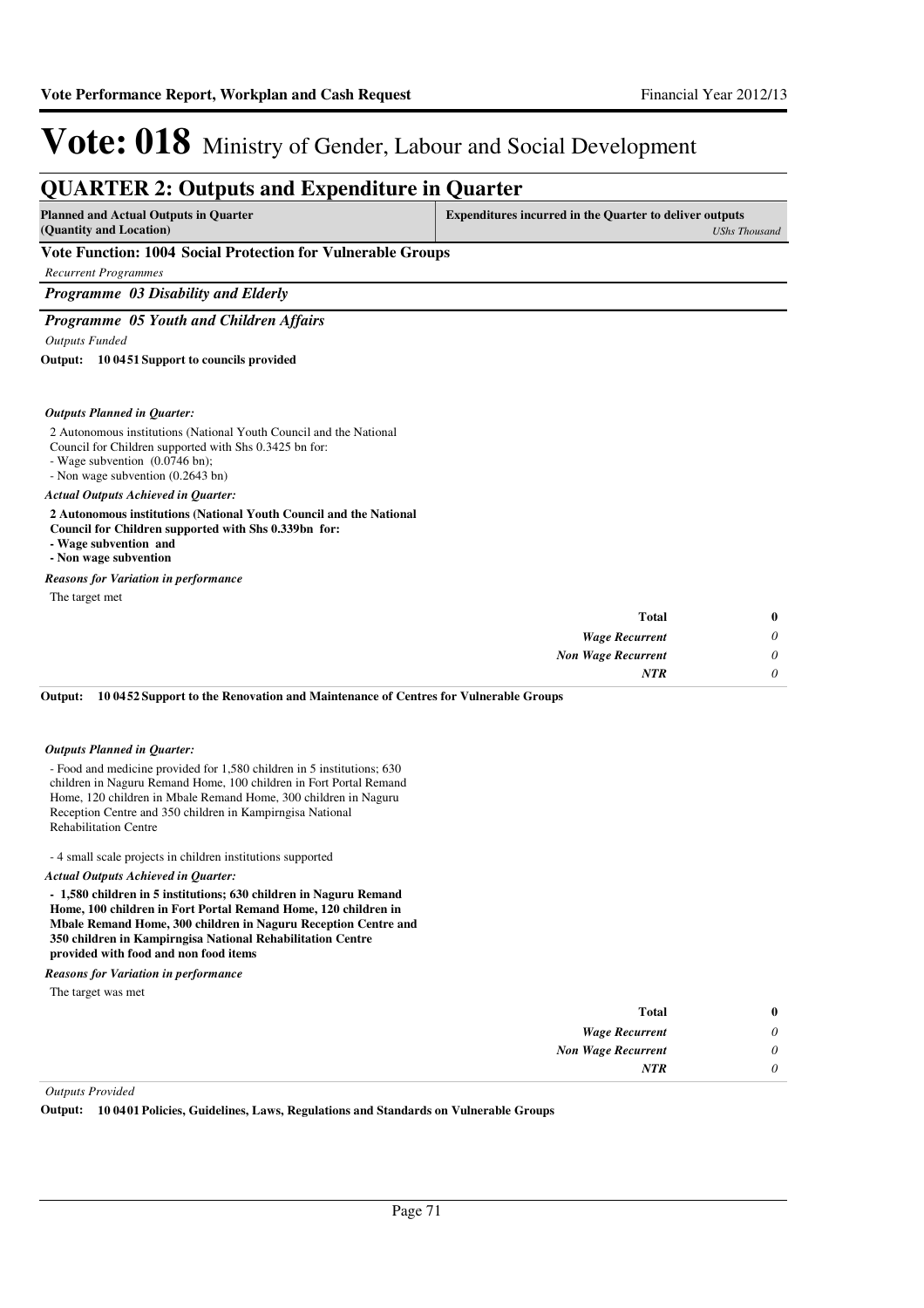| <b>Planned and Actual Outputs in Ouarter</b>                                                       | <b>Expenditures incurred in the Quarter to deliver outputs</b> |                      |
|----------------------------------------------------------------------------------------------------|----------------------------------------------------------------|----------------------|
| (Quantity and Location)                                                                            |                                                                | <b>UShs Thousand</b> |
| Vote Function: 1004 Social Protection for Vulnerable Groups                                        |                                                                |                      |
| <b>Recurrent Programmes</b>                                                                        |                                                                |                      |
| Programme 05 Youth and Children Affairs                                                            |                                                                |                      |
|                                                                                                    | <b>Item</b>                                                    | <b>Spent</b>         |
| <b>Outputs Planned in Quarter:</b>                                                                 | 211101 General Staff Salaries                                  | 2,338                |
| - National Youth Policy Action Plan developed;                                                     | 221002 Workshops and Seminars                                  | 5,647                |
| <b>Actual Outputs Achieved in Quarter:</b>                                                         |                                                                |                      |
| - Draft National Youth Policy ready and presented to the Senior<br><b>Management Meeting (SMM)</b> |                                                                |                      |
| <b>Reasons for Variation in performance</b>                                                        |                                                                |                      |
| The national Youth Policy not yet finalised due to insufficient funds<br>released to the Ministry. |                                                                |                      |
|                                                                                                    | <b>Total</b>                                                   | 7,985                |
|                                                                                                    | <b>Wage Recurrent</b>                                          | 2,338                |
|                                                                                                    | <b>Non Wage Recurrent</b>                                      | 5,647                |
|                                                                                                    | <b>NTR</b>                                                     | 0                    |
| Output:<br>10 0402 Advocacy and Networking                                                         |                                                                |                      |
| <b>Outputs Planned in Quarter:</b>                                                                 |                                                                |                      |
| 200 youth mobilise in the various parts of the country                                             |                                                                |                      |
| <b>Actual Outputs Achieved in Quarter:</b>                                                         |                                                                |                      |
| 200 Youth mobilise in the various parts of the country using the<br>youth truck                    |                                                                |                      |
| <b>Reasons for Variation in performance</b>                                                        |                                                                |                      |
| The Tardget was met                                                                                |                                                                |                      |
|                                                                                                    | Total                                                          | $\bf{0}$             |
|                                                                                                    | <b>Wage Recurrent</b>                                          | 0                    |
|                                                                                                    | <b>Non Wage Recurrent</b>                                      | 0                    |
|                                                                                                    | <b>NTR</b>                                                     | $\theta$             |

**10 0403 Monitoring and Evaluation of Programmes for Vulnerable Groups Output:**

#### *Outputs Planned in Quarter:*

- 10 LGs monitoreds in Western region,
- 4 children and babies homes inspected,
- 1 Qaurterly meetings and visits by Kampiringisa Board of Visitors' held

#### *Actual Outputs Achieved in Quarter:*

- **8 LGs monitored in Western region;,**
- **36 children and babies homes inspected; and**
- **1 Quarterly meetings and visits by Kampiringisa Board of Visitors'**
- **held.**

#### *Reasons for Variation in performance*

The target was met

| 0 | <b>Total</b>              |
|---|---------------------------|
| 0 | <b>Wage Recurrent</b>     |
| 0 | <b>Non Wage Recurrent</b> |
| 0 | <b>NTR</b>                |
|   |                           |

**Output: 10 0404 Training and Skills Development**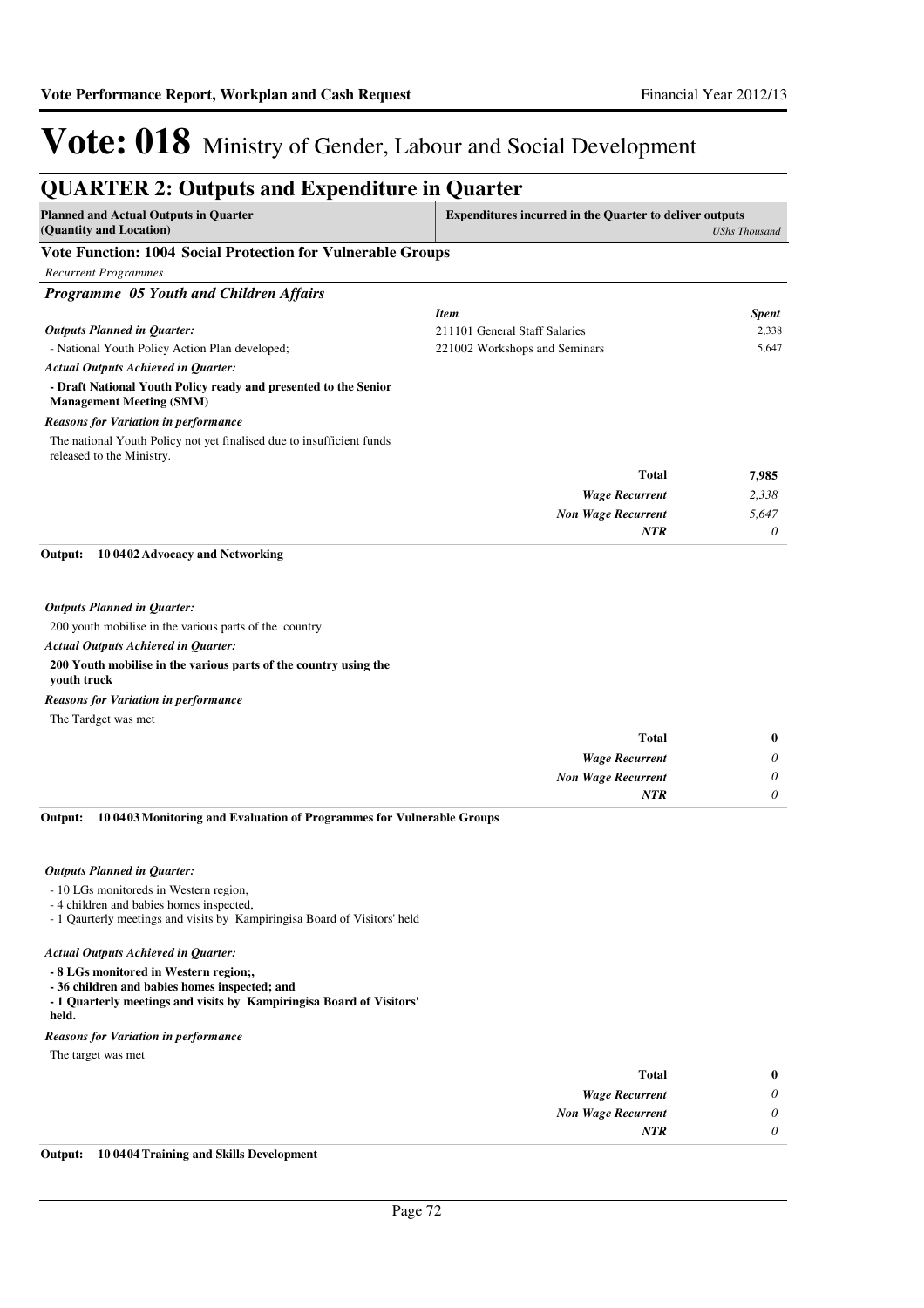#### **QUARTER 2: Outputs and Expenditure in Quarter Planned and Actual Outputs in Quarter (Quantity and Location) Expenditures incurred in the Quarter to deliver outputs**  *UShs Thousand* **Vote Function: 1004 Social Protection for Vulnerable Groups** *Recurrent Programmes Programme 05 Youth and Children Affairs* 1,260 Youth trained in Entreprenuership Skills **- 10 business organisations inducted to undertake training of youth** *Wage Recurrent Non Wage Recurrent* **Total** *0 0 0* **0** *Actual Outputs Achieved in Quarter: Outputs Planned in Quarter: NTR* The target has not been achieved because the procurement requirements which has led to the delay in the start of the training. *Reasons for Variation in performance* NA **- Training material for youth entrepreneurship training developed 10 0405 Empowerment, Support, Care and Protection of Vulnerable Groups** *Wage Recurrent Non Wage Recurrent* **Total** *0 0 0* **0** *Actual Outputs Achieved in Quarter: Outputs Planned in Quarter:* **Output:** *NTR* The Target met *Reasons for Variation in performance Development Projects Project 0144 Community Based Rehabilitation Capital Purchases* - One Embosser machine for Braille translation procured **NA 10 0477 Purchase of Specialised Machinery & Equipment Output:** *GoU Development* **Total** *0* **0** *Actual Outputs Achieved in Quarter: Outputs Planned in Quarter:* NA *Reasons for Variation in performance*

*Outputs Provided*

**Output: 10 0401 Policies, Guidelines, Laws, Regulations and Standards on Vulnerable Groups**

*Donor Development*

*NTR*

*0 0*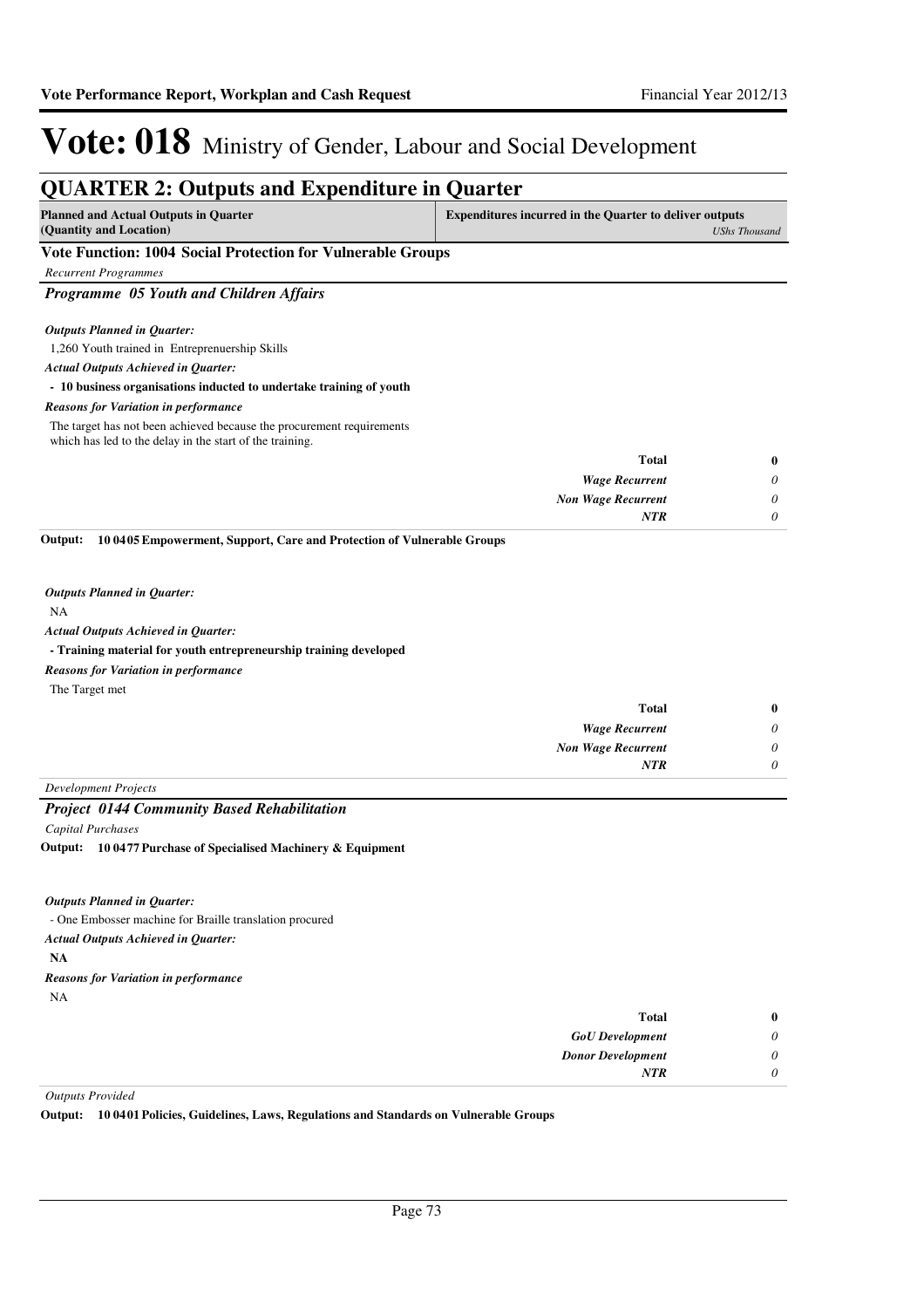| <b>Planned and Actual Outputs in Quarter</b><br><b>Expenditures incurred in the Quarter to deliver outputs</b> |                                                |                      |
|----------------------------------------------------------------------------------------------------------------|------------------------------------------------|----------------------|
| (Quantity and Location)                                                                                        |                                                | <b>UShs Thousand</b> |
| <b>Vote Function: 1004 Social Protection for Vulnerable Groups</b>                                             |                                                |                      |
| <b>Development Projects</b>                                                                                    |                                                |                      |
| <b>Project 0144 Community Based Rehabilitation</b>                                                             |                                                |                      |
|                                                                                                                | <b>Item</b>                                    | <b>Spent</b>         |
| <b>Outputs Planned in Quarter:</b>                                                                             | 211102 Contract Staff Salaries (Incl. Casuals, | 471                  |
| - National Plan of action on Disability finalised                                                              | Temporary)                                     |                      |
| <b>Actual Outputs Achieved in Quarter:</b>                                                                     | 221002 Workshops and Seminars                  | 1,440                |
| - National Plan of action on Disability finalised                                                              | 228002 Maintenance - Vehicles                  | 1,713                |
| <b>Reasons for Variation in performance</b>                                                                    |                                                |                      |
| The target wa met                                                                                              |                                                |                      |
|                                                                                                                | Total                                          | 3,623                |
|                                                                                                                | <b>GoU</b> Development                         | 3,623                |
|                                                                                                                | <b>Donor Development</b>                       | 0                    |
|                                                                                                                | <b>NTR</b>                                     | $\theta$             |
| Output:<br>10 0402 Advocacy and Networking                                                                     |                                                |                      |
|                                                                                                                |                                                |                      |
|                                                                                                                | <b>Item</b>                                    | <b>Spent</b>         |
| <b>Outputs Planned in Quarter:</b>                                                                             | 224002 General Supply of Goods and Services    | 1,985<br>3,250       |
| - international day for persons with Disabilities commemorated                                                 | 227004 Fuel, Lubricants and Oils               |                      |
| <b>Actual Outputs Achieved in Quarter:</b>                                                                     |                                                |                      |
| -1000 mobilised to participate in the commemoration of the<br>international day for persons with disability.   |                                                |                      |
| <b>Reasons for Variation in performance</b>                                                                    |                                                |                      |
| The target was met                                                                                             |                                                |                      |
|                                                                                                                | <b>Total</b>                                   | 5,235                |
|                                                                                                                | <b>GoU</b> Development                         | 5,235                |
|                                                                                                                | <b>Donor Development</b>                       | 0                    |
|                                                                                                                | <b>NTR</b>                                     | 0                    |
| 10 0403 Monitoring and Evaluation of Programmes for Vulnerable Groups<br>Output:                               |                                                |                      |
|                                                                                                                |                                                |                      |
|                                                                                                                |                                                |                      |
| <b>Outputs Planned in Quarter:</b>                                                                             |                                                |                      |
| -4 CBR Districts monitored.                                                                                    |                                                |                      |
| <b>Actual Outputs Achieved in Quarter:</b>                                                                     |                                                |                      |
| 8 CBR Districts monitored.                                                                                     |                                                |                      |

The target was met *Reasons for Variation in performance*

| $\bf{0}$ | Total                    |
|----------|--------------------------|
| $\theta$ | <b>GoU</b> Development   |
| $\theta$ | <b>Donor Development</b> |
| $\theta$ | <b>NTR</b>               |

#### *Project 0342 Promotion of Children and Youth*

*Capital Purchases*

**Output: 10 0477 Purchase of Specialised Machinery & Equipment**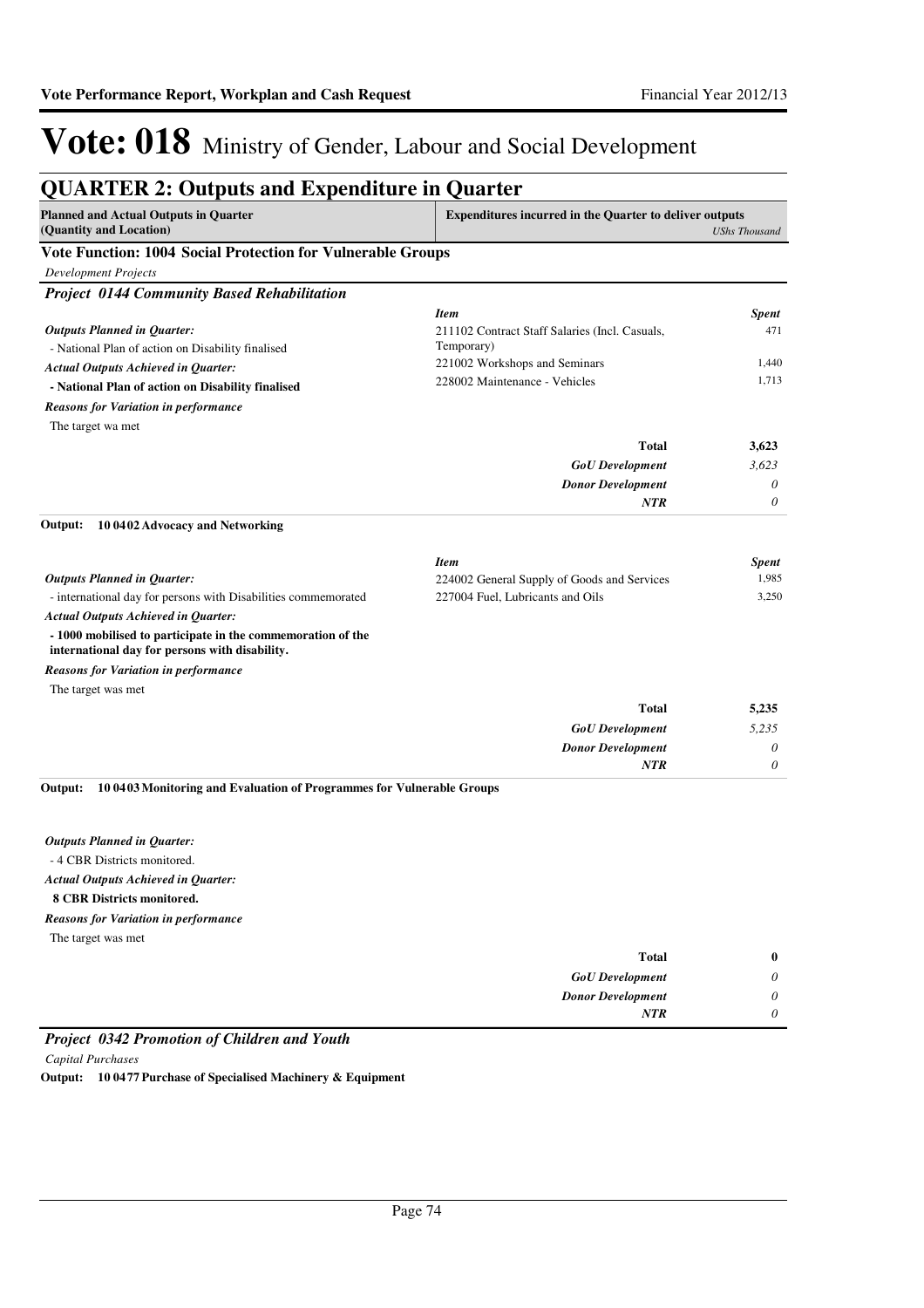### **QUARTER 2: Outputs and Expenditure in Quarter**

| <b>Planned and Actual Outputs in Quarter</b>                | <b>Expenditures incurred in the Quarter to deliver outputs</b> |  |
|-------------------------------------------------------------|----------------------------------------------------------------|--|
| (Quantity and Location)                                     | UShs Thousand                                                  |  |
| Vote Eunction: 1004 Social Protection for Vulnerable Croups |                                                                |  |

#### **Vote Function: 1004 Social Protection for Vulnerable Groups**

*Development Projects*

*Project 0342 Promotion of Children and Youth*

#### *Outputs Planned in Quarter:*

Purchase of Specialised Machinery & Equipment for a workshop at Kampiringisa **Not purchased** *Actual Outputs Achieved in Quarter: Reasons for Variation in performance*

Insufficient funds released

| $\mathbf{0}$ | <b>Total</b>             |
|--------------|--------------------------|
| 0            | <b>GoU</b> Development   |
| 0            | <b>Donor Development</b> |
| 0            | <b>NTR</b>               |
|              |                          |

*Outputs Funded*

**10 0452 Support to the Renovation and Maintenance of Centres for Vulnerable Groups Output:**

#### *Outputs Planned in Quarter:*

- Renovation of buildings at Kampiringisa completed

*Actual Outputs Achieved in Quarter:*

#### **- Partial renovation of buildings at Kampiringisa completed**

#### *Reasons for Variation in performance*

Insufficient funds to pat the contractor to complete the work

| 0        | <b>Total</b>             |
|----------|--------------------------|
| $\theta$ | <b>GoU</b> Development   |
| $\theta$ | <b>Donor Development</b> |
|          | <b>NTR</b>               |
|          |                          |

*Outputs Provided*

#### **10 0401 Policies, Guidelines, Laws, Regulations and Standards on Vulnerable Groups Output:**

|                                                                                                                          | <b>Item</b>                                    | <b>Spent</b> |
|--------------------------------------------------------------------------------------------------------------------------|------------------------------------------------|--------------|
| <b>Outputs Planned in Ouarter:</b>                                                                                       | 211102 Contract Staff Salaries (Incl. Casuals, | 647          |
| Training manual for vocational skills for children and youth at Ministry                                                 | Temporary)                                     |              |
| institutions developed                                                                                                   | 221002 Workshops and Seminars                  | 3.173        |
| <b>Actual Outputs Achieved in Ouarter:</b>                                                                               | 227004 Fuel, Lubricants and Oils               | 1.216        |
| - A draft of training manual for vocational skills for children and<br>youth at Ministry institutions is being developed |                                                |              |
| <b>Reasons for Variation in performance</b>                                                                              |                                                |              |
| The target met                                                                                                           |                                                |              |
|                                                                                                                          | <b>Total</b>                                   | 5,036        |
|                                                                                                                          | <b>GoU</b> Development                         | 5.036        |
|                                                                                                                          | <b>Donor Development</b>                       | $\theta$     |
|                                                                                                                          | <b>NTR</b>                                     | 0            |

#### **Output: 10 0402 Advocacy and Networking**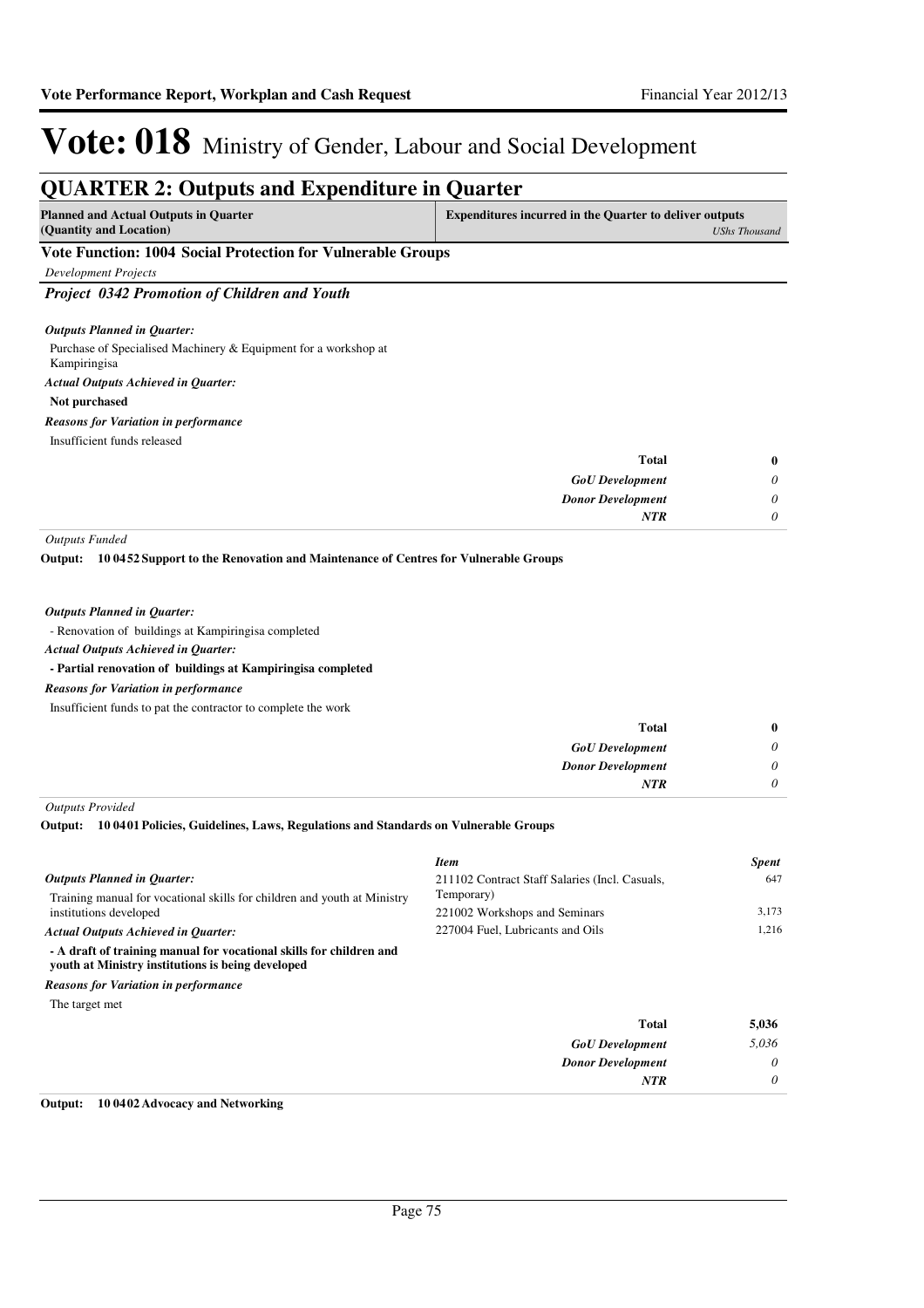| <b>QUARTER 2: Outputs and Expenditure in Quarter</b>                                                                                                                                                                                                                                                                                                                                           |                                                                |                      |
|------------------------------------------------------------------------------------------------------------------------------------------------------------------------------------------------------------------------------------------------------------------------------------------------------------------------------------------------------------------------------------------------|----------------------------------------------------------------|----------------------|
| <b>Planned and Actual Outputs in Quarter</b><br>(Quantity and Location)                                                                                                                                                                                                                                                                                                                        | <b>Expenditures incurred in the Quarter to deliver outputs</b> | <b>UShs Thousand</b> |
| Vote Function: 1004 Social Protection for Vulnerable Groups                                                                                                                                                                                                                                                                                                                                    |                                                                |                      |
| <b>Development Projects</b>                                                                                                                                                                                                                                                                                                                                                                    |                                                                |                      |
| Project 0342 Promotion of Children and Youth                                                                                                                                                                                                                                                                                                                                                   |                                                                |                      |
|                                                                                                                                                                                                                                                                                                                                                                                                | <b>Item</b>                                                    | <b>Spent</b>         |
| <b>Outputs Planned in Quarter:</b>                                                                                                                                                                                                                                                                                                                                                             | 211102 Contract Staff Salaries (Incl. Casuals,                 | 1,367                |
| - 1,000 copies of IEC materials for drug and substance abuse printed                                                                                                                                                                                                                                                                                                                           | Temporary)                                                     |                      |
| <b>Actual Outputs Achieved in Quarter:</b>                                                                                                                                                                                                                                                                                                                                                     | 224002 General Supply of Goods and Services                    | 6,853                |
| - 1,000 copies of IEC materials for drug and substance abuse printed<br>and disseminated.                                                                                                                                                                                                                                                                                                      |                                                                |                      |
| <b>Reasons for Variation in performance</b>                                                                                                                                                                                                                                                                                                                                                    |                                                                |                      |
| The target was made.                                                                                                                                                                                                                                                                                                                                                                           |                                                                |                      |
|                                                                                                                                                                                                                                                                                                                                                                                                | <b>Total</b>                                                   | 8,220                |
|                                                                                                                                                                                                                                                                                                                                                                                                | <b>GoU</b> Development                                         | 8,220                |
|                                                                                                                                                                                                                                                                                                                                                                                                | <b>Donor Development</b>                                       | 0                    |
|                                                                                                                                                                                                                                                                                                                                                                                                | <b>NTR</b>                                                     | 0                    |
| 10 0403 Monitoring and Evaluation of Programmes for Vulnerable Groups<br>Output:<br><b>Outputs Planned in Quarter:</b><br>25 youth projects from 19 project districts and 5 others monitored<br><b>Actual Outputs Achieved in Quarter:</b><br>- 8 Projgramme districts monitored<br><b>Reasons for Variation in performance</b><br>The target was met                                          | Total<br><b>GoU</b> Development                                | $\bf{0}$<br>0        |
|                                                                                                                                                                                                                                                                                                                                                                                                | <b>Donor Development</b>                                       | 0                    |
|                                                                                                                                                                                                                                                                                                                                                                                                | <b>NTR</b>                                                     | 0                    |
| 10 0404 Training and Skills Development<br>Output:                                                                                                                                                                                                                                                                                                                                             |                                                                |                      |
| <b>Outputs Planned in Quarter:</b><br>- 70 youth trained in vocational skills; 40 Northern, 30 Eastern, 30<br>Central and 45 Western regions;<br>Actual Outputs Achieved in Quarter:<br>- 74 youth trained in vocational skills; 30 Central and 44 Western<br>regions;<br>- 200 .Youth trained in entrepreneurship skills<br><b>Reasons for Variation in performance</b><br>The target was met |                                                                |                      |
|                                                                                                                                                                                                                                                                                                                                                                                                | Total                                                          | $\bf{0}$             |
|                                                                                                                                                                                                                                                                                                                                                                                                |                                                                | 0                    |
|                                                                                                                                                                                                                                                                                                                                                                                                | <b>GoU</b> Development                                         |                      |

**Output: 10 0405 Empowerment, Support, Care and Protection of Vulnerable Groups**

*Donor Development*

*NTR*

*0 0*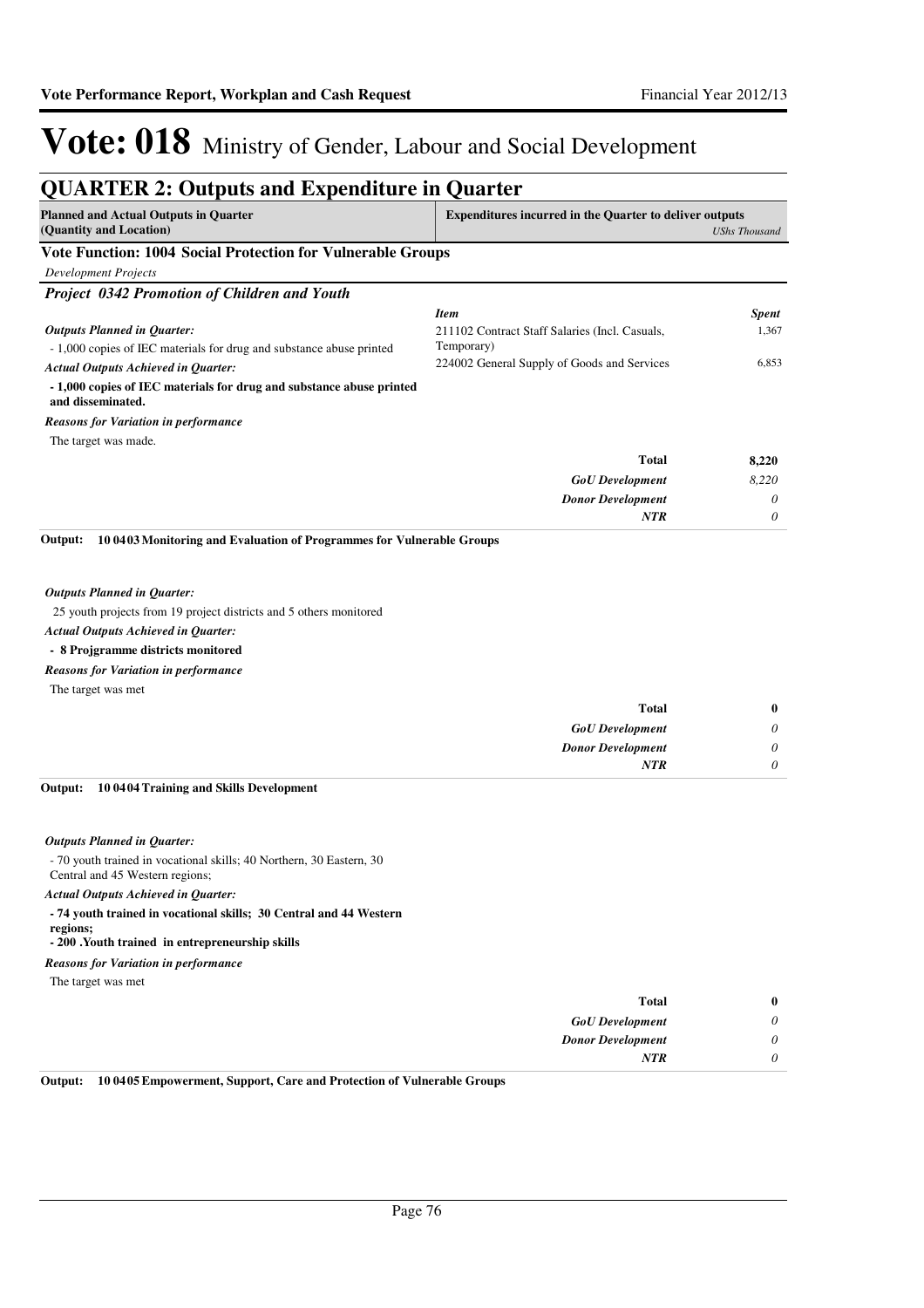*0*

*NTR*

# Vote: 018 Ministry of Gender, Labour and Social Development

#### **QUARTER 2: Outputs and Expenditure in Quarter Planned and Actual Outputs in Quarter (Quantity and Location) Expenditures incurred in the Quarter to deliver outputs**  *UShs Thousand* **Vote Function: 1004 Social Protection for Vulnerable Groups** *Development Projects Project 0342 Promotion of Children and Youth* - 10 youth groups empowered with seed/start up capital in 22 districts (15 Northern, 15 Eastern, 10 Central, 10 Western) -Toolkits provided for 25 youth in 6 districts (5 Project and 6 others); **- 25 disadvantaged children from Ministry institutions supported for formal education; - 28 youth groups supported with start up capital.** *GoU Development Donor Development* **Total** *0 0* **0** *Actual Outputs Achieved in Quarter: Outputs Planned in Quarter:* The target was met *Reasons for Variation in performance*

#### *Project 1157 Social Assistance Grant for Empowerment*

*Capital Purchases*

**10 0475 Purchase of Motor Vehicles and Other Transport Equipment Output:**

| <b>Outputs Planned in Ouarter:</b>          |
|---------------------------------------------|
| NA                                          |
| Actual Outputs Achieved in Ouarter:         |
| NA                                          |
| <b>Reasons for Variation in performance</b> |
| NΑ                                          |
|                                             |

| $\bf{0}$                      |
|-------------------------------|
| 0<br><b>GoU</b> Development   |
| 0<br><b>Donor Development</b> |
| $\theta$                      |
| <b>Total</b>                  |

*Outputs Provided*

**10 0401 Policies, Guidelines, Laws, Regulations and Standards on Vulnerable Groups Output:**

#### *Outputs Planned in Quarter:*

Social protection policy framework developed

Fiscal framewrok for SP developed in line with policy framework

National SP Sub Committee commences measures to improve coordinattion and efficiency in 2 priority areas identified in the SP Policy Framework

#### *Actual Outputs Achieved in Quarter:*

#### **No output was achieved**

NA *Reasons for Variation in performance*

| Total                  | 0 |
|------------------------|---|
| <b>GoU</b> Development |   |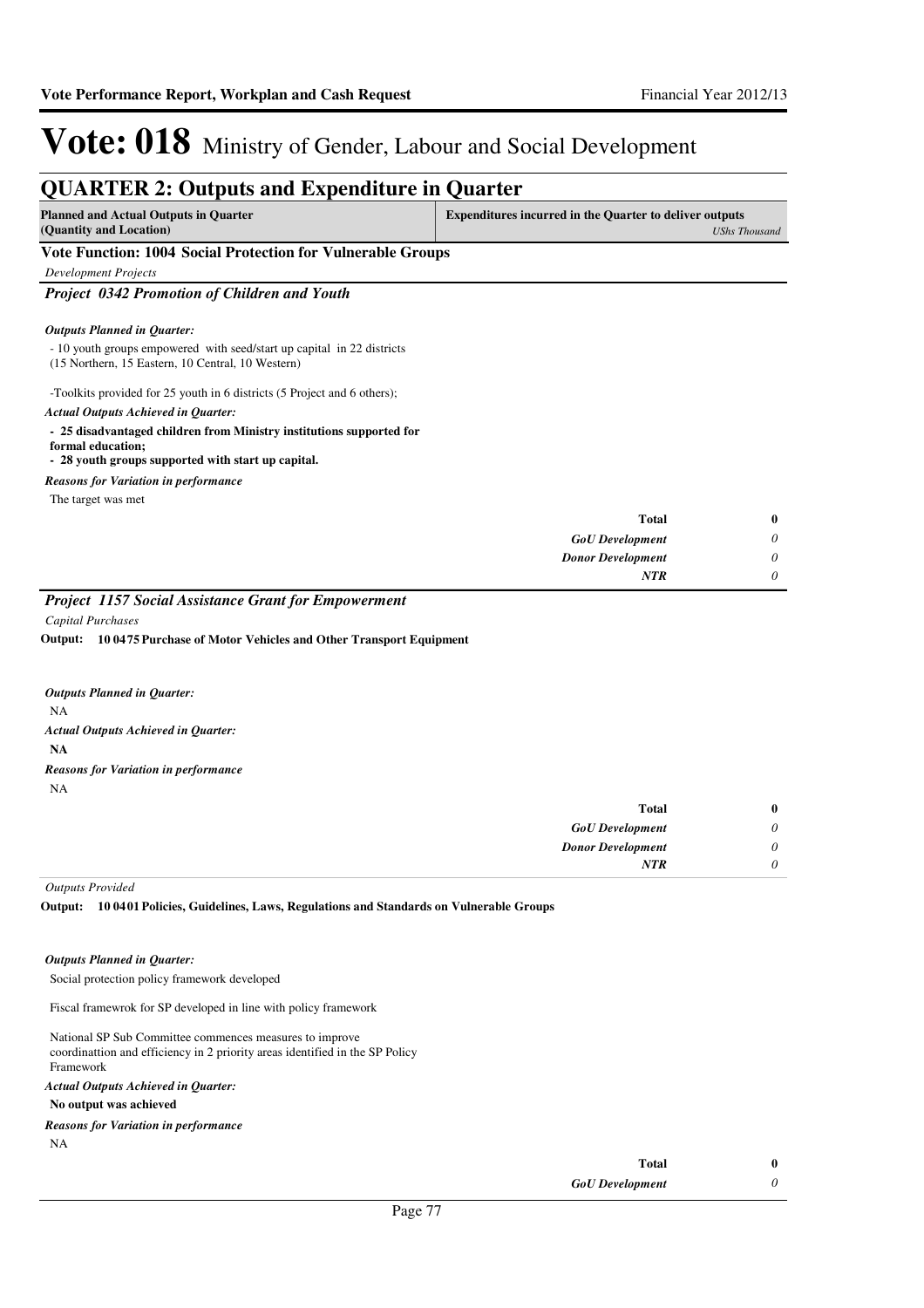|                                                                                                                             | <b>QUARTER 2: Outputs and Expenditure in Quarter</b>           |                      |
|-----------------------------------------------------------------------------------------------------------------------------|----------------------------------------------------------------|----------------------|
| <b>Planned and Actual Outputs in Quarter</b><br>(Quantity and Location)                                                     | <b>Expenditures incurred in the Quarter to deliver outputs</b> | <b>UShs Thousand</b> |
| Vote Function: 1004 Social Protection for Vulnerable Groups                                                                 |                                                                |                      |
| <b>Development Projects</b>                                                                                                 |                                                                |                      |
| <b>Project 1157 Social Assistance Grant for Empowerment</b>                                                                 |                                                                |                      |
|                                                                                                                             | <b>Donor Development</b>                                       | 0                    |
|                                                                                                                             | <b>NTR</b>                                                     | 0                    |
| 10 0402 Advocacy and Networking<br>Output:                                                                                  |                                                                |                      |
| <b>Outputs Planned in Quarter:</b>                                                                                          |                                                                |                      |
| Policy makers and the public sensitised on Social Protection                                                                |                                                                |                      |
| <b>Actual Outputs Achieved in Quarter:</b>                                                                                  |                                                                |                      |
| <b>NA</b>                                                                                                                   |                                                                |                      |
| Reasons for Variation in performance                                                                                        |                                                                |                      |
| NA                                                                                                                          |                                                                |                      |
|                                                                                                                             | <b>Total</b>                                                   | $\bf{0}$             |
|                                                                                                                             | <b>GoU</b> Development                                         | $\theta$             |
|                                                                                                                             | <b>Donor Development</b>                                       | $\theta$             |
|                                                                                                                             | <b>NTR</b>                                                     | $\theta$             |
| 10 0403 Monitoring and Evaluation of Programmes for Vulnerable Groups<br>Output:                                            |                                                                |                      |
| <b>Outputs Planned in Quarter:</b>                                                                                          |                                                                |                      |
| Impact baseline established<br>Ongoing monitoring of grant payments operating in all SAGE districts<br>and subcounties      |                                                                |                      |
| <b>Actual Outputs Achieved in Quarter:</b>                                                                                  |                                                                |                      |
| <b>NA</b>                                                                                                                   |                                                                |                      |
| <b>Reasons for Variation in performance</b>                                                                                 |                                                                |                      |
| NA                                                                                                                          |                                                                |                      |
|                                                                                                                             | <b>Total</b>                                                   | $\bf{0}$             |
|                                                                                                                             | <b>GoU</b> Development                                         | $\theta$             |
|                                                                                                                             | <b>Donor Development</b>                                       | $\theta$             |
|                                                                                                                             | <b>NTR</b>                                                     | $\theta$             |
| 10 0404 Training and Skills Development<br>Output:                                                                          |                                                                |                      |
| <b>Outputs Planned in Quarter:</b>                                                                                          |                                                                |                      |
| Training for national and sub national government officers involved in<br>implementing SAGE in all 14 active SAGE districts |                                                                |                      |

30 MPs provided with training to raise awareness of ESPP

International study tour delivered for selected key Ministers and MPs

#### *Actual Outputs Achieved in Quarter:*

**NA**

*Reasons for Variation in performance*

NA

| $\boldsymbol{0}$ | Total                    |
|------------------|--------------------------|
| $\theta$         | <b>GoU</b> Development   |
| $\theta$         | <b>Donor Development</b> |
| 0                | <b>NTR</b>               |
|                  |                          |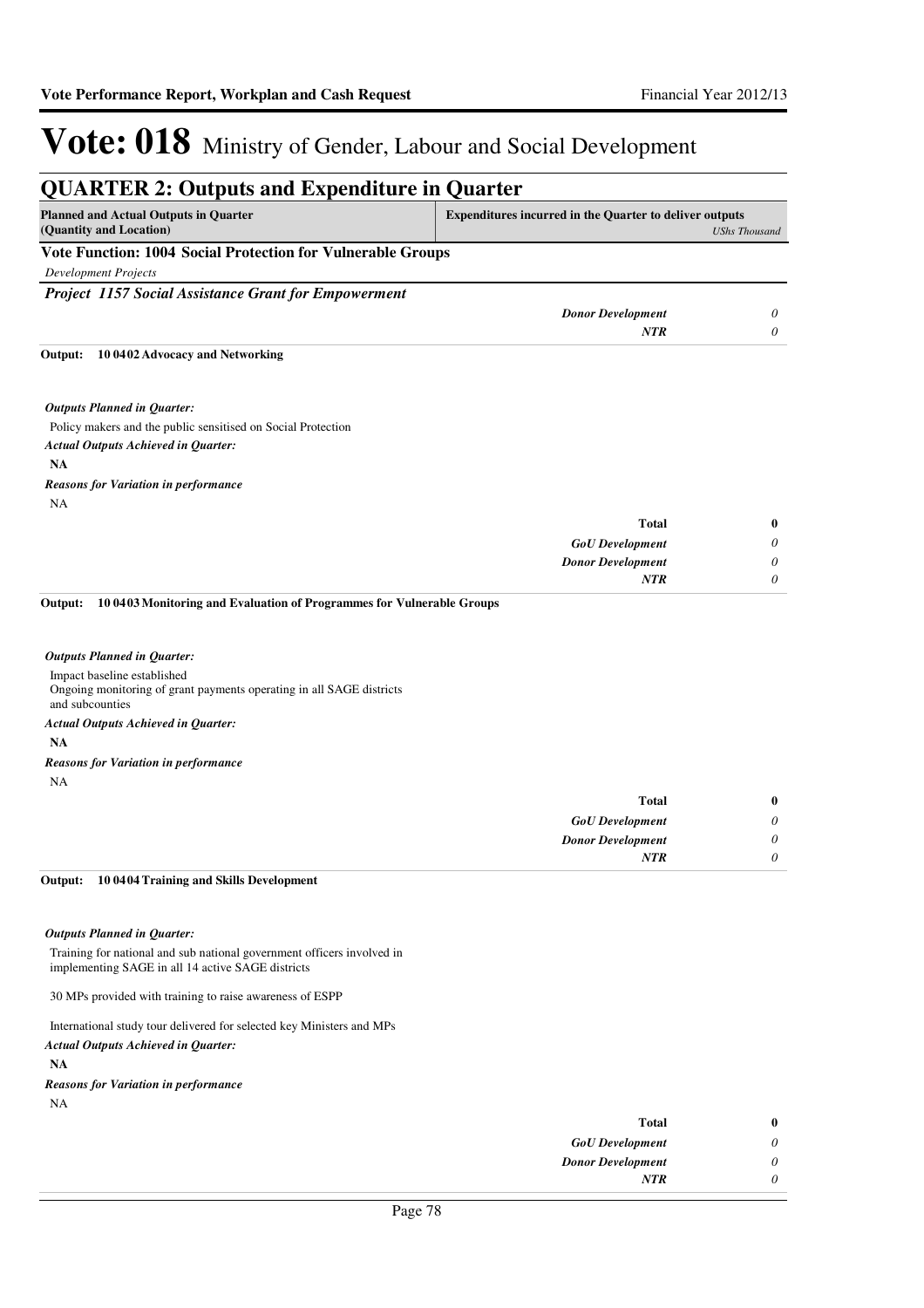| <b>Planned and Actual Outputs in Quarter</b><br><b>Expenditures incurred in the Quarter to deliver outputs</b><br>(Quantity and Location)<br>Vote Function: 1004 Social Protection for Vulnerable Groups<br>Development Projects<br><b>Project 1157 Social Assistance Grant for Empowerment</b><br>10 0405 Empowerment, Support, Care and Protection of Vulnerable Groups<br>Output:<br><b>Outputs Planned in Quarter:</b><br>75,000 households receiving grants by the quarter end in all 14 districts<br><b>Actual Outputs Achieved in Quarter:</b><br>Supervised the distribution of SAGE in the benefiting districts<br><b>Reasons for Variation in performance</b><br>The target was achieved<br><b>Total</b><br><b>GoU</b> Development<br><b>Donor Development</b><br><b>NTR</b><br><b>Recurrent Programmes</b><br>Programme 01 Headquarters, Planning and Policy<br><b>Outputs Funded</b><br>Outputs Planned in Quarter:<br>- 300 children and adults from the Streets of Kampala City, and other<br>towns Withdrown and re-settled;<br>- Multi-sectoral strategy on street children implentented<br><b>Actual Outputs Achieved in Quarter:</b><br>- 340 children and adults from the Streets of Kampala City, and<br>other towns Withdrown and re-settled;<br>- Multi-sectoral strategy on street children implentented<br>Reasons for Variation in performance<br>Target met<br><b>Total</b><br><b>Wage Recurrent</b> |  | <b>UShs Thousand</b> |
|--------------------------------------------------------------------------------------------------------------------------------------------------------------------------------------------------------------------------------------------------------------------------------------------------------------------------------------------------------------------------------------------------------------------------------------------------------------------------------------------------------------------------------------------------------------------------------------------------------------------------------------------------------------------------------------------------------------------------------------------------------------------------------------------------------------------------------------------------------------------------------------------------------------------------------------------------------------------------------------------------------------------------------------------------------------------------------------------------------------------------------------------------------------------------------------------------------------------------------------------------------------------------------------------------------------------------------------------------------------------------------------------------------------------------------|--|----------------------|
|                                                                                                                                                                                                                                                                                                                                                                                                                                                                                                                                                                                                                                                                                                                                                                                                                                                                                                                                                                                                                                                                                                                                                                                                                                                                                                                                                                                                                                |  |                      |
|                                                                                                                                                                                                                                                                                                                                                                                                                                                                                                                                                                                                                                                                                                                                                                                                                                                                                                                                                                                                                                                                                                                                                                                                                                                                                                                                                                                                                                |  |                      |
|                                                                                                                                                                                                                                                                                                                                                                                                                                                                                                                                                                                                                                                                                                                                                                                                                                                                                                                                                                                                                                                                                                                                                                                                                                                                                                                                                                                                                                |  |                      |
|                                                                                                                                                                                                                                                                                                                                                                                                                                                                                                                                                                                                                                                                                                                                                                                                                                                                                                                                                                                                                                                                                                                                                                                                                                                                                                                                                                                                                                |  |                      |
|                                                                                                                                                                                                                                                                                                                                                                                                                                                                                                                                                                                                                                                                                                                                                                                                                                                                                                                                                                                                                                                                                                                                                                                                                                                                                                                                                                                                                                |  |                      |
| Vote Function: 1049 Policy, Planning and Support Services<br>Output: 104951 Support to the street children activities                                                                                                                                                                                                                                                                                                                                                                                                                                                                                                                                                                                                                                                                                                                                                                                                                                                                                                                                                                                                                                                                                                                                                                                                                                                                                                          |  |                      |
|                                                                                                                                                                                                                                                                                                                                                                                                                                                                                                                                                                                                                                                                                                                                                                                                                                                                                                                                                                                                                                                                                                                                                                                                                                                                                                                                                                                                                                |  |                      |
|                                                                                                                                                                                                                                                                                                                                                                                                                                                                                                                                                                                                                                                                                                                                                                                                                                                                                                                                                                                                                                                                                                                                                                                                                                                                                                                                                                                                                                |  |                      |
|                                                                                                                                                                                                                                                                                                                                                                                                                                                                                                                                                                                                                                                                                                                                                                                                                                                                                                                                                                                                                                                                                                                                                                                                                                                                                                                                                                                                                                |  |                      |
|                                                                                                                                                                                                                                                                                                                                                                                                                                                                                                                                                                                                                                                                                                                                                                                                                                                                                                                                                                                                                                                                                                                                                                                                                                                                                                                                                                                                                                |  |                      |
|                                                                                                                                                                                                                                                                                                                                                                                                                                                                                                                                                                                                                                                                                                                                                                                                                                                                                                                                                                                                                                                                                                                                                                                                                                                                                                                                                                                                                                |  |                      |
|                                                                                                                                                                                                                                                                                                                                                                                                                                                                                                                                                                                                                                                                                                                                                                                                                                                                                                                                                                                                                                                                                                                                                                                                                                                                                                                                                                                                                                |  | $\bf{0}$             |
|                                                                                                                                                                                                                                                                                                                                                                                                                                                                                                                                                                                                                                                                                                                                                                                                                                                                                                                                                                                                                                                                                                                                                                                                                                                                                                                                                                                                                                |  | $\theta$             |
|                                                                                                                                                                                                                                                                                                                                                                                                                                                                                                                                                                                                                                                                                                                                                                                                                                                                                                                                                                                                                                                                                                                                                                                                                                                                                                                                                                                                                                |  | 0                    |
|                                                                                                                                                                                                                                                                                                                                                                                                                                                                                                                                                                                                                                                                                                                                                                                                                                                                                                                                                                                                                                                                                                                                                                                                                                                                                                                                                                                                                                |  | $\theta$             |
|                                                                                                                                                                                                                                                                                                                                                                                                                                                                                                                                                                                                                                                                                                                                                                                                                                                                                                                                                                                                                                                                                                                                                                                                                                                                                                                                                                                                                                |  |                      |
|                                                                                                                                                                                                                                                                                                                                                                                                                                                                                                                                                                                                                                                                                                                                                                                                                                                                                                                                                                                                                                                                                                                                                                                                                                                                                                                                                                                                                                |  |                      |
|                                                                                                                                                                                                                                                                                                                                                                                                                                                                                                                                                                                                                                                                                                                                                                                                                                                                                                                                                                                                                                                                                                                                                                                                                                                                                                                                                                                                                                |  |                      |
|                                                                                                                                                                                                                                                                                                                                                                                                                                                                                                                                                                                                                                                                                                                                                                                                                                                                                                                                                                                                                                                                                                                                                                                                                                                                                                                                                                                                                                |  |                      |
|                                                                                                                                                                                                                                                                                                                                                                                                                                                                                                                                                                                                                                                                                                                                                                                                                                                                                                                                                                                                                                                                                                                                                                                                                                                                                                                                                                                                                                |  |                      |
|                                                                                                                                                                                                                                                                                                                                                                                                                                                                                                                                                                                                                                                                                                                                                                                                                                                                                                                                                                                                                                                                                                                                                                                                                                                                                                                                                                                                                                |  |                      |
|                                                                                                                                                                                                                                                                                                                                                                                                                                                                                                                                                                                                                                                                                                                                                                                                                                                                                                                                                                                                                                                                                                                                                                                                                                                                                                                                                                                                                                |  |                      |
|                                                                                                                                                                                                                                                                                                                                                                                                                                                                                                                                                                                                                                                                                                                                                                                                                                                                                                                                                                                                                                                                                                                                                                                                                                                                                                                                                                                                                                |  |                      |
|                                                                                                                                                                                                                                                                                                                                                                                                                                                                                                                                                                                                                                                                                                                                                                                                                                                                                                                                                                                                                                                                                                                                                                                                                                                                                                                                                                                                                                |  | $\bf{0}$             |
|                                                                                                                                                                                                                                                                                                                                                                                                                                                                                                                                                                                                                                                                                                                                                                                                                                                                                                                                                                                                                                                                                                                                                                                                                                                                                                                                                                                                                                |  | $\theta$             |
| <b>Non Wage Recurrent</b>                                                                                                                                                                                                                                                                                                                                                                                                                                                                                                                                                                                                                                                                                                                                                                                                                                                                                                                                                                                                                                                                                                                                                                                                                                                                                                                                                                                                      |  | $\theta$             |
| <b>NTR</b>                                                                                                                                                                                                                                                                                                                                                                                                                                                                                                                                                                                                                                                                                                                                                                                                                                                                                                                                                                                                                                                                                                                                                                                                                                                                                                                                                                                                                     |  | $\theta$             |

#### *Outputs Planned in Quarter:*

- Budget Framework Paper including Estimates of Revenue and Expenditure for Recurrent and Development for 2011/12 prepared and submitted to the Ministry of Finance Planning and Economic Development (MFPED) as well as Parliament timely; - Ministerial Policy Statement for 2011/12 prepared and submitted to the

Ministry of Finance Planning and Economic Development (MFPED) as well as Parliament timely;

- Ministry Annual Performance / implementation (Contract Performance Plan) for FY 2012/13 finalised;

- Timely procurement and Disposal of goods and services; and

- Monitoring and Evaluation.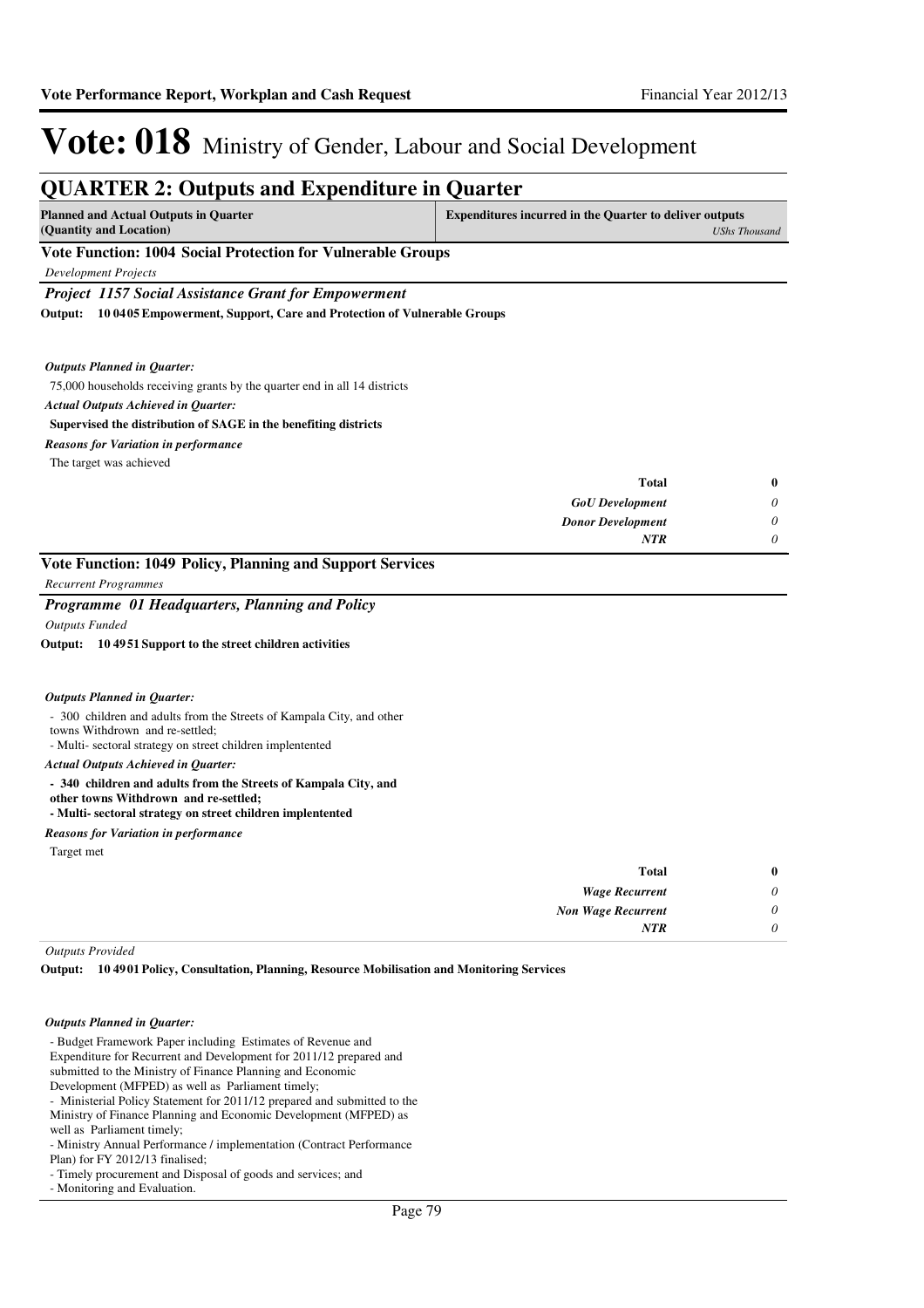### **QUARTER 2: Outputs and Expenditure in Quarter**

| Planned and Actual Outputs in Quarter |  |                                     | Expenditures incurred in the Quarter to deliver outputs |  |  |               |
|---------------------------------------|--|-------------------------------------|---------------------------------------------------------|--|--|---------------|
| (Quantity and Location)               |  |                                     |                                                         |  |  | UShs Thousand |
| <b>TT . TT</b>                        |  | $\overline{1010}$ m $\overline{11}$ | $\sim$                                                  |  |  |               |

**Vote Function: 1049 Policy, Planning and Support Services**

*Recurrent Programmes*

*Programme 01 Headquarters, Planning and Policy*

#### *Actual Outputs Achieved in Quarter:*

**- Budget Framework Paper including Estimates of Revenue and Expenditure for Recurrent and Development for 2012/13 prepared and submitted to the Ministry of Finance Planning and Economic** 

- **Development (MFPED) as well as Parliament timely;**
- **Ministry Annual Performance / implementation (Contract**
- **Performance Plan) for FY 2012/13 finalised;**
- **Timely procurement and Disposal of goods and services; and - Monitoring and Evaluation.**
- *Reasons for Variation in performance*

The target was met

| $\bf{0}$ | <b>Total</b>              |
|----------|---------------------------|
| 0        | <b>Wage Recurrent</b>     |
| 0        | <b>Non Wage Recurrent</b> |
|          | <b>NTR</b>                |
|          |                           |

**10 4902 Support Services (Finance and Administration) to the Ministry Provided Output:**

#### *Outputs Planned in Quarter:*

- Finance and Administration services provided;
- Staff Welfare;
- Utilities (Water, Electricity and Telephone);
- Office Accommodation (Rent)
- Allowances (transport, lunch etc) paid;
- Vehicles for the entitled officers and those in the pool serviced and

maintained;

- IFMS and Internet services maintained and functional;
- Logistics for entitled officers processed timely;
- Building maintained;
- Support to HIV / AIDS interventions in the sector;
- Cash withdraw and release warantee prepared;
- Stores management;
- Audit reports produced;
- Human resource management;
- Financial and Capital management;
- Equipment maintained (hardwares like Vehicles, Office Machinery etc);

and

- Goods and Services supplied in general;

#### *Actual Outputs Achieved in Quarter:*

- **Finance and Administration services provided;**
- **Staff Welfare;**
- **Utilities (Water, Electricity and Telephone);**
- **Office Accommodation (Rent)**
- **Allowances (transport, lunch etc) paid;**
- **Vehicles for the entitled officers and those in the pool serviced and**

**maintained;**

- **IFMS and Internet services maintained and functional;**
- **Logistics for entitled officers processed timely;**
- **Building maintained;**
- **Support to HIV / AIDS interventions in the sector;**
- **Cash withdraw and release warantee prepared;**
- **Stores management;**
- **Audit reports produced;**
- **Human resource management;**
- **Financial and Capital management;**
- **Equipment maintained (hardwares like Vehicles, Office Machinery**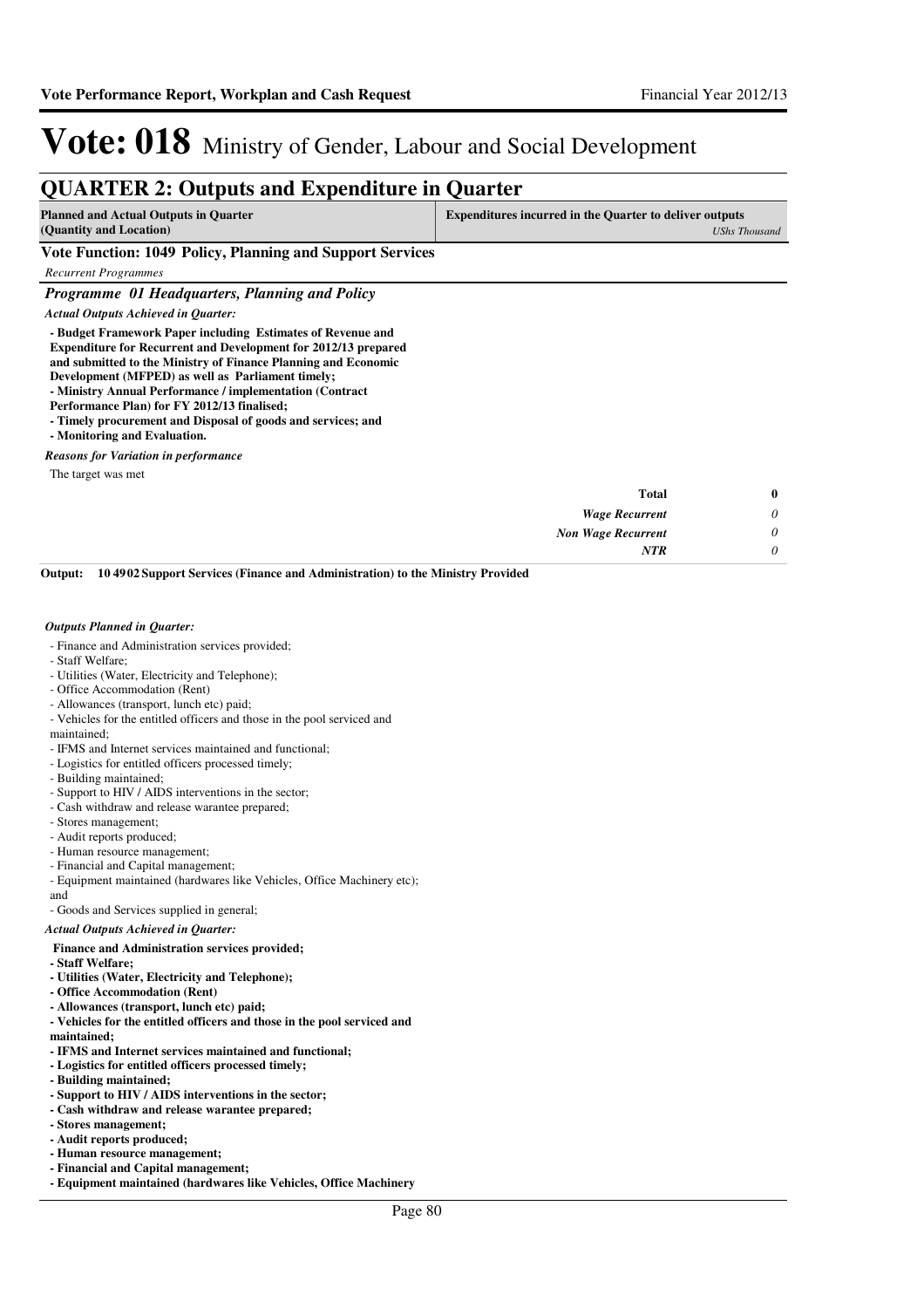*0*

*NTR*

# Vote: 018 Ministry of Gender, Labour and Social Development

### **QUARTER 2: Outputs and Expenditure in Quarter**

| <b>Planned and Actual Outputs in Quarter</b>              | <b>Expenditures incurred in the Quarter to deliver outputs</b> |
|-----------------------------------------------------------|----------------------------------------------------------------|
| (Quantity and Location)                                   | UShs Thousand                                                  |
| Vote Function: 1049 Policy, Planning and Support Services |                                                                |

*Recurrent Programmes*

*Programme 01 Headquarters, Planning and Policy* **etc); and - Goods and Services supplied in general;**

*Reasons for Variation in performance*

The target was met

|          | $-$                       |
|----------|---------------------------|
| $\bf{0}$ | <b>Total</b>              |
| $\theta$ | <b>Wage Recurrent</b>     |
| $\theta$ | <b>Non Wage Recurrent</b> |
| $\theta$ | <b>NTR</b>                |
|          |                           |

#### **10 4903 Ministerial and Top Management Services Provided Output:**

*Outputs Planned in Quarter:*

Logistics for entitled officers processed timely.

*Actual Outputs Achieved in Quarter:*

**Logistics for entitled officers processed timely.**

Met the target *Reasons for Variation in performance*

| $\bf{0}$ | <b>Total</b>              |
|----------|---------------------------|
| $\theta$ | <b>Wage Recurrent</b>     |
| $\theta$ | <b>Non Wage Recurrent</b> |
| $\theta$ | <b>NTR</b>                |

### *Programme 09 Office of the D/G&CD; D/SP and D/L*

*Outputs Provided*

**10 4901 Policy, Consultation, Planning, Resource Mobilisation and Monitoring Services Output:**

| <b>Outputs Planned in Quarter:</b><br>- Government policies, laws, programmes and plans for social protection<br>framework for all specified vulnerable groups; community mobilisation<br>for empowerment; labour, productivity and employment formulated,<br>reviewed, co-ordinated and implemented.<br>- Research, documentation and dissemination coordination monitored,<br>evaluated and provided with technical support supervision                                                                    | <b>Item</b><br>211101 General Staff Salaries<br>211103 Allowances<br>221009 Welfare and Entertainment<br>227001 Travel Inland<br>227004 Fuel, Lubricants and Oils<br>228002 Maintenance - Vehicles | <b>Spent</b><br>22,405<br>3,653<br>623<br>4,179<br>3,973<br>302 |
|--------------------------------------------------------------------------------------------------------------------------------------------------------------------------------------------------------------------------------------------------------------------------------------------------------------------------------------------------------------------------------------------------------------------------------------------------------------------------------------------------------------|----------------------------------------------------------------------------------------------------------------------------------------------------------------------------------------------------|-----------------------------------------------------------------|
| <b>Actual Outputs Achieved in Quarter:</b><br>Supervisory role in the formulation, review, co-ordination and<br>implemention of Government policies, laws, programmes and plans<br>for social protection framework for all specified vulnerable groups;<br>community mobilisation for empowerment; labour, productivity and<br>employment provied<br>- overseer services on Research, documentation and dissemination<br>coordination monitoring, evaluateion and technical support<br>supervision provided. |                                                                                                                                                                                                    |                                                                 |
| <b>Reasons for Variation in performance</b>                                                                                                                                                                                                                                                                                                                                                                                                                                                                  |                                                                                                                                                                                                    |                                                                 |
| Met                                                                                                                                                                                                                                                                                                                                                                                                                                                                                                          | <b>Total</b><br><b>Wage Recurrent</b><br><b>Non Wage Recurrent</b>                                                                                                                                 | 35,134<br>22,405<br>12,729                                      |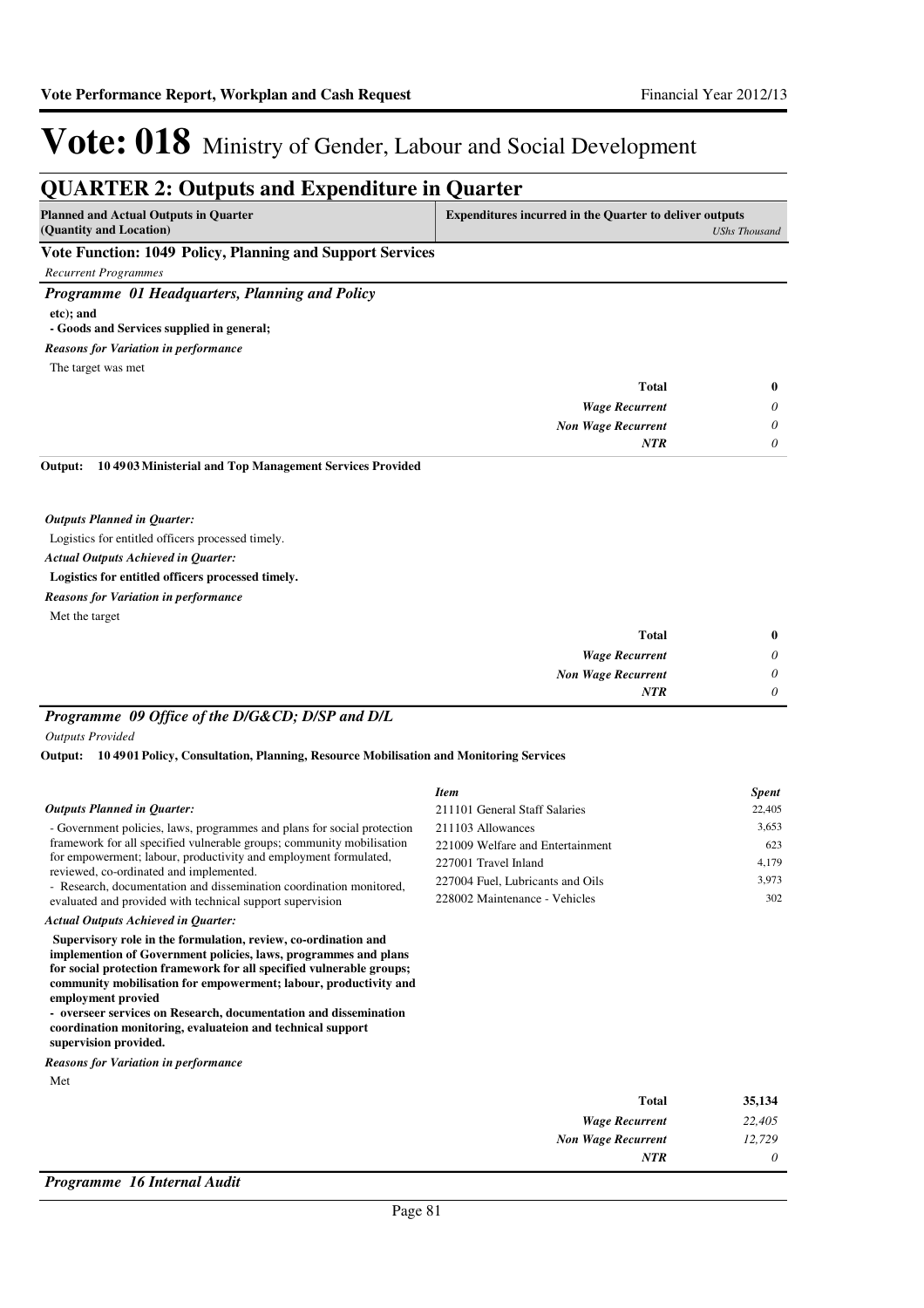#### **QUARTER 2: Outputs and Expenditure in Quarter Planned and Actual Outputs in Quarter (Quantity and Location) Expenditures incurred in the Quarter to deliver outputs**  *UShs Thousand* **Vote Function: 1049 Policy, Planning and Support Services** *Recurrent Programmes Programme 16 Internal Audit Outputs Provided* Quarterly internal audit reports produced 2 Management and Inspection reports, **Quarter two internal audit reports for FY 2012/13 produced 10 4902 Support Services (Finance and Administration) to the Ministry Provided Output:** *Wage Recurrent Non Wage Recurrent* **Total** *5,833 18,195 0* **24,029** *Actual Outputs Achieved in Quarter: Outputs Planned in Quarter: NTR* Target met *Reasons for Variation in performance Item Spent* 211101 General Staff Salaries 5,833 211103 Allowances 8,470 221009 Welfare and Entertainment 1,752 227004 Fuel, Lubricants and Oils 5,560 228002 Maintenance - Vehicles 2,414 *Development Projects*

#### *Project 0345 Strengthening MSLGD*

*Capital Purchases*

**10 4976 Purchase of Office and ICT Equipment, including Software Output:**

|    | <b>Outputs Planned in Ouarter:</b>          |
|----|---------------------------------------------|
| NA |                                             |
|    | Actual Outputs Achieved in Ouarter:         |
| NA |                                             |
|    | <b>Reasons for Variation in performance</b> |
| NΑ |                                             |

| Total                    | $\bf{0}$ |
|--------------------------|----------|
| <b>GoU</b> Development   | 0        |
| <b>Donor Development</b> | 0        |
| <b>NTR</b>               | 0        |
|                          |          |

**10 4978 Purchase of Office and Residential Furniture and Fittings Output:**

#### *Outputs Planned in Quarter:*

Purchase of Furniture for the Ministry (70 Chairs, 70 Tables and 70 cabins) for the senior officer in the Ministry

#### *Actual Outputs Achieved in Quarter:*

#### **This activity was not done.**

#### *Reasons for Variation in performance*

The target was not met due to insufficient resources released to the Ministry.

| Total                    | o |
|--------------------------|---|
| <b>GoU</b> Development   |   |
| <b>Donor Development</b> |   |
| <b>NTR</b>               |   |
|                          |   |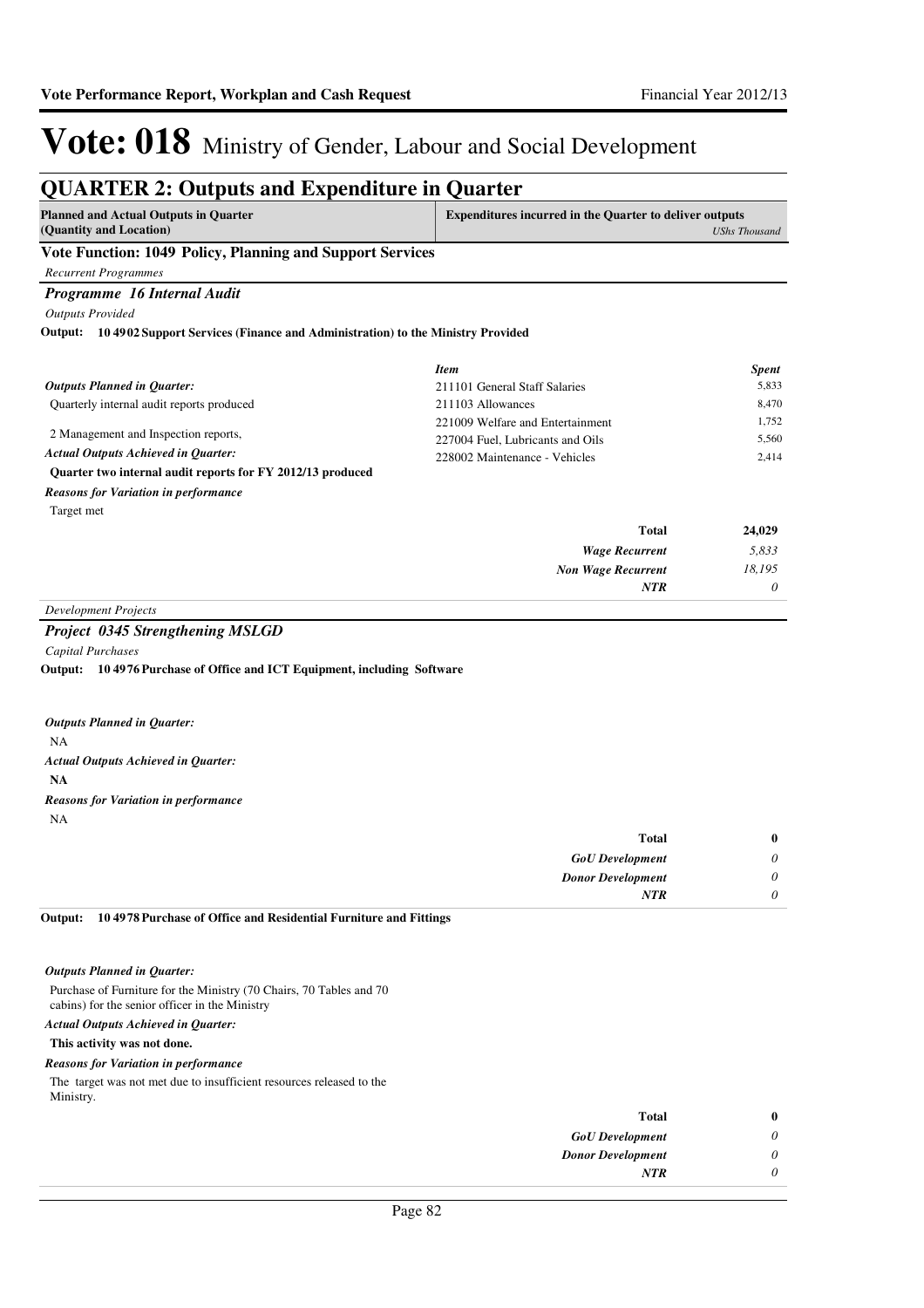### **QUARTER 2: Outputs and Expenditure in Quarter**

| <b>Planned and Actual Outputs in Quarter</b>                                                                                                                                                                                                                                                                           | <b>Expenditures incurred in the Quarter to deliver outputs</b> |
|------------------------------------------------------------------------------------------------------------------------------------------------------------------------------------------------------------------------------------------------------------------------------------------------------------------------|----------------------------------------------------------------|
| (Quantity and Location)                                                                                                                                                                                                                                                                                                | UShs Thousand                                                  |
| $\mathbf{V}_{1}$ (a) $\mathbf{E}_{2}$ (b) $\mathbf{H}_{2}$ (b) $\mathbf{H}_{3}$ (b) $\mathbf{H}_{4}$ (b) $\mathbf{H}_{5}$ (c) $\mathbf{H}_{5}$ (c) $\mathbf{H}_{6}$ (c) $\mathbf{H}_{7}$ (c) $\mathbf{H}_{8}$ (c) $\mathbf{H}_{9}$ (c) $\mathbf{H}_{1}$ (c) $\mathbf{H}_{2}$ (c) $\mathbf{H}_{3}$ (c) $\mathbf{H}_{2}$ |                                                                |

#### **Vote Function: 1049 Policy, Planning and Support Services**

*Development Projects*

#### *Project 0345 Strengthening MSLGD*

**10 4979 Acquisition of Other Capital Assets Output:**

| <b>Outputs Planned in Quarter:</b> |  |  |
|------------------------------------|--|--|
|------------------------------------|--|--|

Office accommodation purchased

*Actual Outputs Achieved in Quarter:*

#### **Office accomodation for NYC, NWC,, NCC, and Industrial Court**

**purchased.**

*Reasons for Variation in performance*

met

| $\bf{0}$ | Total                    |
|----------|--------------------------|
| 0        | <b>GoU</b> Development   |
| 0        | <b>Donor Development</b> |
| 0        | <b>NTR</b>               |
|          |                          |

*Outputs Provided*

**10 4901 Policy, Consultation, Planning, Resource Mobilisation and Monitoring Services Output:**

#### *Outputs Planned in Quarter:*

- 7th Annual Sector Review conducted and a report produced and

disseminated to all the stakeholders;

- Annual and Quarterly sector performance reports finalised and

disseminated

*Actual Outputs Achieved in Quarter:*

#### **- Annual and Quarterly sector performance reports finalised and**

#### **disseminated**

*Reasons for Variation in performance*

The target was not met due to insufficient resources.

| Total                    |   |
|--------------------------|---|
| <b>GoU</b> Development   | 0 |
| <b>Donor Development</b> | 0 |
| <b>NTR</b>               |   |

**10 4902 Support Services (Finance and Administration) to the Ministry Provided Output:**

#### *Outputs Planned in Quarter:*

- Finance and administration services provided;
- Logistics for the entitled officers provided;
- Entitlements for the entitled officers paid); and
- 40 Ministry staff trained;

*Actual Outputs Achieved in Quarter:*

- **Finance and administration services provided;**
- **Logistics for the entitled officers provided;**

**- Entitlements for the entitled officers paid)**

*Reasons for Variation in performance*

Met

| <b>Total</b>             |  |
|--------------------------|--|
| <b>GoU</b> Development   |  |
| <b>Donor Development</b> |  |
| 3.753 Ft.                |  |
| $\mathbf{D}$ $\Omega$    |  |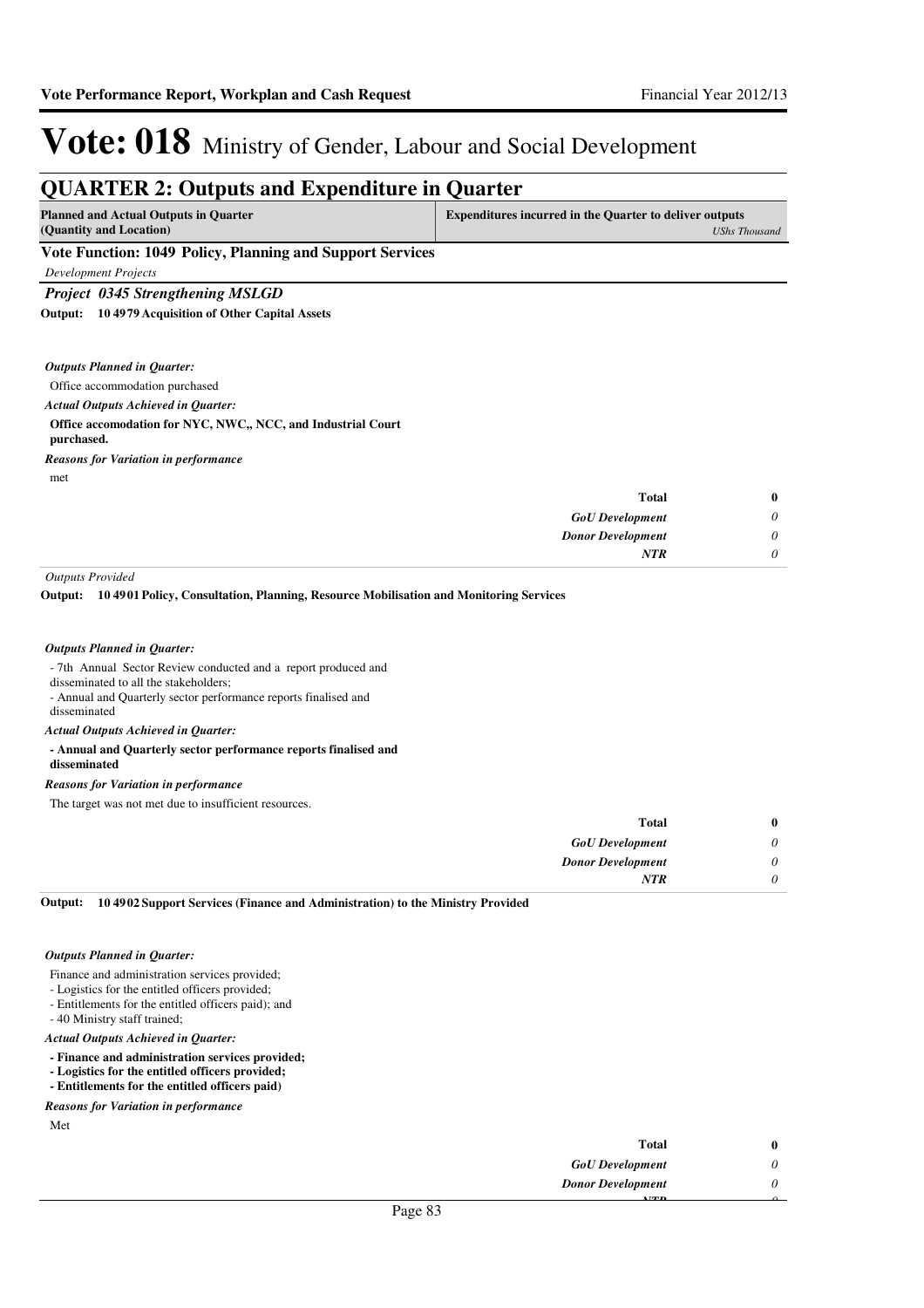### **QUARTER 2: Outputs and Expenditure in Quarter**

| <b>Planned and Actual Outputs in Quarter</b><br>(Quantity and Location) | <b>Expenditures incurred in the Quarter to deliver outputs</b><br>UShs Thousand |
|-------------------------------------------------------------------------|---------------------------------------------------------------------------------|
| Vote Function: 1049 Policy, Planning and Support Services               |                                                                                 |
| Development Projects                                                    |                                                                                 |
| <b>Project 0345 Strengthening MSLGD</b>                                 |                                                                                 |

**10 4903 Ministerial and Top Management Services Provided Output:**

#### *Outputs Planned in Quarter:*

Logistics for the entitled officers Services Provided (entitlements for the entitled officers paid) **Logistics for the 7 entitled officers provided** *Actual Outputs Achieved in Quarter:*

*Reasons for Variation in performance*

Target met

| $\bf{0}$  | <b>Total</b>              |
|-----------|---------------------------|
| $\theta$  | <b>GoU</b> Development    |
| $\theta$  | <b>Donor Development</b>  |
| $\theta$  | <b>NTR</b>                |
| 1,451,176 | <b>GRAND TOTAL</b>        |
| 197,948   | <b>Wage Recurrent</b>     |
| 1,140,756 | <b>Non Wage Recurrent</b> |
| 112,472   | <b>GoU</b> Development    |
| $\theta$  | <b>Donor Development</b>  |
| $\theta$  | NTR                       |
|           |                           |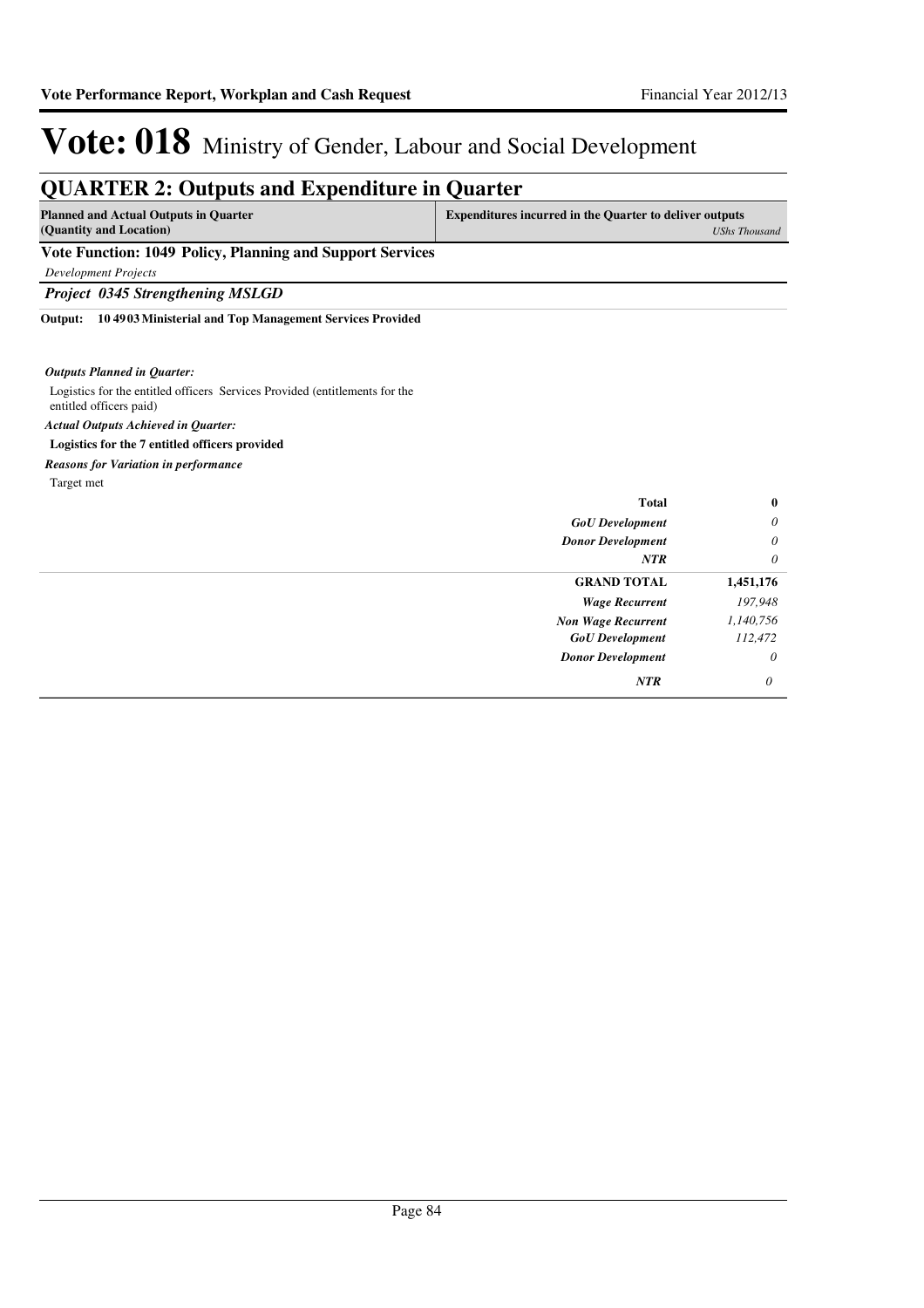| <b>Planned Outputs for the Quarter</b><br>(Quantity and Location)                       | <b>Estimated Funds Available in Quarter</b><br>(from balance brought forward and actual/expected releaes) |                           |                              | <b>UShs Thousand</b> |
|-----------------------------------------------------------------------------------------|-----------------------------------------------------------------------------------------------------------|---------------------------|------------------------------|----------------------|
| Vote Function: 1001 Community Mobilisation and Empowerment                              |                                                                                                           |                           |                              |                      |
| <b>Recurrent Programmes</b>                                                             |                                                                                                           |                           |                              |                      |
| Programme 13 Community Development and Literacy                                         |                                                                                                           |                           |                              |                      |
| <b>Outputs Funded</b>                                                                   |                                                                                                           |                           |                              |                      |
|                                                                                         | Output: 100152 Support to National Library of Uganda (Development Project, Wage and Non Wage Subvention)  |                           |                              |                      |
| One Autonomus Insitutions <i>i.e</i> the National                                       |                                                                                                           |                           |                              |                      |
| Library of Uganda supported with                                                        |                                                                                                           |                           |                              |                      |
| Shs0.07125bn and Shs0.0375bn as Wage and<br>Non Wage Subvention respectively to monitor | Total                                                                                                     | $\bf{0}$                  | $\bf{0}$                     | $\bf{0}$             |
| and evaluate public library activities country                                          | <b>Wage Recurrent</b>                                                                                     | 0                         | $\theta$                     | 0                    |
| wide.                                                                                   | <b>Non Wage Recurrent</b>                                                                                 | $\theta$                  | $\theta$                     | 0                    |
|                                                                                         | <b>NTR</b>                                                                                                | $\theta$                  | $\theta$                     | 0                    |
| <b>Outputs Provided</b>                                                                 |                                                                                                           |                           |                              |                      |
|                                                                                         | Output: 100101 Policies, Sector plans Guidelines and Standards on Community Mobilisation and Empowerment  |                           |                              |                      |
|                                                                                         | <b>Item</b>                                                                                               | <b>Balance b/f</b>        | <b>New Funds</b>             | <b>Total</b>         |
| 1000 copies of the Community Development                                                | 211101 General Staff Salaries                                                                             | 1,037                     | 0                            | 1,037                |
| Policy disseminated to the stakeholders (710)                                           | 221002 Workshops and Seminars                                                                             | 1,669                     | $\bf{0}$                     | 1,669                |
| copies to LGs, 50 copies NGOs and FBOs, 200<br>copies to parliament, 40 copies to the   | Total                                                                                                     | 2,706                     | $\mathbf{0}$                 | 2,706                |
| Ministries).                                                                            | <b>Wage Recurrent</b>                                                                                     | 1,037                     | $\theta$                     | 1,037                |
|                                                                                         | <b>Non Wage Recurrent</b>                                                                                 | 1.669                     | 0                            | 1,669                |
|                                                                                         | <b>NTR</b>                                                                                                | $\theta$                  | $\theta$                     | 0                    |
| 100105 Monitoring, Technical Support Supervision and Backstopping<br>Output:            |                                                                                                           |                           |                              |                      |
|                                                                                         | <b>Item</b><br>211101 General Staff Salaries                                                              | <b>Balance b/f</b><br>921 | <b>New Funds</b><br>$\bf{0}$ | <b>Total</b><br>921  |
| 10 Local government provided with technical                                             | 221002 Workshops and Seminars                                                                             | 135                       | 0                            | 135                  |
| backstoping, evaluation and motoring in the<br>West                                     | 221011 Printing, Stationery, Photocopying and Binding                                                     | 73                        | $\bf{0}$                     | 73                   |
|                                                                                         | 224002 General Supply of Goods and Services                                                               | 4,201                     | $\bf{0}$                     | 4,201                |
|                                                                                         | 227004 Fuel, Lubricants and Oils                                                                          | 668                       | $\bf{0}$                     | 668                  |
|                                                                                         | 228002 Maintenance - Vehicles                                                                             | 686                       | 0                            | 686                  |
|                                                                                         | Total                                                                                                     | 6,684                     | 0                            | 6.684                |
|                                                                                         | <b>Wage Recurrent</b>                                                                                     | 921                       | $\theta$                     | 921                  |
|                                                                                         | <b>Non Wage Recurrent</b>                                                                                 | 5,763                     | 0                            | 5,763                |
|                                                                                         | <b>NTR</b>                                                                                                | $\theta$                  | 0                            | 0                    |
| <b>Programme 14 Culture and Family Affairs</b>                                          |                                                                                                           |                           |                              |                      |

11 Traditional leaders supported.

| 0 |  | Total                     |
|---|--|---------------------------|
| 0 |  | <b>Wage Recurrent</b>     |
| 0 |  | <b>Non Wage Recurrent</b> |
| 0 |  | <b>NTR</b>                |
|   |  |                           |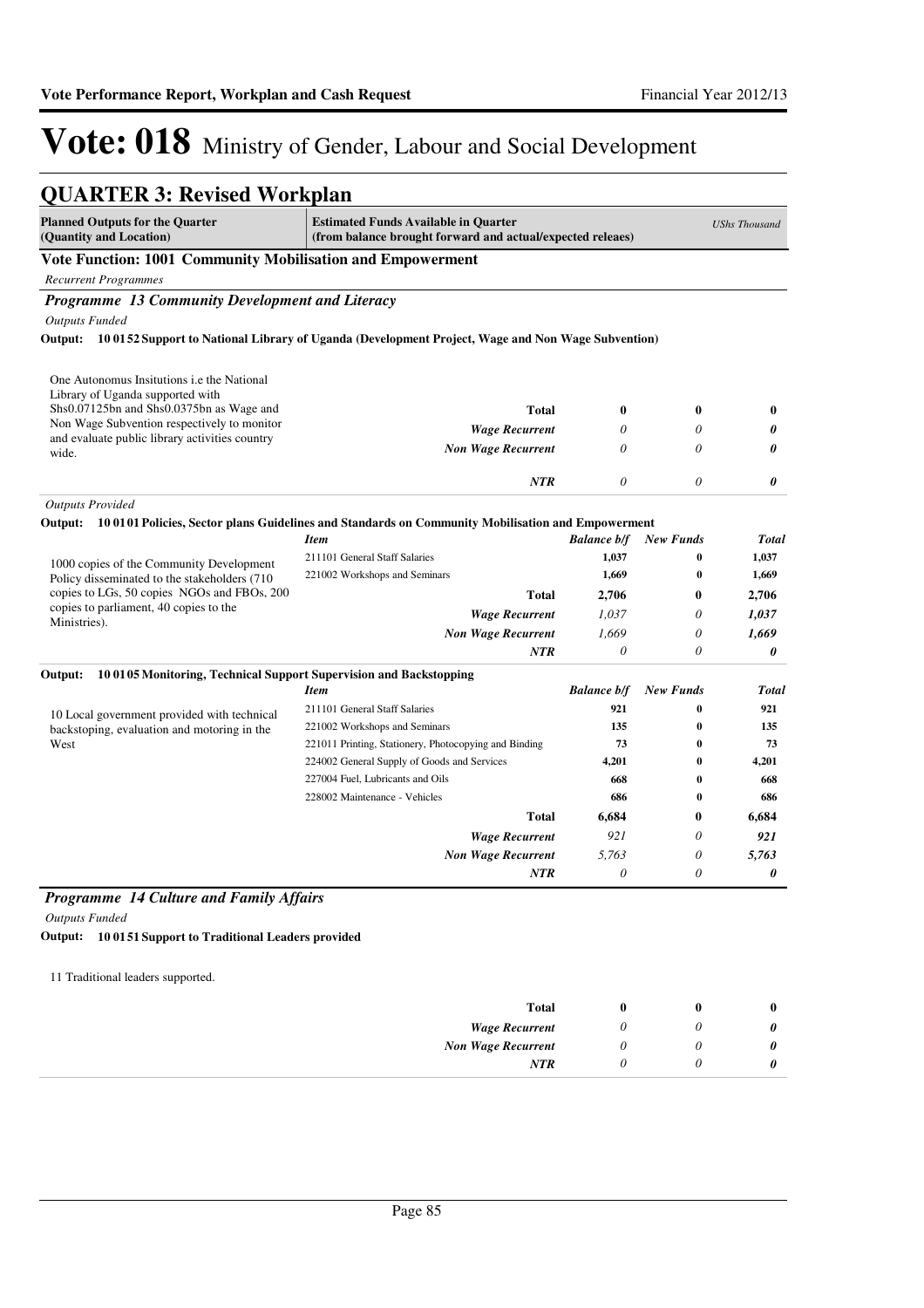| QUARTER 3: Revised Workplan                                               |                                                                                                           |                    |                  |                      |
|---------------------------------------------------------------------------|-----------------------------------------------------------------------------------------------------------|--------------------|------------------|----------------------|
| <b>Planned Outputs for the Quarter</b><br>(Quantity and Location)         | <b>Estimated Funds Available in Quarter</b><br>(from balance brought forward and actual/expected releaes) |                    |                  | <b>UShs Thousand</b> |
| Vote Function: 1001 Community Mobilisation and Empowerment                |                                                                                                           |                    |                  |                      |
| <b>Recurrent Programmes</b>                                               |                                                                                                           |                    |                  |                      |
| Programme 14 Culture and Family Affairs                                   |                                                                                                           |                    |                  |                      |
| 100153 Support to the Promotion of Culture and family provided<br>Output: |                                                                                                           |                    |                  |                      |
|                                                                           | <b>Item</b>                                                                                               | <b>Balance b/f</b> | <b>New Funds</b> | Total                |
| - Uganda National Culture Centre Supported                                | 264101 Contributions to Autonomous Inst.                                                                  | 16,381             | 0                | 16,381               |
| with Shs 0.007bn (wage subvention for the                                 |                                                                                                           |                    |                  |                      |
| Nommo Gallery Staff)                                                      | <b>Total</b>                                                                                              | 16,381             | $\bf{0}$         | 16,381               |
| - Uganda Kiswahili Council supported with                                 | <b>Wage Recurrent</b>                                                                                     | 0                  | 0                | 0                    |
| Shs0.0362bn;                                                              | <b>Non Wage Recurrent</b>                                                                                 | 16,381             | 0                | 16,381               |
|                                                                           | <b>NTR</b>                                                                                                | 0                  | 0                | 0                    |
| <b>Outputs Provided</b>                                                   |                                                                                                           |                    |                  |                      |
| Output:                                                                   | 10 0101 Policies, Sector plans Guidelines and Standards on Community Mobilisation and Empowerment         |                    |                  |                      |
|                                                                           | <b>Item</b>                                                                                               | <b>Balance b/f</b> | <b>New Funds</b> | Total                |
|                                                                           | 221011 Printing, Stationery, Photocopying and Binding                                                     | $\bf{0}$           | $\bf{0}$         | $\bf{0}$             |
|                                                                           | 222002 Postage and Courier                                                                                | 40                 | $\bf{0}$         | 40                   |
|                                                                           | <b>Total</b>                                                                                              | $-21,373$          | $\bf{0}$         | $-21,373$            |
|                                                                           | <b>Wage Recurrent</b>                                                                                     | $-8,445$           | 0                | $-8,445$             |
|                                                                           | <b>Non Wage Recurrent</b>                                                                                 | $-12,928$          | 0                | $-12,928$            |
|                                                                           | <b>NTR</b>                                                                                                | 0                  | 0                | 0                    |
| Output:<br>100102 Advocacy and Networking                                 |                                                                                                           |                    |                  |                      |
|                                                                           | <b>Item</b>                                                                                               | <b>Balance b/f</b> | <b>New Funds</b> | Total                |
|                                                                           | 211101 General Staff Salaries                                                                             | 980                | $\bf{0}$         | 980                  |
|                                                                           | 221001 Advertising and Public Relations                                                                   | 40                 | 0                | 40                   |
|                                                                           | 221002 Workshops and Seminars                                                                             | 597                | $\bf{0}$         | 597                  |
|                                                                           | 221005 Hire of Venue (chairs, projector etc)                                                              | 990                | $\bf{0}$         | 990                  |
|                                                                           | 221009 Welfare and Entertainment                                                                          | 550                | 0                | 550                  |
|                                                                           | 221011 Printing, Stationery, Photocopying and Binding                                                     | 1,190              | 0                | 1,190                |
|                                                                           | 224002 General Supply of Goods and Services                                                               | 4,100              | 0                | 4,100                |
|                                                                           | 225001 Consultancy Services- Short-term                                                                   | 2,968              | $\bf{0}$         | 2,968                |
|                                                                           | 227004 Fuel, Lubricants and Oils                                                                          | 294                | $\bf{0}$         | 294                  |
|                                                                           | Total                                                                                                     | 11,710             | 0                | 11,710               |
|                                                                           | <b>Wage Recurrent</b>                                                                                     | 980                | 0                | 980                  |
|                                                                           | <b>Non Wage Recurrent</b>                                                                                 | 10,730             | 0                | 10,730               |
|                                                                           | <b>NTR</b>                                                                                                | 0                  | $\theta$         | 0                    |
| 100104 Training, Skills Development and Training Materials<br>Output:     |                                                                                                           |                    |                  |                      |
|                                                                           | <b>Item</b>                                                                                               | <b>Balance b/f</b> | <b>New Funds</b> | Total                |
| - 5 Communities sensitised on parenting skills;                           | 211101 General Staff Salaries                                                                             | 735                | 0                | 735                  |
| - Parenting module developed                                              | 221002 Workshops and Seminars                                                                             | 490                | 0                | 490                  |
|                                                                           | 224002 General Supply of Goods and Services                                                               | 117                | 0                | 117                  |
|                                                                           | 225001 Consultancy Services- Short-term                                                                   | 2,500              | 0                | 2,500                |
|                                                                           | Total                                                                                                     | 3,843              | $\bf{0}$         | 3,843                |
|                                                                           | <b>Wage Recurrent</b>                                                                                     | 735                | 0                | 735                  |
|                                                                           | <b>Non Wage Recurrent</b>                                                                                 | 3,107              | 0                | 3,107                |
|                                                                           | NTR                                                                                                       | 0                  | 0                | 0                    |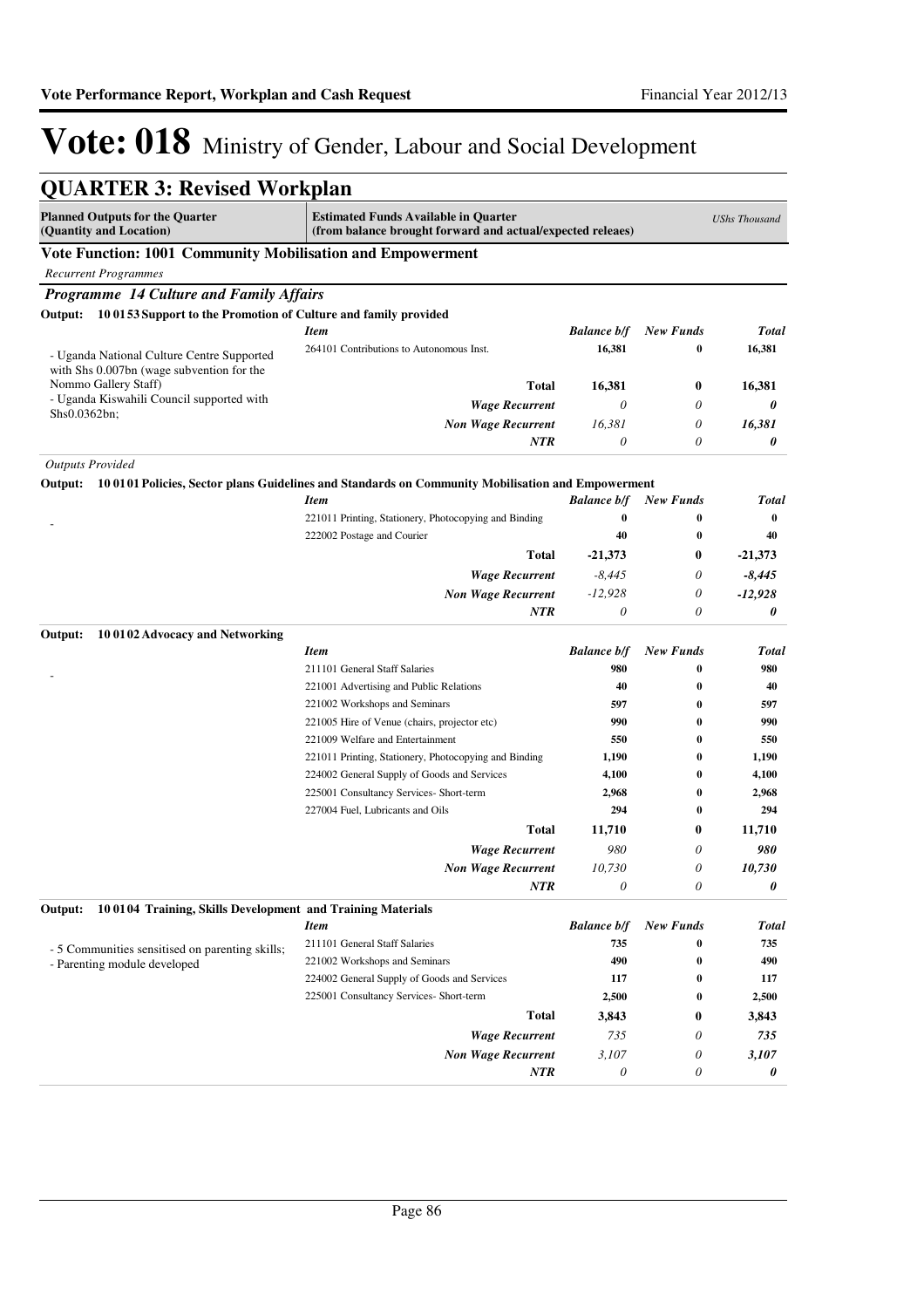| <b>QUARTER 3: Revised Workplan</b>                                        |                                                                                                                         |                    |                  |                      |
|---------------------------------------------------------------------------|-------------------------------------------------------------------------------------------------------------------------|--------------------|------------------|----------------------|
| <b>Planned Outputs for the Quarter</b><br>(Quantity and Location)         | <b>Estimated Funds Available in Quarter</b><br>(from balance brought forward and actual/expected releaes)               |                    |                  | <b>UShs Thousand</b> |
| Vote Function: 1001 Community Mobilisation and Empowerment                |                                                                                                                         |                    |                  |                      |
| <b>Recurrent Programmes</b>                                               |                                                                                                                         |                    |                  |                      |
| <b>Programme 14 Culture and Family Affairs</b>                            |                                                                                                                         |                    |                  |                      |
| Output: 100105 Monitoring, Technical Support Supervision and Backstopping |                                                                                                                         |                    |                  |                      |
|                                                                           | <b>Item</b>                                                                                                             | <b>Balance b/f</b> | <b>New Funds</b> | <b>Total</b>         |
|                                                                           | 211101 General Staff Salaries                                                                                           | 1,225              | 0                | 1,225                |
| -4 LGs monitored on the Culture and Family<br>function                    | 221011 Printing, Stationery, Photocopying and Binding                                                                   | 250                | 0                | 250                  |
|                                                                           | 227004 Fuel, Lubricants and Oils                                                                                        | 2,350              | $\bf{0}$         | 2,350                |
|                                                                           | <b>Total</b>                                                                                                            | 3,825              | 0                | 3,825                |
|                                                                           | <b>Wage Recurrent</b>                                                                                                   | 1,225              | 0                | 1,225                |
|                                                                           | <b>Non Wage Recurrent</b>                                                                                               | 2,600              | 0                | 2,600                |
|                                                                           | <b>NTR</b>                                                                                                              | $\theta$           | 0                | 0                    |
| <b>Development Projects</b>                                               |                                                                                                                         |                    |                  |                      |
| <b>Project 0333 Functional Adult Literacy</b>                             |                                                                                                                         |                    |                  |                      |
| Capital Purchases                                                         |                                                                                                                         |                    |                  |                      |
| Output: 10 0175 Purchase of Motor Vehicles and Other Transport Equipment  |                                                                                                                         |                    |                  |                      |
| NA                                                                        |                                                                                                                         |                    |                  |                      |
|                                                                           | <b>Total</b>                                                                                                            |                    |                  |                      |
|                                                                           |                                                                                                                         | $\bf{0}$<br>0      | 0<br>0           | $\bf{0}$             |
|                                                                           | <b>GoU</b> Development                                                                                                  |                    | 0                | 0                    |
|                                                                           | <b>Donor Development</b><br><b>NTR</b>                                                                                  | 0<br>0             | 0                | 0<br>0               |
|                                                                           |                                                                                                                         |                    |                  |                      |
| <b>Outputs Provided</b>                                                   |                                                                                                                         |                    |                  |                      |
|                                                                           | Output: 100101 Policies, Sector plans Guidelines and Standards on Community Mobilisation and Empowerment<br><b>Item</b> | <b>Balance b/f</b> | <b>New Funds</b> | Total                |
|                                                                           | 211102 Contract Staff Salaries (Incl. Casuals, Temporary)                                                               | 546                | 0                | 546                  |
| - Adult literacy guidelines and standards                                 | 211103 Allowances                                                                                                       | 170                | 0                | 170                  |
| disseminated to all stakeholders                                          | 221001 Advertising and Public Relations                                                                                 | 120                | $\bf{0}$         | 120                  |
|                                                                           | 221002 Workshops and Seminars                                                                                           | 3,750              | $\bf{0}$         | 3,750                |
|                                                                           | 221008 Computer Supplies and IT Services                                                                                | 490                | 0                | 490                  |
|                                                                           | 221011 Printing, Stationery, Photocopying and Binding                                                                   | 5,540              | 0                | 5,540                |
|                                                                           | 221012 Small Office Equipment                                                                                           | 750                | 0                | 750                  |
|                                                                           | 222001 Telecommunications                                                                                               | 250                | O                | ${\bf 250}$          |
|                                                                           | 222002 Postage and Courier                                                                                              | 490                | $\bf{0}$         | 490                  |
|                                                                           | 225001 Consultancy Services- Short-term                                                                                 | 3,830              | $\bf{0}$         | 3,830                |
|                                                                           | 227004 Fuel, Lubricants and Oils                                                                                        | 18                 | $\bf{0}$         | 18                   |
|                                                                           | <b>Total</b>                                                                                                            | 15,955             | 0                | 15,955               |
|                                                                           | <b>GoU</b> Development                                                                                                  | 15,955             | 0                | 15,955               |
|                                                                           | <b>Donor Development</b>                                                                                                | 0                  | 0                | 0                    |
|                                                                           | NTR                                                                                                                     | 0                  | 0                | 0                    |
| 100102 Advocacy and Networking<br>Output:                                 | <b>Item</b>                                                                                                             | <b>Balance b/f</b> | <b>New Funds</b> | Total                |
|                                                                           | 211103 Allowances                                                                                                       | 29                 | 0                | 29                   |
| -Organisational profile of of the adult literacy                          | 221001 Advertising and Public Relations                                                                                 | 190                | 0                | 190                  |
| providers at all levels compiled, documented<br>and disseminated          | 221002 Workshops and Seminars                                                                                           | 2,735              | 0                | 2,735                |
|                                                                           | 221005 Hire of Venue (chairs, projector etc)                                                                            | 550                | 0                | 550                  |
|                                                                           | 221009 Welfare and Entertainment                                                                                        | 230                | 0                | 230                  |
|                                                                           | 221011 Printing, Stationery, Photocopying and Binding                                                                   | 12,125             | $\bf{0}$         | 12,125               |
|                                                                           | 224002 General Supply of Goods and Services                                                                             | 2,924              | 0                | 2,924                |
|                                                                           | 225001 Consultancy Services- Short-term                                                                                 | 7,989              | 0                | 7,989                |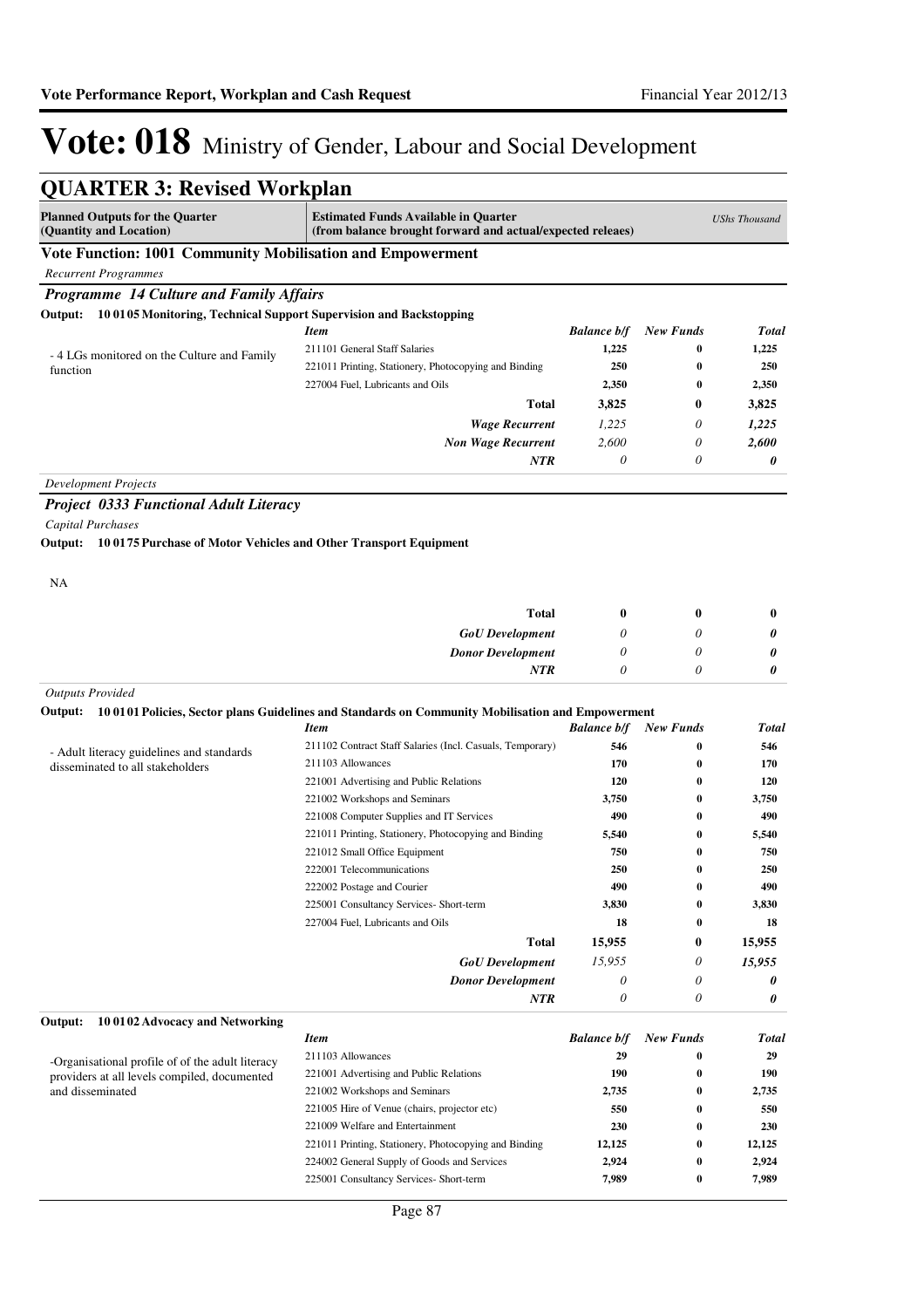| <b>QUARTER 3: Revised Workplan</b>                                                                                                      |                                                                                                           |                      |                      |                            |
|-----------------------------------------------------------------------------------------------------------------------------------------|-----------------------------------------------------------------------------------------------------------|----------------------|----------------------|----------------------------|
| <b>Planned Outputs for the Quarter</b><br>(Quantity and Location)                                                                       | <b>Estimated Funds Available in Quarter</b><br>(from balance brought forward and actual/expected releaes) |                      |                      | <b>UShs Thousand</b>       |
| Vote Function: 1001 Community Mobilisation and Empowerment                                                                              |                                                                                                           |                      |                      |                            |
| <b>Development Projects</b>                                                                                                             |                                                                                                           |                      |                      |                            |
| <b>Project 0333 Functional Adult Literacy</b>                                                                                           |                                                                                                           |                      |                      |                            |
|                                                                                                                                         | 227001 Travel Inland                                                                                      | 3,073                | 0                    | 3,073                      |
|                                                                                                                                         | 227002 Travel Abroad                                                                                      | 250                  | 0                    | 250                        |
|                                                                                                                                         | <b>Total</b>                                                                                              | 30,095               | 0                    | 30,095                     |
|                                                                                                                                         | <b>GoU</b> Development                                                                                    | 30,095               | 0                    | 30,095                     |
|                                                                                                                                         | <b>Donor Development</b>                                                                                  | 0                    | 0                    | 0                          |
|                                                                                                                                         | <b>NTR</b>                                                                                                | 0                    | $\theta$             | 0                          |
| Output:                                                                                                                                 | 100105 Monitoring, Technical Support Supervision and Backstopping                                         |                      |                      |                            |
|                                                                                                                                         | <b>Item</b>                                                                                               | <b>Balance b/f</b>   | <b>New Funds</b>     | <b>Total</b>               |
| -5 LGS monitored and supervised                                                                                                         | 211102 Contract Staff Salaries (Incl. Casuals, Temporary)<br>221003 Staff Training                        | 4,708<br>12          | $\bf{0}$<br>$\bf{0}$ | 4,708<br>12                |
|                                                                                                                                         | 221012 Small Office Equipment                                                                             | 829                  | 0                    | 829                        |
|                                                                                                                                         | 222001 Telecommunications                                                                                 | 50                   | 0                    | 50                         |
|                                                                                                                                         | 227004 Fuel, Lubricants and Oils                                                                          | 3,439                | 0                    | 3,439                      |
|                                                                                                                                         | 228002 Maintenance - Vehicles                                                                             | 3,690                | 0                    | 3,690                      |
|                                                                                                                                         | <b>Total</b>                                                                                              | 12,727               | 0                    | 12,727                     |
|                                                                                                                                         | <b>GoU</b> Development                                                                                    | 12,727               | 0                    | 12,727                     |
|                                                                                                                                         | <b>Donor Development</b>                                                                                  | 0                    | 0                    | 0                          |
|                                                                                                                                         | <b>NTR</b>                                                                                                | $\theta$             | 0                    | 0                          |
| 8 Public and 17 Community libraries inspected,<br>monitored and evaluated;                                                              | <b>Total</b>                                                                                              | $\bf{0}$             | $\bf{0}$             | $\bf{0}$                   |
|                                                                                                                                         | <b>GoU</b> Development                                                                                    | 0                    | 0                    | 0                          |
|                                                                                                                                         | <b>Donor Development</b><br>NTR                                                                           | $\theta$<br>0        | 0<br>$\theta$        | 0<br>0                     |
|                                                                                                                                         |                                                                                                           |                      |                      |                            |
| Project 1001 GoU-UNICEF Community Dialogue Project<br><b>Capital Purchases</b><br>Output:<br>100179 Acquisition of Other Capital Assets |                                                                                                           |                      |                      |                            |
| NA                                                                                                                                      | <b>Total</b>                                                                                              | $\bf{0}$             | $\mathbf{0}$         | $\bf{0}$                   |
|                                                                                                                                         | <b>GoU</b> Development                                                                                    | 0                    | 0                    | 0                          |
|                                                                                                                                         | <b>Donor Development</b>                                                                                  | 0                    | 0                    | 0                          |
|                                                                                                                                         | <b>NTR</b>                                                                                                | 0                    | 0                    | 0                          |
| <b>Outputs Provided</b>                                                                                                                 |                                                                                                           |                      |                      |                            |
| 100105 Monitoring, Technical Support Supervision and Backstopping<br>Output:                                                            |                                                                                                           |                      |                      |                            |
|                                                                                                                                         | <b>Item</b>                                                                                               | <b>Balance b/f</b>   | <b>New Funds</b>     | Total                      |
| - Two (2) Local Governments monitored,                                                                                                  | 211102 Contract Staff Salaries (Incl. Casuals, Temporary)                                                 | 378                  | 0                    | 378                        |
| evaluated and provided with support                                                                                                     | 221009 Welfare and Entertainment                                                                          | 501                  | 0                    | 501                        |
| supervision on GFM ambandonment.<br>- Information Education Communication                                                               | 227004 Fuel, Lubricants and Oils                                                                          | $\bf{0}$             | 0                    | $\bf{0}$                   |
| materials reviewed to address Female Genital                                                                                            | <b>Total</b>                                                                                              | 879                  | 0                    | 879                        |
| <b>Mutilation</b> (FG                                                                                                                   | <b>GoU</b> Development                                                                                    | 879                  | 0                    | 879                        |
|                                                                                                                                         | <b>Donor Development</b><br><b>ATTD</b>                                                                   | $\theta$<br>$\Omega$ | $\theta$<br>$\Omega$ | 0<br>$\boldsymbol{\Omega}$ |
|                                                                                                                                         |                                                                                                           |                      |                      |                            |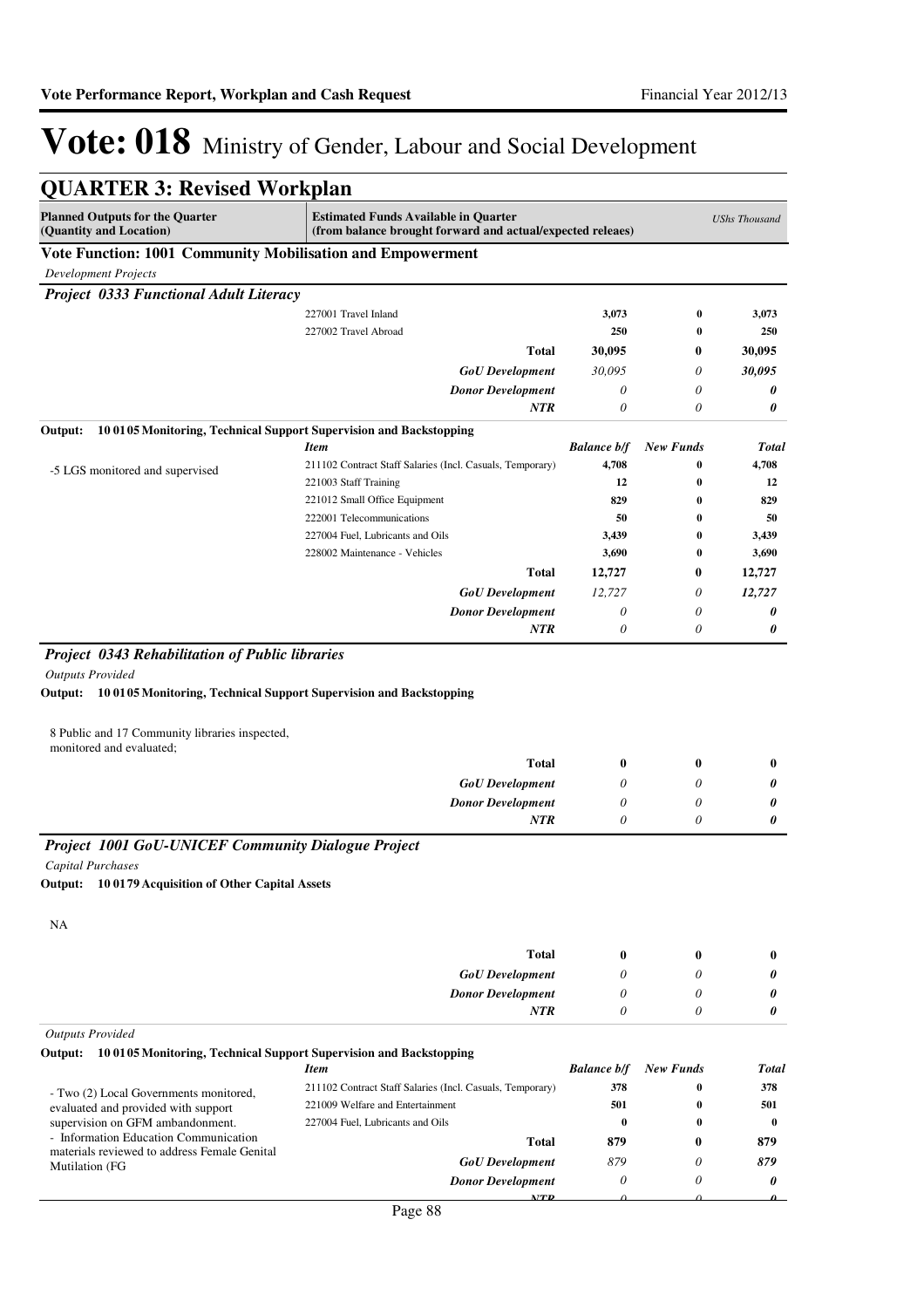| <b>QUARTER 3: Revised Workplan</b>                                                                       |                                                                                                           |                    |                      |                      |
|----------------------------------------------------------------------------------------------------------|-----------------------------------------------------------------------------------------------------------|--------------------|----------------------|----------------------|
| <b>Planned Outputs for the Quarter</b><br>(Quantity and Location)                                        | <b>Estimated Funds Available in Quarter</b><br>(from balance brought forward and actual/expected releaes) |                    |                      | <b>UShs Thousand</b> |
| Vote Function: 1001 Community Mobilisation and Empowerment                                               |                                                                                                           |                    |                      |                      |
| <b>Development Projects</b>                                                                              |                                                                                                           |                    |                      |                      |
| Project 1001 GoU-UNICEF Community Dialogue Project                                                       |                                                                                                           |                    |                      |                      |
| Vote Function: 1002 Mainstreaming Gender and Rights                                                      |                                                                                                           |                    |                      |                      |
| <b>Recurrent Programmes</b>                                                                              |                                                                                                           |                    |                      |                      |
| Programme 11 Gender and Women Affairs                                                                    |                                                                                                           |                    |                      |                      |
| <b>Outputs Funded</b>                                                                                    |                                                                                                           |                    |                      |                      |
| Output:                                                                                                  | 10 0251 Support to National Women's Council and the Kapchorwa Women Development Group                     |                    |                      |                      |
|                                                                                                          | <b>Item</b>                                                                                               | <b>Balance b/f</b> | <b>New Funds</b>     | <b>Total</b>         |
| Two Autonomous institutions supported <i>i.e:</i>                                                        | 264101 Contributions to Autonomous Inst.                                                                  | 928                | $\bf{0}$             | 928                  |
| - Support to National Women's Council with<br>subventions (wage and non-wage of                          | <b>Total</b>                                                                                              | 928                | $\bf{0}$             | 928                  |
| Shs0.02125bn and Shs0.2175bn respectively)                                                               | <b>Wage Recurrent</b>                                                                                     | $\theta$           | 0                    | 0                    |
| to monitor women activities in the country; and                                                          | <b>Non Wage Recurrent</b>                                                                                 | 928                | 0                    | 928                  |
| - REACH and other NGOs supported with<br>Shs0.05bn to implement Female Genital<br>Mutilation activities; |                                                                                                           |                    |                      |                      |
|                                                                                                          | <b>NTR</b>                                                                                                | 0                  | $\theta$             | 0                    |
| <b>Outputs Provided</b>                                                                                  |                                                                                                           |                    |                      |                      |
| Output: 100201 Policies, Guidelines and Standards for mainstreaming Gender & Other Social Dev't Concerns |                                                                                                           |                    |                      |                      |
|                                                                                                          | <b>Item</b>                                                                                               | <b>Balance b/f</b> | <b>New Funds</b>     | <b>Total</b>         |
| - 3 sectors or MDAs guided on mainstreaming                                                              | 211101 General Staff Salaries                                                                             | 1,574              | $\bf{0}$             | 1,574                |
| Gender and Rights into their policies, plans                                                             | 221011 Printing, Stationery, Photocopying and Binding                                                     | 5,000              | $\bf{0}$             | 5,000                |
| and programmes. (MAAIF, MOH, OPM)                                                                        | Total                                                                                                     | 6,574              | 0                    | 6,574                |
|                                                                                                          | <b>Wage Recurrent</b>                                                                                     | 1,574              | 0                    | 1,574                |
|                                                                                                          | <b>Non Wage Recurrent</b>                                                                                 | 5,000              | 0                    | 5,000                |
|                                                                                                          | NTR                                                                                                       | $\theta$           | $\theta$             | 0                    |
| 10 0202 Advocacy and Networking<br>Output:                                                               | <b>Item</b>                                                                                               | <b>Balance b/f</b> | <b>New Funds</b>     | <b>Total</b>         |
|                                                                                                          | 221001 Advertising and Public Relations                                                                   | 820                | $\bf{0}$             | 820                  |
| - International Women's Day on 8th March<br>2013 commemorated                                            | 221005 Hire of Venue (chairs, projector etc)                                                              | 3,275              | $\bf{0}$             | 3,275                |
| - 3 National organising committee meeting for                                                            | 221009 Welfare and Entertainment                                                                          | 913                | $\bf{0}$             | 913                  |
| women's day celebration                                                                                  | 221011 Printing, Stationery, Photocopying and Binding                                                     | 3,625              | $\bf{0}$             | 3,625                |
| -1 gender and rights coordination meetings<br>conducted.                                                 | 221012 Small Office Equipment                                                                             | 3,137              | $\bf{0}$             | 3,137                |
|                                                                                                          | 227004 Fuel, Lubricants and Oils                                                                          | 250                | $\bf{0}$             | 250                  |
|                                                                                                          | <b>Total</b>                                                                                              | $-6,406$           | 0                    | $-6,406$             |
|                                                                                                          | <b>Wage Recurrent</b>                                                                                     | $-13,426$          | 0                    | -13,426              |
|                                                                                                          | <b>Non Wage Recurrent</b>                                                                                 | 7,020              | 0                    | 7,020                |
|                                                                                                          | <b>NTR</b>                                                                                                | $\theta$           | 0                    | 0                    |
| 100204 Capacity building for Gender and Rights Equality and Equity<br>Output:                            |                                                                                                           |                    |                      |                      |
|                                                                                                          | <b>Item</b>                                                                                               | <b>Balance b/f</b> | <b>New Funds</b>     | <b>Total</b>         |
| 40 Local Government staff monitored,                                                                     | 211101 General Staff Salaries<br>221011 Printing, Stationery, Photocopying and Binding                    | 1,574<br>2,643     | $\bf{0}$<br>$\bf{0}$ | 1,574                |
| mentored and supervised on mainstreaming<br>gender and rights in 2 districts in the Eastern              | <b>Total</b>                                                                                              |                    | 0                    | 2,643                |
| region. (Amuria, Abimu)                                                                                  | <b>Wage Recurrent</b>                                                                                     | 4,217              | 0                    | 4,217                |
|                                                                                                          | <b>Non Wage Recurrent</b>                                                                                 | 1,574<br>2,643     | 0                    | 1,574<br>2,643       |
|                                                                                                          | NTR                                                                                                       | $\theta$           | 0                    | 0                    |

### *Programme 12 Equity and Rights*

*Outputs Funded*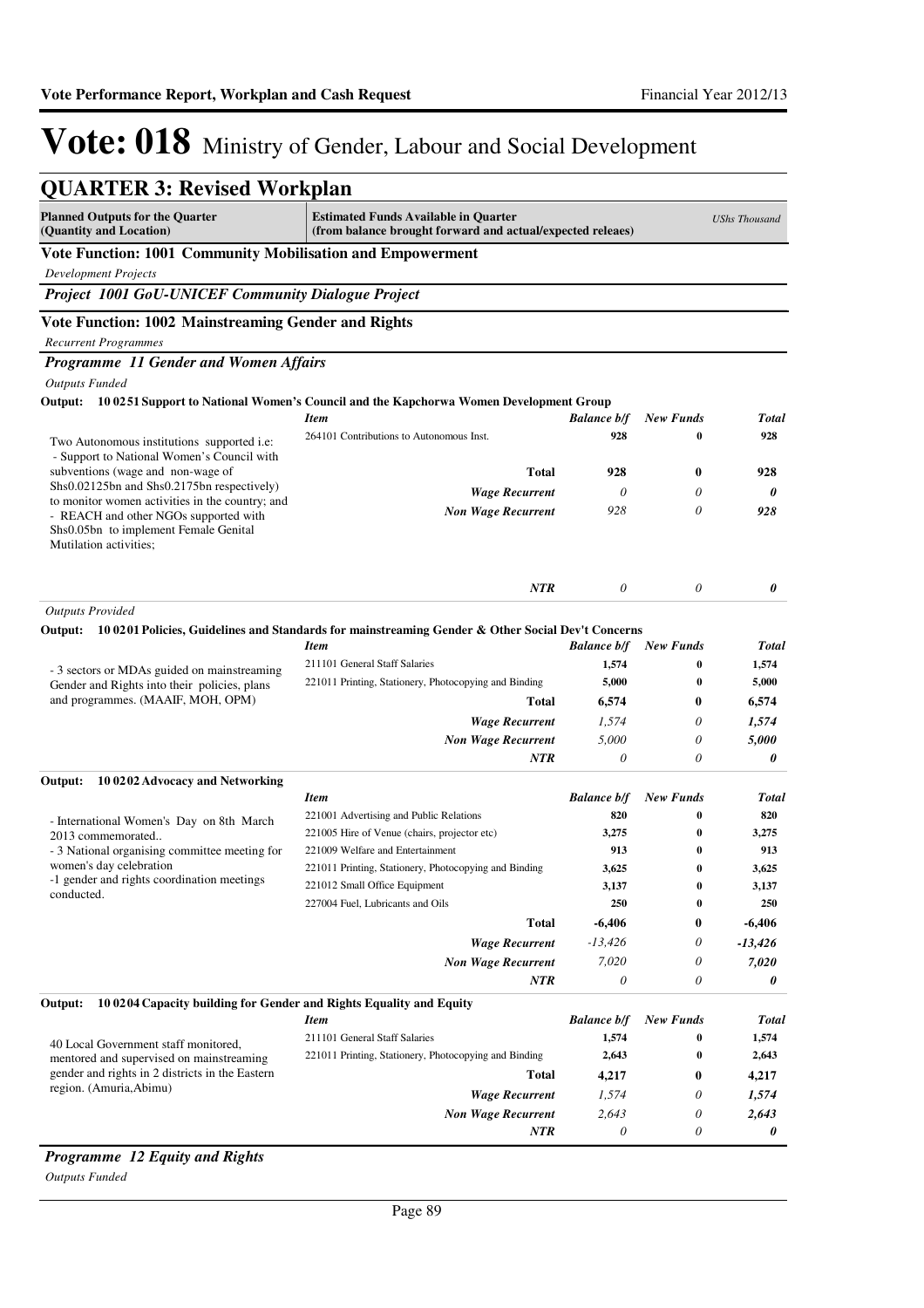| <b>QUARTER 3: Revised Workplan</b>                                                                                                    |                                                                                                                         |                             |                              |                       |
|---------------------------------------------------------------------------------------------------------------------------------------|-------------------------------------------------------------------------------------------------------------------------|-----------------------------|------------------------------|-----------------------|
| <b>Planned Outputs for the Quarter</b><br>(Quantity and Location)                                                                     | <b>Estimated Funds Available in Quarter</b><br>(from balance brought forward and actual/expected releaes)               |                             |                              | <b>UShs Thousand</b>  |
| <b>Vote Function: 1002 Mainstreaming Gender and Rights</b>                                                                            |                                                                                                                         |                             |                              |                       |
| <b>Recurrent Programmes</b>                                                                                                           |                                                                                                                         |                             |                              |                       |
| Programme 12 Equity and Rights                                                                                                        |                                                                                                                         |                             |                              |                       |
|                                                                                                                                       | Output: 100251 Support to National Women's Council and the Kapchorwa Women Development Group                            |                             |                              |                       |
| Support to one Autonomus institution (Equal<br>Opportunities Commission) with wage and non                                            |                                                                                                                         |                             |                              |                       |
| wage subventions                                                                                                                      | <b>Total</b>                                                                                                            | $\boldsymbol{0}$            | $\bf{0}$                     | $\bf{0}$              |
|                                                                                                                                       | <b>Wage Recurrent</b>                                                                                                   | 0                           | 0                            | 0                     |
|                                                                                                                                       | <b>Non Wage Recurrent</b><br>NTR                                                                                        | 0<br>0                      | 0<br>0                       | 0<br>0                |
| <b>Outputs Provided</b>                                                                                                               |                                                                                                                         |                             |                              |                       |
|                                                                                                                                       | Output: 100201 Policies, Guidelines and Standards for mainstreaming Gender & Other Social Dev't Concerns<br><b>Item</b> | <b>Balance b/f</b>          | <b>New Funds</b>             | <b>Total</b>          |
|                                                                                                                                       | 211101 General Staff Salaries                                                                                           | 1,340                       | 0                            | 1,340                 |
| 20 stakeholders trained in Human Rights Based<br>Approach in development programming (60                                              | 221002 Workshops and Seminars                                                                                           | 573                         | 0                            | 573                   |
| participants from Local governments and 20                                                                                            | Total                                                                                                                   | 1,914                       | 0                            | 1,914                 |
| from CBOs and NGOs                                                                                                                    | <b>Wage Recurrent</b>                                                                                                   | 1.340                       | 0                            | 1,340                 |
|                                                                                                                                       | <b>Non Wage Recurrent</b>                                                                                               | 573                         | 0                            | 573                   |
|                                                                                                                                       | <b>NTR</b>                                                                                                              | 0                           | 0                            | 0                     |
| 10 0202 Advocacy and Networking<br>Output:                                                                                            |                                                                                                                         |                             |                              |                       |
| 50 Local Government Staff and other<br>stakeholder from organisations focussing on the<br>rights of vulnerable groups in Northern and | <b>Total</b>                                                                                                            | -11,974                     | 0                            | $-11,974$             |
| Eastern regions sensitised on the rights of the                                                                                       | <b>Wage Recurrent</b>                                                                                                   | $-7,660$                    | 0                            | $-7,660$              |
| vulnerable groups (40 participants from Local<br>Governments and 10 participants fron the<br>different organizations)                 | <b>Non Wage Recurrent</b>                                                                                               | $-4,314$                    | 0                            | $-4,314$              |
|                                                                                                                                       | <b>NTR</b>                                                                                                              | 0                           | 0                            | 0                     |
| 100204 Capacity building for Gender and Rights Equality and Equity<br>Output:                                                         |                                                                                                                         |                             |                              |                       |
|                                                                                                                                       | <b>Item</b>                                                                                                             | <b>Balance b/f</b><br>1,340 | <b>New Funds</b><br>$\bf{0}$ | <b>Total</b><br>1,340 |
| 10 LGs provided with technical support                                                                                                | 211101 General Staff Salaries<br>221011 Printing, Stationery, Photocopying and Binding                                  | 475                         | $\bf{0}$                     | 475                   |
| supervision on the mainstreaming of Equity<br>and Rights                                                                              | 224002 General Supply of Goods and Services                                                                             | 293                         | 0                            | 293                   |
|                                                                                                                                       | <b>Total</b>                                                                                                            | 2,109                       | 0                            | 2,109                 |
|                                                                                                                                       | <b>Wage Recurrent</b>                                                                                                   | 1,340                       | 0                            | 1,340                 |
|                                                                                                                                       | <b>Non Wage Recurrent</b>                                                                                               | 768                         | 0                            | 768                   |
|                                                                                                                                       | <b>NTR</b>                                                                                                              | 0                           | 0                            | 0                     |
| <b>Development Projects</b>                                                                                                           |                                                                                                                         |                             |                              |                       |
| Project 1000 GOU-UNFPA Gender Project<br><b>Outputs Provided</b>                                                                      |                                                                                                                         |                             |                              |                       |
| Output: 10 0204 Capacity building for Gender and Rights Equality and Equity                                                           |                                                                                                                         |                             |                              |                       |
|                                                                                                                                       | <b>Item</b>                                                                                                             | <b>Balance b/f</b>          | <b>New Funds</b>             | <b>Total</b>          |
| Two districts monitored on GBV (Kaabong<br>and Kotido)                                                                                | 211102 Contract Staff Salaries (Incl. Casuals, Temporary)                                                               | 7,661                       | 0                            | 7,661                 |
|                                                                                                                                       | <b>Total</b>                                                                                                            | 7,661                       | 0                            | 7,661                 |
|                                                                                                                                       | <b>GoU</b> Development                                                                                                  | 7,661                       | 0                            | 7,661                 |
|                                                                                                                                       | <b>Donor Development</b>                                                                                                | $\theta$                    | 0                            | 0                     |
|                                                                                                                                       | <b>NTR</b>                                                                                                              | $\theta$                    | 0                            | 0                     |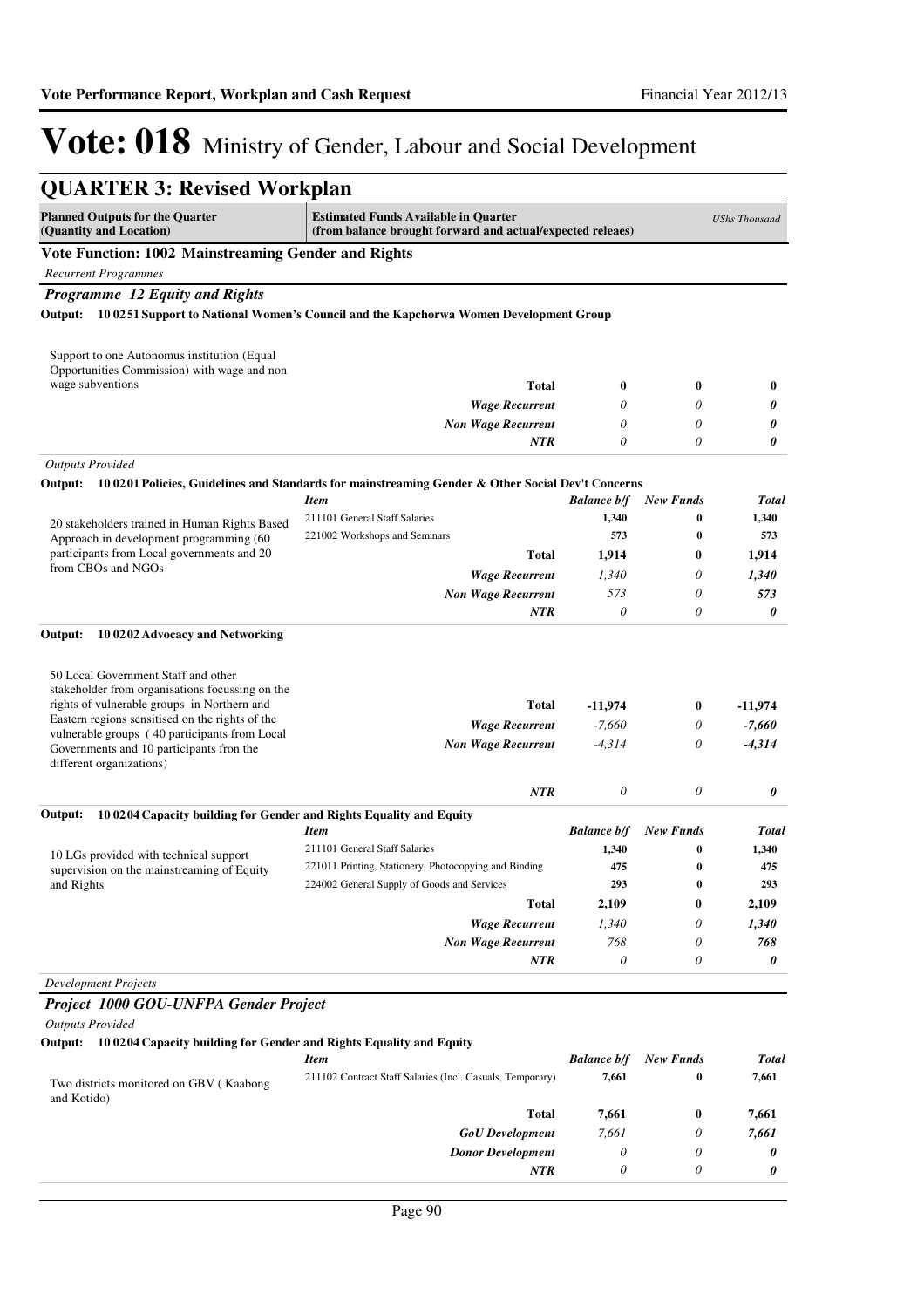| <b>QUARTER 3: Revised Workplan</b>                                       |                                                                                                           |                    |                       |                      |
|--------------------------------------------------------------------------|-----------------------------------------------------------------------------------------------------------|--------------------|-----------------------|----------------------|
| <b>Planned Outputs for the Quarter</b><br>(Quantity and Location)        | <b>Estimated Funds Available in Quarter</b><br>(from balance brought forward and actual/expected releaes) |                    |                       | <b>UShs Thousand</b> |
| Vote Function: 1003 Promotion of Labour Productivity and Employment      |                                                                                                           |                    |                       |                      |
| <b>Recurrent Programmes</b>                                              |                                                                                                           |                    |                       |                      |
| Programme 06 Labour and Industrial Relations                             |                                                                                                           |                    |                       |                      |
| <b>Outputs Provided</b>                                                  |                                                                                                           |                    |                       |                      |
| Output:                                                                  | 10 0301 Policies, Laws, Regulations and Guidelines on Employment and Labour Productivity                  |                    |                       |                      |
|                                                                          | Item                                                                                                      | <b>Balance b/f</b> | <b>New Funds</b>      | <b>Total</b>         |
| - Regulations on Labour laws printed                                     | 211101 General Staff Salaries                                                                             | 693                | $\bf{0}$              | 693                  |
| - Regulations on Labour Laws Disseminated                                | 211103 Allowances                                                                                         | 8                  | $\bf{0}$              | 8                    |
| - Labour laws and regulations enforced                                   | 221002 Workshops and Seminars                                                                             | 2,012              | $\bf{0}$              | 2,012                |
|                                                                          | 221009 Welfare and Entertainment                                                                          | 938                | $\bf{0}$              | 938                  |
| Regulations on Labour laws printed                                       | 221011 Printing, Stationery, Photocopying and Binding                                                     | 1,645              | $\bf{0}$              | 1,645                |
|                                                                          | 227001 Travel Inland                                                                                      | 440                | $\bf{0}$              | 440                  |
| Regulations on Labour Laws Disseminated                                  | 227004 Fuel, Lubricants and Oils                                                                          | 109                | $\bf{0}$              | 109                  |
|                                                                          | Total                                                                                                     | 5,845              | 0                     | 5,845                |
| Labour laws and regulations enforced                                     | <b>Wage Recurrent</b>                                                                                     | 693                | 0                     | 693                  |
| Policies, procedures and regulations on labour<br>productivity developed | <b>Non Wage Recurrent</b>                                                                                 | 5,152              | 0                     | 5,152                |
|                                                                          | <b>NTR</b>                                                                                                | $\theta$           | 0                     | 0                    |
| Output:                                                                  | 10 0302 Inspection of Workplaces and Investigation on violation of labour standards                       |                    |                       |                      |
|                                                                          | <b>Item</b>                                                                                               | <b>Balance b/f</b> | <b>New Funds</b>      | <b>Total</b>         |
| -Workplaces inspected and reports produced                               | 211101 General Staff Salaries                                                                             | 693                | $\bf{0}$              | 693                  |
| -Reported cases of violation of labour                                   | 221011 Printing, Stationery, Photocopying and Binding                                                     | 2,778              | $\bf{0}$              | 2,778                |
| standards settled in work places                                         | 227001 Travel Inland                                                                                      | 1,346              | $\bf{0}$              | 1,346                |
|                                                                          | 227004 Fuel, Lubricants and Oils                                                                          | 4,060              | $\bf{0}$              | 4,060                |
|                                                                          | <b>Total</b>                                                                                              | 8,877              | 0                     | 8,877                |
|                                                                          | <b>Wage Recurrent</b>                                                                                     | 693                | 0                     | 693                  |
|                                                                          | <b>Non Wage Recurrent</b>                                                                                 | 8,184              | 0                     | 8,184                |
|                                                                          | <b>NTR</b>                                                                                                | $\theta$           | 0                     | 0                    |
| Output:<br>10 0303 Compesation of Government Workers                     |                                                                                                           |                    |                       |                      |
|                                                                          | <b>Item</b>                                                                                               | <b>Balance b/f</b> | <b>New Funds</b>      | <b>Total</b>         |
| Government Workers compensated                                           | 211101 General Staff Salaries                                                                             | 693                | $\bf{0}$              | 693                  |
|                                                                          | <b>Total</b>                                                                                              | -4,891             | 0                     | -4,891               |
|                                                                          | <b>Wage Recurrent</b>                                                                                     | 693                | 0                     | 693                  |
|                                                                          | <b>Non Wage Recurrent</b>                                                                                 | $-5,584$           | $\boldsymbol{\theta}$ | $-5,584$             |
|                                                                          | <b>NTR</b>                                                                                                | $\theta$           | 0                     | 0                    |
| Output:                                                                  | 10 0304 Settlement of Complaints on Non-Observance of Working Conditions                                  |                    |                       |                      |
|                                                                          | Item                                                                                                      | <b>Balance b/f</b> | <b>New Funds</b>      | <b>Total</b>         |
| - Working conditions improved in all                                     | 211101 General Staff Salaries                                                                             | 693                | $\bf{0}$              | 693                  |
| workplaces                                                               | 221002 Workshops and Seminars                                                                             | 3,900              | $\bf{0}$              | 3,900                |
| - Employers and workers comply with the                                  | 221009 Welfare and Entertainment                                                                          | 1,219              | $\bf{0}$              | 1,219                |
| national labour standards                                                | 221011 Printing, Stationery, Photocopying and Binding                                                     | 1,300              | $\bf{0}$              | 1,300                |
| - Labour productivity standards assessed in 8<br>MDAs and 24 LGs         | 227001 Travel Inland                                                                                      | 1,056              | $\bf{0}$              | 1,056                |
|                                                                          | 227004 Fuel, Lubricants and Oils                                                                          | 1,785              | $\bf{0}$              | 1,785                |
|                                                                          | Total                                                                                                     | 9,953              | 0                     | 9,953                |
|                                                                          | <b>Wage Recurrent</b>                                                                                     | 693                | 0                     | 693                  |
|                                                                          | <b>Non Wage Recurrent</b>                                                                                 | 9,260              | 0                     | 9,260                |
|                                                                          | NTR                                                                                                       | 0                  | 0                     | 0                    |
|                                                                          |                                                                                                           |                    |                       |                      |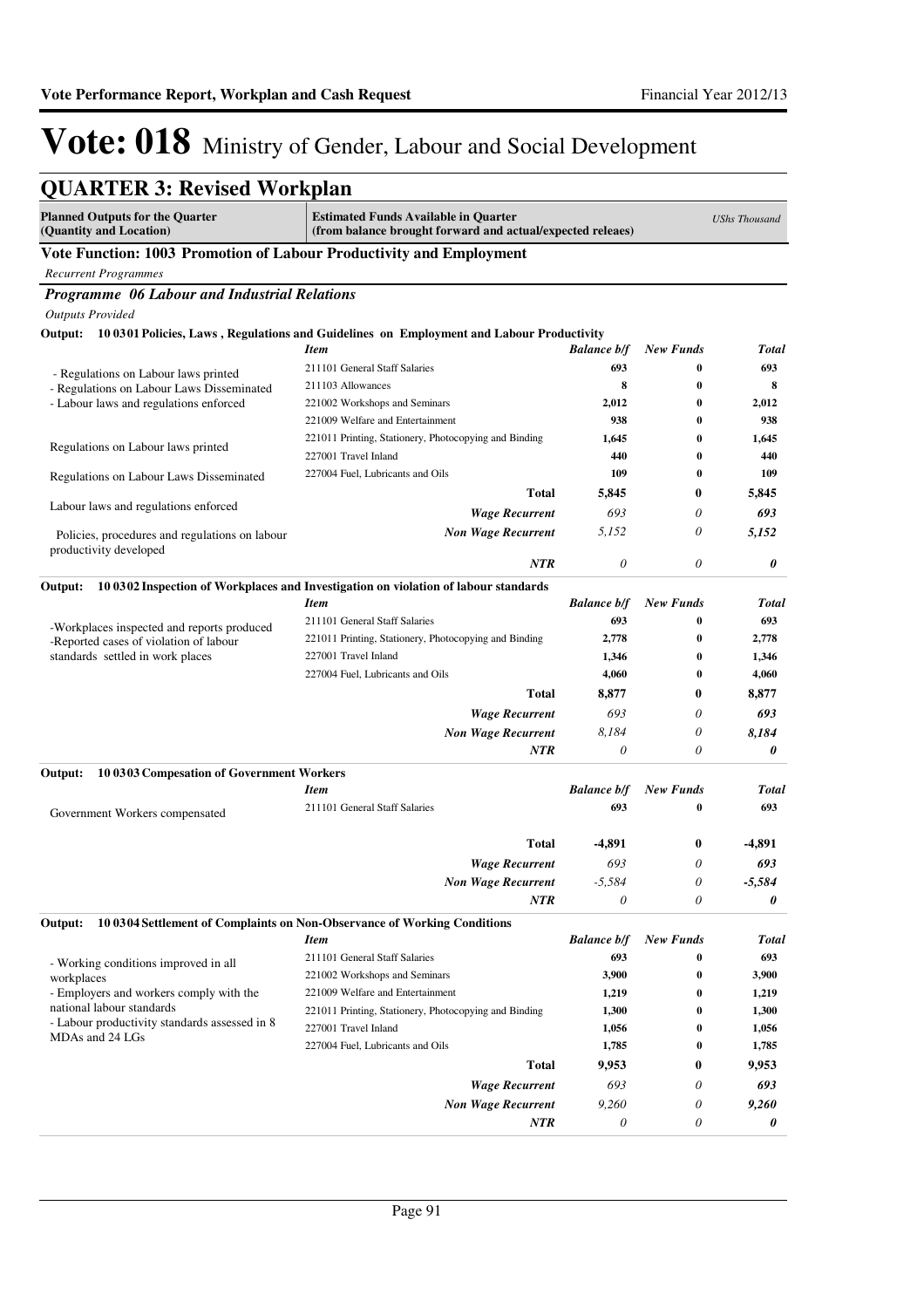| <b>QUARTER 3: Revised Workplan</b>                                                                                                          |                                                                                                           |                           |                       |                      |
|---------------------------------------------------------------------------------------------------------------------------------------------|-----------------------------------------------------------------------------------------------------------|---------------------------|-----------------------|----------------------|
| <b>Planned Outputs for the Quarter</b><br>(Quantity and Location)                                                                           | <b>Estimated Funds Available in Quarter</b><br>(from balance brought forward and actual/expected releaes) |                           |                       | <b>UShs Thousand</b> |
| Vote Function: 1003 Promotion of Labour Productivity and Employment                                                                         |                                                                                                           |                           |                       |                      |
| <b>Recurrent Programmes</b>                                                                                                                 |                                                                                                           |                           |                       |                      |
| Programme 06 Labour and Industrial Relations                                                                                                |                                                                                                           |                           |                       |                      |
| 10 0305 Arbitration of Labour Disputes (Industrial Court)<br>Output:                                                                        |                                                                                                           |                           |                       |                      |
|                                                                                                                                             | <b>Item</b>                                                                                               | <b>Balance b/f</b>        | <b>New Funds</b>      | <b>Total</b>         |
| Arbitrate and settle all disputes refered to the<br><b>Industrial Court</b>                                                                 | 211101 General Staff Salaries                                                                             | 693                       | 0                     | 693                  |
|                                                                                                                                             | Total                                                                                                     | 693                       | $\bf{0}$              | 693                  |
|                                                                                                                                             | <b>Wage Recurrent</b>                                                                                     | 693                       | 0                     | 693                  |
|                                                                                                                                             | <b>Non Wage Recurrent</b>                                                                                 | 0                         | 0                     | 0                    |
|                                                                                                                                             | NTR                                                                                                       | $\theta$                  | 0                     | 0                    |
| Output:<br>10 0306 Training and Skills Development                                                                                          |                                                                                                           |                           |                       |                      |
|                                                                                                                                             | <b>Item</b>                                                                                               | <b>Balance b/f</b>        | <b>New Funds</b>      | <b>Total</b>         |
| - All labour officers trained in labour<br>administration;                                                                                  | 211101 General Staff Salaries                                                                             | 462                       | 0                     | 462                  |
| - Training needs assessment on Labour                                                                                                       | Total                                                                                                     | 462                       | $\bf{0}$              | 462                  |
| productivity                                                                                                                                | <b>Wage Recurrent</b>                                                                                     | 462                       | 0                     | 462                  |
| - 2000 copies of Training Materials on labour<br>productivity developed and printed<br>- 500 stakeholders trained on Labour<br>productivity | <b>Non Wage Recurrent</b>                                                                                 | 0                         | 0                     | 0                    |
|                                                                                                                                             | <b>NTR</b>                                                                                                | 0                         | $\theta$              | 0                    |
| 10 0307 Advocacy and Networking<br>Output:                                                                                                  |                                                                                                           |                           |                       |                      |
|                                                                                                                                             | <b>Item</b><br>211101 General Staff Salaries                                                              | <b>Balance b/f</b><br>462 | <b>New Funds</b><br>0 | <b>Total</b><br>462  |
| NA                                                                                                                                          | 221005 Hire of Venue (chairs, projector etc)                                                              | 650                       | $\bf{0}$              | 650                  |
|                                                                                                                                             | 221009 Welfare and Entertainment                                                                          | 1,176                     | $\bf{0}$              | 1,176                |
|                                                                                                                                             | 221011 Printing, Stationery, Photocopying and Binding                                                     | 500                       | $\bf{0}$              | 500                  |
|                                                                                                                                             | 227001 Travel Inland                                                                                      | 219                       | $\bf{0}$              | 219                  |
|                                                                                                                                             | 227004 Fuel, Lubricants and Oils                                                                          | 575                       | $\bf{0}$              | 575                  |
|                                                                                                                                             | <b>Total</b>                                                                                              | 3,582                     | $\bf{0}$              | 3,582                |
|                                                                                                                                             | <b>Wage Recurrent</b>                                                                                     | 462                       | 0                     | 462                  |
|                                                                                                                                             | <b>Non Wage Recurrent</b>                                                                                 | 3.120                     | 0                     | 3,120                |
|                                                                                                                                             | <b>NTR</b>                                                                                                | 0                         | 0                     | 0                    |
| Programme 07 Occupational Safety and Health<br><b>Outputs Funded</b>                                                                        |                                                                                                           |                           |                       |                      |
|                                                                                                                                             | Output: 10 0351 Contribution to Membership of International Organisations (ILO, ARLAC, EAC, OPCW)         |                           |                       |                      |
|                                                                                                                                             | <b>Item</b>                                                                                               | <b>Balance b/f</b>        | <b>New Funds</b>      | <b>Total</b>         |
| Contribution to Membership of International<br>Organisations (OPCW)                                                                         | 262201 Contributions to International Organisations<br>(Capital)                                          | 23                        | $\bf{0}$              | 23                   |
|                                                                                                                                             | Total                                                                                                     | 23                        | $\bf{0}$              | 23                   |
|                                                                                                                                             | <b>Wage Recurrent</b>                                                                                     | $\theta$                  | $\theta$              | 0                    |
|                                                                                                                                             | <b>Non Wage Recurrent</b>                                                                                 | 23                        | 0                     | 23                   |
|                                                                                                                                             | NTR                                                                                                       | $\theta$                  | 0                     | 0                    |
| <b>Outputs Provided</b>                                                                                                                     |                                                                                                           |                           |                       |                      |
| Output:                                                                                                                                     | 10 0301 Policies, Laws, Regulations and Guidelines on Employment and Labour Productivity                  |                           |                       |                      |
|                                                                                                                                             | <b>Item</b>                                                                                               | <b>Balance b/f</b>        | <b>New Funds</b>      | <b>Total</b>         |
| One Regulations on Occupational Safety and                                                                                                  | 211101 General Staff Salaries                                                                             | 28,457                    | 0                     | 28,457               |
| Health developed:<br>- Pressure System Safety regulations;                                                                                  | 221002 Workshops and Seminars<br>221007 Books, Periodicals and Newspapers                                 | 826<br>528                | 0<br>0                | 826<br>528           |
|                                                                                                                                             | 221009 Welfare and Entertainment                                                                          | 5                         | $\bf{0}$              | 5                    |
|                                                                                                                                             |                                                                                                           |                           |                       |                      |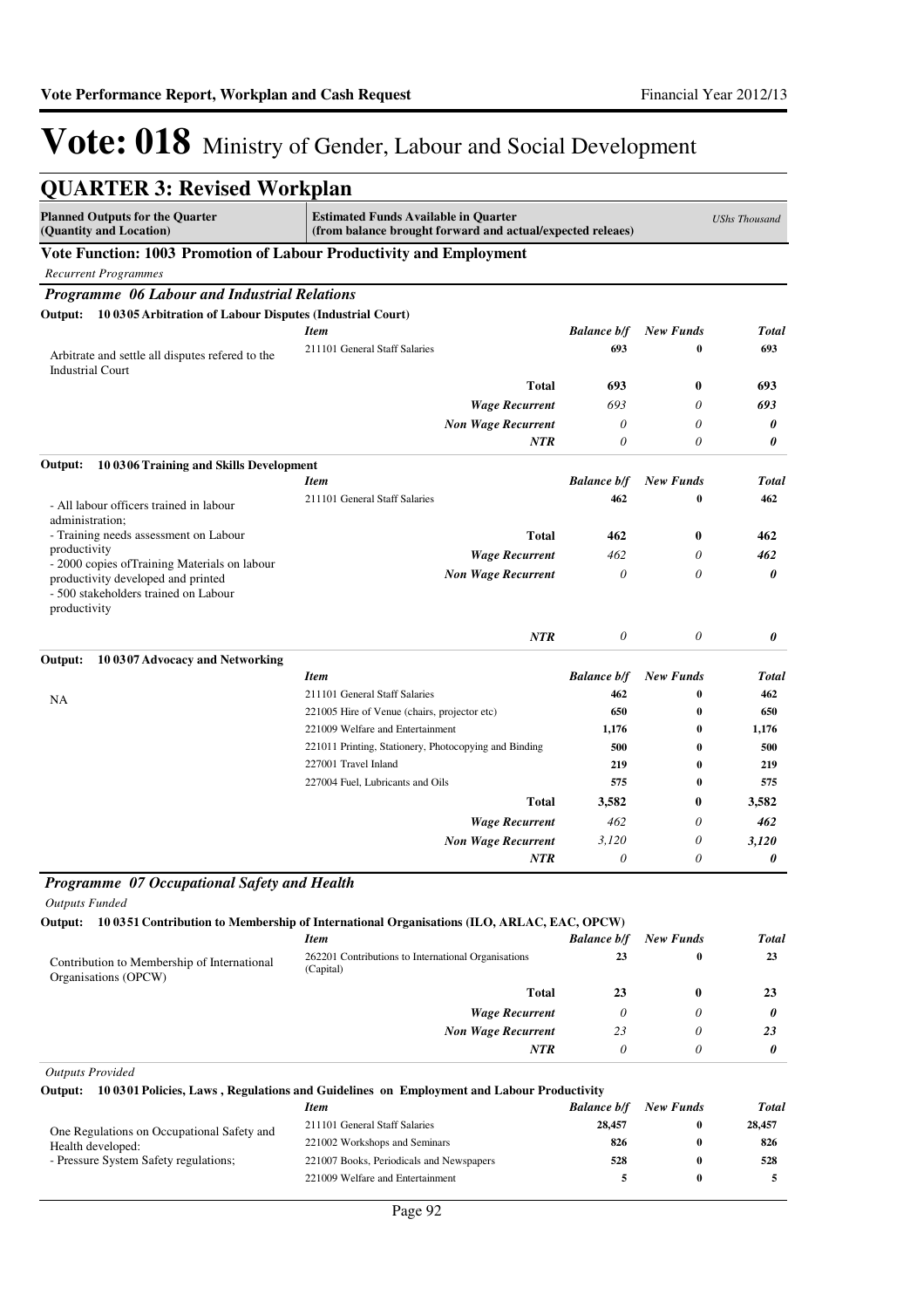| <b>QUARTER 3: Revised Workplan</b>                                              |                                                                                                           |                    |                              |                      |
|---------------------------------------------------------------------------------|-----------------------------------------------------------------------------------------------------------|--------------------|------------------------------|----------------------|
| <b>Planned Outputs for the Quarter</b><br>(Quantity and Location)               | <b>Estimated Funds Available in Quarter</b><br>(from balance brought forward and actual/expected releaes) |                    |                              | <b>UShs Thousand</b> |
| Vote Function: 1003 Promotion of Labour Productivity and Employment             |                                                                                                           |                    |                              |                      |
| <b>Recurrent Programmes</b>                                                     |                                                                                                           |                    |                              |                      |
| Programme 07 Occupational Safety and Health                                     |                                                                                                           |                    |                              |                      |
|                                                                                 | 221011 Printing, Stationery, Photocopying and Binding                                                     | 3,000              | $\bf{0}$                     | 3,000                |
|                                                                                 | 227001 Travel Inland                                                                                      | 863                | 0                            | 863                  |
|                                                                                 | 227004 Fuel. Lubricants and Oils                                                                          | 947                | $\bf{0}$                     | 947                  |
|                                                                                 | Total                                                                                                     | 34,625             | 0                            | 34,625               |
|                                                                                 | <b>Wage Recurrent</b>                                                                                     | 28,457             | 0                            | 28,457               |
|                                                                                 | <b>Non Wage Recurrent</b>                                                                                 | 6,168              | 0                            | 6,168                |
|                                                                                 | NTR                                                                                                       | 0                  | 0                            | 0                    |
| Output:                                                                         | 10 0302 Inspection of Workplaces and Investigation on violation of labour standards                       |                    |                              |                      |
|                                                                                 | <b>Item</b>                                                                                               | <b>Balance b/f</b> | New Funds                    | <b>Total</b>         |
| 100 workplaces assessed for compliance with                                     | 211101 General Staff Salaries                                                                             | 28,457             | $\bf{0}$                     | 28,457               |
| the safety and healh standards                                                  | 213002 Incapacity, death benefits and funeral expenses                                                    | 6,560              | $\bf{0}$                     | 6,560                |
| -workplace accidents investigated<br>- OSH Inspectors Training and Professional | 221001 Advertising and Public Relations                                                                   | 90<br>2,180        | $\bf{0}$<br>$\bf{0}$         | 90<br>2,180          |
| skills development carried out                                                  | 221011 Printing, Stationery, Photocopying and Binding<br>224002 General Supply of Goods and Services      | 543                | $\bf{0}$                     | 543                  |
|                                                                                 | 227001 Travel Inland                                                                                      | 235                | $\bf{0}$                     | 235                  |
|                                                                                 | Total                                                                                                     | 38,064             | 0                            | 38,064               |
|                                                                                 | <b>Wage Recurrent</b>                                                                                     | 28,457             | 0                            | 28,457               |
|                                                                                 | <b>Non Wage Recurrent</b>                                                                                 | 9,608              | 0                            | 9,608                |
|                                                                                 | <b>NTR</b>                                                                                                | 0                  | 0                            | 0                    |
| Output:                                                                         | 10 0304 Settlement of Complaints on Non-Observance of Working Conditions                                  |                    |                              |                      |
|                                                                                 | <b>Item</b>                                                                                               | <b>Balance b/f</b> | New Funds                    | <b>Total</b>         |
| - Inspect 25 workplaces (of which 10 are                                        | 211101 General Staff Salaries                                                                             | 790                | 0                            | 790                  |
| statutory)                                                                      | 227001 Travel Inland                                                                                      | 12                 | $\bf{0}$                     | 12                   |
| - accidents at workplace investigated;                                          | 227004 Fuel, Lubricants and Oils                                                                          | 1,500              | $\bf{0}$                     | 1,500                |
|                                                                                 | Total                                                                                                     | 2,303              | 0                            | 2,303                |
|                                                                                 | <b>Wage Recurrent</b>                                                                                     | 790                | 0                            | 790                  |
|                                                                                 | <b>Non Wage Recurrent</b>                                                                                 | 1,512              | 0                            | 1,512                |
|                                                                                 | <b>NTR</b>                                                                                                | 0                  | 0                            | 0                    |
| 10 0306 Training and Skills Development<br>Output:                              |                                                                                                           |                    |                              |                      |
|                                                                                 | <b>Item</b>                                                                                               |                    | <b>Balance b/f</b> New Funds | Total                |
| One OSH Inspectors trained                                                      | 211101 General Staff Salaries                                                                             | 607                |                              | 607                  |
|                                                                                 | 221003 Staff Training                                                                                     | 1,405              | $\bf{0}$                     | 1,405                |
|                                                                                 | <b>Total</b>                                                                                              | 2,012              | 0                            | 2,012                |
|                                                                                 | <b>Wage Recurrent</b>                                                                                     | 607                | 0                            | 607                  |
|                                                                                 | <b>Non Wage Recurrent</b>                                                                                 | 1,405              | 0                            | 1,405                |
|                                                                                 | NTR                                                                                                       | 0                  | 0                            | 0                    |
| Output:<br>10 0307 Advocacy and Networking                                      |                                                                                                           |                    |                              |                      |
|                                                                                 | <b>Item</b>                                                                                               | <b>Balance b/f</b> | <b>New Funds</b>             | <b>Total</b>         |
| - Awareness raising of safety and health                                        | 211101 General Staff Salaries<br>221001 Advertising and Public Relations                                  | 607<br>250         | $\boldsymbol{0}$<br>$\bf{0}$ | 607<br>250           |
| carried out                                                                     | 221005 Hire of Venue (chairs, projector etc)                                                              | 213                | 0                            | 213                  |
|                                                                                 | 221009 Welfare and Entertainment                                                                          | 1,004              | $\bf{0}$                     | 1,004                |
|                                                                                 | 221011 Printing, Stationery, Photocopying and Binding                                                     | 413                | 0                            | 413                  |
|                                                                                 | 224002 General Supply of Goods and Services                                                               | $\bf{0}$           | 0                            | $\bf{0}$             |
|                                                                                 | Total                                                                                                     | 2,487              | 0                            | 2,487                |
|                                                                                 | <b>Wage Recurrent</b>                                                                                     | 607                | 0                            | 607                  |
|                                                                                 | <b>Non Wage Recurrent</b>                                                                                 | 1,881              | 0                            | 1,881                |
|                                                                                 | NTR                                                                                                       | 0                  | 0                            | 0                    |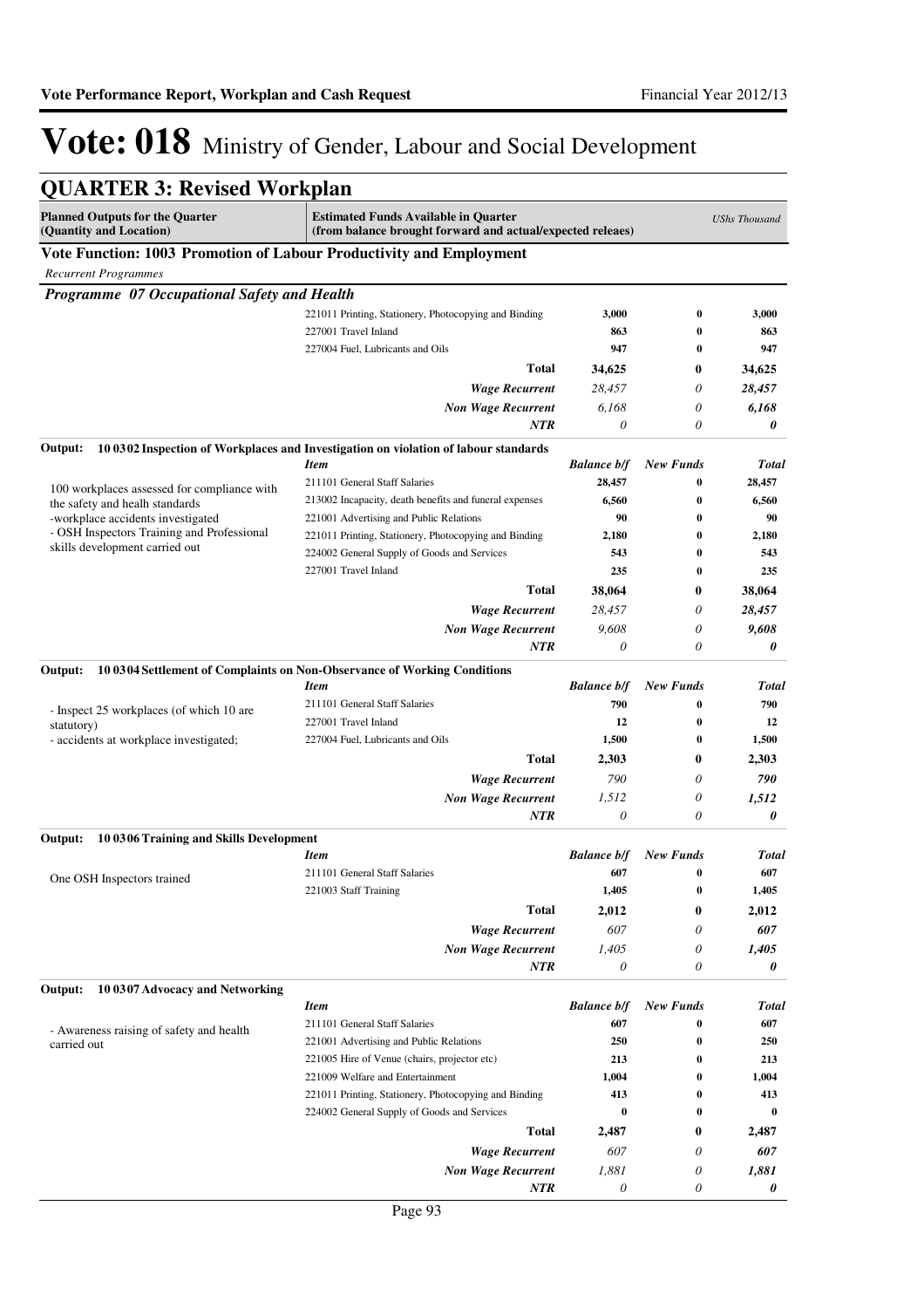| <b>QUARTER 3: Revised Workplan</b>                                  |                                                                                                           |                    |                  |                      |
|---------------------------------------------------------------------|-----------------------------------------------------------------------------------------------------------|--------------------|------------------|----------------------|
| <b>Planned Outputs for the Quarter</b><br>(Quantity and Location)   | <b>Estimated Funds Available in Quarter</b><br>(from balance brought forward and actual/expected releaes) |                    |                  | <b>UShs Thousand</b> |
| Vote Function: 1003 Promotion of Labour Productivity and Employment |                                                                                                           |                    |                  |                      |
| <b>Recurrent Programmes</b>                                         |                                                                                                           |                    |                  |                      |
| Programme 07 Occupational Safety and Health                         |                                                                                                           |                    |                  |                      |
| Programme 08 Industrial Court                                       |                                                                                                           |                    |                  |                      |
| <b>Outputs Provided</b>                                             |                                                                                                           |                    |                  |                      |
| Output: 10 0305 Arbitration of Labour Disputes (Industrial Court)   |                                                                                                           |                    |                  |                      |
|                                                                     | <b>Item</b>                                                                                               | <b>Balance b/f</b> | <b>New Funds</b> | <b>Total</b>         |
| Indstrial Court operationalised                                     | 211101 General Staff Salaries                                                                             | 34,222             | $\bf{0}$         | 34,222               |
| -At least 6.25% of the Labour disputes backlog                      | 211103 Allowances                                                                                         | 674                | $\bf{0}$         | 674                  |
| arbitraited                                                         | 221002 Workshops and Seminars                                                                             | 4,699              | $\bf{0}$         | 4,699                |
| - Registrar and Court Clerk trained in IT system                    | 221009 Welfare and Entertainment                                                                          | 4,500              | $\bf{0}$         | 4,500                |
|                                                                     | 222002 Postage and Courier                                                                                | 175                | $\bf{0}$         | 175                  |
|                                                                     | 224002 General Supply of Goods and Services                                                               | 4,013              | $\bf{0}$         | 4,013                |
|                                                                     | 227004 Fuel, Lubricants and Oils                                                                          | 6,138              | $\bf{0}$         | 6,138                |
|                                                                     | Total                                                                                                     | 54,421             | 0                | 54,421               |
|                                                                     | <b>Wage Recurrent</b>                                                                                     | 34,222             | 0                | 34,222               |
|                                                                     | <b>Non Wage Recurrent</b>                                                                                 | 20,199             | $\theta$         | 20,199               |
|                                                                     | <b>NTR</b>                                                                                                | $\theta$           | $\theta$         | 0                    |
|                                                                     |                                                                                                           |                    |                  |                      |
| <b>Programme 15 Employment Services</b>                             |                                                                                                           |                    |                  |                      |
| <b>Outputs Provided</b>                                             |                                                                                                           |                    |                  |                      |
| Output:                                                             | 10 0301 Policies, Laws, Regulations and Guidelines on Employment and Labour Productivity                  |                    |                  |                      |
|                                                                     | <b>Item</b>                                                                                               | <b>Balance b/f</b> | <b>New Funds</b> | <b>Total</b>         |
| - 1 Regional Consultative workshop on                               | 211101 General Staff Salaries                                                                             | 1,009              | 0                | 1,009                |
| Informal Sector Strategy in Eastern                                 | 221002 Workshops and Seminars                                                                             | 440                | $\bf{0}$         | 440                  |
|                                                                     | 221011 Printing, Stationery, Photocopying and Binding                                                     | 1,448              | $\bf{0}$         | 1,448                |
|                                                                     | 224002 General Supply of Goods and Services                                                               | 62                 | 0                | 62                   |
|                                                                     | 227001 Travel Inland                                                                                      | 1,175              | $\bf{0}$         | 1,175                |
|                                                                     | <b>Total</b>                                                                                              | 4,134              | 0                | 4,134                |
|                                                                     | <b>Wage Recurrent</b>                                                                                     | 1,009              | 0                | 1,009                |
|                                                                     | <b>Non Wage Recurrent</b>                                                                                 | 3,125              | 0                | 3,125                |
|                                                                     | <b>NTR</b>                                                                                                | $\theta$           | $\theta$         | 0                    |
|                                                                     | 10 0302 Inspection of Workplaces and Investigation on violation of labour standards                       |                    |                  |                      |
| Output:                                                             | <b>Item</b>                                                                                               | <b>Balance b/f</b> | <b>New Funds</b> | <b>Total</b>         |
|                                                                     | 211101 General Staff Salaries                                                                             | 1,009              | $\bf{0}$         | 1,009                |
| - Follow-up visits to Afghanistan and Southern                      | 224002 General Supply of Goods and Services                                                               | 11,465             | $\bf{0}$         | 11,465               |
| Sudan undertaken;<br>- 5 Recruitment Companies activities monitored | 227002 Travel Abroad                                                                                      | 9,790              | 0                | 9,790                |
|                                                                     |                                                                                                           |                    |                  |                      |
|                                                                     | <b>Total</b>                                                                                              | 22,264             | $\bf{0}$         | 22,264               |
|                                                                     | <b>Wage Recurrent</b>                                                                                     | 1,009              | 0                | 1,009                |
|                                                                     | <b>Non Wage Recurrent</b>                                                                                 | 21,255             | $\theta$         | 21,255               |
|                                                                     | NTR                                                                                                       | $\theta$           | 0                | 0                    |
| 10 0306 Training and Skills Development<br>Output:                  |                                                                                                           |                    |                  |                      |
|                                                                     | <b>Item</b>                                                                                               | <b>Balance b/f</b> | <b>New Funds</b> | <b>Total</b>         |
| -9 District Labour Officers trained                                 | 211101 General Staff Salaries                                                                             | 1,009              | 0                | 1,009                |
|                                                                     | 221002 Workshops and Seminars                                                                             | 3,208              | 0                | 3,208                |
|                                                                     | <b>Total</b>                                                                                              | 4,217              | $\bf{0}$         | 4,217                |
|                                                                     | <b>Wage Recurrent</b>                                                                                     | 1,009              | 0                | 1,009                |
|                                                                     | <b>Non Wage Recurrent</b>                                                                                 | 3,208              | 0                | 3,208                |
|                                                                     | NTR                                                                                                       | $\theta$           | 0                | 0                    |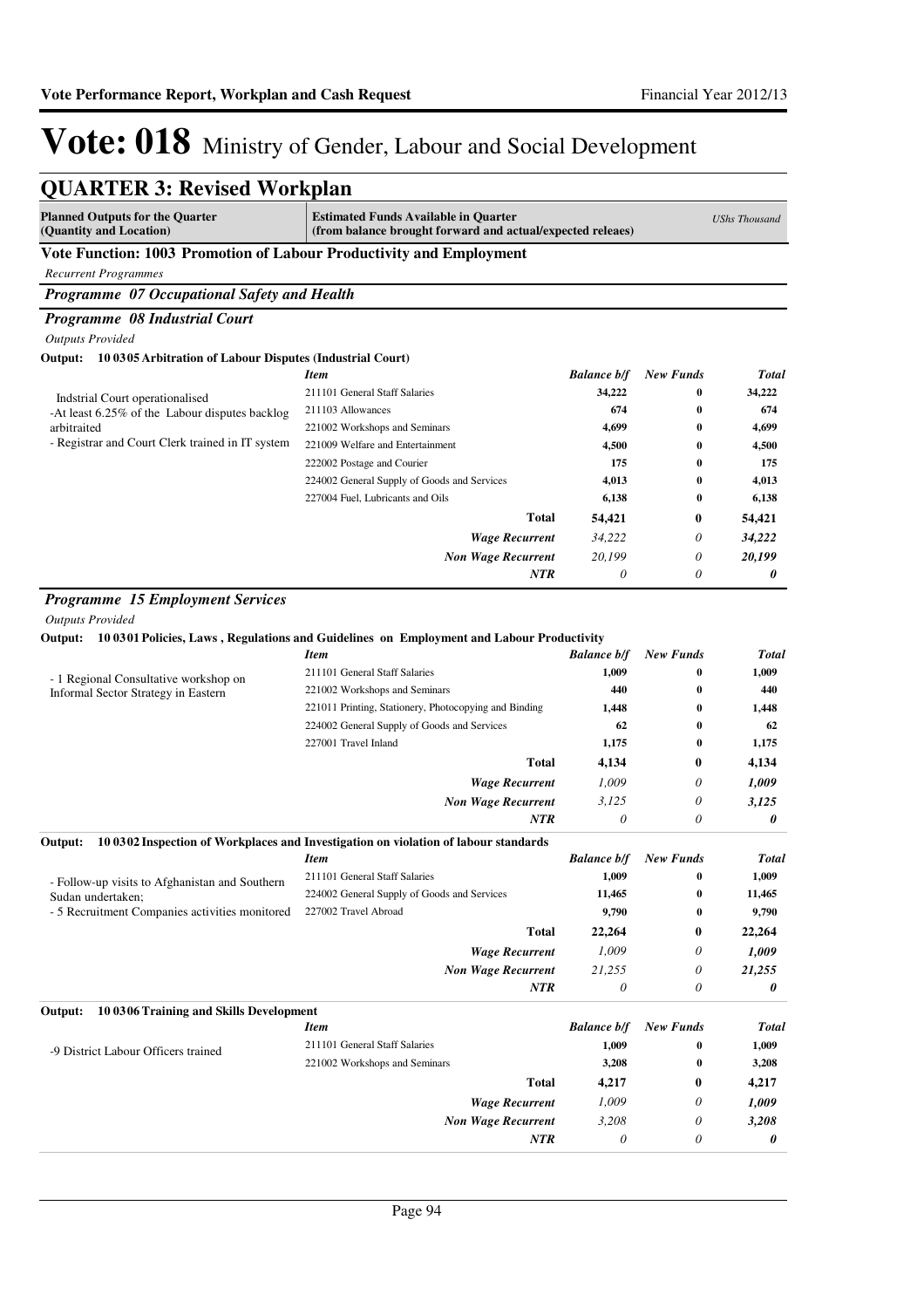| <b>QUARTER 3: Revised Workplan</b>                                              |                                                                                                   |                                                            |                  |              |
|---------------------------------------------------------------------------------|---------------------------------------------------------------------------------------------------|------------------------------------------------------------|------------------|--------------|
| <b>Planned Outputs for the Quarter</b><br>(Quantity and Location)               | <b>Estimated Funds Available in Quarter</b>                                                       | (from balance brought forward and actual/expected releaes) |                  |              |
| Vote Function: 1003 Promotion of Labour Productivity and Employment             |                                                                                                   |                                                            |                  |              |
| <b>Recurrent Programmes</b>                                                     |                                                                                                   |                                                            |                  |              |
| <b>Programme 15 Employment Services</b>                                         |                                                                                                   |                                                            |                  |              |
| Output: 10 0307 Advocacy and Networking                                         |                                                                                                   |                                                            |                  |              |
|                                                                                 | <b>Item</b>                                                                                       | <b>Balance b/f</b>                                         | <b>New Funds</b> | <b>Total</b> |
| - 1 Consultative meeting with the recruitment                                   | 211101 General Staff Salaries                                                                     | 1,009                                                      | 0                | 1,009        |
| companies held;                                                                 | 227001 Travel Inland                                                                              | 6,750                                                      | $\bf{0}$         | 6,750        |
| - Advocacy meetings on reactivation of<br>employment services held in 4 regions | <b>Total</b>                                                                                      | 7,760                                                      | $\bf{0}$         | 7,760        |
|                                                                                 | <b>Wage Recurrent</b>                                                                             | 1,009                                                      | 0                | 1,009        |
|                                                                                 | <b>Non Wage Recurrent</b>                                                                         | 6,750                                                      | $\theta$         | 6,750        |
|                                                                                 | <b>NTR</b>                                                                                        | $\theta$                                                   | 0                | 0            |
| <b>Development Projects</b>                                                     |                                                                                                   |                                                            |                  |              |
| <b>Project 0338 Elimination of Child Labour</b>                                 |                                                                                                   |                                                            |                  |              |
| <b>Outputs Provided</b>                                                         |                                                                                                   |                                                            |                  |              |
|                                                                                 | Output: 10 0301 Policies, Laws, Regulations and Guidelines on Employment and Labour Productivity  |                                                            |                  |              |
|                                                                                 | <b>Item</b>                                                                                       | <b>Balance b/f</b>                                         | <b>New Funds</b> | <b>Total</b> |
| - The National Action Plan and the regulations                                  | 211102 Contract Staff Salaries (Incl. Casuals, Temporary)                                         | 1,097                                                      | 0                | 1,097        |
| of children disseminated                                                        | 221009 Welfare and Entertainment                                                                  | 912                                                        | 0                | 912          |
|                                                                                 | 227004 Fuel. Lubricants and Oils                                                                  | 807                                                        | 0                | 807          |
|                                                                                 | <b>Total</b>                                                                                      | 2,816                                                      | 0                | 2,816        |
|                                                                                 | <b>GoU</b> Development                                                                            | 2,816                                                      | 0                | 2,816        |
|                                                                                 | <b>Donor Development</b>                                                                          | $\theta$                                                   | $\theta$         | 0            |
|                                                                                 | <b>NTR</b>                                                                                        | $\theta$                                                   | $\theta$         | 0            |
| Vote Function: 1004 Social Protection for Vulnerable Groups                     |                                                                                                   |                                                            |                  |              |
| <b>Recurrent Programmes</b>                                                     |                                                                                                   |                                                            |                  |              |
| Programme 03 Disability and Elderly                                             |                                                                                                   |                                                            |                  |              |
| <b>Outputs Funded</b>                                                           |                                                                                                   |                                                            |                  |              |
| Output: 10 0451 Support to councils provided                                    |                                                                                                   |                                                            |                  |              |
|                                                                                 | <b>Item</b>                                                                                       | <b>Balance b/f</b>                                         | <b>New Funds</b> | <b>Total</b> |
| -Support to Autonomous Institution (National                                    | 264101 Contributions to Autonomous Inst.                                                          | 125,000                                                    | 0                | 125,000      |
| Council for Disability)                                                         | 264102 Contributions to Autonomous Inst. Wage<br>Subventions                                      | 9,000                                                      | $\bf{0}$         | 9,000        |
|                                                                                 | Total                                                                                             | 134,000                                                    | 0                | 134,000      |
|                                                                                 | <b>Wage Recurrent</b>                                                                             | 0                                                          | $\theta$         | 0            |
|                                                                                 | <b>Non Wage Recurrent</b>                                                                         | 134,000                                                    | 0                | 134,000      |
|                                                                                 | <b>NTR</b>                                                                                        | $\theta$                                                   | 0                | 0            |
|                                                                                 |                                                                                                   |                                                            |                  |              |
| Output:                                                                         | 10 0452 Support to the Renovation and Maintenance of Centres for Vulnerable Groups<br><b>Item</b> | <b>Balance b/f</b>                                         | <b>New Funds</b> | <b>Total</b> |
| - 200 PWDS trainees in institution supported,<br>cared for and protected.       | 263106 Other Current grants(current)                                                              | 68,318                                                     | 0                | 68,318       |
|                                                                                 | <b>Total</b>                                                                                      | 68,318                                                     | $\bf{0}$         | 68,318       |
|                                                                                 | <b>Wage Recurrent</b>                                                                             | $\theta$                                                   | 0                | 0            |
|                                                                                 | <b>Non Wage Recurrent</b>                                                                         | 68,318                                                     | 0                | 68,318       |
|                                                                                 | <b>NTR</b>                                                                                        | $\theta$                                                   | 0                | 0            |
| <b>Outputs Provided</b>                                                         |                                                                                                   |                                                            |                  |              |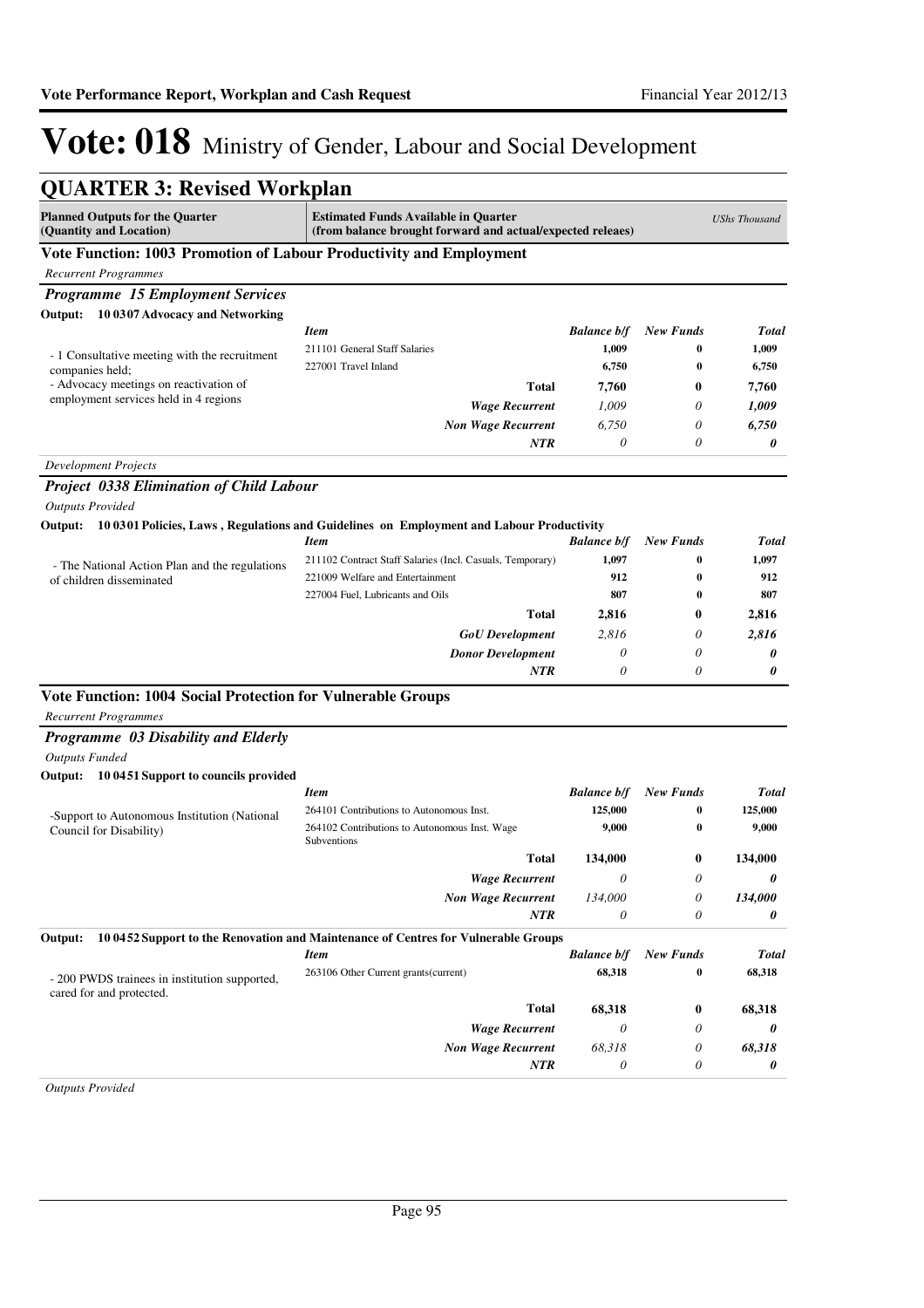|                                                                       | <b>QUARTER 3: Revised Workplan</b>                                                                        |                    |                  |                      |  |
|-----------------------------------------------------------------------|-----------------------------------------------------------------------------------------------------------|--------------------|------------------|----------------------|--|
| <b>Planned Outputs for the Quarter</b><br>(Quantity and Location)     | <b>Estimated Funds Available in Quarter</b><br>(from balance brought forward and actual/expected releaes) |                    |                  | <b>UShs Thousand</b> |  |
| Vote Function: 1004 Social Protection for Vulnerable Groups           |                                                                                                           |                    |                  |                      |  |
| <b>Recurrent Programmes</b>                                           |                                                                                                           |                    |                  |                      |  |
| Programme 03 Disability and Elderly                                   |                                                                                                           |                    |                  |                      |  |
| Output:                                                               | 10 0401 Policies, Guidelines, Laws, Regulations and Standards on Vulnerable Groups                        |                    |                  |                      |  |
|                                                                       | Item                                                                                                      | <b>Balance b/f</b> | <b>New Funds</b> | Total                |  |
|                                                                       | 211101 General Staff Salaries                                                                             | 1,009              | $\bf{0}$         | 1,009                |  |
|                                                                       | 221002 Workshops and Seminars                                                                             | 397                | $\bf{0}$         | 397                  |  |
|                                                                       | 221011 Printing, Stationery, Photocopying and Binding                                                     | 449                | $\bf{0}$         | 449                  |  |
|                                                                       | Total                                                                                                     | 1,854              | 0                | 1,854                |  |
|                                                                       | <b>Wage Recurrent</b>                                                                                     | 1,009              | 0                | 1,009                |  |
|                                                                       | <b>Non Wage Recurrent</b>                                                                                 | 846                | 0                | 846                  |  |
|                                                                       | <b>NTR</b>                                                                                                | 0                  | 0                | 0                    |  |
| Output:<br>10 0402 Advocacy and Networking                            |                                                                                                           |                    |                  |                      |  |
|                                                                       | Item                                                                                                      | <b>Balance b/f</b> | <b>New Funds</b> | Total                |  |
| - International Day for the PWDs celebrated on<br>3rd December 2012   | 211101 General Staff Salaries                                                                             | 997                | $\bf{0}$         | 997                  |  |
|                                                                       | 221005 Hire of Venue (chairs, projector etc)                                                              | 25                 | $\bf{0}$         | 25                   |  |
|                                                                       | 227004 Fuel, Lubricants and Oils                                                                          | 320                | $\bf{0}$         | 320                  |  |
|                                                                       | <b>Total</b>                                                                                              | 1,343              | 0                | 1,343                |  |
|                                                                       | <b>Wage Recurrent</b>                                                                                     | 997                | 0                | 997                  |  |
|                                                                       | <b>Non Wage Recurrent</b>                                                                                 | 345                | 0                | 345                  |  |
|                                                                       | <b>NTR</b>                                                                                                | $\theta$           | 0                | 0                    |  |
| Output:                                                               | 10 0403 Monitoring and Evaluation of Programmes for Vulnerable Groups                                     |                    |                  |                      |  |
|                                                                       | Item                                                                                                      | <b>Balance b/f</b> | <b>New Funds</b> | <b>Total</b>         |  |
| - 2 Institutions namely, Ocoko and Jinja                              | 211101 General Staff Salaries                                                                             | 3,990              | $\bf{0}$         | 3,990                |  |
| provided with support supervision and                                 | 213002 Incapacity, death benefits and funeral expenses                                                    | 6,600              | 0                | 6,600                |  |
| monitoring.                                                           | 227004 Fuel, Lubricants and Oils                                                                          | 2,168              | $\bf{0}$         | 2,168                |  |
| - 1 groups of older persons monitored and<br>evaluated                | <b>Total</b>                                                                                              | 12,758             | 0                | 12,758               |  |
| - 1 SAGE districts monitored.                                         | <b>Wage Recurrent</b>                                                                                     | 3,990              | 0                | 3,990                |  |
|                                                                       | <b>Non Wage Recurrent</b>                                                                                 | 8,768              | 0                | 8,768                |  |
|                                                                       | NTR                                                                                                       | 0                  | 0                | 0                    |  |
| 10 0404 Training and Skills Development<br>Output:                    |                                                                                                           |                    |                  |                      |  |
|                                                                       | Item                                                                                                      | <b>Balance b/f</b> | <b>New Funds</b> | <b>Total</b>         |  |
| - Training Syllabus for vocational                                    | 211101 General Staff Salaries                                                                             | 3,192              | 0                | 3,192                |  |
| rehabilitation institutions developed.                                | 221002 Workshops and Seminars                                                                             | 1,867              | 0                | 1,867                |  |
| - 50 PWDs equiped with employable skills (10                          | 224002 General Supply of Goods and Services                                                               | 2,250              | $\boldsymbol{0}$ | 2,250                |  |
| trainees in each of the Kireka, Lweza, Ruti and<br>Mpumudde centres). | <b>Total</b>                                                                                              | 7,309              | $\bf{0}$         | 7,309                |  |
|                                                                       | <b>Wage Recurrent</b>                                                                                     | 3,192              | 0                | 3,192                |  |
|                                                                       | <b>Non Wage Recurrent</b>                                                                                 | 4,117              | 0                | 4,117                |  |
|                                                                       | <b>NTR</b>                                                                                                | $\theta$           | 0                | 0                    |  |
| Output:                                                               | 10 0405 Empowerment, Support, Care and Protection of Vulnerable Groups                                    |                    |                  |                      |  |
|                                                                       | <b>Item</b>                                                                                               | <b>Balance b/f</b> | <b>New Funds</b> | <b>Total</b>         |  |
| - 1 small scale IGAs for Olders persons groups                        | 211101 General Staff Salaries                                                                             | 2,394              | 0                | 2,394                |  |
| supported (one group per region);                                     | 224002 General Supply of Goods and Services                                                               | 8,494              | 0                | 8,494                |  |
|                                                                       | <b>Total</b>                                                                                              | 10,888             | $\bf{0}$         | 10,888               |  |
|                                                                       | <b>Wage Recurrent</b>                                                                                     | 2,394              | 0                | 2,394                |  |
|                                                                       | <b>Non Wage Recurrent</b>                                                                                 | 8,494              | 0                | 8,494                |  |
|                                                                       | <b>NTR</b>                                                                                                | $\theta$           | 0                | 0                    |  |

*Programme 05 Youth and Children Affairs*

*Outputs Funded*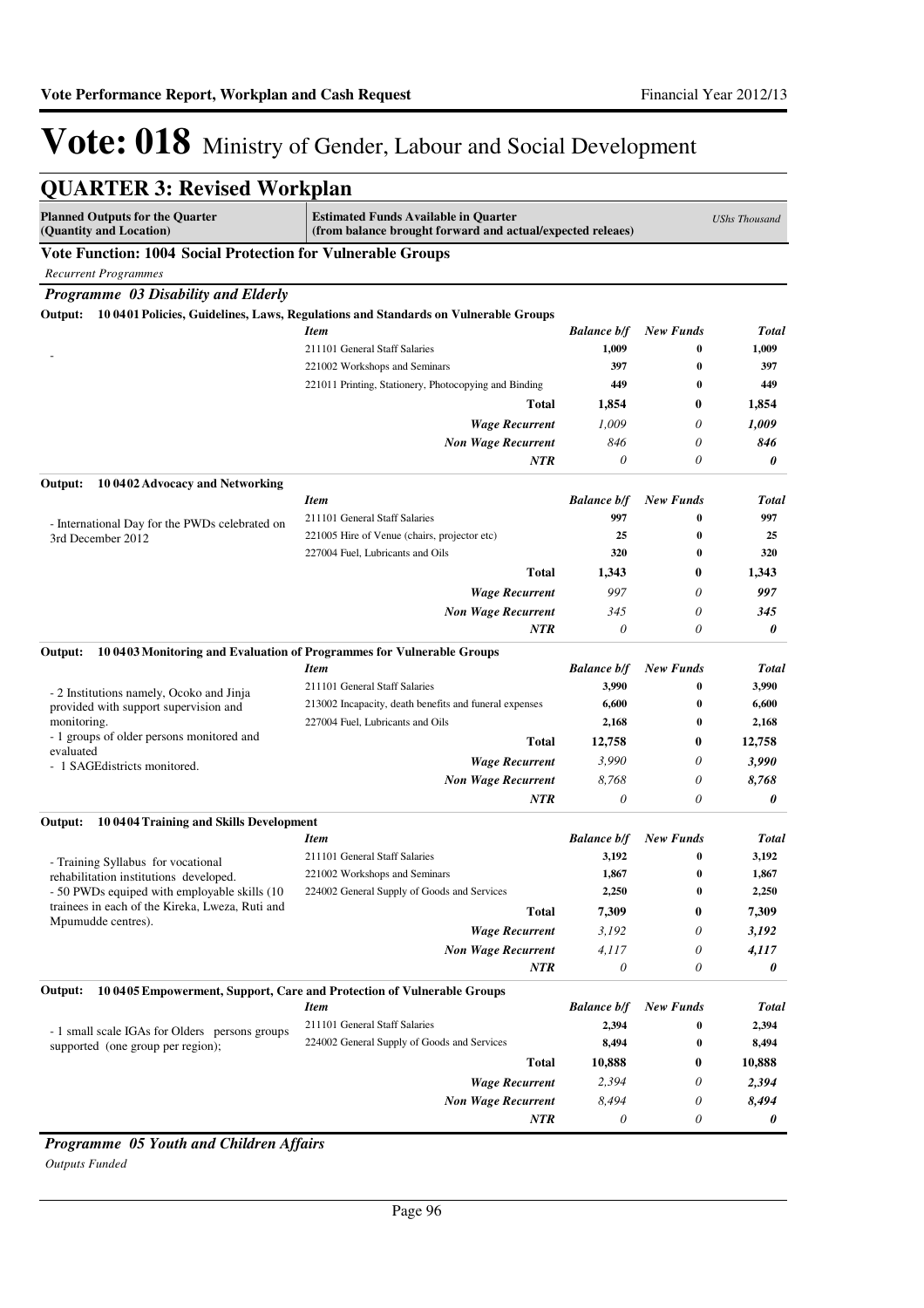| <b>QUARTER 3: Revised Workplan</b>                                                                                        |                                                                                                           |                    |                  |                      |
|---------------------------------------------------------------------------------------------------------------------------|-----------------------------------------------------------------------------------------------------------|--------------------|------------------|----------------------|
| <b>Planned Outputs for the Quarter</b><br>(Quantity and Location)                                                         | <b>Estimated Funds Available in Quarter</b><br>(from balance brought forward and actual/expected releaes) |                    |                  | <b>UShs Thousand</b> |
| Vote Function: 1004 Social Protection for Vulnerable Groups                                                               |                                                                                                           |                    |                  |                      |
| <b>Recurrent Programmes</b>                                                                                               |                                                                                                           |                    |                  |                      |
| Programme 05 Youth and Children Affairs                                                                                   |                                                                                                           |                    |                  |                      |
| Output: 10 0451 Support to councils provided                                                                              |                                                                                                           |                    |                  |                      |
|                                                                                                                           | <b>Item</b>                                                                                               | <b>Balance b/f</b> | <b>New Funds</b> | Total                |
| 2 Autonomous institutions (National Youth                                                                                 | 264101 Contributions to Autonomous Inst.                                                                  | 274,250            | $\bf{0}$         | 274,250              |
| Council and the National Council for Children<br>supported with Shs 0.3425 bn for:                                        | 264102 Contributions to Autonomous Inst. Wage<br>Subventions                                              | 64,552             | $\bf{0}$         | 64,552               |
| - Wage subvention (0.0746 bn);                                                                                            | <b>Total</b>                                                                                              | 338,802            | 0                | 338,802              |
| - Non wage subvention (0.2643 bn)                                                                                         | <b>Wage Recurrent</b>                                                                                     | 0                  | 0                | 0                    |
|                                                                                                                           | <b>Non Wage Recurrent</b>                                                                                 | 338,802            | 0                | 338,802              |
|                                                                                                                           | <b>NTR</b>                                                                                                | 0                  | 0                | 0                    |
| Output:                                                                                                                   | 10 0452 Support to the Renovation and Maintenance of Centres for Vulnerable Groups                        |                    |                  |                      |
|                                                                                                                           | <b>Item</b>                                                                                               | <b>Balance b/f</b> | <b>New Funds</b> | <b>Total</b>         |
| - Food and medicine provided for 1,580<br>children in 5 institutions; 630 children in                                     | 263106 Other Current grants (current)                                                                     | 173,500            | $\bf{0}$         | 173,500              |
| Naguru Remand Home, 100 children in Fort                                                                                  | Total                                                                                                     | 173,500            | 0                | 173,500              |
| Portal Remand Home, 120 children in Mbale                                                                                 | <b>Wage Recurrent</b>                                                                                     | 0                  | 0                | 0                    |
| Remand Home, 300 children in Naguru<br>Reception Centre and 350 children in<br>Kampirngisa National Rehabilitation Centre | <b>Non Wage Recurrent</b>                                                                                 | 173,500            | 0                | 173,500              |
| -4 small scale projects in children institutions<br>supported                                                             |                                                                                                           |                    |                  |                      |
|                                                                                                                           | <b>NTR</b>                                                                                                | 0                  | 0                | 0                    |
| <b>Outputs Provided</b><br>Output:                                                                                        | 10 0401 Policies, Guidelines, Laws, Regulations and Standards on Vulnerable Groups                        |                    |                  |                      |
|                                                                                                                           | Item                                                                                                      | <b>Balance b/f</b> | <b>New Funds</b> | Total                |
|                                                                                                                           | 211101 General Staff Salaries                                                                             | 779                | $\bf{0}$         | 779                  |
| $\boldsymbol{0}$                                                                                                          | 221002 Workshops and Seminars                                                                             | 42                 | $\bf{0}$         | 42                   |
|                                                                                                                           | Total                                                                                                     | 822                | $\bf{0}$         | 822                  |
|                                                                                                                           | <b>Wage Recurrent</b>                                                                                     | 779                | 0                | 779                  |
|                                                                                                                           | <b>Non Wage Recurrent</b>                                                                                 | 42                 | 0                | 42                   |
|                                                                                                                           | <b>NTR</b>                                                                                                | 0                  | 0                | 0                    |
| Output: 10 0402 Advocacy and Networking                                                                                   |                                                                                                           |                    |                  |                      |
|                                                                                                                           | <b>Item</b>                                                                                               | <b>Balance b/f</b> | <b>New Funds</b> | Total                |
|                                                                                                                           | 211101 General Staff Salaries                                                                             | 3,118              | 0                | 3,118                |
|                                                                                                                           | 221001 Advertising and Public Relations                                                                   | 525                | $\bf{0}$         | 525                  |
|                                                                                                                           | 221005 Hire of Venue (chairs, projector etc)                                                              | 488                | 0                | 488                  |
|                                                                                                                           | 221009 Welfare and Entertainment                                                                          | 668                | $\bf{0}$         | 668                  |
|                                                                                                                           | 224002 General Supply of Goods and Services                                                               | $\boldsymbol{2}$   | 0                | $\mathbf{2}$         |
|                                                                                                                           | 227001 Travel Inland                                                                                      | 903                | 0                | 903                  |
|                                                                                                                           | Total                                                                                                     | 5,703              | 0                | 5,703                |
|                                                                                                                           | <b>Wage Recurrent</b>                                                                                     | 3,118              | 0                | 3,118                |
|                                                                                                                           | <b>Non Wage Recurrent</b>                                                                                 | 2,586              | 0                | 2,586                |
|                                                                                                                           | NTR                                                                                                       | 0                  | 0                | 0                    |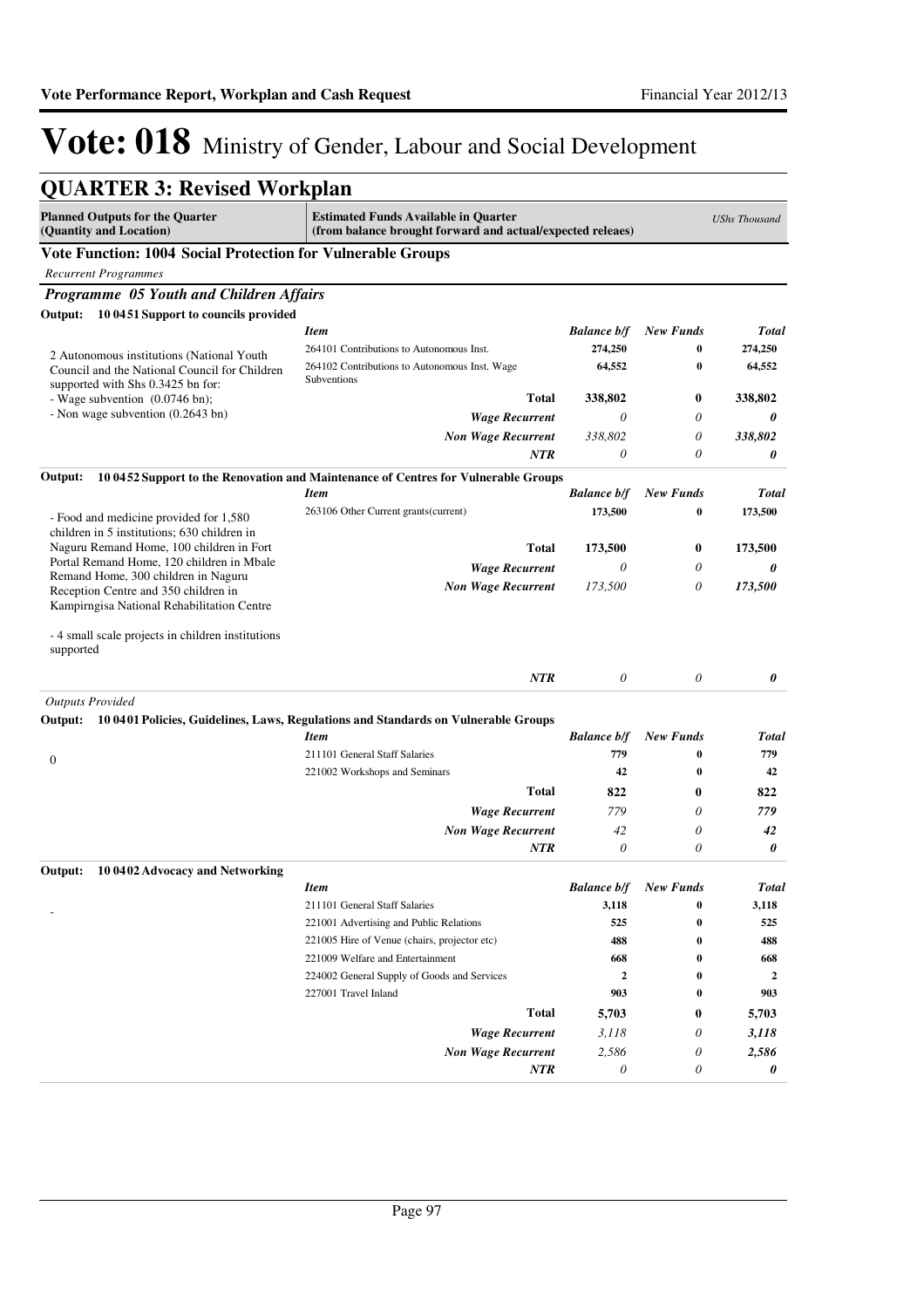| <b>QUARTER 3: Revised Workplan</b>                                                 |                                                                                                           |                    |                  |                      |
|------------------------------------------------------------------------------------|-----------------------------------------------------------------------------------------------------------|--------------------|------------------|----------------------|
| <b>Planned Outputs for the Quarter</b><br>(Quantity and Location)                  | <b>Estimated Funds Available in Quarter</b><br>(from balance brought forward and actual/expected releaes) |                    |                  | <b>UShs Thousand</b> |
| Vote Function: 1004 Social Protection for Vulnerable Groups                        |                                                                                                           |                    |                  |                      |
| <b>Recurrent Programmes</b>                                                        |                                                                                                           |                    |                  |                      |
| Programme 05 Youth and Children Affairs                                            |                                                                                                           |                    |                  |                      |
| 10 0403 Monitoring and Evaluation of Programmes for Vulnerable Groups<br>Output:   |                                                                                                           |                    |                  |                      |
|                                                                                    | <b>Item</b>                                                                                               | <b>Balance b/f</b> | <b>New Funds</b> | <b>Total</b>         |
|                                                                                    | 211101 General Staff Salaries                                                                             | 3,118              | 0                | 3,118                |
| - 10 LGs monitoreds in Northern region,<br>-4 children and babies homes inspected, | 227001 Travel Inland                                                                                      | 3,860              | $\bf{0}$         | 3,860                |
| - 1 Qaurterly meetings and visits by                                               | 228002 Maintenance - Vehicles                                                                             | 440                | $\bf{0}$         | 440                  |
| Kampiringisa Board of Visitors' held                                               | 263322 Conditional transfers to Contr                                                                     | 5,502              | 0                | 5,502                |
|                                                                                    | Total                                                                                                     | 12,920             | $\bf{0}$         | 12,920               |
|                                                                                    | <b>Wage Recurrent</b>                                                                                     | 3,118              | $\theta$         | 3,118                |
|                                                                                    | <b>Non Wage Recurrent</b>                                                                                 | 9,803              | $\theta$         | 9,803                |
|                                                                                    | <b>NTR</b>                                                                                                | 0                  | $\theta$         | 0                    |
| Output:<br>10 0404 Training and Skills Development                                 |                                                                                                           |                    |                  |                      |
|                                                                                    | <b>Item</b>                                                                                               | <b>Balance b/f</b> | <b>New Funds</b> | <b>Total</b>         |
| 1,260 Youth trained in Entreprenuership Skills                                     | 211101 General Staff Salaries                                                                             | 3,118              | 0                | 3,118                |
|                                                                                    | 221003 Staff Training                                                                                     | 750,000            | $\bf{0}$         | 750,000              |
|                                                                                    | 227001 Travel Inland                                                                                      | 21,854             | 0                | 21,854               |
|                                                                                    | Total                                                                                                     | 774,972            | $\bf{0}$         | 774,972              |
|                                                                                    | <b>Wage Recurrent</b>                                                                                     | 3,118              | 0                | 3,118                |
|                                                                                    | <b>Non Wage Recurrent</b>                                                                                 | 771,854            | 0                | 771,854              |
|                                                                                    | <b>NTR</b>                                                                                                | 0                  | 0                | 0                    |
| Output:                                                                            | 10 0405 Empowerment, Support, Care and Protection of Vulnerable Groups                                    |                    |                  |                      |
|                                                                                    | Item                                                                                                      | <b>Balance b/f</b> | <b>New Funds</b> | <b>Total</b>         |
|                                                                                    | 211101 General Staff Salaries                                                                             | 9,033              | $\bf{0}$         | 9,033                |
| - Resettlement kits for 25 children in<br>institutions provided                    | 221002 Workshops and Seminars                                                                             | 4,820              | $\bf{0}$         | 4,820                |
| - 6 schools sensitised on drug and substance                                       | 224002 General Supply of Goods and Services                                                               | 2,528              | $\bf{0}$         | 2,528                |
| abuse                                                                              | Total                                                                                                     | 16,381             | $\bf{0}$         | 16,381               |
|                                                                                    | <b>Wage Recurrent</b>                                                                                     | 9,033              | $\theta$         | 9,033                |
|                                                                                    | <b>Non Wage Recurrent</b>                                                                                 | 7,348              | 0                | 7,348                |
|                                                                                    | <b>NTR</b>                                                                                                | $\theta$           | 0                | 0                    |
| <b>Development Projects</b>                                                        |                                                                                                           |                    |                  |                      |
|                                                                                    |                                                                                                           |                    |                  |                      |
| <b>Project 0144 Community Based Rehabilitation</b>                                 |                                                                                                           |                    |                  |                      |
| <b>Capital Purchases</b>                                                           |                                                                                                           |                    |                  |                      |
| Output:<br>10 0477 Purchase of Specialised Machinery & Equipment                   |                                                                                                           |                    |                  |                      |
|                                                                                    |                                                                                                           |                    |                  |                      |
| $\boldsymbol{0}$                                                                   |                                                                                                           |                    |                  |                      |
|                                                                                    | <b>Total</b>                                                                                              | $\bf{0}$           | $\bf{0}$         | $\bf{0}$             |
|                                                                                    | <b>GoU</b> Development                                                                                    | 0                  | $\theta$         | 0                    |
|                                                                                    | <b>Donor Development</b>                                                                                  | 0                  | $\theta$         | 0                    |
|                                                                                    | NTR                                                                                                       | $\theta$           | 0                | 0                    |
|                                                                                    |                                                                                                           |                    |                  |                      |
| <b>Outputs Provided</b>                                                            |                                                                                                           |                    |                  |                      |
| Output:                                                                            | 10 0401 Policies, Guidelines, Laws, Regulations and Standards on Vulnerable Groups<br><b>Item</b>         | <b>Balance b/f</b> | <b>New Funds</b> | <b>Total</b>         |
|                                                                                    | 211102 Contract Staff Salaries (Incl. Casuals, Temporary)                                                 | 101                | 0                | 101                  |
| - Guidelines on Disability finalised and printed.                                  | 221002 Workshops and Seminars                                                                             | 261                | 0                | 261                  |
|                                                                                    | 228002 Maintenance - Vehicles                                                                             | 497                | 0                | 497                  |
|                                                                                    |                                                                                                           |                    |                  |                      |

*GoU Development*

**Total**

*859* **859**

*0* **0**

*859* **859**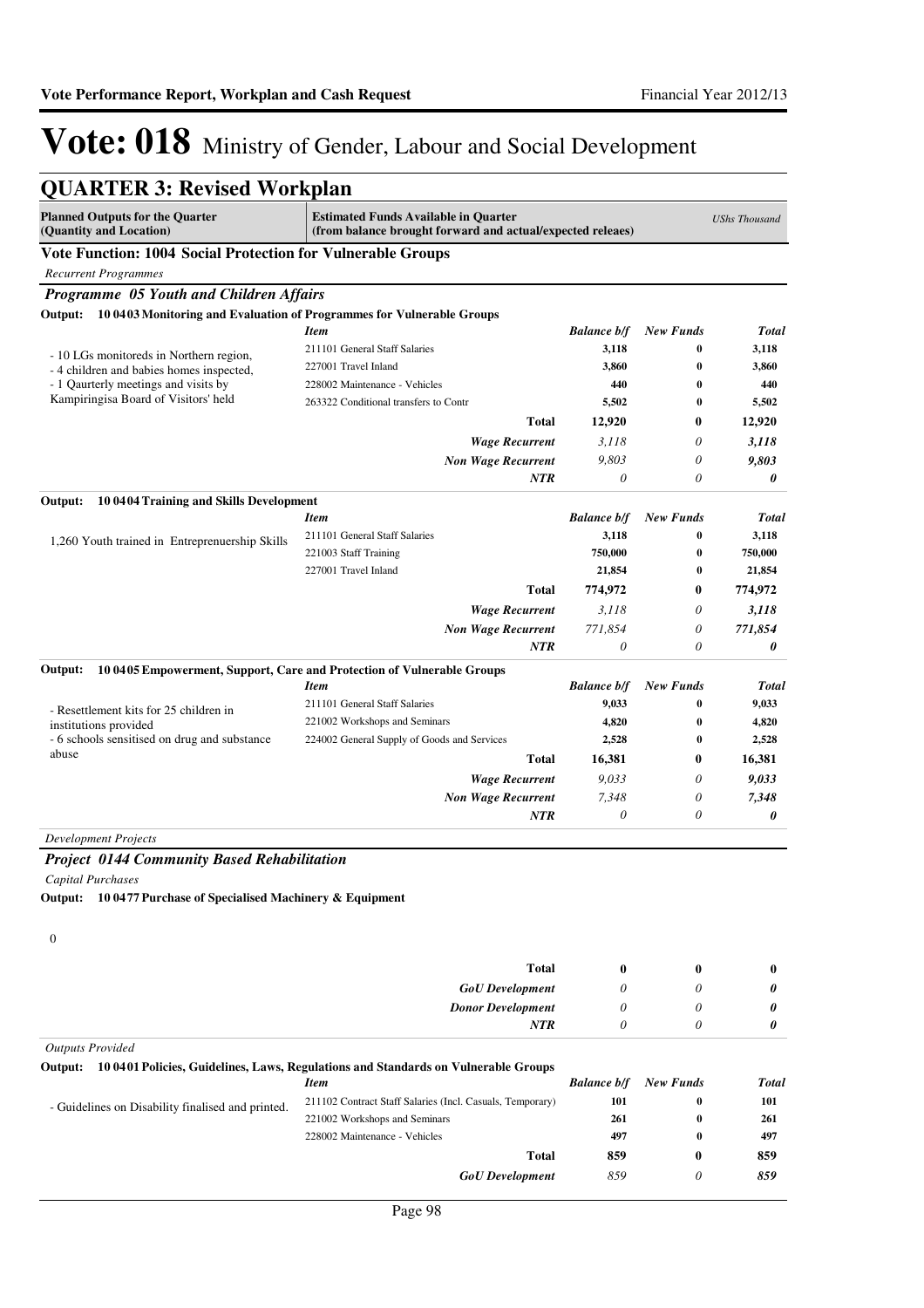| <b>QUARTER 3: Revised Workplan</b>                                |                                                                                                           |                           |                       |                      |
|-------------------------------------------------------------------|-----------------------------------------------------------------------------------------------------------|---------------------------|-----------------------|----------------------|
| <b>Planned Outputs for the Quarter</b><br>(Quantity and Location) | <b>Estimated Funds Available in Quarter</b><br>(from balance brought forward and actual/expected releaes) |                           |                       | <b>UShs Thousand</b> |
| Vote Function: 1004 Social Protection for Vulnerable Groups       |                                                                                                           |                           |                       |                      |
| <b>Development Projects</b>                                       |                                                                                                           |                           |                       |                      |
| <b>Project 0144 Community Based Rehabilitation</b>                |                                                                                                           |                           |                       |                      |
|                                                                   | <b>Donor Development</b>                                                                                  | $\theta$                  | $\theta$              | 0                    |
|                                                                   | <b>NTR</b>                                                                                                | $\theta$                  | 0                     | 0                    |
| Output:<br>10 0402 Advocacy and Networking                        |                                                                                                           |                           |                       |                      |
|                                                                   | <b>Item</b>                                                                                               | <b>Balance b/f</b>        | <b>New Funds</b>      | Total                |
|                                                                   | 211102 Contract Staff Salaries (Incl. Casuals, Temporary)                                                 | 29                        | $\bf{0}$              | 29                   |
|                                                                   | 224002 General Supply of Goods and Services                                                               | 567                       | $\bf{0}$              | 567                  |
|                                                                   | <b>Total</b>                                                                                              | 597                       | $\bf{0}$              | 597                  |
|                                                                   | <b>GoU</b> Development                                                                                    | 597                       | 0                     | 597                  |
|                                                                   | <b>Donor Development</b>                                                                                  | $\theta$                  | $\theta$              | 0                    |
|                                                                   | <b>NTR</b>                                                                                                | $\theta$                  | $\theta$              | 0                    |
| Output:                                                           | 10 0403 Monitoring and Evaluation of Programmes for Vulnerable Groups                                     |                           |                       |                      |
|                                                                   | <b>Item</b>                                                                                               | <b>Balance b/f</b>        | <b>New Funds</b>      | Total                |
| - 6 CBR Districts monitored.                                      | 211102 Contract Staff Salaries (Incl. Casuals, Temporary)<br>227001 Travel Inland                         | 500                       | $\bf{0}$              | 500                  |
|                                                                   | Total                                                                                                     | 3,625                     | 0<br>0                | 3,625                |
|                                                                   |                                                                                                           | 4,125                     | 0                     | 4,125<br>4.125       |
|                                                                   | <b>GoU</b> Development<br><b>Donor Development</b>                                                        | 4,125<br>$\theta$         | 0                     | 0                    |
|                                                                   | <b>NTR</b>                                                                                                | 0                         | $\theta$              | 0                    |
| 10 0477 Purchase of Specialised Machinery & Equipment<br>Output:  | <b>Item</b>                                                                                               | <b>Balance b/f</b>        | <b>New Funds</b>      | <b>Total</b>         |
| NA                                                                | 231005 Machinery and Equipment                                                                            | 8,695                     | 0                     | 8,695                |
|                                                                   | <b>Total</b>                                                                                              | 8,695                     | $\bf{0}$              | 8,695                |
|                                                                   | <b>GoU</b> Development                                                                                    | 8,695                     | 0                     | 8,695                |
|                                                                   | <b>Donor Development</b>                                                                                  | $\theta$                  | 0                     | 0                    |
|                                                                   | <b>NTR</b>                                                                                                | $\theta$                  | $\theta$              | 0                    |
| <b>Outputs Funded</b>                                             |                                                                                                           |                           |                       |                      |
|                                                                   | Output: 10 0452 Support to the Renovation and Maintenance of Centres for Vulnerable Groups<br><b>Item</b> | <b>Balance b/f</b>        | <b>New Funds</b>      | Total                |
|                                                                   | 263340 Other grants                                                                                       | 27,492                    | 0                     | 27,492               |
| - Renovation of buildings at Kampiringisa<br>completed            |                                                                                                           |                           |                       |                      |
|                                                                   | <b>Total</b>                                                                                              | 27,492                    | $\bf{0}$              | 27,492               |
|                                                                   | <b>GoU</b> Development                                                                                    | 27,492                    | 0                     | 27,492               |
|                                                                   | <b>Donor Development</b>                                                                                  | 0                         | 0                     | 0                    |
|                                                                   | NTR                                                                                                       | $\theta$                  | 0                     | 0                    |
| <b>Outputs Provided</b>                                           |                                                                                                           |                           |                       |                      |
|                                                                   | Output: 10 0401 Policies, Guidelines, Laws, Regulations and Standards on Vulnerable Groups                |                           |                       |                      |
|                                                                   | <b>Item</b><br>211102 Contract Staff Salaries (Incl. Casuals, Temporary)                                  | <b>Balance b/f</b><br>101 | <b>New Funds</b><br>0 | Total<br>101         |
| Training manual for vocational skills for                         | 221002 Workshops and Seminars                                                                             | 34                        | 0                     | 34                   |
| children and youth at Ministry institutions<br>developed          | 227004 Fuel, Lubricants and Oils                                                                          | 65                        | 0                     | 65                   |
|                                                                   | <b>Total</b>                                                                                              | 200                       | $\bf{0}$              | 200                  |
|                                                                   | <b>GoU</b> Development                                                                                    | 200                       | 0                     | 200                  |
|                                                                   | <b>Donor Development</b>                                                                                  | 0                         | 0                     | 0                    |
|                                                                   | <b>NTR</b>                                                                                                | $\theta$                  | 0                     | 0                    |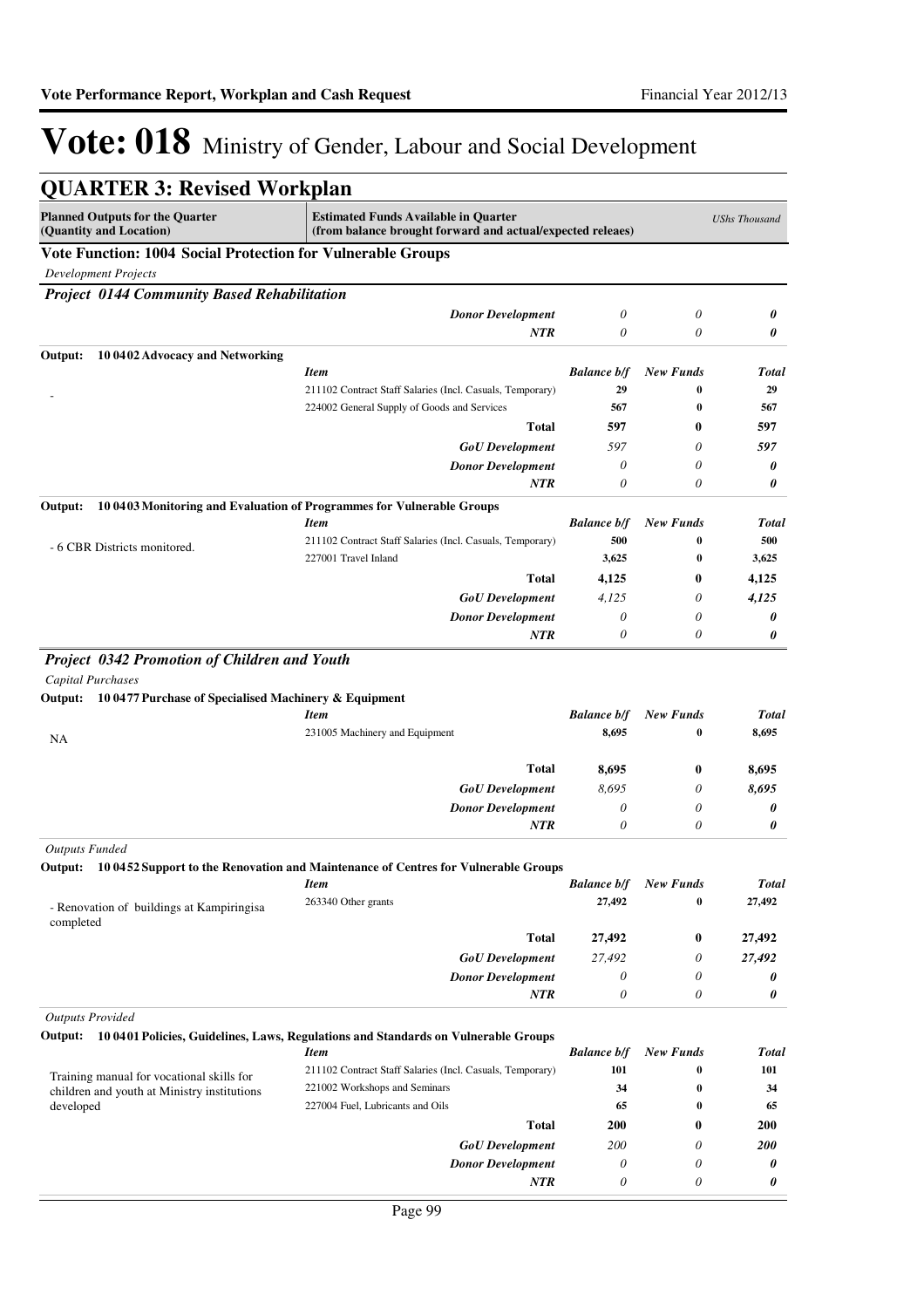| <b>QUARTER 3: Revised Workplan</b>                                          |                                                                                                           |                    |                  |                      |
|-----------------------------------------------------------------------------|-----------------------------------------------------------------------------------------------------------|--------------------|------------------|----------------------|
| <b>Planned Outputs for the Quarter</b><br>(Quantity and Location)           | <b>Estimated Funds Available in Quarter</b><br>(from balance brought forward and actual/expected releaes) |                    |                  | <b>UShs Thousand</b> |
| <b>Vote Function: 1004 Social Protection for Vulnerable Groups</b>          |                                                                                                           |                    |                  |                      |
| <b>Development Projects</b>                                                 |                                                                                                           |                    |                  |                      |
| Project 0342 Promotion of Children and Youth                                |                                                                                                           |                    |                  |                      |
| 10 0402 Advocacy and Networking<br>Output:                                  |                                                                                                           |                    |                  |                      |
|                                                                             | <b>Item</b>                                                                                               | <b>Balance b/f</b> | <b>New Funds</b> | Total                |
| - 500 copies of IEC materials for drug and                                  | 211102 Contract Staff Salaries (Incl. Casuals, Temporary)                                                 | 969                | $\bf{0}$         | 969                  |
| substance abuse printed and disseminated                                    | 224002 General Supply of Goods and Services                                                               | 701                | 0                | 701                  |
|                                                                             | Total                                                                                                     | 1,670              | 0                | 1,670                |
|                                                                             | <b>GoU</b> Development                                                                                    | 1,670              | 0                | 1,670                |
|                                                                             | <b>Donor Development</b>                                                                                  | 0                  | 0                | 0                    |
|                                                                             | NTR                                                                                                       | 0                  | 0                | 0                    |
| Output:                                                                     | 10 0403 Monitoring and Evaluation of Programmes for Vulnerable Groups                                     |                    |                  |                      |
|                                                                             | <b>Item</b>                                                                                               | <b>Balance b/f</b> | <b>New Funds</b> | <b>Total</b>         |
| 25 youth projects from 19 project districts and                             | 211102 Contract Staff Salaries (Incl. Casuals, Temporary)                                                 | 3,114              | $\bf{0}$         | 3,114                |
| 5 others monitored                                                          | 211103 Allowances                                                                                         | 2,695              | 0                | 2,695                |
|                                                                             | 227001 Travel Inland                                                                                      | 5,043              | $\bf{0}$         | 5,043                |
|                                                                             | 227004 Fuel, Lubricants and Oils                                                                          | 378                | $\bf{0}$         | 378                  |
|                                                                             | 228002 Maintenance - Vehicles                                                                             | 1,320              | 0                | 1,320                |
|                                                                             | <b>Total</b>                                                                                              | 12,550             | 0                | 12,550               |
|                                                                             | <b>GoU</b> Development                                                                                    | 12,550             | 0                | 12,550               |
|                                                                             | <b>Donor Development</b>                                                                                  | 0                  | 0                | 0                    |
|                                                                             | NTR                                                                                                       | 0                  | 0                | 0                    |
| 10 0404 Training and Skills Development<br>Output:                          |                                                                                                           |                    |                  |                      |
|                                                                             | <b>Item</b>                                                                                               | <b>Balance b/f</b> | <b>New Funds</b> | <b>Total</b>         |
| - 65 youth trained in Entrepreneurial and                                   | 221002 Workshops and Seminars                                                                             | 10,000             | $\bf{0}$         | 10,000               |
| business skills                                                             | 221003 Staff Training                                                                                     | 7,500              | $\bf{0}$         | 7,500                |
|                                                                             | 224002 General Supply of Goods and Services                                                               | 7,500              | 0                | 7,500                |
|                                                                             | Total                                                                                                     | 25,000             | 0                | 25,000               |
|                                                                             | <b>GoU</b> Development                                                                                    | 25,000             | 0                | 25,000               |
|                                                                             | <b>Donor Development</b>                                                                                  | 0                  | 0                | 0                    |
|                                                                             | <b>NTR</b>                                                                                                | 0                  | 0                | 0                    |
| Output:                                                                     | 10 0405 Empowerment, Support, Care and Protection of Vulnerable Groups                                    |                    |                  |                      |
|                                                                             | <b>Item</b>                                                                                               | <b>Balance b/f</b> | <b>New Funds</b> | Total                |
| - 10 youth groups empowered with seed/start                                 | 211102 Contract Staff Salaries (Incl. Casuals, Temporary)                                                 | 18,068             | v                | 18,068               |
| up capital in 22 districts (15 Northern, 15                                 | 211103 Allowances                                                                                         | 6,390              | $\boldsymbol{0}$ | 6,390                |
| Eastern, 10 Central, 10 Western)                                            | 221008 Computer Supplies and IT Services                                                                  | 2,050              | 0                | 2,050                |
|                                                                             | 221011 Printing, Stationery, Photocopying and Binding                                                     | 1,872              | 0                | 1,872                |
| -Toolkits provided for 25 youth in 6 districts (5<br>Project and 6 others); | 221012 Small Office Equipment                                                                             | 1,500              | 0                | 1,500                |
|                                                                             | 222001 Telecommunications                                                                                 | 4,050              | 0                | 4,050                |
|                                                                             | 224002 General Supply of Goods and Services                                                               | 34,375             | 0                | 34,375               |
|                                                                             | 227004 Fuel, Lubricants and Oils                                                                          | 3,078              | 0                | 3,078                |
|                                                                             | 228002 Maintenance - Vehicles                                                                             | 8,100              | 0                | 8,100                |
|                                                                             | <b>Total</b>                                                                                              | 79,482             | 0                | 79,482               |
|                                                                             | <b>GoU</b> Development                                                                                    | 79,482             | 0                | 79,482               |
|                                                                             | <b>Donor Development</b>                                                                                  | 0                  | 0                | 0                    |
|                                                                             | <b>NTR</b>                                                                                                | 0                  | 0                | 0                    |

*Project 1157 Social Assistance Grant for Empowerment Capital Purchases*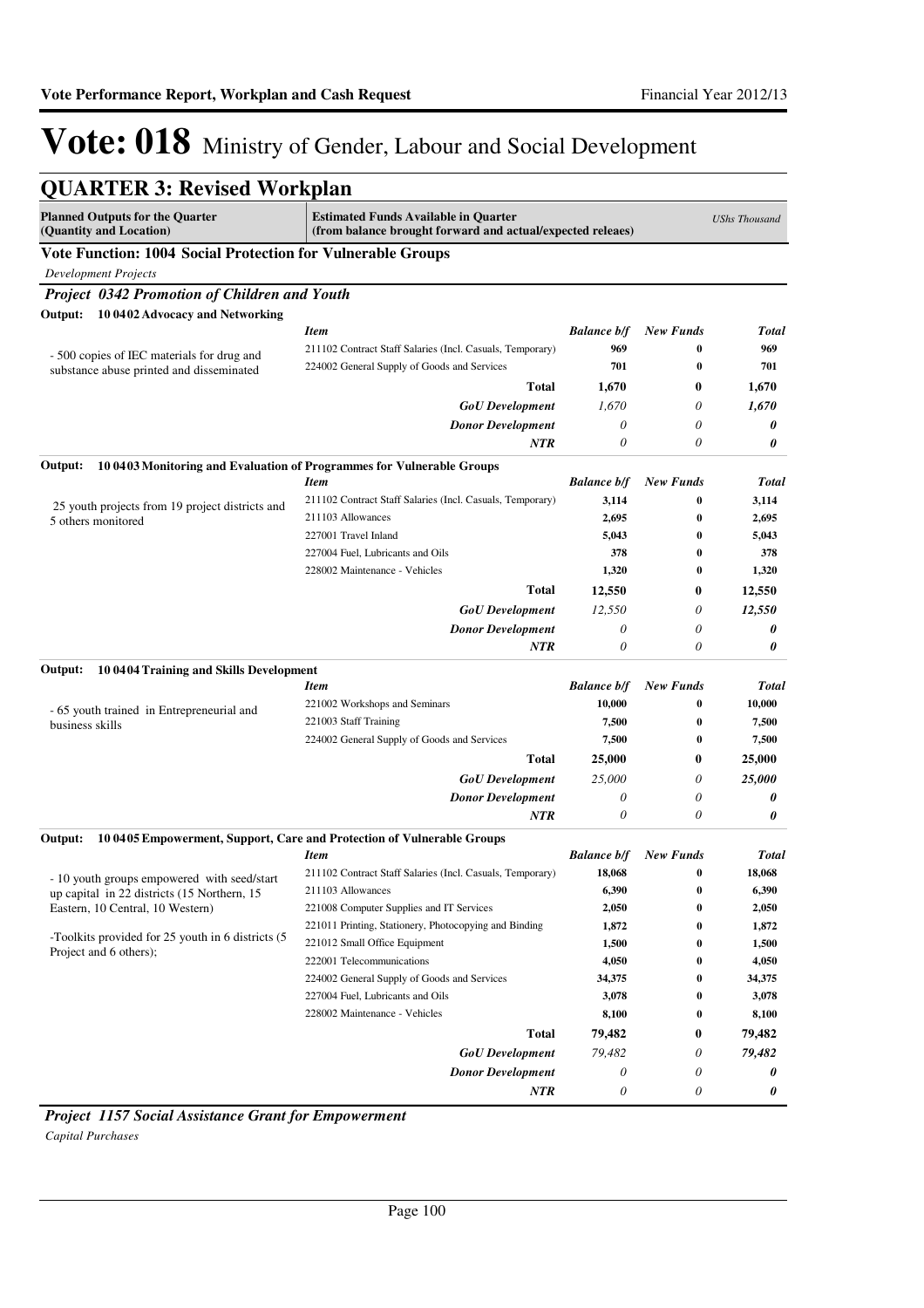| <b>QUARTER 3: Revised Workplan</b>                                       |                                                                                                           |               |                       |                      |
|--------------------------------------------------------------------------|-----------------------------------------------------------------------------------------------------------|---------------|-----------------------|----------------------|
| <b>Planned Outputs for the Quarter</b><br>(Quantity and Location)        | <b>Estimated Funds Available in Quarter</b><br>(from balance brought forward and actual/expected releaes) |               |                       | <b>UShs Thousand</b> |
| Vote Function: 1004 Social Protection for Vulnerable Groups              |                                                                                                           |               |                       |                      |
| <b>Development Projects</b>                                              |                                                                                                           |               |                       |                      |
| <b>Project 1157 Social Assistance Grant for Empowerment</b>              |                                                                                                           |               |                       |                      |
| Output: 10 0475 Purchase of Motor Vehicles and Other Transport Equipment |                                                                                                           |               |                       |                      |
|                                                                          |                                                                                                           |               |                       |                      |
| NA                                                                       |                                                                                                           |               |                       |                      |
|                                                                          | <b>Total</b>                                                                                              |               |                       |                      |
|                                                                          |                                                                                                           | $\bf{0}$<br>0 | $\bf{0}$<br>0         | $\bf{0}$             |
|                                                                          | <b>GoU</b> Development<br><b>Donor Development</b>                                                        | 0             | 0                     | 0<br>0               |
|                                                                          | NTR                                                                                                       | 0             | 0                     | 0                    |
|                                                                          |                                                                                                           |               |                       |                      |
| <b>Outputs Provided</b>                                                  | Output: 100401 Policies, Guidelines, Laws, Regulations and Standards on Vulnerable Groups                 |               |                       |                      |
|                                                                          |                                                                                                           |               |                       |                      |
| Social protection policy framework developed                             |                                                                                                           |               |                       |                      |
|                                                                          |                                                                                                           |               |                       |                      |
| Fiscal framewrok for SP developed in line with                           | <b>Total</b>                                                                                              | $\bf{0}$      | $\bf{0}$              | $\bf{0}$             |
| policy framework                                                         | <b>GoU</b> Development                                                                                    | 0             | 0                     | 0                    |
| National SP Sub Committee commences                                      | <b>Donor Development</b>                                                                                  | 0             | 0                     | 0                    |
| measures to improve coordinattion and                                    |                                                                                                           |               |                       |                      |
| efficiency in 2 priority areas identified in the<br>SP Policy Framework  |                                                                                                           |               |                       |                      |
|                                                                          |                                                                                                           |               |                       |                      |
|                                                                          | <b>NTR</b>                                                                                                | 0             | $\boldsymbol{\theta}$ | 0                    |
| 10 0402 Advocacy and Networking<br>Output:                               |                                                                                                           |               |                       |                      |
|                                                                          |                                                                                                           |               |                       |                      |
| Policy makers and the public sensitised on                               |                                                                                                           |               |                       |                      |
| <b>Social Protection</b>                                                 | <b>Total</b>                                                                                              | $\bf{0}$      | 0                     | $\bf{0}$             |
|                                                                          |                                                                                                           | 0             | 0                     |                      |
|                                                                          | <b>GoU</b> Development<br><b>Donor Development</b>                                                        | 0             | 0                     | 0<br>0               |
|                                                                          | <b>NTR</b>                                                                                                | $\theta$      | 0                     | 0                    |
|                                                                          | 10 0403 Monitoring and Evaluation of Programmes for Vulnerable Groups                                     |               |                       |                      |
| Output:                                                                  |                                                                                                           |               |                       |                      |
| Case studies on impact of SAGE developed                                 |                                                                                                           |               |                       |                      |
| Ongoing monitoring of grant payments                                     |                                                                                                           |               |                       |                      |
| operating in all SAGE districts and subcounties                          | <b>Total</b>                                                                                              | $\bf{0}$      | $\bf{0}$              | $\bf{0}$             |
|                                                                          | <b>GoU</b> Development                                                                                    | 0             | 0                     | 0                    |
|                                                                          | <b>Donor Development</b>                                                                                  | 0             | 0                     | 0                    |
|                                                                          | <b>NTR</b>                                                                                                | $\theta$      | 0                     | 0                    |
| 10 0404 Training and Skills Development<br>Output:                       |                                                                                                           |               |                       |                      |
|                                                                          |                                                                                                           |               |                       |                      |
| Training for national and sub national                                   |                                                                                                           |               |                       |                      |
| government officers involved in implementing                             |                                                                                                           |               |                       |                      |
| SAGE in all 14 active SAGE districts                                     | <b>Total</b>                                                                                              | $\bf{0}$      | $\bf{0}$              | $\bf{0}$             |
| 30 MPs provided with training to raise                                   | <b>GoU</b> Development                                                                                    | 0             | 0                     | 0                    |
| awareness of ESPP                                                        | <b>Donor Development</b>                                                                                  | $\theta$      | 0                     | 0                    |
| International study tour delivered for selected                          |                                                                                                           |               |                       |                      |
| key Ministers and MPs                                                    |                                                                                                           |               |                       |                      |
|                                                                          |                                                                                                           |               |                       |                      |
|                                                                          | <b>NTR</b>                                                                                                | 0             | 0                     | 0                    |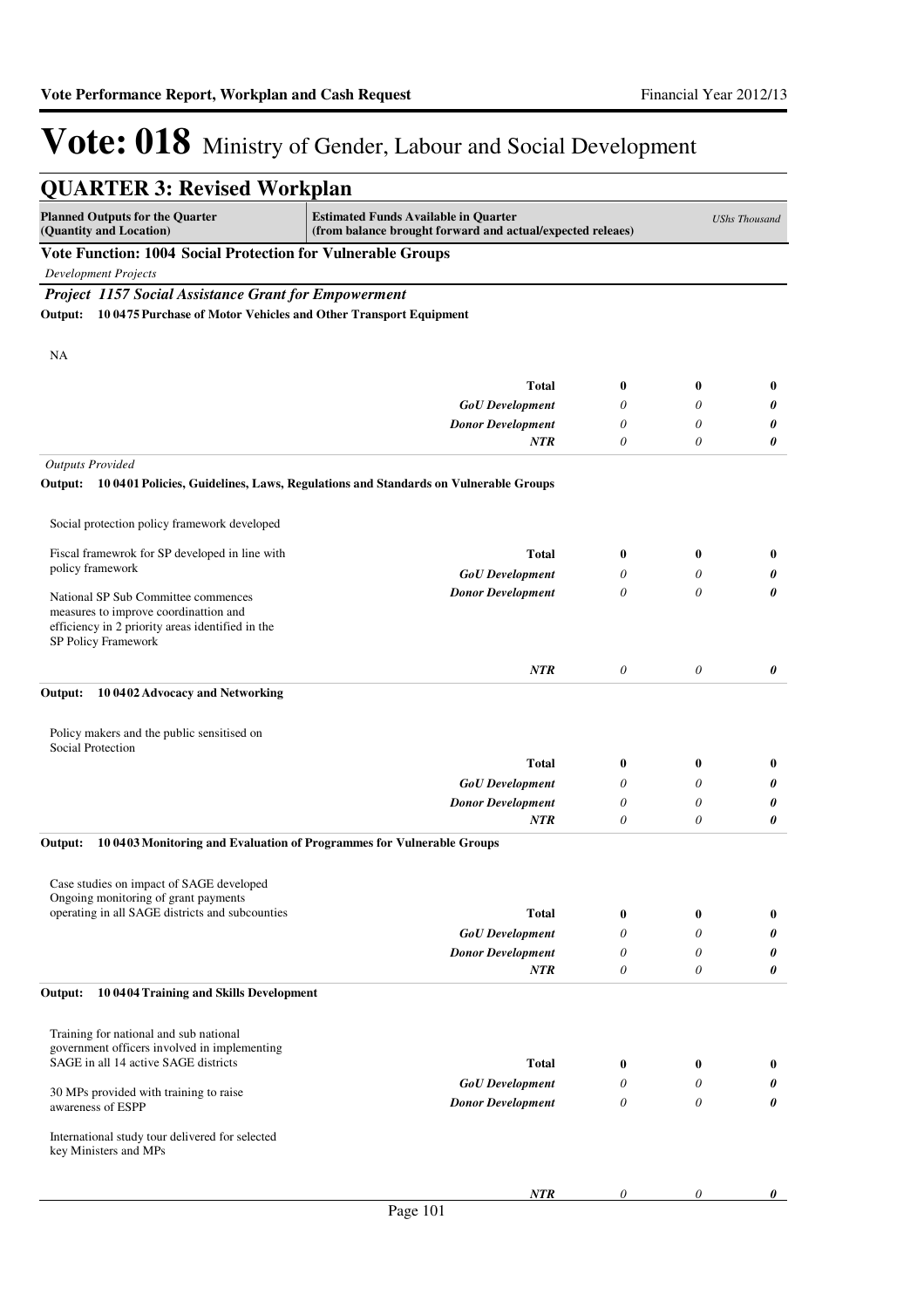| <b>QUARTER 3: Revised Workplan</b>                                                       |                                                                                                           |                    |                       |                      |
|------------------------------------------------------------------------------------------|-----------------------------------------------------------------------------------------------------------|--------------------|-----------------------|----------------------|
| <b>Planned Outputs for the Quarter</b><br>(Quantity and Location)                        | <b>Estimated Funds Available in Quarter</b><br>(from balance brought forward and actual/expected releaes) |                    |                       | <b>UShs Thousand</b> |
| Vote Function: 1004 Social Protection for Vulnerable Groups                              |                                                                                                           |                    |                       |                      |
| <b>Development Projects</b>                                                              |                                                                                                           |                    |                       |                      |
| <b>Project 1157 Social Assistance Grant for Empowerment</b>                              |                                                                                                           |                    |                       |                      |
| Output:                                                                                  | 10 0405 Empowerment, Support, Care and Protection of Vulnerable Groups                                    |                    |                       |                      |
|                                                                                          | <b>Item</b>                                                                                               | <b>Balance b/f</b> | <b>New Funds</b>      | <b>Total</b>         |
| 80,000 households receiving grants by the<br>quarter end in all 14 districts             | 227001 Travel Inland                                                                                      | 17,951             | 0                     | 17,951               |
|                                                                                          | Total                                                                                                     | 17,951             | $\bf{0}$              | 17,951               |
|                                                                                          | <b>GoU</b> Development                                                                                    | 17,951             | 0                     | 17,951               |
|                                                                                          | <b>Donor Development</b>                                                                                  | 0                  | $\theta$              | 0                    |
|                                                                                          | <b>NTR</b>                                                                                                | 0                  | $\theta$              | 0                    |
| Vote Function: 1049 Policy, Planning and Support Services                                |                                                                                                           |                    |                       |                      |
| <b>Recurrent Programmes</b>                                                              |                                                                                                           |                    |                       |                      |
| Programme 01 Headquarters, Planning and Policy                                           |                                                                                                           |                    |                       |                      |
| <b>Outputs Funded</b>                                                                    |                                                                                                           |                    |                       |                      |
| 10 49 51 Support to the street children activities<br>Output:                            |                                                                                                           |                    |                       |                      |
|                                                                                          | <b>Item</b>                                                                                               | <b>Balance b/f</b> | <b>New Funds</b>      | <b>Total</b>         |
|                                                                                          | 264102 Contributions to Autonomous Inst. Wage                                                             | 276,765            | 0                     | 276,765              |
| - 300 children and adults from the Streets of<br>Kampala City, and other towns Withdrown | Subventions                                                                                               |                    |                       |                      |
| and re-settled:                                                                          | <b>Total</b>                                                                                              | 276,765            | $\bf{0}$              | 276,765              |
| - Multi-sectoral strategy on street children<br>implentented                             | <b>Wage Recurrent</b>                                                                                     | $\theta$           | 0                     | 0                    |
|                                                                                          | <b>Non Wage Recurrent</b>                                                                                 | 276,765            | $\theta$              | 276,765              |
|                                                                                          | <b>NTR</b>                                                                                                | $\theta$           | $\theta$              | 0                    |
| <b>Outputs Provided</b>                                                                  |                                                                                                           |                    |                       |                      |
| Output:                                                                                  | 10 4901 Policy, Consultation, Planning, Resource Mobilisation and Monitoring Services                     |                    |                       |                      |
|                                                                                          | <b>Item</b>                                                                                               | <b>Balance b/f</b> | <b>New Funds</b>      | <b>Total</b>         |
| - Budget Framework Paper including                                                       | 211101 General Staff Salaries                                                                             | 146,449            | 0                     | 146,449              |
| Estimates of Revenue and Expenditure for                                                 | 213002 Incapacity, death benefits and funeral expenses                                                    | 14,032             | 0                     | 14,032               |
| Recurrent and Development for 2011/12                                                    | 221001 Advertising and Public Relations                                                                   | 2,045              | 0                     | 2,045                |
| prepared and submitted to the Ministry of<br>Finance Planning and Economic Development   | 221007 Books, Periodicals and Newspapers                                                                  | 10,590             | 0                     | 10,590               |
| (MFPED) as well as Parliament timely;                                                    | 221009 Welfare and Entertainment                                                                          | 22,041             | $\bf{0}$              | 22,041               |
| - Ministerial Policy Statement for 2011/12                                               | 221011 Printing, Stationery, Photocopying and Binding                                                     | 28,859             | 0                     | 28,859               |
| prepared and submitted to the Ministry of                                                | 221012 Small Office Equipment                                                                             | 4,251              | 0                     | 4,251                |
| Finance Planning and Economic Development<br>(MFPED) as well as Parliament timely;       | 222002 Postage and Courier<br>224002 General Supply of Goods and Services                                 | 39<br>13,861       | $\boldsymbol{0}$<br>0 | 39<br>13,861         |
| - Ministry Annual Performance /                                                          | 227004 Fuel, Lubricants and Oils                                                                          | 17,106             | $\bf{0}$              | 17,106               |
| implementation (Contract Performance Plan)                                               | <b>Total</b>                                                                                              | 259,273            | 0                     | 259,273              |
| for FY 2012/13 finalised;<br>- Timely procurement and Disposal of goods                  | <b>Wage Recurrent</b>                                                                                     | 146,449            |                       | 146,449              |
| and services; and                                                                        |                                                                                                           |                    | 0<br>0                |                      |
| - Monitoring and Evaluation.                                                             | <b>Non Wage Recurrent</b>                                                                                 | 112,823            |                       | 112,823              |
|                                                                                          |                                                                                                           |                    |                       |                      |
|                                                                                          | NTR                                                                                                       | $\theta$           | 0                     | 0                    |
| Output:                                                                                  | 10 4902 Support Services (Finance and Administration) to the Ministry Provided                            |                    |                       |                      |
|                                                                                          | <b>Item</b>                                                                                               | <b>Balance b/f</b> | <b>New Funds</b>      | <b>Total</b>         |
| - Finance and Administration services provided;                                          | 211101 General Staff Salaries                                                                             | 88,133             | 0                     | 88,133               |
| - Staff Welfare;                                                                         | 211103 Allowances                                                                                         | 179,097            | 0                     | 179,097              |
| - Utilities (Water, Electricity and Telephone);<br>- Office Accommodation (Rent)         | 221016 IFMS Recurrent Costs                                                                               | 16,201             | 0                     | 16,201               |
| - Allowances (transport, lunch etc) paid;                                                | 222001 Telecommunications                                                                                 | 38,452<br>$\bf{0}$ | 0<br>0                | 38,452<br>$\bf{0}$   |
| - Vehicles for the entitled officers and those in                                        | 222002 Postage and Courier<br>223003 Rent - Produced Assets to private entities                           | 470,000            | 0                     | 470,000              |
| the pool serviced and maintained;                                                        | 223004 Guard and Security services                                                                        | 24,000             | 0                     | 24,000               |
| - IFMS and Internet services maintained and                                              |                                                                                                           |                    |                       |                      |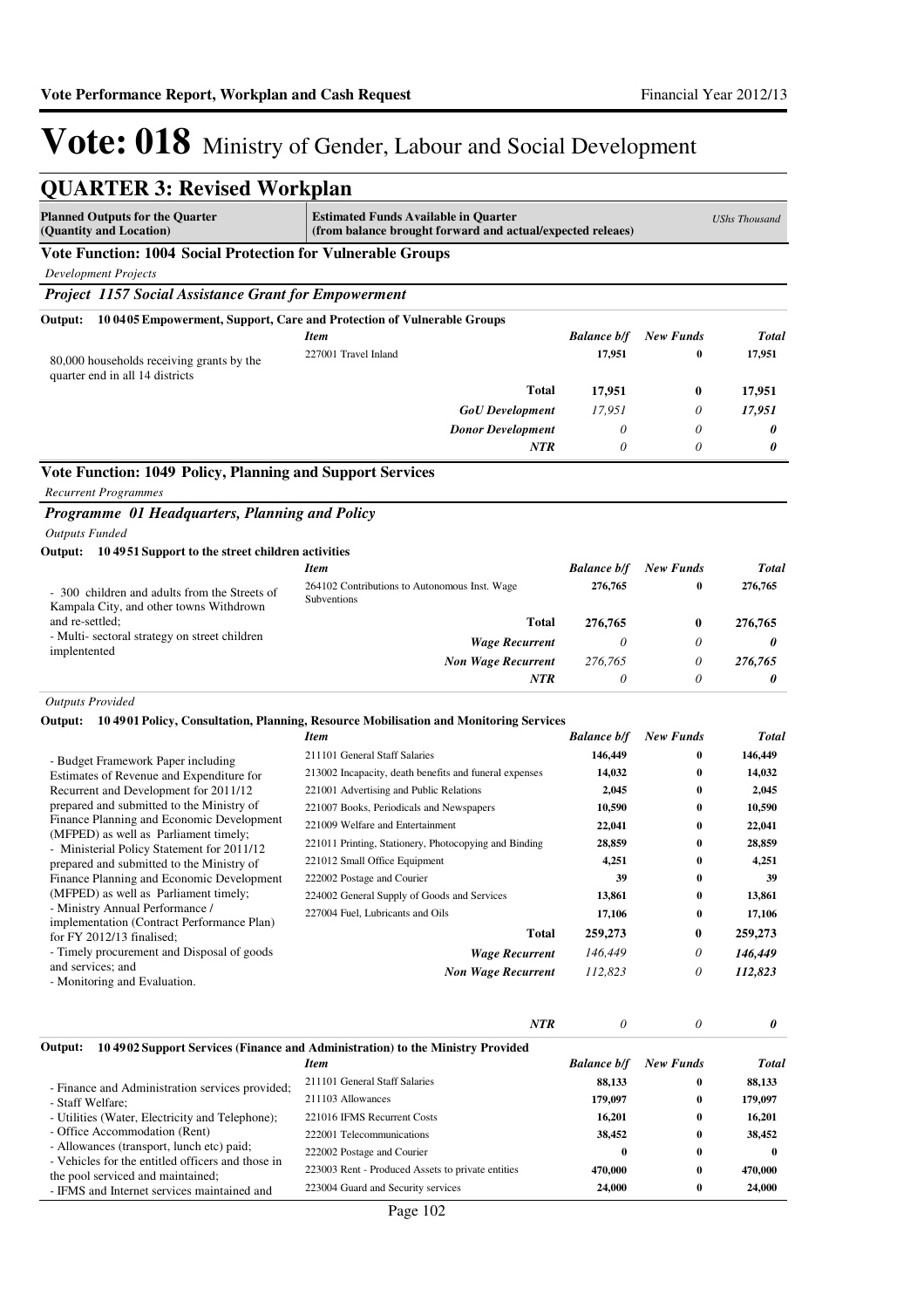| <b>QUARTER 3: Revised Workplan</b>                                                                                          |                                                                                                           |                      |                  |              |
|-----------------------------------------------------------------------------------------------------------------------------|-----------------------------------------------------------------------------------------------------------|----------------------|------------------|--------------|
| <b>Planned Outputs for the Quarter</b><br>(Quantity and Location)                                                           | <b>Estimated Funds Available in Quarter</b><br>(from balance brought forward and actual/expected releaes) | <b>UShs Thousand</b> |                  |              |
| <b>Vote Function: 1049 Policy, Planning and Support Services</b>                                                            |                                                                                                           |                      |                  |              |
| <b>Recurrent Programmes</b>                                                                                                 |                                                                                                           |                      |                  |              |
| Programme 01 Headquarters, Planning and Policy                                                                              |                                                                                                           |                      |                  |              |
| functional;                                                                                                                 | 223005 Electricity                                                                                        | 20,000               | $\bf{0}$         | 20,000       |
| - Logistics for entitled officers processed                                                                                 | 223006 Water                                                                                              | 18,000               | $\bf{0}$         | 18,000       |
| timely;                                                                                                                     | 227004 Fuel, Lubricants and Oils                                                                          | 8,750                | $\bf{0}$         | 8,750        |
| - Building maintained;<br>- Support to HIV / AIDS interventions in the                                                      | 228002 Maintenance - Vehicles                                                                             | 29,552               | $\bf{0}$         | 29,552       |
| sector;                                                                                                                     | 273102 Incapacity, death benefits and and funeral expenses                                                | 22,282               | $\bf{0}$         | 22,282       |
| - Cash withdraw and release warantee prepared;                                                                              | <b>Total</b>                                                                                              | 914,467              | $\bf{0}$         | 914,467      |
| - Stores management;                                                                                                        | <b>Wage Recurrent</b>                                                                                     | 88,133               | 0                | 88,133       |
| - Audit reports produced;<br>- Human resource management;                                                                   | <b>Non Wage Recurrent</b>                                                                                 | 826,334              | 0                | 826,334      |
| - Equipment maintained (hardwares like<br>Vehicles, Office Machinery etc); and<br>- Goods and Services supplied in general; |                                                                                                           |                      |                  |              |
|                                                                                                                             | <b>NTR</b>                                                                                                | $\theta$             | $\theta$         | 0            |
| 104903 Ministerial and Top Management Services Provided<br>Output:                                                          |                                                                                                           |                      |                  |              |
|                                                                                                                             | <b>Item</b>                                                                                               | <b>Balance b/f</b>   | <b>New Funds</b> | Total        |
| Logistics for entitled officers processed timely.                                                                           | 211101 General Staff Salaries                                                                             | 22,523               | $\bf{0}$         | 22,523       |
|                                                                                                                             | 211103 Allowances                                                                                         | 121,981              | $\bf{0}$         | 121,981      |
|                                                                                                                             | 213001 Medical Expenses(To Employees)                                                                     | 10,470               | $\mathbf{0}$     | 10,470       |
|                                                                                                                             | 221007 Books, Periodicals and Newspapers                                                                  | 830                  | $\bf{0}$         | 830          |
|                                                                                                                             | 221011 Printing, Stationery, Photocopying and Binding                                                     | 32,304               | $\bf{0}$         | 32,304       |
|                                                                                                                             | 221012 Small Office Equipment                                                                             | 400                  | $\bf{0}$         | 400          |
|                                                                                                                             | 224002 General Supply of Goods and Services                                                               | 21,904               | $\bf{0}$         | 21,904       |
|                                                                                                                             | 227004 Fuel, Lubricants and Oils                                                                          | 46,424               | $\bf{0}$         | 46,424       |
|                                                                                                                             | <b>Total</b>                                                                                              | 256,836              | $\bf{0}$         | 256,836      |
|                                                                                                                             | <b>Wage Recurrent</b>                                                                                     | 22,523               | 0                | 22,523       |
|                                                                                                                             | <b>Non Wage Recurrent</b><br><b>NTR</b>                                                                   | 234,313<br>0         | 0<br>$\theta$    | 234,313<br>0 |

#### *Programme 09 Office of the D/G&CD; D/SP and D/L*

*Outputs Provided*

#### **Output: 10 4901 Policy, Consultation, Planning, Resource Mobilisation and Monitoring Services**

|                                                                                      | <b>Item</b>                      | <b>Balance b/f</b> | <b>New Funds</b> | <b>Total</b> |
|--------------------------------------------------------------------------------------|----------------------------------|--------------------|------------------|--------------|
| - Government policies, laws, programmes and                                          | 211101 General Staff Salaries    | 1,468              | $\bf{0}$         | 1,468        |
| plans for social protection framework for all                                        | 221009 Welfare and Entertainment | 114                | $\bf{0}$         | 114          |
| specified vulnerable groups; community                                               | 227001 Travel Inland             | 1,087              | $\bf{0}$         | 1,087        |
| mobilisation for empowerment; labour,                                                | 228002 Maintenance - Vehicles    | 5,247              | $\bf{0}$         | 5,247        |
| productivity and employment formulated,<br>reviewed, co-ordinated and implemented.   | Total                            | 7,917              | 0                | 7,917        |
| - Research, documentation and dissemination                                          | <b>Wage Recurrent</b>            | 1.468              | 0                | 1,468        |
| coordination monitored, evaluated and<br>provided with technical support supervision | <b>Non Wage Recurrent</b>        | 6.448              | 0                | 6,448        |
|                                                                                      | <b>NTR</b>                       | 0                  | 0                | 0            |

### *Programme 16 Internal Audit*

*Outputs Provided*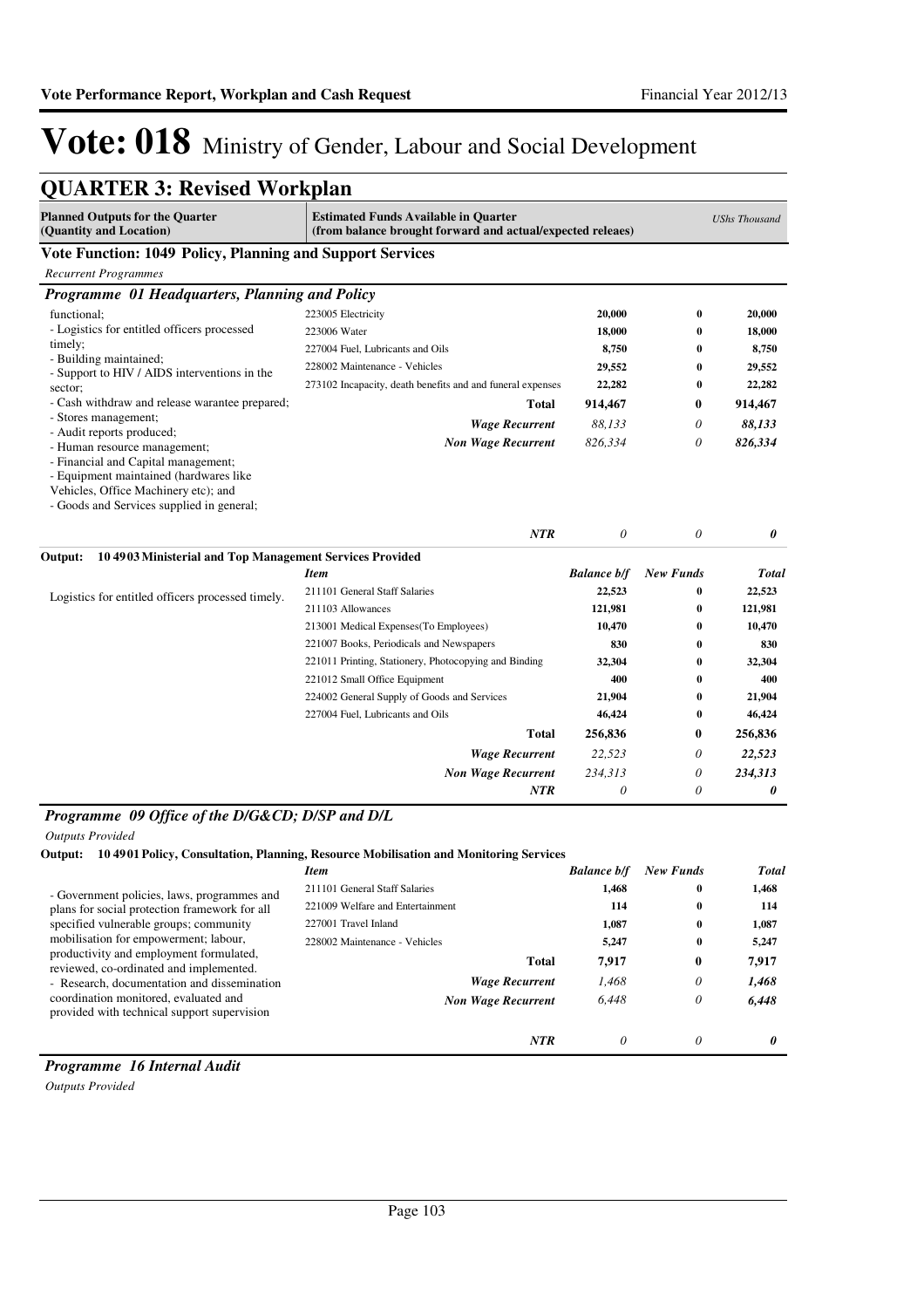*0*

*0*

*0*

### Vote: 018 Ministry of Gender, Labour and Social Development

| <b>QUARTER 3: Revised Workplan</b>                                                                                                                                                                     |                                                                                               |                    |                  |              |
|--------------------------------------------------------------------------------------------------------------------------------------------------------------------------------------------------------|-----------------------------------------------------------------------------------------------|--------------------|------------------|--------------|
| <b>Planned Outputs for the Quarter</b><br><b>Estimated Funds Available in Quarter</b><br><b>UShs Thousand</b><br>(Quantity and Location)<br>(from balance brought forward and actual/expected releaes) |                                                                                               |                    |                  |              |
| Vote Function: 1049 Policy, Planning and Support Services                                                                                                                                              |                                                                                               |                    |                  |              |
| <b>Recurrent Programmes</b>                                                                                                                                                                            |                                                                                               |                    |                  |              |
| Programme 16 Internal Audit                                                                                                                                                                            |                                                                                               |                    |                  |              |
|                                                                                                                                                                                                        | Output: 104902 Support Services (Finance and Administration) to the Ministry Provided         |                    |                  |              |
|                                                                                                                                                                                                        | <b>Item</b>                                                                                   | <b>Balance b/f</b> | <b>New Funds</b> | <b>Total</b> |
| Quarterly internal audit reports produced                                                                                                                                                              | 211101 General Staff Salaries                                                                 | 1,944              | 0                | 1,944        |
|                                                                                                                                                                                                        | 211103 Allowances                                                                             | $\bf{0}$           | 0                | $\bf{0}$     |
| 2 Management and Inspection reports,                                                                                                                                                                   | 221008 Computer Supplies and IT Services                                                      | 1,500              | 0                | 1,500        |
|                                                                                                                                                                                                        | 221011 Printing, Stationery, Photocopying and Binding                                         | 426                | 0                | 426          |
|                                                                                                                                                                                                        | 227004 Fuel, Lubricants and Oils                                                              | 890                | 0                | 890          |
|                                                                                                                                                                                                        | 228002 Maintenance - Vehicles                                                                 | 1,087              | 0                | 1,087        |
|                                                                                                                                                                                                        | Total                                                                                         | 5,847              | 0                | 5,847        |
|                                                                                                                                                                                                        | <b>Wage Recurrent</b>                                                                         | 1,944              | 0                | 1,944        |
|                                                                                                                                                                                                        | <b>Non Wage Recurrent</b>                                                                     | 3,903              | 0                | 3,903        |
|                                                                                                                                                                                                        | <b>NTR</b>                                                                                    | $\theta$           | 0                | 0            |
| <b>Development Projects</b>                                                                                                                                                                            |                                                                                               |                    |                  |              |
| <b>Project 0345 Strengthening MSLGD</b>                                                                                                                                                                |                                                                                               |                    |                  |              |
| <b>Capital Purchases</b>                                                                                                                                                                               |                                                                                               |                    |                  |              |
| Output: 104976 Purchase of Office and ICT Equipment, including Software                                                                                                                                |                                                                                               |                    |                  |              |
| Intranet system for the Ministry purchased                                                                                                                                                             |                                                                                               |                    |                  |              |
|                                                                                                                                                                                                        | Total                                                                                         | $\bf{0}$           | 0                | $\bf{0}$     |
|                                                                                                                                                                                                        | <b>GoU</b> Development                                                                        | 0                  | 0                | 0            |
|                                                                                                                                                                                                        | <b>Donor Development</b>                                                                      | 0                  | 0                | 0            |
|                                                                                                                                                                                                        | <b>NTR</b>                                                                                    | 0                  | 0                | 0            |
| 104978 Purchase of Office and Residential Furniture and Fittings<br>Output:                                                                                                                            |                                                                                               |                    |                  |              |
|                                                                                                                                                                                                        | <b>Item</b>                                                                                   | <b>Balance b/f</b> | <b>New Funds</b> | <b>Total</b> |
| Purchase of Furniture for the Ministry (15)                                                                                                                                                            | 231006 Furniture and Fixtures                                                                 | 31,752             | 0                | 31,752       |
| Chairs, 15 Tables and 15 cabins) for the senior                                                                                                                                                        |                                                                                               |                    |                  |              |
| officer in the Ministry                                                                                                                                                                                | Total                                                                                         | 31,752             | $\bf{0}$         | 31,752       |
|                                                                                                                                                                                                        | <b>GoU</b> Development                                                                        | 31,752             | 0                | 31,752       |
|                                                                                                                                                                                                        | <b>Donor Development</b>                                                                      | $\theta$           | 0                | 0            |
|                                                                                                                                                                                                        | <b>NTR</b>                                                                                    | 0                  | 0                | 0            |
| 104979 Acquisition of Other Capital Assets<br>Output:                                                                                                                                                  |                                                                                               |                    |                  |              |
|                                                                                                                                                                                                        | <b>Item</b>                                                                                   | <b>Balance b/f</b> | <b>New Funds</b> | <b>Total</b> |
| NA                                                                                                                                                                                                     | 231001 Non-Residential Buildings                                                              | 188,142            | $\bf{0}$         | 188,142      |
|                                                                                                                                                                                                        | Total                                                                                         | 188,142            | 0                | 188,142      |
|                                                                                                                                                                                                        | <b>GoU</b> Development                                                                        | 188,142            | 0                | 188,142      |
|                                                                                                                                                                                                        | <b>Donor Development</b>                                                                      | $\theta$           | 0                | 0            |
|                                                                                                                                                                                                        | <b>NTR</b>                                                                                    | $\theta$           | 0                | 0            |
| <b>Outputs Provided</b>                                                                                                                                                                                |                                                                                               |                    |                  |              |
|                                                                                                                                                                                                        | Output: 10 4901 Policy, Consultation, Planning, Resource Mobilisation and Monitoring Services |                    |                  |              |
|                                                                                                                                                                                                        | <b>Item</b>                                                                                   | <b>Balance b/f</b> | <b>New Funds</b> | <b>Total</b> |
|                                                                                                                                                                                                        | 211102 Contract Staff Salaries (Incl. Casuals, Temporary)                                     | 4,101              | 0                | 4,101        |
| Quarterly sector performance reports finalised<br>and disseminated                                                                                                                                     |                                                                                               |                    |                  |              |
|                                                                                                                                                                                                        | Total                                                                                         | 4,101              | 0                | 4,101        |
|                                                                                                                                                                                                        | <b>GoU</b> Development                                                                        | 4,101              | 0                | 4,101        |
|                                                                                                                                                                                                        | <b>Donor Development</b>                                                                      | $\theta$           | 0                | 0            |
|                                                                                                                                                                                                        |                                                                                               |                    |                  |              |

*NTR*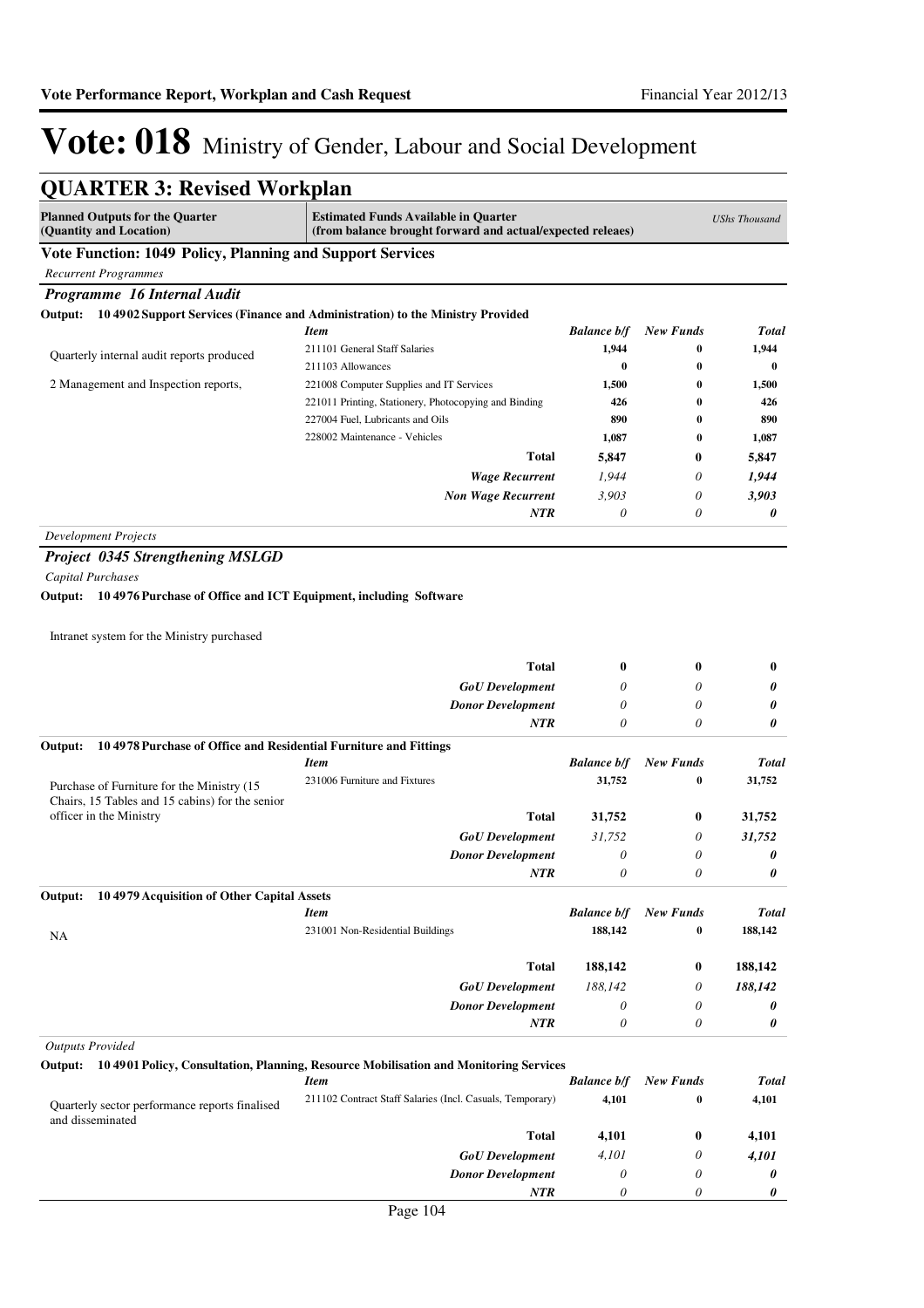| <b>Planned Outputs for the Quarter</b><br>(Quantity and Location)                                | <b>Estimated Funds Available in Quarter</b><br>(from balance brought forward and actual/expected releaes) |                    | <b>UShs Thousand</b> |              |
|--------------------------------------------------------------------------------------------------|-----------------------------------------------------------------------------------------------------------|--------------------|----------------------|--------------|
| Vote Function: 1049 Policy, Planning and Support Services                                        |                                                                                                           |                    |                      |              |
| <b>Development Projects</b>                                                                      |                                                                                                           |                    |                      |              |
| <b>Project 0345 Strengthening MSLGD</b>                                                          |                                                                                                           |                    |                      |              |
| Output:                                                                                          | 10 4902 Support Services (Finance and Administration) to the Ministry Provided                            |                    |                      |              |
|                                                                                                  | <b>Item</b>                                                                                               | <b>Balance b/f</b> | <b>New Funds</b>     | <b>Total</b> |
| Finance and administration services provided;                                                    | 211102 Contract Staff Salaries (Incl. Casuals, Temporary)                                                 | 7.813              | 0                    | 7,813        |
| - Logistics for the entitled officers provided;                                                  | 221011 Printing, Stationery, Photocopying and Binding                                                     | 10,530             | 0                    | 10,530       |
| - Entitlements for the entitled officers paid); and                                              | <b>Total</b>                                                                                              | 18,343             | 0                    | 18,343       |
| - 40 Ministry staff trained;                                                                     | <b>GoU</b> Development                                                                                    | 18,343             | 0                    | 18,343       |
|                                                                                                  | <b>Donor Development</b>                                                                                  | $\theta$           | 0                    | 0            |
|                                                                                                  | <b>NTR</b>                                                                                                | $\theta$           | 0                    | 0            |
| 104903 Ministerial and Top Management Services Provided<br>Output:                               |                                                                                                           |                    |                      |              |
|                                                                                                  | <b>Item</b>                                                                                               | <b>Balance b/f</b> | <b>New Funds</b>     | <b>Total</b> |
| Logistics for the entitled officers Services<br>Provided (entitlements for the entitled officers | 211102 Contract Staff Salaries (Incl. Casuals, Temporary)                                                 | 7.999              | $\bf{0}$             | 7,999        |
| paid)                                                                                            | <b>Total</b>                                                                                              | 7,999              | 0                    | 7,999        |
|                                                                                                  | <b>GoU</b> Development                                                                                    | 7.999              | 0                    | 7,999        |
|                                                                                                  | <b>Donor Development</b>                                                                                  | $\theta$           | 0                    | 0            |
|                                                                                                  | <b>NTR</b>                                                                                                | 0                  | 0                    | 0            |
|                                                                                                  | <b>GRAND TOTAL</b>                                                                                        | 3,997,736          | $\mathbf{0}$         | 3,997,736    |
|                                                                                                  | <b>Wage Recurrent</b>                                                                                     | 374,030            | 0                    | 374,030      |
|                                                                                                  | <b>Non Wage Recurrent</b>                                                                                 | 3,124,615          | 0                    | 3,124,615    |
|                                                                                                  | <b>GoU</b> Development                                                                                    | 499.091            | 0                    | 499.091      |
|                                                                                                  | <b>Donor Development</b>                                                                                  | 0                  | 0                    | 0            |
|                                                                                                  | <b>NTR</b>                                                                                                | 0                  | $\theta$             | 0            |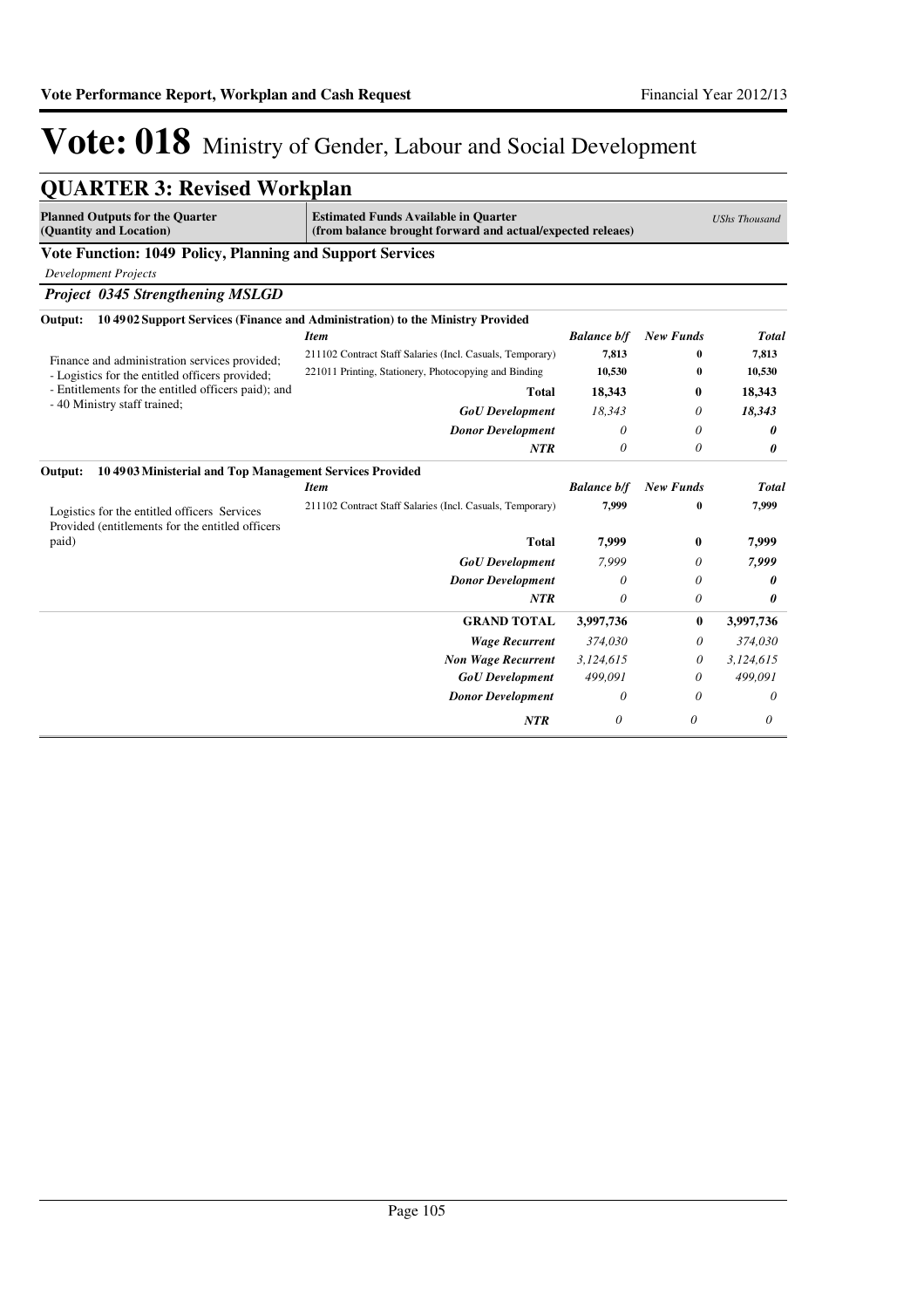### **QUARTER 4: Revised Cashflow Plan**

**Non-Wage Recurrent**

|                                                                                     | Annual budget Release to |                                                                                                                                                                                                                            | % Budget        |              | <b>Q4 Cash Requirement</b> |
|-------------------------------------------------------------------------------------|--------------------------|----------------------------------------------------------------------------------------------------------------------------------------------------------------------------------------------------------------------------|-----------------|--------------|----------------------------|
|                                                                                     |                          | end of O3                                                                                                                                                                                                                  | <b>Released</b> | <b>Total</b> | % Budget                   |
| <b>PAF</b>                                                                          | 0                        | $\Omega$                                                                                                                                                                                                                   | 0.0%            | $\Omega$     | $0.0\%$                    |
| Statutory                                                                           | 0                        | $\mathbf{0}$                                                                                                                                                                                                               | $0.0\%$         | $\mathbf{0}$ | $0.0\%$                    |
| Other                                                                               | 14.907230227             | 7.549911076                                                                                                                                                                                                                | 50.6%           | 4.371        | 29.3%                      |
| Total                                                                               | 14.907230227             | 7.549911076                                                                                                                                                                                                                | 50.6%           | 4.371        | 29.3%                      |
| Reasons for cash requirement greater than 1/4 of the budget:<br>in the 4th quarter. |                          | Out of the total annual budget of<br>Shs14.907bn only shs10.536bn<br>has been released to the Ministry<br>for the three quarters leaving a<br>balnce of Shs4.371bn. The<br>bulance, Shs4.371bn be released                 |                 |              |                            |
| <b>GoU</b> Development                                                              |                          |                                                                                                                                                                                                                            |                 |              |                            |
|                                                                                     | Annual budget Release to |                                                                                                                                                                                                                            | % Budget        |              | <b>Q4 Cash Requirement</b> |
|                                                                                     |                          | end of O3                                                                                                                                                                                                                  | <b>Released</b> | <b>Total</b> | % Budget                   |
| PAF                                                                                 | 0                        | $\mathbf{0}$                                                                                                                                                                                                               | $0.0\%$         | $\Omega$     | $0.0\%$                    |
| Other                                                                               | 2.0683741271             | 1.065170089                                                                                                                                                                                                                | 51.5%           | 0.531        | 25.7%                      |
| <b>Total</b>                                                                        | 2.0683741271             | 1.065170089                                                                                                                                                                                                                | 51.5%           | 0.531        | 25.7%                      |
| Reasons for cash requirement greater than 1/4 of the budget:                        |                          | Out of the annual total budget of<br>Shs2.068bn only shs1.537bn has<br>been released to the Ministry for<br>the three quarters leaving a<br>balnce of Shs0.531bn. The<br>balance should be released in the<br>4th quarter. |                 |              |                            |
| <b>Grand Total</b>                                                                  |                          |                                                                                                                                                                                                                            |                 |              |                            |
|                                                                                     |                          | <b>Annual budget Release to</b><br>% Budget                                                                                                                                                                                |                 |              | <b>Q4 Cash Requirement</b> |
|                                                                                     |                          | end of Q3                                                                                                                                                                                                                  | <b>Released</b> | <b>Total</b> | % Budget                   |
| <b>Grand Total</b>                                                                  | 16.975604354             | 8.615081165                                                                                                                                                                                                                | 50.7%           | 4.902        | 28.9%                      |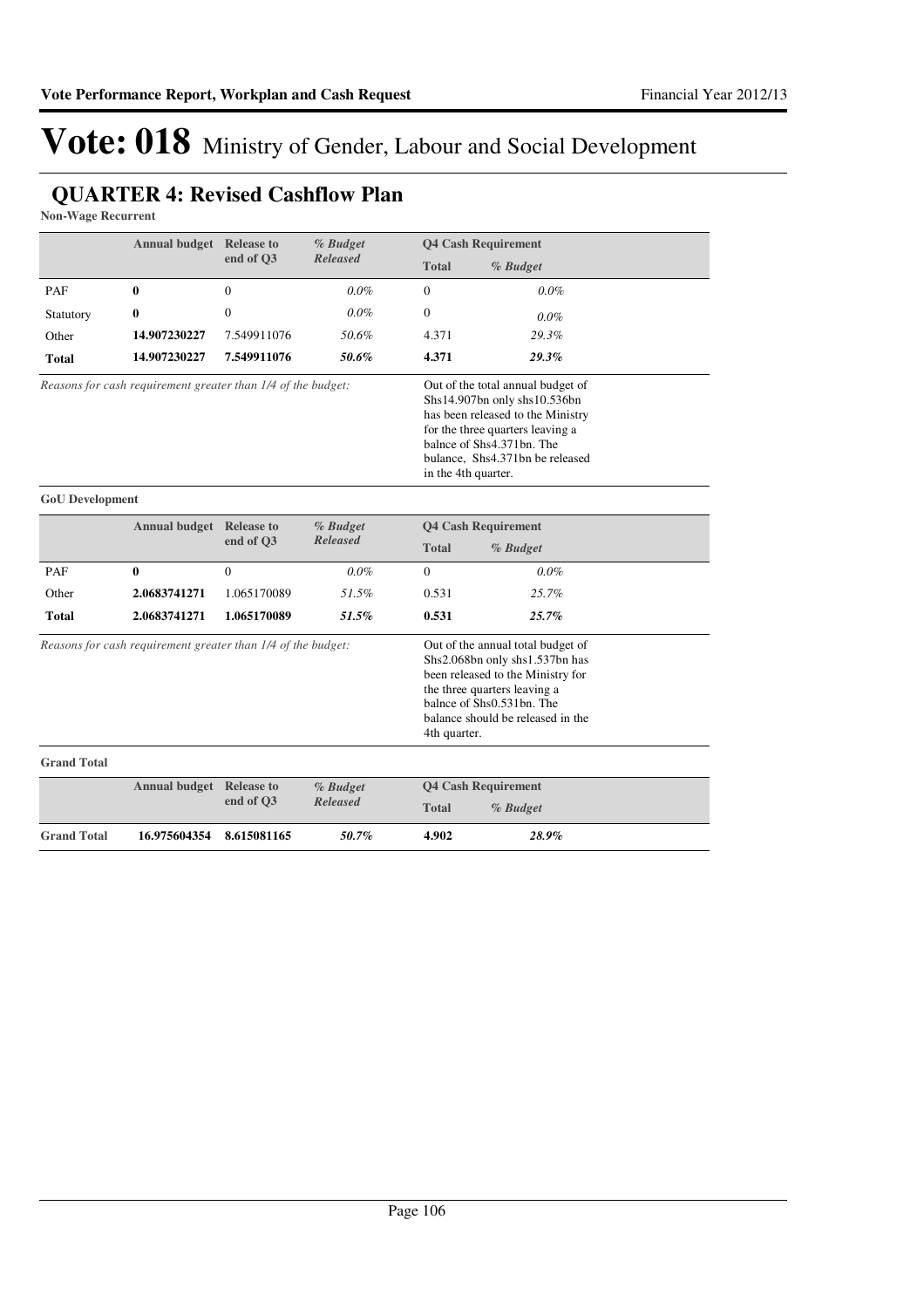### **Checklist for OBT Submissions made during QUARTER 3**

*This is an automated checklist which shows whether data has been entered into the areas which are required for a complete quarterly submission. It does not verify the quality of the data that has been entered. A complete checklist is therefore a necessary, but not sufficient condition for a satisfactory submission to MoFPED.*

### *Project and Programme Quarterly Performance Reports and Workplans (Step 2)*

The table below shows whether output information, and where relevant donor and ntr data has been entered into the required areas for the quarterly performance reports and quarterly workplans under step 2.

#### **Output Information**

|          | <b>Vote Function, Project and Program</b>            | Q <sub>2</sub> | Q <sub>3</sub>  |
|----------|------------------------------------------------------|----------------|-----------------|
|          |                                                      |                | Report Workplan |
|          | 1049 Policy, Planning and Support Services           |                |                 |
|          | ○ Recurrent Programmes                               |                |                 |
| $-09$    | Office of the D/G&CD D/SP and D/L                    | Data In        | Data In         |
| $-01$    | Headquarters, Planning and Policy                    | Data In        | Data In         |
| $-16$    | <b>Internal Audit</b>                                | Data In        | Data In         |
|          | O Development Projects                               |                |                 |
| $-0345$  | Strengthening MSLGD                                  | Data In        | Data In         |
|          | 1004 Social Protection for Vulnerable Groups         |                |                 |
|          | ○ Recurrent Programmes                               |                |                 |
| $-03$    | Disability and Elderly                               | Data In        | Data In         |
| $-05$    | Youth and Children Affairs                           | Data In        | Data In         |
|          | O Development Projects                               |                |                 |
| $-0.342$ | Promotion of Children and Youth                      | Data In        | Data In         |
| $-1157$  | Social Assistance Grant for Empowerment              | Data In        | Data In         |
| $-0144$  | <b>Community Based Rehabilitation</b>                | Data In        | Data In         |
|          | 1003 Promotion of Labour Productivity and Employment |                |                 |
|          | ○ Recurrent Programmes                               |                |                 |
| $-15$    | <b>Employment Services</b>                           | Data In        | Data In         |
| $-08$    | <b>Industrial Court</b>                              | Data In        | Data In         |
| $-06$    | Labour and Industrial Relations                      | Data In        | Data In         |
| $-07$    | Occupational Safety and Health                       | Data In        | Data In         |
|          | O Development Projects                               |                |                 |
| $-0338$  | Elimination of Child Labour                          | Data In        | Data In         |
|          | 1002 Mainstreaming Gender and Rights                 |                |                 |
|          | ○ Recurrent Programmes                               |                |                 |
| $-11$    | Gender and Women Affairs                             | Data In        | Data In         |
| $-12$    | <b>Equity and Rights</b>                             | Data In        | Data In         |
|          | O Development Projects                               |                |                 |
| $-1000$  | GOU-UNFPA Gender Project                             | Data In        | Data In         |
|          | 1001 Community Mobilisation and Empowerment          |                |                 |
|          | ○ Recurrent Programmes                               |                |                 |
| - 14     | <b>Culture and Family Affairs</b>                    | Data In        | Data In         |
| $-13$    | Community Development and Literacy                   | Data In        | Data In         |